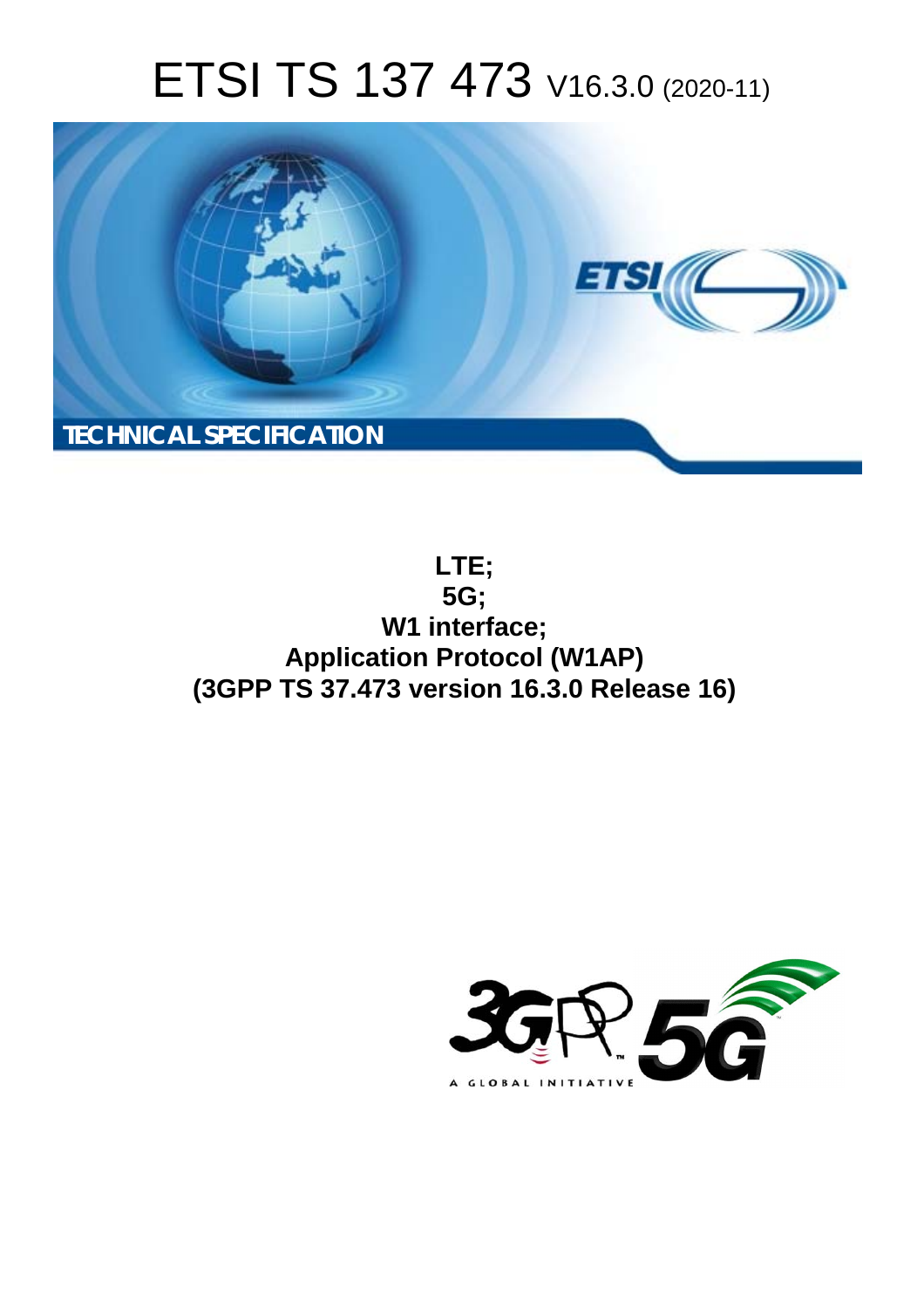Reference RTS/TSGR-0337473vg30

> Keywords 5G,LTE

### *ETSI*

#### 650 Route des Lucioles F-06921 Sophia Antipolis Cedex - FRANCE

Tel.: +33 4 92 94 42 00 Fax: +33 4 93 65 47 16

Siret N° 348 623 562 00017 - NAF 742 C Association à but non lucratif enregistrée à la Sous-Préfecture de Grasse (06) N° 7803/88

#### *Important notice*

The present document can be downloaded from: <http://www.etsi.org/standards-search>

The present document may be made available in electronic versions and/or in print. The content of any electronic and/or print versions of the present document shall not be modified without the prior written authorization of ETSI. In case of any existing or perceived difference in contents between such versions and/or in print, the prevailing version of an ETSI deliverable is the one made publicly available in PDF format at [www.etsi.org/deliver](http://www.etsi.org/deliver).

Users of the present document should be aware that the document may be subject to revision or change of status. Information on the current status of this and other ETSI documents is available at <https://portal.etsi.org/TB/ETSIDeliverableStatus.aspx>

If you find errors in the present document, please send your comment to one of the following services: <https://portal.etsi.org/People/CommiteeSupportStaff.aspx>

#### *Copyright Notification*

No part may be reproduced or utilized in any form or by any means, electronic or mechanical, including photocopying and microfilm except as authorized by written permission of ETSI. The content of the PDF version shall not be modified without the written authorization of ETSI. The copyright and the foregoing restriction extend to reproduction in all media.

> © ETSI 2020. All rights reserved.

**DECT™**, **PLUGTESTS™**, **UMTS™** and the ETSI logo are trademarks of ETSI registered for the benefit of its Members. **3GPP™** and **LTE™** are trademarks of ETSI registered for the benefit of its Members and of the 3GPP Organizational Partners. **oneM2M™** logo is a trademark of ETSI registered for the benefit of its Members and of the oneM2M Partners. **GSM®** and the GSM logo are trademarks registered and owned by the GSM Association.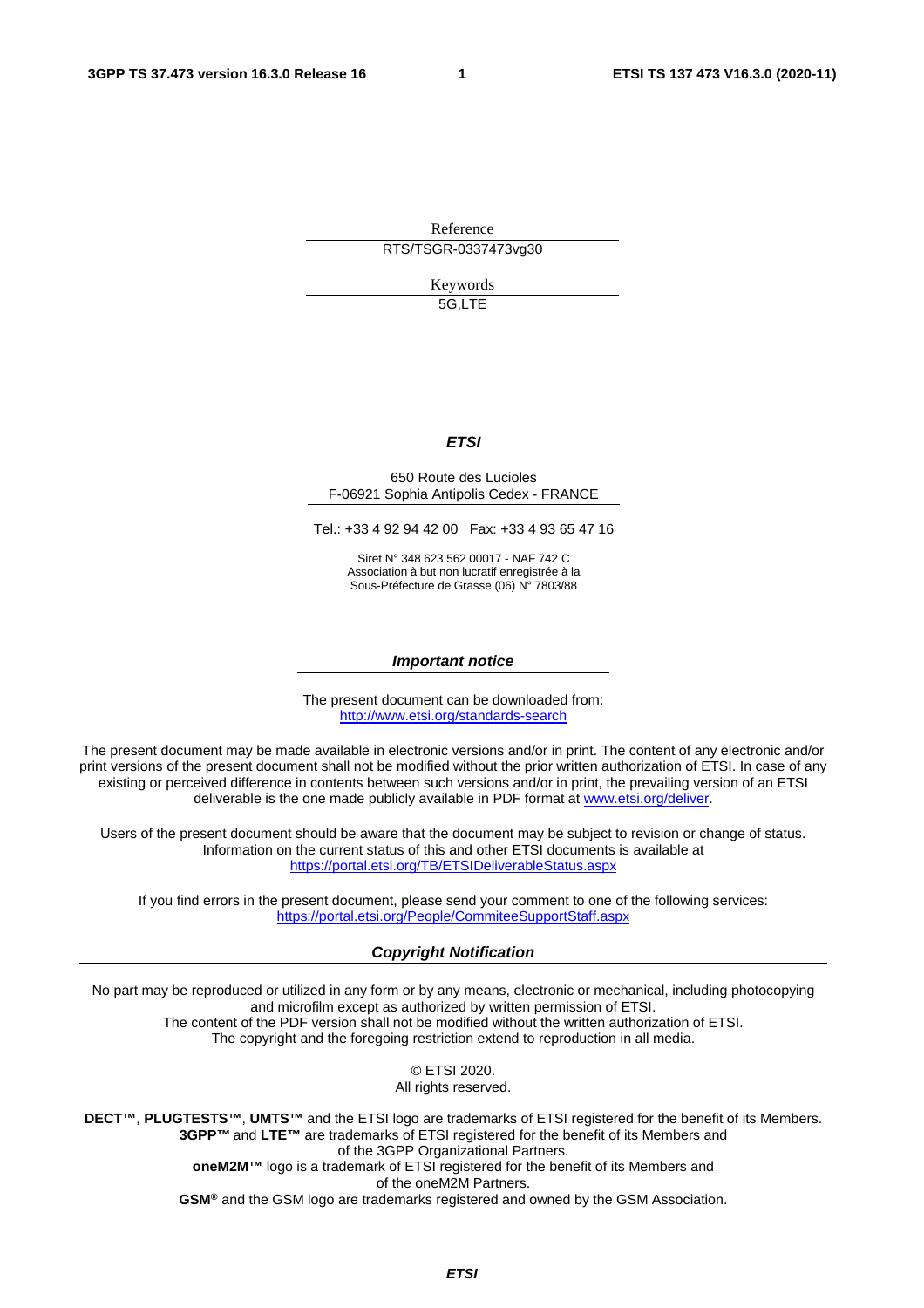# Intellectual Property Rights

#### Essential patents

IPRs essential or potentially essential to normative deliverables may have been declared to ETSI. The information pertaining to these essential IPRs, if any, is publicly available for **ETSI members and non-members**, and can be found in ETSI SR 000 314: *"Intellectual Property Rights (IPRs); Essential, or potentially Essential, IPRs notified to ETSI in respect of ETSI standards"*, which is available from the ETSI Secretariat. Latest updates are available on the ETSI Web server [\(https://ipr.etsi.org/](https://ipr.etsi.org/)).

Pursuant to the ETSI IPR Policy, no investigation, including IPR searches, has been carried out by ETSI. No guarantee can be given as to the existence of other IPRs not referenced in ETSI SR 000 314 (or the updates on the ETSI Web server) which are, or may be, or may become, essential to the present document.

#### **Trademarks**

The present document may include trademarks and/or tradenames which are asserted and/or registered by their owners. ETSI claims no ownership of these except for any which are indicated as being the property of ETSI, and conveys no right to use or reproduce any trademark and/or tradename. Mention of those trademarks in the present document does not constitute an endorsement by ETSI of products, services or organizations associated with those trademarks.

# Legal Notice

This Technical Specification (TS) has been produced by ETSI 3rd Generation Partnership Project (3GPP).

The present document may refer to technical specifications or reports using their 3GPP identities. These shall be interpreted as being references to the corresponding ETSI deliverables.

The cross reference between 3GPP and ETSI identities can be found under<http://webapp.etsi.org/key/queryform.asp>.

# Modal verbs terminology

In the present document "**shall**", "**shall not**", "**should**", "**should not**", "**may**", "**need not**", "**will**", "**will not**", "**can**" and "**cannot**" are to be interpreted as described in clause 3.2 of the [ETSI Drafting Rules](https://portal.etsi.org/Services/editHelp!/Howtostart/ETSIDraftingRules.aspx) (Verbal forms for the expression of provisions).

"**must**" and "**must not**" are **NOT** allowed in ETSI deliverables except when used in direct citation.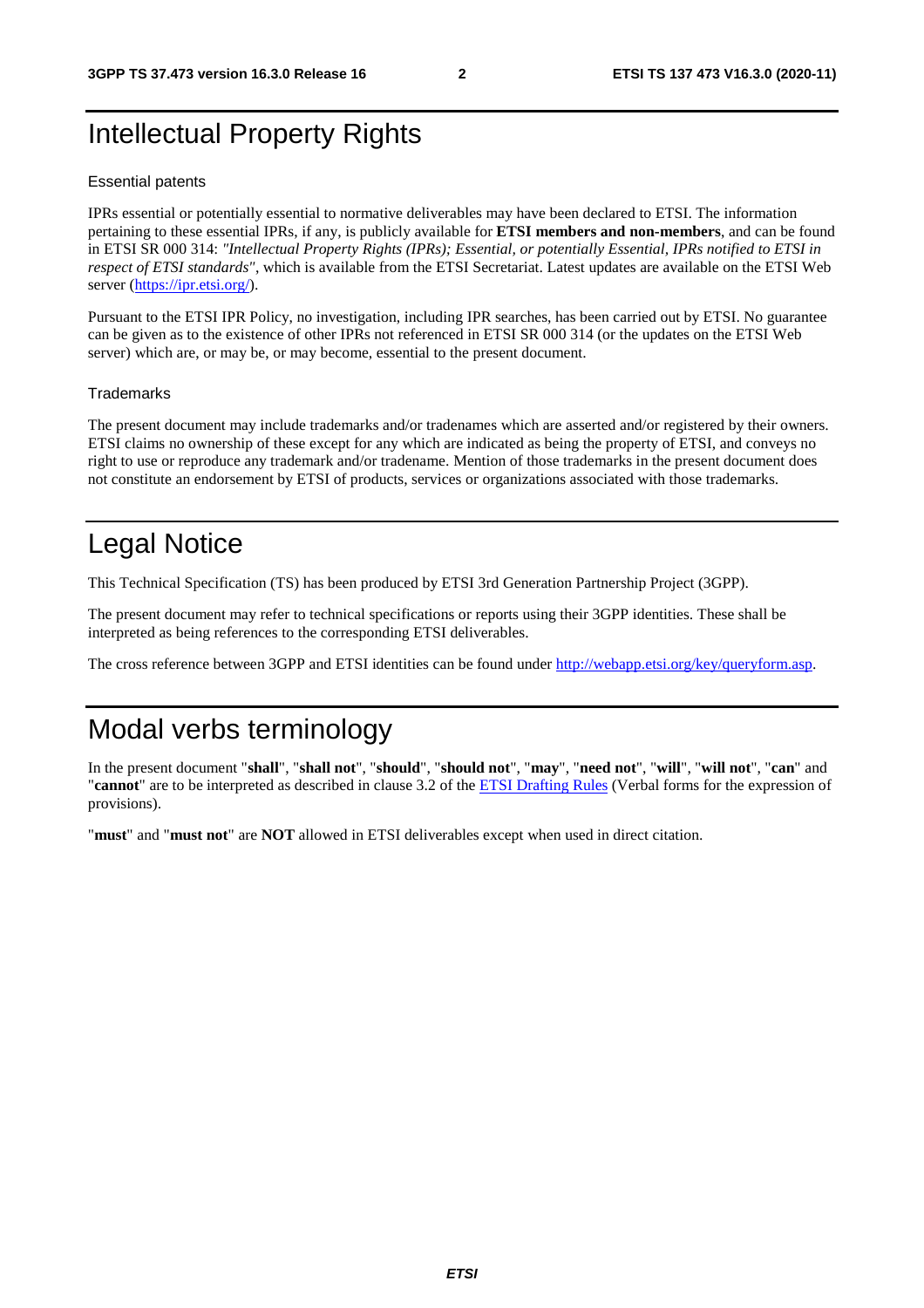$\mathbf{3}$ 

# Contents

| 1                      |  |  |  |
|------------------------|--|--|--|
| 2                      |  |  |  |
| 3                      |  |  |  |
| 3.1<br>3.2             |  |  |  |
| 3.3                    |  |  |  |
| $\overline{4}$         |  |  |  |
| 4.1                    |  |  |  |
| 4.2                    |  |  |  |
| 4.3                    |  |  |  |
| 5                      |  |  |  |
| 6                      |  |  |  |
| 7                      |  |  |  |
| 8                      |  |  |  |
| 8.1                    |  |  |  |
| 8.2                    |  |  |  |
| 8.2.1                  |  |  |  |
| 8.2.1.1                |  |  |  |
| 8.2.1.2                |  |  |  |
| 8.2.1.2.1<br>8.2.1.2.2 |  |  |  |
| 8.2.1.3                |  |  |  |
| 8.2.2                  |  |  |  |
| 8.2.2.1                |  |  |  |
| 8.2.2.2                |  |  |  |
| 8.2.2.3                |  |  |  |
| 8.2.3                  |  |  |  |
| 8.2.3.1                |  |  |  |
| 8.2.3.2                |  |  |  |
| 8.2.3.3<br>8.2.3.4     |  |  |  |
| 8.2.4                  |  |  |  |
| 8.2.4.1                |  |  |  |
| 8.2.4.2                |  |  |  |
| 8.2.4.3                |  |  |  |
| 8.2.4.4                |  |  |  |
| 8.2.5                  |  |  |  |
| 8.2.5.1                |  |  |  |
| 8.2.5.2                |  |  |  |
| 8.2.5.3<br>8.2.5.4     |  |  |  |
| 8.2.6                  |  |  |  |
| 8.2.6.1                |  |  |  |
| 8.2.6.2                |  |  |  |
| 8.2.7                  |  |  |  |
| 8.2.7.1                |  |  |  |
| 8.2.7.2                |  |  |  |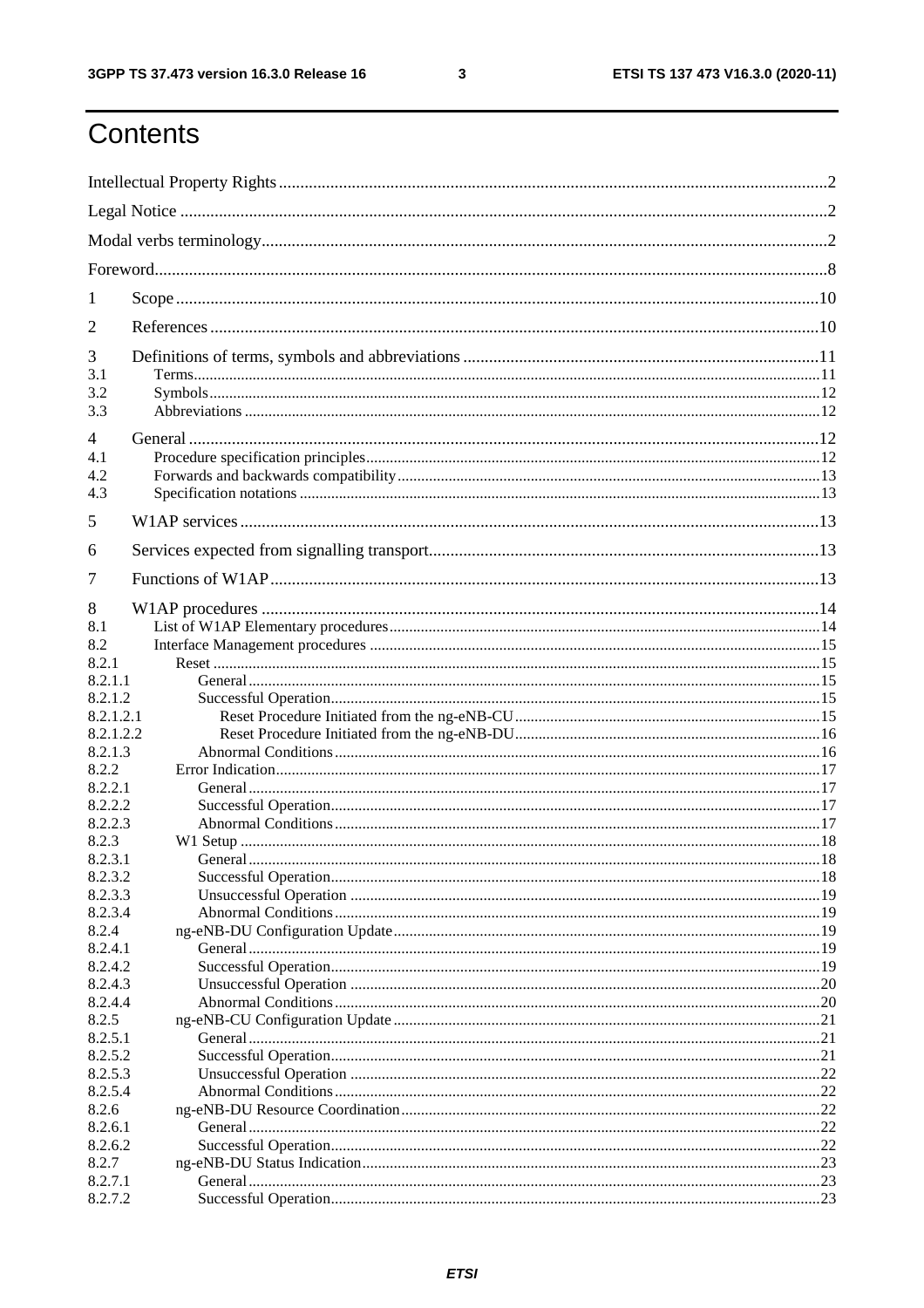$\overline{\mathbf{4}}$ 

| 8.2.7.3 |  |
|---------|--|
| 8.3     |  |
| 8.3.1   |  |
| 8.3.1.1 |  |
| 8.3.1.2 |  |
| 8.3.1.3 |  |
| 8.3.1.4 |  |
| 8.3.2   |  |
| 8.3.2.1 |  |
| 8.3.2.2 |  |
| 8.3.2.3 |  |
| 8.3.3   |  |
| 8.3.3.1 |  |
| 8.3.3.2 |  |
| 8.3.3.4 |  |
| 8.3.4   |  |
| 8.3.4.1 |  |
| 8.3.4.2 |  |
| 8.3.4.3 |  |
| 8.3.4.4 |  |
| 8.3.5   |  |
| 8.3.5.1 |  |
| 8.3.5.2 |  |
| 8.3.5.3 |  |
| 8.3.5.4 |  |
| 8.3.6   |  |
| 8.3.6.1 |  |
| 8.3.6.2 |  |
| 8.3.6.3 |  |
| 8.3.7   |  |
| 8.3.7.1 |  |
| 8.3.7.2 |  |
| 8.3.7.3 |  |
| 8.4     |  |
| 8.4.1   |  |
| 8.4.1.1 |  |
| 8.4.1.2 |  |
| 8.4.1.3 |  |
| 8.4.2   |  |
| 8.4.2.1 |  |
| 8.4.2.2 |  |
| 8.4.2.3 |  |
| 8.4.3   |  |
| 8.4.3.1 |  |
| 8.4.3.2 |  |
| 8.4.3.3 |  |
| 8.4.4   |  |
| 8.5     |  |
| 8.5.1   |  |
| 8.5.1.1 |  |
| 8.5.1.2 |  |
| 8.5.1.3 |  |
| 8.5.1.4 |  |
| 8.5.2   |  |
| 8.5.2.1 |  |
| 8.5.2.2 |  |
| 8.5.2.3 |  |
| 8.5.3   |  |
| 8.5.3.1 |  |
| 8.5.3.2 |  |
| 8.5.3.3 |  |
| 8.5.4   |  |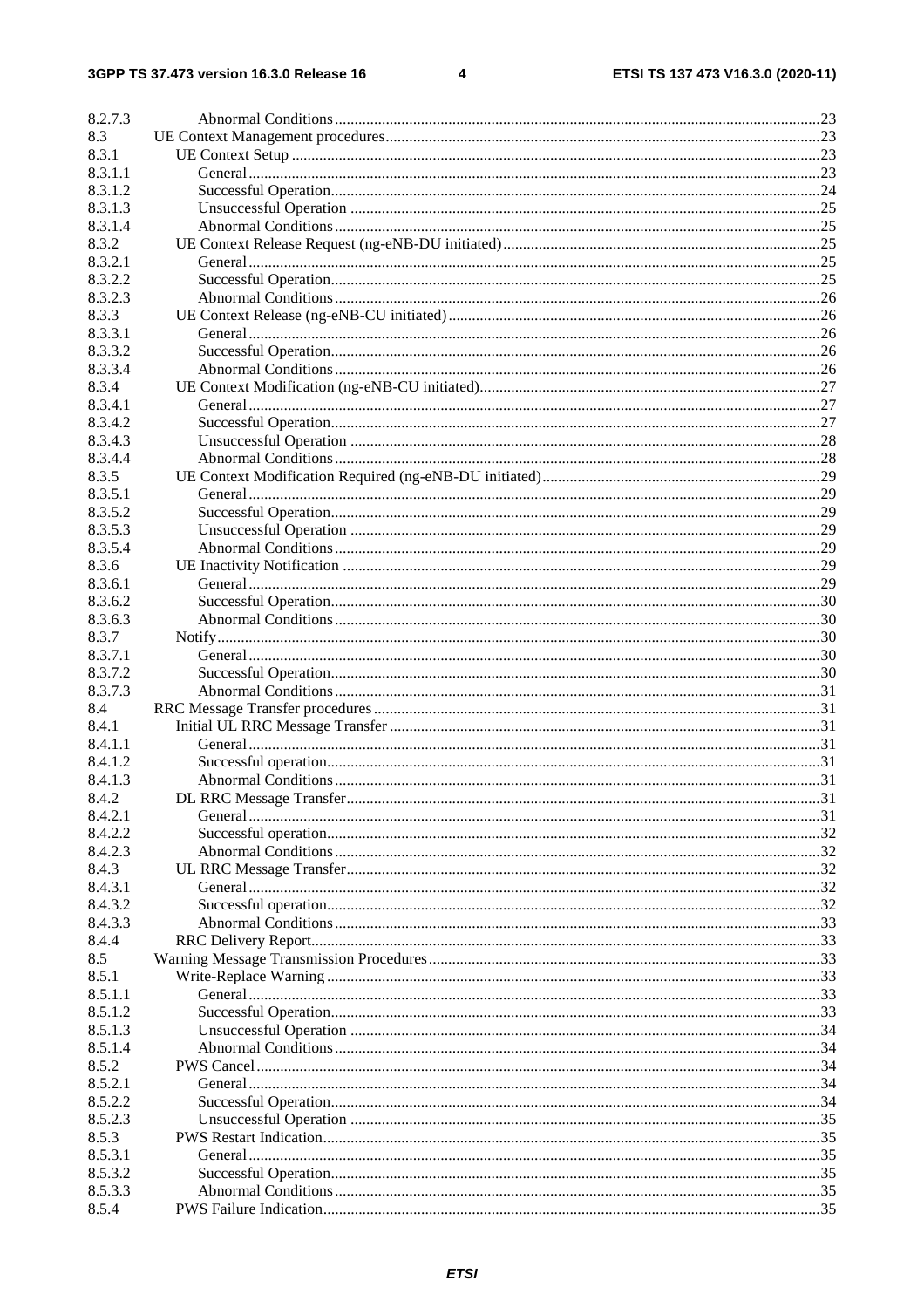### $5\phantom{a}$

| 8.5.4.1  |  |
|----------|--|
| 8.5.4.2  |  |
| 8.5.4.3  |  |
| 8.6      |  |
| 8.6.1    |  |
| 8.6.1.1  |  |
| 8.6.1.2  |  |
| 8.6.1.3  |  |
|          |  |
| 9        |  |
| 9.1      |  |
| 9.2      |  |
| 9.2.1    |  |
| 9.2.1.1  |  |
| 9.2.1.2  |  |
| 9.2.1.3  |  |
| 9.2.1.4  |  |
| 9.2.1.5  |  |
|          |  |
| 9.2.1.6  |  |
| 9.2.1.7  |  |
| 9.2.1.8  |  |
| 9.2.1.9  |  |
| 9.2.1.10 |  |
| 9.2.1.11 |  |
| 9.2.1.12 |  |
| 9.2.1.13 |  |
| 9.2.1.14 |  |
| 9.2.1.15 |  |
| 9.2.2    |  |
| 9.2.2.1  |  |
| 9.2.2.2  |  |
| 9.2.2.3  |  |
| 9.2.2.4  |  |
|          |  |
| 9.2.2.5  |  |
| 9.2.2.6  |  |
| 9.2.2.7  |  |
| 9.2.2.8  |  |
| 9.2.2.9  |  |
| 9.2.2.10 |  |
| 9.2.2.11 |  |
| 9.2.2.12 |  |
| 9.2.2.13 |  |
| 9.2.2.14 |  |
| 9.2.3    |  |
| 9.2.3.1  |  |
| 9.2.3.2  |  |
| 9.2.3.3  |  |
| 9.2.4    |  |
| 9.2.4.1  |  |
| 9.2.4.2  |  |
| 9.2.4.3  |  |
|          |  |
| 9.2.4.4  |  |
| 9.2.4.5  |  |
| 9.2.4.6  |  |
| 9.2.5    |  |
| 9.2.5.1  |  |
| 9.3      |  |
| 9.3.1    |  |
| 9.3.1.1  |  |
| 9.3.1.2  |  |
| 9.3.1.3  |  |
| 9.3.1.4  |  |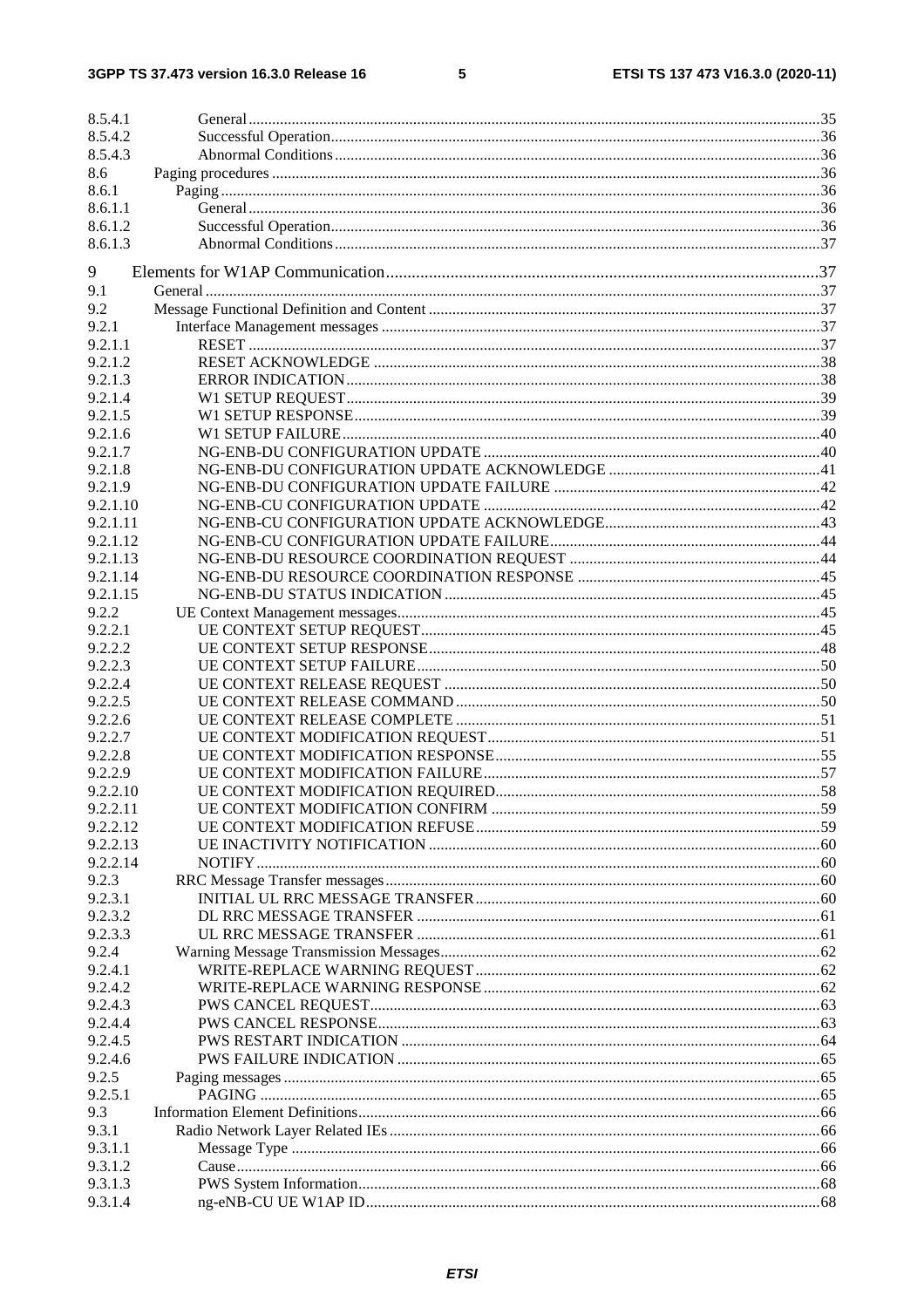$\bf 6$ 

| 9.3.1.5              |  |
|----------------------|--|
| 9.3.1.6              |  |
| 9.3.1.7              |  |
| 9.3.1.8              |  |
| 9.3.1.9              |  |
| 9.3.1.10             |  |
| 9.3.1.11             |  |
| 9.3.1.12             |  |
| 9.3.1.13             |  |
| 9.3.1.14             |  |
| 9.3.1.15             |  |
| 9.3.1.16             |  |
| 9.3.1.17             |  |
| 9.3.1.18<br>9.3.1.19 |  |
| 9.3.1.20             |  |
| 9.3.1.21             |  |
| 9.3.1.22             |  |
| 9.3.1.23             |  |
| 9.3.1.24             |  |
| 9.3.1.25             |  |
| 9.3.1.26             |  |
| 9.3.1.27             |  |
| 9.3.1.28             |  |
| 9.3.1.29             |  |
| 9.3.1.30             |  |
| 9.3.1.31             |  |
| 9.3.1.32             |  |
| 9.3.1.33             |  |
| 9.3.1.34             |  |
| 9.3.1.35             |  |
| 9.3.1.36             |  |
| 9.3.1.37             |  |
| 9.3.1.38             |  |
| 9.3.1.39<br>9.3.1.40 |  |
| 9.3.1.41             |  |
| 9.3.1.42             |  |
| 9.3.1.43             |  |
| 9.3.1.44             |  |
| 9.3.1.45             |  |
| 9.3.1.46             |  |
| 9.3.1.47             |  |
| 9.3.1.48             |  |
| 9.3.1.49             |  |
| 9.3.1.50             |  |
| 9.3.1.51             |  |
| 9.3.1.52             |  |
| 9.3.1.53             |  |
| 9.3.1.54             |  |
| 9.3.1.55             |  |
| 9.3.1.56             |  |
| 9.3.1.57             |  |
| 9.3.1.58<br>9.3.1.59 |  |
| 9.3.1.60             |  |
| 9.3.1.61             |  |
| 9.3.1.62             |  |
| 9.3.1.63             |  |
| 9.3.1.64             |  |
| 9.3.1.65             |  |
| 9.3.1.66             |  |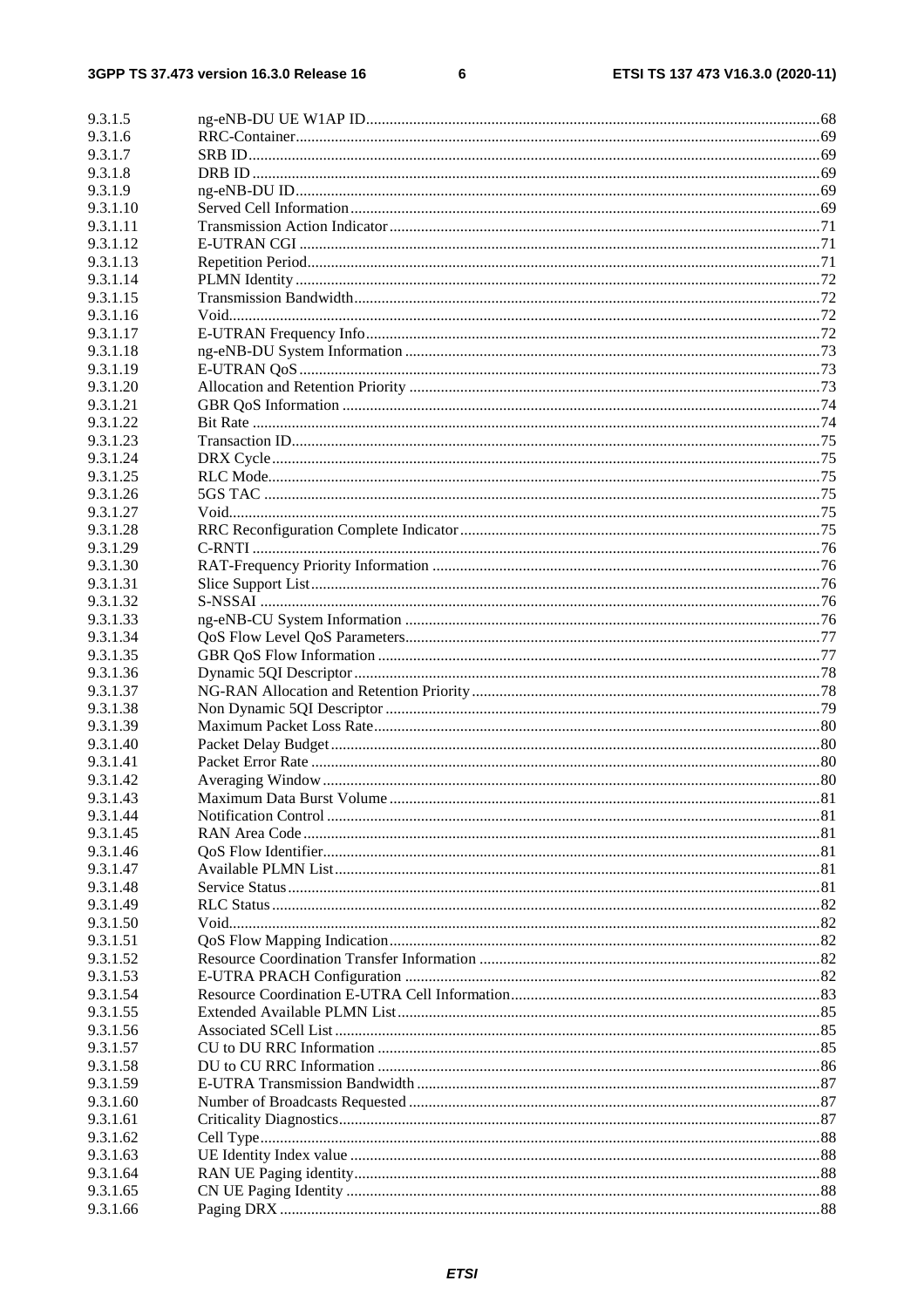$\overline{7}$ 

| 9.3.1.67 |                               |  |
|----------|-------------------------------|--|
| 9.3.1.68 |                               |  |
| 9.3.1.69 |                               |  |
| 9.3.2    |                               |  |
| 9.3.2.1  |                               |  |
| 9.3.2.2  |                               |  |
| 9.3.2.3  |                               |  |
| 9.4      |                               |  |
| 9.4.1    |                               |  |
| 9.4.2    |                               |  |
| 9.4.3    |                               |  |
| 9.4.4    |                               |  |
| 9.4.5    |                               |  |
| 9.4.6    |                               |  |
| 9.4.7    |                               |  |
| 9.4.8    |                               |  |
| 9.5      |                               |  |
| 9.6      |                               |  |
| 10       |                               |  |
|          | <b>Annex A (informative):</b> |  |
|          |                               |  |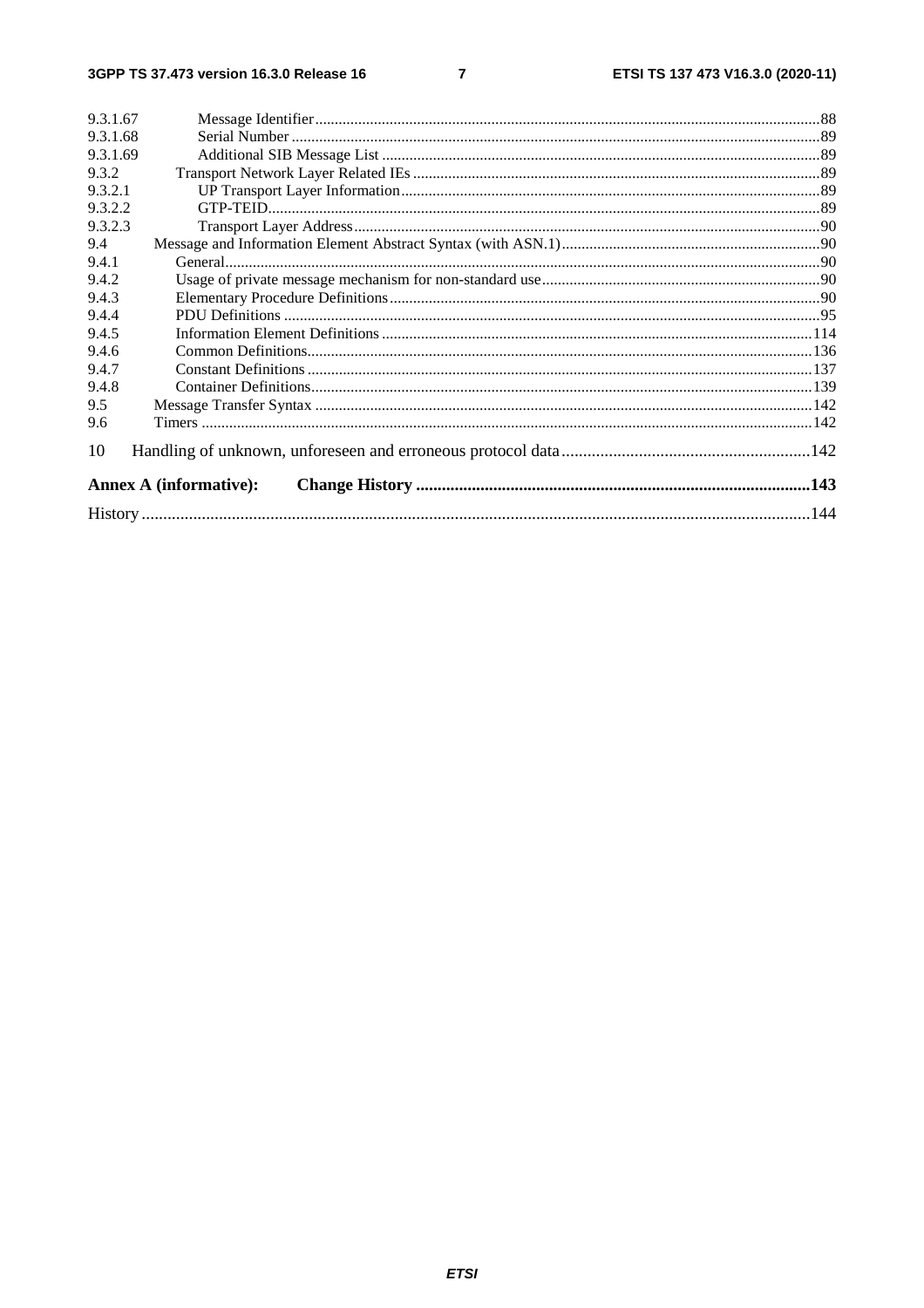# Foreword

This Technical Specification has been produced by the 3rd Generation Partnership Project (3GPP).

The contents of the present document are subject to continuing work within the TSG and may change following formal TSG approval. Should the TSG modify the contents of the present document, it will be re-released by the TSG with an identifying change of release date and an increase in version number as follows:

Version x.y.z

where:

- x the first digit:
	- 1 presented to TSG for information;
	- 2 presented to TSG for approval;
	- 3 or greater indicates TSG approved document under change control.
- y the second digit is incremented for all changes of substance, i.e. technical enhancements, corrections, updates, etc.
- z the third digit is incremented when editorial only changes have been incorporated in the document.

In the present document, modal verbs have the following meanings:

**shall** indicates a mandatory requirement to do something

**shall not** indicates an interdiction (prohibition) to do something

The constructions "shall" and "shall not" are confined to the context of normative provisions, and do not appear in Technical Reports.

The constructions "must" and "must not" are not used as substitutes for "shall" and "shall not". Their use is avoided insofar as possible, and they are not used in a normative context except in a direct citation from an external, referenced, non-3GPP document, or so as to maintain continuity of style when extending or modifying the provisions of such a referenced document.

| should     | indicates a recommendation to do something     |
|------------|------------------------------------------------|
| should not | indicates a recommendation not to do something |
| may        | indicates permission to do something           |
| need not   | indicates permission not to do something       |

The construction "may not" is ambiguous and is not used in normative elements. The unambiguous constructions "might not" or "shall not" are used instead, depending upon the meaning intended.

| can    | indicates that something is possible   |
|--------|----------------------------------------|
| cannot | indicates that something is impossible |

The constructions "can" and "cannot" are not substitutes for "may" and "need not".

| will     | indicates that something is certain or expected to happen as a result of action taken by an agency<br>the behaviour of which is outside the scope of the present document     |
|----------|-------------------------------------------------------------------------------------------------------------------------------------------------------------------------------|
| will not | indicates that something is certain or expected not to happen as a result of action taken by an<br>agency the behaviour of which is outside the scope of the present document |
| might    | indicates a likelihood that something will happen as a result of action taken by some agency the<br>behaviour of which is outside the scope of the present document           |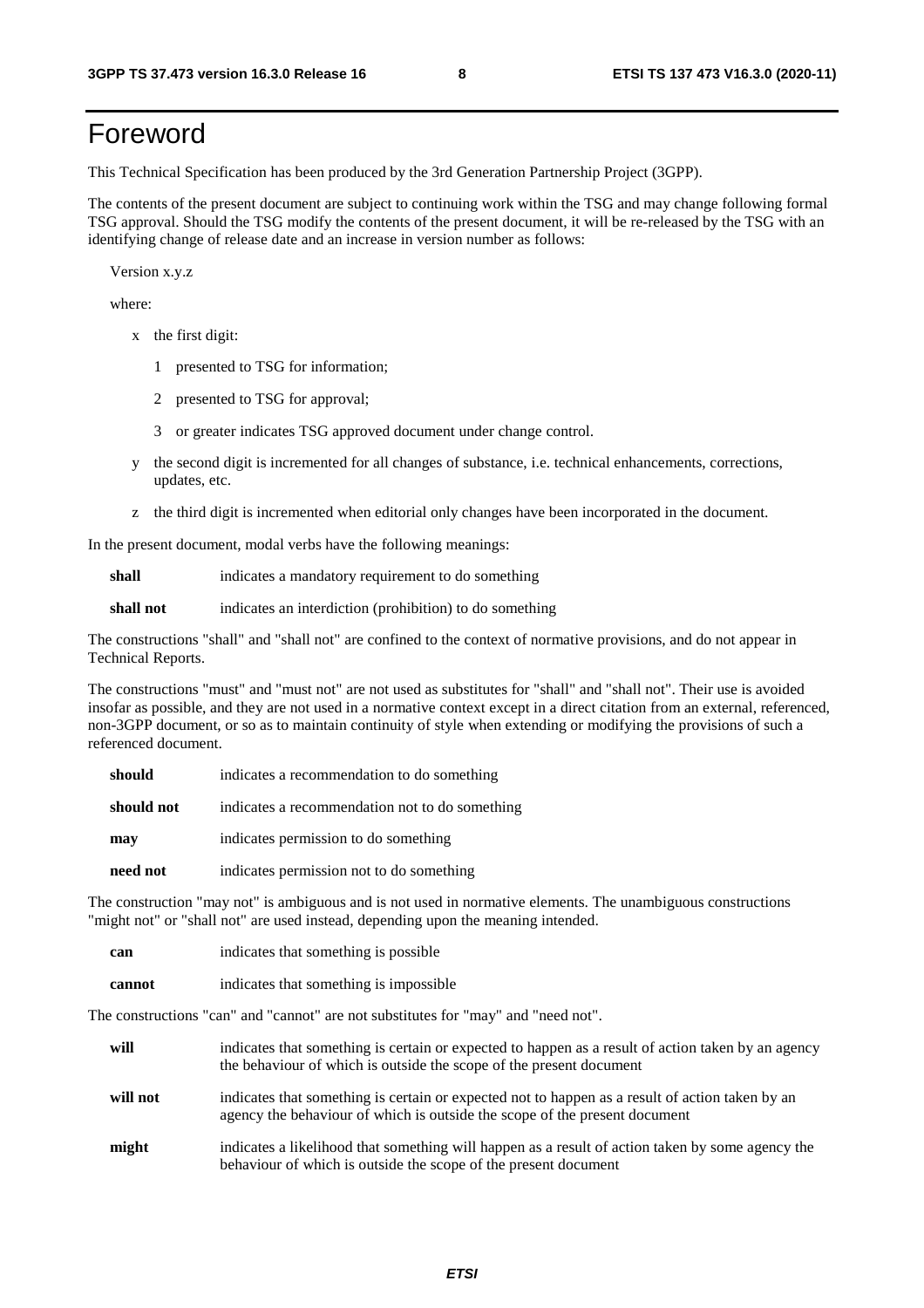| 3GPP TS 37.473 version 16.3.0 Release 16 |  |
|------------------------------------------|--|
|------------------------------------------|--|

**might not** indicates a likelihood that something will not happen as a result of action taken by some agency the behaviour of which is outside the scope of the present document

In addition:

- is (or any other verb in the indicative mood) indicates a statement of fact
- **is not** (or any other negative verb in the indicative mood) indicates a statement of fact

The constructions "is" and "is not" do not indicate requirements.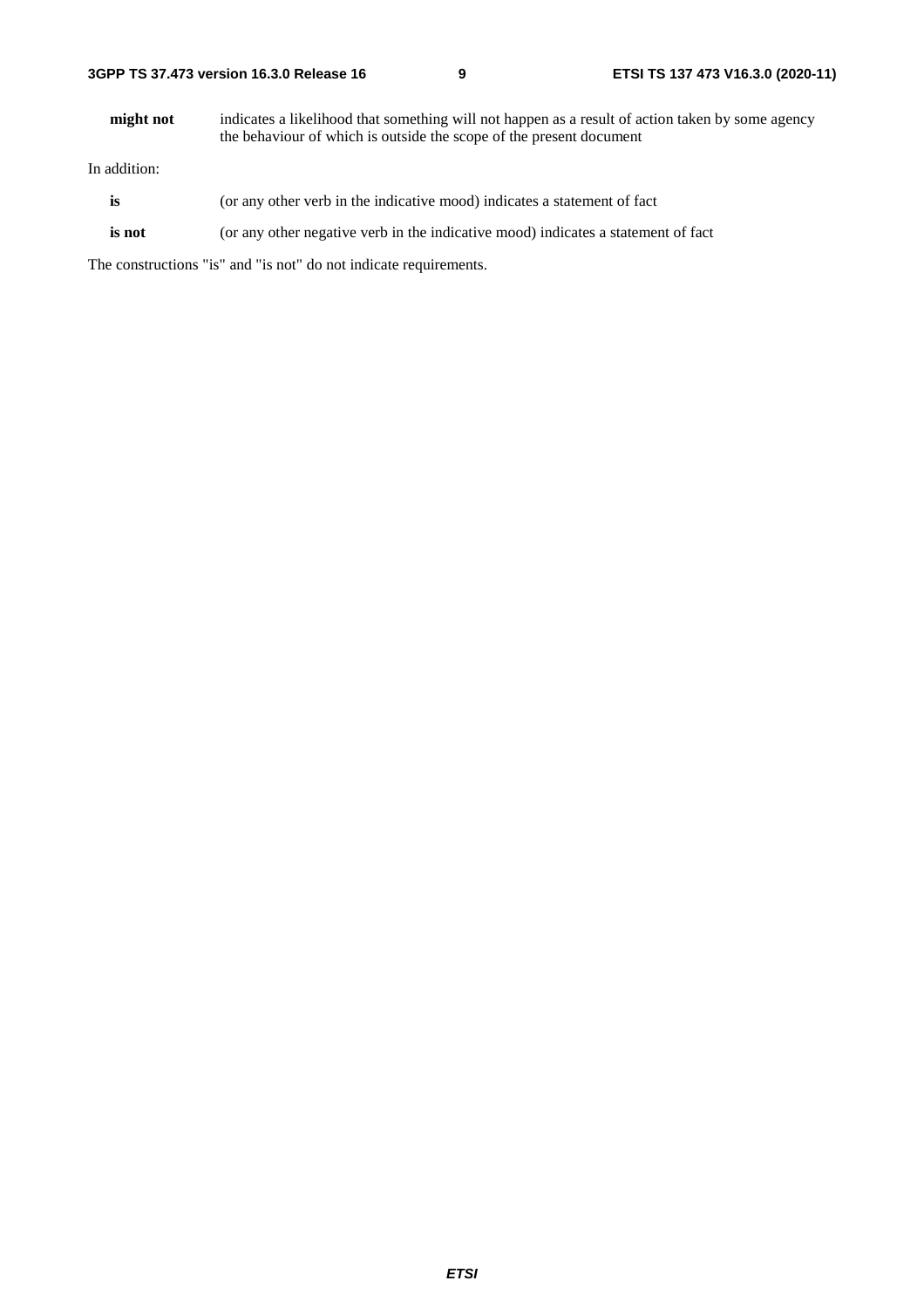# 1 Scope

The present document specifies the 5G radio network layer signalling protocol for the W1 interface. The W1 interface provides means for interconnecting a ng-eNB-CU and a ng-eNB-DU of a ng-eNB within an NG-RAN. The W1 Application Protocol (W1AP) supports the functions of W1 interface by signalling procedures defined in the present document. W1AP is developed in accordance to the general principles stated in TS 38.401 [4] and TS 37.470 [5].

# 2 References

The following documents contain provisions which, through reference in this text, constitute provisions of the present document.

- References are either specific (identified by date of publication, edition number, version number, etc.) or non-specific.
- For a specific reference, subsequent revisions do not apply.
- For a non-specific reference, the latest version applies. In the case of a reference to a 3GPP document (including a GSM document), a non-specific reference implicitly refers to the latest version of that document *in the same Release as the present document*.
- [1] 3GPP TR 21.905: "Vocabulary for 3GPP Specifications".
- [2] 3GPP TS 36.331: "Evolved Universal Terrestrial Radio Access (E-UTRAN); Radio Resource Control (RRC) Protocol Specification".
- [3] 3GPP TS 36.401: "E-UTRAN Architecture Description".
- [4] 3GPP TS 38.401: "NG-RAN; Architecture Description".
- [5] 3GPP TS 37.470: "E-UTRAN and NG-RAN; W1 general aspects and principles".
- [6] 3GPP TS 38.300: "NR; Overall description; Stage-2".
- [7] 3GPP TS 38.423: "NG-RAN; Xn application protocol (XnAP)".
- [8] 3GPP TS 23.501: "System Architecture for the 5G System (5GS)".
- [9] 3GPP TS 38.321: "NR; Medium Access Control (MAC) protocol specification".
- [10] 3GPP TS 23.401: "General Packet Radio Service (GPRS) enhancements for Evolved Universal Terrestrial Radio Access Network (E-UTRAN) access".
- [11] 3GPP TS 23.203: "Policy and charging control architecture".
- [12] 3GPP TS 36.423: "Evolved Universal Terrestrial Radio Access Network (E-UTRAN); X2 Application Protocol (X2AP)".
- [13] 3GPP TS 36.211: "Evolved Universal Terrestrial Radio Access (E-UTRA); Physical channels and modulation".
- [14] 3GPP TS 36.104: "Base Station (BS) radio transmission and reception".
- [15] 3GPP TS 36.321: " Evolved Universal Terrestrial Radio Access (E-UTRAN); Medium Access Control (MAC) protocol specification".
- [16] 3GPP TS 38.331: "NR; Radio Resource Control (RRC); Protocol specification".
- [17] 3GPP TS 29.281: "General Packet Radio System (GPRS); Tunnelling Protocol User Plane (GTPv1-U) ".
- [18] 3GPP TS 38.414: "NG-RAN; NG data transport".
- [19] 3GPP TS 38.413: "NG-RAN; NG Application Protocol (NGAP)".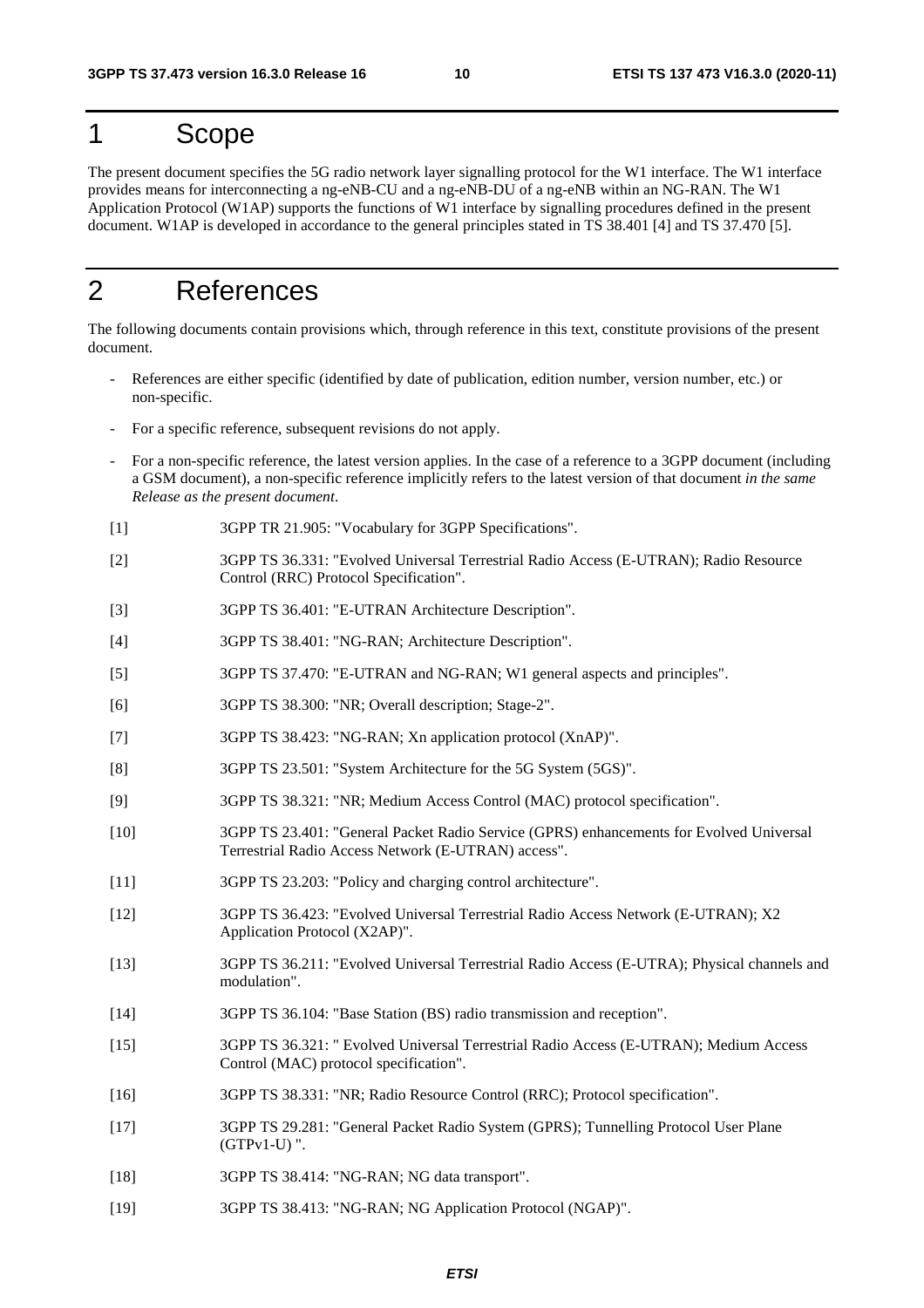- [20] 3GPP TS 36.304: "Evolved Universal Terrestrial Radio Access (E-UTRA), User Equipment (UE) procedures in idle mode".
- [21] ITU-T Recommendation X.691 (2002-07): "Information technology ASN.1 encoding rules Specification of Packed Encoding Rules (PER)".
- [22] ITU-T Recommendation X.680 (07/2002): "Information technology Abstract Syntax Notation One (ASN.1): Specification of basic notation".
- [23] ITU-T Recommendation X.681 (07/2002): "Information technology Abstract Syntax Notation One (ASN.1): Information object specification".

# 3 Definitions of terms, symbols and abbreviations

# 3.1 Terms

For the purposes of the present document, the terms given in TR 21.905 [1] and the following apply. A term defined in the present document takes precedence over the definition of the same term, if any, in TR 21.905 [1].

**elementary procedure:** W1AP consists of Elementary Procedures (EPs). An Elementary Procedure is a unit of interaction between ng-eNB-CU and ng-eNB-DU. These Elementary Procedures are defined separately and are intended to be used to build up complete sequences in a flexible manner. If the independence between some EPs is restricted, it is described under the relevant EP description. Unless otherwise stated by the restrictions, the EPs may be invoked independently of each other as standalone procedures, which can be active in parallel. The usage of several W1AP EPs together is specified in stage 2 specifications (e.g., TS 37.470 [5]).

An EP consists of an initiating message and possibly a response message. Two kinds of EPs are used:

- **Class 1:** Elementary Procedures with response (success and/or failure).
- **Class 2:** Elementary Procedures without response.

For Class 1 EPs, the types of responses can be as follows:

#### Successful:

- A signalling message explicitly indicates that the elementary procedure successfully completed with the receipt of the response.

Unsuccessful:

- A signalling message explicitly indicates that the EP failed.
- On time supervision expiry (i.e., absence of expected response).

Successful and Unsuccessful:

- One signalling message reports both successful and unsuccessful outcome for the different included requests. The response message used is the one defined for successful outcome.

Class 2 EPs are considered always successful.

**EN-DC operation:** Used in the present document when the W1AP is applied for **ng-eNB**-CU and **ng-eNB**-DU in E-UTRAN.

**ng-eNB**: As defined in TS 38.300 [6].

**ng-eNB-CU**: As defined in TS 37.470 [5].

**ng-eNB-DU**: As defined in TS 37.470 [5].

**ng-eNB-CU UE W1AP ID:** As defined in TS 38.401 [4].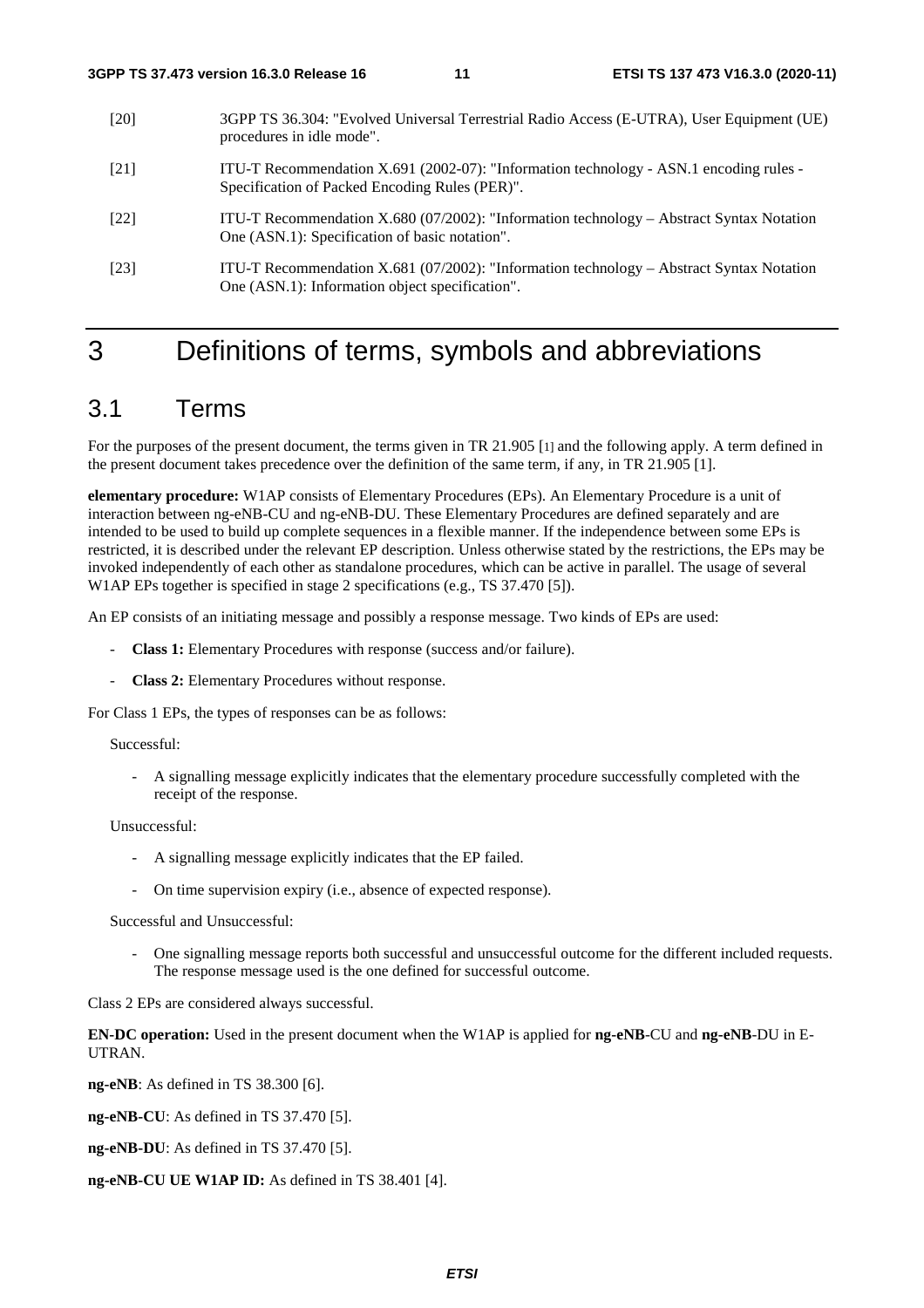**ng-eNB-DU UE W1AP ID:** As defined in TS 38.401 [4].

**UE-associated signalling:** When W1AP messages associated to one UE uses the UE-associated logical W1-connection for association of the message to the UE in ng-eNB-DU and ng-eNB-CU.

**UE-associated logical W1-connection:** The UE-associated logical W1-connection uses the identities *ng-eNB-CU UE W1AP ID* and *ng-eNB-DU UE W1AP ID* according to the definition in TS 38.401 [4]. For a received UE associated W1AP message the ng-eNB-CU identifies the associated UE based on the *ng-eNB-CU UE W1AP ID* IE and the ngeNB-DU identifies the associated UE based on the *ng-eNB-DU UE W1AP ID* IE*.* The UE-associated logical W1 connection may exist before the W1 UE context is setup in ng-eNB-DU.

# 3.2 Symbols

Void.

# 3.3 Abbreviations

For the purposes of the present document, the abbreviations given in TR 21.905 [1] and the following apply. An abbreviation defined in the present document takes precedence over the definition of the same abbreviation, if any, in TR 21.905 [1].

| $5 \text{G} \text{C}$ | 5G Core Network                                       |
|-----------------------|-------------------------------------------------------|
| 5QI                   | 5G OoS Identifier                                     |
| AMF                   | <b>Access and Mobility Management Function</b>        |
| <b>CN</b>             | Core Network                                          |
| CG                    | Cell Group                                            |
| <b>CGI</b>            | Cell Global Identifier                                |
| DL                    | Downlink                                              |
| EN-DC                 | E-UTRA-NR Dual Connectivity                           |
| <b>NSSAI</b>          | Network Slice Selection Assistance Information        |
| <b>RANAC</b>          | RAN Area Code                                         |
| <b>RRC</b>            | Radio Resource Control                                |
| S-NSSAI               | Single Network Slice Selection Assistance Information |
| <b>TAC</b>            | <b>Tracking Area Code</b>                             |
| <b>TAI</b>            | Tracking Area Identity                                |
|                       |                                                       |

# 4 General

# 4.1 Procedure specification principles

The principle for specifying the procedure logic is to specify the functional behaviour of the terminating node exactly and completely. Any rule that specifies the behaviour of the originating node shall be possible to be verified with information that is visible within the system.

The following specification principles have been applied for the procedure text in clause 8:

- The procedure text discriminates between:
	- 1) Functionality which "shall" be executed.

 The procedure text indicates that the receiving node "shall" perform a certain function Y under a certain condition. If the receiving node supports procedure X but cannot perform functionality Y requested in the REQUEST message of a Class 1 EP, the receiving node shall respond with the message used to report unsuccessful outcome for this procedure, containing an appropriate cause value.

2) Functionality which "shall, if supported" be executed.

 The procedure text indicates that the receiving node "shall, if supported," perform a certain function Y under a certain condition. If the receiving node supports procedure X, but does not support functionality Y, the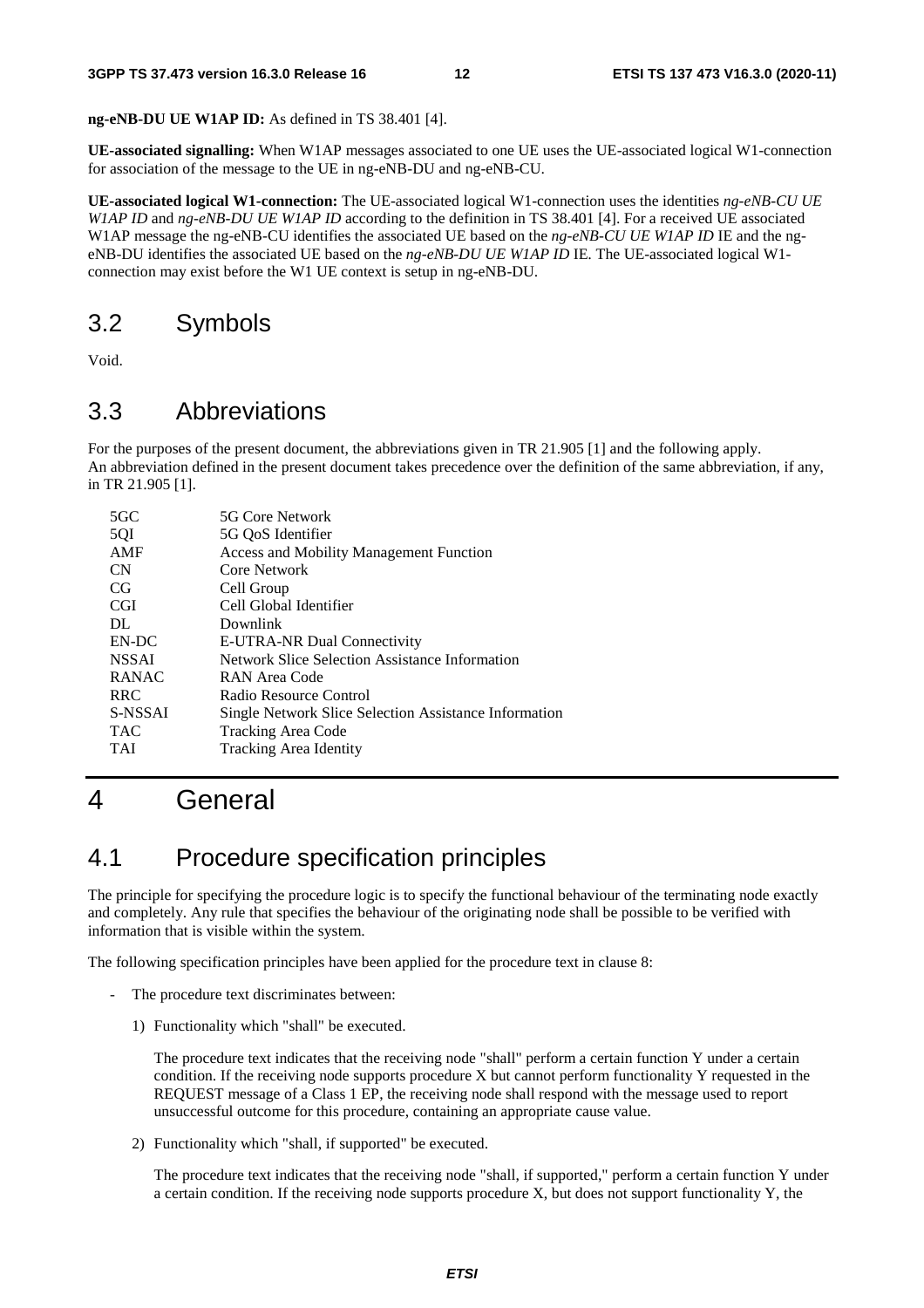receiving node shall proceed with the execution of the EP, possibly informing the requesting node about the not supported functionality.

- Any required inclusion of an optional IE in a response message is explicitly indicated in the procedure text. If the procedure text does not explicitly indicate that an optional IE shall be included in a response message, the optional IE shall not be included. For requirements on including *Criticality Diagnostics* IE, see clause 10.

# 4.2 Forwards and backwards compatibility

The forwards and backwards compatibility of the protocol is assured by mechanism where all current and future messages, and IEs or groups of related IEs, include ID and criticality fields that are coded in a standard format that will not be changed in the future. These parts can always be decoded regardless of the standard version.

# 4.3 Specification notations

For the purposes of the present document, the following notations apply:

| Procedure      | When referring to an elementary procedure in the specification the Procedure Name is written with<br>the first letters in each word in upper case characters followed by the word "procedure", e.g.<br>Handover Preparation procedure.                                   |
|----------------|--------------------------------------------------------------------------------------------------------------------------------------------------------------------------------------------------------------------------------------------------------------------------|
| Message        | When referring to a message in the specification the MESSAGE NAME is written with all letters<br>in upper case characters followed by the word "message", e.g. HANDOVER REQUEST message.                                                                                 |
| IE             | When referring to an information element (IE) in the specification the <i>Information Element Name</i><br>is written with the first letters in each word in upper case characters and all letters in Italic font<br>followed by the abbreviation "IE", e.g. E-RAB ID IE. |
| Value of an IE | When referring to the value of an information element (IE) in the specification the "Value" is<br>written as it is specified in the specification enclosed by quotation marks, e.g. "Value".                                                                             |

# 5 W1AP services

W1AP provides the signalling service between ng-eNB-DU and the ng-eNB-CU that is required to fulfil the W1AP functions described in clause 7. W1AP services are divided into two groups:

| Non UE-associated services: | They are related to the whole W1 interface instance between the ng-eNB-DU and<br>ng-eNB-CU utilising a non UE-associated signalling connection.                                   |
|-----------------------------|-----------------------------------------------------------------------------------------------------------------------------------------------------------------------------------|
| UE-associated services:     | They are related to one UE. W1AP functions that provide these services are<br>associated with a UE-associated signalling connection that is maintained for the UE<br>in question. |

Unless explicitly indicated in the procedure specification, at any instance in time one protocol endpoint shall have a maximum of one ongoing W1AP procedure related to a certain UE.

# 6 Services expected from signalling transport

The signalling connection shall provide in sequence delivery of W1AP messages. W1AP shall be notified if the signalling connection breaks.

# 7 Functions of W1AP

The functions of W1AP are described in TS 37.470 [5].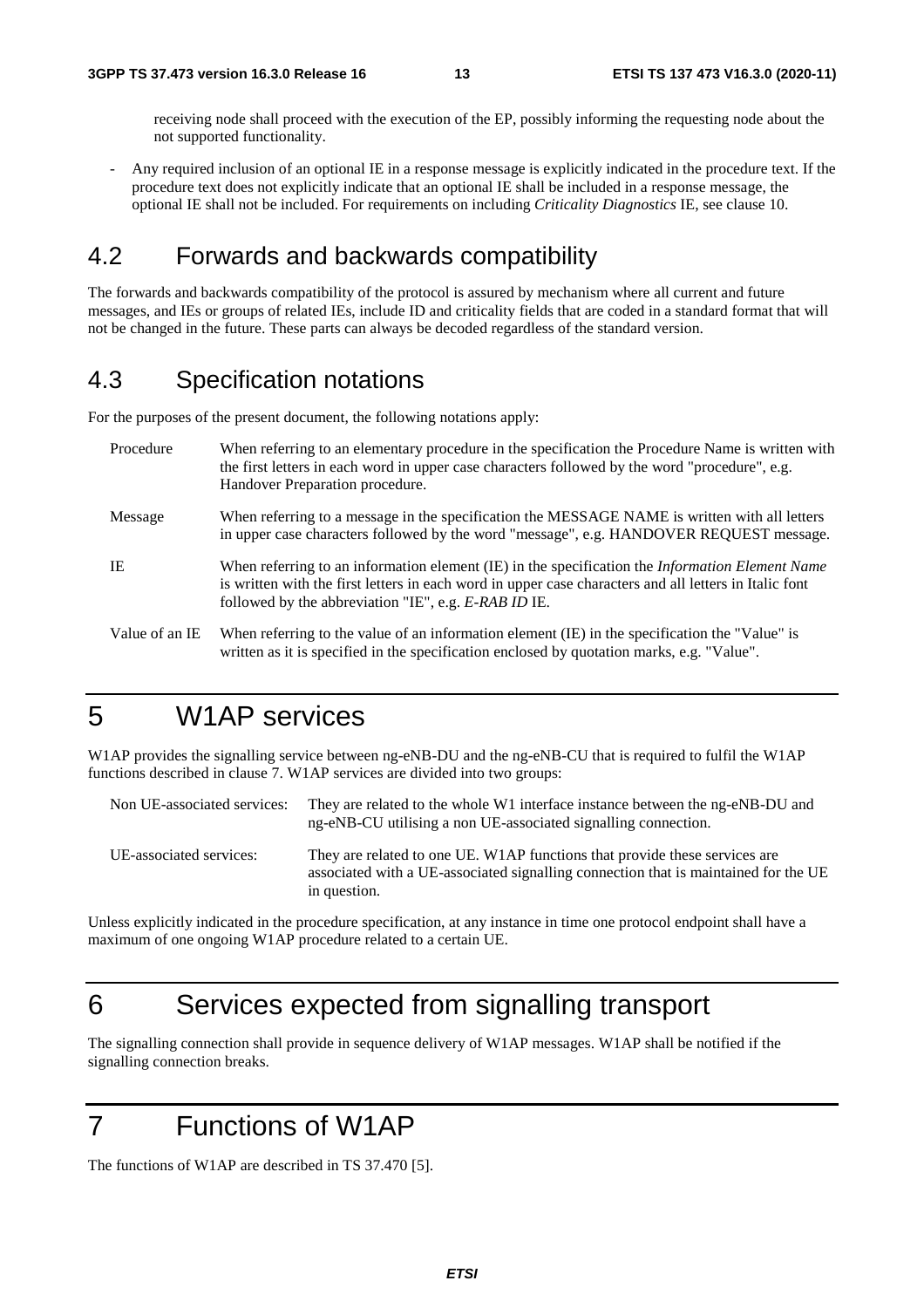# 8 W1AP procedures

# 8.1 List of W1AP Elementary procedures

In the following tables, all EPs are divided into Class 1 and Class 2 EPs:

| <b>Elementary</b>    | <b>Initiating Message</b> | <b>Successful Outcome</b> | <b>Unsuccessful Outcome</b> |
|----------------------|---------------------------|---------------------------|-----------------------------|
| <b>Procedure</b>     |                           | <b>Response message</b>   | Response message            |
| Reset                | <b>RESET</b>              | <b>RESET ACKNOWLEDGE</b>  |                             |
| W1 Setup             | <b>W1 SETUP REQUEST</b>   | W1 SETUP RESPONSE         | <b>W1 SETUP FAILURE</b>     |
| ng-eNB-DU            | NG-ENB-DU                 | NG-ENB-DU                 | NG-ENB-DU                   |
| Configuration        | <b>CONFIGURATION</b>      | CONFIGURATION             | <b>CONFIGURATION UPDATE</b> |
| Update               | <b>UPDATE</b>             | <b>UPDATE</b>             | <b>FAILURE</b>              |
|                      |                           | <b>ACKNOWLEDGE</b>        |                             |
| ng-eNB-CU            | NG-ENB-CU                 | NG-ENB-CU                 | NG-ENB-CU                   |
| Configuration        | <b>CONFIGURATION</b>      | <b>CONFIGURATION</b>      | <b>CONFIGURATION UPDATE</b> |
| <b>Update</b>        | <b>UPDATE</b>             | <b>UPDATE</b>             | <b>FAILURE</b>              |
|                      |                           | <b>ACKNOWLEDGE</b>        |                             |
| <b>UE Context</b>    | <b>UE CONTEXT SETUP</b>   | <b>UE CONTEXT SETUP</b>   | <b>UE CONTEXT SETUP</b>     |
| Setup                | <b>REQUEST</b>            | <b>RESPONSE</b>           | <b>FAILURE</b>              |
| UE Context           | <b>UE CONTEXT</b>         | <b>UE CONTEXT RELEASE</b> |                             |
| Release (ng-         | <b>RELEASE COMMAND</b>    | <b>COMPLETE</b>           |                             |
| eNB-CU initiated)    |                           |                           |                             |
| UE Context           | <b>UE CONTEXT</b>         | <b>UE CONTEXT</b>         | <b>UE CONTEXT</b>           |
| Modification (ng-    | <b>MODIFICATION</b>       | <b>MODIFICATION</b>       | MODIFICATION FAILURE        |
| eNB-CU initiated)    | <b>REQUEST</b>            | <b>RESPONSE</b>           |                             |
| <b>UE Context</b>    | <b>UE CONTEXT</b>         | <b>UE CONTEXT</b>         | <b>UE CONTEXT</b>           |
| Modification         | <b>MODIFICATION</b>       | <b>MODIFICATION</b>       | <b>MODIFICATION REFUSE</b>  |
| Required (ng-        | <b>REQUIRED</b>           | <b>CONFIRM</b>            |                             |
| eNB-DU initiated)    |                           |                           |                             |
| Write-Replace        | <b>WRITE-REPLACE</b>      | <b>WRITE-REPLACE</b>      |                             |
| Warning              | <b>WARNING REQUEST</b>    | <b>WARNING RESPONSE</b>   |                             |
| <b>IPWS Cancel</b>   | <b>PWS CANCEL</b>         | <b>PWS CANCEL</b>         |                             |
|                      | <b>REQUEST</b>            | <b>RESPONSE</b>           |                             |
| NG-ENB-DU            | NG-ENB-DU                 | <b>NG-ENB-DU RESOURCE</b> |                             |
| <b>RESOURCE</b>      | <b>RESOURCE</b>           | <b>COORDINATION</b>       |                             |
| <b>ICOORDINATION</b> | <b>COORDINATION</b>       | <b>RESPONSE</b>           |                             |
|                      | <b>REQUEST</b>            |                           |                             |

### **Table 8.1-1: Class 1 procedures**

### **Table 8.2-2: Class 2 procedures**

| <b>Elementary Procedure</b>                          | <b>Message</b>                                |
|------------------------------------------------------|-----------------------------------------------|
| Error Indication                                     | <b>ERROR INDICATION</b>                       |
| UE Context Release Request (ng-<br>eNB-DU initiated) | <b>UE CONTEXT RELEASE REQUEST</b>             |
| Initial UL RRC Message Transfer                      | <b>INITIAL UL RRC MESSAGE</b><br>TRANSFER     |
| DL RRC Message Transfer                              | DL RRC MESSAGE TRANSFER                       |
| UL RRC Message Transfer                              | UL RRC MESSAGE TRANSFER                       |
| <b>UE Inactivity Notification</b>                    | <b>UE INACTIVITY NOTIFICATION</b>             |
| <b>System Information Delivery</b>                   | <b>SYSTEM INFORMATION DELIVERY</b><br>COMMAND |
| Paging                                               | <b>PAGING</b>                                 |
| Notify                                               | <b>NOTIFY</b>                                 |
| <b>PWS Restart Indication</b>                        | <b>PWS RESTART INDICATION</b>                 |
| <b>PWS Failure Indication</b>                        | <b>PWS FAILURE INDICATION</b>                 |
| ng-eNB-DU Status Indication                          | <b>NG-ENB-DU STATUS INDICATION</b>            |
| <b>RRC Delivery Report</b>                           | <b>RRC DELIVERY REPORT</b>                    |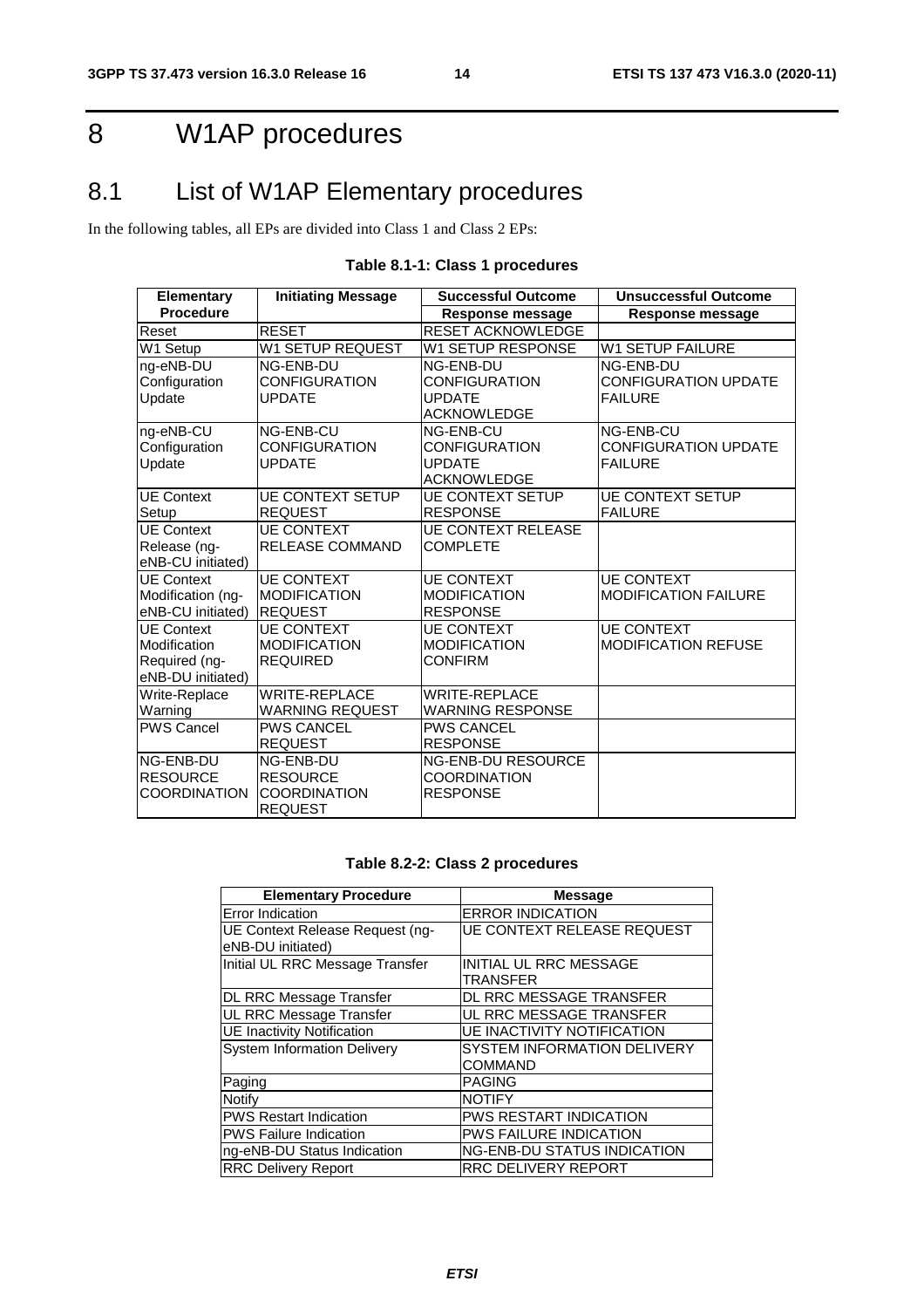# 8.2 Interface Management procedures

### 8.2.1 Reset

### 8.2.1.1 General

The purpose of the Reset procedure is to initialise or re-initialise the W1AP UE-related contexts, in the event of a failure in the ng-eNB-CU or ng-eNB-DU. This procedure does not affect the application level configuration data exchanged during, e.g., the W1 Setup procedure.

The procedure uses non-UE associated signalling.

### 8.2.1.2 Successful Operation

### 8.2.1.2.1 Reset Procedure Initiated from the ng-eNB-CU



#### **Figure 8.2.1.2.1-1: Reset procedure initiated from the ng-eNB-CU. Successful operation**

In the event of a failure at the ng-eNB-CU, which has resulted in the loss of some or all transaction reference information, a RESET message shall be sent to the ng-eNB-DU.

At reception of the RESET message the ng-eNB-DU shall release all allocated resources on W1 and radio resources related to the UE association(s) indicated explicitly or implicitly in the RESET message and remove the indicated UE contexts including W1AP ID.

After the ng-eNB-DU has released all assigned W1 resources and the UE W1AP IDs for all indicated UE associations which can be used for new UE-associated logical W1-connections over the W1 interface, the ng-eNB-DU shall respond with the RESET ACKNOWLEDGE message. The ng-eNB-DU does not need to wait for the release of radio resources to be completed before returning the RESET ACKNOWLEDGE message.

If the RESET message contains the *UE-associated logical W1-connection list* IE, then:

- The ng-eNB-DU shall use the *ng-eNB-CU UE W1AP ID* IE and/or the *ng-eNB-DU UE W1AP ID* IE to explicitly identify the UE association(s) to be reset.
- The ng-eNB-DU shall include in the RESET ACKNOWLEDGE message, for each UE association to be reset. the *UE-associated logical W1-connection Item* IE in the *UE-associated logical W1-connection list* IE. The *UEassociated logical W1-connection Item* IEs shall be in the same order as received in the RESET message and shall include also unknown UE-associated logical W1-connections. Empty *UE-associated logical W1-connection Item* IEs, received in the RESET message, may be omitted in the RESET ACKNOWLEDGE message.
- If the *ng-eNB-CU UE W1AP ID* IE is included in the *UE-associated logical W1-connection Item* IE for a UE association, the ng-eNB-DU shall include the *ng-eNB-CU UE W1AP ID* IE in the corresponding *UE-associated logical W1-connection Item* IE in the RESET ACKNOWLEDGE message.
- If the *ng-eNB-DU UE W1AP ID* IE is included in the *UE-associated logical W1-connection Item* IE for a UE association, the ng-eNB-DU shall include the *ng-eNB-DU UE W1AP ID* IE in the corresponding *UE-associated logical W1-connection Item* IE in the RESET ACKNOWLEDGE message.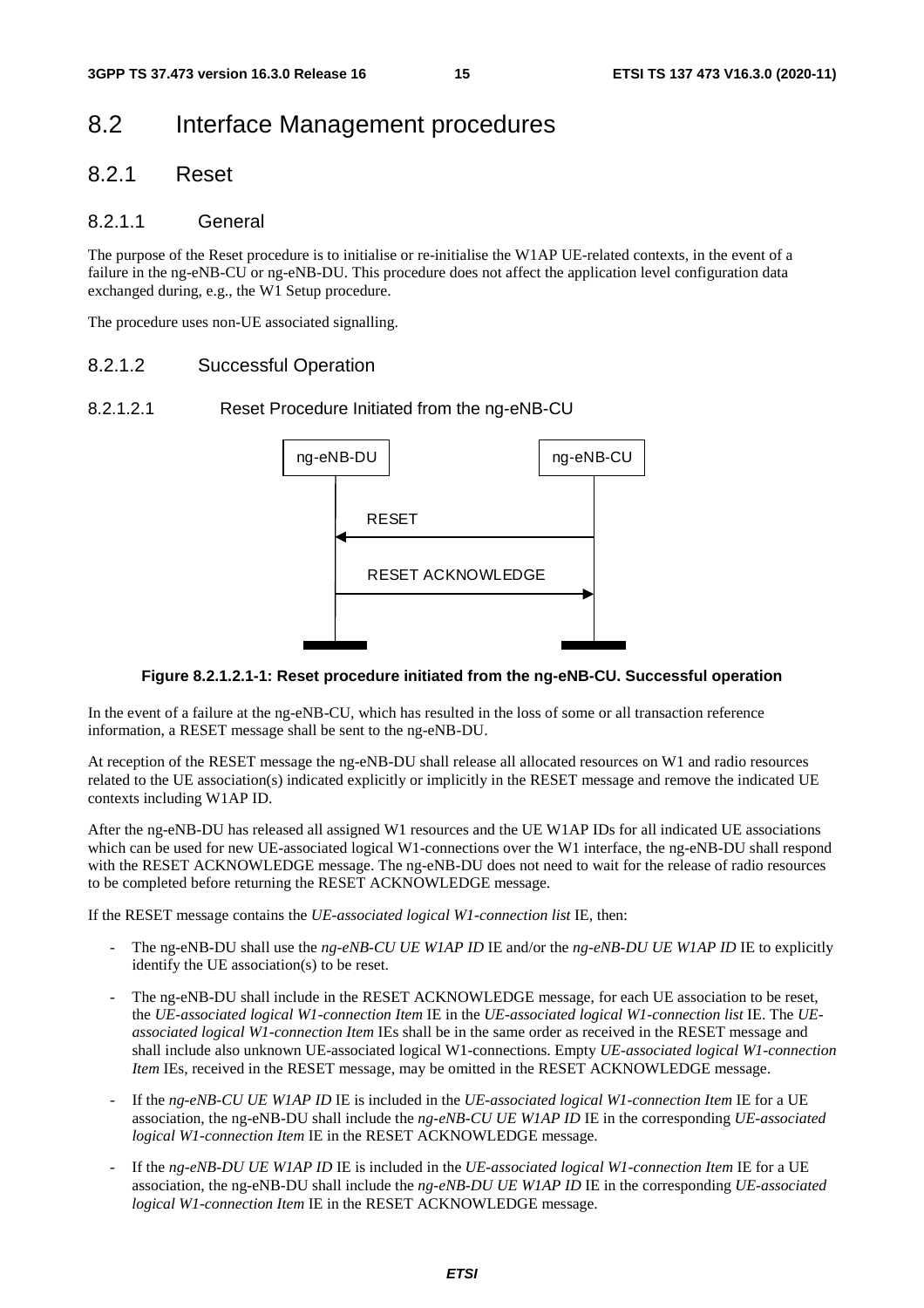#### **Interactions with other procedures:**

If the RESET message is received, any other ongoing procedure (except for another Reset procedure) on the same W1 interface related to a UE association, indicated explicitly or implicitly in the RESET message, shall be aborted.

#### 8.2.1.2.2 Reset Procedure Initiated from the ng-eNB-DU



#### **Figure 8.2.1.2.2-1: Reset procedure initiated from the ng-eNB-DU. Successful operation**

In the event of a failure at the ng-eNB-DU, which has resulted in the loss of some or all transaction reference information, a RESET message shall be sent to the ng-eNB-CU.

At reception of the RESET message the ng-eNB-CU shall release all allocated resources on W1 related to the UE association(s) indicated explicitly or implicitly in the RESET message and remove the W1AP ID for the indicated UE associations.

After the ng-eNB-CU has released all assigned W1 resources and the UE W1AP IDs for all indicated UE associations which can be used for new UE-associated logical W1-connections over the W1 interface, the ng-eNB-CU shall respond with the RESET ACKNOWLEDGE message.

If the RESET message contains the *UE-associated logical W1-connection list* IE, then:

- The ng-eNB-CU shall use the *ng-eNB-CU UE W1AP ID* IE and/or the *ng-eNB-DU UE W1AP ID* IE to explicitly identify the UE association(s) to be reset.
- The ng-eNB-CU shall in the RESET ACKNOWLEDGE message include, for each UE association to be reset, the *UE-associated logical W1-connection* Item IE in the *UE-associated logical W1-connection list* IE. The *UEassociated logical W1-connection Item* IEs shall be in the same order as received in the RESET message and shall include also unknown UE-associated logical W1-connections. Empty *UE-associated logical W1-connection Item* IEs, received in the RESET message, may be omitted in the RESET ACKNOWLEDGE message.
- If the *ng-eNB-CU UE W1AP ID* IE is included in the *UE-associated logical W1-connection Item* IE for a UE association, the ng-eNB-CU shall include the *ng-eNB-CU UE W1AP ID* IE in the corresponding *UE-associated logical W1-connection Item* IE in the RESET ACKNOWLEDGE message.
- If the *ng-eNB-DU UE W1AP ID* IE is included in a *UE-associated logical W1-connection Item* IE for a UE association, the ng-eNB-CU shall include the *ng-eNB-DU UE W1AP ID* IE in the corresponding *UE-associated logical W1-connection Item* IE in the RESET ACKNOWLEDGE message.

#### **Interactions with other procedures:**

If the RESET message is received, any other ongoing procedure (except for another Reset procedure) on the same W1 interface related to a UE association, indicated explicitly or implicitly in the RESET message, shall be aborted.

### 8.2.1.3 Abnormal Conditions

Not applicable.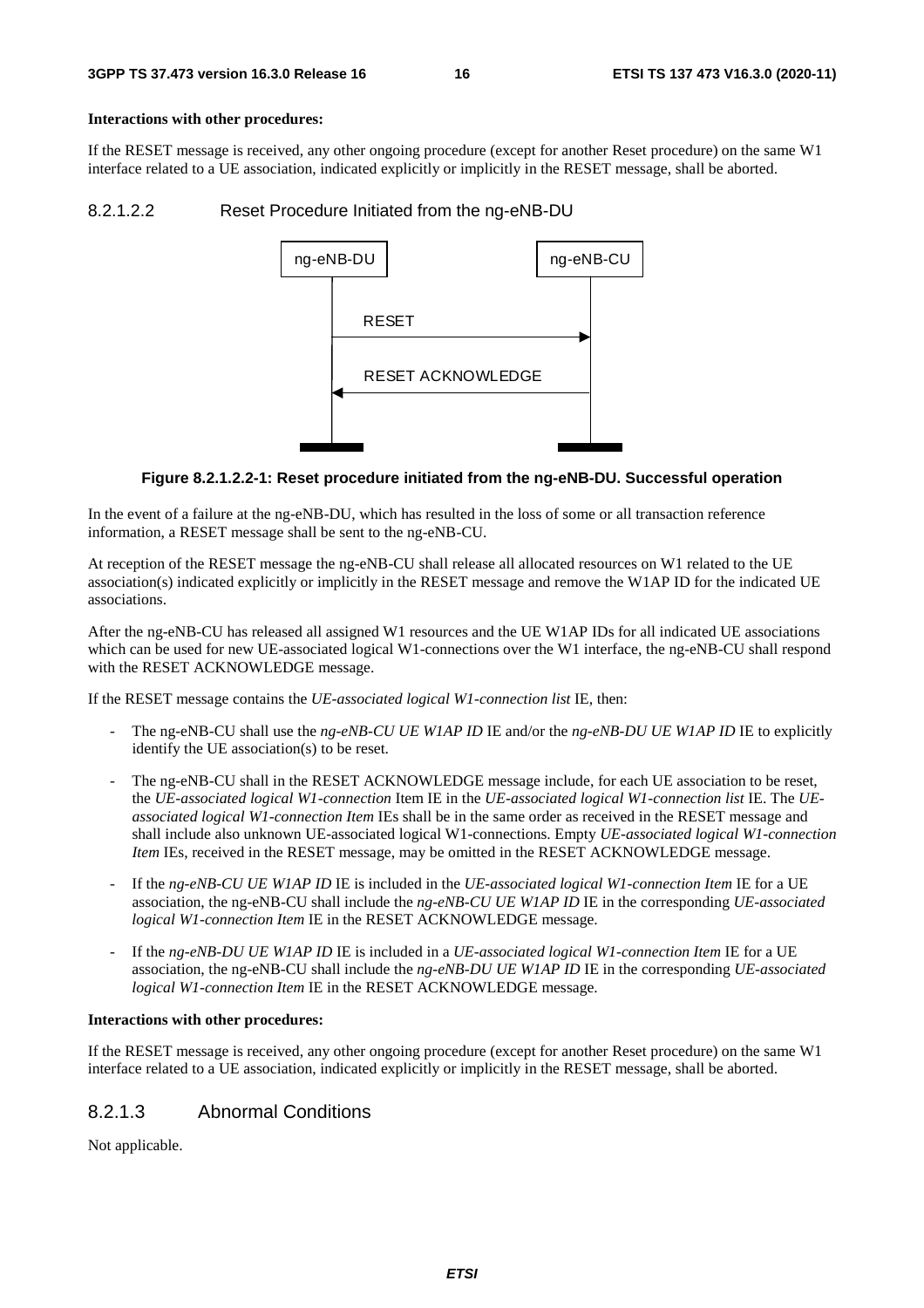### 8.2.2 Error Indication

### 8.2.2.1 General

The Error Indication procedure is initiated by a node in order to report detected errors in one incoming message, provided they cannot be reported by an appropriate failure message.

If the error situation arises due to reception of a message utilising UE associated signalling, then the Error Indication procedure uses UE associated signalling. Otherwise the procedure uses non-UE associated signalling.

### 8.2.2.2 Successful Operation



**Figure 8.2.2.2-1: Error Indication procedure, ng-eNB-CU originated. Successful operation** 



**Figure 8.2.2.2-2: Error Indication procedure, ng-eNB-DU originated. Successful operation** 

When the conditions defined in clause 10 are fulfilled, the Error Indication procedure is initiated by an ERROR INDICATION message sent from the receiving node.

The ERROR INDICATION message shall contain at least the *Cause* IE. In case the Error Indication procedure is triggered by utilising UE associated signalling the *ng-eNB-CU UE W1AP ID* IE and *ng-eNB-DU UE W1AP ID* IE shall be included in the ERROR INDICATION message. If one or both of the *ng-eNB-CU UE W1AP ID* IE and the *ng-eNB-DU UE WIAP ID* IE are not correct, the cause shall be set to appropriate value, e.g., "Unknown or already allocated ngeNB-CU UE W1AP ID", "Unknown or already allocated ng-eNB-DU UE W1AP ID" or "Unknown or inconsistent pair of UE W1AP ID".

### 8.2.2.3 Abnormal Conditions

Not applicable.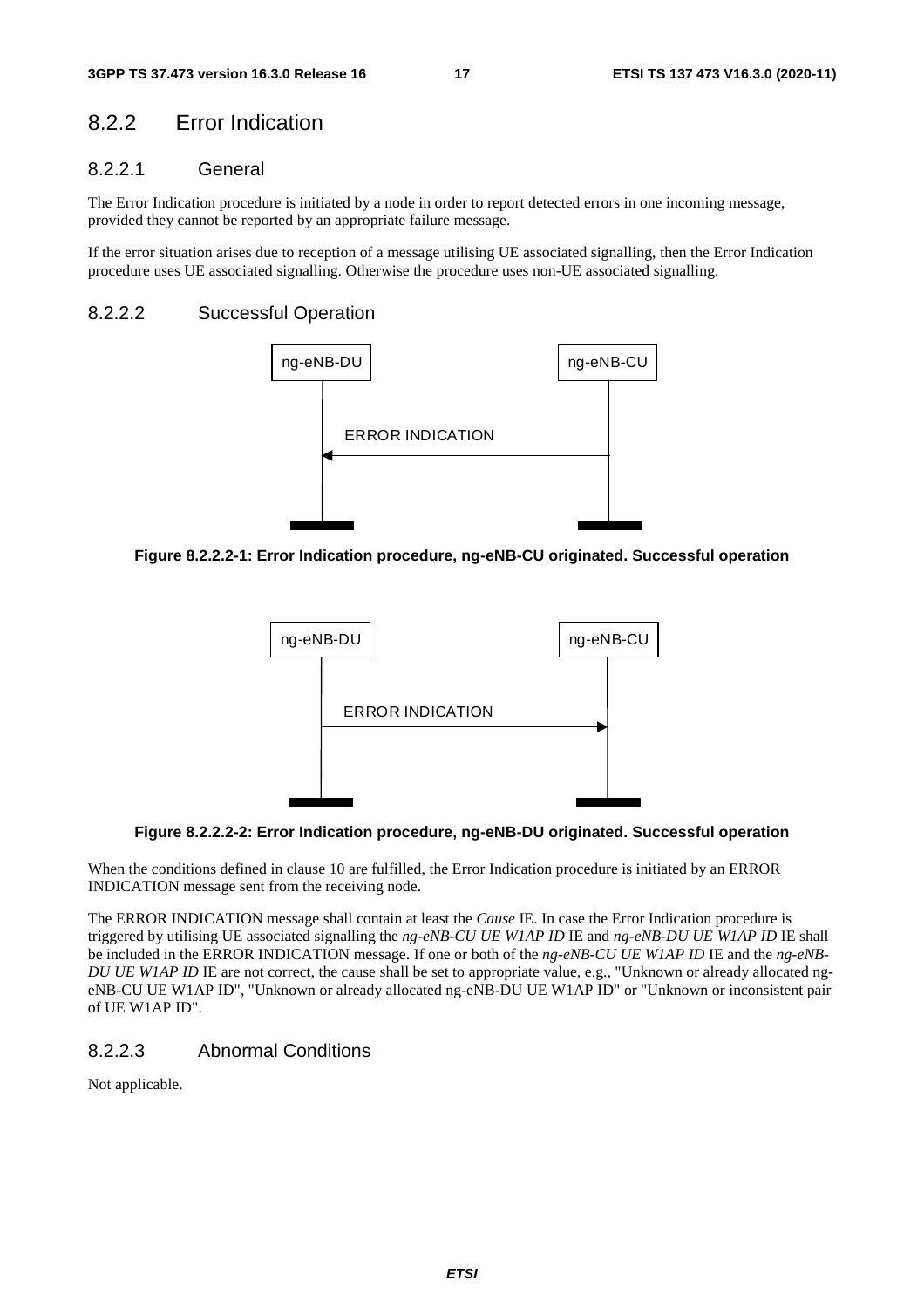# 8.2.3 W1 Setup

### 8.2.3.1 General

The purpose of the W1 Setup procedure is to exchange application level data needed for the ng-eNB-DU and the ngeNB-CU to correctly interoperate on the W1 interface. The procedure uses non-UE associated signalling. This procedure shall be the first W1AP procedure triggered for the W1-C interface instance after a TNL association has become operational.

The procedure uses non-UE associated signalling.

This procedure erases any existing application level configuration data in the two nodes and replaces it by the one received. This procedure also re-initialises the W1AP UE-related contexts (if any) and erases all related signalling connections in the two nodes like a Reset procedure would do.

### 8.2.3.2 Successful Operation



**Figure 8.2.3.2-1: W1 Setup procedure: Successful Operation** 

The ng-eNB-DU initiates the procedure by sending a W1 SETUP REQUEST message including the appropriate data to the ng-eNB-CU. The ng-eNB-CU responds with a W1 SETUP RESPONSE message including the appropriate data.

The exchanged data shall be stored in respective node and used as long as there is an operational TNL association. When this procedure is finished, the W1 interface is operational and other W1 messages may be exchanged.

If the W1 SETUP REQUEST message contains the *ng-eNB-DU Served Cells List* IE, the ng-eNB-CU shall take into account as specified in TS 38.401 [4].

If *ng-eNB-DU System Information* IE is included in the W1 SETUP REQUEST message, the ng-eNB-CU shall take into account, and the ng-eNB-CU may include the *ng-eNB-CU System Information* IE in the W1 SETUP RESPONSE message. The ng-eNB-DU shall include the *TAI Slice Support List* IE in the W1 SETUP REQUEST message.

The ng-eNB-CU may include the *Cells to be Activated List* IE in the W1 SETUP RESPONSE message. The *Cells to be Activated List* IE includes a list of cells that the ng-eNB-CU requests the ng-eNB-DU to activate. The ng-eNB-DU shall activate the cells included in the *Cells to be Activated List* IE and reconfigure the physical cell identity for cells for which the *E-UTRAN PCI* IE is included.

If the *RAN Area Code* IE is included in the W1 SETUP REQUEST message, the ng-eNB-CU may use it according to TS 38.300 [6].

The ng-eNB-CU may include *Available PLMN List* IE, and optionally also *Extended Available PLMN List* IE, if the available PLMN(s) are different from what ng-eNB-DU has provided in W1 SETUP REQUEST message, ng-eNB-DU shall take this into account and only broadcast the PLMN(s) included in the received Available PLMN list(s).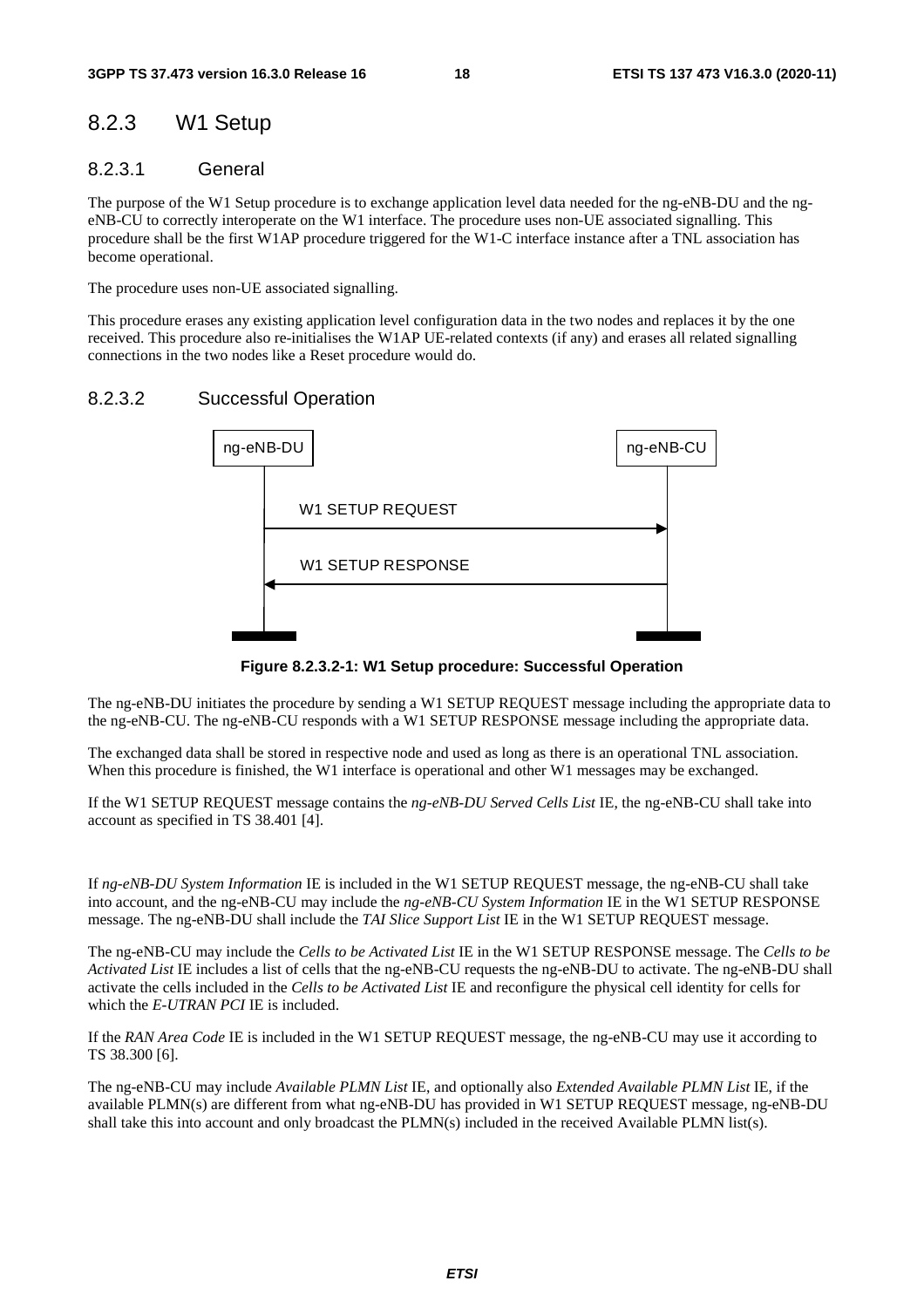### 8.2.3.3 Unsuccessful Operation

| ng-eNB-DU               | ng-eNB-CU |  |
|-------------------------|-----------|--|
| <b>W1 SETUP REQUEST</b> |           |  |
| <b>W1 SETUP FAILURE</b> |           |  |
|                         |           |  |
|                         |           |  |

**Figure 8.2.3.3-1: W1 Setup procedure: Unsuccessful Operation** 

If the ng-eNB-CU cannot accept the setup, it should respond with a W1 SETUP FAILURE and appropriate cause value.

### 8.2.3.4 Abnormal Conditions

Not applicable.

# 8.2.4 ng-eNB-DU Configuration Update

### 8.2.4.1 General

The purpose of the ng-eNB-DU Configuration Update procedure is to update application level configuration data needed for the ng-eNB-DU and the ng-eNB-CU to interoperate correctly on the W1 interface. This procedure does not affect existing UE-related contexts, if any. The procedure uses non-UE associated signalling.

### 8.2.4.2 Successful Operation



#### **Figure 8.2.4.2-1: ng-eNB-DU Configuration Update procedure: Successful Operation**

The ng-eNB-DU initiates the procedure by sending an ng-eNB-DU CONFIGURATION UPDATE message to the ngeNB-CU including an appropriate set of updated configuration data that it has just taken into operational use. The ngeNB-CU responds with NG-ENB-DU CONFIGURATION UPDATE ACKNOWLEDGE message to acknowledge that it successfully updated the configuration data. If an information element is not included in the NG-ENB-DU CONFIGURATION UPDATE message, the ng-eNB-CU shall interpret that the corresponding configuration data is not changed and shall continue to operate the W1-C interface with the existing related configuration data.

The updated configuration data shall be stored in both nodes and used as long as there is an operational TNL association or until any further update is performed.

If *Served Cells To Add Item* IE is contained in the NG-ENB-DU CONFIGURATION UPDATE message, the ng-eNB-CU shall add cell information according to the information in the *Served Cell Information IE*. If the *ng-eNB-DU System*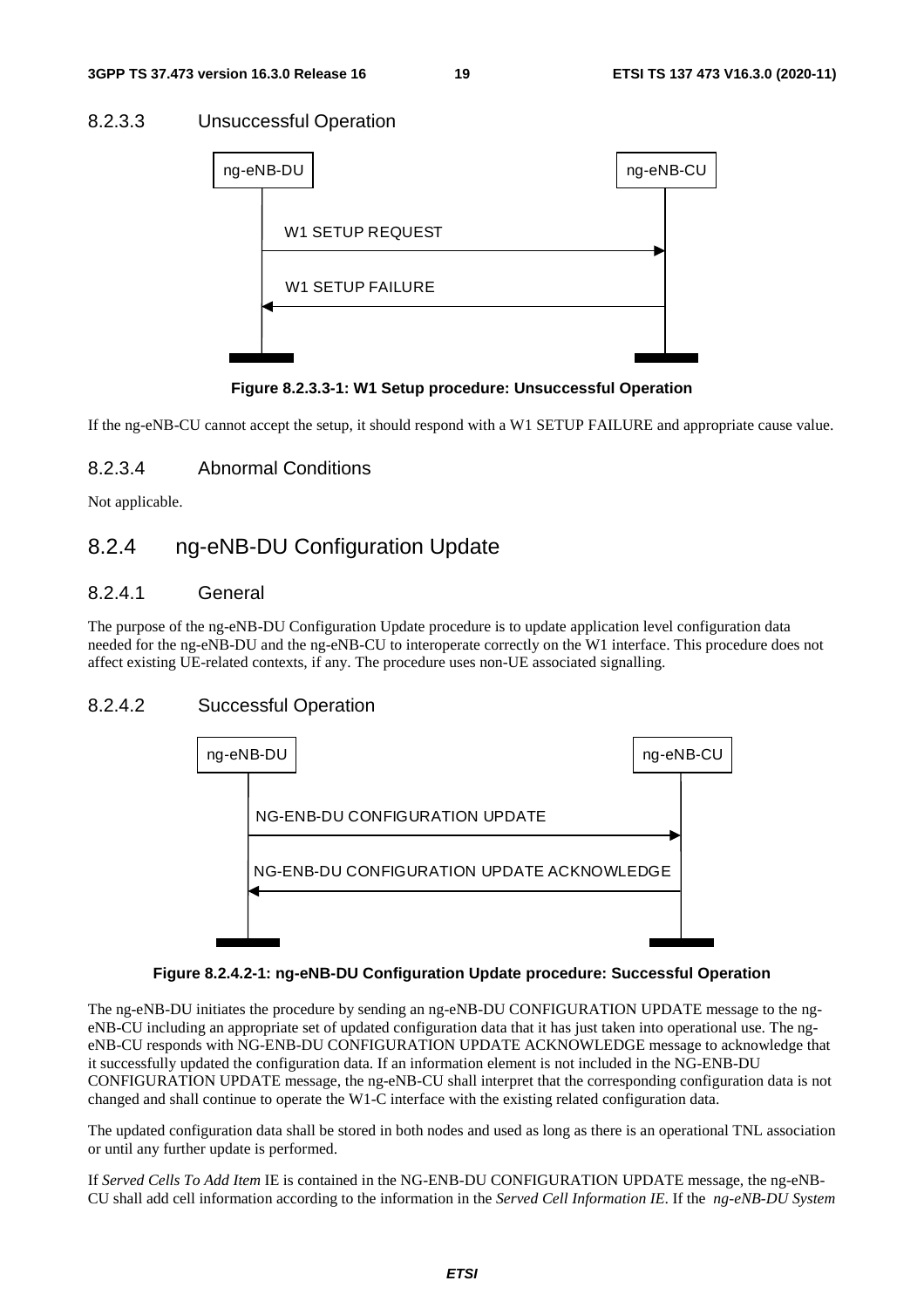*Information* IE is contained in the NG-ENB-DU CONFIGURATION UPDATE message, the ng-eNB-CU shall store and replace any previously provided system info if any, and may include the *ng-eNB-CU System Information* IE in the NG-ENB-DU CONFIGURATION UPDATE ACKNOWLEDGE message. The *SIB type to Be Updated List* IE shall contain the full list of SIBs to be broadcast*.*

If *Served Cells To Modify Item* IE is contained in the NG-ENB-DU CONFIGURATION UPDATE message, the ngeNB-CU shall modify information of cell indicated by *Old E-UTRAN CGI* IE according to the information in the *Served Cell Informatio*n IE and overwrite the served cell information for the affected served cell. Further, if the *ng-eNB-DU System Information* IE is present the ng-eNB-CU shall store and replace any previous information received.

If *Served Cells To Delete Item* IE is contained in the NG-ENB-DU CONFIGURATION UPDATE message, the ngeNB-CU shall delete information of cell indicated by *Old E-UTRAN CGI* IE.

If *Cells Status Item* IE is contained in the NG-ENB-DU CONFIGURATION UPDATE message, the ng-eNB-CU shall update the information about the cells, as described in TS 38.401 [4].

If *Cells to be Activated List Item* IE is contained in the NG-ENB-DU CONFIGURATION UPDATE ACKNOWLEDGE message, the ng-eNB-DU shall activate the cell indicated by *E-UTRAN CGI* IE and reconfigure the physical cell identity for cells for which the *E-UTRAN PCI* IE is included.

If *Cells to be Activated List Item* IE is contained in the NG-ENB-DU CONFIGURATION UPDATE ACKNOWLEDGE message and the indicated cells are already activated, the ng-eNB-DU shall update the cell information received in *Cells to be Activated List Item* IE.

If *Cells to be Deactivated List Item* IE is contained in the NG-ENB-DU CONFIGURATION UPDATE ACKNOWLEDGE message, the ng-eNB-DU shall deactivate all the cells with E-UTRAN CGI listed in the IE.

If the *RAN Area Code* IE in contained in the NG-ENB-DU CONFIGURATION UPDATE message, the ng-eNB-CU shall store and replace any previously provided *RAN Area Code* IE by the received *RAN Area Code* IE.

If *Available PLMN List* IE, and optionally also *Extended Available PLMN List* IE, is contained in NG-ENB-DU CONFIGURATION UPDATE ACKNOWLEDGE message, the ng-eNB-DU shall overwrite the whole available PLMN list and update the corresponding system information.

### 8.2.4.3 Unsuccessful Operation



#### **Figure 8.2.4.3-1: ng-eNB-DU Configuration Update procedure: Unsuccessful Operation**

If the ng-eNB-CU cannot accept the update, it shall respond with an ng-eNB-DU CONFIGURATION UPDATE FAILURE message and appropriate cause value.

### 8.2.4.4 Abnormal Conditions

Not applicable.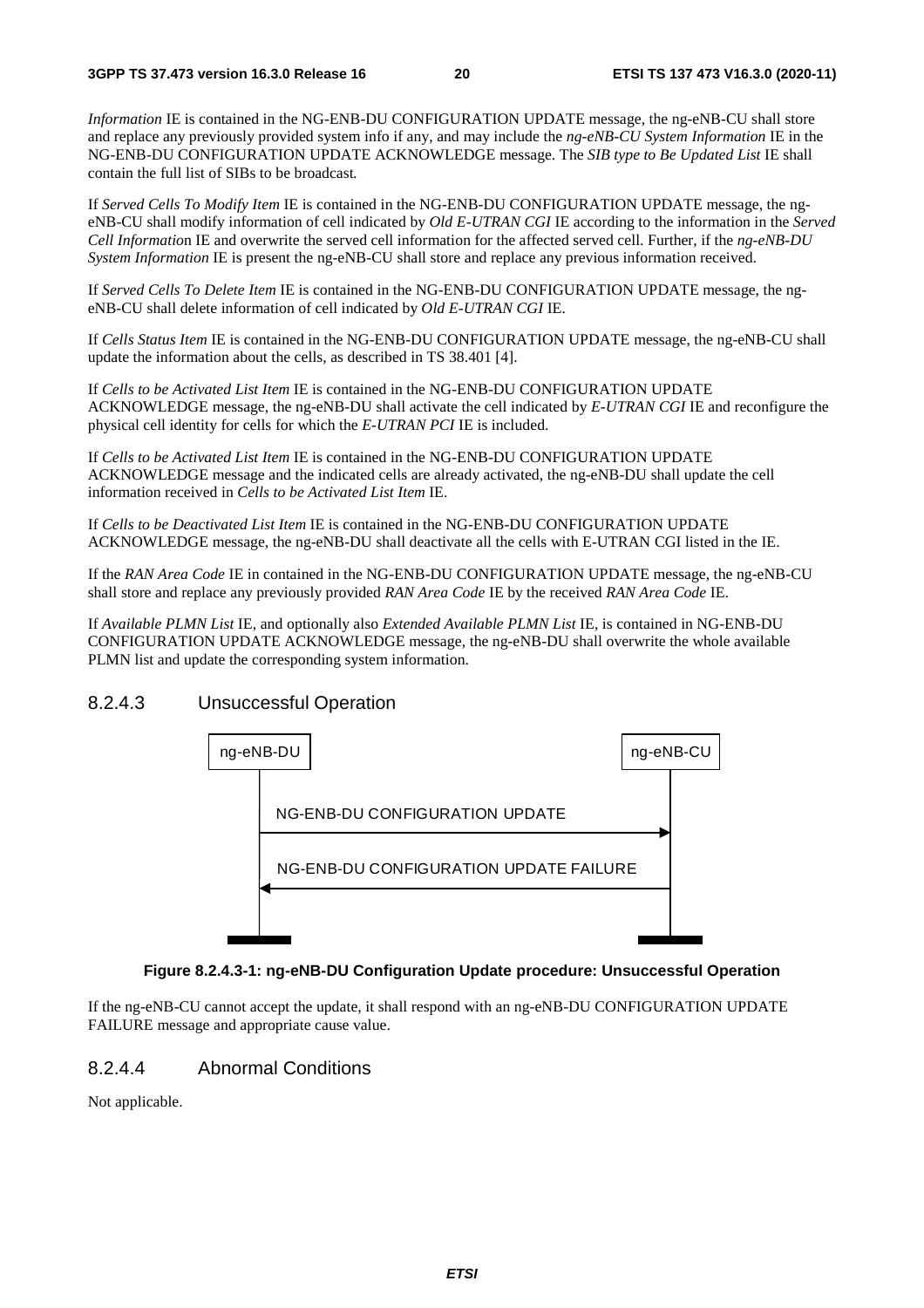# 8.2.5 ng-eNB-CU Configuration Update

### 8.2.5.1 General

The purpose of the ng-eNB-CU Configuration Update procedure is to update application level configuration data needed for the ng-eNB-DU and ng-eNB-CU to interoperate correctly on the W1 interface. This procedure does not affect existing UE-related contexts, if any. The procedure uses non-UE associated signalling.

### 8.2.5.2 Successful Operation



**Figure 8.2.5.2-1: ng-eNB-CU Configuration Update procedure: Successful Operation** 

The ng-eNB-CU initiates the procedure by sending an ng-eNB-CU CONFIGURATION UPDATE message including the appropriate updated configuration data to the ng-eNB-DU. The ng-eNB-DU responds with an ng-eNB-CU CONFIGURATION UPDATE ACKNOWLEDGE message to acknowledge that it successfully updated the configuration data. If an information element is not included in the NG-ENB-CU CONFIGURATION UPDATE message, the ng-eNB-DU shall interpret that the corresponding configuration data is not changed and shall continue to operate the W1-C interface with the existing related configuration data.

The updated configuration data shall be stored in the respective node and used as long as there is an operational TNL association or until any further update is performed.

If *Cells to be Activated List Item* IE is contained in the NG-ENB-CU CONFIGURATION UPDATE message, the ngeNB-DU shall activate the cell indicated by *E-UTRAN CGI* IE and reconfigure the physical cell identity for which the *E-UTRAN PCI* IE is included.

If *Cells to be Deactivated List Item* IE is contained in the NG-ENB-CU CONFIGURATION UPDATE message, the ngeNB-DU shall deactivate the cell indicated by *E-UTRAN CGI* IE.

If *Cells to be Activated List Item* IE is contained in the NG-ENB-CU CONFIGURATION UPDATE message and the indicated cells are already activated, the ng-eNB-DU shall update the cell information received in *Cells to be Activated List Item* IE.

If the *ng-eNB-CU System Information* IE is contained in the NG-ENB-CU CONFIGURATION UPDATE message, the ng-eNB-DU shall store and replace any previously provided system info if any. The *SIB type to Be Updated List* IE shall contain the full list of SIBs to be broadcast*.*

If *Available PLMN List* IE, and optionally also *Extended Available PLMN List* IE, is contained in NG-ENB-CU CONFIGURATION UPDATE message, the ng-eNB-DU shall overwrite the whole available PLMN list and update the corresponding system information.

If *Cells Failed to be Activated Item* IE is contained in the NG-ENB-CU CONFIGURATION UPDATE ACKNOWLEDGE message, the ng-eNB-CU shall consider that the indicated cells are out-of-service as defined in TS 38.401 [4].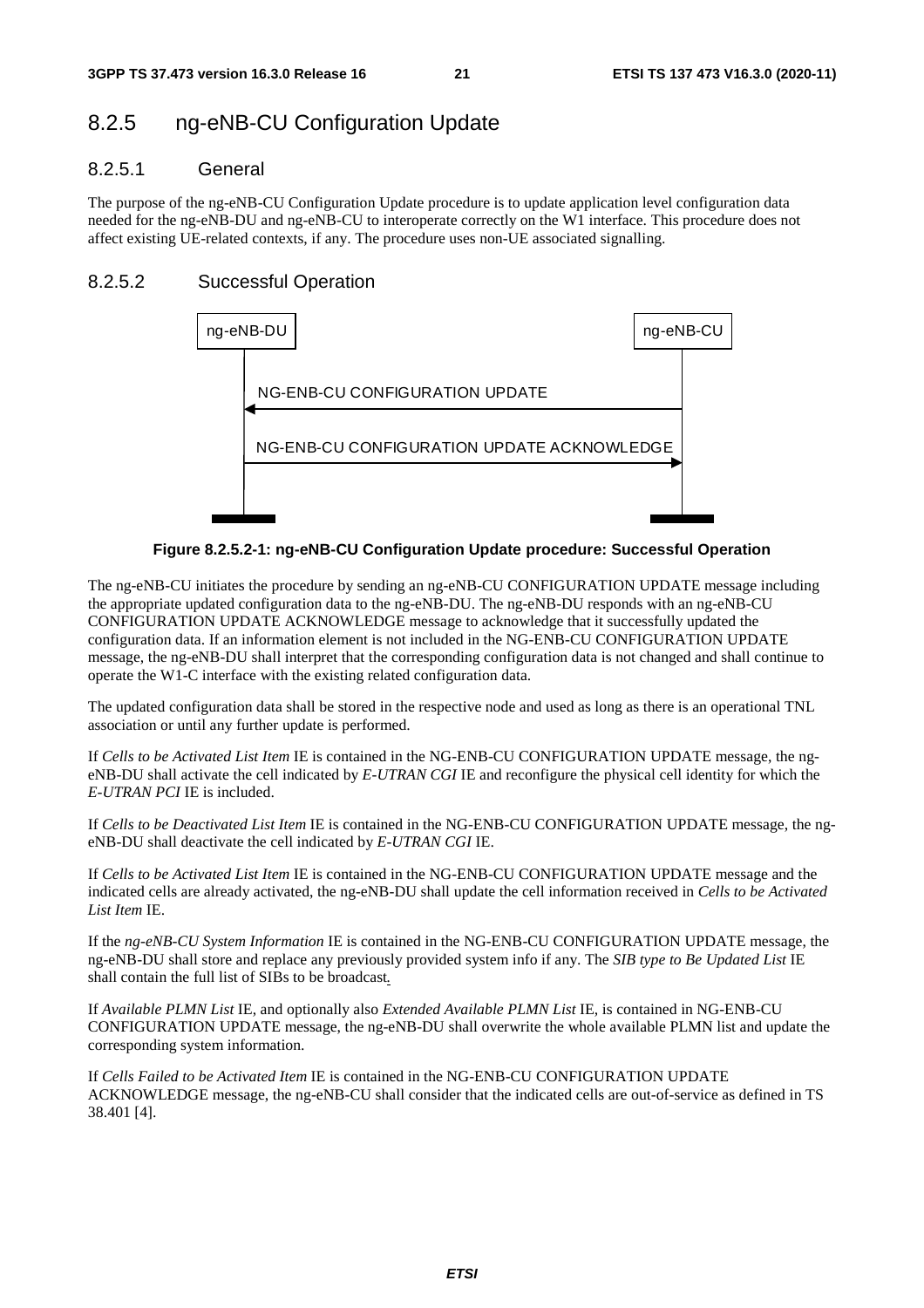### 8.2.5.3 Unsuccessful Operation



**Figure 8.2.5.3-1: ng-eNB-CU Configuration Update: Unsuccessful Operation** 

If the ng-eNB-DU cannot accept the update, it shall respond with an ng-eNB-CU CONFIGURATION UPDATE FAILURE message and appropriate cause value.

### 8.2.5.4 Abnormal Conditions

Not applicable.

# 8.2.6 ng-eNB-DU Resource Coordination

### 8.2.6.1 General

The purpose of the ng-eNB-DU Resource Coordination procedure is to enable coordination of radio resource allocation between an ng-eNB-CU and an ng-eNB-DU for the purpose of spectrum sharing between E-UTRA and NR. This procedure is to be used only for the purpose of spectrum sharing between E-UTRA and NR.

The procedure uses non-UE-associated signalling.

### 8.2.6.2 Successful Operation



**Figure 8.2.6.2-1: ng-eNB-DU Resource Coordination, successful operation** 

An ng-eNB-CU initiates the procedure by sending the NG-ENB-DU RESOURCE COORDINATION REQUEST message to an ng-eNB-DU over the W1 interface.

The ng-eNB-DU extracts the *E-UTRA – NR Cell Resource Coordination Request Container* IE and it replies by sending the NG-ENB-DU RESOURCE COORDINATION RESPONSE message.

In case of NR-initiated ng-eNB-DU Resource Coordination procedure, the *Ignore Coordination Request Container* IE shall be present and set to "yes" and the *E-UTRA – NR Cell Resource Coordination Request Container* IE in the NG-ENB-DU RESOURCE COORDINATION REQUEST message shall be ignored.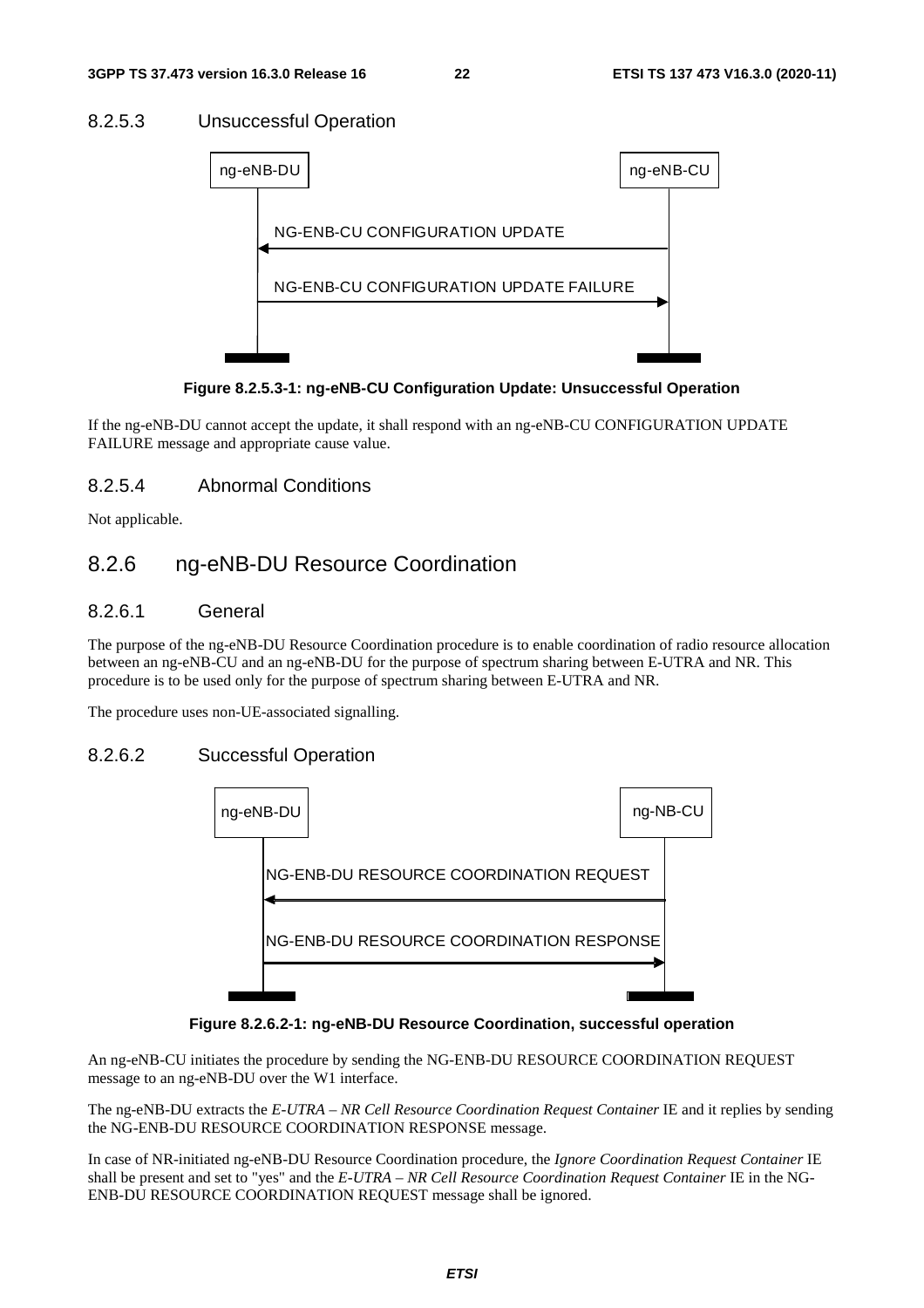# 8.2.7 ng-eNB-DU Status Indication

### 8.2.7.1 General

The purpose of the ng-eNB-DU Status Indication procedure is informing the ng-eNB-CU that the ng-eNB-DU is overloaded so that overload reduction actions can be applied. The procedure uses non-UE associated signalling.

### 8.2.7.2 Successful Operation



**Figure 8.2.7.2-1: ng-eNB-DU Status Indication procedure** 

If the *ng-eNB-DU Overload Information* IE in the NG-ENB-DU STATUS INDICATION message indicates that the ngeNB-DU is overloaded, the ng-eNB-CU shall apply overload reduction actions until informed, with a new NG-ENB-DU STATUS INDICATION message, that the overload situation has ceased.

The detailed overload reduction policy is up to ng-eNB-CU implementation.

8.2.7.3 Abnormal Conditions

Void.

# 8.3 UE Context Management procedures

8.3.1 UE Context Setup

### 8.3.1.1 General

The purpose of the UE Context Setup procedure is to establish the UE Context including, among others, SRB, and DRB configuration. The procedure uses UE-associated signalling.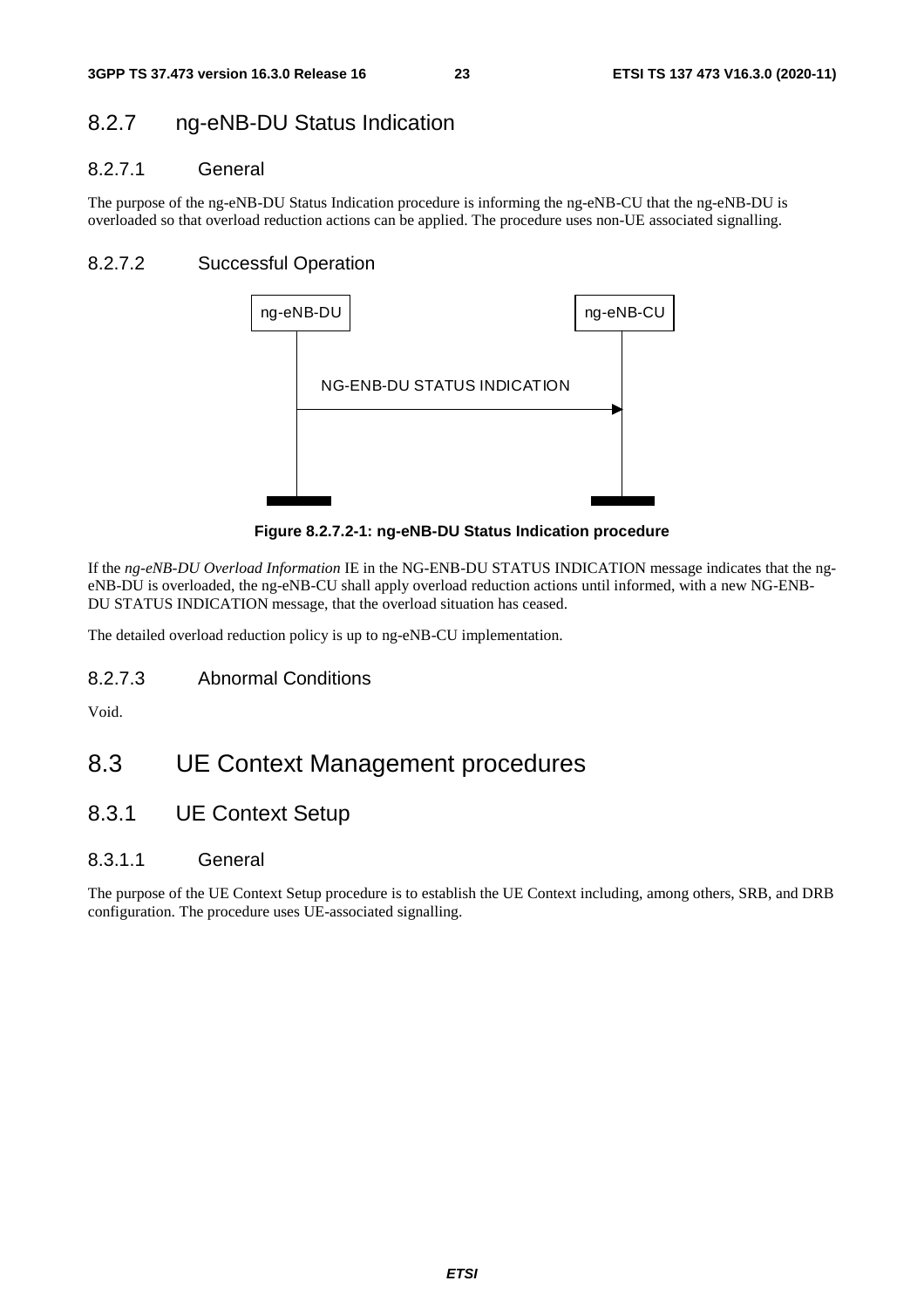### 8.3.1.2 Successful Operation



**Figure 8.3.1.2-1: UE Context Setup Request procedure: Successful Operation** 

The ng-eNB-CU initiates the procedure by sending UE CONTEXT SETUP REQUEST message to the ng-eNB-DU. If the ng-eNB-DU succeeds to establish the UE context, it replies to the ng-eNB-CU with UE CONTEXT SETUP RESPONSE. If no UE-associated logical W1-connection exists, the UE-associated logical W1-connection shall be established as part of the procedure.

If the *SCell To Be Setup List* IE is included in the UE CONTEXT SETUP REQUEST message, the ng-eNB-DU shall act as specified in TS 38.401 [4].

If the *DRX Cycle* IE is contained in the UE CONTEXT SETUP REQUEST message, the ng-eNB-DU shall use the provided value from the ng-eNB-CU.

If the *SRB To Be Setup List* IE is contained in the UE CONTEXT SETUP REQUEST message, the ng-eNB-DU shall act as specified in TS 38.401 [4].

If the *DRB To Be Setup List* IE is contained in the UE CONTEXT SETUP REQUEST message, the ng-eNB-DU shall act as specified in TS 38.401 [4].

The ng-eNB-DU shall report to the ng-eNB-CU, in the UE CONTEXT SETUP RESPONSE message, the result for all the requested DRBs and SRBs in the following way:

- A list of DRBs which are successfully established shall be included in the *DRB Setup List* IE;
- A list of DRBs which failed to be established shall be included in the *DRB Failed to Setup List* IE;
- A list of SRBs which failed to be established shall be included in the *SRB Failed to Setup List* IE.

When the ng-eNB-DU reports the unsuccessful establishment of a DRB or SRB, the cause value should be precise enough to enable the ng-eNB-CU to know the reason for the unsuccessful establishment.

The ng-eNB-CU shall include in the UE CONTEXT SETUP REQUEST the *DRB Information* IE.

If the *SCell Failed To Setup List* IE is contained in the UE CONTEXT SETUP RESPONSE message, the ng-eNB-CU shall regard the corresponding SCell(s) failed to be established with an appropriate cause value for each SCell failed to setup.

If the *C-RNTI* IE is included in the UE CONTEXT SETUP RESPONSE, the ng-eNB-CU shall consider that the C-RNTI has been allocated by the ng-eNB-DU for this UE context.

The UE Context Setup Procedure is not used to configure SRB0.

If the UE CONTEXT SETUP REQUEST message contains the *RRC-Container* IE, the ng-eNB-DU shall send the corresponding RRC message to the UE via SRB1.

If the *UL PDU Session Aggregate Maximum Bit Rate* IE is included in the *QoS Flow Level QoS Parameters* IE contained in the UE CONTEXT SETUP REQUEST message, the ng-eNB-DU shall store the received UL PDU Session Aggregate Maximum Bit Rate and use it when enforcing uplink traffic policing for non-GBR Bearers for the concerned UE as specified in TS 23.501 [8].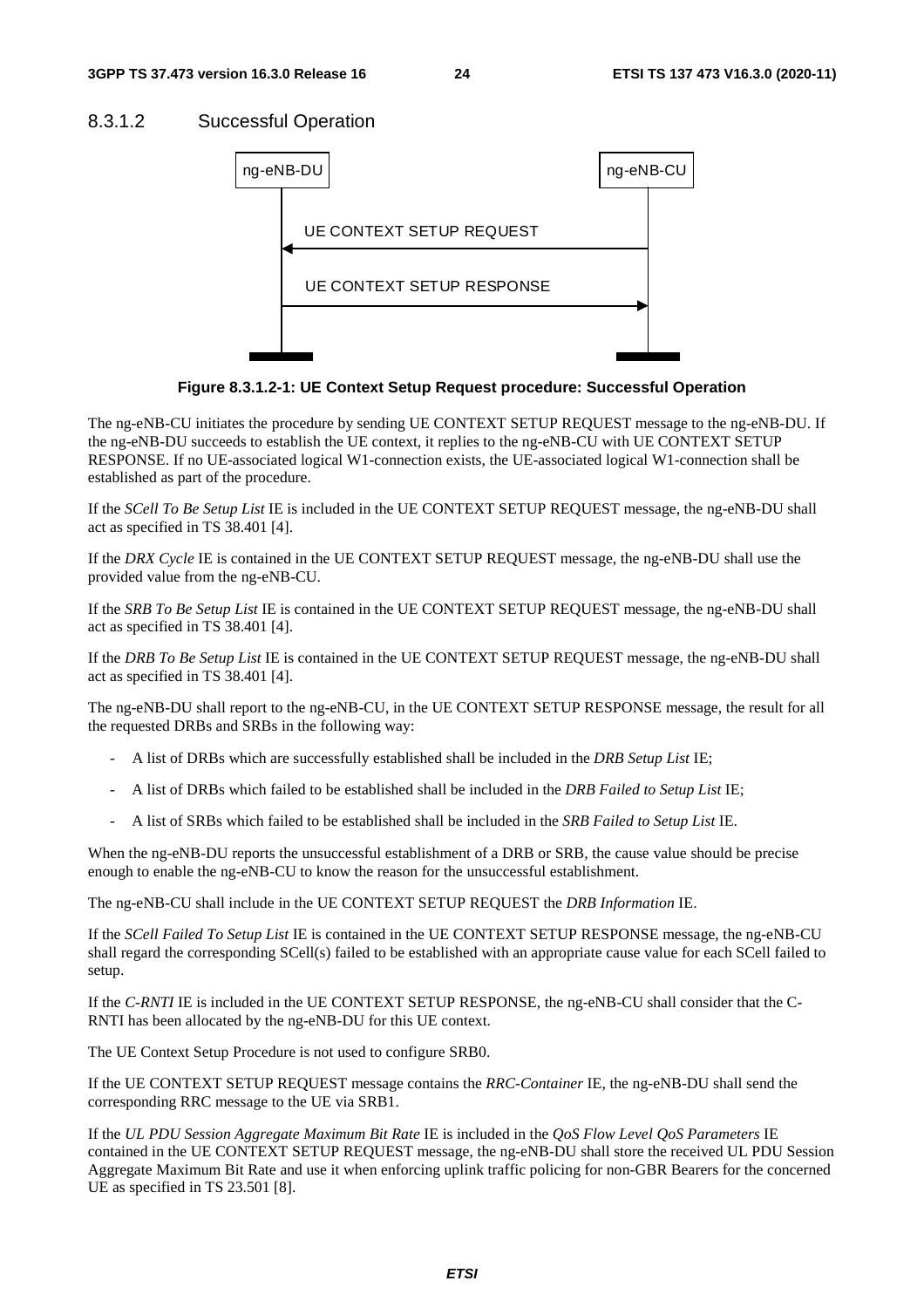The ng-eNB-DU shall store the received ng-eNB-DU UE Aggregate Maximum Bit Rate Uplink and use it for non-GBR Bearers for the concerned UE.

### 8.3.1.3 Unsuccessful Operation



**Figure 8.3.1.3-1: UE Context Setup Request procedure: unsuccessful Operation** 

If the ng-eNB-DU is not able to establish a W1 UE context, or cannot even establish one bearer it shall consider the procedure as failed and reply with the UE CONTEXT SETUP FAILURE message.

If the ng-eNB-DU is not able to accept the *SpCell ID* IE in UE CONTEXT SETUP REQUEST message, it shall reply with the UE CONTEXT SETUP FAILURE message with an appropriate cause value. Further, if the *Candidate SpCell*  List IE is included in the UE CONTEXT SETUP REQUEST message and the ng-eNB-DU is not able to accept the *SpCell ID* IE, the ng-eNB-DU shall, if supported, include the *Potential SpCell List* IE in the UE CONTEXT SETUP FAILURE message and the ng-eNB-CU should take this into account for selection of an opportune SpCell. The ngeNB-DU shall include the cells in the *Potential SpCell List* IE in a priority order, where the first cell in the list is the one most desired and the last one is the one least desired (e.g., based on load conditions). If the *Potential SpCell List* IE is present but no *Potential SpCell Item* IE is present, the ng-eNB-CU should assume that none of the cells in the *Candidate SpCell List* IE are acceptable for the ng-eNB-DU.

### 8.3.1.4 Abnormal Conditions

Not applicable.

# 8.3.2 UE Context Release Request (ng-eNB-DU initiated)

### 8.3.2.1 General

The purpose of the UE Context Release Request procedure is to enable the ng-eNB-DU to request the ng-eNB-CU to release the UE-associated logical W1-connection. The procedure uses UE-associated signalling.

### 8.3.2.2 Successful Operation



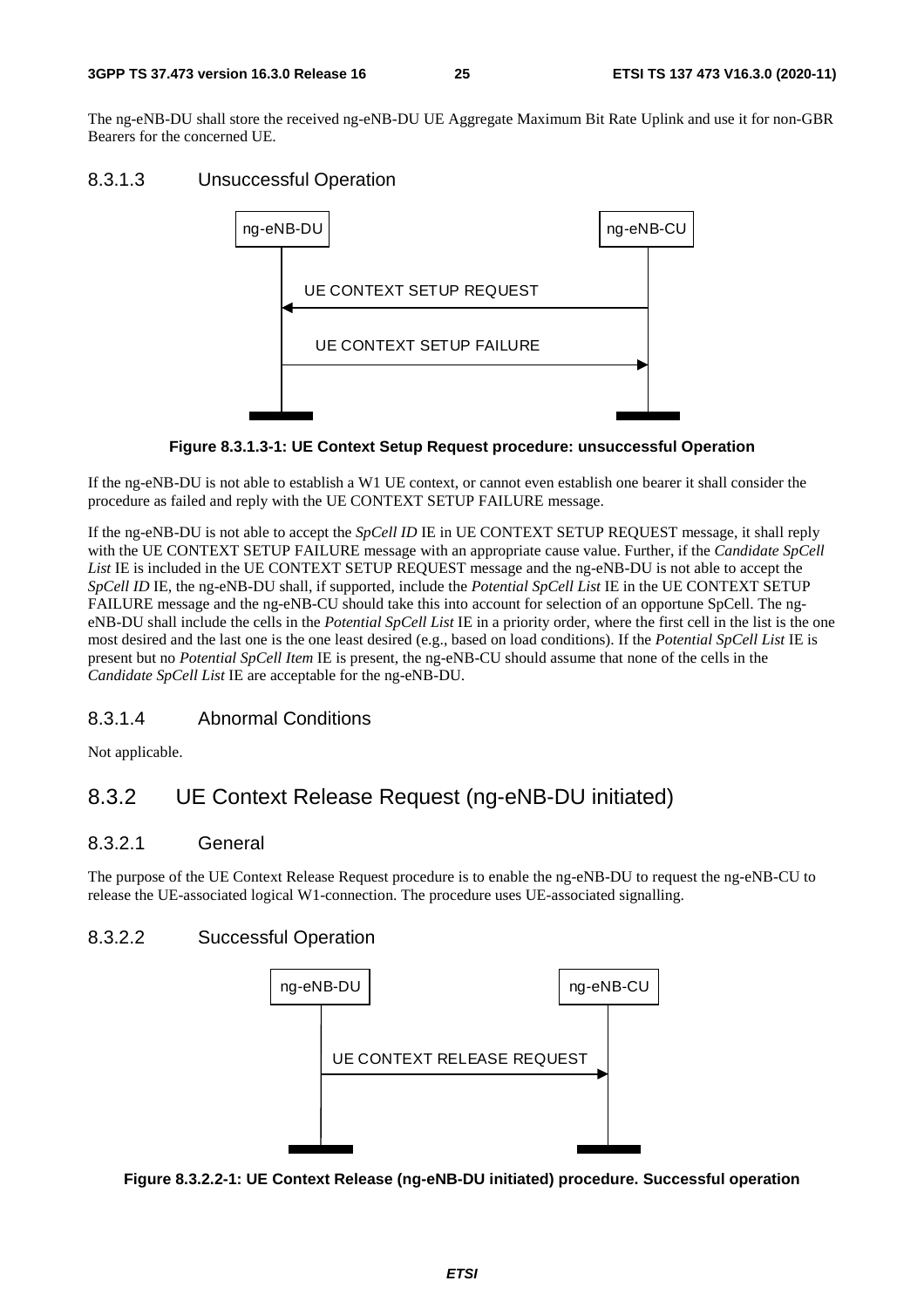The ng-eNB-DU controlling a UE-associated logical W1-connection initiates the procedure by generating a UE CONTEXT RELEASE REQUEST message towards the affected ng-eNB-CU node.

The UE CONTEXT RELEASE REQUEST message shall indicate the appropriate cause value.

#### **Interactions with UE Context Release procedure:**

The UE Context Release procedure may be initiated upon reception of a UE CONTEXT RELEASE REQUEST message.

### 8.3.2.3 Abnormal Conditions

Not applicable.

# 8.3.3 UE Context Release (ng-eNB-CU initiated)

### 8.3.3.1 General

The purpose of the UE Context Release procedure is to enable the ng-eNB-CU to order the release of the UE-associated logical connection. The procedure uses UE-associated signalling.

### 8.3.3.2 Successful Operation



#### **Figure 8.3.3.2-1: UE Context Release (ng-eNB-CU initiated) procedure. Successful operation**

The ng-eNB-CU initiates the procedure by sending the UE CONTEXT RELEASE COMMAND message to the ngeNB-DU.

Upon reception of the UE CONTEXT RELEASE COMMAND message, the ng-eNB-DU shall release all related signalling and user data transport resources and reply with the UE CONTEXT RELEASE COMPLETE message.

If the *old ng-eNB-DU UE W1AP ID* IE is included in the UE CONTEXT RELEASE COMMAND message, the ngeNB-DU shall additionally release the UE context associated with the old ng-eNB-DU UE W1AP ID.

#### **Interactions with UE Context Setup procedure:**

The UE Context Release procedure may be performed before the UE Context Setup procedure to release an existing UE-associated logical W1-connection and related resources in the ng-eNB-DU, e.g. when ng-eNB-CU rejects UE access it shall trigger UE Context Release procedure with the cause value of UE rejection.

### 8.3.3.4 Abnormal Conditions

Not applicable.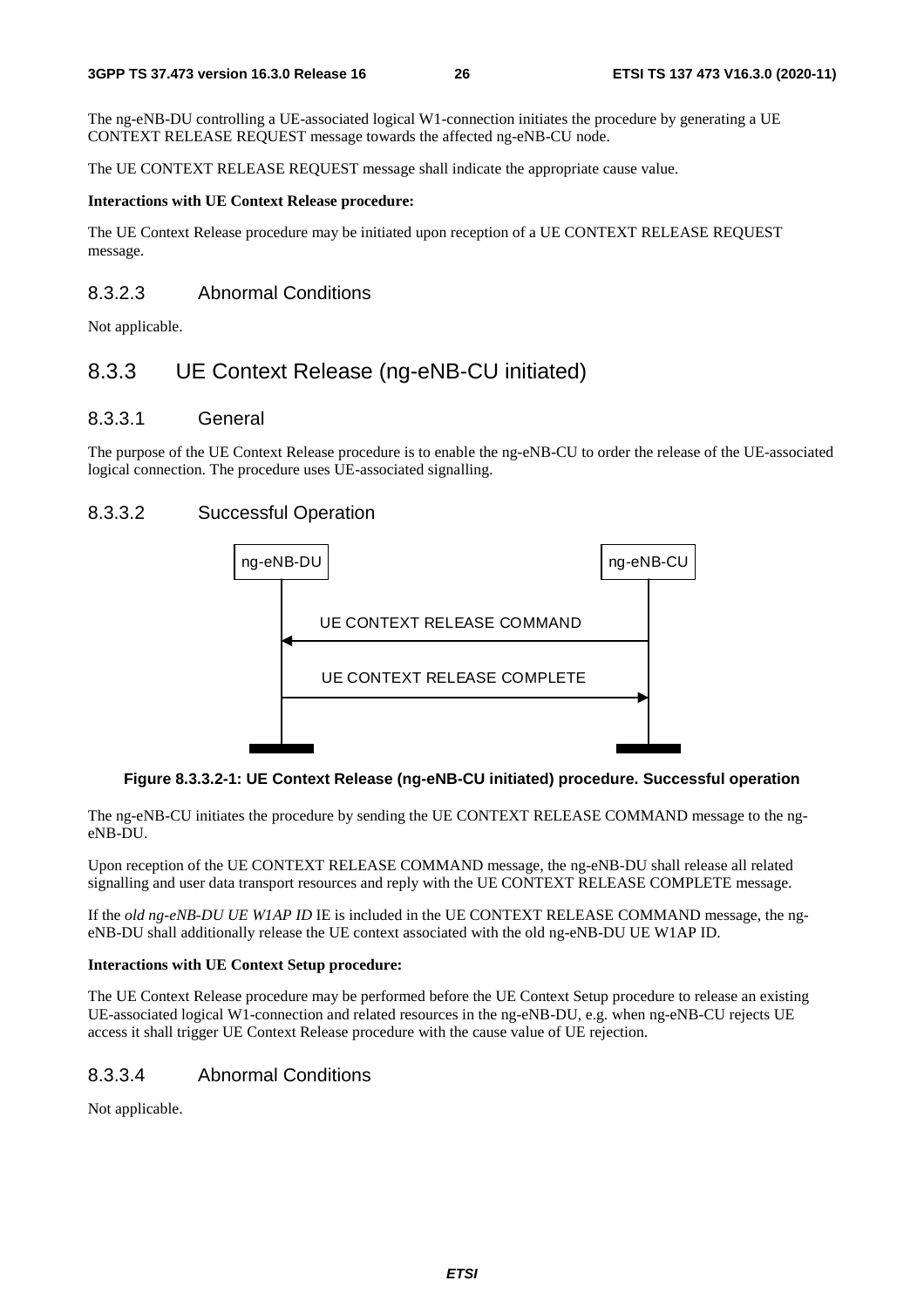# 8.3.4 UE Context Modification (ng-eNB-CU initiated)

### 8.3.4.1 General

The purpose of the UE Context Modification procedure is to modify the established UE Context, e.g., establishing, modifying and releasing radio resources. This procedure is also used to command the ng-eNB-DU to stop data transmission for the UE for mobility (see TS 38.401 [4]). The procedure uses UE-associated signalling.

### 8.3.4.2 Successful Operation



**Figure 8.3.4.2-1: UE Context Modification procedure. Successful operation** 

The UE CONTEXT MODIFICATION REQUEST message is initiated by the ng-eNB-CU.

Upon reception of the UE CONTEXT MODIFICATION REQUEST message, the ng-eNB-DU shall perform the modifications, and if successful reports the update in the UE CONTEXT MODIFICATION RESPONSE message.

If the *SpCell ID* IE is included in the UE CONTEXT MODIFICATION REQUEST message, the ng-eNB-DU shall replace any previously received value and regard it as a reconfiguration with sync as defined in TS 36.331 [2]. If the *ServCellIndex* IE is included in the UE CONTEXT MODIFICATION REQUEST message, the ng-eNB-DU shall take this into account for the indicated SpCell.

If the *SCell To Be Setup List* IE or *SCell To Be Removed List* IE is included in the UE CONTEXT MODIFICATION REQUEST message, the ng-eNB-DU shall act as specified in TS 38.401 [4]. If the *SCell To Be Setup List* IE is included in the UE CONTEXT MODIFICATION REQUEST message and the indicated SCell(s) are already setup, the ng-eNB-DU shall replace any previously received value.

If the *DRX Cycle* IE is contained in the UE CONTEXT MODIFICATION REQUEST message, the ng-eNB-DU shall use the provided value from the ng-eNB-CU.

If the *SRB To Be Setup List* IE is contained in the UE CONTEXT MODIFICATION REQUEST message, the ng-eNB-DU shall act as specified in the TS 38.401 [4], and replace any previously received value.

If the *DRB To Be Setup List* IE is contained in the UE CONTEXT MODIFICATION REQUEST message, the ng-eNB-DU shall act as specified in the TS 38.401 [4].

If the UE CONTEXT MODIFICATION REQUEST message contains the *RRC-Container* IE, the ng-eNB-DU shall send the corresponding RRC message to the UE.

The ng-eNB-CU shall include the *DRB Information* IE in the UE CONTEXT MODIFICATION REQUEST message.

The ng-eNB-DU shall report to the ng-eNB-CU, in the UE CONTEXT MODIFICATION RESPONSE message, the result for all the requested or modified DRBs and SRBs in the following way:

- A list of DRBs which are successfully established shall be included in the *DRB Setup List* IE;
- A list of DRBs which failed to be established shall be included in the *DRB Failed to be Setup List* IE;
- A list of DRBs which are successfully modified shall be included in the *DRB Modified List* IE;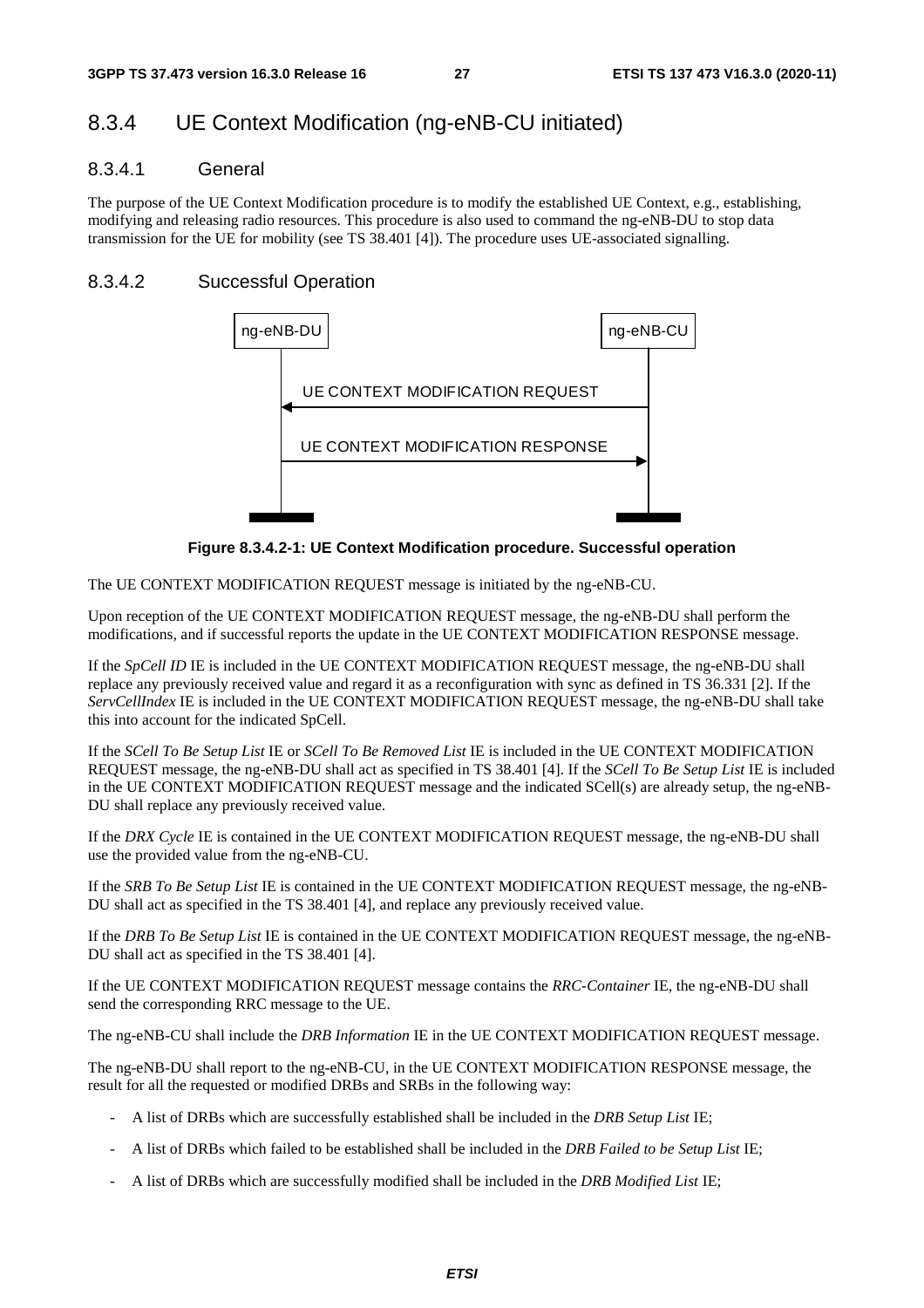- A list of DRBs which failed to be modified shall be included in the *DRB Failed to be Modified List* IE;
- A list of SRBs which failed to be established shall be included in the *SRB Failed to be Setup List* IE.

When the ng-eNB-DU reports the unsuccessful establishment of a DRB or SRB, the cause value should be precise enough to enable the ng-eNB-CU to know the reason for the unsuccessful establishment.

If the *SCell Failed To Setup List* IE is contained in the UE CONTEXT MODIFICATION RESPONSE message, the ngeNB-CU shall regard the corresponding SCell(s) failed to be established with an appropriate cause value for each SCell failed to setup.

If the *C-RNTI* IE is included in the UE CONTEXT MODIFICATION RESPONSE, the ng-eNB-CU shall consider that the C-RNTI has been allocated by the ng-eNB-DU for this UE context.

The UE Context Modify Procedure is not used to configure SRB0.

If the *UL PDU Session Aggregate Maximum Bit Rate* IE is included in the *QoS Flow Level QoS Parameters* IE contained in the UE CONTEXT MODIFICATION REQUEST message, the ng-eNB-DU shall replace the received UL PDU Session Aggregate Maximum Bit Rate and use it as specified in TS 23.501 [8].

If the *ng-eNB-DU UE Aggregate Maximum Bit Rate Uplink* IE is included in the UE CONTEXT MODIFICATION REQUEST message, the ng-eNB-DU shall:

- replace the previously provided ng-eNB-DU UE Aggregate Maximum Bit Rate Uplink with the new received ng-eNB-DU UE Aggregate Maximum Bit Rate Uplink;
- use the received ng-eNB-DU UE Aggregate Maximum Bit Rate Uplink for non-GBR Bearers for the concerned UE.

The *UL PDU Session Aggregate Maximum Bit Rate* IE shall be sent if *DRB to Be Setup List* IE is included and the ngeNB-CU has not previously sent it. The ng-eNB-DU shall store and use the received ng-eNB-DU UE Aggregate Maximum Bit Rate Uplink.

### 8.3.4.3 Unsuccessful Operation



**Figure 8.3.4.3-1: UE Context Modification procedure. Unsuccessful operation** 

In case none of the requested modifications of the UE context can be successfully performed, the ng-eNB-DU shall respond with the UE CONTEXT MODIFICATION FAILURE message with an appropriate cause value.

If the ng-eNB-DU is not able to accept the *SpCell ID* IE in UE CONTEXT MODIFICATION REQUEST message, it shall reply with the UE CONTEXT MODIFICATION FAILURE message.

### 8.3.4.4 Abnormal Conditions

Not applicable.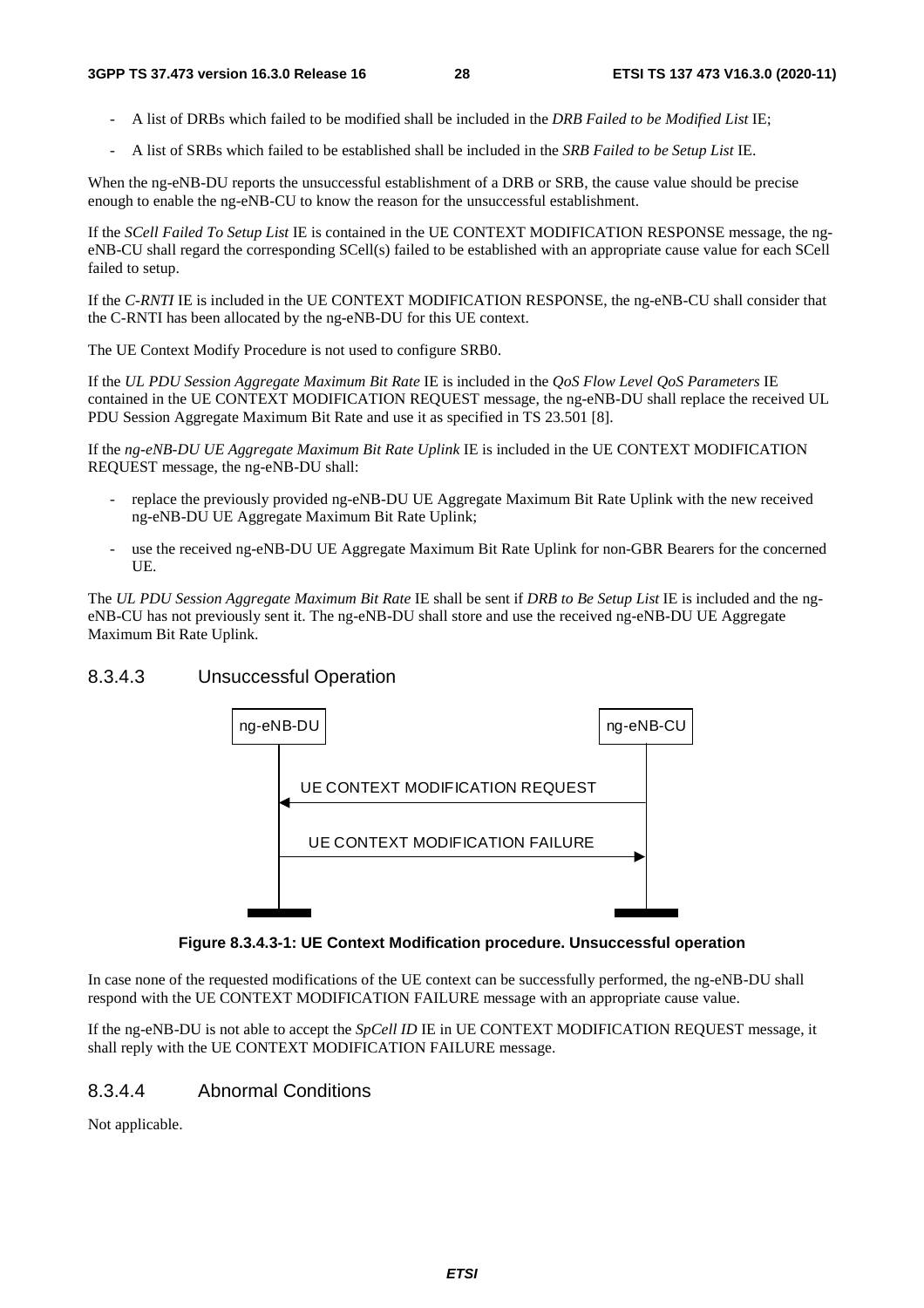# 8.3.5 UE Context Modification Required (ng-eNB-DU initiated)

### 8.3.5.1 General

The purpose of the UE Context Modification Required procedure is to modify the established UE Context, e.g., modifying and releasing radio bearer resources. The procedure uses UE-associated signalling.

### 8.3.5.2 Successful Operation



### **Figure 8.3.5.2-1: UE Context Modification Required procedure. Successful operation**

The W1AP UE CONTEXT MODIFICATION REQUIRED message is initiated by the ng-eNB-DU.

The ng-eNB-CU reports the successful update of the UE context in the UE CONTEXT MODIFICATION CONFIRM message.

### 8.3.5.3 Unsuccessful Operation



### **Figure 8.3.5.2A-1: UE Context Modification Required procedure. Unsuccessful operation.**

In case none of the requested modifications of the UE context can be successfully performed, the ng-eNB-CU shall respond with the UE CONTEXT MODIFICATION REFUSE message with an appropriate cause value.

### 8.3.5.4 Abnormal Conditions

Not applicable.

### 8.3.6 UE Inactivity Notification

### 8.3.6.1 General

This procedure is initiated by the ng-eNB-DU to indicate the UE activity event.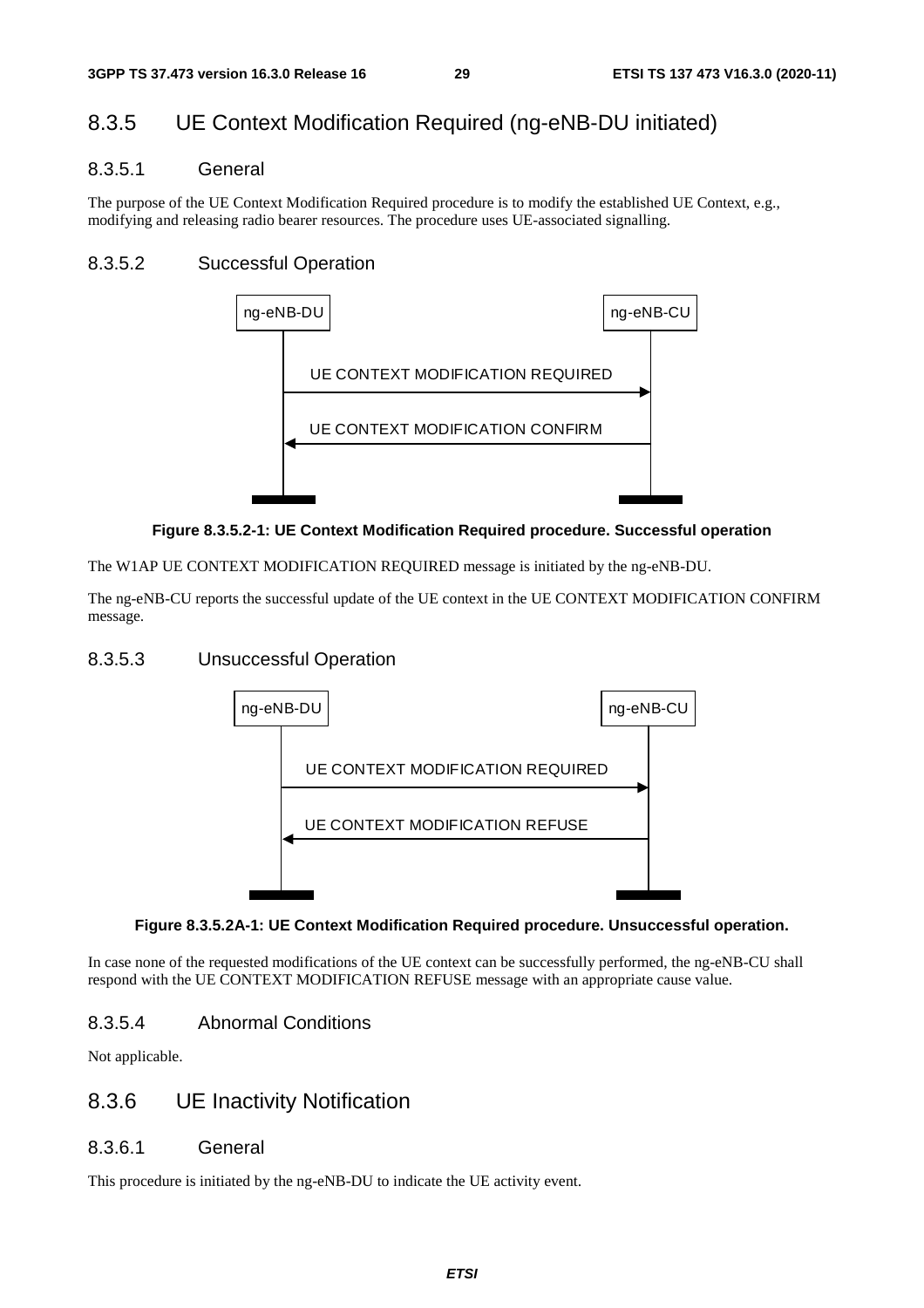The procedure uses UE-associated signalling.

### 8.3.6.2 Successful Operation



**Figure 8.3.6.2-1: UE Inactivity Notification procedure.** 

The ng-eNB-DU initiates the procedure by sending the UE INACTIVITY NOTIFICATION message to the ng-eNB-CU.

If the *DRB ID* IE is included in the *DRB Activity Item* IE in the UE INACTIVITY NOTIFICATION message, the *DRB Activity* IE shall also be included

### 8.3.6.3 Abnormal Conditions

Not applicable.

### 8.3.7 Notify

#### 8.3.7.1 General

The purpose of the Notify procedure is to enable the ng-eNB-DU to inform the ng-eNB-CU that the QoS of an already established GBR DRB cannot by fulfilled any longer or that it can be fulfilled again. The procedure uses UE-associated signalling.

### 8.3.7.2 Successful Operation



**Figure 8.3.7.2-1: Notify procedure. Successful operation.** 

The ng-eNB-DU initiates the procedure by sending a NOTIFY message.

The NOTIFY message shall contain the list of the GBR DRBs associated with notification control for which the QoS is not fulfilled anymore or for which the QoS is fulfilled again by the ng-eNB-DU.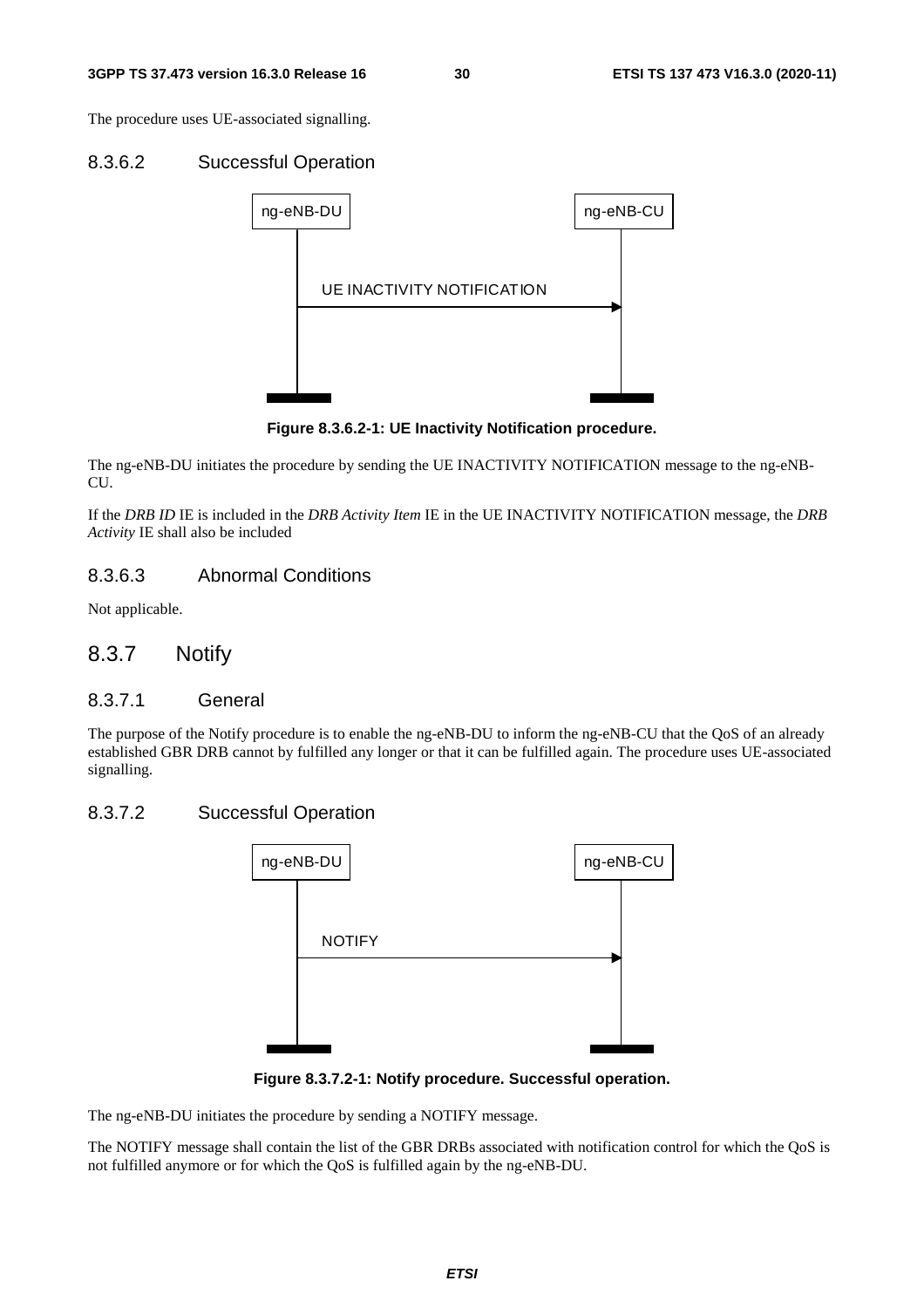Upon reception of the NOTIFY message, the ng-eNB-CU may identify which are the affected PDU sessions and QoS flows. The ng-eNB-CU may inform the 5GC that the QoS for these PDU sessions or QoS flows is not fulfilled any longer or it is fulfilled again.

### 8.3.7.3 Abnormal Conditions

Not applicable.

# 8.4 RRC Message Transfer procedures

### 8.4.1 Initial UL RRC Message Transfer

### 8.4.1.1 General

The purpose of the Initial UL RRC Message Transfer procedure is to transfer the initial RRC message to the ng-eNB-CU. The procedure uses non-UE-associated signaling.

### 8.4.1.2 Successful operation



**Figure 8.4.1.2-1: Initial UL RRC Message Transfer procedure** 

The establishment of the UE-associated logical W1-connection shall be initiated as part of the procedure.

### 8.4.1.3 Abnormal Conditions

Not applicable.

# 8.4.2 DL RRC Message Transfer

### 8.4.2.1 General

The purpose of the DL RRC Message Transfer procedure is to transfer an RRC message. The procedure uses UEassociated signalling.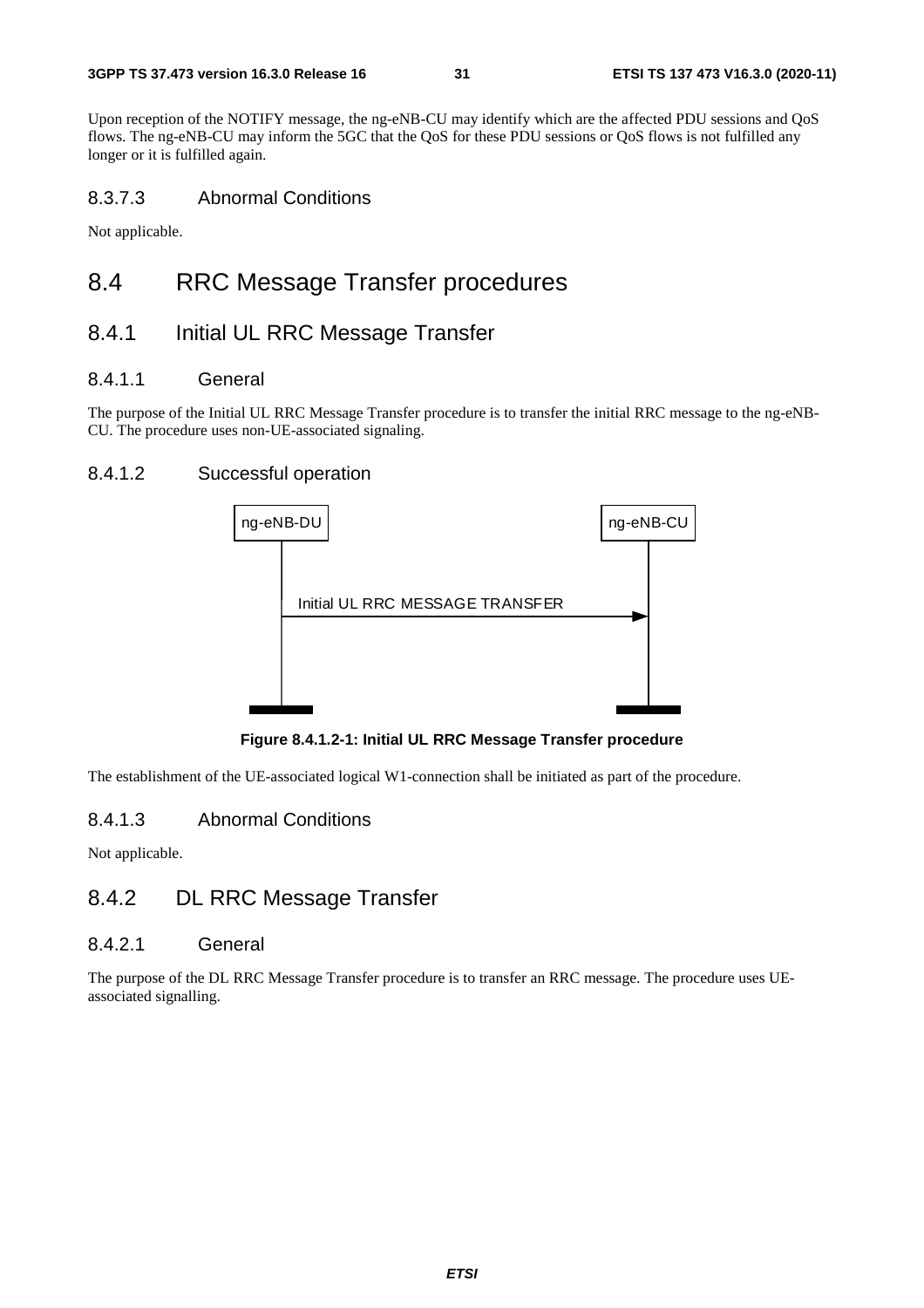### 8.4.2.2 Successful operation



**Figure 8.4.2.2-1: DL RRC Message Transfer procedure** 

If a UE-associated logical W1-connection exists, the DL RRC MESSAGE TRANSFER message shall contain the *ngeNB-DU UE W1AP ID* IE, which should be used by ng-eNB-DU to lookup the stored UE context. If no UE-associated logical W1-connection exists, the UE-associated logical W1-connection shall be established at reception of the DL RRC MESSAGE TRANSFER message.

The DL RRC MESSAGE TRANSFER message shall include, if available, the *old ng-eNB-DU UE W1AP ID* IE so that the ng-eNB-DU can retrieve the existing UE context in RRC connection reestablishment procedure, as defined in TS 38.401 [4].

If the ng-eNB-DU identifies the UE-associated logical W1-connection by the *ng-eNB-DU UE W1AP ID* IE in the DL RRC MESSAGE TRANSFER message and the *old ng-eNB-DU UE W1AP ID* IE is included, it shall release the old ngeNB-DU UE W1AP ID and the related configurations associated with the old ng-eNB-DU UE W1AP ID.

### 8.4.2.3 Abnormal Conditions

Not applicable.

# 8.4.3 UL RRC Message Transfer

### 8.4.3.1 General

The purpose of the UL RRC Message Transfer procedure is to transfer an uplink RRC message as UL RLC SDU to the ng-eNB-CU. The procedure uses UE-associated signalling.

### 8.4.3.2 Successful operation



**Figure 8.4.3.2-1: UL RRC Message Transfer procedure**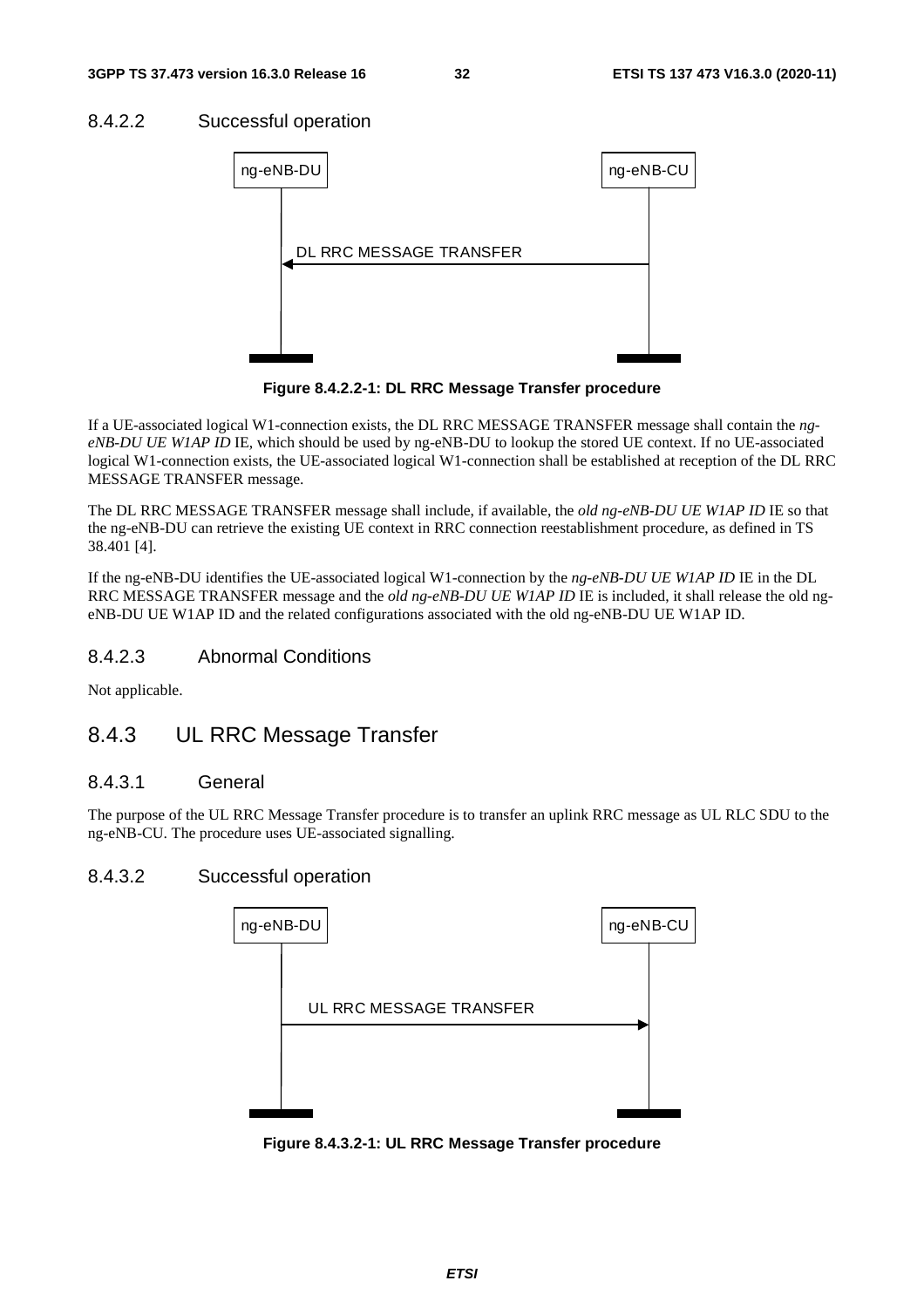When the ng-eNB-DU has received from the radio interface an RRC message to which a UE-associated logical W1 connection for the UE exists, the ng-eNB-DU shall send the UL RRC MESSAGE TRANSFER message to the ng-eNB-CU including the RRC message as a *RRC-Container* IE.

### 8.4.3.3 Abnormal Conditions

Not applicable.

### 8.4.4 RRC Delivery Report

Void

# 8.5 Warning Message Transmission Procedures

8.5.1 Write-Replace Warning

### 8.5.1.1 General

The purpose of Write-Replace Warning procedure is to start or overwrite the broadcasting of warning messages. The procedure uses non UE-associated signalling.

### 8.5.1.2 Successful Operation



**Figure 8.5.1.2-1: Write-Replace Warning procedure: successful operation** 

The ng-eNB-CU initiates the procedure by sending a WRITE-REPLACE WARNING REQUEST message to the ngeNB-DU.

Upon receipt of the WRITE-REPLACE WARNING REQUEST message, the ng-eNB-DU shall prioritise its resources to process the warning message.

The ng-eNB-DU acknowledges the WRITE-REPLACE WARNING REQUEST message by sending a WRITE-REPLACE WARNING RESPONSE message to the ng-eNB-CU.

If the *Notification Information* IE is included in the *PWS System Information* IE in the WRITE-REPLACE WARNING REQUEST message, the ng-eNB-DU shall use this information to avoid that duplications trigger new broadcast or replace existing broadcast.

If the ng-eNB-DU receives a WRITE-REPLACE WARNING REQUEST message with the *Notification Information* IE in the *PWS System Information* IE which are different from those of ongoing broadcast warning messages, and if the *SIB Type* IE is set to "12", the ng-eNB-DU shall broadcast the received warning message concurrently with other ongoing messages.

If the ng-eNB-DU receives a WRITE-REPLACE WARNING REQUEST message with the *Notification Information* IE in the *PWS System Information* IE which are different from those of ongoing broadcast warning messages, and if the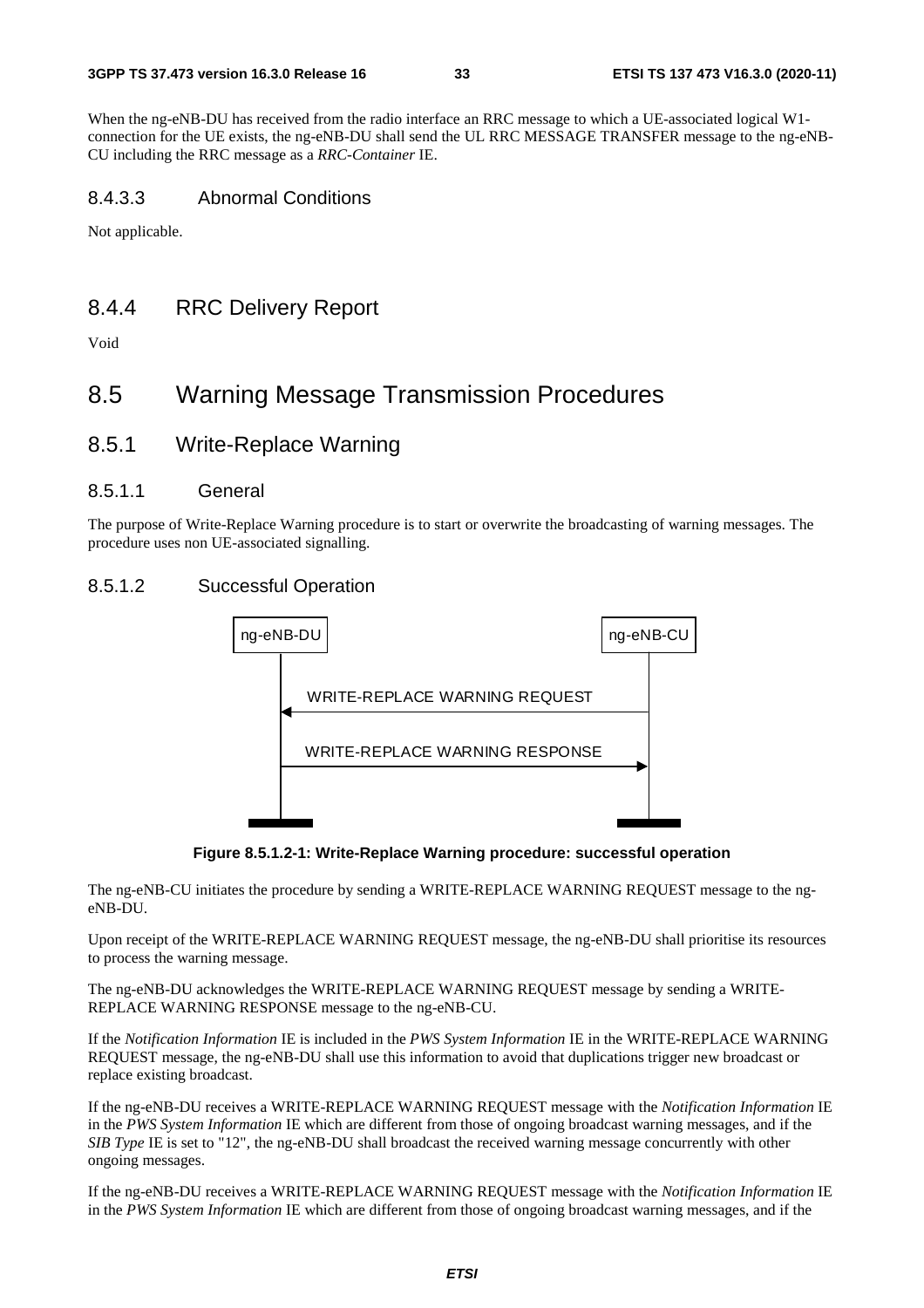*SIB Type* IE is set to the value other than "12", the ng-eNB-DU shall use the newly received one to replace the ongoing broadcast warning message with the same value of *SIB Type* IE.

If the *SIB Type* IE in the *PWS System Information* IE in the WRITE-REPLACE WARNING REQUEST message is set to "12" and if a value "0" is received in the *Number of Broadcast Requested* IE and if the *Repetition Period* IE is different from "0", the ng-eNB-DU shall broadcast the received warning message indefinitely.

If *Additional SIB Message List* IE is included in *PWS System Information* IE, the ng-eNB-DU shall store all SIB message(s) in *PWS System Information* IE, and consider that the first segment of public warning message is included in *SIB message* IE, and the remaining segments are listed in *Additional SIB Message List* IE in segmentation sequence order.

### 8.5.1.3 Unsuccessful Operation

Not applicable.

### 8.5.1.4 Abnormal Conditions

Not applicable.

### 8.5.2 PWS Cancel

### 8.5.2.1 General

The purpose of the PWS Cancel procedure is to cancel an already ongoing broadcast of a warning message. The procedure uses non UE-associated signalling.

### 8.5.2.2 Successful Operation





The ng-eNB-CU initiates the procedure by sending a PWS CANCEL REQUEST message to the ng-eNB-DU.

The ng-eNB-DU shall acknowledge the PWS CANCEL REQUEST message by sending the PWS CANCEL RESPONSE message.

If the *Cancel-All Warning Messages Indicator* IE is present in the PWS CANCEL REQUEST message, then the ngeNB-DU shall stop broadcasting and discard all warning messages for the area as indicated in the *Cell Broadcast To Be Cancelled List* IE or in all the cells of the ng-eNB-DU if the *Cell Broadcast To Be Cancelled List* IE is not included. The ng-eNB-DU shall acknowledge the PWS CANCEL REQUEST message by sending the PWS CANCEL RESPONSE message, and shall, if there is area to report where an ongoing broadcast was stopped successfully, include the *Cell Broadcast Cancelled List* IE with the *Number of Broadcasts* IE set to 0.

If the *Cell Broadcast To Be Cancelled List* IE is not included in the PWS CANCEL REQUEST message, the ng-eNB-DU shall stop broadcasting and discard the warning message identified by the *Message Identifier* IE and the *Serial Number* IE in the *Notification Information* IE in all of the cells in the ng-eNB-DU.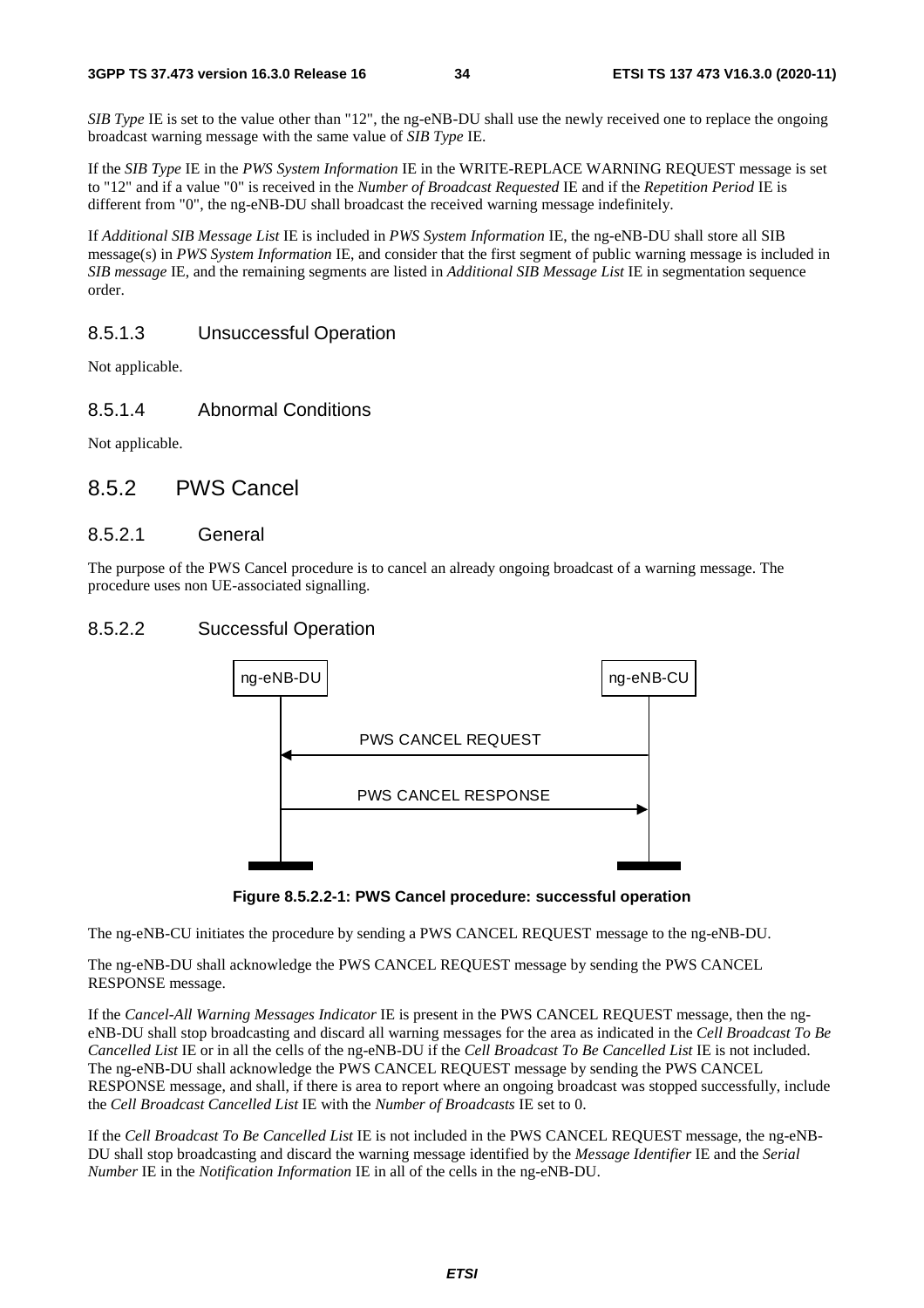If an area included in the *Cell Broadcast To Be Cancelled List* IE in the PWS CANCEL REQUEST message does not appear in the *Cell Broadcast Cancelled List* IE in the PWS CANCEL RESPONSE, the ng-eNB-CU shall consider that the ng-eNB-DU had no ongoing broadcast to stop for the public warning message identified, if present, by the *Notification Information* IE in that area.

If the *Cell Broadcast Cancelled List* IE is not included in the PWS CANCEL RESPONSE message, the ng-eNB-CU shall consider that the ng-eNB-DU had no ongoing broadcast to stop for the public warning message identified by the *Notification Information* IE.

### 8.5.2.3 Unsuccessful Operation

Not applicable.

### 8.5.2.4 Abnormal Conditions

Not applicable.

### 8.5.3 PWS Restart Indication

### 8.5.3.1 General

The purpose of PWS Restart Indication procedure is to inform the ng-eNB-CU that PWS information for some or all cells of the ng-eNB-DU are available for reloading from the CBC if needed. The procedure uses non UE-associated signalling.

### 8.5.3.2 Successful Operation



**Figure 8.5.3.2-1: PWS restart indication** 

The ng-eNB-DU initiates the procedure by sending a PWS RESTART INDICATION message to the ng-eNB-CU.

### 8.5.3.3 Abnormal Conditions

Not applicable.

### 8.5.4 PWS Failure Indication

### 8.5.4.1 General

The purpose of the PWS Failure Indication procedure is to inform the ng-eNB-CU that ongoing PWS operation for one or more cells of the ng-eNB-DU has failed. The procedure uses non UE-associated signalling.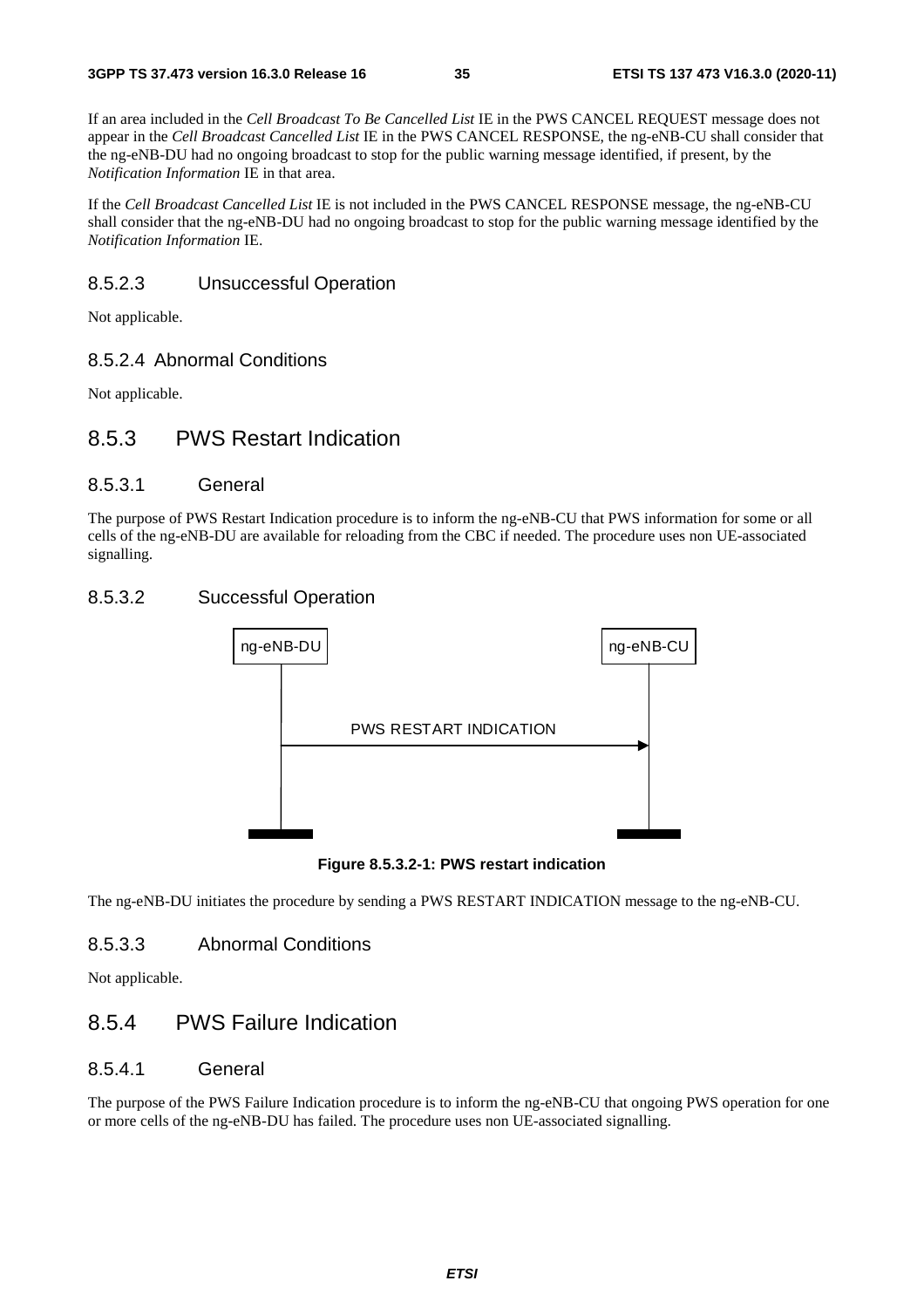#### 8.5.4.2 Successful Operation



**Figure 8.5.4.2-1: PWS failure indication** 

The ng-eNB-DU initiates the procedure by sending a PWS FAILURE INDICATION message to the ng-eNB-CU.

#### 8.5.4.3 Abnormal Conditions

Not applicable.

## 8.6 Paging procedures

## 8.6.1 Paging

#### 8.6.1.1 General

The purpose of the Paging procedure is used to provide the paging information to enable the ng-eNB-DU to page a UE. The procedure uses non-UE associated signalling.

#### 8.6.1.2 Successful Operation



**Figure 8.6.1.2-1: Paging procedure. Successful operation.** 

The ng-eNB-CU initiates the procedure by sending a PAGING message.

The *Paging DRX* IE may be included in the PAGING message, and if present the ng-eNB-DU may use it to determine the final paging cycle for the UE.

At the reception of the PAGING message, the ng-eNB-DU shall perform paging of the UE in cells which belong to cells as indicated in the *Paging Cell List* IE.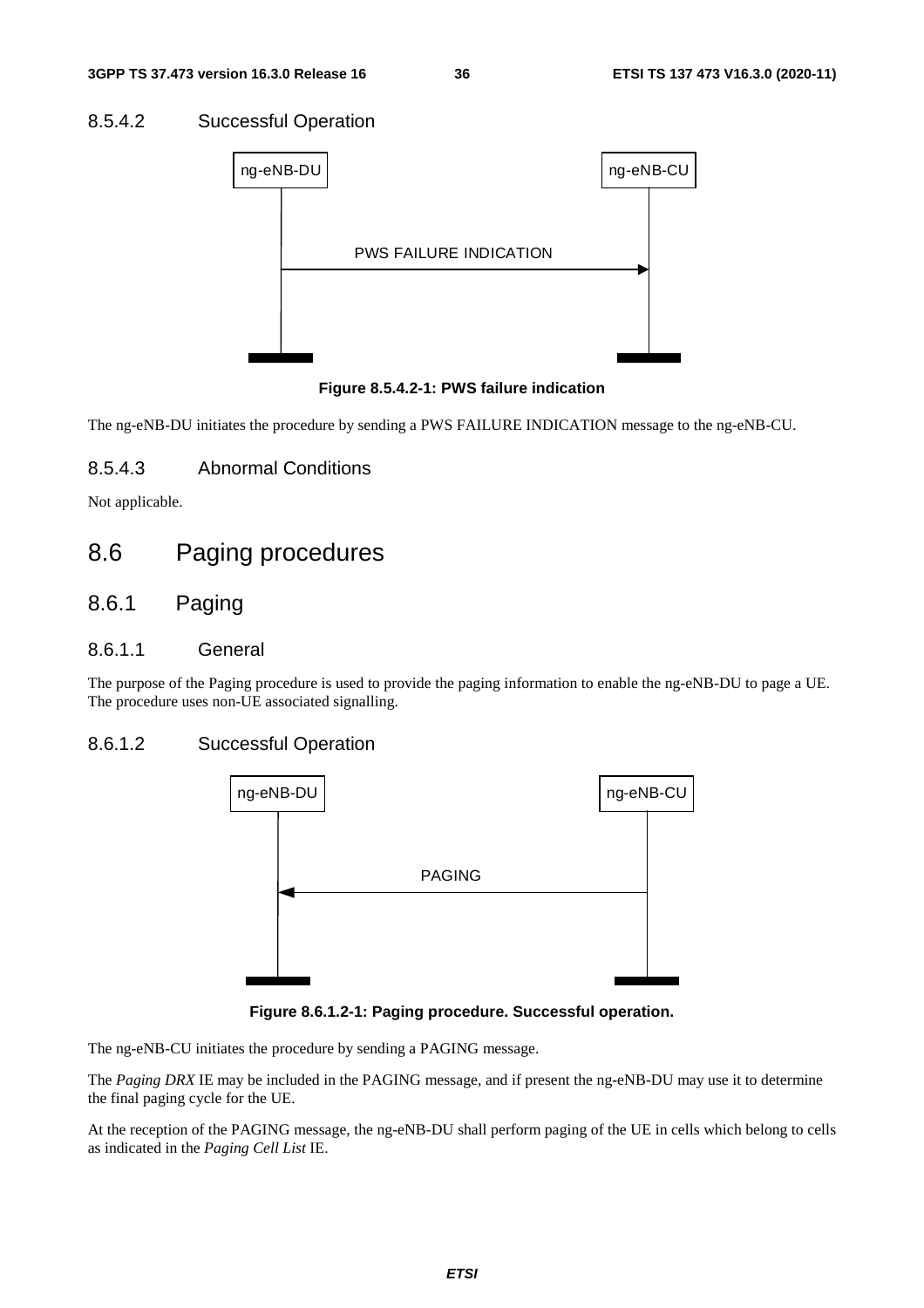#### 8.6.1.3 Abnormal Conditions

Not applicable.

# 9 Elements for W1AP Communication

## 9.1 General

Clauses 9.2 and 9.3 present the W1AP message and IE definitions in tabular format. The corresponding ASN.1 definition is presented in clause 9.4. In case there is contradiction between the tabular format and the ASN.1 definition, the ASN.1 shall take precedence, except for the definition of conditions for the presence of conditional IEs, where the tabular format shall take precedence.

The messages have been defined in accordance to the guidelines specified in TR 25.921 [21].

When specifying IEs which are to be represented by bitstrings, if not otherwise specifically stated in the semantics description of the concerned IE or elsewhere, the following principle applies with regards to the ordering of bits:

- The first bit (leftmost bit) contains the most significant bit (MSB);
- The last bit (rightmost bit) contains the least significant bit (LSB);
- When importing bitstrings from other specifications, the first bit of the bitstring contains the first bit of the concerned information;

The following attributes are used for the tabular description of the messages and information elements: Presence, Range Criticality and Assigned Criticality. Their definition and use can be found in TS 38.413 [19].

## 9.2 Message Functional Definition and Content

## 9.2.1 Interface Management messages

### 9.2.1.1 RESET

This message is sent by both the ng-eNB-CU and the ng-eNB-DU and is used to request that the W1 interface, or parts of the W1 interface, to be reset.

Direction: ng-eNB-CU  $\rightarrow$  ng-eNB-DU and ng-eNB-DU  $\rightarrow$  ng-eNB-CU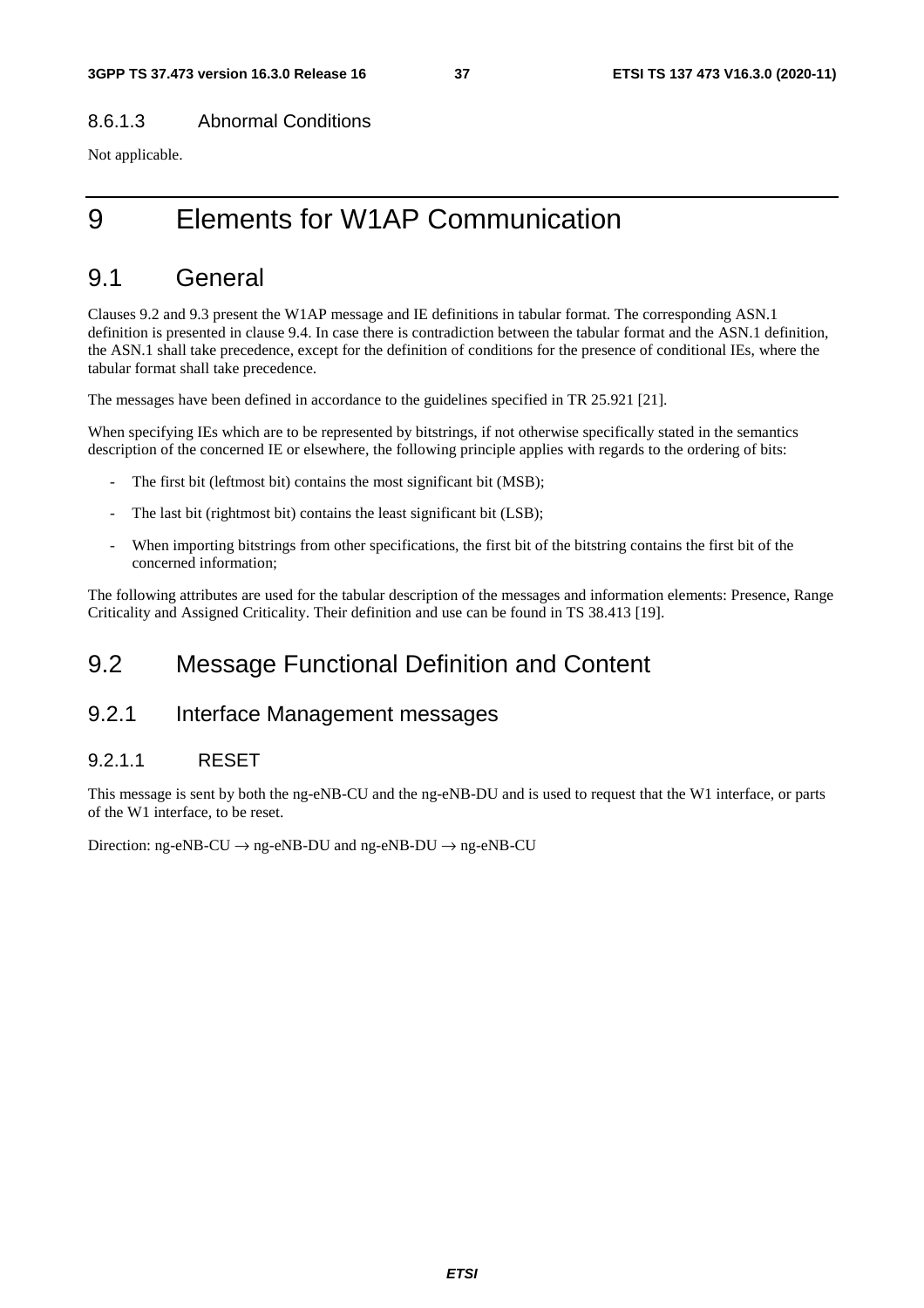| <b>IE/Group Name</b>                                     | <b>Presence</b> | Range                                                                                                     | IE type and                           | <b>Semantics</b> | <b>Criticalit</b> | <b>Assigned</b>    |
|----------------------------------------------------------|-----------------|-----------------------------------------------------------------------------------------------------------|---------------------------------------|------------------|-------------------|--------------------|
|                                                          |                 |                                                                                                           | reference                             | description      |                   | <b>Criticality</b> |
| Message Type                                             | м               |                                                                                                           | 9.3.1.1                               |                  | <b>YES</b>        | reject             |
| Transaction ID                                           | м               |                                                                                                           | 9.3.1.23                              |                  | <b>YES</b>        | reject             |
| Cause                                                    | м               |                                                                                                           | 9.3.1.2                               |                  | <b>YES</b>        | ignore             |
| <b>CHOICE Reset Type</b>                                 | M               |                                                                                                           |                                       |                  | <b>YES</b>        | reject             |
| >W1 interface                                            |                 |                                                                                                           |                                       |                  |                   |                    |
| >>Reset All                                              | м               |                                                                                                           | <b>ENUMERAT</b><br>ED (Reset<br>all,) |                  |                   |                    |
| >Part of W1 interface                                    |                 |                                                                                                           |                                       |                  |                   |                    |
| >>UE-associated logical<br><b>W1-connection list</b>     |                 | $\mathbf{1}$                                                                                              |                                       |                  |                   |                    |
| >>>UE-associated<br>logical W1-connection<br><b>Item</b> |                 | $1$<br><maxnoofin<br>dividualW1C<br/><math>onnections <math>T</math></math><br/>oReset&gt;</maxnoofin<br> |                                       |                  | <b>EACH</b>       | reject             |
| >>>> ng-eNB-CU UE<br>W1AP ID                             | $\circ$         |                                                                                                           | 9.3.1.4                               |                  |                   |                    |
| >>>> ng-eNB-DU UE<br>W1AP ID                             | $\circ$         |                                                                                                           | 9.3.1.5                               |                  |                   |                    |

| Range bound                           | <b>Explanation</b>                                             |  |  |  |  |
|---------------------------------------|----------------------------------------------------------------|--|--|--|--|
| maxnoofIndividualW1ConnectionsToReset | Maximum no. of UE-associated logical W1-connections allowed to |  |  |  |  |
|                                       | reset in one message. Value is 65536.                          |  |  |  |  |

### 9.2.1.2 RESET ACKNOWLEDGE

This message is sent by both the ng-eNB-CU and the ng-eNB-DU as a response to a RESET message.

Direction: ng-eNB-DU  $\rightarrow$  ng-eNB-CU and ng-eNB-CU  $\rightarrow$  ng-eNB-DU.

| <b>IE/Group Name</b>                                | <b>Presence</b> | Range                                                                              | IE type and<br>reference | <b>Semantics</b><br>description | <b>Criticality</b> | <b>Assigned</b><br><b>Criticality</b> |
|-----------------------------------------------------|-----------------|------------------------------------------------------------------------------------|--------------------------|---------------------------------|--------------------|---------------------------------------|
| Message Type                                        | М               |                                                                                    | 9.3.1.1                  |                                 | <b>YES</b>         | reject                                |
| Transaction ID                                      | М               |                                                                                    | 9.3.1.23                 |                                 | <b>YES</b>         | reject                                |
| UE-associated logical<br><b>W1-connection list</b>  |                 | 0.1                                                                                |                          |                                 | <b>YES</b>         | ignore                                |
| >UE-associated logical<br><b>W1-connection Item</b> |                 | 1.1<br><maxnoofl<br>ndividualW<br/>1Connecti<br/>onsToRes<br/>et&gt;</maxnoofl<br> |                          |                                 | <b>EACH</b>        | ignore                                |
| >>ng-eNB-CU UE<br>W1AP ID                           | $\circ$         |                                                                                    | 9.3.1.4                  |                                 |                    |                                       |
| >>ng-eNB-DU UE<br>W1AP ID                           | $\circ$         |                                                                                    | 9.3.1.5                  |                                 |                    |                                       |

| Range bound                           | <b>Explanation</b>                                             |
|---------------------------------------|----------------------------------------------------------------|
| maxnoofIndividualW1ConnectionsToReset | Maximum no. of UE-associated logical W1-connections allowed to |
|                                       | reset in one message. Value is 65536.                          |

#### 9.2.1.3 ERROR INDICATION

This message is sent by both the ng-eNB-CU and the ng-eNB-DU and is used to indicate that some error has been detected in the node.

Direction: ng-eNB-CU  $\rightarrow$  ng-eNB-DU and ng-eNB-DU  $\rightarrow$  ng-eNB-CU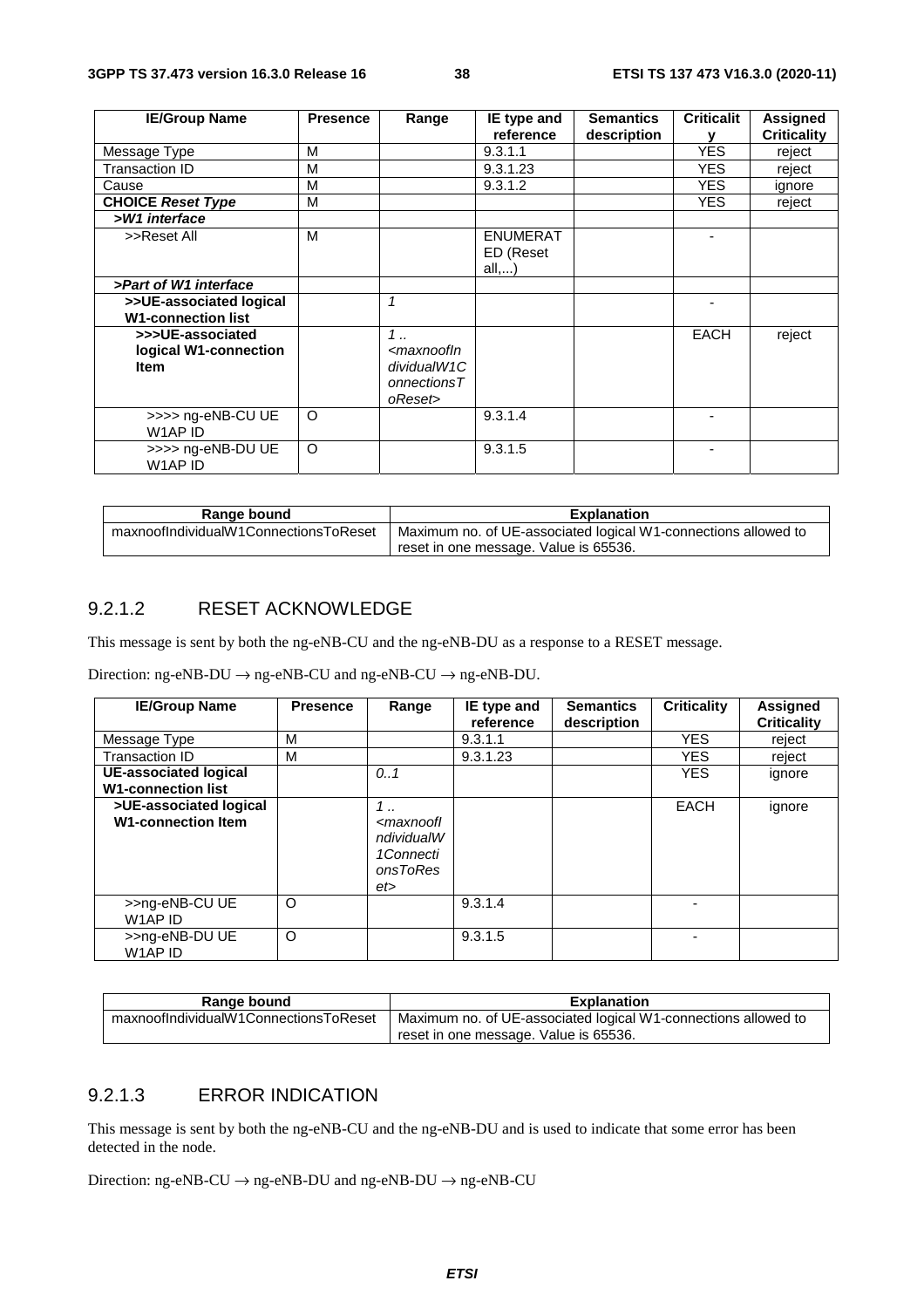| <b>IE/Group Name</b> | <b>Presence</b> | Range | IE type<br>and<br>reference | <b>Semantics</b><br>description                                                          | <b>Criticality</b> | Assigned<br><b>Criticality</b> |
|----------------------|-----------------|-------|-----------------------------|------------------------------------------------------------------------------------------|--------------------|--------------------------------|
| Message Type         | М               |       | 9.3.1.1                     |                                                                                          | <b>YES</b>         | ignore                         |
| Transaction ID       | M               |       | 9.3.1.23                    | This IE shall<br>be ignored if<br>received in UE<br>associated<br>signalling<br>message. | <b>YES</b>         | reject                         |
| ng-eNB-CU UE W1AP ID | O               |       | 9.3.1.4                     |                                                                                          | <b>YES</b>         | ignore                         |
| ng-eNB-DU UE W1AP ID | O               |       | 9.3.1.5                     |                                                                                          | <b>YES</b>         | ignore                         |
| Cause                | м               |       | 9.3.1.2                     |                                                                                          | <b>YES</b>         | ignore                         |

#### 9.2.1.4 W1 SETUP REQUEST

This message is sent by the ng-eNB-DU to transfer information associated to a W1-C interface instance.

Direction: ng-eNB-DU → ng-eNB-CU

| <b>IE/Group Name</b>                   | <b>Presence</b> | Range                                                     | IE type<br>and<br>reference | <b>Semantics</b><br>description                                              | <b>Criticality</b> | <b>Assigned</b><br><b>Criticality</b> |
|----------------------------------------|-----------------|-----------------------------------------------------------|-----------------------------|------------------------------------------------------------------------------|--------------------|---------------------------------------|
| Message Type                           | M               |                                                           | 9.3.11                      |                                                                              | <b>YES</b>         | reject                                |
| Transaction ID                         | M               |                                                           | 9.3.1.23                    |                                                                              | <b>YES</b>         | reject                                |
| ng-eNB-DU ID                           | M               |                                                           | 9.3.1.9                     |                                                                              | <b>YES</b>         | reject                                |
| ng-eNB-DU Served Cells<br><b>List</b>  |                 | 0.1                                                       |                             | List of cells<br>configured in<br>the ng-eNB-<br><b>DU</b>                   | <b>YES</b>         | reject                                |
| >ng-eNB-DU Served<br><b>Cells Item</b> |                 | $1_{1}$<br><maxcellin<br>ng-<br/>eNBDU&gt;</maxcellin<br> |                             |                                                                              | <b>EACH</b>        | reject                                |
| >>Served Cell<br>Information           | M               |                                                           | 9.3.1.10                    | Information<br>about the cells<br>configured in<br>the ng-eNB-<br><b>DU</b>  |                    |                                       |
| >>ng-eNB-DU System<br>Information      | $\circ$         |                                                           | 9.3.1.18                    | <b>RRC</b> container<br>with system<br>information<br>owned by ng-<br>eNB-DU |                    |                                       |

| Range bound       | <b>Explanation</b>                                                     |
|-------------------|------------------------------------------------------------------------|
| maxCellinng-eNBDU | Maximum no. cells that can be served by an ng-eNB-DU. Value is<br>512. |

#### 9.2.1.5 W1 SETUP RESPONSE

This message is sent by the ng-eNB-CU to transfer information associated to a W1-C interface instance.

Direction: ng-eNB-CU  $\rightarrow$  ng-eNB-DU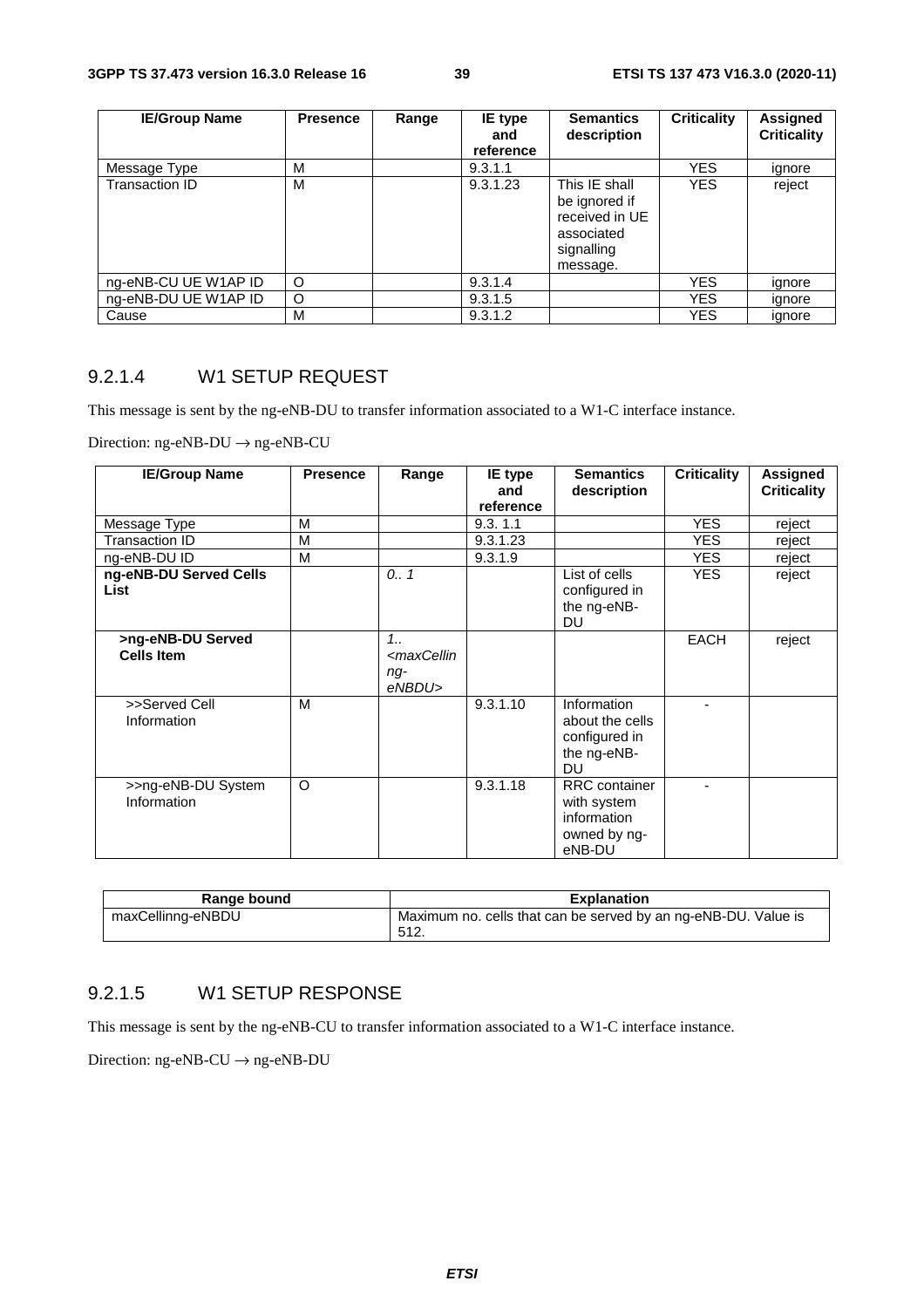| <b>IE/Group Name</b>                     | <b>Presence</b> | Range                                                                           | IE type<br>and           | <b>Semantics</b><br>description                                                                                                                 | <b>Criticality</b>       | <b>Assigned</b><br><b>Criticality</b> |
|------------------------------------------|-----------------|---------------------------------------------------------------------------------|--------------------------|-------------------------------------------------------------------------------------------------------------------------------------------------|--------------------------|---------------------------------------|
|                                          |                 |                                                                                 | reference                |                                                                                                                                                 |                          |                                       |
| Message Type                             | M               |                                                                                 | 9.3.1.1                  |                                                                                                                                                 | <b>YES</b>               | reject                                |
| <b>Transaction ID</b>                    | M               |                                                                                 | 9.3.1.23                 |                                                                                                                                                 | <b>YES</b>               | reject                                |
| <b>Cells to be Activated List</b>        |                 | 0.1                                                                             |                          |                                                                                                                                                 | <b>YES</b>               | reject                                |
| >Cells to be Activated                   |                 | 1.1                                                                             |                          | List of cells to                                                                                                                                | EACH                     | reject                                |
| List Item                                |                 | <maxcellin< td=""><td></td><td>be activated</td><td></td><td></td></maxcellin<> |                          | be activated                                                                                                                                    |                          |                                       |
|                                          |                 | $ng-$<br>eNBDU>                                                                 |                          |                                                                                                                                                 |                          |                                       |
| >> E-UTRAN CGI                           | M               |                                                                                 | 9.3.1.12                 |                                                                                                                                                 | $\overline{\phantom{a}}$ |                                       |
| >> E-UTRAN PCI                           | $\Omega$        |                                                                                 | <b>INTEGER</b><br>(0503) | <b>Physical Cell</b><br>ID                                                                                                                      |                          |                                       |
| >>ng-eNB-CU System<br>Information        | $\Omega$        |                                                                                 | 9.3.1.33                 | <b>RRC</b><br>container with<br>system<br>information<br>owned by ng-<br>eNB-CU                                                                 | <b>YES</b>               | reject                                |
| >>Available PLMN List                    | $\Omega$        |                                                                                 | 9.3.1.47                 |                                                                                                                                                 | <b>YES</b>               | ignore                                |
| >>Extended Available<br><b>PLMN List</b> | $\circ$         |                                                                                 | 9.3.1.55                 | This is<br>included if<br>Available<br><b>PLMN List IE</b><br>is included<br>and if more<br>than 6<br>Available<br>PLMNs is to<br>be signalled. | <b>YES</b>               | ignore                                |

| Range bound       | <b>Explanation</b>                                                      |
|-------------------|-------------------------------------------------------------------------|
| maxCellinng-eNBDU | Maximum no. cells that can be served by an ng-eNB-DU. Value is<br>-512. |

## 9.2.1.6 W1 SETUP FAILURE

This message is sent by the ng-eNB-CU to indicate W1 Setup failure.

Direction: ng-eNB-CU  $\rightarrow$  ng-eNB-DU

| <b>IE/Group Name</b> | <b>Presence</b> | Range | IE type<br>and<br>reference | <b>Semantics</b><br>description | <b>Criticality</b> | <b>Assigned</b><br><b>Criticality</b> |
|----------------------|-----------------|-------|-----------------------------|---------------------------------|--------------------|---------------------------------------|
| Message Type         | M               |       | 9.3.1.1                     |                                 | YES                | reiect                                |
| Transaction ID       | M               |       | 9.3.1.23                    |                                 | YES                | reiect                                |
| Cause                | M               |       | 9.3.1.2                     |                                 | YES                | ignore                                |

#### 9.2.1.7 NG-ENB-DU CONFIGURATION UPDATE

This message is sent by the ng-eNB-DU to transfer updated information associated to a W1-C interface instance.

| <b>IE/Group Name</b>            | <b>Presence</b> | Range | IE type and<br>reference | <b>Semantics</b><br>description                               | <b>Criticalit</b> | Assigned<br><b>Criticality</b> |
|---------------------------------|-----------------|-------|--------------------------|---------------------------------------------------------------|-------------------|--------------------------------|
| Message Type                    | M               |       | 9.3.1.1                  |                                                               | YES               | reject                         |
| Transaction ID                  | M               |       | 9.3.1.23                 |                                                               | YES               | reject                         |
| <b>Served Cells To Add List</b> |                 | 0.1   |                          | Complete list<br>of added cells<br>served by the<br>ng-eNB-DU | <b>YES</b>        | reject                         |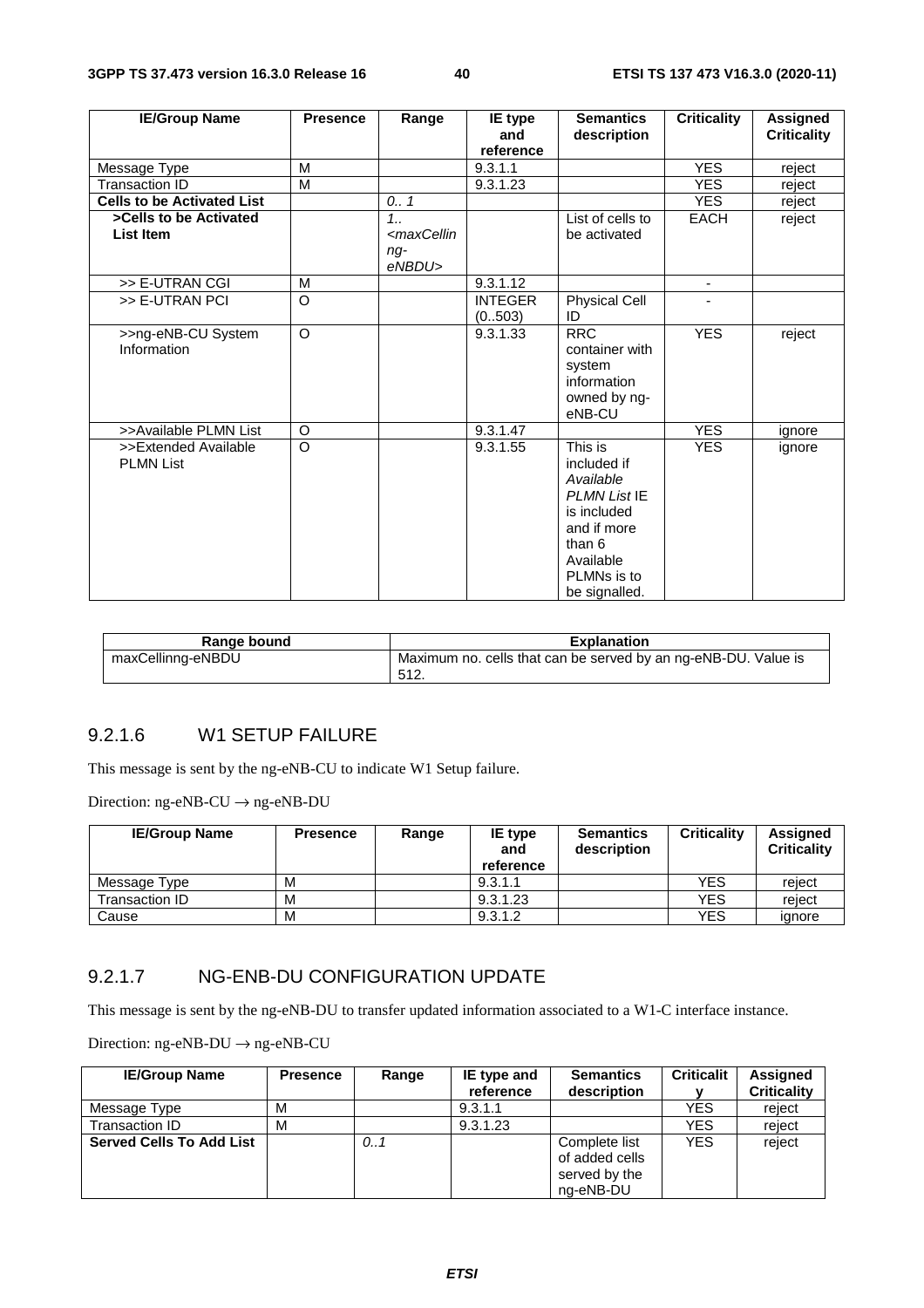| >Served Cells To Add<br><b>Item</b>          |                | 1<br><maxcellinn< th=""><th></th><th></th><th>EACH</th><th>reject</th></maxcellinn<> |                            |                                                                              | EACH                     | reject |
|----------------------------------------------|----------------|--------------------------------------------------------------------------------------|----------------------------|------------------------------------------------------------------------------|--------------------------|--------|
|                                              |                | g-eNBDU>                                                                             |                            |                                                                              |                          |        |
| >>Served Cell<br>Information                 | M              |                                                                                      | 9.3.1.10                   | Information<br>about the cells<br>configured in<br>the ng-eNB-DU             | $\blacksquare$           |        |
| >>ng-eNB-DU System<br>Information            | $\circ$        |                                                                                      | 9.3.1.18                   | RRC container<br>with system<br>information<br>owned by ng-<br>eNB-DU        | $\blacksquare$           |        |
| <b>Served Cells To Modify</b><br>List        |                | 0.1                                                                                  |                            | Complete list<br>of modified<br>cells served by<br>the ng-eNB-DU             | <b>YES</b>               | reject |
| >Served Cells To<br><b>Modify Item</b>       |                | $1 \ldots$<br><maxcellinn<br>g-eNBDU&gt;</maxcellinn<br>                             |                            |                                                                              | EACH                     | reject |
| >>Old E-UTRAN CGI                            | M              |                                                                                      | E-UTRAN<br>CGI<br>9.3.1.12 |                                                                              | $\blacksquare$           |        |
| >>Served Cell<br>Information                 | $\overline{M}$ |                                                                                      | 9.3.1.10                   | Information<br>about the cells<br>configured in<br>the ng-eNB-DU             |                          |        |
| >>ng-eNB-DU System<br>Information            | $\circ$        |                                                                                      | 9.3.1.18                   | <b>RRC</b> container<br>with system<br>information<br>owned by ng-<br>eNB-DU |                          |        |
| <b>Served Cells To Delete</b><br><b>List</b> |                | 0.1                                                                                  |                            | Complete list<br>of deleted cells<br>served by the<br>ng-eNB-DU              | <b>YES</b>               | reject |
| >Served Cells To<br><b>Delete Item</b>       |                | $1_{1}$<br><maxcellinn<br>g-eNBDU&gt;</maxcellinn<br>                                |                            |                                                                              | <b>EACH</b>              | reject |
| >>Old E-UTRAN CGI                            | M              |                                                                                      | E-UTRAN<br>CGI<br>9.3.1.12 |                                                                              | $\blacksquare$           |        |
| <b>Cells Status List</b>                     |                | 0.1                                                                                  |                            | Complete list<br>of active cells                                             | <b>YES</b>               | reject |
| > Cells Status Item                          |                | 0<br><maxcellinn<br>g-eNBDU&gt;</maxcellinn<br>                                      |                            |                                                                              | EACH                     | reject |
| >> E-UTRAN CGI                               | M              |                                                                                      | 9.3.1.12                   |                                                                              |                          |        |
| >> Service Status                            | M              |                                                                                      | 9.3.1.48                   |                                                                              | $\overline{\phantom{a}}$ |        |
| ng-eNB-DU ID                                 | $\mathsf O$    |                                                                                      | 9.3.1.9                    |                                                                              | <b>YES</b>               | reject |

| Range bound       | <b>Explanation</b>                                             |
|-------------------|----------------------------------------------------------------|
| maxCellinng-eNBDU | Maximum no. cells that can be served by an ng-eNB-DU. Value is |
|                   | 512<br>. تــا ل                                                |

## 9.2.1.8 NG-ENB-DU CONFIGURATION UPDATE ACKNOWLEDGE

This message is sent by an ng-eNB-CU to an ng-eNB-DU to acknowledge update of information associated to a W1-C interface instance.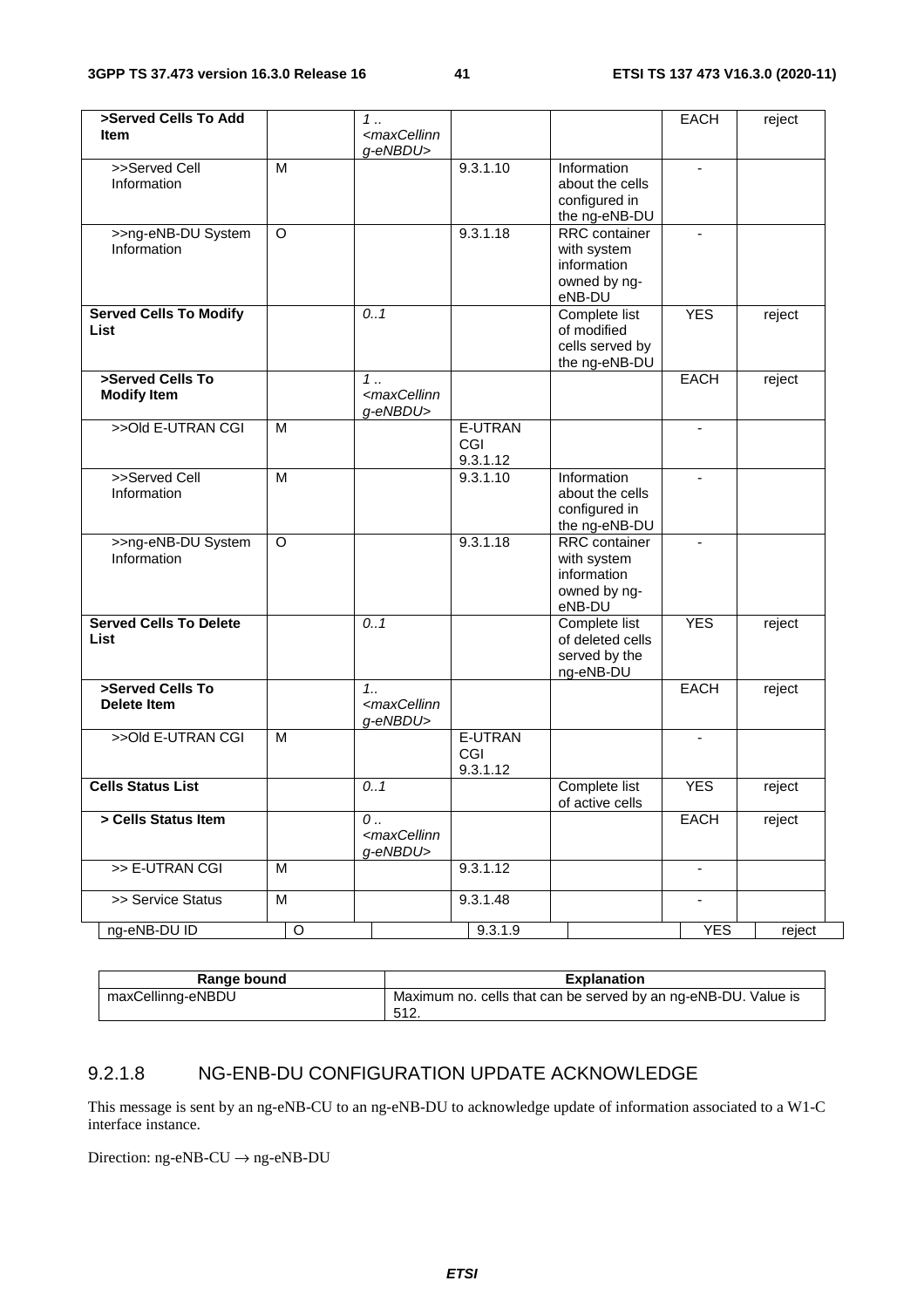| <b>IE/Group Name</b>           | <b>Presence</b>    | Range                                                           | IE type and    | <b>Semantics</b>     | <b>Criticality</b>       | <b>Assigned</b>    |
|--------------------------------|--------------------|-----------------------------------------------------------------|----------------|----------------------|--------------------------|--------------------|
|                                |                    |                                                                 | reference      | description          |                          | <b>Criticality</b> |
| Message Type                   | M                  |                                                                 | 9.3.1.1        |                      | <b>YES</b>               | reject             |
| <b>Transaction ID</b>          | $\overline{M}$     |                                                                 | 9.3.1.23       |                      | <b>YES</b>               | reject             |
| <b>Cells to be Activated</b>   |                    | 0.1                                                             |                | List of cells to     | <b>YES</b>               | reject             |
| List                           |                    |                                                                 |                | be activated         |                          |                    |
| >Cells to be Activated         |                    | 1.1                                                             |                |                      | <b>EACH</b>              | reject             |
| List Item                      |                    | <maxcell< td=""><td></td><td></td><td></td><td></td></maxcell<> |                |                      |                          |                    |
|                                |                    | inna-                                                           |                |                      |                          |                    |
|                                |                    | eNBDU>                                                          |                |                      |                          |                    |
| >> E-UTRAN CGI                 | М                  |                                                                 | 9.3.1.12       |                      | $\overline{\phantom{a}}$ |                    |
| >> E-UTRAN PCI                 | $\overline{\circ}$ |                                                                 | <b>INTEGER</b> | Physical Cell ID     |                          |                    |
|                                |                    |                                                                 | (0.503)        |                      |                          |                    |
| >> ng-eNB-CU                   | $\overline{\circ}$ |                                                                 | 9.3.1.33       | <b>RRC</b> container | <b>YES</b>               | reject             |
| System Information             |                    |                                                                 |                | with system          |                          |                    |
|                                |                    |                                                                 |                | information          |                          |                    |
|                                |                    |                                                                 |                | owned by ng-         |                          |                    |
|                                |                    |                                                                 |                | eNB-CU               |                          |                    |
| >>Available PLMN               | $\circ$            |                                                                 | 9.3.1.47       |                      | <b>YES</b>               | ignore             |
| List                           |                    |                                                                 |                |                      |                          |                    |
| >>Extended Available           | $\circ$            |                                                                 | 9.3.1.55       | This is included     | <b>YES</b>               | ignore             |
| <b>PLMN List</b>               |                    |                                                                 |                | if Available         |                          |                    |
|                                |                    |                                                                 |                | PLMN List IE is      |                          |                    |
|                                |                    |                                                                 |                | included and if      |                          |                    |
|                                |                    |                                                                 |                | more than 6          |                          |                    |
|                                |                    |                                                                 |                | Available            |                          |                    |
|                                |                    |                                                                 |                | PLMNs is to be       |                          |                    |
|                                |                    |                                                                 |                | signalled.           |                          |                    |
| <b>Cells to be Deactivated</b> |                    | 0.1                                                             |                | List of cells to     | <b>YES</b>               | reject             |
| List                           |                    |                                                                 |                | be deactivated       |                          |                    |
| >Cells to be                   |                    | 1.1                                                             |                |                      | <b>EACH</b>              | reject             |
| <b>Deactivated List Item</b>   |                    | <maxcell< td=""><td></td><td></td><td></td><td></td></maxcell<> |                |                      |                          |                    |
|                                |                    | inng-                                                           |                |                      |                          |                    |
|                                |                    | eNBDU>                                                          |                |                      |                          |                    |
| >> E-UTRAN CGI                 | M                  |                                                                 | 9.3.1.12       |                      |                          |                    |
|                                |                    |                                                                 |                |                      |                          |                    |

| Range bound       | <b>Explanation</b>                                                      |
|-------------------|-------------------------------------------------------------------------|
| maxCellinng-eNBDU | Maximum no. cells that can be served by an ng-eNB-DU. Value is<br>-512. |

#### 9.2.1.9 NG-ENB-DU CONFIGURATION UPDATE FAILURE

This message is sent by the ng-eNB-CU to indicate ng-eNB-DU Configuration Update failure.

Direction: ng-eNB-CU  $\rightarrow$  ng-eNB-DU

| <b>IE/Group Name</b> | <b>Presence</b> | Range | IE type<br>and<br>reference | <b>Semantics</b><br>description | <b>Criticality</b> | Assigned<br><b>Criticality</b> |
|----------------------|-----------------|-------|-----------------------------|---------------------------------|--------------------|--------------------------------|
| Message Type         | м               |       | 9.3.1.1                     |                                 | <b>YES</b>         | reject                         |
| Transaction ID       | м               |       | 9.3.1.23                    |                                 | <b>YES</b>         | reject                         |
| Cause                | M               |       | 9.3.1.2                     |                                 | <b>YES</b>         | ignore                         |

#### 9.2.1.10 NG-ENB-CU CONFIGURATION UPDATE

This message is sent by the ng-eNB-CU to transfer updated information associated to a W1-C interface instance.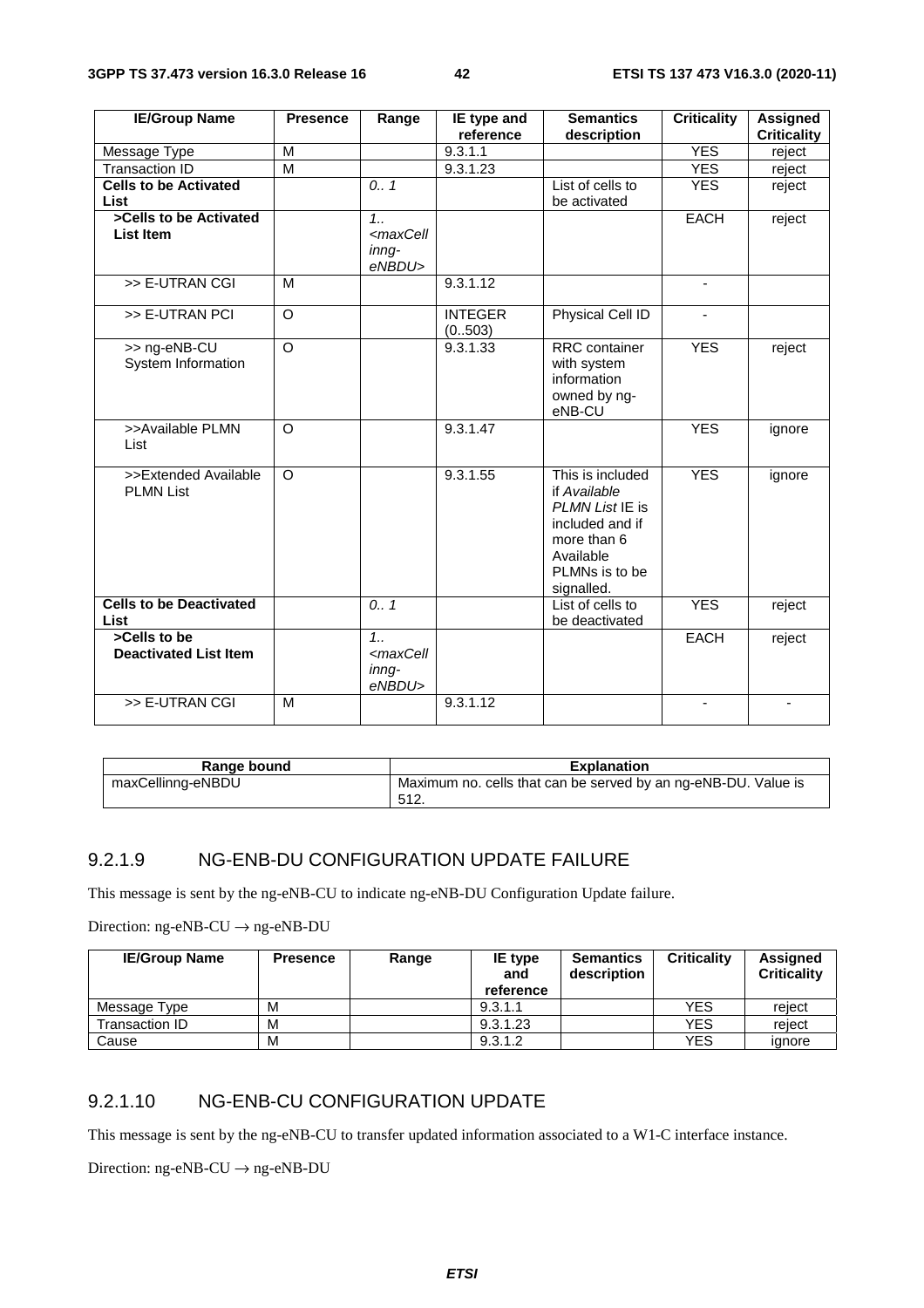| <b>IE/Group Name</b>                         | <b>Presence</b>         | Range                                                          | <b>IE</b> type<br>and     | <b>Semantics</b><br>description                                                                                                                       | <b>Criticality</b>       | <b>Assigned</b><br><b>Criticality</b> |
|----------------------------------------------|-------------------------|----------------------------------------------------------------|---------------------------|-------------------------------------------------------------------------------------------------------------------------------------------------------|--------------------------|---------------------------------------|
|                                              |                         |                                                                | reference                 |                                                                                                                                                       |                          |                                       |
| Message Type                                 | M                       |                                                                | 9.3.1.1                   |                                                                                                                                                       | <b>YES</b>               | reject                                |
| <b>Transaction ID</b>                        | $\overline{\mathsf{M}}$ |                                                                | 9.3.1.23                  |                                                                                                                                                       | <b>YES</b>               | reject                                |
| <b>Cells to be Activated</b><br>List         |                         | 0.1                                                            |                           | List of cells<br>to be<br>activated or<br>modified                                                                                                    | <b>YES</b>               | reject                                |
| >Cells to be<br><b>Activated List Item</b>   |                         | $1_{1}$<br><maxcellinng-<br>eNBDU&gt;</maxcellinng-<br>        |                           |                                                                                                                                                       | <b>EACH</b>              | reject                                |
| >> E-UTRAN CGI                               | M                       |                                                                | 9.3.1.12                  |                                                                                                                                                       | $\blacksquare$           |                                       |
| >> E-UTRAN PCI                               | $\overline{O}$          |                                                                | <b>INTEGER</b><br>(0.503) | Physical<br>Cell ID                                                                                                                                   | ÷,                       |                                       |
| >> ng-eNB-CU<br>System Information           | $\overline{\circ}$      |                                                                | 9.3.1.33                  | <b>RRC</b><br>container<br>with system<br>information<br>owned by<br>ng-eNB-CU                                                                        | <b>YES</b>               | reject                                |
| >>Available PLMN<br>List                     | $\circ$                 |                                                                | 9.3.1.47                  |                                                                                                                                                       | <b>YES</b>               | ignore                                |
| >>Extended<br>Available PLMN List            | $\overline{\circ}$      |                                                                | 9.3.1.55                  | This is<br>included if<br>Available<br><b>PLMN List</b><br>IE is<br>included<br>and if more<br>than 6<br>Available<br>PLMNs is to<br>be<br>signalled. | <b>YES</b>               | ignore                                |
| <b>Cells to be Deactivated</b><br>List       |                         | 0.1                                                            |                           | List of cells<br>to be<br>deactivated                                                                                                                 | <b>YES</b>               | reject                                |
| >Cells to be<br><b>Deactivated List Item</b> |                         | 1 <sub>1</sub><br><maxcellinng-<br>eNBDU&gt;</maxcellinng-<br> |                           |                                                                                                                                                       | <b>EACH</b>              | reject                                |
| >> E-UTRAN CGI                               | $\overline{M}$          |                                                                | 9.3.1.12                  |                                                                                                                                                       | $\overline{\phantom{a}}$ |                                       |

| Range bound       | <b>Explanation</b>                                           |
|-------------------|--------------------------------------------------------------|
| maxCellinng-eNBDU | Maximum numerbs of cells that can be served by an ng-eNB-DU. |
|                   | Value is 512.                                                |

#### 9.2.1.11 NG-ENB-CU CONFIGURATION UPDATE ACKNOWLEDGE

This message is sent by an ng-eNB-DU to an ng-eNB-CU to acknowledge update of information associated to a W1-C interface instance.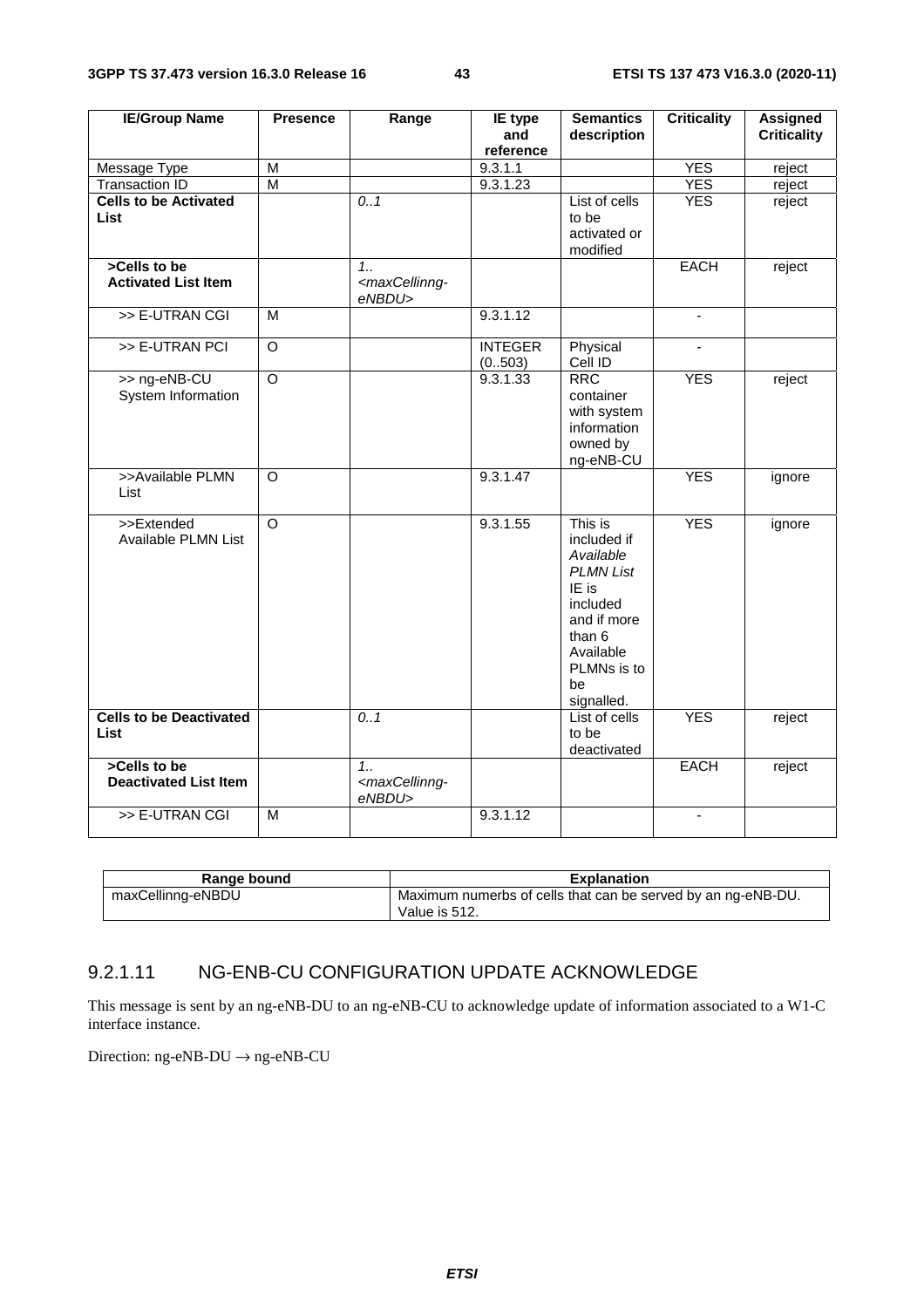| <b>IE/Group Name</b>                               | <b>Presence</b> | Range                                           | IE type and<br>reference | <b>Semantics</b><br>description                      | <b>Criticality</b> | <b>Assigned</b><br><b>Criticality</b> |
|----------------------------------------------------|-----------------|-------------------------------------------------|--------------------------|------------------------------------------------------|--------------------|---------------------------------------|
| Message Type                                       | M               |                                                 | 9.3.1.1                  |                                                      | <b>YES</b>         | reject                                |
| Transaction ID                                     | M               |                                                 | 9.3.1.23                 |                                                      | <b>YES</b>         | reject                                |
| <b>Cells Failed to be</b><br><b>Activated List</b> |                 | 0.1                                             |                          | List of cells<br>which are failed<br>to be activated | <b>YES</b>         | reject                                |
| >Cells Failed to be<br><b>Activated Item</b>       |                 | 1. <maxcellinng-<br>eNBDU&gt;</maxcellinng-<br> |                          |                                                      | <b>EACH</b>        | reject                                |
| >> E-UTRAN CGI                                     | M               |                                                 | 9.3.1.12                 |                                                      |                    |                                       |
| >>Cause                                            | M               |                                                 | 9.3.1.2                  |                                                      |                    |                                       |

| Range bound       | <b>Explanation</b>                                                      |  |  |  |
|-------------------|-------------------------------------------------------------------------|--|--|--|
| maxCellinng-eNBDU | Maximum no. cells that can be served by an ng-eNB-DU. Value is<br>-512. |  |  |  |

## 9.2.1.12 NG-ENB-CU CONFIGURATION UPDATE FAILURE

This message is sent by the ng-eNB-DU to indicate ng-eNB-CU Configuration Update failure.

Direction: ng-eNB-DU → ng-eNB-CU

| <b>IE/Group Name</b> | <b>Presence</b> | Range | IE type<br>and<br>reference | <b>Semantics</b><br>description | <b>Criticality</b> | <b>Assigned</b><br><b>Criticality</b> |
|----------------------|-----------------|-------|-----------------------------|---------------------------------|--------------------|---------------------------------------|
| Message Type         | M               |       | 9.3.1.1                     |                                 | <b>YES</b>         | reiect                                |
| Transaction ID       | M               |       | 9.3.1.23                    |                                 | YES                | reiect                                |
| Cause                | M               |       | 9.3.1.2                     |                                 | YES                | ianore                                |

## 9.2.1.13 NG-ENB-DU RESOURCE COORDINATION REQUEST

This message is sent by an ng-eNB-CU to an ng-eNB-DU, to express the desired resource allocation for data traffic, for the sake of resource coordination.

| <b>IE/Group Name</b>                                                         | <b>Presence</b> | Range | IE type and<br>reference      | <b>Semantics</b><br>description                                                                                                                                         | <b>Criticality</b> | <b>Assigned</b><br><b>Criticality</b> |
|------------------------------------------------------------------------------|-----------------|-------|-------------------------------|-------------------------------------------------------------------------------------------------------------------------------------------------------------------------|--------------------|---------------------------------------|
| Message Type                                                                 | M               |       | 9.3.1.1                       |                                                                                                                                                                         | YES.               | reject                                |
| Transaction ID                                                               | M               |       | 9.3.1.23                      |                                                                                                                                                                         | YES.               | reject                                |
| Request type                                                                 | М               |       | <b>ENUMERATED</b>             |                                                                                                                                                                         | <b>YES</b>         | reject                                |
|                                                                              |                 |       | (offer,                       |                                                                                                                                                                         |                    |                                       |
|                                                                              |                 |       | execution, )                  |                                                                                                                                                                         |                    |                                       |
| E-UTRA – NR Cell<br><b>Resource Coordination</b><br><b>Request Container</b> | M               |       | <b>OCTET</b><br><b>STRING</b> | Includes the<br>XNAP E-UTRA-<br>NR CELL<br><b>RESOURCE</b><br><b>COORDINATION</b><br><b>REQUEST</b><br>message as<br>defined in clause<br>9.1.2.23 in TS<br>38.423 [7]. | <b>YES</b>         | reject                                |
| Ignore Resource<br><b>Coordination Request</b><br>Container                  | O               |       | <b>ENUMERATED</b><br>(yes, )  |                                                                                                                                                                         | <b>YES</b>         | reject                                |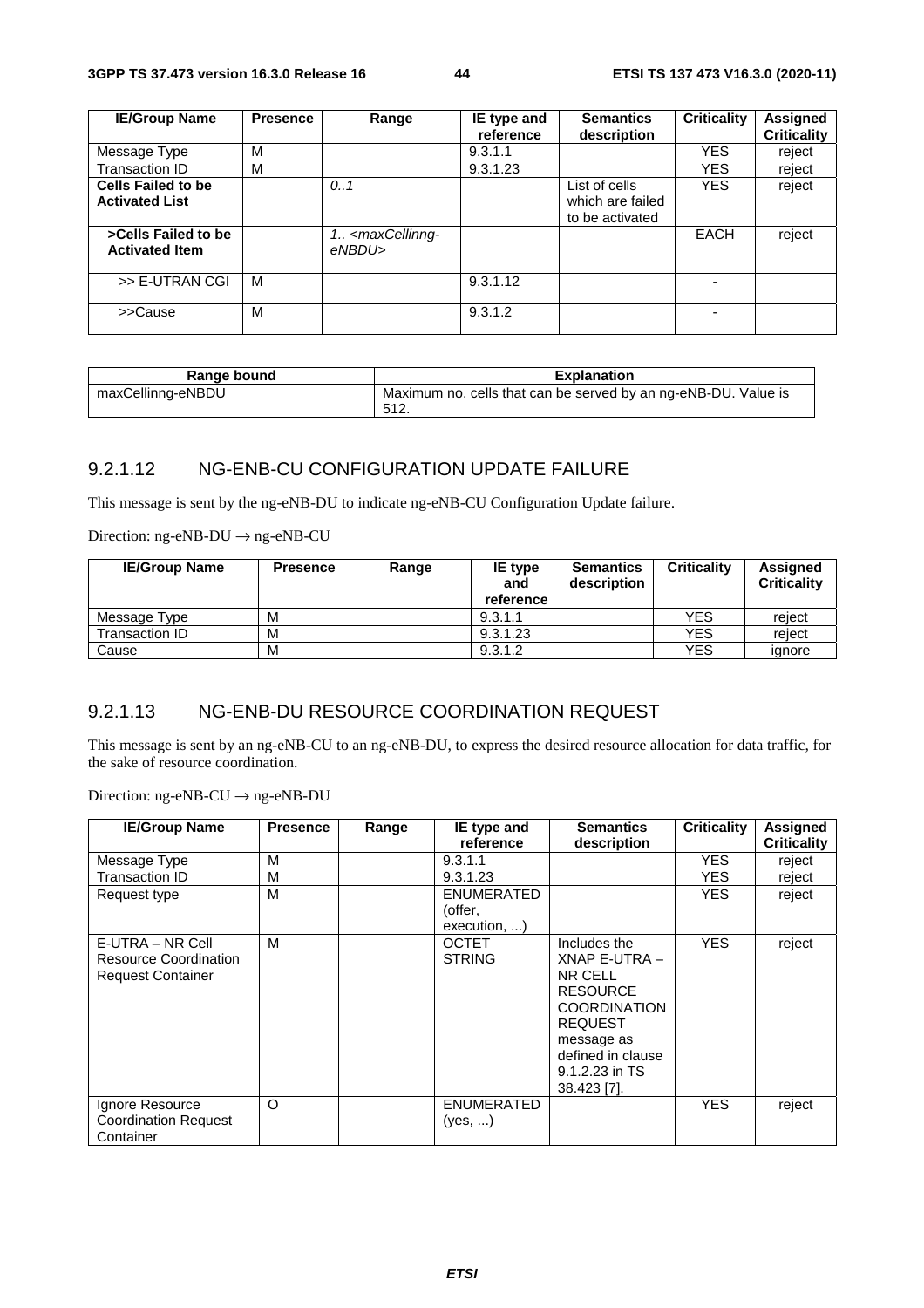## 9.2.1.14 NG-ENB-DU RESOURCE COORDINATION RESPONSE

This message is sent by an ng-eNB-DU to an ng-eNB-CU, to express the desired resource allocation for data traffic, as a response to the NG-ENB-DU RESOURCE COORDINATION REQUEST.

Direction: ng-eNB-DU → ng-eNB-CU

| <b>IE/Group Name</b>                                                   | <b>Presence</b> | Range | IE type<br>and<br>reference   | <b>Semantics</b><br>description                                                                                                                                           | Criticality | Assigned<br><b>Criticality</b> |
|------------------------------------------------------------------------|-----------------|-------|-------------------------------|---------------------------------------------------------------------------------------------------------------------------------------------------------------------------|-------------|--------------------------------|
| Message Type                                                           | М               |       | 9.3.1.1                       |                                                                                                                                                                           | <b>YES</b>  | reject                         |
| Transaction ID                                                         | M               |       | 9.3.1.23                      |                                                                                                                                                                           | <b>YES</b>  | reject                         |
| E-UTRA – NR Cell<br>Resource Coordination<br><b>Response Container</b> | M               |       | <b>OCTET</b><br><b>STRING</b> | Includes the<br>XNAP E-UTRA -<br>NR CELL<br><b>RESOURCE</b><br><b>COORDINATION</b><br><b>RESPONSE</b><br>message as<br>defined in clause<br>9.1.2.24 in TS<br>38.423 [7]. | <b>YES</b>  | reject                         |

## 9.2.1.15 NG-ENB-DU STATUS INDICATION

This message is sent by the ng-eNB-DU to indicate to the ng-eNB-CU its status of overload.

Direction: ng-eNB-DU → ng-eNB-CU

| <b>IE/Group Name</b> | <b>Presence</b> | Range | <b>IE</b> type and<br>reference | <b>Semantics</b><br>description | <b>Criticality</b> | <b>Assigned</b><br><b>Criticality</b> |
|----------------------|-----------------|-------|---------------------------------|---------------------------------|--------------------|---------------------------------------|
| Message Type         | М               |       | 9.3.1.1                         |                                 | <b>YES</b>         | ignore                                |
| Transaction ID       | М               |       | 9.3.1.23                        |                                 | YES                | reject                                |
| ng-eNB-DU Overload   | M               |       | ENUMERATED                      |                                 | <b>YES</b>         | reject                                |
| Information          |                 |       | (overloaded,                    |                                 |                    |                                       |
|                      |                 |       | not-overloaded)                 |                                 |                    |                                       |

## 9.2.2 UE Context Management messages

### 9.2.2.1 UE CONTEXT SETUP REQUEST

This message is sent by the ng-eNB-CU to request the setup of a UE context.

Direction:  $ng-eNB-CU \rightarrow ng-eNB-DU$ .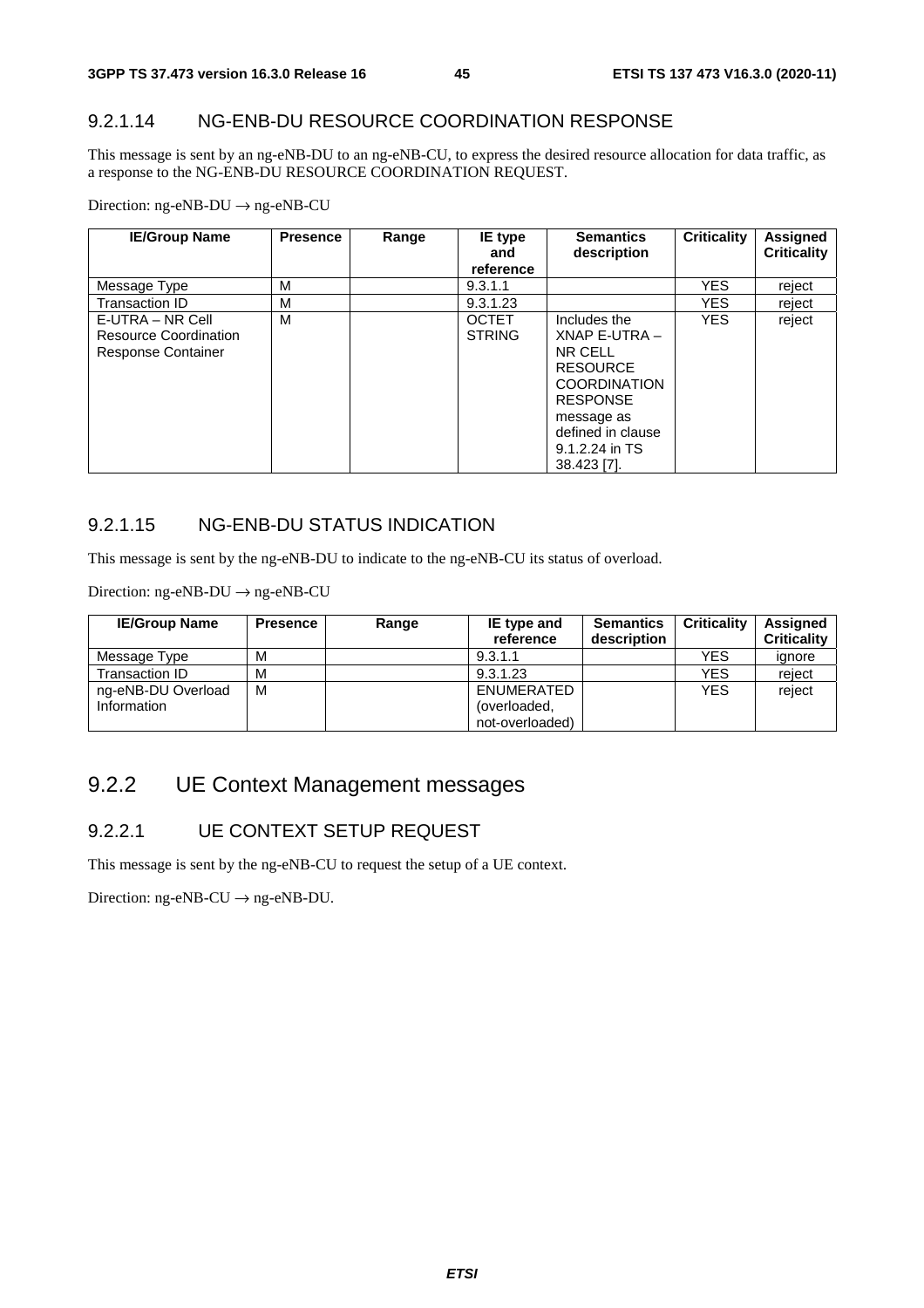| <b>IE/Group Name</b>                            | <b>Presence</b> | Range                                                        | IE type and<br>reference     | <b>Semantics</b><br>description                                                                                                         | <b>Criticalit</b><br>У   | <b>Assigned</b><br><b>Criticality</b> |
|-------------------------------------------------|-----------------|--------------------------------------------------------------|------------------------------|-----------------------------------------------------------------------------------------------------------------------------------------|--------------------------|---------------------------------------|
| <b>Message Type</b>                             | M               |                                                              | 9.3.1.1                      |                                                                                                                                         | <b>YES</b>               | reject                                |
| ng-eNB-CU UE W1AP<br>ID                         | M               |                                                              | 9.3.1.4                      |                                                                                                                                         | <b>YES</b>               | reject                                |
| ng-eNB-DU UE W1AP<br>ID                         | O               |                                                              | 9.3.1.5                      |                                                                                                                                         | <b>YES</b>               | ignore                                |
| CU to DU RRC<br>Information                     | M               |                                                              | 9.3.1.57                     |                                                                                                                                         | <b>YES</b>               | reject                                |
| DRX Cycle                                       | O               |                                                              | <b>DRX</b> Cycle<br>9.3.1.24 |                                                                                                                                         | <b>YES</b>               | ignore                                |
| SpCell ID                                       | M               |                                                              | <b>ECGI</b><br>9.3.1.12      | Special Cell<br>as defined in<br>TS 36.321<br>$[15]$ . For<br>handover<br>case, this IE<br>shall be<br>considered<br>as target<br>cell. | <b>YES</b>               | reject                                |
| ServCellIndex                                   | M               |                                                              | <b>INTEGER</b><br>(031,)     |                                                                                                                                         | <b>YES</b>               | reject                                |
| <b>Candidate SpCell</b><br>List                 |                 | 0.1                                                          |                              |                                                                                                                                         | <b>YES</b>               | ignore                                |
| >Candidate SpCell<br>Item IEs                   |                 | $1$ .<br><maxnoofcandid<br>ateSpCells&gt;</maxnoofcandid<br> |                              |                                                                                                                                         | <b>EACH</b>              | ignore                                |
| >>Candidate<br>SpCell ID                        | M               |                                                              | <b>ECGI</b><br>9.3.1.12      | <b>Special Cell</b><br>as defined in<br>TS 36.321<br>$[15]$                                                                             | $\blacksquare$           |                                       |
| <b>SCell To Be Setup</b><br><b>List</b>         |                 | 0.1                                                          |                              |                                                                                                                                         | <b>YES</b>               | ignore                                |
| >SCell to Be Setup<br>Item IEs                  |                 | 1.1<br><maxnoofscells></maxnoofscells>                       |                              |                                                                                                                                         | <b>EACH</b>              | ignore                                |
| >>SCell ID                                      | M               |                                                              | <b>ECGI</b><br>9.3.1.12      | SCell<br>Identifier in<br>ng-eNB                                                                                                        | $\sim$                   |                                       |
| >>SCellIndex                                    | M               |                                                              | <b>INTEGER</b><br>(131)      |                                                                                                                                         |                          |                                       |
| <b>SRB to Be Setup List</b>                     |                 | 0.1                                                          |                              |                                                                                                                                         | <b>YES</b>               | reject                                |
| >SRB to Be Setup                                |                 | 1                                                            |                              |                                                                                                                                         | EACH                     | reject                                |
| Item IEs                                        |                 | <maxnoofsrbs></maxnoofsrbs>                                  |                              |                                                                                                                                         |                          |                                       |
| >>SRBID                                         | M               |                                                              | 9.3.1.7                      |                                                                                                                                         |                          |                                       |
| <b>DRB to Be Setup List</b><br>>DRB to Be Setup |                 | 0.1<br>1                                                     |                              |                                                                                                                                         | <b>YES</b><br>EACH       | reject                                |
| <b>Item IEs</b>                                 |                 | <maxnoofdrbs></maxnoofdrbs>                                  |                              |                                                                                                                                         |                          | reject                                |
| >>DRB ID                                        | M               |                                                              | 9.3.1.8                      |                                                                                                                                         | $\overline{\phantom{a}}$ |                                       |
| >>CHOICE QoS                                    | M               |                                                              |                              |                                                                                                                                         |                          |                                       |
| Information                                     |                 |                                                              |                              |                                                                                                                                         |                          |                                       |
| >>>E-UTRAN<br>QoS                               | M               |                                                              | 9.3.1.19                     | Shall be<br>used for DC<br>case to<br>convey E-<br><b>RAB Level</b><br>QoS<br>Parameters                                                | $\overline{\phantom{a}}$ |                                       |
| $>>$ DRB<br>Information                         |                 | $\mathbf{1}$                                                 |                              | Shall be<br>used for<br>NG-RAN<br>cases                                                                                                 | <b>YES</b>               | ignore                                |
| >>>>DRB QoS                                     | м               |                                                              | 9.3.1.34                     |                                                                                                                                         | $\blacksquare$           |                                       |
| >>>>S-NSSAI                                     | M               |                                                              | 9.3.1.32                     |                                                                                                                                         |                          |                                       |
| >>>>Notificatio<br>n Control                    | O               |                                                              | 9.3.1.44                     |                                                                                                                                         |                          |                                       |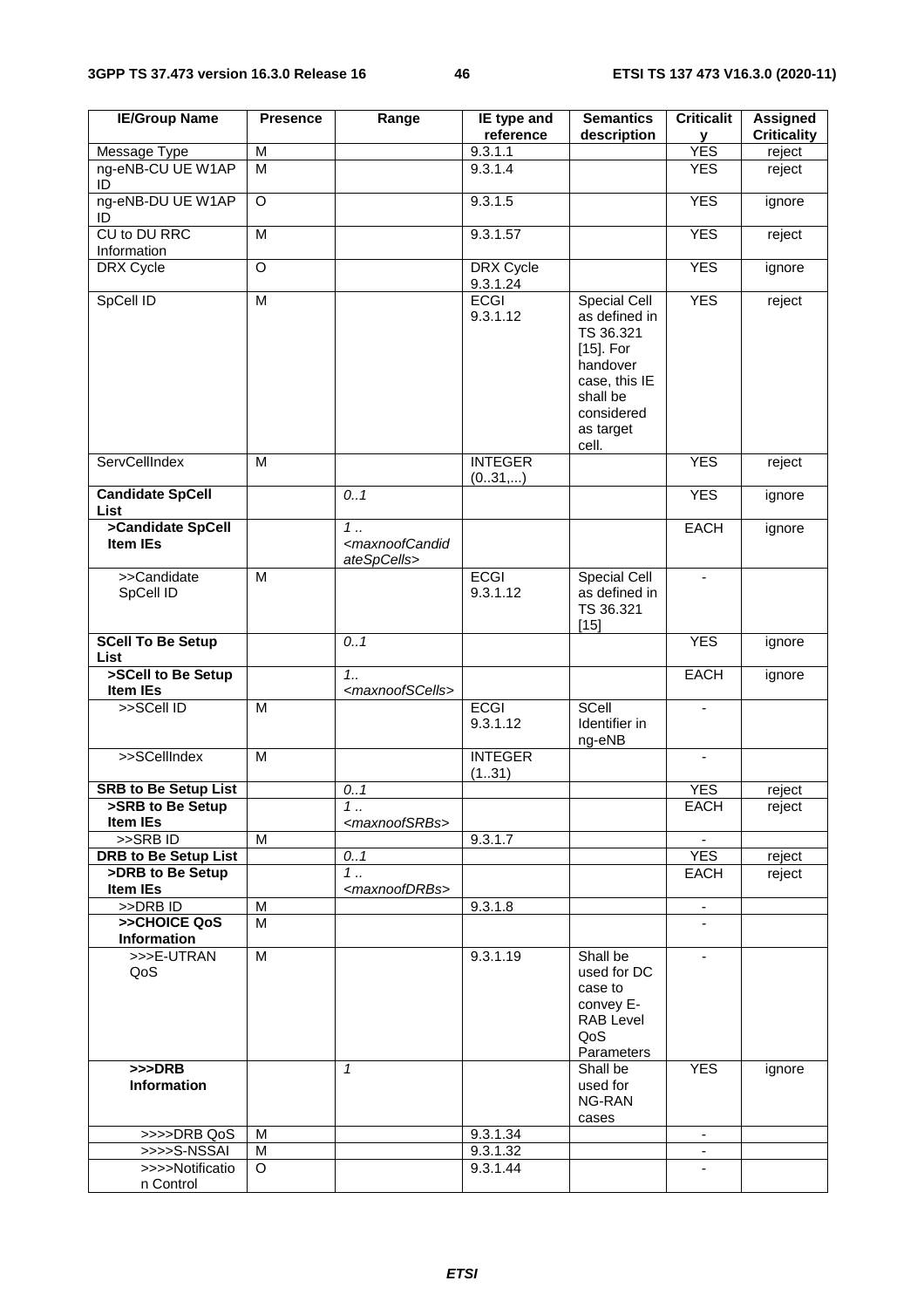| <b>IE/Group Name</b>                                        | <b>Presence</b>                  | Range                                                     | IE type and<br>reference                               | <b>Semantics</b><br>description                                                                                                    | <b>Criticalit</b><br>у   | <b>Assigned</b><br><b>Criticality</b> |
|-------------------------------------------------------------|----------------------------------|-----------------------------------------------------------|--------------------------------------------------------|------------------------------------------------------------------------------------------------------------------------------------|--------------------------|---------------------------------------|
| >>>>Flows<br><b>Mapped to</b><br><b>DRB</b> Item            |                                  | $\overline{1}$<br><maxnoofqosflo<br>WS</maxnoofqosflo<br> |                                                        |                                                                                                                                    |                          |                                       |
| > >> > > QoS<br>Flow Identifier                             | M                                |                                                           | 9.3.1.46                                               |                                                                                                                                    | $\overline{\phantom{a}}$ |                                       |
| $\gg >> >QoS$<br>Flow Level<br>QoS<br>Parameters            | $\overline{M}$                   |                                                           | 9.3.1.34                                               |                                                                                                                                    |                          |                                       |
| $\gg >> >QoS$<br>Flow Mapping<br>Indication                 | $\circ$                          |                                                           | 9.3.1.51                                               |                                                                                                                                    | <b>YES</b>               | ignore                                |
| >>UL UP TNL<br>Information                                  | M                                |                                                           | <b>UP Transport</b><br>Layer<br>Information<br>9.3.2.1 | ng-eNB-CU<br>endpoint of<br>the W1<br>transport<br>bearer. For<br>delivery of<br>UL PDUs.                                          | $\blacksquare$           |                                       |
| >> RLC Mode                                                 | M                                |                                                           | 9.3.1.25                                               |                                                                                                                                    |                          |                                       |
| >>DL PDCP SN<br>length                                      | $\overline{M}$                   |                                                           | <b>ENUMERATE</b><br>D (12bits,<br>18bits, )            |                                                                                                                                    | <b>YES</b>               | ignore                                |
| >>UL PDCP SN<br>length                                      | $\overline{O}$                   |                                                           | <b>ENUMERATE</b><br>D (12bits,<br>18bits, )            |                                                                                                                                    | <b>YES</b>               | ignore                                |
| <b>Inactivity Monitoring</b><br>Request                     | $\overline{O}$                   |                                                           | <b>ENUMERATE</b><br>$D$ (true, )                       |                                                                                                                                    | <b>YES</b>               | reject                                |
| RAT-Frequency<br>Priority Information                       | $\overline{O}$                   |                                                           | 9.3.1.30                                               |                                                                                                                                    | <b>YES</b>               | reject                                |
| <b>RRC-Container</b>                                        | $\overline{O}$                   |                                                           | 9.3.1.6                                                | Includes the<br>DL-DCCH-<br>Message IE<br>as defined in<br>clause 6.2 of<br>TS 36.331<br>[2]<br>encapsulate<br>d in a PDCP<br>PDU. | <b>YES</b>               | ignore                                |
| Serving PLMN                                                | $\overline{O}$                   |                                                           | PLMN ID<br>9.3.1.14                                    | Indicates the<br><b>PLMN</b><br>serving the<br>UE.                                                                                 | <b>YES</b>               | ignore                                |
| ng-eNB-DU UE<br>Aggregate Maximum<br><b>Bit Rate Uplink</b> | $\overline{C}$<br>ifDRBSetu<br>р |                                                           | <b>Bit Rate</b><br>9.3.1.22                            | The ng-<br>eNB-DU UE<br>Aggregate<br>Maximum<br><b>Bit Rate</b><br>Uplink is to<br>be enforced<br>by the ng-<br>eNB-DU.            | <b>YES</b>               | ignore                                |
| Resource<br><b>Coordination Transfer</b><br>Information     | $\Omega$                         |                                                           | 9.3.1.52                                               |                                                                                                                                    | <b>YES</b>               | ignore                                |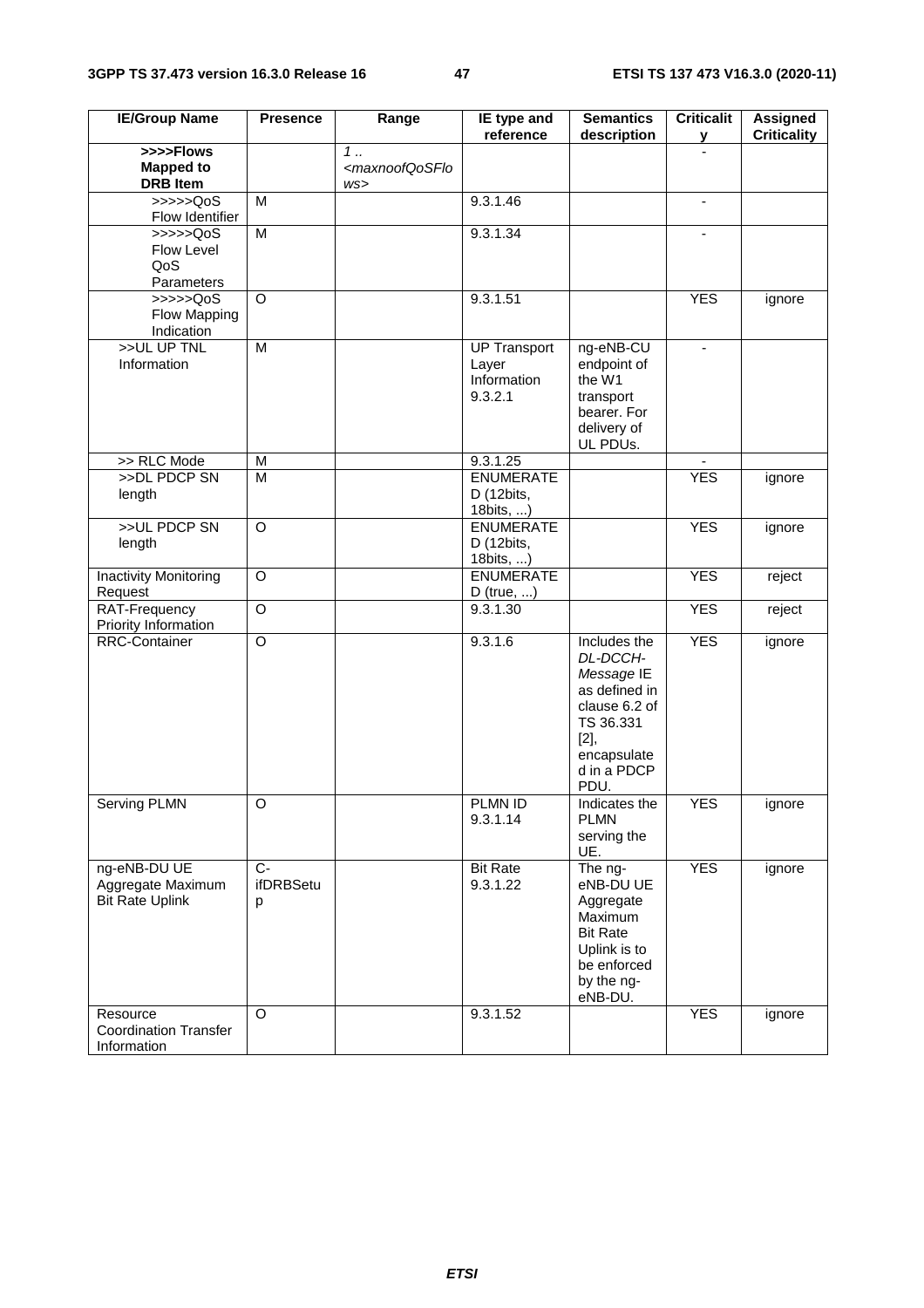| Range bound             | <b>Explanation</b>                                           |
|-------------------------|--------------------------------------------------------------|
| maxnoofSCells           | Maximum no. of SCells allowed towards one UE, the maximum    |
|                         | value is 32.                                                 |
| maxnoofSRBs             | Maximum no. of SRB allowed towards one UE, the maximum value |
|                         | is 4.                                                        |
| maxnoofDRBs             | Maximum no. of DRB allowed towards one UE, the maximum value |
|                         | is 32.                                                       |
| maxnoofCandidateSpCells | Maximum no. of SpCells allowed towards one UE, the maximum   |
|                         | value is 64.                                                 |
| maxnoofQoSFlows         | Maximum no. of flows allowed to be mapped to one DRB, the    |
|                         | maximum value is 64.                                         |

| :onditior      | Explanation                                                                                         |
|----------------|-----------------------------------------------------------------------------------------------------|
| ifDRR<br>Setun | Be Setup L<br>List IE is present.<br>only if the<br>DRB to<br>This<br>shall<br>ᄩ<br>: present<br>be |

#### 9.2.2.2 UE CONTEXT SETUP RESPONSE

This message is sent by the ng-eNB-DU to confirm the setup of a UE context.

Direction:  $ng-eNB-DU \rightarrow ng-eNB-CU$ .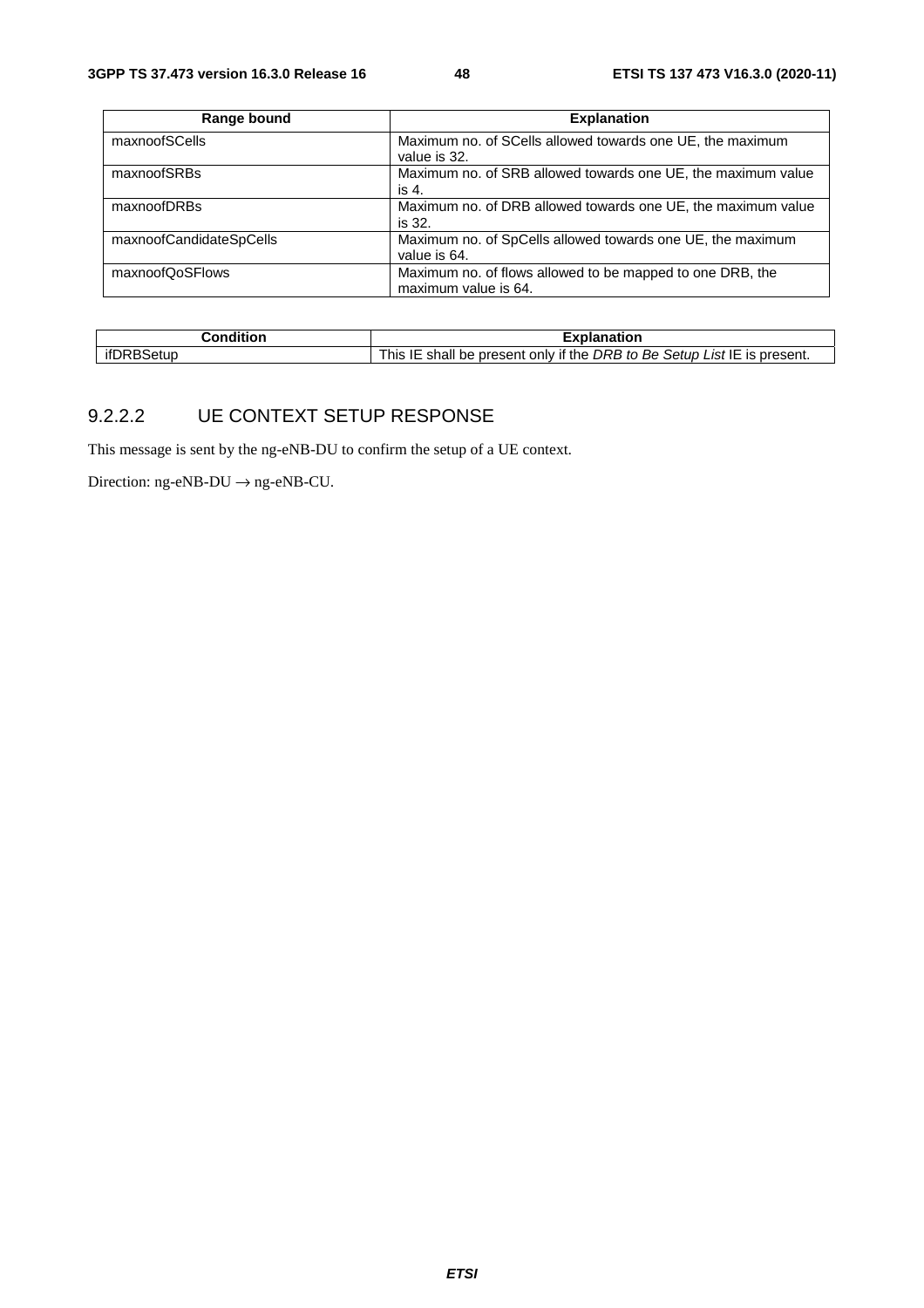| <b>IE/Group Name</b>                                      | <b>Presence</b>         | Range                             | IE type and<br>reference                               | <b>Semantics</b><br>description                                                                                                                            | <b>Criticality</b> | <b>Assigned</b><br><b>Criticality</b> |
|-----------------------------------------------------------|-------------------------|-----------------------------------|--------------------------------------------------------|------------------------------------------------------------------------------------------------------------------------------------------------------------|--------------------|---------------------------------------|
| Message Type                                              | M                       |                                   | 9.3.1.1                                                |                                                                                                                                                            | <b>YES</b>         | reject                                |
| ng-eNB-CU UE W1AP<br>ID                                   | $\overline{\mathsf{M}}$ |                                   | 9.3.1.4                                                |                                                                                                                                                            | <b>YES</b>         | reject                                |
| ng-eNB-DU UE W1AP<br>ID                                   | M                       |                                   | 9.3.1.5                                                |                                                                                                                                                            | <b>YES</b>         | reject                                |
| <b>DU To CU RRC</b><br>Information                        | M                       |                                   | 9.3.1.58                                               |                                                                                                                                                            | <b>YES</b>         | reject                                |
| C-RNTI                                                    | $\circ$                 |                                   | 9.3.1.29                                               | C-RNTI<br>allocated at<br>the ng-eNB-<br><b>DU</b>                                                                                                         | <b>YES</b>         | ignore                                |
| <b>Resource Coordination</b><br><b>Transfer Container</b> | $\circ$                 |                                   | <b>OCTET</b><br><b>STRING</b>                          | Includes the<br>MR-DC<br>Resource<br>Coordination<br><b>Information</b><br>IE as<br>defined in<br>TS 38.423<br>$[7]$ for<br>NGEN-DC<br>and NE-DC<br>cases. | <b>YES</b>         | ignore                                |
| <b>DRB Setup List</b>                                     |                         | 0.1                               |                                                        | The List of<br>DRBs which<br>are<br>successfully<br>established.                                                                                           | <b>YES</b>         | ignore                                |
| >DRB Setup Item list                                      |                         | 1.<br><maxnoofdrbs></maxnoofdrbs> |                                                        |                                                                                                                                                            | <b>EACH</b>        | ignore                                |
| >>DRB ID                                                  | M                       |                                   | 9.3.1.8                                                |                                                                                                                                                            | $\blacksquare$     |                                       |
| >>DL UP TNL<br>Information                                | $\overline{\mathsf{M}}$ |                                   | <b>UP Transport</b><br>Layer<br>Information<br>9.3.2.1 | ng-eNB-DU<br>endpoint of<br>the W1<br>transport<br>bearer. For<br>delivery of<br>DL PDUs.                                                                  |                    |                                       |
| <b>SRB Failed to Setup</b><br>List                        |                         | 0.1                               |                                                        |                                                                                                                                                            | <b>YES</b>         | ignore                                |
| >SRB Failed to Setup<br>Item                              |                         | 1.<br><maxnoofsrbs></maxnoofsrbs> |                                                        |                                                                                                                                                            | <b>EACH</b>        | ignore                                |
| $>$ SRB ID                                                | M                       |                                   | 9.3.1.7                                                |                                                                                                                                                            | $\sim$             |                                       |
| >>Cause                                                   | $\overline{O}$          |                                   | 9.3.1.2                                                |                                                                                                                                                            |                    |                                       |
| <b>DRB Failed to Setup</b><br>List                        |                         | 0.1                               |                                                        |                                                                                                                                                            | <b>YES</b>         | ignore                                |
| >DRB Failed to<br>Setup Item                              |                         | 1.<br><maxnoofdrbs></maxnoofdrbs> |                                                        |                                                                                                                                                            | <b>EACH</b>        | ignore                                |
| >>DRB ID                                                  | M                       |                                   | 9.3.1.8                                                |                                                                                                                                                            | $\blacksquare$     |                                       |
| >>Cause                                                   | $\overline{O}$          |                                   | 9.3.1.2                                                |                                                                                                                                                            |                    |                                       |
| <b>SCell Failed To Setup</b><br>List                      |                         | 0.1                               |                                                        |                                                                                                                                                            | <b>YES</b>         | ignore                                |
| >SCell Failed to                                          |                         | 1.                                |                                                        |                                                                                                                                                            | <b>EACH</b>        | ignore                                |
| Setup Item                                                |                         | <maxnoofscells></maxnoofscells>   |                                                        |                                                                                                                                                            |                    |                                       |
| >>SCell ID                                                | M                       |                                   | <b>E-UTRAN CGI</b><br>9.3.1.12                         | SCell<br>Identifier in<br>ng-eNB                                                                                                                           |                    |                                       |
| >>Cause                                                   | O                       |                                   | 9.3.1.2                                                |                                                                                                                                                            |                    |                                       |
| <b>Inactivity Monitoring</b><br>Response                  | $\overline{\circ}$      |                                   | <b>ENUMERATED</b><br>(not-supported,<br>$\ldots$       |                                                                                                                                                            | <b>YES</b>         | reject                                |
| <b>SRB Setup List</b>                                     |                         | 0.1                               |                                                        |                                                                                                                                                            | <b>YES</b>         | ignore                                |
| >SRB Setup Item                                           |                         | 1.<br><maxnoofsrbs></maxnoofsrbs> |                                                        |                                                                                                                                                            | EACH               | ignore                                |
| >>SRBID                                                   | M                       |                                   | 9.3.1.7                                                |                                                                                                                                                            | $\blacksquare$     |                                       |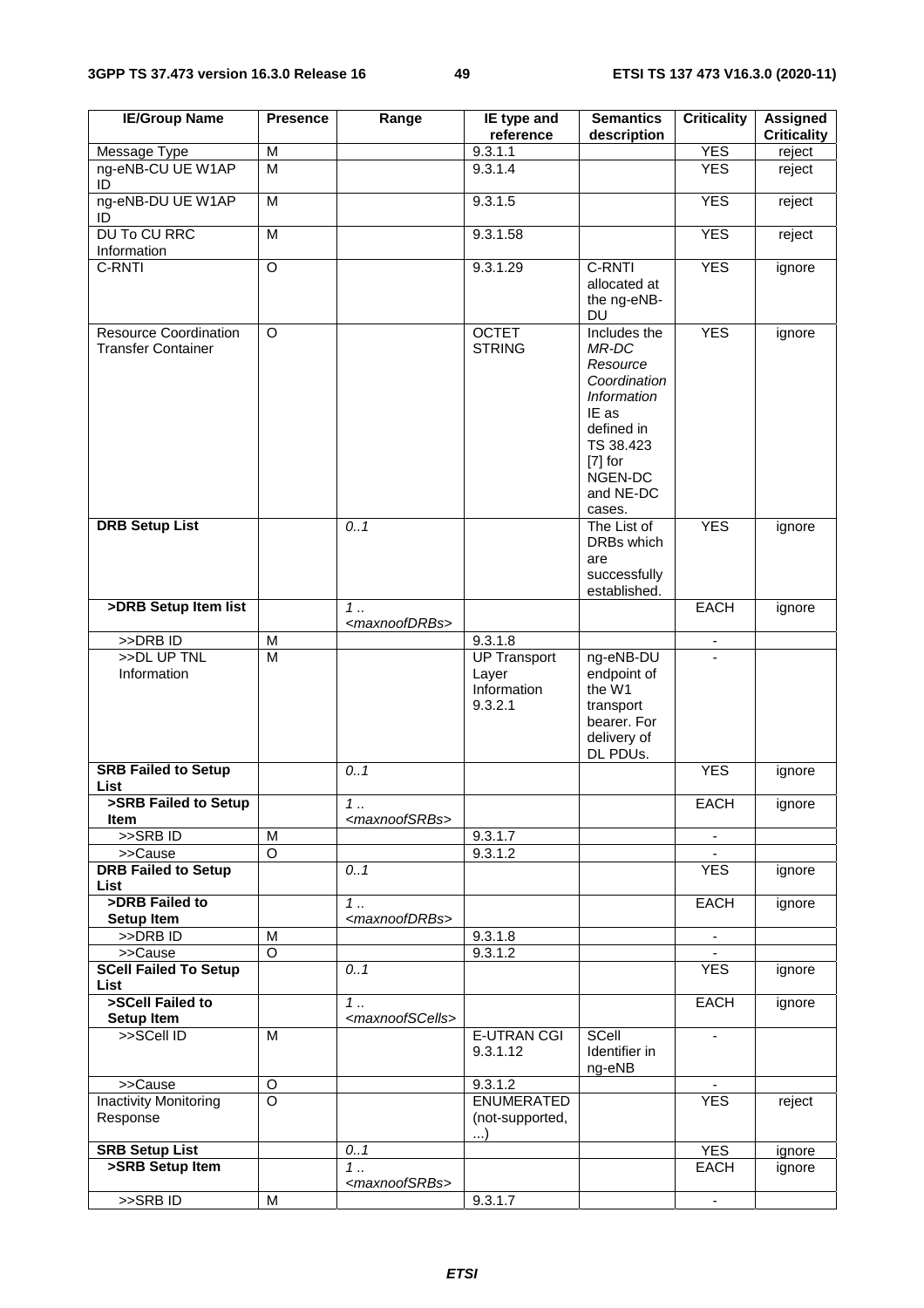| Range bound   | <b>Explanation</b>                                                        |
|---------------|---------------------------------------------------------------------------|
| maxnoofSCells | Maximum no. of SCells allowed towards one UE, the maximum<br>value is 32. |
| maxnoofSRBs   | Maximum no. of SRB allowed towards one UE, the maximum value<br>is 4.     |
| maxnoofDRBs   | Maximum no. of DRB allowed towards one UE, the maximum value<br>is 32.    |

#### 9.2.2.3 UE CONTEXT SETUP FAILURE

This message is sent by the ng-eNB-DU to indicate that the setup of the UE context was unsuccessful.

Direction: ng-eNB-DU → ng-eNB-CU

| <b>IE/Group Name</b>                      | <b>Presence</b> | Range                                                                | <b>IE</b> type<br>and      | <b>Semantics</b><br>description                          | <b>Criticality</b> | Assigned<br><b>Criticality</b> |
|-------------------------------------------|-----------------|----------------------------------------------------------------------|----------------------------|----------------------------------------------------------|--------------------|--------------------------------|
|                                           |                 |                                                                      | reference                  |                                                          |                    |                                |
| Message Type                              | м               |                                                                      | 9.3.1.1                    |                                                          | <b>YES</b>         | reject                         |
| ng-eNB-CU UE<br>W1AP ID                   | M               |                                                                      | 9.3.1.4                    |                                                          | <b>YES</b>         | reject                         |
| ng-eNB-DU UE<br>W1AP ID                   | O               |                                                                      | 9.3.1.5                    |                                                          | <b>YES</b>         | ignore                         |
| Cause                                     | М               |                                                                      | 9.3.1.2                    |                                                          | <b>YES</b>         | ignore                         |
| <b>Potential</b><br><b>SpCell</b><br>List |                 | 0.1                                                                  |                            |                                                          | <b>YES</b>         | ignore                         |
| >Potential SpCell<br><b>Item IEs</b>      |                 | $\mathcal{O}$<br><maxnoofpotentialspcells></maxnoofpotentialspcells> |                            |                                                          | <b>EACH</b>        | ignore                         |
| >>Potential<br>SpCell ID                  | м               |                                                                      | E-UTRAN<br>CGI<br>9.3.1.12 | <b>Special Cell</b><br>as defined<br>in TS<br>38.321 [9] |                    |                                |

| Range bound             | <b>Explanation</b>                                                         |
|-------------------------|----------------------------------------------------------------------------|
| maxnoofPotentialSpCells | Maximum no. of SpCells allowed towards one UE, the maximum<br>value is 64. |

#### 9.2.2.4 UE CONTEXT RELEASE REQUEST

This message is sent by the ng-eNB-DU to request the ng-eNB-CU to release the UE-associated logical W1.

Direction: ng-eNB-DU → ng-eNB-CU

| <b>IE/Group Name</b>    | <b>Presence</b> | Range | <b>IE</b> type<br>and<br>reference | <b>Semantics</b><br>description | <b>Criticality</b> | Assigned<br><b>Criticality</b> |
|-------------------------|-----------------|-------|------------------------------------|---------------------------------|--------------------|--------------------------------|
| Message Type            | м               |       | 9.3.1.1                            |                                 | <b>YES</b>         | ignore                         |
| ng-eNB-CU UE W1AP<br>ID | M               |       | 9.3.1.4                            |                                 | <b>YES</b>         | reject                         |
| ng-eNB-DU UE W1AP<br>ID | M               |       | 9.3.1.5                            |                                 | <b>YES</b>         | reject                         |
| Cause                   | M               |       | 9.3.1.2                            |                                 | <b>YES</b>         | ignore                         |

#### 9.2.2.5 UE CONTEXT RELEASE COMMAND

This message is sent by the ng-eNB-CU to request the ng-eNB-DU to release the UE-associated logical W1 connection.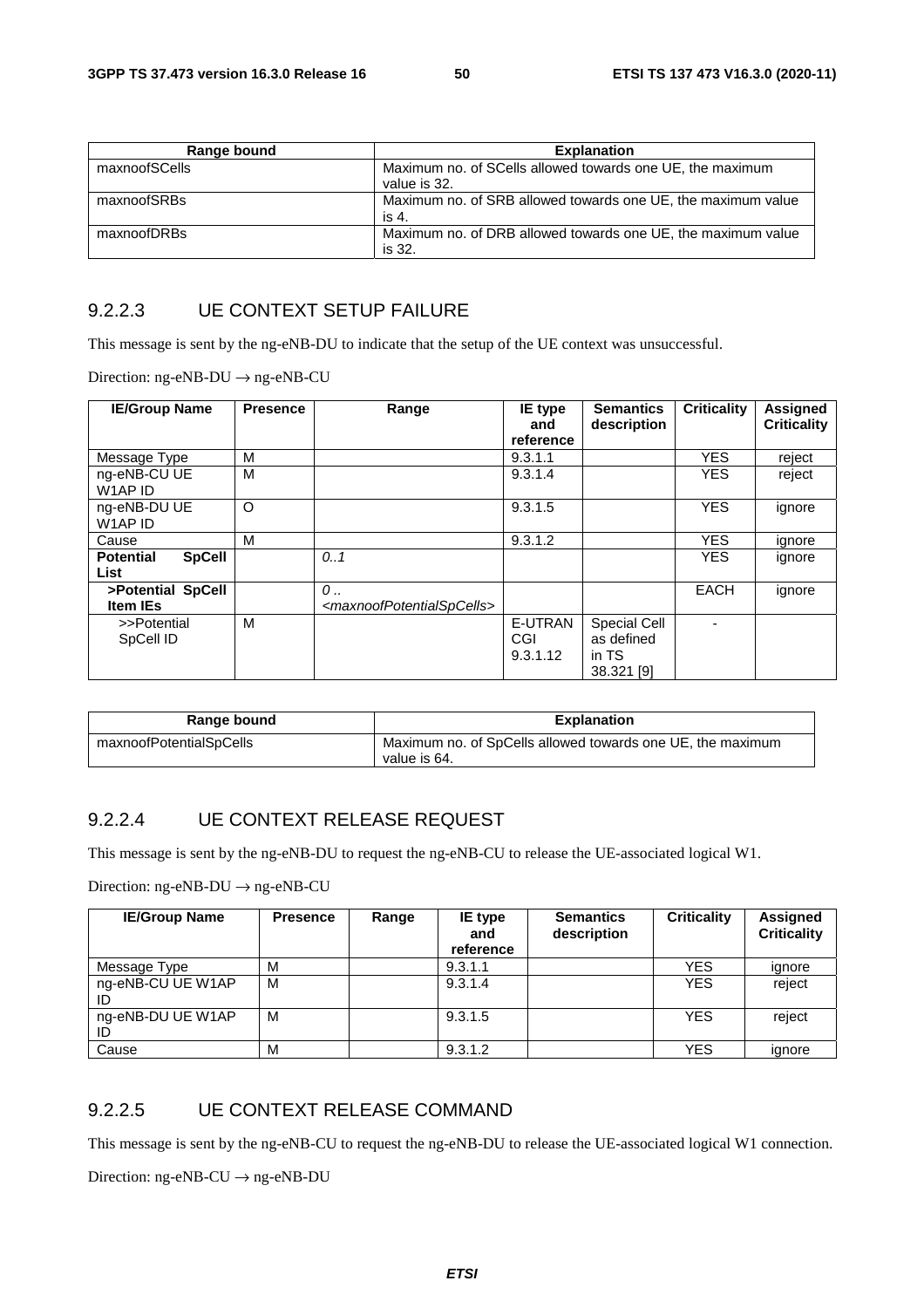| <b>IE/Group Name</b>        | <b>Presence</b> | Range | <b>IE</b> type<br>and | <b>Semantics description</b>                                                                                                                                                                   | <b>Criticality</b> | Assigned<br><b>Criticality</b> |
|-----------------------------|-----------------|-------|-----------------------|------------------------------------------------------------------------------------------------------------------------------------------------------------------------------------------------|--------------------|--------------------------------|
|                             |                 |       | reference             |                                                                                                                                                                                                |                    |                                |
| Message Type                | м               |       | 9.3.1.1               |                                                                                                                                                                                                | <b>YES</b>         | reject                         |
| ng-eNB-CU UE<br>W1AP ID     | м               |       | 9.3.1.4               |                                                                                                                                                                                                | <b>YES</b>         | reject                         |
| ng-eNB-DU UE<br>W1AP ID     | м               |       | 9.3.1.5               |                                                                                                                                                                                                | <b>YES</b>         | reject                         |
| Cause                       | M               |       | 9.3.1.2               |                                                                                                                                                                                                | YES.               | ignore                         |
| <b>RRC-Container</b>        | $\circ$         |       | 9.3.1.6               | Includes the DL-DCCH-<br>Message IE as defined in<br>clause 6.2 of TS 36.331 [2]<br>encapsulated in a PDCP<br>PDU, or the DL-CCCH-<br>Message IE as defined in<br>clause 6.2 of TS 36.331 [2]. | <b>YES</b>         | ignore                         |
| <b>SRBID</b>                | $\circ$         |       | 9.3.1.7               | It shall be included if the<br>RRC-Container IE is present.<br>The ng-eNB-DU shall send<br>the RRC message on the<br>indicated SRB.                                                            | <b>YES</b>         | ignore                         |
| old ng-eNB-DU UE<br>W1AP ID | $\circ$         |       | 9.3.1.5               | Include it if<br><b>RRCReestablishmentRequest</b><br>is not accepted                                                                                                                           | <b>YES</b>         | ignore                         |

## 9.2.2.6 UE CONTEXT RELEASE COMPLETE

This message is sent by the ng-eNB-DU to confirm the release of the UE-associated logical W1 connection.

Direction: ng-eNB-DU  $\rightarrow$  ng-eNB-CU

| <b>IE/Group Name</b>    | <b>Presence</b> | Range | IE type<br>and<br>reference | <b>Semantics</b><br>description | <b>Criticality</b> | Assigned<br><b>Criticality</b> |
|-------------------------|-----------------|-------|-----------------------------|---------------------------------|--------------------|--------------------------------|
| Message Type            | M               |       | 9.3.1.1                     |                                 | <b>YES</b>         | reject                         |
| ng-eNB-CU UE W1AP<br>ID | M               |       | 9.3.1.4                     |                                 | <b>YES</b>         | reject                         |
| ng-eNB-DU UE W1AP<br>ID | M               |       | 9.3.1.5                     |                                 | <b>YES</b>         | reject                         |

## 9.2.2.7 UE CONTEXT MODIFICATION REQUEST

This message is sent by the ng-eNB-CU to provide UE Context information changes to the ng-eNB-DU.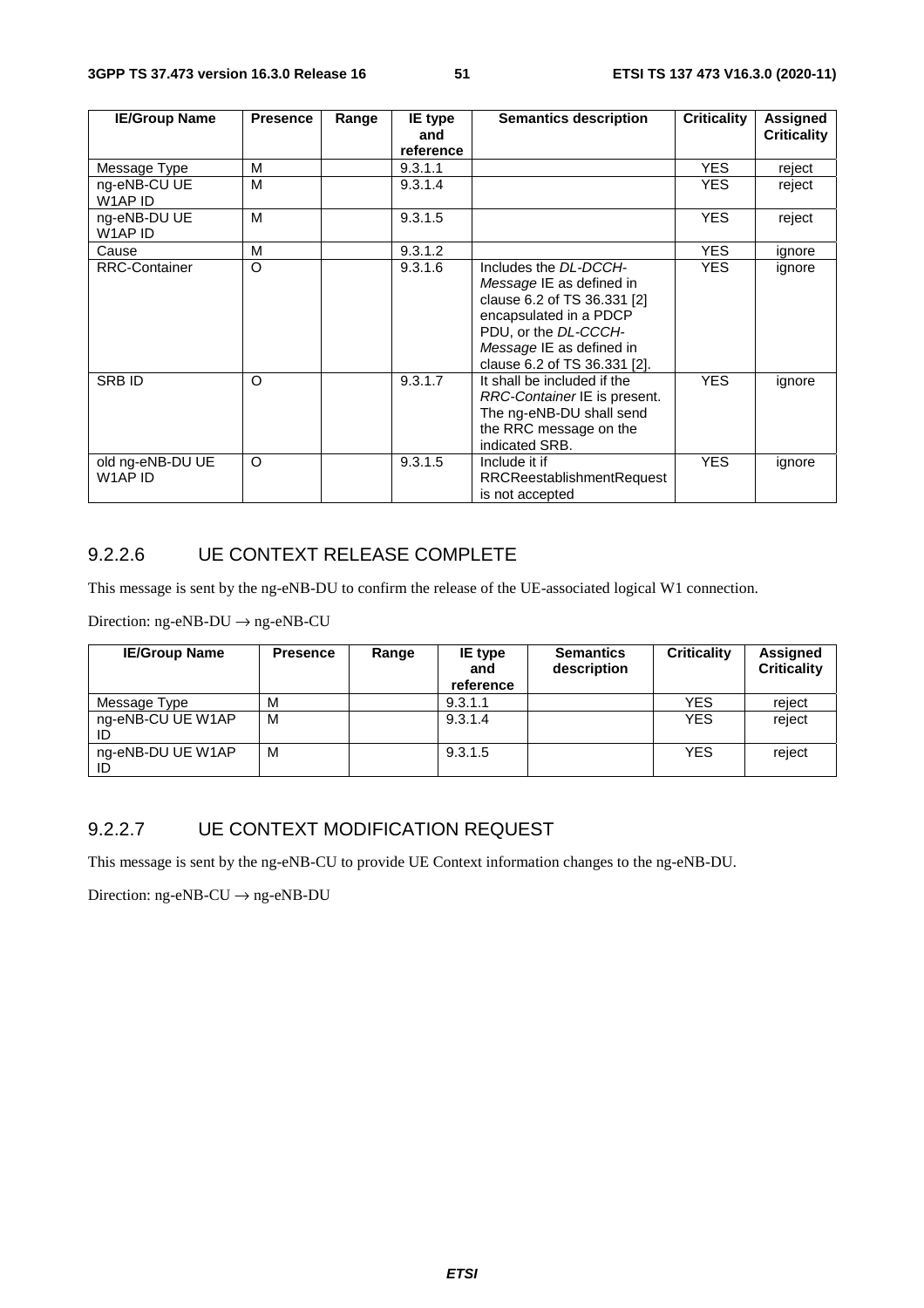| <b>IE/Group Name</b>                                  | <b>Presenc</b>     | Range                                             | IE type                               | <b>Semantics description</b>                                                                                                           | <b>Criticality</b> | <b>Assigne</b>    |
|-------------------------------------------------------|--------------------|---------------------------------------------------|---------------------------------------|----------------------------------------------------------------------------------------------------------------------------------------|--------------------|-------------------|
|                                                       | e                  |                                                   | and                                   |                                                                                                                                        |                    | d                 |
|                                                       |                    |                                                   | referenc<br>е                         |                                                                                                                                        |                    | <b>Criticalit</b> |
| Message Type                                          | M                  |                                                   | 9.3.1.1                               |                                                                                                                                        | <b>YES</b>         | у<br>reject       |
| ng-eNB-CU UE W1AP<br>ID                               | M                  |                                                   | 9.3.1.4                               |                                                                                                                                        | <b>YES</b>         | reject            |
| ng-eNB-DU UE W1AP<br>ID                               | M                  |                                                   | 9.3.1.5                               |                                                                                                                                        | <b>YES</b>         | reject            |
| SpCell ID                                             | $\overline{O}$     |                                                   | $E-$<br><b>UTRAN</b><br>CGI           | Special Cell as defined in<br>TS 38.321 [9]. For<br>handover case, this IE                                                             | <b>YES</b>         | ignore            |
|                                                       |                    |                                                   | 9.3.1.12                              | shall be considered as<br>target cell.                                                                                                 |                    |                   |
| ServCellIndex                                         | $\Omega$           |                                                   | <b>INTEGE</b><br>R<br>(031,           |                                                                                                                                        | <b>YES</b>         | reject            |
| DRX Cycle                                             | $\Omega$           |                                                   | <b>DRX</b><br>Cycle<br>9.3.1.24       |                                                                                                                                        | <b>YES</b>         | ignore            |
| CU to DU RRC<br>Information                           | O                  |                                                   | 9.3.1.57                              |                                                                                                                                        | <b>YES</b>         | reject            |
| <b>Transmission Action</b><br>Indicator               | $\Omega$           |                                                   | 9.3.1.11                              |                                                                                                                                        | <b>YES</b>         | ignore            |
| Resource<br><b>Coordination Transfer</b><br>Container | $\overline{\circ}$ |                                                   | <b>OCTET</b><br><b>STRING</b>         | Includes the MR-DC<br><b>Resource Coordination</b><br>Information IE as defined<br>in TS 38.423 [7] for<br>NGEN-DC and NE-DC<br>cases. | <b>YES</b>         | ignore            |
| <b>RRC Reconfiguration</b><br>Complete Indicator      | O                  |                                                   | 9.3.1.28                              |                                                                                                                                        | <b>YES</b>         | ignore            |
| <b>RRC-Container</b>                                  | $\circ$            |                                                   | 9.3.1.6                               | Includes the<br><b>RRCConnectionReconfigu</b><br>ration message as defined<br>in TS 36.331 [2],<br>encapsulated in a PDCP<br>PDU.      | <b>YES</b>         | reject            |
| <b>SCell To Be Setup</b><br>List                      |                    | 0.1                                               |                                       |                                                                                                                                        | <b>YES</b>         | ignore            |
| >SCell to Be Setup<br>Item IEs                        |                    | 1.1<br><maxnoof<br>SCells&gt;</maxnoof<br>        |                                       |                                                                                                                                        | <b>EACH</b>        | ignore            |
| >>SCell ID                                            | M                  |                                                   | E-<br><b>UTRAN</b><br>CGI<br>9.3.1.12 | SCell Identifier in ng-eNB                                                                                                             | $\blacksquare$     |                   |
| >>SCellIndex                                          | M                  |                                                   | <b>INTEGE</b><br>R (131)              |                                                                                                                                        |                    |                   |
| <b>SCell To Be</b><br><b>Removed List</b>             |                    | 0.1                                               |                                       |                                                                                                                                        | <b>YES</b>         | ignore            |
| >SCell to Be<br><b>Removed Item IEs</b>               |                    | $1 \ldots$<br><maxnoof<br>SCells&gt;</maxnoof<br> |                                       |                                                                                                                                        | EACH               | ignore            |
| >>SCell ID                                            | M                  |                                                   | E-<br><b>UTRAN</b><br>CGI<br>9.3.1.12 | SCell Identifier in ng-eNB                                                                                                             | $\blacksquare$     |                   |
| <b>SRB to Be Setup List</b>                           |                    | 0.1                                               |                                       |                                                                                                                                        | <b>YES</b>         | reject            |
| >SRB to Be Setup<br>Item IEs                          |                    | $1. maxnoofSRBs>$                                 |                                       |                                                                                                                                        | <b>EACH</b>        | reject            |
| $>>$ SRB ID                                           | M                  |                                                   | 9.3.1.7                               |                                                                                                                                        |                    |                   |
| <b>DRB</b> to Be Setup List                           |                    | 0.1                                               |                                       |                                                                                                                                        | <b>YES</b>         | reject            |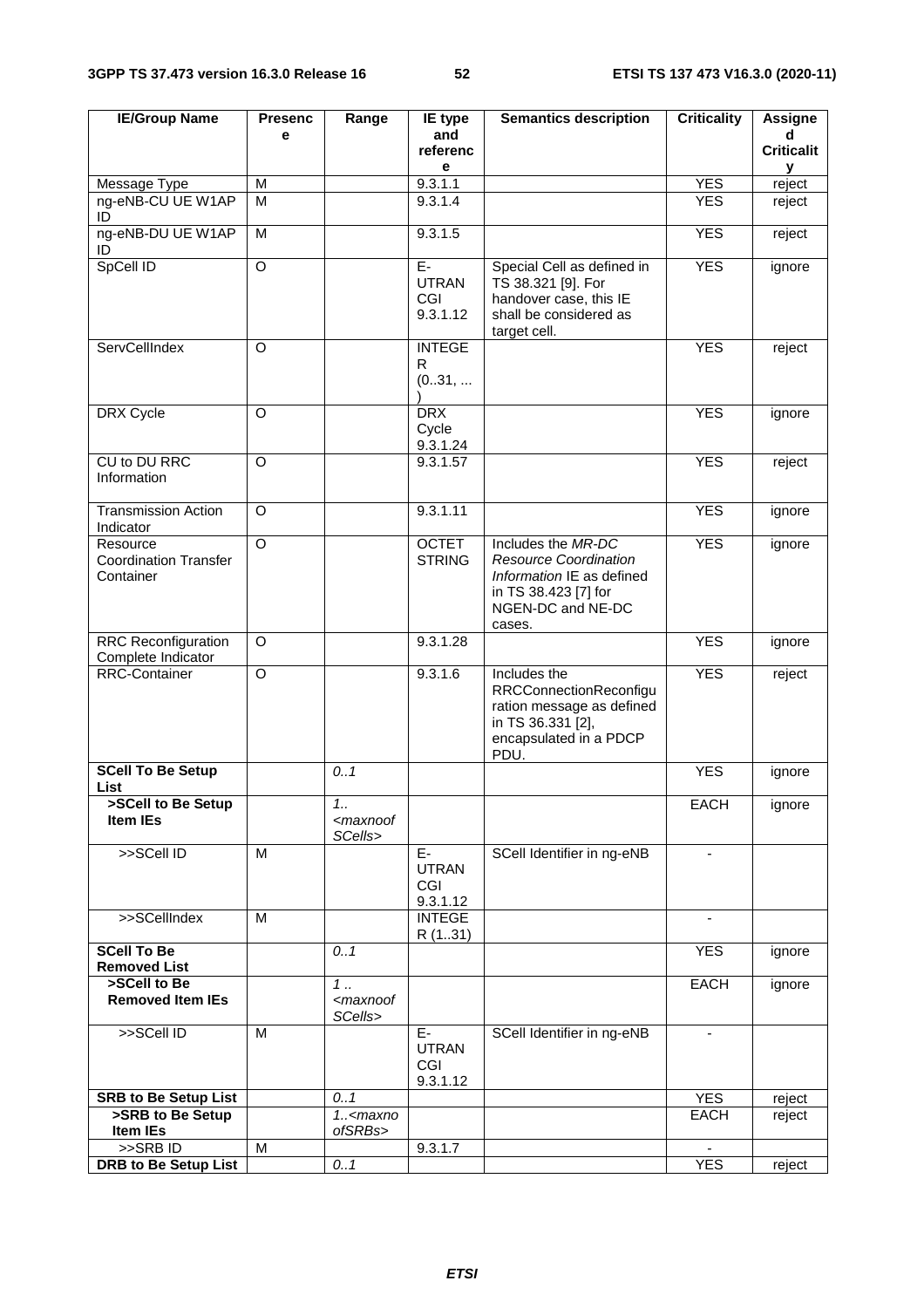| <b>IE/Group Name</b>                             | <b>Presenc</b> | Range                                                                                             | IE type                                                              | <b>Semantics description</b>                                                  | <b>Criticality</b>       | <b>Assigne</b>         |
|--------------------------------------------------|----------------|---------------------------------------------------------------------------------------------------|----------------------------------------------------------------------|-------------------------------------------------------------------------------|--------------------------|------------------------|
|                                                  | e              |                                                                                                   | and                                                                  |                                                                               |                          | d<br><b>Criticalit</b> |
|                                                  |                |                                                                                                   | referenc<br>е                                                        |                                                                               |                          | y                      |
| >DRB to Be Setup                                 |                | $1 \ldots$                                                                                        |                                                                      |                                                                               | <b>EACH</b>              | reject                 |
| <b>Item IEs</b>                                  |                | <maxnoof<br>DRBs&gt;</maxnoof<br>                                                                 |                                                                      |                                                                               |                          |                        |
| >>DRB ID                                         | M              |                                                                                                   | 9.3.1.8                                                              |                                                                               | $\blacksquare$           |                        |
| >>CHOICE QoS<br>Information                      | M              |                                                                                                   |                                                                      |                                                                               |                          |                        |
| >>>E-UTRAN<br>QoS                                | $\overline{M}$ |                                                                                                   | 9.3.1.19                                                             | Shall be used for DC case<br>to convey E-RAB Level<br>QoS Parameters          |                          |                        |
| $>>$ DRB<br>Information                          |                | 1                                                                                                 |                                                                      | Shall be used for NG-RAN<br>cases                                             | <b>YES</b>               | ignore                 |
| >>>>DRB QoS                                      | M              |                                                                                                   | 9.3.1.34                                                             |                                                                               | ÷.                       |                        |
| >>>>S-NSSAI                                      | M              |                                                                                                   | 9.3.1.32                                                             |                                                                               | $\blacksquare$           |                        |
| >>>>Notificatio<br>n Control                     | $\circ$        |                                                                                                   | 9.3.1.44                                                             |                                                                               |                          |                        |
| >>>>Flows<br><b>Mapped to</b><br><b>DRB</b> Item |                | $\overline{1}$ .<br><maxnoof<br><b>QoSFlows</b><br/><math display="inline">\,</math></maxnoof<br> |                                                                      |                                                                               |                          |                        |
| > >> > > QoS<br>Flow Identifier                  | M              |                                                                                                   | 9.3.1.46                                                             |                                                                               | ä,                       |                        |
| >>>>QoS<br>Flow Level<br>QoS<br>Parameters       | M              |                                                                                                   | 9.3.1.34                                                             |                                                                               | $\overline{\phantom{a}}$ |                        |
| $\gg >> >QoS$<br>Flow Mapping<br>Indication      | $\circ$        |                                                                                                   | 9.3.1.51                                                             |                                                                               | <b>YES</b>               | ignore                 |
| >>UL UP TNL<br>Information                       | M              |                                                                                                   | $\overline{UP}$<br>Transpor<br>t Layer<br>Informati<br>on<br>9.3.2.1 | ng-eNB-CU endpoint of<br>the W1 transport bearer.<br>For delivery of UL PDUs. | $\blacksquare$           |                        |
| >> RLC Mode                                      | M              |                                                                                                   | 9.3.1.25                                                             |                                                                               |                          |                        |
| >>DL PDCP SN<br>length                           | $\overline{O}$ |                                                                                                   | <b>ENUME</b><br><b>RATED</b><br>(12bits,<br>18bits,<br>)             |                                                                               | <b>YES</b>               | ignore                 |
| >>UL PDCP SN<br>length                           | $\circ$        |                                                                                                   | <b>ENUME</b><br><b>RATED</b><br>(12bits,<br>18bits,<br>$\ldots$      |                                                                               | <b>YES</b>               | ignore                 |
| <b>DRB to Be Modified</b><br>List                |                | 0.1                                                                                               |                                                                      |                                                                               | <b>YES</b>               | reject                 |
| >DRB to Be<br><b>Modified Item IEs</b>           |                | 1.1<br><maxnoof<br>DRBs&gt;</maxnoof<br>                                                          |                                                                      |                                                                               | <b>EACH</b>              | reject                 |
| >>DRB ID                                         | M              |                                                                                                   | 9.3.1.8                                                              |                                                                               | $\sim$                   |                        |
| >>CHOICE QoS<br><b>Information</b>               | $\Omega$       |                                                                                                   |                                                                      |                                                                               |                          |                        |
| >>>E-UTRAN<br>QoS                                | M              |                                                                                                   | 9.3.1.19                                                             | Shall be used for EN-DC<br>case to convey E-RAB<br>Level QoS Parameters       | $\overline{\phantom{a}}$ |                        |
| $>>$ DRB<br>Information                          |                | $\mathbf{1}$                                                                                      |                                                                      | Shall be used for NG-RAN<br>cases                                             | <b>YES</b>               | ignore                 |
| >>>>DRB QoS                                      | M              |                                                                                                   | 9.3.1.34                                                             |                                                                               |                          |                        |
| >>>>S-NSSAI                                      | M              |                                                                                                   | 9.3.1.32                                                             |                                                                               | $\blacksquare$           |                        |
| >>>>Notificatio                                  | $\circ$        |                                                                                                   | 9.3.1.44                                                             |                                                                               |                          |                        |
| n Control                                        |                |                                                                                                   |                                                                      |                                                                               |                          |                        |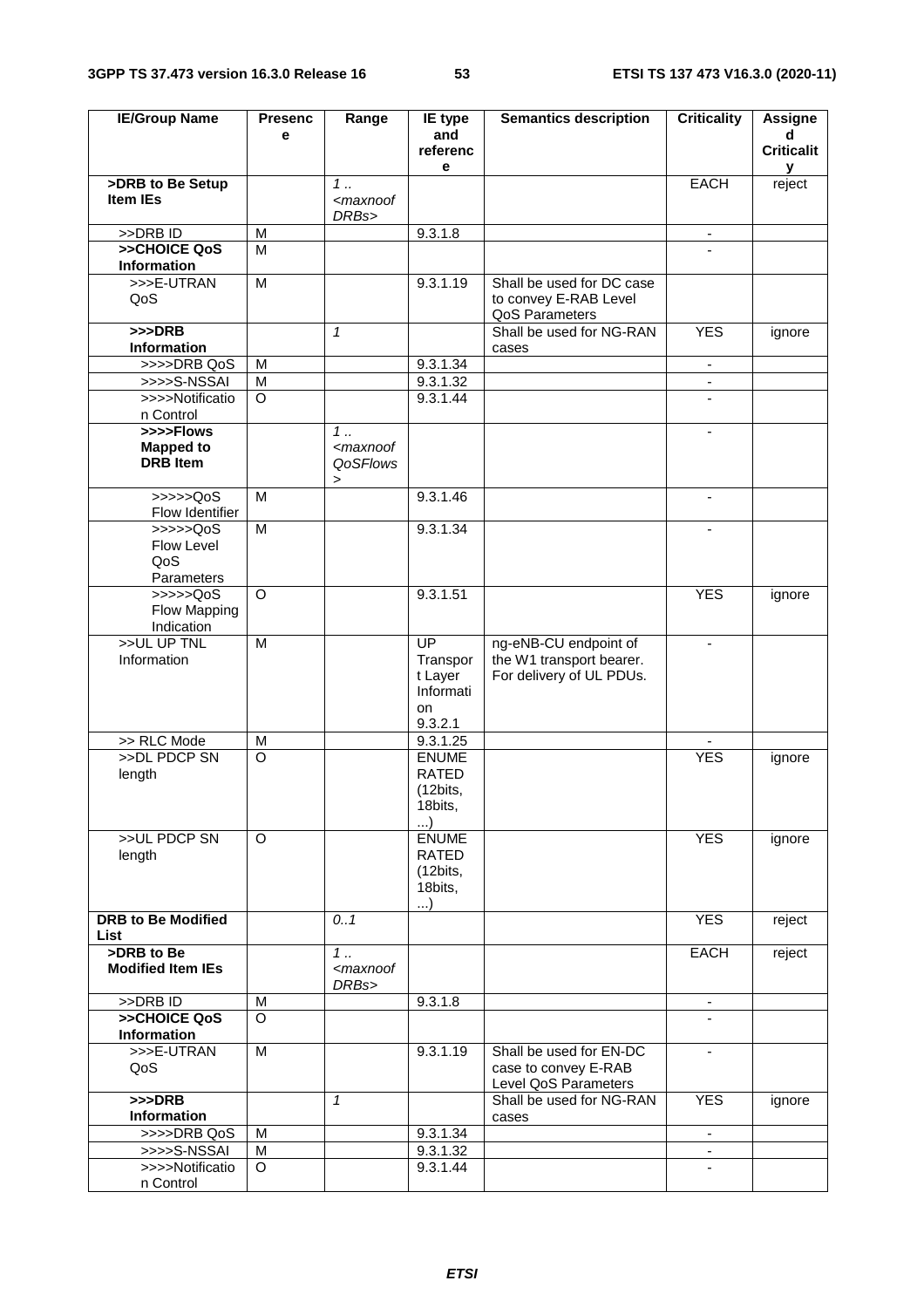| <b>IE/Group Name</b>                             | <b>Presenc</b>      | Range                                                                     | IE type                 | <b>Semantics description</b> | <b>Criticality</b> | <b>Assigne</b>    |
|--------------------------------------------------|---------------------|---------------------------------------------------------------------------|-------------------------|------------------------------|--------------------|-------------------|
|                                                  | e                   |                                                                           | and                     |                              |                    | d                 |
|                                                  |                     |                                                                           | referenc                |                              |                    | <b>Criticalit</b> |
| >>>>Flows                                        |                     | 1.                                                                        | е                       |                              | $\blacksquare$     | У                 |
| <b>Mapped to</b>                                 |                     | <maxnoof< td=""><td></td><td></td><td></td><td></td></maxnoof<>           |                         |                              |                    |                   |
| <b>DRB</b> Item                                  |                     | QoSFlows                                                                  |                         |                              |                    |                   |
|                                                  |                     | >                                                                         |                         |                              |                    |                   |
| $\gg >> >QoS$                                    | M                   |                                                                           | 9.3.1.46                |                              | $\blacksquare$     |                   |
| Flow Identifier                                  |                     |                                                                           |                         |                              |                    |                   |
| $\rightarrow \rightarrow \rightarrow \text{QoS}$ | $\overline{M}$      |                                                                           | 9.3.1.34                |                              |                    |                   |
| Flow Level<br>QoS                                |                     |                                                                           |                         |                              |                    |                   |
| Parameters                                       |                     |                                                                           |                         |                              |                    |                   |
| $\gg >> >QoS$                                    | $\Omega$            |                                                                           | 9.3.1.51                |                              | <b>YES</b>         | ignore            |
| Flow Mapping                                     |                     |                                                                           |                         |                              |                    |                   |
| Indication                                       |                     |                                                                           |                         |                              |                    |                   |
| >>UL UP TNL                                      | M                   |                                                                           | UP                      | ng-eNB-CU endpoint of        |                    |                   |
| Information                                      |                     |                                                                           | Transpor                | the W1 transport bearer.     |                    |                   |
|                                                  |                     |                                                                           | t Layer                 | For delivery of UL PDUs.     |                    |                   |
|                                                  |                     |                                                                           | Informati               |                              |                    |                   |
|                                                  |                     |                                                                           | on<br>9.3.2.1           |                              |                    |                   |
| >>DL PDCP SN                                     | O                   |                                                                           | <b>ENUME</b>            |                              | <b>YES</b>         | ignore            |
| length                                           |                     |                                                                           | RATED(                  |                              |                    |                   |
|                                                  |                     |                                                                           | 12bits, 18              |                              |                    |                   |
|                                                  |                     |                                                                           | bits, $\dots$ )         |                              |                    |                   |
| >>UL PDCP SN                                     | O                   |                                                                           | <b>ENUME</b>            |                              | <b>YES</b>         | ignore            |
| length                                           |                     |                                                                           | <b>RATED</b>            |                              |                    |                   |
|                                                  |                     |                                                                           | (12bits,                |                              |                    |                   |
|                                                  |                     |                                                                           | 18bits,<br>)            |                              |                    |                   |
| >>Bearer Type                                    | O                   |                                                                           | <b>ENUME</b>            |                              | <b>YES</b>         | ignore            |
| Change                                           |                     |                                                                           | RATED                   |                              |                    |                   |
|                                                  |                     |                                                                           | (true, )                |                              |                    |                   |
| >> RLC Mode                                      | $\circ$             |                                                                           | 9.3.1.25                |                              | <b>YES</b>         | ignore            |
| <b>SRB To Be Released</b>                        |                     | 0.1                                                                       |                         |                              | <b>YES</b>         | reject            |
| List<br>>SRB To Be                               |                     | 1.1                                                                       |                         |                              |                    |                   |
| <b>Released Item IEs</b>                         |                     | <maxnoof< td=""><td></td><td></td><td>EACH</td><td>reject</td></maxnoof<> |                         |                              | EACH               | reject            |
|                                                  |                     | SRBs>                                                                     |                         |                              |                    |                   |
| >>SRB ID                                         | M                   |                                                                           | 9.3.1.7                 |                              |                    |                   |
| <b>DRB</b> to Be Released                        |                     | 0.1                                                                       |                         |                              | <b>YES</b>         | reject            |
| <b>List</b>                                      |                     |                                                                           |                         |                              |                    |                   |
| >DRB to Be                                       |                     | 1.                                                                        |                         |                              | EACH               | reject            |
| <b>Released Item IEs</b>                         |                     | <maxnoof< td=""><td></td><td></td><td></td><td></td></maxnoof<>           |                         |                              |                    |                   |
| >>DRB ID                                         |                     | DRBs>                                                                     |                         |                              |                    |                   |
| Inactivity Monitoring                            | M<br>$\overline{O}$ |                                                                           | 9.3.1.8<br><b>ENUME</b> |                              | <b>YES</b>         | reject            |
| Request                                          |                     |                                                                           | RATED                   |                              |                    |                   |
|                                                  |                     |                                                                           | (true, )                |                              |                    |                   |
| ng-eNB-DU UE                                     | $\circ$             |                                                                           | <b>Bit Rate</b>         | The ng-eNB-DU UE             | <b>YES</b>         | ignore            |
| Aggregate Maximum                                |                     |                                                                           | 9.3.1.22                | Aggregate Maximum Bit        |                    |                   |
| <b>Bit Rate Uplink</b>                           |                     |                                                                           |                         | Rate Uplink is to be         |                    |                   |
|                                                  |                     |                                                                           |                         | enforced by the ng-eNB-      |                    |                   |
|                                                  |                     |                                                                           |                         | DU.                          |                    |                   |
| RAT-Frequency<br>Priority Information            | O                   |                                                                           | 9.3.1.30                |                              | <b>YES</b>         | reject            |
| Resource                                         | O                   |                                                                           | 9.3.1.52                |                              | <b>YES</b>         | ignore            |
| <b>Coordination Transfer</b>                     |                     |                                                                           |                         |                              |                    |                   |
| Information                                      |                     |                                                                           |                         |                              |                    |                   |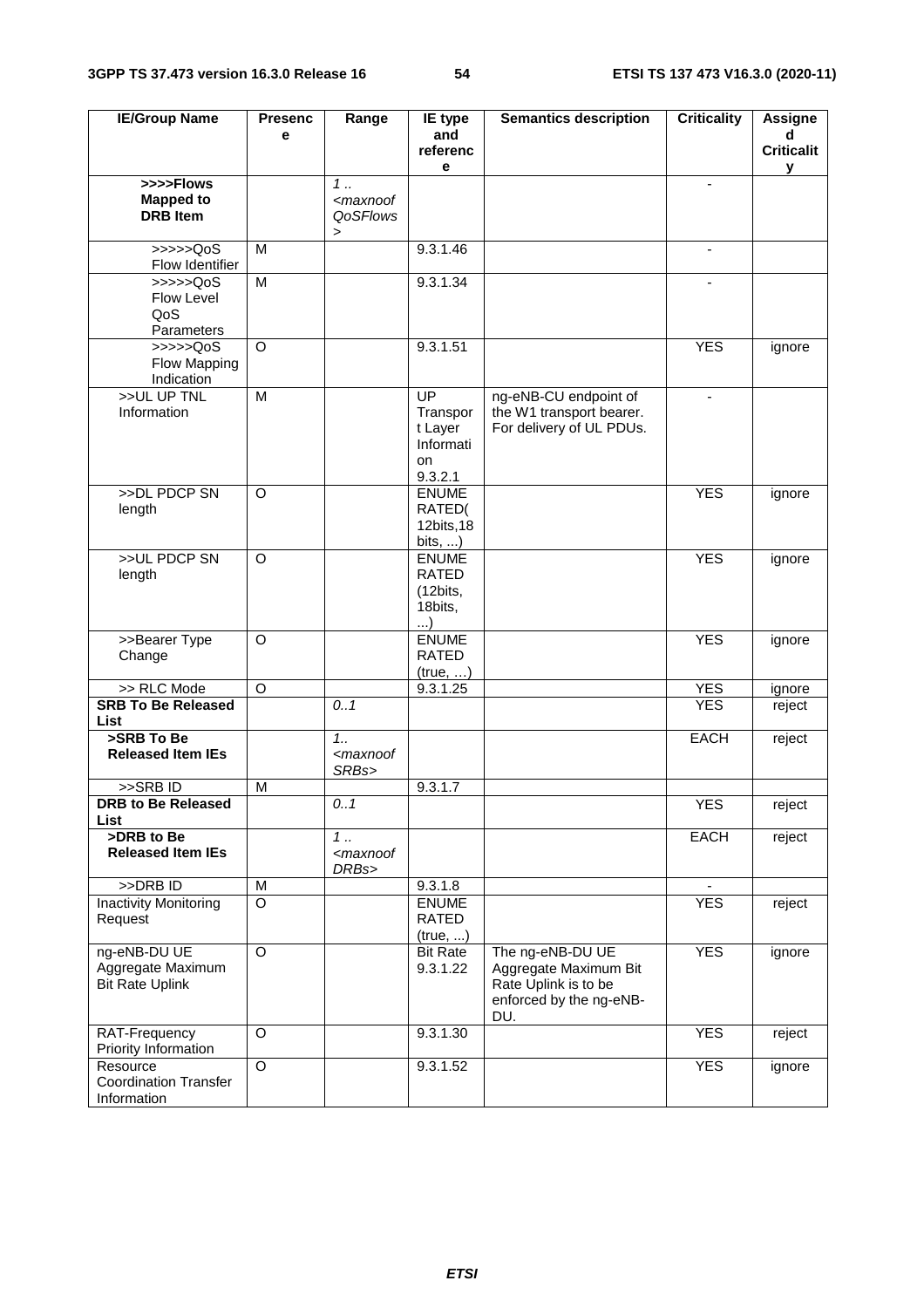| Range bound     | <b>Explanation</b>                                                                |
|-----------------|-----------------------------------------------------------------------------------|
| maxnoofSCells   | Maximum no. of SCells allowed towards one UE, the maximum<br>value is 32.         |
| maxnoofSRBs     | Maximum no. of SRB allowed towards one UE, the maximum value<br>is 4.             |
| maxnoofDRBs     | Maximum no. of DRB allowed towards one UE, the maximum value<br>is 32.            |
| maxnoofQoSFlows | Maximum no. of flows allowed to be mapped to one DRB, the<br>maximum value is 64. |

### 9.2.2.8 UE CONTEXT MODIFICATION RESPONSE

This message is sent by the ng-eNB-DU to confirm the modification of a UE context.

Direction: ng-eNB-DU  $\rightarrow$  ng-eNB-CU.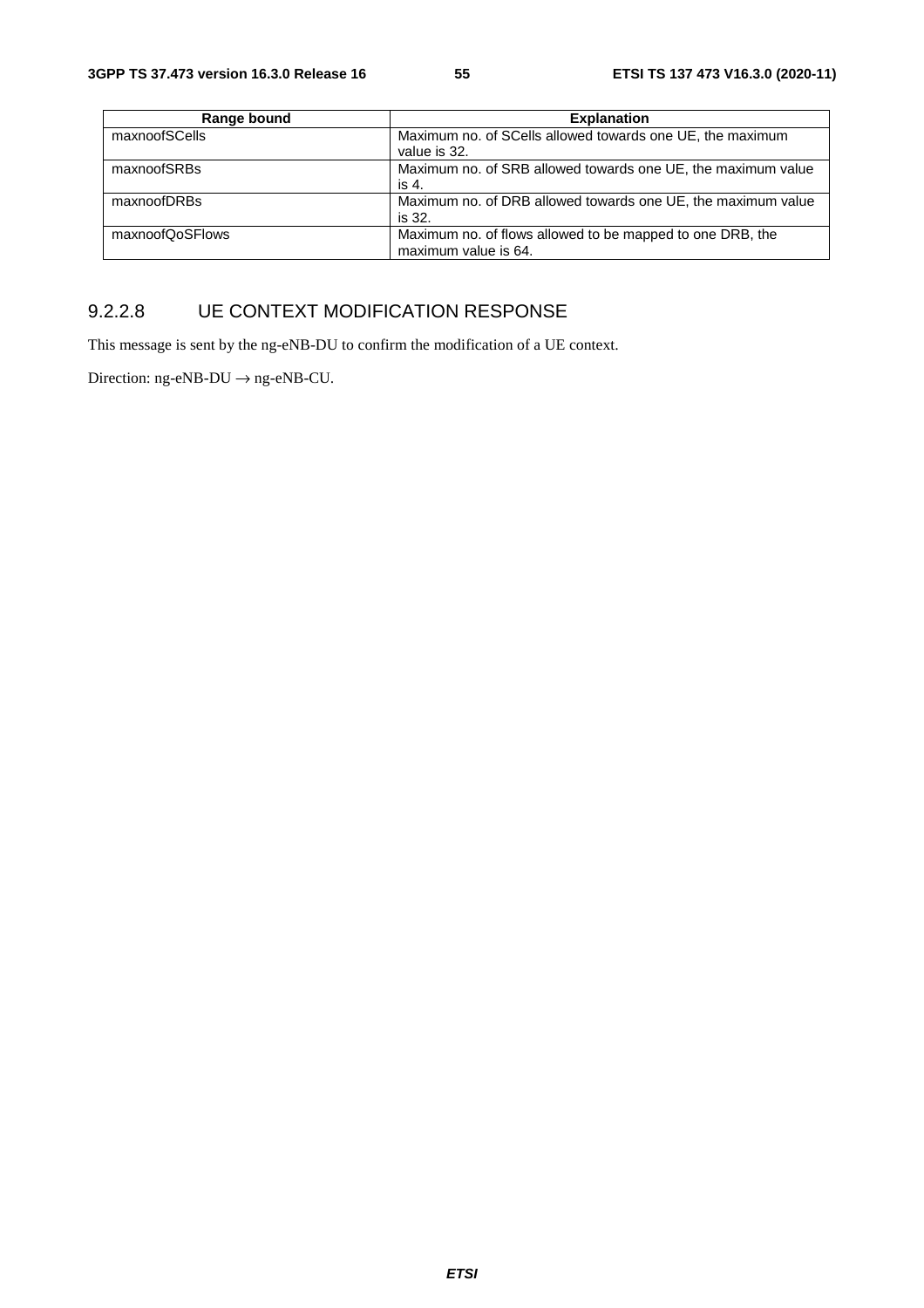| <b>IE/Group Name</b>                                      | <b>Presence</b> | Range                                          | IE type and                                            | <b>Semantics</b>                                                                                                                         | <b>Critical</b>          | <b>Assigned</b>    |
|-----------------------------------------------------------|-----------------|------------------------------------------------|--------------------------------------------------------|------------------------------------------------------------------------------------------------------------------------------------------|--------------------------|--------------------|
|                                                           |                 |                                                | reference                                              | description                                                                                                                              | ity                      | <b>Criticality</b> |
| Message Type                                              | M               |                                                | 9.3.1.1                                                |                                                                                                                                          | <b>YES</b>               | reject             |
| ng-eNB-CU UE W1AP ID                                      | M               |                                                | 9.3.1.4                                                |                                                                                                                                          | <b>YES</b>               | reject             |
| ng-eNB-DU UE W1AP ID                                      | M               |                                                | 9.3.1.5                                                |                                                                                                                                          | <b>YES</b>               | reject             |
| <b>Resource Coordination</b><br><b>Transfer Container</b> | O               |                                                | <b>OCTET</b><br><b>STRING</b>                          | Includes the<br>MR-DC<br>Resource<br>Coordination<br>Information IE<br>as defined in TS<br>38.423 [7] for<br>NGEN-DC and<br>NE-DC cases. | <b>YES</b>               | ignore             |
| <b>DU To CU RRC</b><br>Information                        | $\circ$         |                                                | 9.3.1.58                                               |                                                                                                                                          | <b>YES</b>               | reject             |
| <b>DRB Setup List</b>                                     |                 | 0.1                                            |                                                        | The List of<br>DRBs which are<br>successfully<br>established.                                                                            | <b>YES</b>               | ignore             |
| >DRB Setup Item IEs                                       |                 | 1<br><maxnoo<br>fDRBs&gt;</maxnoo<br>          |                                                        |                                                                                                                                          | EACH                     | ignore             |
| >>DRB ID                                                  | M               |                                                | 9.3.1.8                                                |                                                                                                                                          | $\overline{\phantom{a}}$ |                    |
| >>DL UP TNL<br>Information                                | M               |                                                | <b>UP Transport</b><br>Layer<br>Information<br>9.3.2.1 | ng-eNB-DU<br>endpoint of the<br>W1 transport<br>bearer. For<br>delivery of DL<br>PDUs.                                                   |                          |                    |
| <b>DRB Modified List</b>                                  |                 | 0.1                                            |                                                        | The List of<br>DRBs which are<br>successfully<br>modified.                                                                               | <b>YES</b>               | ignore             |
| >DRB Modified Item IEs                                    |                 | $1$<br><maxnoo<br>fDRBs&gt;</maxnoo<br>        |                                                        |                                                                                                                                          | <b>EACH</b>              | ignore             |
| >>DRB ID                                                  | M               |                                                | 9.3.1.8                                                |                                                                                                                                          |                          |                    |
| >>DL UP TNL<br>Information                                | M               |                                                | <b>UP Transport</b><br>Layer<br>Information<br>9.3.2.1 | ng-eNB-DU<br>endpoint of the<br>W1 transport<br>bearer. For<br>delivery of DL<br>PDUs.                                                   | $\overline{a}$           |                    |
| >>RLC Status                                              | $\Omega$        |                                                | 9.3.1.49                                               | Indicates the<br>RLC has been<br>re-established at<br>the ng-eNB-DU.                                                                     | <b>YES</b>               | ignore             |
| <b>SRB Failed to be Setup</b><br>List                     |                 | 0.1                                            |                                                        | The List of<br>SRBs which are<br>failed to be<br>established.                                                                            | <b>YES</b>               | ignore             |
| >SRB Failed to be<br><b>Setup Item IEs</b>                |                 | $1 \ldots$<br><maxnoo<br>fSRBs&gt;</maxnoo<br> |                                                        |                                                                                                                                          | EACH                     | ignore             |
| >>SRBID                                                   | м               |                                                | 9.3.1.7                                                |                                                                                                                                          |                          |                    |
| >>Cause                                                   | $\circ$         |                                                | 9.3.1.2                                                |                                                                                                                                          |                          |                    |
| <b>DRB Failed to be Setup</b><br>List                     |                 | 0.1                                            |                                                        | The List of<br>DRBs which are<br>failed to be<br>setup.                                                                                  | <b>YES</b>               | ignore             |
| >DRB Failed to be<br><b>Setup Item IEs</b>                |                 | 1<br><maxnoo<br>fDRBs&gt;</maxnoo<br>          |                                                        |                                                                                                                                          | EACH                     | ignore             |
| >>DRB ID                                                  | м               |                                                | 9.3.1.8                                                |                                                                                                                                          |                          |                    |
| >>Cause                                                   | O               |                                                | 9.3.1.2                                                |                                                                                                                                          |                          |                    |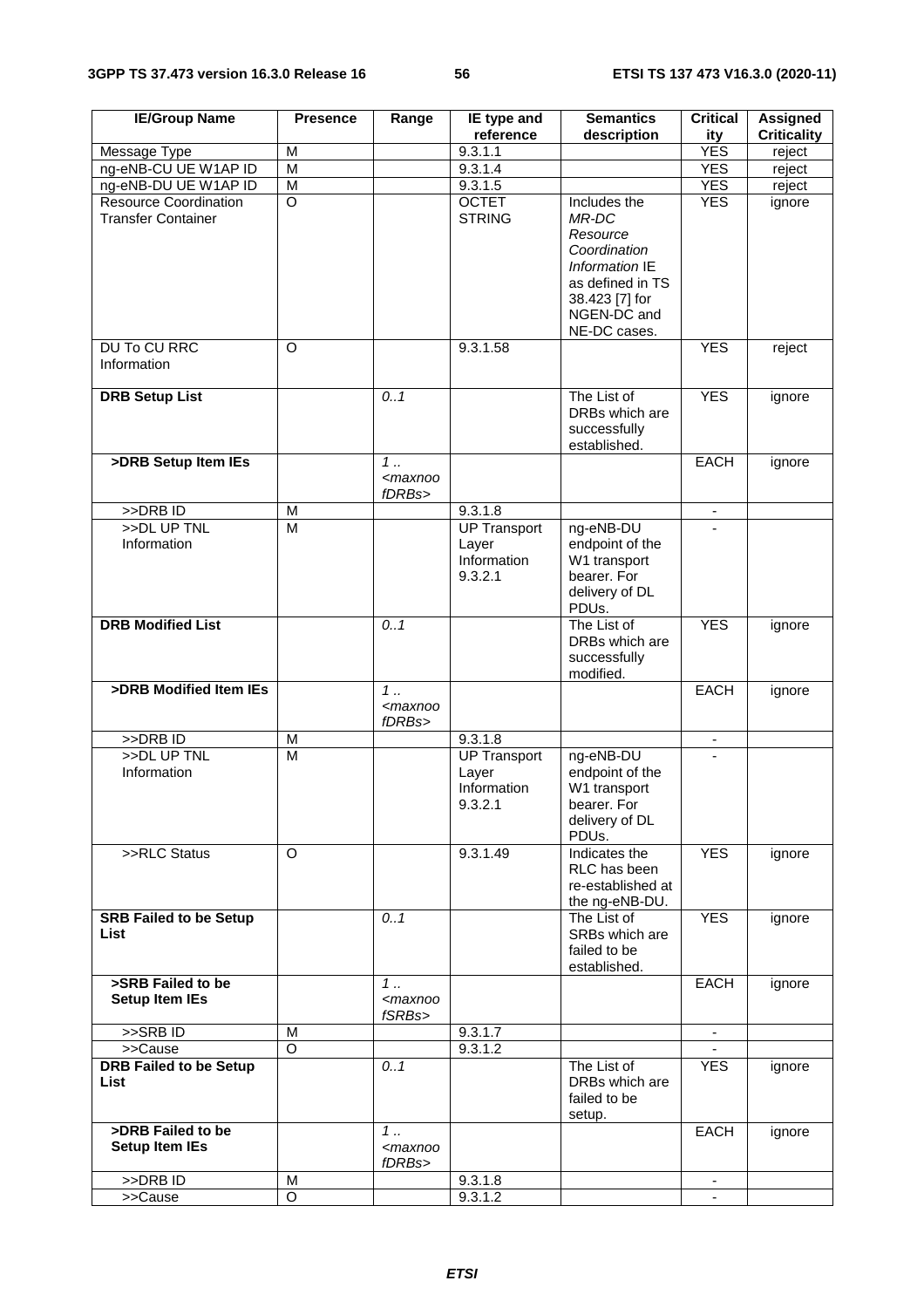| <b>IE/Group Name</b>         | <b>Presence</b> | Range          | IE type and        | <b>Semantics</b>        | <b>Critical</b>          | <b>Assigned</b>    |
|------------------------------|-----------------|----------------|--------------------|-------------------------|--------------------------|--------------------|
|                              |                 |                | reference          | description             | ity                      | <b>Criticality</b> |
| <b>SCell Failed To Setup</b> |                 | 0.1            |                    |                         | <b>YES</b>               | ignore             |
| <b>List</b>                  |                 |                |                    |                         |                          |                    |
| >SCell Failed to Setup       |                 | $1 \ldots$     |                    |                         | <b>EACH</b>              | ignore             |
| <b>Item</b>                  |                 | $<$ maxnoo     |                    |                         |                          |                    |
|                              |                 | fSCells>       |                    |                         |                          |                    |
| >>SCell ID                   | M               |                | <b>E-UTRAN CGI</b> | <b>SCell Identifier</b> |                          |                    |
|                              |                 |                | 9.3.1.12           | in ng-eNB               |                          |                    |
| >>Cause                      | $\circ$         |                | 9.3.1.2            |                         |                          |                    |
| <b>DRB</b> Failed to be      |                 | 0.1            |                    | The List of             | <b>YES</b>               | ignore             |
| <b>Modified List</b>         |                 |                |                    | DRBs which are          |                          |                    |
|                              |                 |                |                    | failed to be            |                          |                    |
|                              |                 |                |                    | modified.               |                          |                    |
| >DRB Failed to be            |                 | $\overline{1}$ |                    |                         | <b>EACH</b>              | ignore             |
| <b>Modified Item IEs</b>     |                 | $<$ maxnoo     |                    |                         |                          |                    |
|                              |                 | fDRBs>         |                    |                         |                          |                    |
| >>DRB ID                     | M               |                | 9.3.1.8            |                         | $\overline{\phantom{a}}$ |                    |
| >>Cause                      | $\circ$         |                | 9.3.1.2            |                         |                          |                    |
| <b>Inactivity Monitoring</b> | $\circ$         |                | <b>ENUMERATE</b>   |                         | <b>YES</b>               | reject             |
| Response                     |                 |                | D (Not-            |                         |                          |                    |
|                              |                 |                | supported, )       |                         |                          |                    |
| C-RNTI                       | $\circ$         |                | 9.3.1.29           | C-RNTI                  | <b>YES</b>               | ignore             |
|                              |                 |                |                    | allocated at the        |                          |                    |
|                              |                 |                |                    | ng-eNB-DU               |                          |                    |
| Associated SCell List        | $\circ$         |                | 9.3.1.56           |                         | <b>YES</b>               | ignore             |
| <b>SRB Setup List</b>        |                 | 0.1            |                    |                         | <b>YES</b>               | ignore             |
| >SRB Setup Item              |                 | $1$ .          |                    |                         | <b>EACH</b>              | ignore             |
|                              |                 | $<$ maxnoo     |                    |                         |                          |                    |
|                              |                 | fSRBs>         |                    |                         |                          |                    |
| >>SRBID                      | M               |                | 9.3.1.7            |                         |                          |                    |
| <b>SRB Modified List</b>     |                 | 0.1            |                    |                         | <b>YES</b>               | ignore             |
| >SRB Modified Item           |                 | $1$ .          |                    |                         | <b>EACH</b>              | ignore             |
|                              |                 | $maxnoo$       |                    |                         |                          |                    |
|                              |                 | fSRBs>         |                    |                         |                          |                    |
| $>>$ SRBID                   | M               |                | 9.3.1.7            |                         |                          |                    |

| Range bound   | <b>Explanation</b>                                                        |
|---------------|---------------------------------------------------------------------------|
| maxnoofSRBs   | Maximum no. of SRB allowed towards one UE, the maximum value<br>is 4.     |
| maxnoofDRBs   | Maximum no. of DRB allowed towards one UE, the maximum value<br>is 32.    |
| maxnoofSCells | Maximum no. of SCells allowed towards one UE, the maximum<br>value is 32. |

## 9.2.2.9 UE CONTEXT MODIFICATION FAILURE

This message is sent by the ng-eNB-DU to indicate a context modification failure.

| <b>IE/Group Name</b>    | <b>Presence</b> | Range | IE type<br>and<br>reference | <b>Semantics</b><br>description | <b>Criticality</b> | Assigned<br><b>Criticality</b> |
|-------------------------|-----------------|-------|-----------------------------|---------------------------------|--------------------|--------------------------------|
| Message Type            | м               |       | 9.3.1.1                     |                                 | <b>YES</b>         | reject                         |
| ng-eNB-CU UE W1AP<br>ID | M               |       | 9.3.1.4                     |                                 | <b>YES</b>         | reject                         |
| ng-eNB-DU UE W1AP<br>ID | M               |       | 9.3.1.5                     |                                 | <b>YES</b>         | reject                         |
| Cause                   | M               |       | 9.3.1.2                     |                                 | <b>YES</b>         | ignore                         |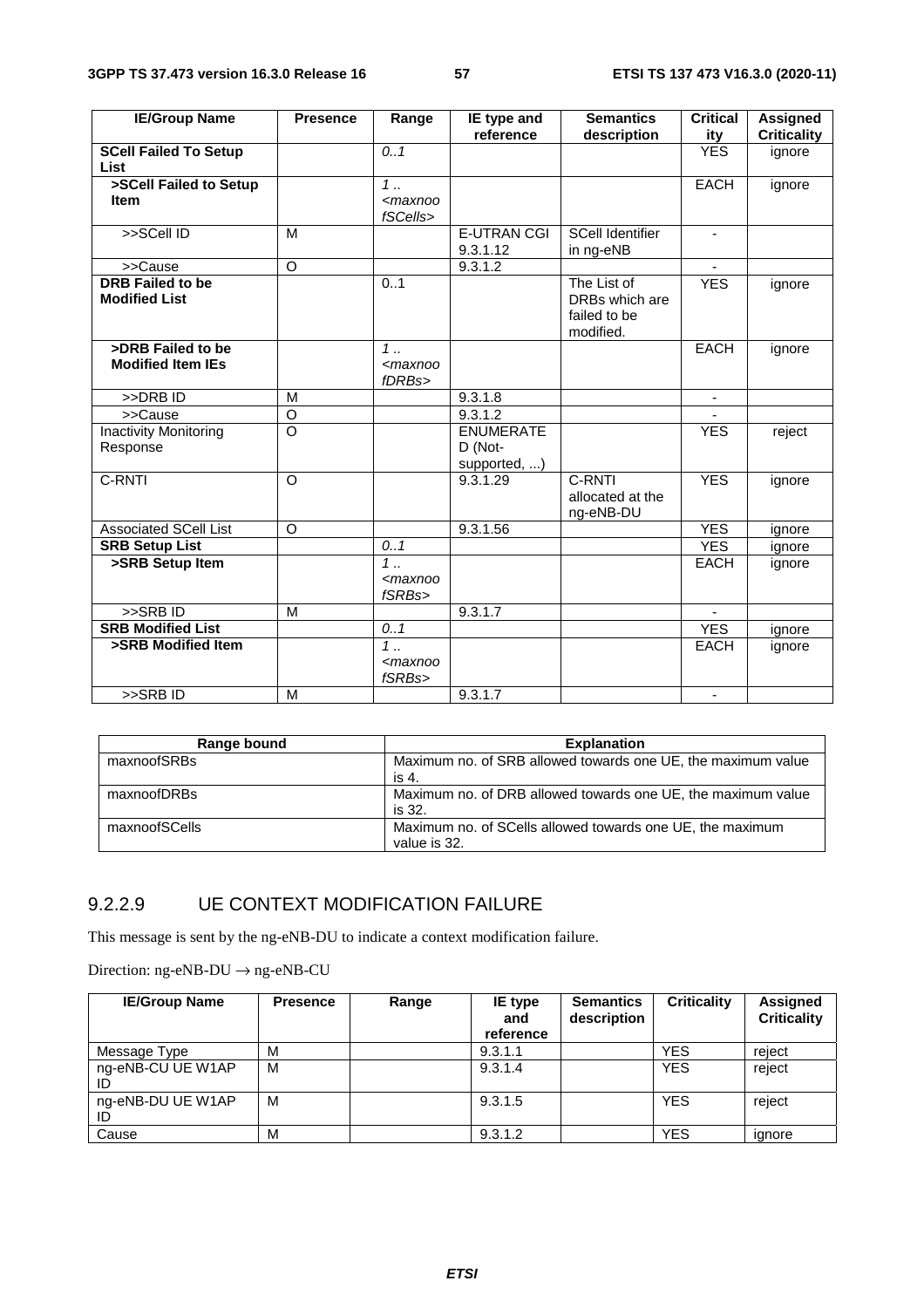## 9.2.2.10 UE CONTEXT MODIFICATION REQUIRED

This message is sent by the ng-eNB-DU to request the modification of a UE context.

Direction:  $ng$ -eNB-DU  $\rightarrow$   $ng$ -eNB-CU.

| <b>IE/Group Name</b>                                      | <b>Presence</b>         | Range                              | IE type                                            | <b>Semantics</b>                                                                                                                            | <b>Criticality</b> | <b>Assigned</b>    |
|-----------------------------------------------------------|-------------------------|------------------------------------|----------------------------------------------------|---------------------------------------------------------------------------------------------------------------------------------------------|--------------------|--------------------|
|                                                           |                         |                                    | and                                                | description                                                                                                                                 |                    | <b>Criticality</b> |
|                                                           |                         |                                    | reference                                          |                                                                                                                                             |                    |                    |
| Message Type                                              | M                       |                                    | 9.3.1.1                                            |                                                                                                                                             | <b>YES</b>         | reject             |
| ng-eNB-CU UE W1AP<br>ID                                   | $\overline{M}$          |                                    | 9.3.1.4                                            |                                                                                                                                             | <b>YES</b>         | reject             |
| ng-eNB-DU UE W1AP<br>ID                                   | M                       |                                    | 9.3.1.5                                            |                                                                                                                                             | <b>YES</b>         | reject             |
| <b>Resource Coordination</b><br><b>Transfer Container</b> | $\overline{O}$          |                                    | <b>OCTET</b><br><b>STRING</b>                      | Includes the<br>MR-DC<br>Resource<br>Coordination<br>Information IE<br>as defined in<br>TS 38.423 [7]<br>for NGEN-DC<br>and NE-DC<br>cases. | <b>YES</b>         | ignore             |
| <b>DU To CU RRC</b><br>Information                        | $\Omega$                |                                    | 9.3.1.58                                           |                                                                                                                                             | <b>YES</b>         | reject             |
| <b>DRB Required to Be</b><br><b>Modified List</b>         |                         | 0.1                                |                                                    |                                                                                                                                             | <b>YES</b>         | reject             |
| >DRB Required to<br><b>Be Modified Item IEs</b>           |                         | $1$<br><maxnoofdrbs></maxnoofdrbs> |                                                    |                                                                                                                                             | <b>EACH</b>        | reject             |
| >>DRB ID                                                  | M                       |                                    | 9.3.1.8                                            |                                                                                                                                             |                    |                    |
| >>DL UP TNL<br>Information                                | $\overline{M}$          |                                    | UP<br>Transport<br>Layer<br>Information<br>9.3.2.1 | ng-eNB-DU<br>endpoint of the<br>W1 transport<br>bearer. For<br>delivery of DL<br>PDUs.                                                      |                    |                    |
| >>RLC Status                                              | O                       |                                    | 9.3.1.49                                           | Indicates the<br>RLC has been<br>re-established<br>at the ng-eNB-<br>DU.                                                                    | <b>YES</b>         | ignore             |
| <b>SRB Required to be</b><br><b>Released List</b>         |                         | 0.1                                |                                                    |                                                                                                                                             | <b>YES</b>         | reject             |
| >SRB Required to<br>be Released List<br>Item IEs          |                         | $1$<br><maxnoofsrbs></maxnoofsrbs> |                                                    |                                                                                                                                             | <b>EACH</b>        | reject             |
| >>SRB ID                                                  | М                       |                                    | 9.3.1.7                                            |                                                                                                                                             |                    |                    |
| <b>DRB Required to be</b>                                 |                         | 0.1                                |                                                    |                                                                                                                                             | <b>YES</b>         | reject             |
| <b>Released List</b>                                      |                         |                                    |                                                    |                                                                                                                                             |                    |                    |
| >DRB Required to                                          |                         | 1.                                 |                                                    |                                                                                                                                             | <b>EACH</b>        | reject             |
| be Released List<br>Item IEs                              |                         | <maxnoofdrbs></maxnoofdrbs>        |                                                    |                                                                                                                                             |                    |                    |
| >>DRB ID                                                  | M                       |                                    | 9.3.1.8                                            |                                                                                                                                             |                    |                    |
| Cause                                                     | $\overline{\mathsf{M}}$ |                                    | 9.3.1.2                                            |                                                                                                                                             | <b>YES</b>         | ignore             |

| Range bound | <b>Explanation</b>                                                     |
|-------------|------------------------------------------------------------------------|
| maxnoofSRBs | Maximum no. of SRB allowed towards one UE, the maximum value<br>is 4.  |
| maxnoofDRBs | Maximum no. of DRB allowed towards one UE, the maximum value<br>is 32. |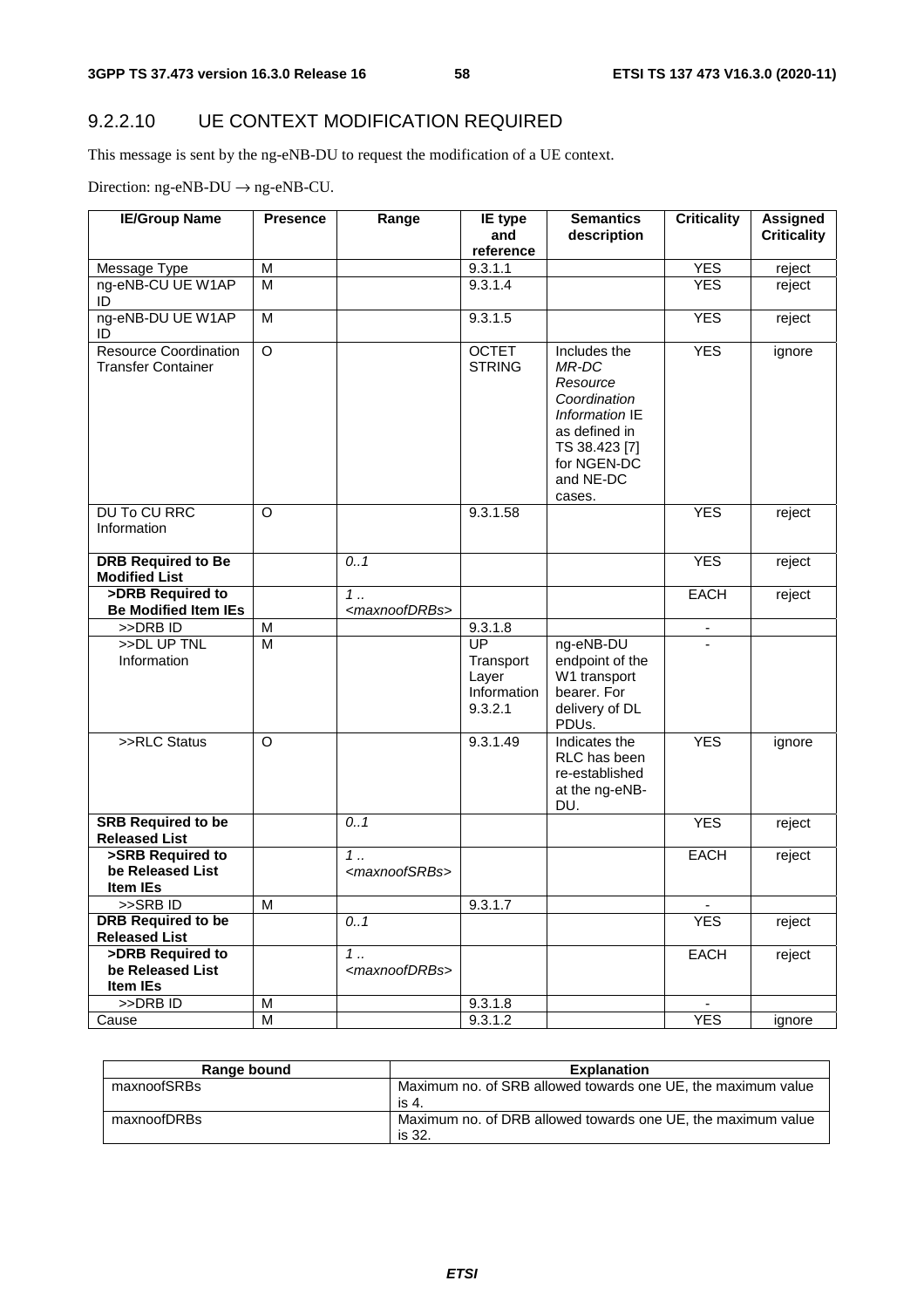#### 9.2.2.11 UE CONTEXT MODIFICATION CONFIRM

This message is sent by the ng-eNB-CU to inform the ng-eNB-DU the successful modification.

Direction:  $ng-eNB-CU \rightarrow ng-eNB-DU$ .

| <b>IE/Group</b>          | <b>Presenc</b> | Range                                                                   | <b>IE</b> type  | <b>Semantics description</b>   | <b>Criticalit</b>        | Assigne           |
|--------------------------|----------------|-------------------------------------------------------------------------|-----------------|--------------------------------|--------------------------|-------------------|
| <b>Name</b>              | е              |                                                                         | and             |                                | v                        | d                 |
|                          |                |                                                                         | reference       |                                |                          | <b>Criticalit</b> |
|                          |                |                                                                         |                 |                                |                          | v                 |
| Message                  | M              |                                                                         | 9.3.1.1         |                                | <b>YES</b>               | reject            |
| Type                     |                |                                                                         |                 |                                |                          |                   |
| ng-eNB-CU                | M              |                                                                         | 9.3.1.4         |                                | <b>YES</b>               | reject            |
| UE W1AP ID               |                |                                                                         |                 |                                |                          |                   |
| ng-eNB-DU                | M              |                                                                         | 9.3.1.5         |                                | <b>YES</b>               | reject            |
| UE W1AP ID               | $\circ$        |                                                                         | <b>OCTET</b>    | Includes the MR-DC Resource    | <b>YES</b>               |                   |
| Resource<br>Coordination |                |                                                                         | <b>STRING</b>   | Coordination Information IE as |                          | ignore            |
| Transfer                 |                |                                                                         |                 | defined in TS 38.423 [7] for   |                          |                   |
| Container                |                |                                                                         |                 | NGEN-DC and NE-DC cases.       |                          |                   |
| <b>DRB</b>               |                | 0.1                                                                     |                 | The List of DRBs which are     | <b>YES</b>               | ignore            |
| <b>Modified List</b>     |                |                                                                         |                 | successfully modified.         |                          |                   |
| >DRB                     |                | $1$                                                                     |                 |                                | <b>EACH</b>              | ignore            |
| <b>Modified</b>          |                | <maxnoofdrbs< td=""><td></td><td></td><td></td><td></td></maxnoofdrbs<> |                 |                                |                          |                   |
| <b>Item IEs</b>          |                | $\geq$                                                                  |                 |                                |                          |                   |
| >>DRB ID                 | M              |                                                                         | 9.3.1.8         |                                | $\overline{\phantom{a}}$ |                   |
| >>ULUP                   | M              |                                                                         | $\overline{UP}$ | ng-eNB-DU endpoint of the      |                          |                   |
| <b>TNL</b>               |                |                                                                         | Transport       | W1 transport bearer. For       |                          |                   |
| Informatio               |                |                                                                         | Layer           | delivery of UL PDUs.           |                          |                   |
| n                        |                |                                                                         | Informatio      |                                |                          |                   |
|                          |                |                                                                         | n               |                                |                          |                   |
|                          |                |                                                                         | 9.3.2.1         |                                |                          |                   |
| RRC-                     | $\circ$        |                                                                         | 9.3.1.6         | Includes the                   | <b>YES</b>               | ignore            |
| Container                |                |                                                                         |                 | RRCConnectionReconfigurati     |                          |                   |
|                          |                |                                                                         |                 | on message as defined in TS    |                          |                   |
|                          |                |                                                                         |                 | 36.331 [2], encapsulated in a  |                          |                   |
|                          |                |                                                                         |                 | PDCP PDU.                      |                          |                   |
| Resource                 | $\circ$        |                                                                         | 9.3.1.52        |                                | <b>YES</b>               | ignore            |
| Coordination             |                |                                                                         |                 |                                |                          |                   |
| Transfer                 |                |                                                                         |                 |                                |                          |                   |
| Information              |                |                                                                         |                 |                                |                          |                   |

| Range bound | <b>Explanation</b>                                                     |
|-------------|------------------------------------------------------------------------|
| maxnoofDRBs | Maximum no. of DRB allowed towards one UE, the maximum value<br>is 32. |

#### 9.2.2.12 UE CONTEXT MODIFICATION REFUSE

This message is sent by the ng-eNB-CU to indicate the UE context modification was unsuccessful.

Direction:  $ng-eNB-CU \rightarrow ng-eNB-DU$ .

| <b>IE/Group Name</b>    | <b>Presence</b> | Range | IE type<br>and<br>reference | <b>Semantics</b><br>description | <b>Criticality</b> | Assigned<br><b>Criticality</b> |
|-------------------------|-----------------|-------|-----------------------------|---------------------------------|--------------------|--------------------------------|
| Message Type            | M               |       | 9.3.1.1                     |                                 | <b>YES</b>         | reject                         |
| ng-eNB-CU UE W1AP       | M               |       | 9.3.1.4                     |                                 | <b>YES</b>         | reject                         |
| ng-eNB-DU UE W1AP<br>ID | M               |       | 9.3.1.5                     |                                 | <b>YES</b>         | reject                         |
| Cause                   | M               |       | 9.3.1.2                     |                                 | <b>YES</b>         | ignore                         |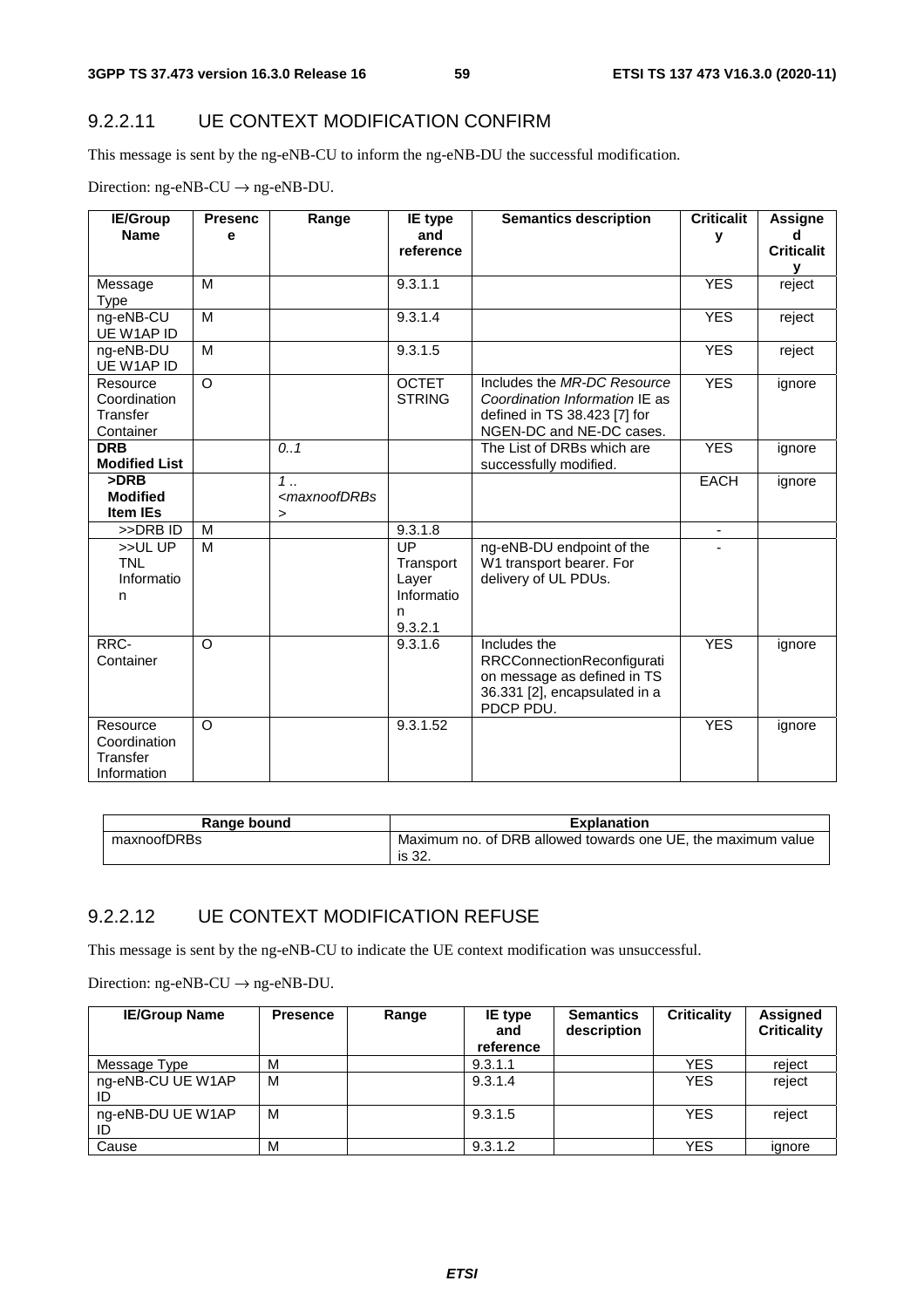#### 9.2.2.13 UE INACTIVITY NOTIFICATION

This message is sent by the ng-eNB-DU to provide information about the UE activity to the ng-eNB-CU.

|  |  | Direction: $ng\text{-eNB-DU} \rightarrow ng\text{-eNB-CU}$ |
|--|--|------------------------------------------------------------|
|--|--|------------------------------------------------------------|

| <b>IE/Group Name</b>     | <b>Presence</b> | Range                                    | IE type and<br>reference              | <b>Semantics</b><br>description | <b>Criticality</b> | <b>Assigned</b><br><b>Criticality</b> |
|--------------------------|-----------------|------------------------------------------|---------------------------------------|---------------------------------|--------------------|---------------------------------------|
| Message Type             | М               |                                          | 9.3.1.1                               |                                 | <b>YES</b>         | ignore                                |
| ng-eNB-CU UE W1AP<br>ID  | M               |                                          | 9.3.1.4                               |                                 | <b>YES</b>         | reject                                |
| ng-eNB-DU UE W1AP<br>ID  | M               |                                          | 9.3.1.5                               |                                 | <b>YES</b>         | reject                                |
| <b>DRB Activity List</b> |                 |                                          |                                       |                                 | <b>YES</b>         | reject                                |
| >DRB Activity Item       |                 | $\cdot$ .<br><maxnoofdrbs></maxnoofdrbs> |                                       |                                 | <b>EACH</b>        | reject                                |
| >>DRB ID                 | M               |                                          | 9.3.1.8                               |                                 |                    |                                       |
| >>DRB Activity           | O               |                                          | ENUMERATED<br>(Active, Not<br>active) |                                 |                    |                                       |

| Range bound | <b>Explanation</b>                                                     |
|-------------|------------------------------------------------------------------------|
| maxnoofDRBs | Maximum no. of DRB allowed towards one UE, the maximum value<br>is 32. |

#### 9.2.2.14 NOTIFY

This message is sent by the ng-eNB-DU to notify the ng-eNB-CU that the QoS for already established DRBs associated with notification control is not fulfilled any longer or it is fulfilled again.

Direction: ng-eNB-DU  $\rightarrow$  ng-eNB-CU

| <b>IE/Group Name</b>    | <b>Presence</b> | Range                   | IE type and<br>reference                              | <b>Semantics</b><br>description | <b>Criticality</b> | Assigned<br><b>Criticality</b> |
|-------------------------|-----------------|-------------------------|-------------------------------------------------------|---------------------------------|--------------------|--------------------------------|
| Message Type            | M               |                         | 9, 3, 1, 1                                            |                                 | <b>YES</b>         | ignore                         |
| ng-eNB-CU UE W1AP<br>ID | м               |                         | 9.3.1.4                                               |                                 | <b>YES</b>         | reject                         |
| ng-eNB-DU UE W1AP<br>ID | M               |                         | 9.3.1.5                                               |                                 | <b>YES</b>         | reject                         |
| <b>DRB Notify List</b>  |                 | 1                       |                                                       |                                 | <b>YES</b>         | reject                         |
| >DRB Notify Item IEs    |                 | $<1$<br>maxnoofD<br>RBs |                                                       |                                 | <b>EACH</b>        | reject                         |
| >>DRB ID                | м               |                         | 9.3.1.8                                               |                                 | ۰                  |                                |
| >>Notification<br>Cause | м               |                         | <b>ENUMERATED</b><br>(Fulfilled, Not-<br>Fulfilled, ) |                                 | ۰                  |                                |

| Range bound | <b>Explanation</b>                                           |
|-------------|--------------------------------------------------------------|
| maxnoofDRBs | Maximum no. of DRB allowed towards one UE, the maximum value |
|             | is 32.                                                       |

## 9.2.3 RRC Message Transfer messages

#### 9.2.3.1 INITIAL UL RRC MESSAGE TRANSFER

This message is sent by the ng-eNB-DU to transfer the initial layer 3 message to the ng-eNB-CU over the W1 interface.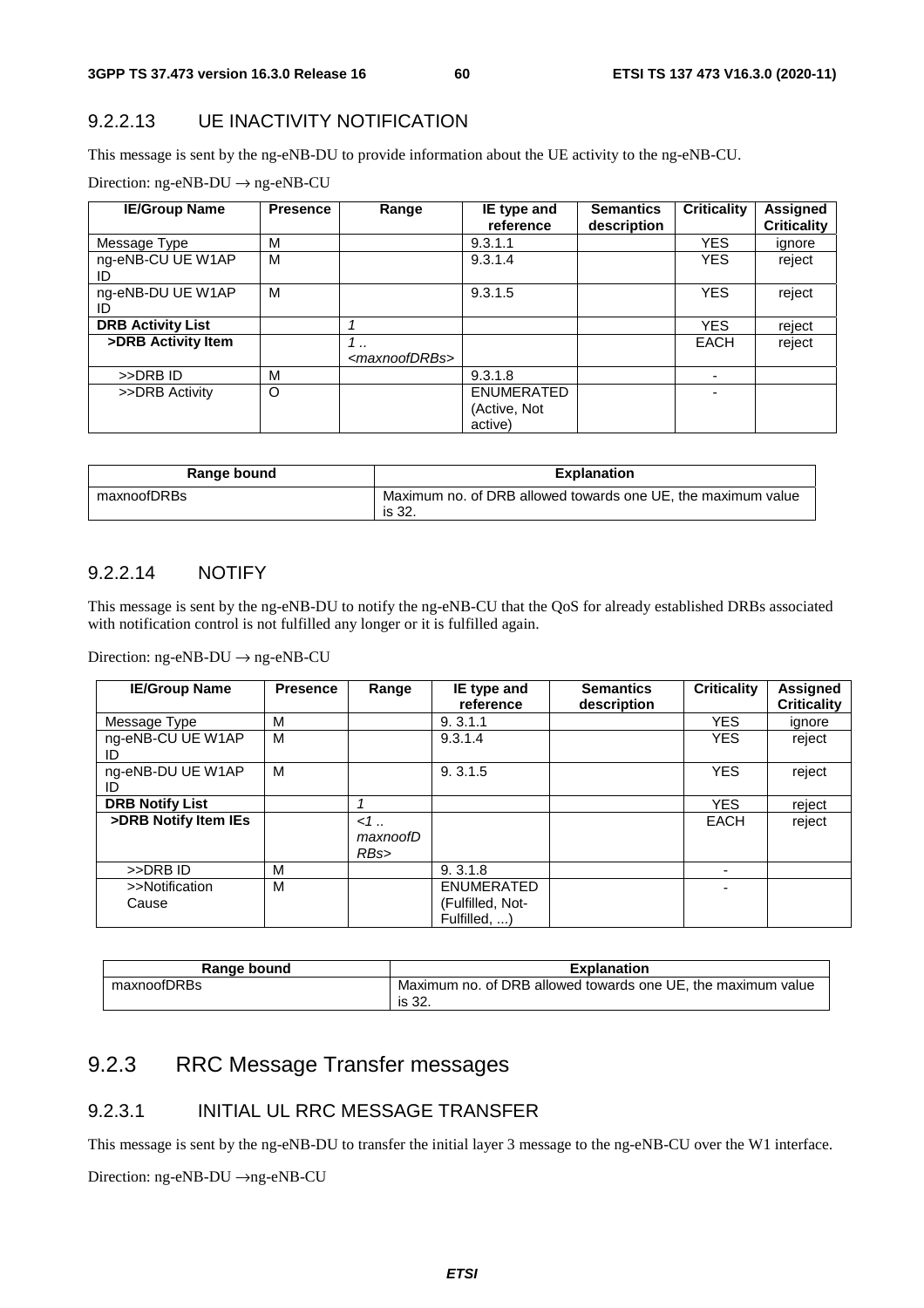| <b>IE/Group Name</b>      | <b>Presence</b> | Range | IE type<br>and                | <b>Semantics description</b>                                                                                                         | <b>Criticality</b> | <b>Assigned</b><br><b>Criticality</b> |
|---------------------------|-----------------|-------|-------------------------------|--------------------------------------------------------------------------------------------------------------------------------------|--------------------|---------------------------------------|
|                           |                 |       | reference                     |                                                                                                                                      |                    |                                       |
| Message Type              | м               |       | 9.3.1.1                       |                                                                                                                                      | <b>YES</b>         | ignore                                |
| <b>Transaction ID</b>     | м               |       | 9.3.1.23                      |                                                                                                                                      | <b>YES</b>         | Ignore                                |
| ng-eNB-DU UE<br>W1AP ID   | м               |       | 9.3.1.5                       |                                                                                                                                      | <b>YES</b>         | reject                                |
| <b>E-UTRAN CGI</b>        | м               |       | 9.3.1.12                      | NG-RAN Cell Global Identifier                                                                                                        | <b>YES</b>         | reject                                |
| C-RNTI                    | м               |       | 9.3.1.29                      | C-RNTI allocated at the ng-<br>eNB-DU                                                                                                | <b>YES</b>         | reject                                |
| <b>RRC-Container</b>      | м               |       | 9.3.1.6                       | Includes the UL-CCCH-<br>Message IE as defined in<br>clause 6.2 of TS 36.331 [2].                                                    | <b>YES</b>         | reject                                |
| DU to CU RRC<br>Container | O               |       | <b>OCTET</b><br><b>STRING</b> | RadioResourceConfigDedicated<br>IE as defined in clause 6.3.2 in<br>TS 36.331 [2]. Required at least<br>to carry SRB1 configuration. | <b>YES</b>         | reject                                |

## 9.2.3.2 DL RRC MESSAGE TRANSFER

This message is sent by the ng-eNB-CU to transfer the layer 3 message to the ng-eNB-DU over the W1 interface.

Direction: ng-eNB-CU →ng-eNB-DU

| <b>IE/Group Name</b>                            | <b>Presence</b> | Range | IE type          | <b>Semantics description</b>                                                                                                                                                               | <b>Criticality</b> | <b>Assigned</b>    |
|-------------------------------------------------|-----------------|-------|------------------|--------------------------------------------------------------------------------------------------------------------------------------------------------------------------------------------|--------------------|--------------------|
|                                                 |                 |       | and<br>reference |                                                                                                                                                                                            |                    | <b>Criticality</b> |
| Message Type                                    | M               |       | 9.3.1.1          |                                                                                                                                                                                            | <b>YES</b>         | ignore             |
| ng-eNB-CU UE<br>W <sub>1</sub> AP <sub>ID</sub> | М               |       | 9.3.1.4          |                                                                                                                                                                                            | YES.               | reject             |
| ng-eNB-DU UE<br>W1AP ID                         | м               |       | 9.3.1.5          |                                                                                                                                                                                            | <b>YES</b>         | reject             |
| old ng-eNB-DU UE<br>W1AP ID                     | $\circ$         |       | 9.3.1.5          | Include it if<br><b>RRCConnectionReestablishment</b><br>is included in RRC-Container                                                                                                       | <b>YES</b>         | reject             |
| <b>SRB ID</b>                                   | M               |       | 9.3.1.7          |                                                                                                                                                                                            | <b>YES</b>         | reject             |
| <b>RRC-Container</b>                            | М               |       | 9.3.1.6          | Includes the DL-DCCH-Message<br>IE as defined in clause 6.2 of TS<br>36.331 [2] encapsulated in a<br>PDCP PDU, or the DL-CCCH-<br>Message IE as defined in clause<br>6.2 of TS 36.331 [2]. | <b>YES</b>         | reject             |

### 9.2.3.3 UL RRC MESSAGE TRANSFER

This message is sent by the ng-eNB-DU to transfer the layer 3 message to the ng-eNB-CU over the W1 interface.

| <b>IE/Group Name</b> | <b>Presence</b> | Range | IE type and | <b>Semantics</b>                                                                                                         | <b>Criticality</b> | <b>Assigned</b>    |
|----------------------|-----------------|-------|-------------|--------------------------------------------------------------------------------------------------------------------------|--------------------|--------------------|
|                      |                 |       | reference   | description                                                                                                              |                    | <b>Criticality</b> |
| Message Type         | м               |       | 9.3.1.1     |                                                                                                                          | <b>YES</b>         | ignore             |
| ng-eNB-CU UE W1AP ID | м               |       | 9.3.1.4     |                                                                                                                          | YES                | reject             |
| ng-eNB-DU UE W1AP ID | м               |       | 9.3.1.5     |                                                                                                                          | YES                | reject             |
| SRB ID               | М               |       | 9.3.1.7     |                                                                                                                          | YES                | reject             |
| <b>RRC-Container</b> | М               |       | 9.3.1.6     | Includes the UL-<br>DCCH-Message IE<br>as defined in clause<br>6.2 of TS $36.331$ [2],<br>encapsulated in a<br>PDCP PDU. | <b>YES</b>         | reject             |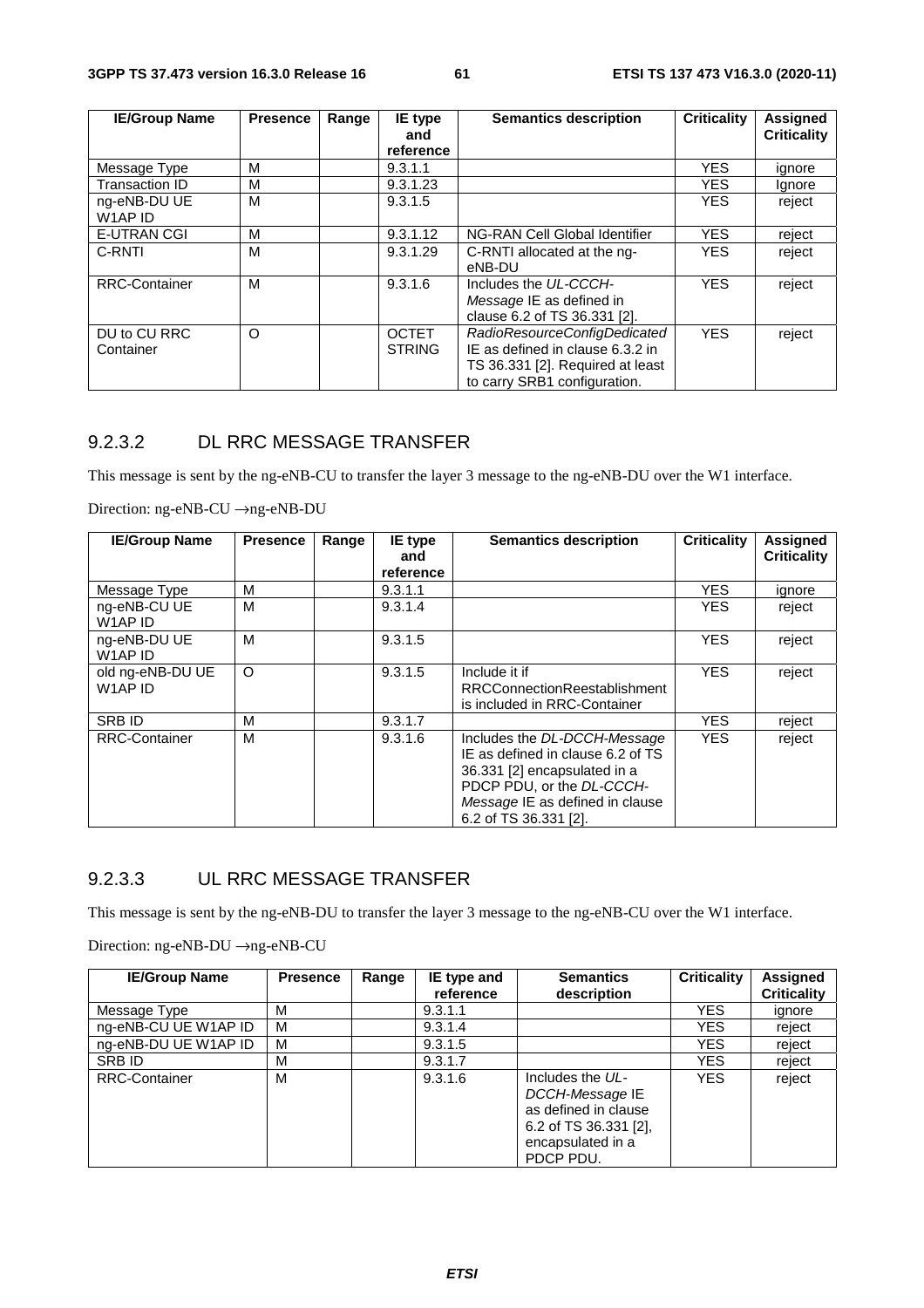## 9.2.4 Warning Message Transmission Messages

## 9.2.4.1 WRITE-REPLACE WARNING REQUEST

This message is sent by the ng-eNB-CU to request the start or overwrite of the broadcast of a warning message.

Direction: ng-eNB-CU → ng-eNB-DU

| <b>IE/Group Name</b>                               | <b>Presence</b> | Range                                                    | IE type and<br>reference | <b>Semantics</b><br>description                                                                            | <b>Criticality</b> | Assigned<br><b>Criticality</b> |
|----------------------------------------------------|-----------------|----------------------------------------------------------|--------------------------|------------------------------------------------------------------------------------------------------------|--------------------|--------------------------------|
| Message Type                                       | M               |                                                          | 9.3.1.1                  |                                                                                                            | <b>YES</b>         | reject                         |
| Transaction ID                                     | M               |                                                          | 9.3.1.23                 |                                                                                                            | <b>YES</b>         | reject                         |
| PWS System<br>Information                          | M               |                                                          | 9.3.1.3                  | This IE<br>includes the<br>system<br>information for<br>public warning,<br>as defined in<br>TS 36.331 [2]. | <b>YES</b>         | reject                         |
| <b>Repetition Period</b>                           | M               |                                                          | 9.3.1.13                 |                                                                                                            | <b>YES</b>         | reject                         |
| Number of<br><b>Broadcasts</b><br>Requested        | M               |                                                          | 9.3.1.60                 |                                                                                                            | <b>YES</b>         | reject                         |
| <b>Cell To Be</b><br><b>Broadcast List</b>         |                 | 0.1                                                      |                          |                                                                                                            | <b>YES</b>         | reject                         |
| >Cell to Be<br><b>Broadcast Item</b><br><b>IEs</b> |                 | $1_{1}$<br><maxcelli<br>nng-<br/>eNBDU&gt;</maxcelli<br> |                          |                                                                                                            | <b>EACH</b>        | reject                         |
| >>E-UTRAN<br>CGI                                   | M               |                                                          | 9.3.1.12                 |                                                                                                            |                    |                                |

| Range bound       | <b>Explanation</b>                                             |
|-------------------|----------------------------------------------------------------|
| maxCellinng-eNBDU | Maximum no. cells that can be served by an ng-eNB-DU. Value is |
|                   | 512.                                                           |

#### 9.2.4.2 WRITE-REPLACE WARNING RESPONSE

This message is sent by the ng-eNB-DU to acknowledge the ng-eNB-CU on the start or overwrite request of a warning message.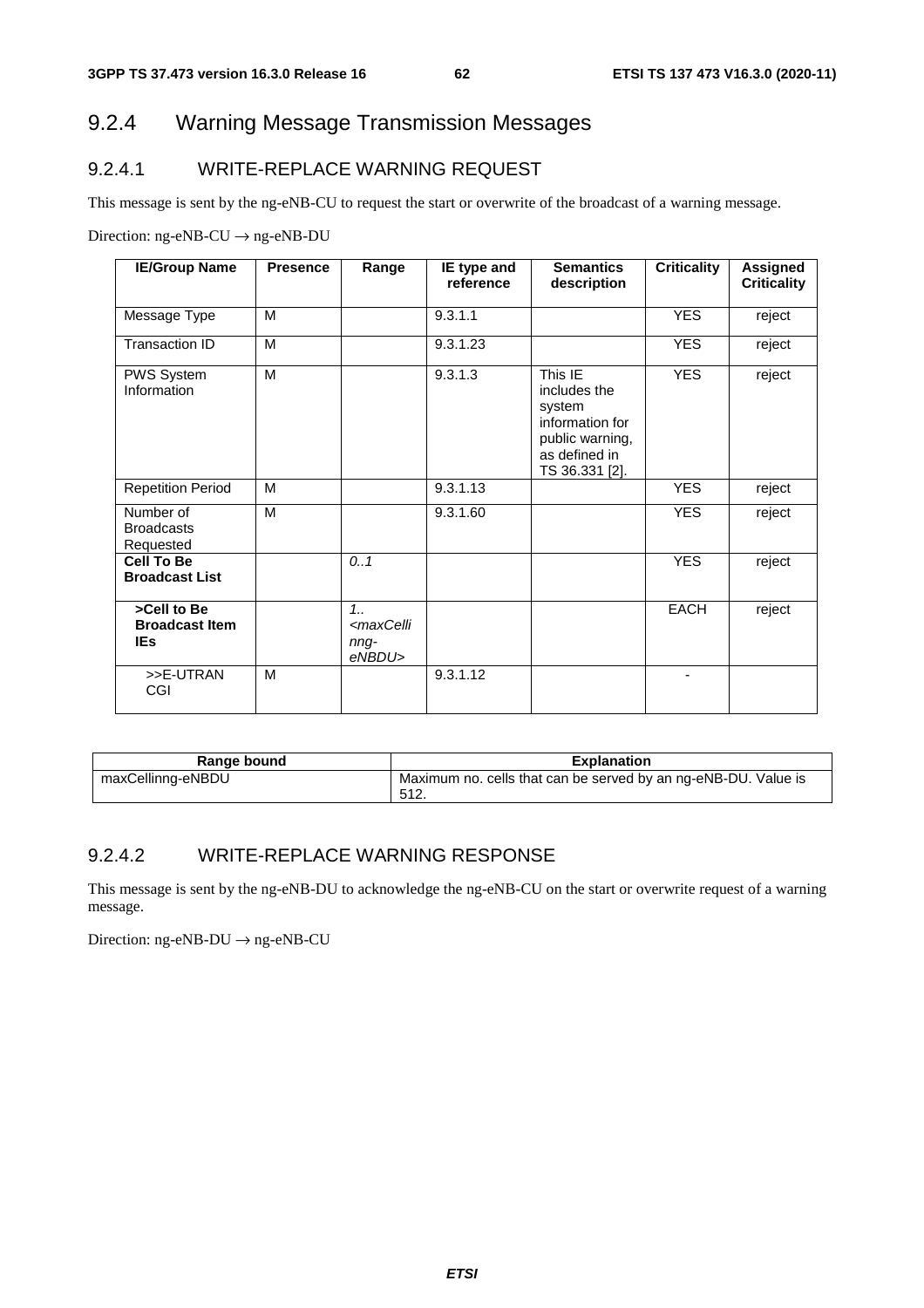| <b>IE/Group Name</b>                                   | <b>Presence</b> | Range                                             | IE type<br>and<br>reference | <b>Semantics</b><br>description | <b>Criticality</b> | <b>Assigned</b><br><b>Criticality</b> |
|--------------------------------------------------------|-----------------|---------------------------------------------------|-----------------------------|---------------------------------|--------------------|---------------------------------------|
| Message Type                                           | м               |                                                   | 9.3.1.1                     |                                 | <b>YES</b>         | reject                                |
| Transaction ID                                         | м               |                                                   | 9.3.1.23                    |                                 | <b>YES</b>         | reject                                |
| <b>Cell Broadcast</b><br><b>Completed List</b>         |                 | 0.1                                               |                             |                                 | <b>YES</b>         | reject                                |
| <b>Broadcast</b><br>>Cell<br><b>Completed Item IEs</b> |                 | 1<br><maxcellinng-<br>eNBDU&gt;</maxcellinng-<br> |                             |                                 | EACH               | reject                                |
| >>E-UTRAN CGI                                          | м               |                                                   | 9.3.1.12                    |                                 | -                  |                                       |

| Range bound       | <b>Explanation</b>                                             |
|-------------------|----------------------------------------------------------------|
| maxCellinng-eNBDU | Maximum no. cells that can be served by an ng-eNB-DU. Value is |
|                   | 512.                                                           |

#### 9.2.4.3 PWS CANCEL REQUEST

This message is forwarded by the ng-eNB-CU to ng-eNB-DU to cancel an already ongoing broadcast of a warning message

Direction: ng-eNB-CU → ng-eNB-DU

| <b>IE/Group Name</b>                                   | <b>Presence</b> | Range                                           | IE type<br>and<br>reference | <b>Semantics</b><br>description                                                                   | <b>Criticality</b> | <b>Assigned</b><br><b>Criticality</b> |
|--------------------------------------------------------|-----------------|-------------------------------------------------|-----------------------------|---------------------------------------------------------------------------------------------------|--------------------|---------------------------------------|
| Message Type                                           | M               |                                                 | 9.3.1.1                     |                                                                                                   | <b>YES</b>         | reject                                |
| <b>Transaction ID</b>                                  | M               |                                                 | 9.3.1.23                    |                                                                                                   | <b>YES</b>         | reject                                |
| <b>Cell Broadcast To Be</b><br><b>Cancelled List</b>   |                 | 0.1                                             |                             |                                                                                                   | <b>YES</b>         | reject                                |
| >Cell Broadcast to<br><b>Be Cancelled Item</b><br>IEs. |                 | 1. <maxcellinng-<br>eNBDU&gt;</maxcellinng-<br> |                             |                                                                                                   | <b>EACH</b>        | reject                                |
| >>E-UTRAN CGI                                          | М               |                                                 | 9.3.1.12                    |                                                                                                   |                    |                                       |
| Cancel-all Warning<br>Messages Indicator               | $\Omega$        |                                                 |                             | ENUMERATED<br>(true, )                                                                            | <b>YES</b>         | reject                                |
| <b>Notification</b><br><b>Information</b>              | M               |                                                 |                             | This IE is<br>ignored If the<br>Cancel-all<br>Warning<br>Messages<br>Indicator IE is<br>included. | <b>YES</b>         | reject                                |
| >Message Identifier                                    | м               |                                                 | 9.3.1.67                    |                                                                                                   |                    |                                       |
| >Serial Number                                         | M               |                                                 | 9.3.1.68                    |                                                                                                   |                    |                                       |

| Range bound       | <b>Explanation</b>                                             |
|-------------------|----------------------------------------------------------------|
| maxCellinng-eNBDU | Maximum no. cells that can be served by an ng-eNB-DU. Value is |
|                   | -512.                                                          |

### 9.2.4.4 PWS CANCEL RESPONSE

This message is sent by the ng-eNB-DU to indicate the list of warning areas where cancellation of the broadcast of the identified message was successful and unsuccessful.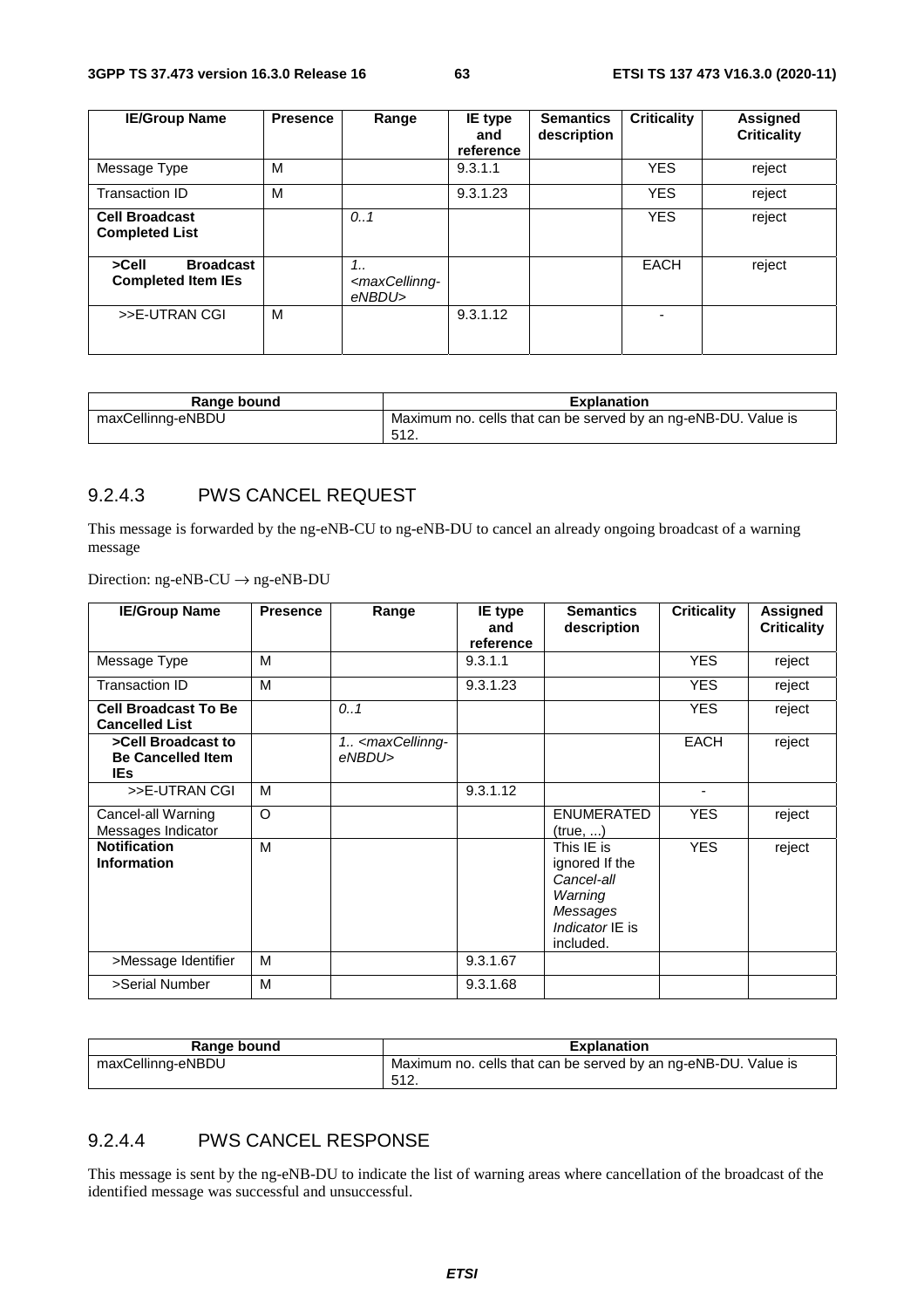| <b>IE/Group Name</b>                                   | <b>Presence</b> | Range                                                          | IE type<br>and<br>reference | <b>Semantics</b><br>description                                                                                                                                    | <b>Criticality</b> | <b>Assigned</b><br><b>Criticality</b> |
|--------------------------------------------------------|-----------------|----------------------------------------------------------------|-----------------------------|--------------------------------------------------------------------------------------------------------------------------------------------------------------------|--------------------|---------------------------------------|
| Message Type                                           | M               |                                                                | 9.3.1.1                     |                                                                                                                                                                    | <b>YES</b>         | reject                                |
| <b>Transaction ID</b>                                  | M               |                                                                | 9.3.1.23                    |                                                                                                                                                                    | <b>YES</b>         | reject                                |
| <b>Cell Broadcast</b><br><b>Cancelled List</b>         |                 | 0.1                                                            |                             |                                                                                                                                                                    | <b>YES</b>         | reject                                |
| <b>Broadcast</b><br>>Cell<br><b>Cancelled Item IEs</b> |                 | 1 <sub>1</sub><br><maxcellinng-<br>eNBDU&gt;</maxcellinng-<br> |                             |                                                                                                                                                                    | <b>EACH</b>        | reject                                |
| >>E-UTRAN CGI                                          | M               |                                                                | 9.3.1.12                    |                                                                                                                                                                    |                    |                                       |
| >>Number of<br><b>Broadcasts</b>                       | M               |                                                                | <b>INTEGER</b><br>(0.65535) | This IE is<br>set to '0' if<br>valid results<br>are not<br>known or<br>not<br>available. It<br>is set to<br>65535 if the<br>counter<br>results have<br>overflowed. | ٠                  |                                       |
| <b>Criticality Diagnostics</b>                         | $\Omega$        |                                                                | 9.3.1.82                    |                                                                                                                                                                    | <b>YES</b>         | ignore                                |

Direction: ng-eNB-DU → ng-eNB-CU

| Range bound       | <b>Explanation</b>                                                        |
|-------------------|---------------------------------------------------------------------------|
| maxCellinng-eNBDU | Maximum no. of cells that can be served by an ng-eNB-DU. Value is<br>512. |

#### 9.2.4.5 PWS RESTART INDICATION

This message is sent by the ng-eNB-DU to inform the ng-eNB-CU that PWS information for some or all cells of the ngeNB-DU are available if needed.

| <b>IE/Group Name</b>                                        | <b>Presence</b> | Range                                          | IE type<br>and<br>reference | <b>Semantics</b><br>description | <b>Criticality</b> | Assigned<br><b>Criticality</b> |
|-------------------------------------------------------------|-----------------|------------------------------------------------|-----------------------------|---------------------------------|--------------------|--------------------------------|
| Message Type                                                | м               |                                                | 9.3.1.1                     |                                 | <b>YES</b>         | ignore                         |
| Transaction ID                                              | M               |                                                | 9.3.1.23                    |                                 | <b>YES</b>         | reject                         |
| <b>E-UTRAN CGI List for</b><br><b>Restart List</b>          |                 |                                                |                             |                                 | <b>YES</b>         | reject                         |
| > E-UTRAN CGI<br><b>List for Restart</b><br><b>Item IEs</b> |                 | 1 <maxcellinng-<br>eNBDU&gt;</maxcellinng-<br> |                             |                                 | EACH               | reject                         |
| >>E-UTRAN CGI                                               | M               |                                                | 9.3.1.12                    |                                 |                    |                                |

| Range bound       | <b>Explanation</b>                                                |
|-------------------|-------------------------------------------------------------------|
| maxCellinng-eNBDU | Maximum no. of cells that can be served by an ng-eNB-DU. Value is |
|                   | 512<br>، ∠∟ت                                                      |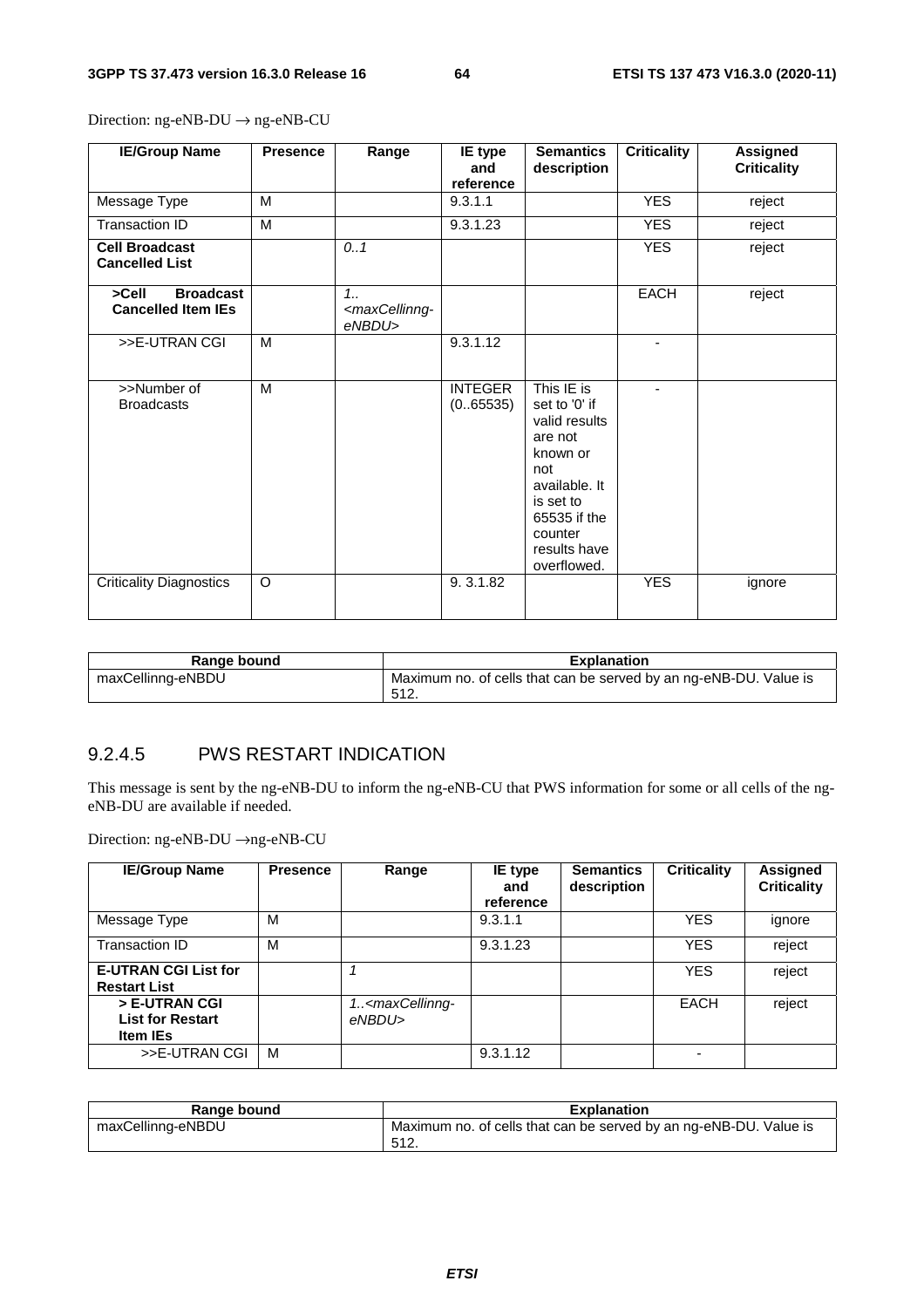## 9.2.4.6 PWS FAILURE INDICATION

This message is sent by the ng-eNB-DU to inform the ng-eNB-CU that ongoing PWS operation for one or more cells of the ng-eNB-DU has failed.

Direction: ng-eNB-DU → ng-eNB-CU

| <b>IE/Group Name</b>                            | <b>Presence</b> | Range                                          | IE type<br>and<br>reference | <b>Semantics</b><br>description | <b>Criticality</b> | Assigned<br><b>Criticality</b> |
|-------------------------------------------------|-----------------|------------------------------------------------|-----------------------------|---------------------------------|--------------------|--------------------------------|
| Message Type                                    | м               |                                                | 9.3.1.1                     |                                 | <b>YES</b>         | ignore                         |
| Transaction ID                                  | M               |                                                | 9.3.1.23                    |                                 | <b>YES</b>         | reject                         |
| <b>PWS failed E-UTRAN</b><br><b>CGI List</b>    |                 | 0.1                                            |                             |                                 | <b>YES</b>         | reject                         |
| >PWS failed E-<br><b>UTRAN CGI Item</b><br>IEs. |                 | 1 <maxcellinng-<br>eNBDU&gt;</maxcellinng-<br> |                             |                                 | EACH               | reject                         |
| >>E-UTRAN CGI                                   | M               |                                                | 9.3.1.12                    |                                 |                    |                                |

| Range bound       | <b>Explanation</b>                                                        |
|-------------------|---------------------------------------------------------------------------|
| maxCellinng-eNBDU | Maximum no. of cells that can be served by an ng-eNB-DU. Value is<br>512. |

## 9.2.5 Paging messages

#### 9.2.5.1 PAGING

This message is sent by the ng-eNB-CU and is used to request the ng-eNB-DU to page UEs.

| <b>IE/Group Name</b>          | <b>Presence</b> | Range                                          | <b>IE</b> type<br>and<br>reference | <b>Semantics</b><br>description                                                                                          | <b>Criticality</b> | Assigned<br><b>Criticality</b> |
|-------------------------------|-----------------|------------------------------------------------|------------------------------------|--------------------------------------------------------------------------------------------------------------------------|--------------------|--------------------------------|
| Message Type                  | М               |                                                | 9.3.1.1                            |                                                                                                                          | <b>YES</b>         | ignore                         |
| UE Identity Index value       | М               |                                                | 9.3.1.63                           |                                                                                                                          | YES.               | reject                         |
| <b>CHOICE Paging Identity</b> | M               |                                                |                                    |                                                                                                                          | <b>YES</b>         | reject                         |
| >RAN UE Paging                | M               |                                                | 9.3.1.64                           |                                                                                                                          |                    |                                |
| identity                      |                 |                                                |                                    |                                                                                                                          |                    |                                |
| >CN UE paging identity        | M               |                                                | 9.3.1.65                           |                                                                                                                          | ٠                  |                                |
| Paging DRX                    | O               |                                                | 9.3.1.66                           | It is defined<br>as the<br>minimum<br>between<br>the RAN<br><b>UE Paging</b><br>DRX and<br>CN UE<br>Paging<br><b>DRX</b> | <b>YES</b>         | ignore                         |
| <b>Paging Cell List</b>       |                 | 1                                              |                                    |                                                                                                                          | <b>YES</b>         | ignore                         |
| >Paging Cell Item IEs         |                 | 1<br><maxnoofpagingcells></maxnoofpagingcells> |                                    |                                                                                                                          | EACH               | ignore                         |
| >> E-UTRAN CGI                | M               |                                                | 9.3.1.12                           |                                                                                                                          |                    |                                |

| bound<br>1u                                  |                                                                                               |
|----------------------------------------------|-----------------------------------------------------------------------------------------------|
| ells:<br>ուռու<br><b>IXNOON</b><br><u>яс</u> | <b>E</b> 4 O<br>maximum<br>paging<br>cells<br>the<br>Maxımum<br>οt<br>value<br>≅IS 512.<br>no |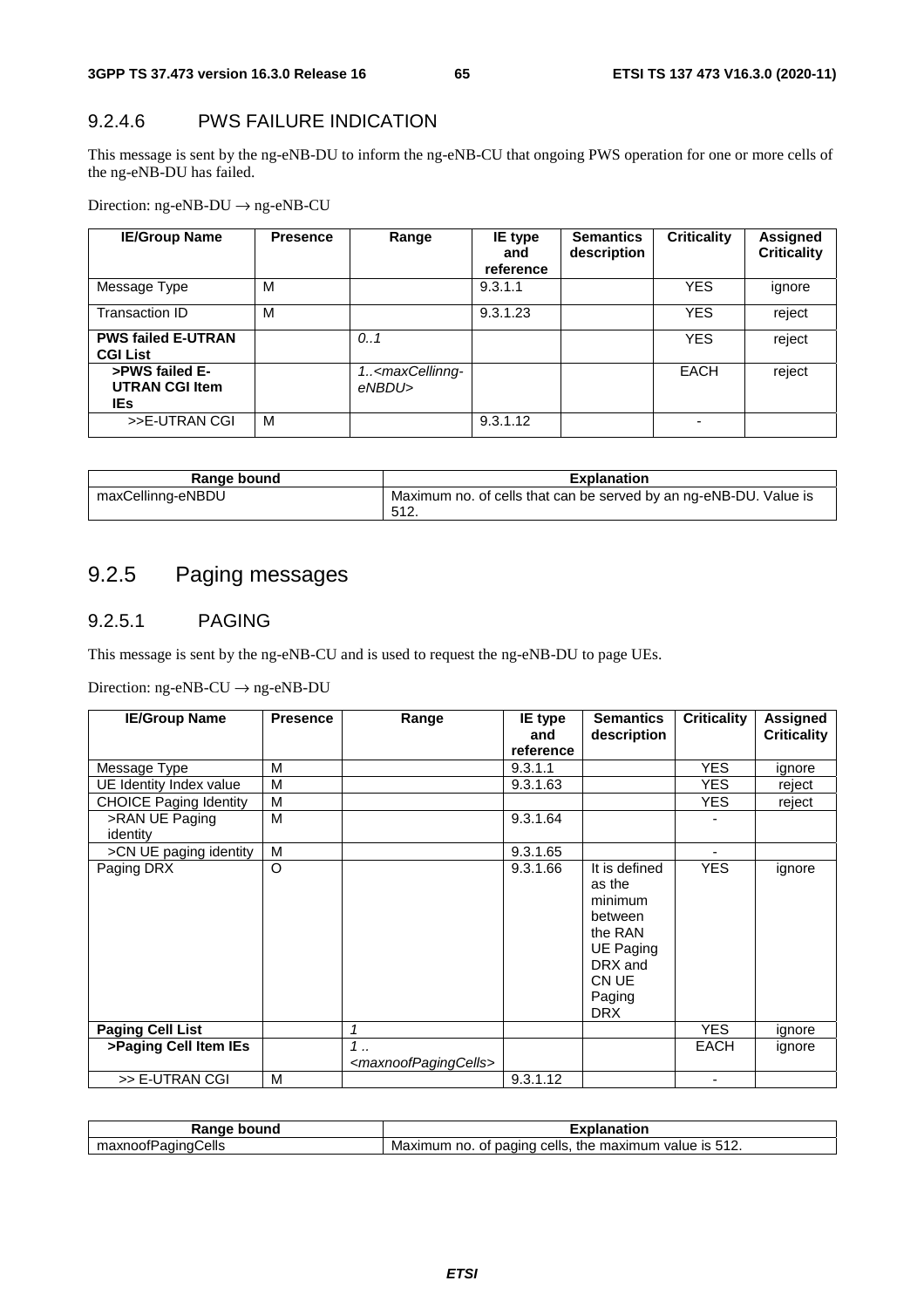## 9.3 Information Element Definitions

## 9.3.1 Radio Network Layer Related IEs

## 9.3.1.1 Message Type

The *Message Type* IE uniquely identifies the message being sent. It is mandatory for all messages.

| <b>IE/Group Name</b> | <b>Presence</b> | Range | IE type and reference                                                      | <b>Semantics</b><br>description |
|----------------------|-----------------|-------|----------------------------------------------------------------------------|---------------------------------|
| <b>Message Type</b>  |                 |       |                                                                            |                                 |
| >Procedure<br>Code   | м               |       | <b>INTEGER (0255)</b>                                                      |                                 |
| >Type of<br>Message  | м               |       | CHOICE (Initiating Message, Successful Outcome,<br>Unsuccessful Outcome, ) |                                 |

### 9.3.1.2 Cause

The purpose of the *Cause* IE is to indicate the reason for a particular event for the W1AP protocol.

| <b>IE/Group Name</b>              | <b>Presence</b> | Range | <b>IE Type and Reference</b>                                                                                                                                                                                                                                                                                                                                                                                                                                                                                                                                                                                       | <b>Semantics</b><br><b>Description</b> |
|-----------------------------------|-----------------|-------|--------------------------------------------------------------------------------------------------------------------------------------------------------------------------------------------------------------------------------------------------------------------------------------------------------------------------------------------------------------------------------------------------------------------------------------------------------------------------------------------------------------------------------------------------------------------------------------------------------------------|----------------------------------------|
| CHOICE Cause<br>Group             | M               |       |                                                                                                                                                                                                                                                                                                                                                                                                                                                                                                                                                                                                                    |                                        |
| >Radio Network                    |                 |       |                                                                                                                                                                                                                                                                                                                                                                                                                                                                                                                                                                                                                    |                                        |
| Layer                             |                 |       |                                                                                                                                                                                                                                                                                                                                                                                                                                                                                                                                                                                                                    |                                        |
| >>Radio<br>Network Layer<br>Cause | M               |       | <b>ENUMERATED</b><br>(Unspecified, RL failure-RLC, Unknown or already<br>allocated ng-eNB-CU UE W1AP ID,<br>Unknown or already allocated ng-eNB-DU UE W1AP<br>ID,<br>Unknown or inconsistent pair of UE W1AP ID,<br>Interaction with other procedure,<br>Not supported QCI Value,<br>Action Desirable for Radio Reasons,<br>No Radio Resources Available,<br>Procedure cancelled, Normal Release, Cell not<br>available, RL failure-others, UE rejection, Resources<br>not available for the slice, AMF initiated abnormal<br>release, Release due to Pre-Emption, Multiple DRB ID<br>Instances, Unknown DRB ID, ) |                                        |
| >Transport Layer                  |                 |       |                                                                                                                                                                                                                                                                                                                                                                                                                                                                                                                                                                                                                    |                                        |
| >>Transport                       | M               |       | <b>ENUMERATED</b>                                                                                                                                                                                                                                                                                                                                                                                                                                                                                                                                                                                                  |                                        |
| Layer Cause                       |                 |       | (Unspecified, Transport Resource Unavailable, )                                                                                                                                                                                                                                                                                                                                                                                                                                                                                                                                                                    |                                        |
| >Protocol                         |                 |       |                                                                                                                                                                                                                                                                                                                                                                                                                                                                                                                                                                                                                    |                                        |
| >>Protocol<br>Cause               | M               |       | <b>ENUMERATED</b><br>(Transfer Syntax Error,<br>Abstract Syntax Error (Reject),<br>Abstract Syntax Error (Ignore and Notify),<br>Message not Compatible with Receiver State,<br>Semantic Error,<br>Abstract Syntax Error (Falsely Constructed Message),<br>Unspecified, )                                                                                                                                                                                                                                                                                                                                          |                                        |
| >Misc                             |                 |       |                                                                                                                                                                                                                                                                                                                                                                                                                                                                                                                                                                                                                    |                                        |
| >>Miscellaneous<br>Cause          | M               |       | <b>ENUMERATED</b><br>(Control Processing Overload, Not enough User Plane<br>Processing Resources,<br>Hardware Failure,<br>O&M Intervention,<br>Unspecified, )                                                                                                                                                                                                                                                                                                                                                                                                                                                      |                                        |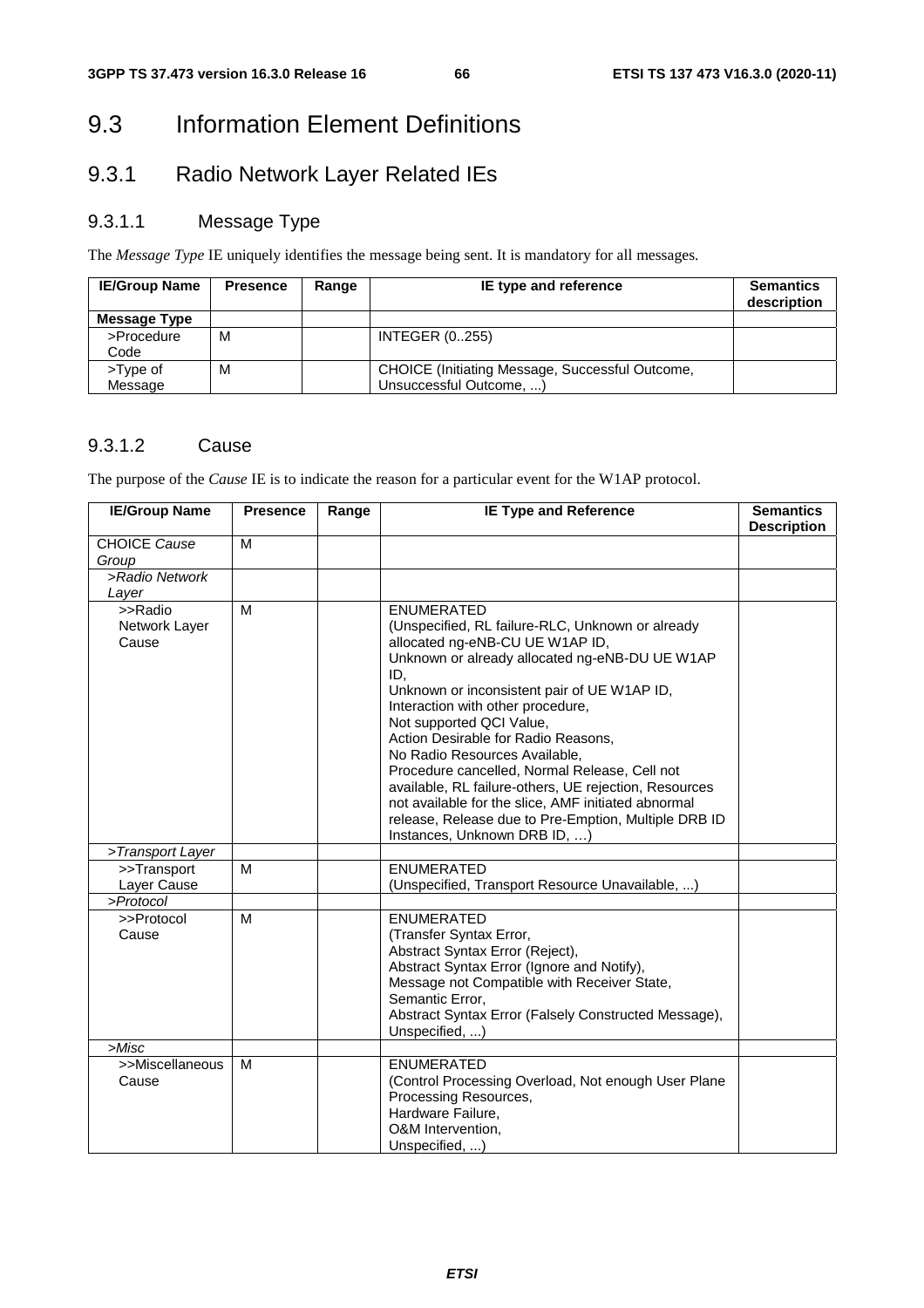The meaning of the different cause values is described in the following table. In general, "not supported" cause values indicate that the related capability is missing. On the other hand, "not available" cause values indicate that the related capability is present, but insufficient resources were available to perform the requested action.

| Radio Network Layer cause               | <b>Meaning</b>                                                              |
|-----------------------------------------|-----------------------------------------------------------------------------|
| Unspecified                             | Sent for radio network layer cause when none of the specified cause         |
|                                         | values applies.                                                             |
| <b>RL Failure-RLC</b>                   | The action is due to an RL failure caused by exceeding the maximum          |
|                                         | number of ARQ retransmissions.                                              |
| Unknown or already allocated ng-eNB-CU  | The action failed because the ng-eNB-CU UE W1AP ID is either                |
| UE W1AP ID                              | unknown, or (for a first message received at the ng-eNB-CU) is known        |
|                                         | and already allocated to an existing context.                               |
| Unknown or already allocated ng-eNB-DU  | The action failed because the ng-eNB-DU UE W1AP ID is either                |
| UF W1AP ID                              | unknown, or (for a first message received at the ng-eNB-DU) is known        |
|                                         | and already allocated to an existing context.                               |
| Unknown or inconsistent pair of UE W1AP | The action failed because both UE W1AP IDs are unknown, or are              |
| ID                                      | known but do not define a single UE context.                                |
| Interaction with other procedure        | The action is due to an ongoing interaction with another procedure.         |
| Not supported QCI Value                 | The action failed because the requested QCI is not supported.               |
| Action Desirable for Radio Reasons      | The reason for requesting the action is radio related.                      |
| No Radio Resources Available            | The cell(s) in the requested node don't have sufficient radio resources     |
|                                         | available.                                                                  |
| Procedure cancelled                     | The sending node cancelled the procedure due to other urgent actions        |
|                                         | to be performed.                                                            |
| Normal Release                          | The action is due to a normal release of the UE (e.g. because of            |
|                                         | mobility) and does not indicate an error.                                   |
| Cell Not Available                      | The action failed due to no cell available in the requested node.           |
| <b>RL Failure-others</b>                | The action is due to an RL failure caused by other radio link failures than |
|                                         | exceeding the maximum number of ARQ retransmissions.                        |
| UE rejection                            | The action is due to ng-eNB-CU's rejection of a UE access request.          |
| Resources not available for the slice   | The requested resources are not available for the slice.                    |
| AMF initiated abnormal release          | The release is triggered by an error in the AMF or in the NAS layer.        |
| Release due to Pre-Emption              | Release is initiated due to pre-emption.                                    |
| Multiple DRB ID Instances               | The action failed because multiple instances of the same DRB had been       |
|                                         | provided.                                                                   |
| Unknown DRB ID                          | The action failed because the DRB ID is unknow.                             |

| <b>Transport Layer cause</b>          | <b>Meaning</b>                                                          |
|---------------------------------------|-------------------------------------------------------------------------|
| Unspecified                           | Sent when none of the above cause values applies but still the cause is |
|                                       | Transport Network Layer related.                                        |
| <b>Transport Resource Unavailable</b> | The required transport resources are not available.                     |

| <b>Protocol cause</b>                                          | <b>Meaning</b>                                                                                                          |
|----------------------------------------------------------------|-------------------------------------------------------------------------------------------------------------------------|
| <b>Transfer Syntax Error</b>                                   | The received message included a transfer syntax error.                                                                  |
| Abstract Syntax Error (Reject)                                 | The received message included an abstract syntax error and the<br>concerning criticality indicated "reject".            |
| Abstract Syntax Error (Ignore And Notify)                      | The received message included an abstract syntax error and the<br>concerning criticality indicated "ignore and notify". |
| Message Not Compatible With Receiver<br>State                  | The received message was not compatible with the receiver state.                                                        |
| Semantic Error                                                 | The received message included a semantic error.                                                                         |
| <b>Abstract Syntax Error (Falsely Constructed)</b><br>Message) | The received message contained IEs or IE groups in wrong order or with<br>too many occurrences.                         |
| Unspecified                                                    | Sent when none of the above cause values applies but still the cause is<br>Protocol related.                            |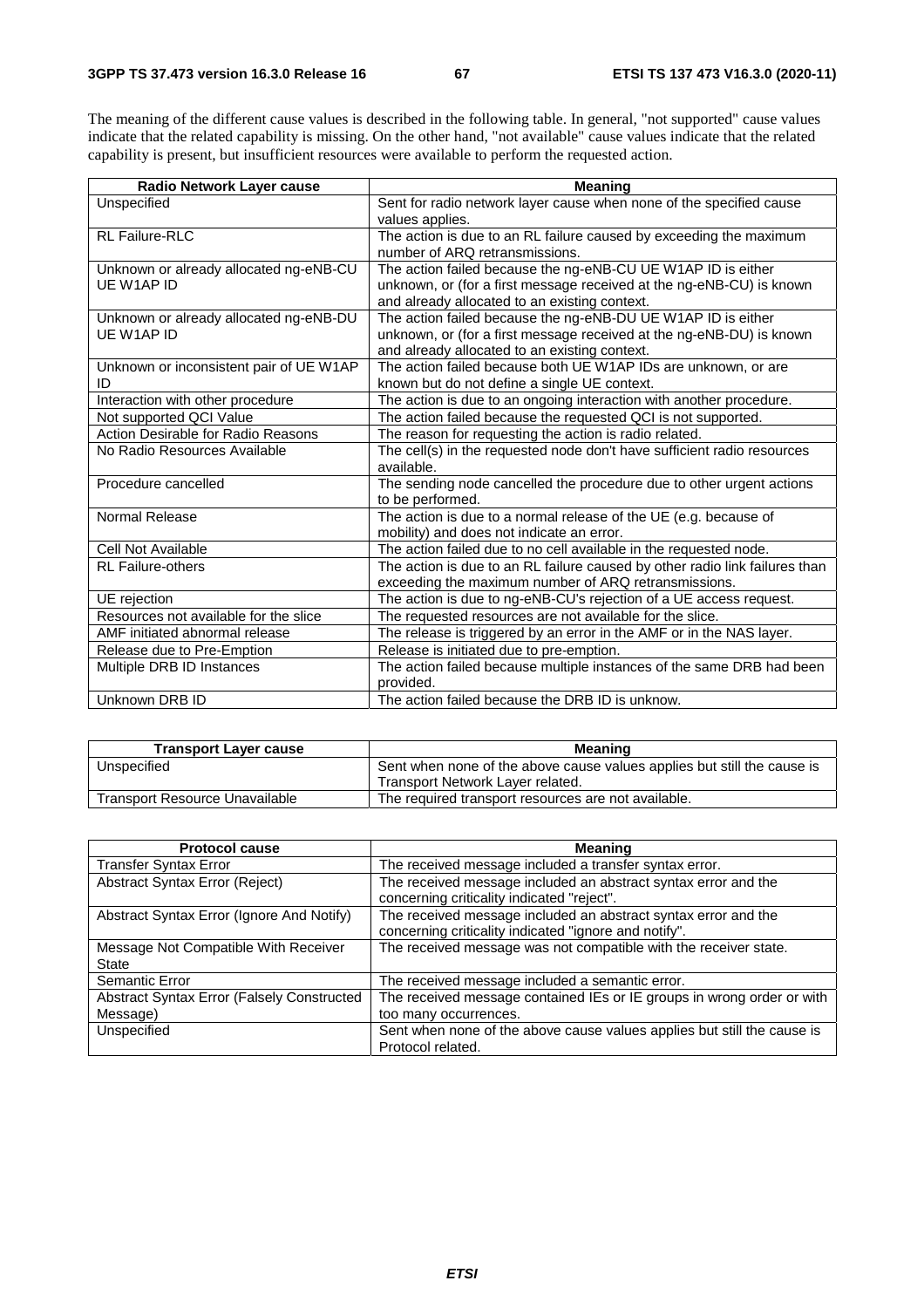| Miscellaneous cause                | <b>Meaning</b>                                                                                                                                                         |
|------------------------------------|------------------------------------------------------------------------------------------------------------------------------------------------------------------------|
| <b>Control Processing Overload</b> | Control processing overload.                                                                                                                                           |
| Not Enough User Plane Processing   | No enough resources are available related to user plane processing.                                                                                                    |
| Resources Available                |                                                                                                                                                                        |
| <b>Hardware Failure</b>            | Action related to hardware failure.                                                                                                                                    |
| O&M Intervention                   | The action is due to O&M intervention.                                                                                                                                 |
| <b>Unspecified Failure</b>         | Sent when none of the above cause values applies and the cause is not<br>related to any of the categories Radio Network Layer, Transport Network<br>Layer or Protocol. |

#### 9.3.1.3 PWS System Information

This IE contains the system information used for public warning.

| <b>IE/Group Name</b>            | <b>Presence</b> | Range | IE type and    | <b>Semantics</b>        | <b>Criticality</b> | Assigned           |
|---------------------------------|-----------------|-------|----------------|-------------------------|--------------------|--------------------|
|                                 |                 |       | reference      | description             |                    | <b>Criticality</b> |
| SIB type                        | M               |       | <b>INTEGER</b> | Indicates a certain SIB |                    |                    |
|                                 |                 |       | (1012, )       | block for public        |                    |                    |
|                                 |                 |       |                | warning message, e.g.   |                    |                    |
|                                 |                 |       |                | 10 means sibType10,     |                    |                    |
|                                 |                 |       |                | 11 for sibType11, etc.  |                    |                    |
| SIB message                     | М               |       | <b>OCTET</b>   | SIB message for         |                    |                    |
|                                 |                 |       | <b>STRING</b>  | public warning, as      |                    |                    |
|                                 |                 |       |                | defined in TS 36.331    |                    |                    |
|                                 |                 |       |                | [2].                    |                    |                    |
| <b>Notification Information</b> | M               |       |                |                         | <b>YES</b>         | ignore             |
| >Message Identifier             | М               |       | 9.3.1.67       |                         |                    |                    |
| >Serial Number                  | М               |       | 9.3.1.68       |                         |                    |                    |
| Additional SIB Message          | O               |       | 9.3.1.69       | <b>Additional SIB</b>   | Yes                | reject             |
| List                            |                 |       |                | messages containing     |                    |                    |
|                                 |                 |       |                | different segments of   |                    |                    |
|                                 |                 |       |                | a public warning        |                    |                    |
|                                 |                 |       |                | message if              |                    |                    |
|                                 |                 |       |                | segmentation is         |                    |                    |
|                                 |                 |       |                | applied, as defined in  |                    |                    |
|                                 |                 |       |                | TS 36.331 [2].          |                    |                    |

## 9.3.1.4 ng-eNB-CU UE W1AP ID

The ng-eNB-CU UE W1AP ID uniquely identifies the UE association over the W1 interface within the ng-eNB-CU.

| <b>IE/Group Name</b> | <b>Presence</b> | Range | IE type and<br>reference                    | <b>Semantics description</b> |
|----------------------|-----------------|-------|---------------------------------------------|------------------------------|
| ng-eNB-CU UE W1AP ID | M               |       | <b>INTEGER</b><br>$232 - 11$<br>$(0 \ldots$ |                              |

## 9.3.1.5 ng-eNB-DU UE W1AP ID

The ng-eNB-DU UE W1AP ID uniquely identifies the UE association over the W1 interface within the ng-eNB-DU.

| <b>IE/Group Name</b> | <b>Presence</b> | Range | IE type and<br>reference             | <b>Semantics description</b> |
|----------------------|-----------------|-------|--------------------------------------|------------------------------|
| ng-eNB-DU UE W1AP ID | М               |       | <b>INTEGER</b><br>$232 - 1)$<br>(02) |                              |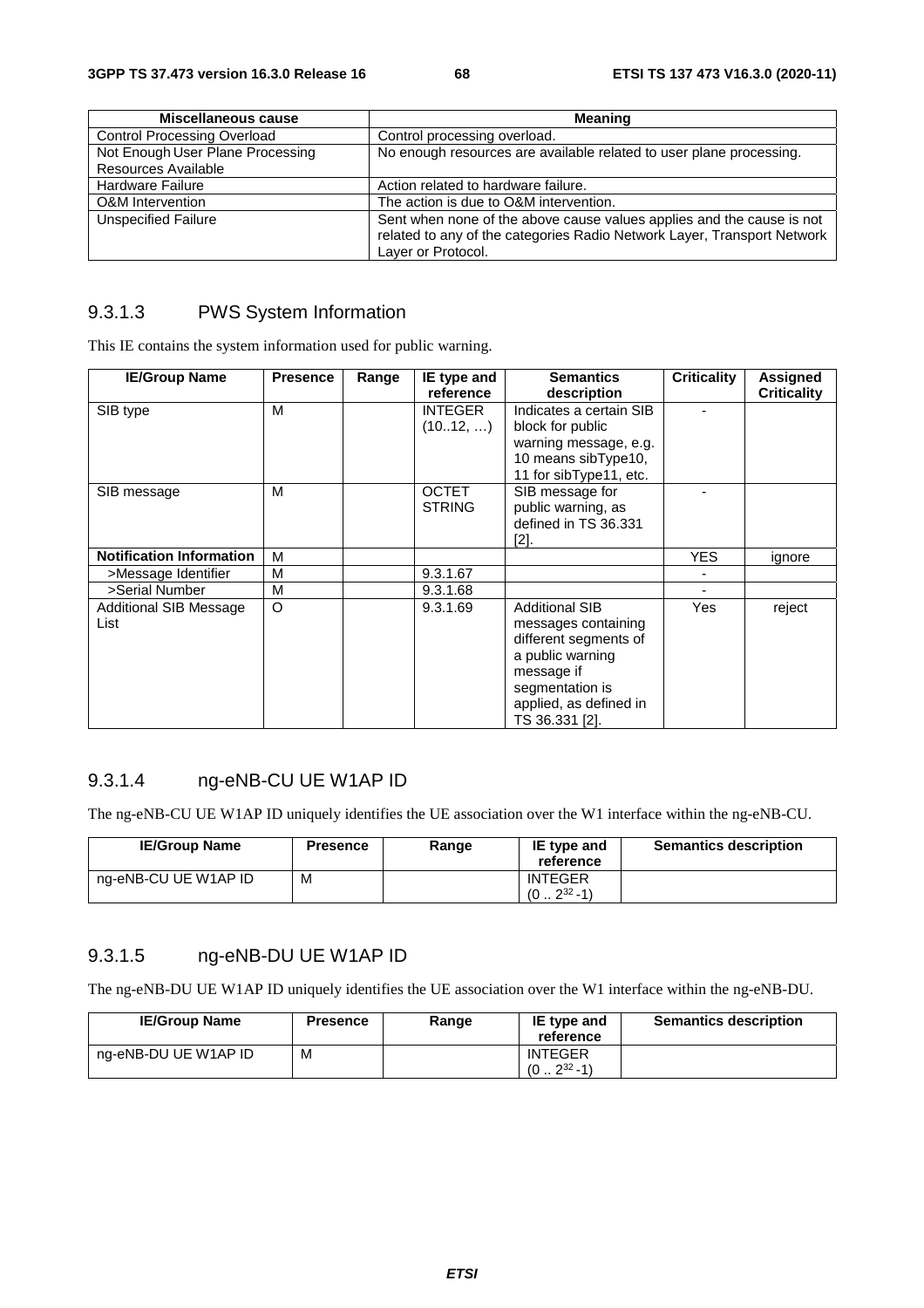#### 9.3.1.6 RRC-Container

This information element contains a ng-eNB-CU→UE or a UE → ng-eNB-CU message that is transferred without interpretation in the ng-eNB-DU.

| <b>IE/Group Name</b> | <b>Presence</b> | Range | IE type and<br>reference      | <b>Semantics description</b> |
|----------------------|-----------------|-------|-------------------------------|------------------------------|
| <b>RRC-Container</b> | М               |       | <b>OCTET</b><br><b>STRING</b> |                              |

#### 9.3.1.7 SRB ID

This IE uniquely identifies a SRB for a UE.

| <b>IE/Group Name</b> | <b>Presence</b> | Range | IE type and<br>reference | <b>Semantics description</b>                                            |
|----------------------|-----------------|-------|--------------------------|-------------------------------------------------------------------------|
| <b>SRBID</b>         | м               |       | INTEGER (03,<br>$\cdots$ | Corresponds to the SRB-<br><i>Identity</i> defined in TS<br>36.331 [2]. |

## 9.3.1.8 DRB ID

This IE uniquely identifies a DRB for a UE.

| <b>IE/Group Name</b> | <b>Presence</b> | Range | IE type and | <b>Semantics description</b>  |
|----------------------|-----------------|-------|-------------|-------------------------------|
|                      |                 |       | reference   |                               |
| DRB ID               | М               |       | INTEGER (1  | Corresponds to the DRB-       |
|                      |                 |       | 32,         | <i>Identity</i> defined in TS |
|                      |                 |       |             | 36.331[2].                    |

## 9.3.1.9 ng-eNB-DU ID

The ng-eNB-DU ID uniquely identifies the ng-eNB-DU at least within an ng-eNB-CU.

| <b>IE/Group Name</b> | <b>Presence</b> | Range | IE type and<br>reference        | <b>Semantics description</b>                                                                                                                   |
|----------------------|-----------------|-------|---------------------------------|------------------------------------------------------------------------------------------------------------------------------------------------|
| ng-eNB-DU ID         | м               |       | <b>INTEGER</b><br>$(02^{36}-1)$ | The ng-eNB-DU ID is<br>independently configured from<br>cell identifiers, i.e. no<br>connection between ng-eNB-<br>DU ID and cell identifiers. |

#### 9.3.1.10 Served Cell Information

This IE contains cell configuration information of a cell in the ng-eNB-DU.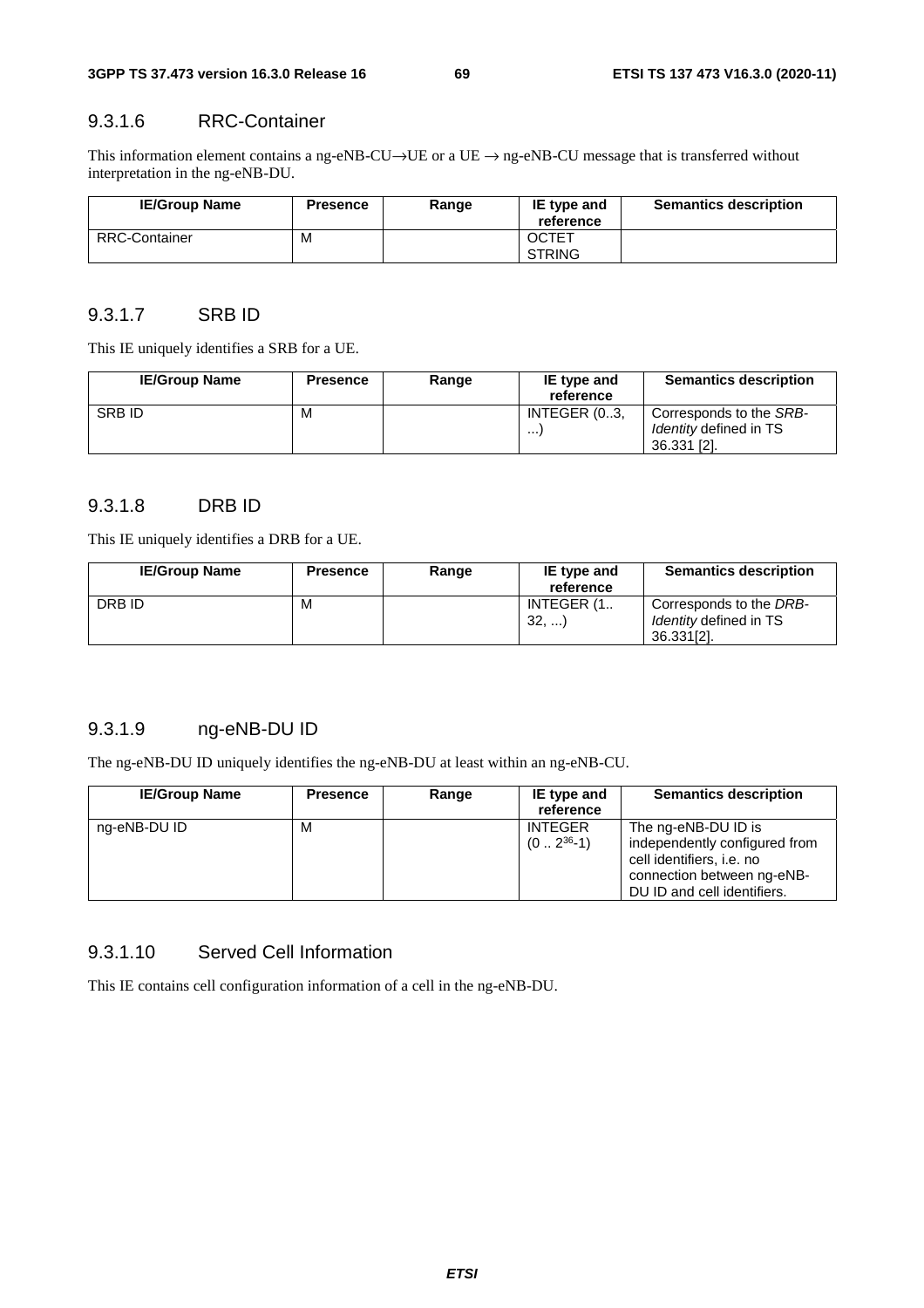| <b>IE/Group Name</b>                     | <b>Presenc</b><br>e     | Range                                                            | IE type and<br>reference                     | <b>Semantics</b><br>description                                                                                 | <b>Criticality</b>       | <b>Assigned</b><br><b>Criticality</b> |
|------------------------------------------|-------------------------|------------------------------------------------------------------|----------------------------------------------|-----------------------------------------------------------------------------------------------------------------|--------------------------|---------------------------------------|
| <b>E-UTRAN CGI</b>                       | $\overline{\mathsf{M}}$ |                                                                  | 9.3.1.12                                     |                                                                                                                 |                          |                                       |
| <b>E-UTRAN PCI</b>                       | $\overline{M}$          |                                                                  | <b>INTEGER</b>                               | Physical Cell ID                                                                                                | $\overline{a}$           |                                       |
|                                          |                         |                                                                  | (0.503)                                      |                                                                                                                 |                          |                                       |
| <b>5GS TAC</b>                           | $\overline{O}$          |                                                                  | 9.3.1.26                                     | 5GS Tracking                                                                                                    | $\overline{\phantom{a}}$ |                                       |
|                                          |                         |                                                                  |                                              | Area Code                                                                                                       |                          |                                       |
| <b>Served PLMNs</b>                      |                         | $1.5$ <maxno<br><i>ofBPLMNs</i><br/><math>\geq</math></maxno<br> |                                              | <b>Broadcast</b><br>PLMNs in SIB1<br>associated to the<br>E-UTRAN cell<br>Identity in the E-<br>UTRAN CGI IE.   | $\blacksquare$           |                                       |
| >PLMN Identity                           | M                       |                                                                  | 9.3.1.14                                     |                                                                                                                 |                          |                                       |
| >TAI Slice<br><b>Support List</b>        | O                       |                                                                  | <b>Slice Support</b><br>List<br>9.3.1.31     | Supported S-<br>NSSAIs per TA.                                                                                  | <b>YES</b>               | ignore                                |
| <b>CHOICE E-UTRAN</b><br>-Mode-Info      | M                       |                                                                  |                                              |                                                                                                                 | $\overline{\phantom{a}}$ |                                       |
| > FDD                                    |                         |                                                                  |                                              |                                                                                                                 |                          |                                       |
| >>FDD Info                               |                         | $\mathbf{1}$                                                     |                                              |                                                                                                                 | $\blacksquare$           |                                       |
| >>UL<br>FreqInfo                         | M                       |                                                                  | E-UTRAN<br>Frequency Info<br>9.3.1.17        |                                                                                                                 |                          |                                       |
| >>DL<br>FreqInfo                         | M                       |                                                                  | E-UTRAN<br>Frequency Info<br>9.3.1.17        |                                                                                                                 | $\mathbf{r}$             |                                       |
| >>UL<br>Transmission<br><b>Bandwidth</b> | $\overline{M}$          |                                                                  | Transmission<br><b>Bandwidth</b><br>9.3.1.15 |                                                                                                                 |                          |                                       |
| >>DL<br>Transmission<br>Bandwidth        | M                       |                                                                  | Transmission<br><b>Bandwidth</b><br>9.3.1.15 |                                                                                                                 | $\blacksquare$           |                                       |
| >TDD                                     |                         |                                                                  |                                              |                                                                                                                 | $\blacksquare$           |                                       |
| >>TDD Info                               |                         | $\mathbf{1}$                                                     |                                              |                                                                                                                 |                          |                                       |
| >>> E-UTRAN<br>Freginfo                  | M                       |                                                                  | E-UTRAN<br>Frequency Info<br>9.3.1.17        |                                                                                                                 |                          |                                       |
| >><br>Transmission<br>Bandwidth          | M                       |                                                                  | Transmission<br><b>Bandwidth</b><br>9.3.1.15 |                                                                                                                 | $\blacksquare$           |                                       |
| Measurement<br>Timing<br>Configuration   | M                       |                                                                  | <b>OCTET</b><br><b>STRING</b>                | Contains the<br><b>MeasurementTimi</b><br>ngConfiguration<br>inter-node<br>message defined<br>in TS 36.331 [2]. | $\blacksquare$           |                                       |
| <b>RANAC</b>                             | O                       |                                                                  | RAN Area Code<br>9.3.1.45                    |                                                                                                                 | <b>YES</b>               | ignore                                |
| Cell Type                                | $\overline{O}$          |                                                                  | 9.3.1.62                                     |                                                                                                                 | <b>YES</b>               | ignore                                |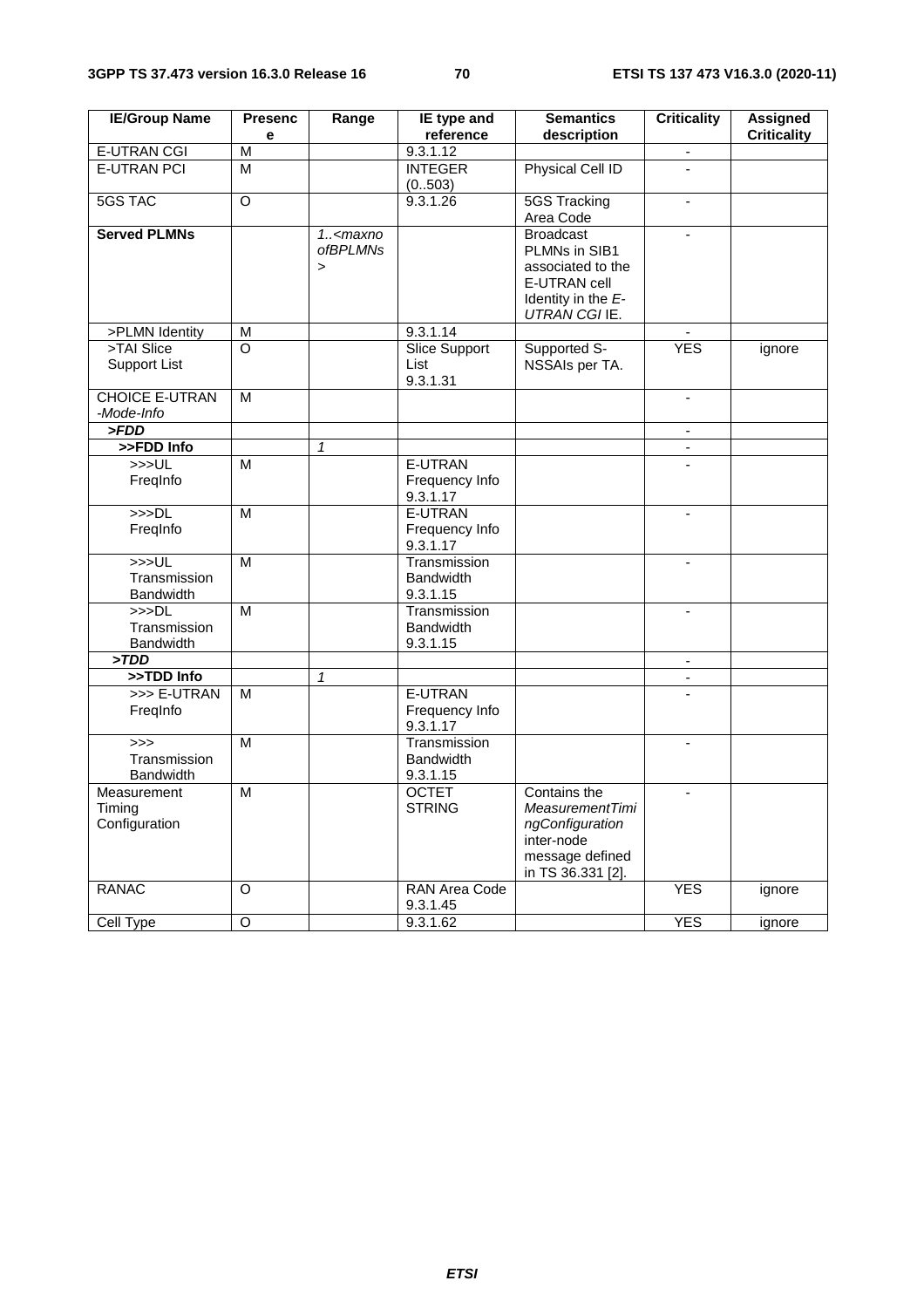| <b>Broadcast PLMN</b><br><b>Identity Info List</b> |          | 0 <maxno<br><i>ofBPLMNs</i><br/><math>\,&gt;\,</math></maxno<br> |                                    | This IE<br>corresponds to<br>the<br>cellAccessRelate<br>dInfoList-5GC IE<br>in SIB1 as<br>specified in TS<br>36.331 [2]. All<br><b>PLMN Identities</b><br>and associated<br>information<br>contained in the<br>cellAccessRelate<br>dInfoList-5GC IE<br>are included and<br>provided in the<br>same order as<br>broadcast in<br>SIB <sub>1</sub> . | <b>YES</b> | ignore |
|----------------------------------------------------|----------|------------------------------------------------------------------|------------------------------------|---------------------------------------------------------------------------------------------------------------------------------------------------------------------------------------------------------------------------------------------------------------------------------------------------------------------------------------------------|------------|--------|
| >PLMN Identity<br>List                             | М        |                                                                  | Available PLMN<br>List<br>9.3.1.47 | <b>Broadcast PLMN</b><br>IDs in SIB1<br>associated to the<br>E-UTRAN Cell<br>Identity IE.                                                                                                                                                                                                                                                         |            |        |
| >5GS-TAC                                           | $\Omega$ |                                                                  | <b>OCTET</b><br>STRING (3)         |                                                                                                                                                                                                                                                                                                                                                   |            |        |
| >E-UTRAN Cell<br>Identity                          | M        |                                                                  | <b>BIT STRING</b><br>(28)          |                                                                                                                                                                                                                                                                                                                                                   |            |        |
| >RANAC                                             | $\circ$  |                                                                  | RAN Area Code<br>9.3.1.45          |                                                                                                                                                                                                                                                                                                                                                   |            |        |

| Ranαe<br>bound<br>٦a           | -<br>anation                                                                          |  |  |
|--------------------------------|---------------------------------------------------------------------------------------|--|--|
| LMNs<br>$\sim$<br>…u∧∩00IBH' " | LMN<br>וס<br>lds<br>Broadcast<br>Maximum<br>$\sim$<br>Value<br>no.<br>Οt<br>O.<br>- ت |  |  |

#### 9.3.1.11 Transmission Action Indicator

This IE indicates actions for the ng-eNB-DU for the data transmission to the UE.

| <b>IE/Group Name</b> | Presence | Range | IE type and reference | <b>Semantics description</b> |
|----------------------|----------|-------|-----------------------|------------------------------|
| ⊺ransmission Action  | M        |       | ENUMERATED            |                              |
| Indicator            |          |       | restart<br>$5$        |                              |

## 9.3.1.12 E-UTRAN CGI

This information element is used to globally identify a cell (see TS 36.401 [3]).

| <b>IE/Group Name</b> | <b>Presence</b> | Range | IE type and<br>reference        | <b>Semantics description</b>                                           |
|----------------------|-----------------|-------|---------------------------------|------------------------------------------------------------------------|
| <b>PLMN Identity</b> | М               |       | 9.3.1.14                        |                                                                        |
| Cell Identity        | м               |       | <b>BIT STRING</b><br>(SIZE(28)) | The leftmost bits of the Cell<br>Identity correspond to the eNB<br>ID. |

## 9.3.1.13 Repetition Period

This IE indicates the periodicity of the warning message to be broadcast.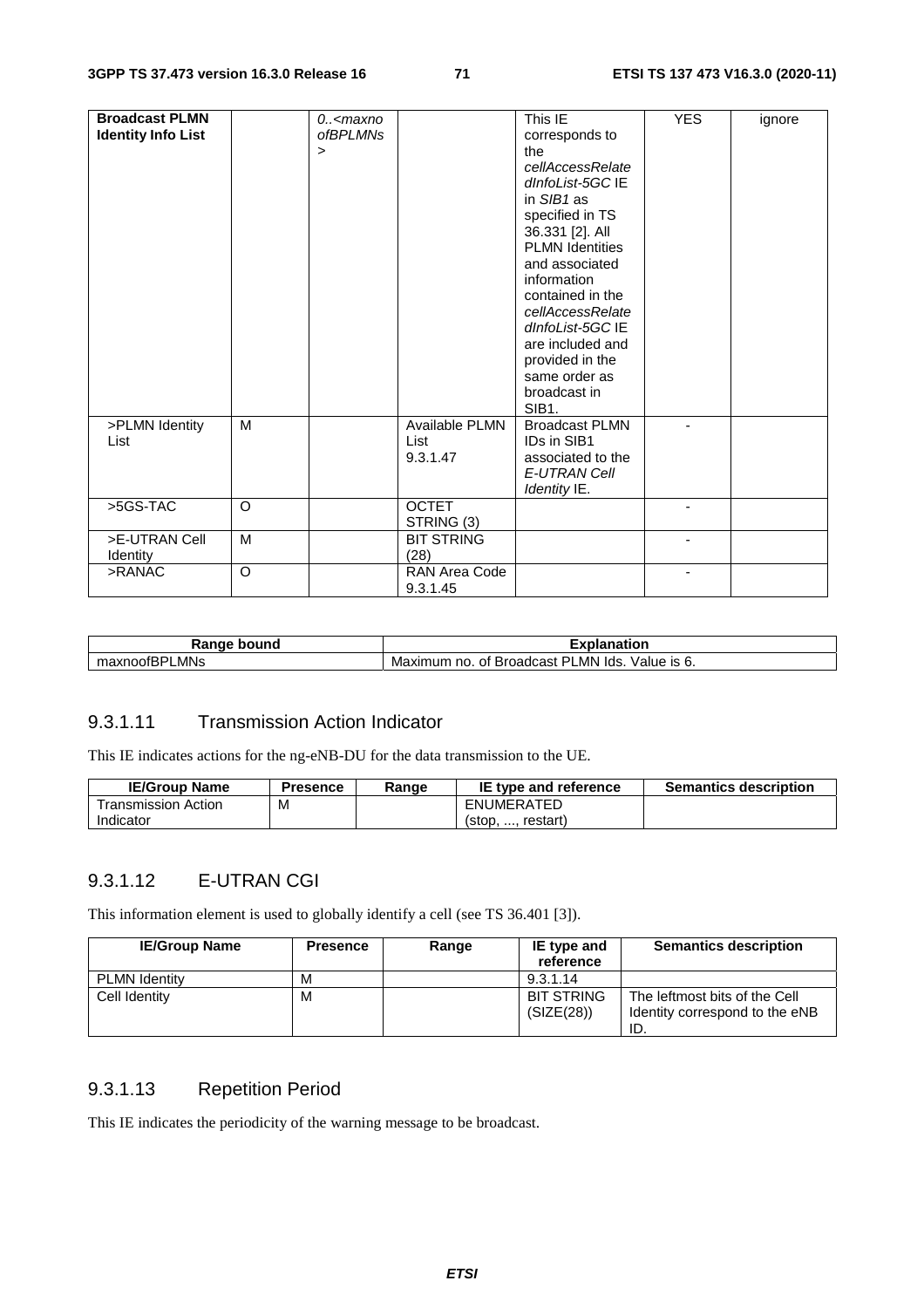| <b>IE/Group Name</b>     | <b>Presence</b> | Range | IE type and<br>reference | <b>Semantics description</b>                       |
|--------------------------|-----------------|-------|--------------------------|----------------------------------------------------|
| <b>Repetition Period</b> | M               |       | INTEGER $(02^{17}-1)$    | The unit of value 1 to $2^{17}$ -1 is<br>[second]. |

### 9.3.1.14 PLMN Identity

This information element indicates the PLMN Identity.

| <b>IE/Group Name</b> | <b>Presence</b> | Range | IE type and reference            | <b>Semantics description</b>                                                                                                                    |
|----------------------|-----------------|-------|----------------------------------|-------------------------------------------------------------------------------------------------------------------------------------------------|
| <b>PLMN</b> Identity | М               |       | <b>OCTET STRING</b><br>(SIZE(3)) | - digits 0 to 9, encoded 0000 to $1001$ ,<br>- 1111 used as filler digit,<br>two digits per octet,                                              |
|                      |                 |       |                                  | - bits 4 to 1 of octet n encoding digit 2n-1<br>- bits 8 to 5 of octet n encoding digit 2n                                                      |
|                      |                 |       |                                  | -The PLMN identity consists of 3 digits<br>from MCC followed by either<br>-a filler digit plus 2 digits from MNC (in<br>case of 2 digit MNC) or |
|                      |                 |       |                                  | -3 digits from MNC (in case of a 3 digit<br>MNC).                                                                                               |

### 9.3.1.15 Transmission Bandwidth

The *Transmission Bandwidth* IE is used to indicate the UL or DL transmission bandwidth.

| <b>IE/Group Name</b> | <b>Presence</b> | Range | <b>IE Type and Reference</b> | <b>Semantics Description</b>           |
|----------------------|-----------------|-------|------------------------------|----------------------------------------|
| <b>NRB</b>           | м               |       | ENUMERATED (mbw6,            | This IE is used to indicate the        |
|                      |                 |       | mbw15, mbw25, mbw50,         | UL or DL transmission                  |
|                      |                 |       | mbw75, mbw100, )             | bandwidth expressed in units of        |
|                      |                 |       |                              | resource blocks "N <sub>RB</sub> " (TS |
|                      |                 |       |                              | 36.104 [14]). The values mbw6,         |
|                      |                 |       |                              | mbw15, etc. correspond to the          |
|                      |                 |       |                              | number of resource blocks              |
|                      |                 |       |                              | $"N_{RB}"$ 6, 15, etc.                 |

### 9.3.1.16 Void

Reserved for future use.

### 9.3.1.17 E-UTRAN Frequency Info

The E-UTRAN Frequency Info defines the carrier frequency used in a cell for a given direction (UL or DL) in FDD or for both UL and DL directions in TDD.

| <b>IE/Group Name</b>               | <b>Presence</b> | Range                         | IE Type and<br><b>Reference</b>    | <b>Semantics Description</b>                            |
|------------------------------------|-----------------|-------------------------------|------------------------------------|---------------------------------------------------------|
| <b>E-UTRAN ARFCN</b>               | м               |                               | INTEGER (0<br>maxE-<br>UTRANARFCN) | RF Reference Frequency as<br>defined in TS 36.104 [14]. |
| <b>Frequency Band List</b>         |                 |                               |                                    |                                                         |
| >Frequency Band Item               |                 | $1. maxnoofE-UTRANCellBands>$ |                                    |                                                         |
| >>E-UTRAN<br><b>Frequency Band</b> | м               |                               | INTEGER (1<br>maxBandsEUTRA)       | Operating Band as defined in<br>TS 36.104 [14].         |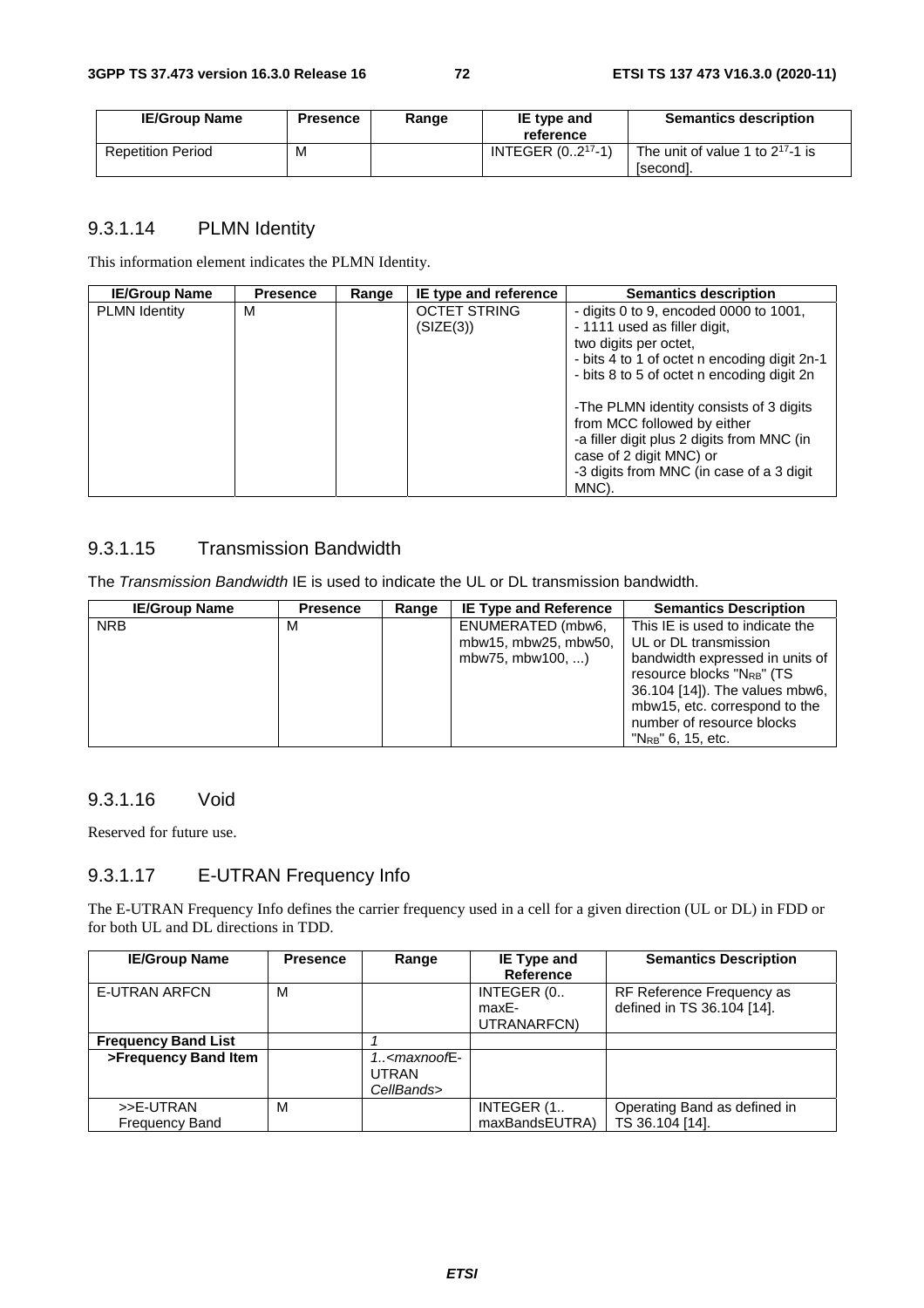| Range bound             | <b>Explanation</b>                                                           |
|-------------------------|------------------------------------------------------------------------------|
| maxE-UTRANARFCN         | Maximum value of E-UTRAN ARFCNs. Value is 262143.                            |
| maxnoofE-UTRANCellBands | Maximum no. of frequency bands supported for an E-UTRAN cell.<br>Value is 8. |
| maxBandsEUTRA           | Maximum value of E-UTRAN Bands, Value is 256.                                |

#### 9.3.1.18 ng-eNB-DU System Information

This IE contains the system information generated by the ng-eNB-DU.

| <b>IE/Group Name</b> | <b>Presence</b> | Range | IE type and<br>reference      | <b>Semantics description</b>                   |
|----------------------|-----------------|-------|-------------------------------|------------------------------------------------|
| MIB message          | M               |       | <b>OCTET</b><br><b>STRING</b> | MIB message, as defined in<br>TS 36.331 [2].   |
| SIB1 message         | М               |       | <b>OCTET</b><br><b>STRING</b> | SIB1 message, as defined in<br>TS 36.331 [2].  |
| SIB2 message         | M               |       | <b>OCTET</b><br><b>STRING</b> | SIB2 message, as defined in<br>TS 36.331 [2].  |
| SIB3 message         | М               |       | <b>OCTET</b><br><b>STRING</b> | SIB3 message, as defined in<br>TS 36.331 [2].  |
| SIB8 message         | M               |       | <b>OCTET</b><br><b>STRING</b> | SIB8 message, as defined in<br>TS 36.331 [2].  |
| SIB16 message        | M               |       | <b>OCTET</b><br><b>STRING</b> | SIB16 message, as defined in<br>TS 36.331 [2]. |

### 9.3.1.19 E-UTRAN QoS

This IE defines the QoS to be applied to a DRB for DC case.

| <b>IE/Group Name</b>       | <b>Presence</b> | Range | IE type and    | <b>Semantics description</b>        |
|----------------------------|-----------------|-------|----------------|-------------------------------------|
|                            |                 |       | reference      |                                     |
| QCI                        | М               |       | <b>INTEGER</b> | QoS Class Identifier defined in TS  |
|                            |                 |       | (0255)         | 23.401 [10].                        |
|                            |                 |       |                | Logical range and coding specified  |
|                            |                 |       |                | in TS 23.203 [20].                  |
| Allocation and Retention   | м               |       | 9.3.1.20       |                                     |
| Priority                   |                 |       |                |                                     |
| <b>GBR QoS Information</b> | O               |       | 9.3.1.21       | This IE applies to GBR bearers only |
|                            |                 |       |                | and shall be ignored otherwise.     |

## 9.3.1.20 Allocation and Retention Priority

This IE specifies the relative importance compared to other E-RABs for allocation and retention of the E-UTRAN Radio Access Bearer.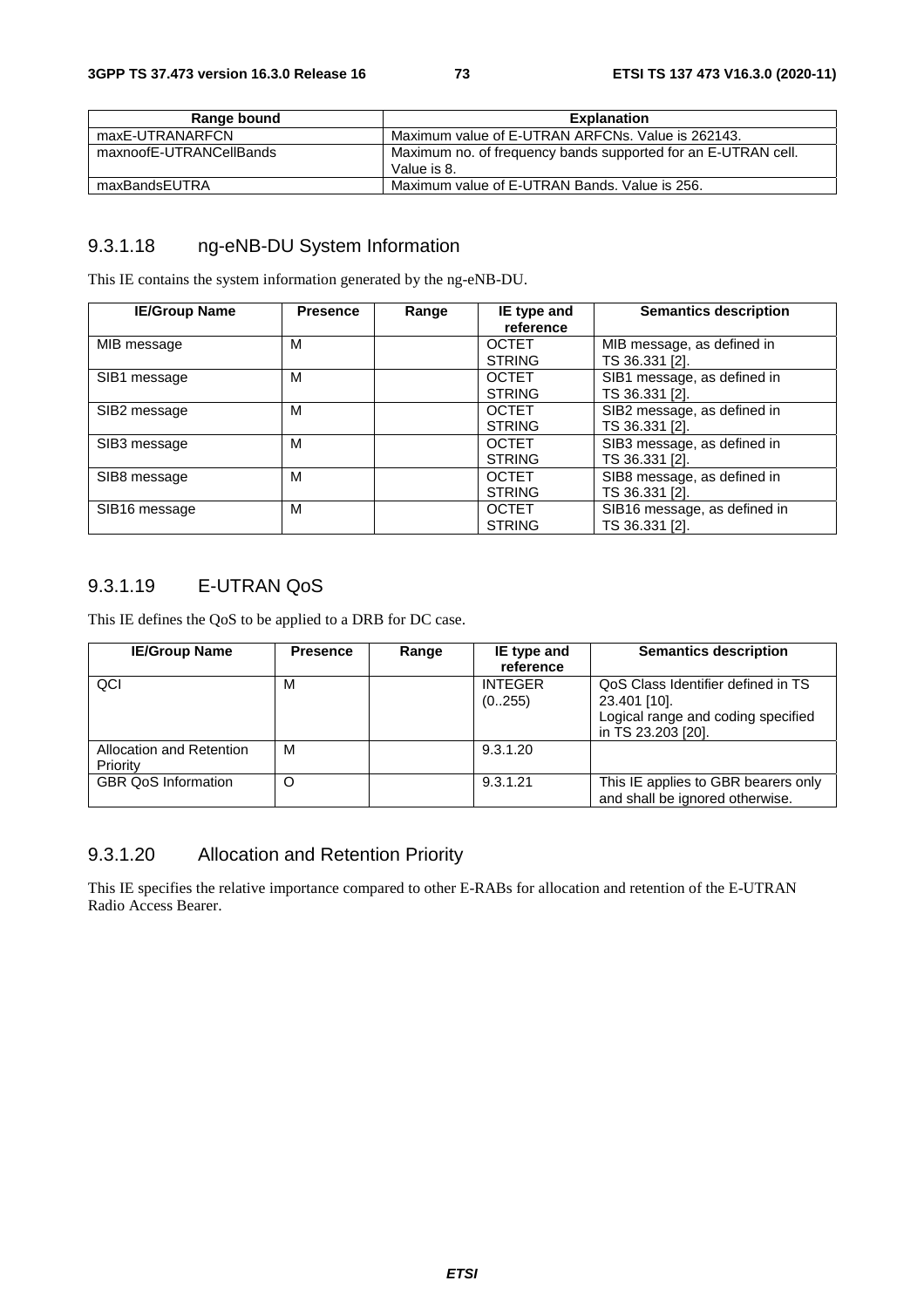| <b>IE/Group Name</b>      | <b>Presence</b> | Range | IE type and<br>reference                                                     | <b>Semantics description</b>                                                                                                                                                                                                                                                                                                                                                                                                                           |
|---------------------------|-----------------|-------|------------------------------------------------------------------------------|--------------------------------------------------------------------------------------------------------------------------------------------------------------------------------------------------------------------------------------------------------------------------------------------------------------------------------------------------------------------------------------------------------------------------------------------------------|
| <b>Priority Level</b>     | M               |       | <b>INTEGER (015)</b>                                                         | <b>Desc.:</b> This IE should be understood<br>as "priority of allocation and retention"<br>(see TS 23.401 [10]).<br>Usage:<br>Value 15 means "no priority".<br>Values between 1 and 14 are ordered<br>in decreasing order of priority, i.e. 1 is<br>the highest and 14 the lowest.<br>Value 0 shall be treated as a logical<br>error if received.                                                                                                      |
| Pre-emption Capability    | M               |       | ENUMERATED(shall<br>not trigger pre-<br>emption, may trigger<br>pre-emption) | Desc.: This IE indicates the pre-<br>emption capability of the request on<br>other E-RABs<br>Usage:<br>The E-RAB shall not pre-empt other<br>E-RABs or, the E-RAB may pre-empt<br>other E-RABs<br>The Pre-emption Capability indicator<br>applies to the allocation of resources<br>for an E-RAB and as such it provides<br>the trigger to the pre-emption<br>procedures/processes of the eNB.                                                         |
| Pre-emption Vulnerability | M               |       | ENUMERATED(not<br>pre-emptable, pre-<br>emptable)                            | <b>Desc.:</b> This IE indicates the<br>vulnerability of the E-RAB to pre-<br>emption of other E-RABs.<br>Usage:<br>The E-RAB shall not be pre-empted<br>by other E-RABs or the E-RAB may<br>be pre-empted by other RABs.<br>Pre-emption Vulnerability indicator<br>applies for the entire duration of the E-<br>RAB, unless modified, and as such<br>indicates whether the E-RAB is a<br>target of the pre-emption<br>procedures/processes of the eNB. |

#### 9.3.1.21 GBR QoS Information

This IE indicates the maximum and guaranteed bit rates of a GBR E-RAB for downlink and uplink.

| <b>IE/Group Name</b>             | <b>Presence</b> | Range | IE type and     | <b>Semantics description</b>               |
|----------------------------------|-----------------|-------|-----------------|--------------------------------------------|
|                                  |                 |       | reference       |                                            |
| E-RAB Maximum Bit Rate           | M               |       | <b>Bit Rate</b> | Maximum Bit Rate in DL (i.e. from EPC      |
| <b>Downlink</b>                  |                 |       | 9.3.1.22        | to E-UTRAN) for the bearer.                |
|                                  |                 |       |                 | Details in TS 23.401 [10].                 |
| E-RAB Maximum Bit Rate           | м               |       | <b>Bit Rate</b> | Maximum Bit Rate in UL (i.e. from E-       |
| <b>Uplink</b>                    |                 |       | 9.3.1.22        | UTRAN to EPC) for the bearer.              |
|                                  |                 |       |                 | Details in TS 23.401 [10].                 |
| <b>E-RAB Guaranteed Bit Rate</b> | M               |       | <b>Bit Rate</b> | Guaranteed Bit Rate (provided that         |
| <b>Downlink</b>                  |                 |       | 9.3.1.22        | there is data to deliver) in DL (i.e. from |
|                                  |                 |       |                 | EPC to E-UTRAN) for the bearer.            |
|                                  |                 |       |                 | Details in TS 23.401 [10].                 |
| <b>E-RAB Guaranteed Bit Rate</b> | M               |       | <b>Bit Rate</b> | Guaranteed Bit Rate (provided that         |
| Uplink                           |                 |       | 9.3.1.22        | there is data to deliver) in UL (i.e. from |
|                                  |                 |       |                 | E-UTRAN to EPC) for the bearer.            |
|                                  |                 |       |                 | Details in TS 23.401 [10].                 |

#### 9.3.1.22 Bit Rate

This IE indicates the number of bits delivered by NG-RAN in UL or to NG-RAN in DL within a period of time, divided by the duration of the period. It is used, for example, to indicate the maximum or guaranteed bit rate for a GBR QoS flow, or an aggregated maximum bit rate.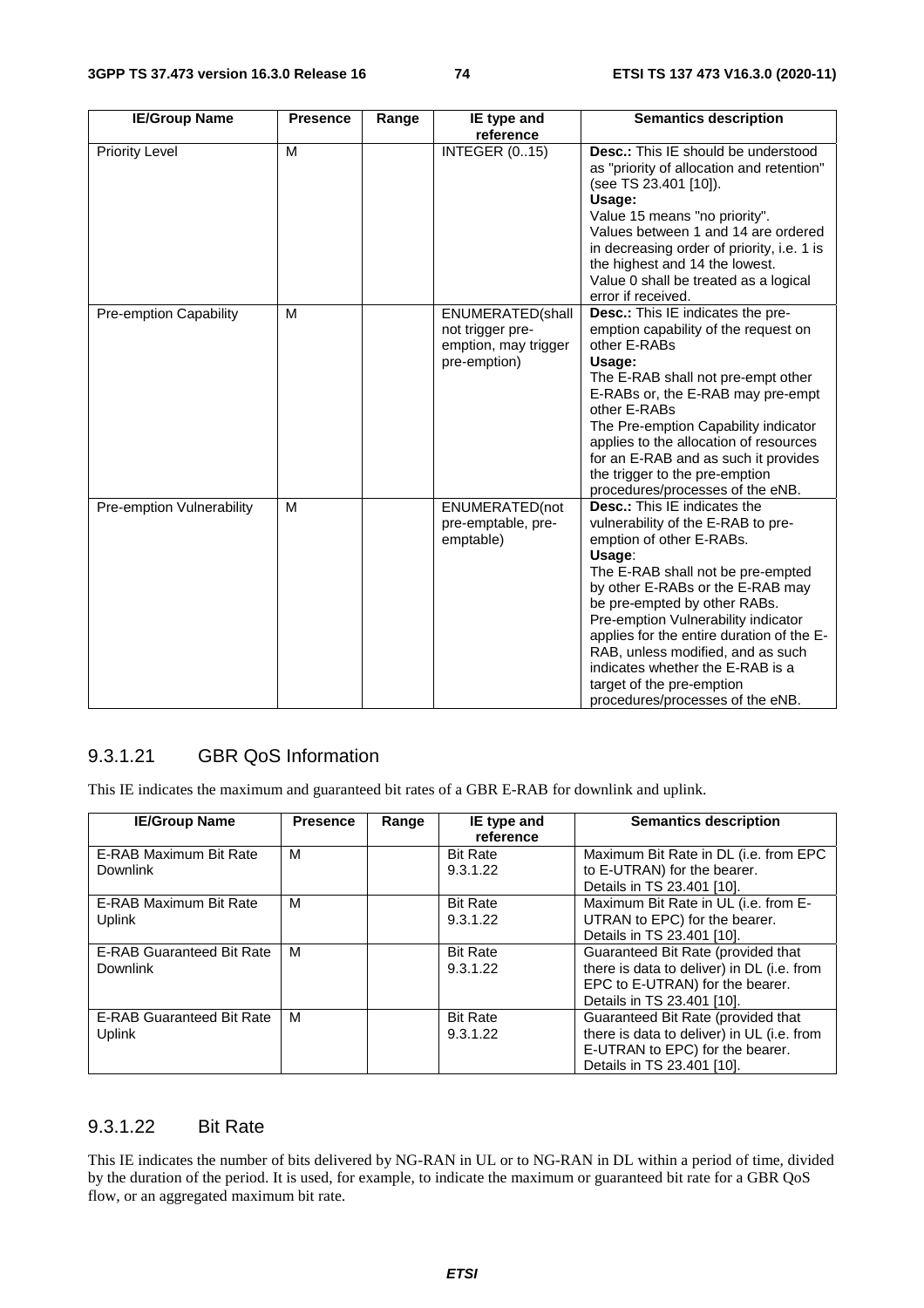| <b>IE/Group Name</b> | <b>Presence</b> | Ranɑe | IE type and reference | <b>Semantics description</b> |
|----------------------|-----------------|-------|-----------------------|------------------------------|
| <b>Bit Rate</b>      | M               |       | INTEGER (0            | The unit is: bit/s           |
|                      |                 |       | (4.000.000.000.000)   |                              |

#### 9.3.1.23 Transaction ID

The *Transaction ID* IE uniquely identifies a procedure among all ongoing parallel procedures of the same type initiated by the same protocol peer. Messages belonging to the same procedure shall use the same Transaction ID. The Transaction ID is determined by the initiating peer of a procedure.

| <b>IE/Group</b><br><b>Name</b> | <b>Presence</b> | Ranɑe | IE<br>type and reference          | <b>Semantics description</b> |
|--------------------------------|-----------------|-------|-----------------------------------|------------------------------|
| ransaction<br>. IL/            | M               |       | つらら<br>ີ (0255, …,<br>IN<br>r Grk |                              |

#### 9.3.1.24 DRX Cycle

The *DRX Cycle* IE is to indicate the desired DRX cycle.

| <b>IE/Group Name</b>   | <b>Presence</b> | Range | <b>IE Type and Reference</b>     | <b>Semantics Description</b>        |
|------------------------|-----------------|-------|----------------------------------|-------------------------------------|
| Long DRX Cycle         | М               |       | ENUMERATED                       | This IE is defined in TS 36.331 [2] |
| Length                 |                 |       | (sf10, sf20, sf32, sf40,         |                                     |
|                        |                 |       | sf64, sf80, sf128, sf160, sf256, |                                     |
|                        |                 |       | sf320, sf512, sf640, sf1024,     |                                     |
|                        |                 |       | sf1280, sf2048, sf2560, )        |                                     |
| Short DRX Cycle        | O               |       | ENUMERATED (sf2, sf5, sf8,       | This IE is defined in TS 36.331 [2] |
| Length                 |                 |       | sf10, sf16, sf20, sf32, sf40,    |                                     |
|                        |                 |       | sf64, sf80, sf128, sf160, sf256, |                                     |
|                        |                 |       | $sf320$ , $sf512$ , $sf640$ , )  |                                     |
| <b>Short DRX Cycle</b> | O               |       | <b>INTEGER (116)</b>             | This IE is defined in TS 36.331 [2] |
| Timer                  |                 |       |                                  |                                     |

### 9.3.1.25 RLC Mode

The *RLC Mode* IE indicates the RLC Mode used for a DRB.

| <b>IE/Group Name</b> | <b>Presence</b> | Range | IE Type and<br><b>Reference</b>                                                                                   | <b>Semantics Description</b> |
|----------------------|-----------------|-------|-------------------------------------------------------------------------------------------------------------------|------------------------------|
| RLC Mode             |                 |       | ENUMERATED (<br>RLC-AM, RLC-UM-<br>Bidirectional, RLC-<br>UM-Unidirectional-<br>UL, RLC-UM-<br>Unidirectional-DL, |                              |

### 9.3.1.26 5GS TAC

This information element is used to identify Tracking Area Code.

| <b>IE/Group Name</b> | <b>Presence</b> | Range | IE type and<br>reference | <b>Semantics description</b> |
|----------------------|-----------------|-------|--------------------------|------------------------------|
| 5GS TAC              | М               |       | <b>OCTET STRING</b>      |                              |
|                      |                 |       | (SIZE (3))               |                              |

#### 9.3.1.27 Void

#### 9.3.1.28 RRC Reconfiguration Complete Indicator

This IE indicates the result of the reconfiguration performed towards the UE.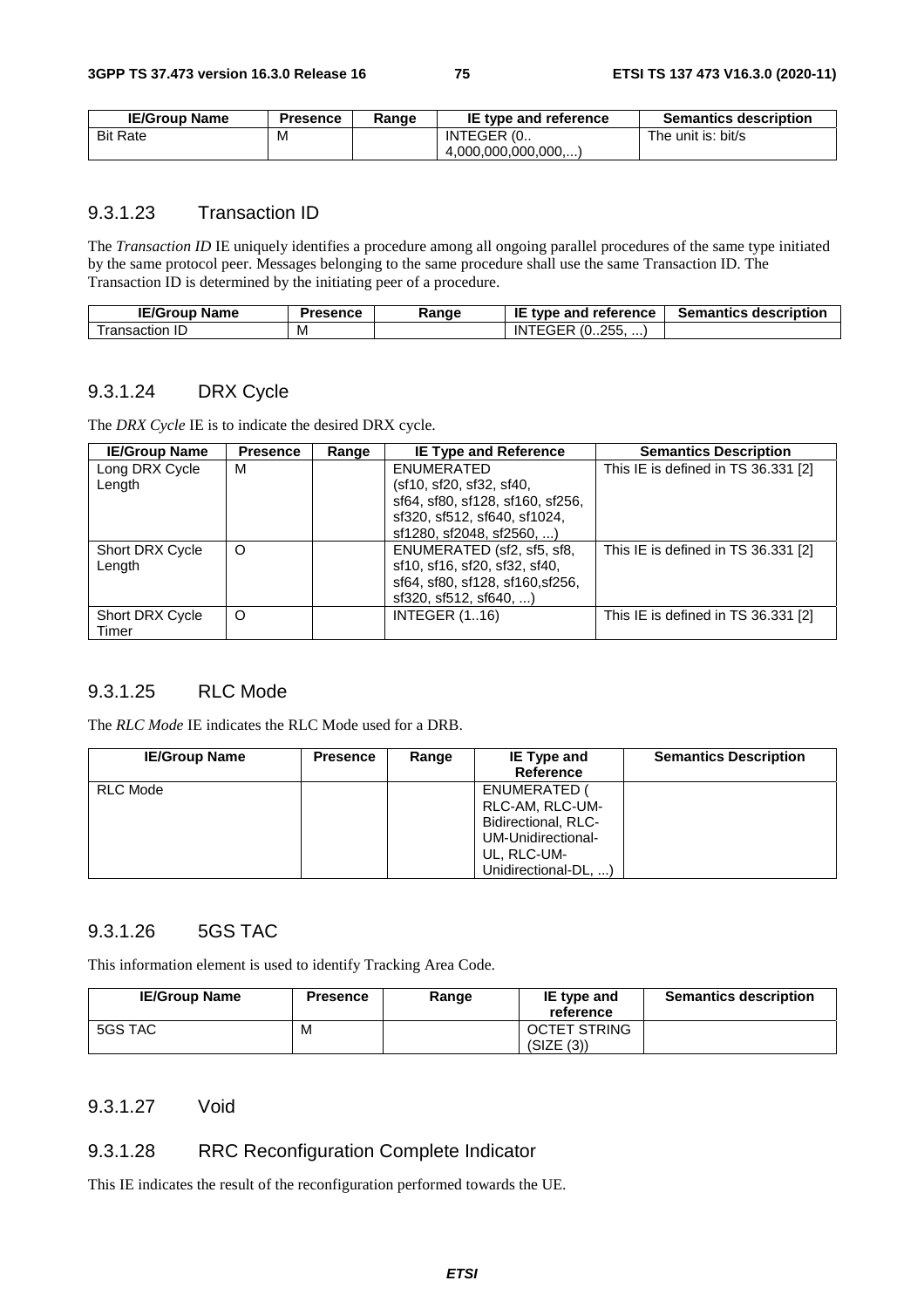| <b>IE/Group Name</b> | <b>Presence</b> | Range | IE type and<br>reference | <b>Semantics description</b> |
|----------------------|-----------------|-------|--------------------------|------------------------------|
| RRC Reconfiguration  | M               |       | ENUMERATED               |                              |
| Complete Indicator   |                 |       | (true, , failure)        |                              |

#### 9.3.1.29 C-RNTI

This IE contains the C-RNTI information.

| <b>IE/Group Name</b> | <b>Presence</b> | Range | IE type and<br>reference    | <b>Semantics description</b>        |
|----------------------|-----------------|-------|-----------------------------|-------------------------------------|
| C-RNTI               | M               |       | <b>INTEGER</b><br>(065535,) | C-RNTI as defined in TS 36.331 [2]. |

### 9.3.1.30 RAT-Frequency Priority Information

The RAT-Frequency Priority Information contains either the *Subscriber Profile ID for RAT/Frequency priority* IE or the *Index to RAT/Frequency Selection Priority* IE. These parameters are used to define local configuration for RRM strategies.

| <b>IE/Group Name</b>           | <b>Presence</b> | Range | IE type and<br>reference | <b>Semantics description</b> |
|--------------------------------|-----------------|-------|--------------------------|------------------------------|
| <b>CHOICE RAT-Frequency</b>    | М               |       |                          |                              |
| Priority Information           |                 |       |                          |                              |
| $>EN-DC$                       |                 |       |                          |                              |
| >>Subscriber Profile ID for    | м               |       | <b>INTEGER (1 256,</b>   |                              |
| RAT/Frequency priority         |                 |       | $\cdots$                 |                              |
| $>NG-RAN$                      |                 |       |                          |                              |
| >>Index to                     | м               |       | INTEGER (1.              |                              |
| <b>RAT/Frequency Selection</b> |                 |       | 256,                     |                              |
| Priority                       |                 |       |                          |                              |

#### 9.3.1.31 Slice Support List

This IE indicates the list of supported slices.

| <b>IE/Group Name</b>      | Presence | Range                                     | IE type and reference | <b>Semantics description</b> |
|---------------------------|----------|-------------------------------------------|-----------------------|------------------------------|
| <b>Slice Support Item</b> |          | 1 <maxnoofsliceitems></maxnoofsliceitems> |                       |                              |
| IEs                       |          |                                           |                       |                              |
| >S-NSSAI                  | м        |                                           | 9.3.1.32              |                              |

|                                        | .                                                                                      |
|----------------------------------------|----------------------------------------------------------------------------------------|
| ⊤ Randr                                | ------                                                                                 |
| bound                                  | nation                                                                                 |
| $\sim$<br>iceltemsاح،<br>noof:<br>−1∧. | 1024.<br>signalled<br>Value<br>support<br>items.<br>Maximum<br>no<br>slice<br>ıs<br>0t |

#### 9.3.1.32 S-NSSAI

This IE indicates the S-NSSAI.

| <b>IE/Group Name</b> | <b>Presence</b> | Range | IE type and reference  | <b>Semantics description</b> |
|----------------------|-----------------|-------|------------------------|------------------------------|
| SST                  | M               |       | OCTET STRING (SIZE(1)) |                              |
| <b>SD</b>            |                 |       | OCTET STRING (SIZE(3)) |                              |

#### 9.3.1.33 ng-eNB-CU System Information

This IE contains the system information encoded by the ng-eNB-CU.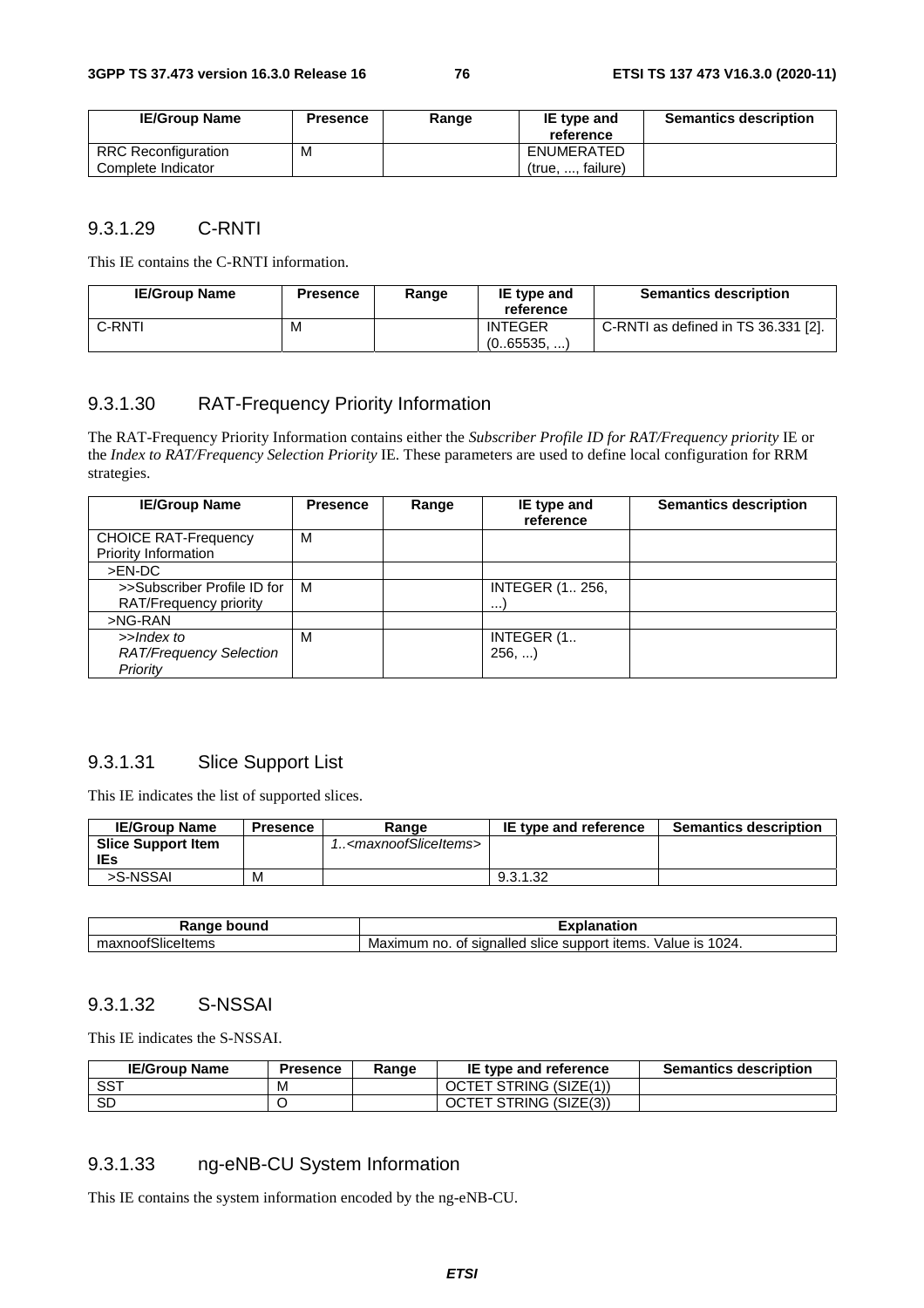| <b>IE/Group Name</b>                       | <b>Presence</b> | Range                                    | IE type and<br>reference            | <b>Semantics description</b>                               |
|--------------------------------------------|-----------------|------------------------------------------|-------------------------------------|------------------------------------------------------------|
| SIB type to Be Updated<br>List             |                 |                                          |                                     |                                                            |
| >SIB type to Be<br><b>Updated Item IEs</b> |                 | 1<br><maxnoofsibtypes></maxnoofsibtypes> |                                     |                                                            |
| >>SIB type                                 | M               |                                          | <b>INTEGER</b><br>(4, 7,<br>915,32, | Indicates a certain SIB block.                             |
| >>SIB message                              | м               |                                          | <b>OCTET</b><br><b>STRING</b>       | SIB message containing SIB as<br>defined in TS 36.331 [2]. |
| >>Value Tag                                | M               |                                          | <b>INTEGER</b><br>(031, )           |                                                            |

### 9.3.1.34 QoS Flow Level QoS Parameters

This IE defines the QoS to be applied to a QoS flow or to a DRB.

| <b>IE/Group Name</b>                                   | <b>Presence</b> | Range | IE type and<br>reference            | <b>Semantics</b><br>description                                                                                        | <b>Criticality</b>       | <b>Assigned</b><br><b>Criticality</b> |
|--------------------------------------------------------|-----------------|-------|-------------------------------------|------------------------------------------------------------------------------------------------------------------------|--------------------------|---------------------------------------|
| CHOICE QoS<br>Characteristics                          | M               |       |                                     |                                                                                                                        | $\blacksquare$           |                                       |
| >Non-dynamic 5QI                                       |                 |       |                                     |                                                                                                                        | ٠                        |                                       |
| >>Non Dynamic 5QI<br>Descriptor                        | M               |       | 9.3.1.38                            |                                                                                                                        |                          |                                       |
| >Dynamic 5QI                                           |                 |       |                                     |                                                                                                                        | $\overline{\phantom{a}}$ |                                       |
| >>Dynamic 5QI<br>Descriptor                            | M               |       | 9.3.1.36                            |                                                                                                                        |                          |                                       |
| NG-RAN Allocation and<br><b>Retention Priority</b>     | M               |       | 9.3.1.37                            |                                                                                                                        | ٠                        |                                       |
| <b>GBR OoS Flow</b><br>Information                     | O               |       | 9.3.1.35                            | This IE shall be<br>present for GBR<br>QoS Flows only.                                                                 |                          |                                       |
| Reflective QoS Attribute                               | $\Omega$        |       | <b>ENUMERATED</b><br>(subject to, ) | Details in TS<br>23.501 [8]. This IE<br>applies to non-<br>GBR flows only<br>and shall be<br>ignored otherwise.        |                          |                                       |
| PDU Session ID                                         | O               |       | <b>INTEGER</b><br>(0255)            | As specified in TS<br>23.501 [8].                                                                                      | <b>YES</b>               | ignore                                |
| <b>UL PDU Session</b><br>Aggregate Maximum Bit<br>Rate | $\Omega$        |       | <b>Bit Rate</b><br>9.3.1.22         | The PDU session<br>Aggregate<br>Maximum Bit Rate<br>Uplink which is<br>associated with<br>the involved PDU<br>session. | <b>YES</b>               | ignore                                |

### 9.3.1.35 GBR QoS Flow Information

This IE indicates QoS parameters for a GBR QoS flow or GBR bearer for downlink and uplink.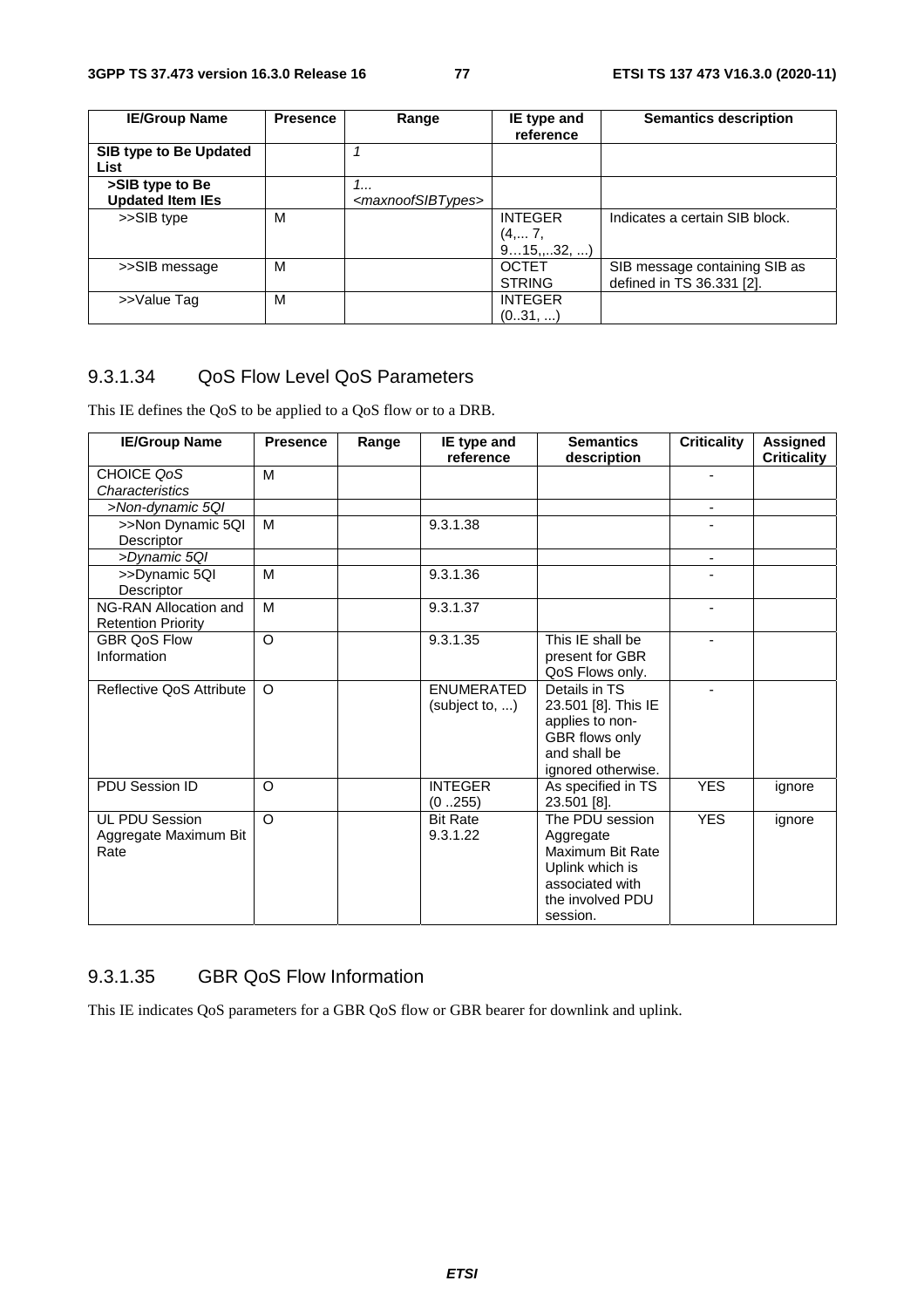| <b>IE/Group Name</b>       | <b>Presence</b> | Range | IE type and reference    | <b>Semantics description</b>   |
|----------------------------|-----------------|-------|--------------------------|--------------------------------|
| Maximum Flow Bit Rate      | м               |       | <b>Bit Rate</b>          | Maximum Bit Rate in DL.        |
| <b>Downlink</b>            |                 |       | 9.3.1.22                 | Details in TS 23.501 [8].      |
| Maximum Flow Bit Rate      | м               |       | <b>Bit Rate</b>          | Maximum Bit Rate in UL.        |
| Uplink                     |                 |       | 9.3.1.22                 | Details in TS 23.501 [8].      |
| <b>Guaranteed Flow Bit</b> | M               |       | <b>Bit Rate</b>          | <b>Guaranteed Bit Rate</b>     |
| <b>Rate Downlink</b>       |                 |       | 9.3.1.22                 | (provided there is data to     |
|                            |                 |       |                          | deliver) in DL. Details in TS  |
|                            |                 |       |                          | 23.501 [8].                    |
| <b>Guaranteed Flow Bit</b> | М               |       | <b>Bit Rate</b>          | <b>Guaranteed Bit Rate</b>     |
| Rate Uplink                |                 |       | 9.3.1.22                 | (provided there is data to     |
|                            |                 |       |                          | deliver). Details in TS 23.501 |
|                            |                 |       |                          | [8]                            |
| Maximum Packet Loss        | O               |       | Maximum Packet Loss Rate | Indicates the maximum rate     |
| Rate Downlink              |                 |       | 9.3.1.39                 | for lost packets that can be   |
|                            |                 |       |                          | tolerated in the downlink      |
|                            |                 |       |                          | direction. Details in TS       |
|                            |                 |       |                          | 23.501 [8].                    |
| Maximum Packet Loss        | O               |       | Maximum Packet Loss Rate | Indicates the maximum rate     |
| Rate Uplink                |                 |       | 9.3.1.39                 | for lost packets that can be   |
|                            |                 |       |                          | tolerated in the uplink        |
|                            |                 |       |                          | direction. Details in TS       |
|                            |                 |       |                          | 23.501 [8].                    |

### 9.3.1.36 Dynamic 5QI Descriptor

This IE indicates the QoS Characteristics for a Non-standardised or not pre-configured 5QI for downlink and uplink.

| <b>IE/Group Name</b>  | <b>Presence</b>  | Range | IE type and reference         | <b>Semantics description</b>    |
|-----------------------|------------------|-------|-------------------------------|---------------------------------|
| QoS Priority Level    | м                |       | <b>INTEGER (1127)</b>         | For details see TS 23.501       |
|                       |                  |       |                               | [8].                            |
| Packet Delay Budget   | м                |       | 9.3.1.40                      | For details see TS 23.501       |
|                       |                  |       |                               | [8].                            |
| Packet Error Rate     | М                |       | 9.3.1.41                      | For details see TS 23.501       |
|                       |                  |       |                               | [8].                            |
| 5QI                   | $\circ$          |       | INTEGER (0255,)               | This IE contains the            |
|                       |                  |       |                               | dynamically assigned 5QI as     |
|                       |                  |       |                               | specified in TS 23.501 [8].     |
| <b>Delay Critical</b> | $C-$             |       | <b>ENUMERATED (delay</b>      | For details see TS 23.501       |
|                       | ifGBRflow        |       | critical, non-delay critical) | [8].                            |
| Averaging Window      | C-               |       | 9.3.1.42                      | For details see TS 23.501       |
|                       | <b>ifGBRflow</b> |       |                               | [8]                             |
| Maximum Data Burst    | O                |       | 9.3.1.43                      | For details see TS 23.501       |
| Volume                |                  |       |                               | [8]. This IE shall be included  |
|                       |                  |       |                               | if the Delay Critical IE is set |
|                       |                  |       |                               | to "delay critical" and shall   |
|                       |                  |       |                               | be ignored otherwise.           |

| <b>Condition</b> | <b>Explanation</b>                                                        |
|------------------|---------------------------------------------------------------------------|
| ifGBRflow        | This IE shall be present if the GBR QoS Flow Information IE is present in |
|                  | the QoS Flow Level QoS Parameters IE.                                     |

### 9.3.1.37 NG-RAN Allocation and Retention Priority

This IE specifies the relative importance of a QoS flow or a DRB compared to other QoS flows or DRBs for allocation and retention of NG-RAN resources.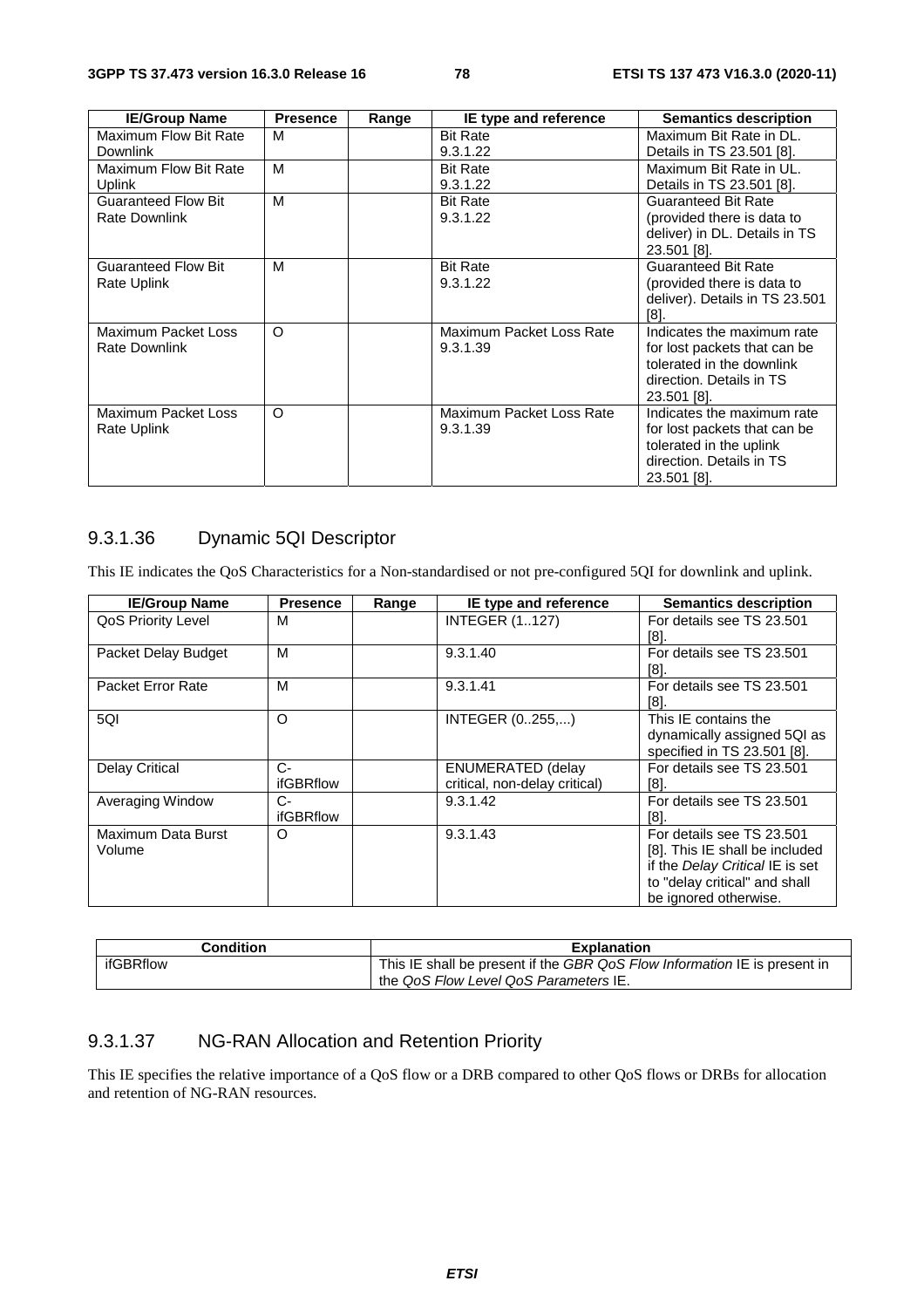| <b>IE/Group Name</b>      | <b>Presence</b> | Range | IE type and reference                                                            | <b>Semantics description</b>                                                                                                                                                                                                                                                                                                                                                                                                                                                                              |
|---------------------------|-----------------|-------|----------------------------------------------------------------------------------|-----------------------------------------------------------------------------------------------------------------------------------------------------------------------------------------------------------------------------------------------------------------------------------------------------------------------------------------------------------------------------------------------------------------------------------------------------------------------------------------------------------|
| <b>Priority Level</b>     | М               |       | <b>INTEGER (015)</b>                                                             | Desc.: This IE defines the<br>relative importance of a<br>resource request (see TS<br>23.501 [8]).<br><b>Usage: Values are ordered</b><br>in decreasing order of<br>priority, i.e., with 1 as the<br>highest priority and 15 as<br>the lowest priority. Further<br>usage is defined in TS<br>23.501 [8].                                                                                                                                                                                                  |
| Pre-emption Capability    | M               |       | <b>ENUMERATED</b> (shall not<br>trigger pre-emption, may<br>trigger pre-emption) | <b>Desc.:</b> This IE indicates the<br>pre-emption capability of the<br>request on other QoS flows.<br>Usage: The QoS flow shall<br>not pre-empt other QoS<br>flows or, the QoS flow may<br>pre-empt other QoS flows.<br>The Pre-emption Capability<br>indicator applies to the<br>allocation of resources for a<br>QoS flow and as such it<br>provides the trigger to the<br>pre-emption<br>procedures/processes of the<br>NG-RAN node.                                                                  |
| Pre-emption Vulnerability | M               |       | <b>ENUMERATED</b> (not pre-<br>emptable, pre-emptable)                           | Desc.: This IE indicates the<br>vulnerability of the QoS flow<br>to pre-emption of other QoS<br>flows.<br><b>Usage: The QoS flow shall</b><br>not be pre-empted by other<br>QoS flows or the QoS flow<br>may be pre-empted by other<br>QoS flows. The Pre-emption<br>Vulnerability indicator<br>applies for the entire<br>duration of the QoS flow,<br>unless modified and as such<br>indicates whether the QoS<br>flow is a target of the pre-<br>emption<br>procedures/processes of the<br>NG-RAN node. |

## 9.3.1.38 Non Dynamic 5QI Descriptor

This IE indicates the QoS Characteristics for a standardized or pre-configured 5QI for downlink and uplink.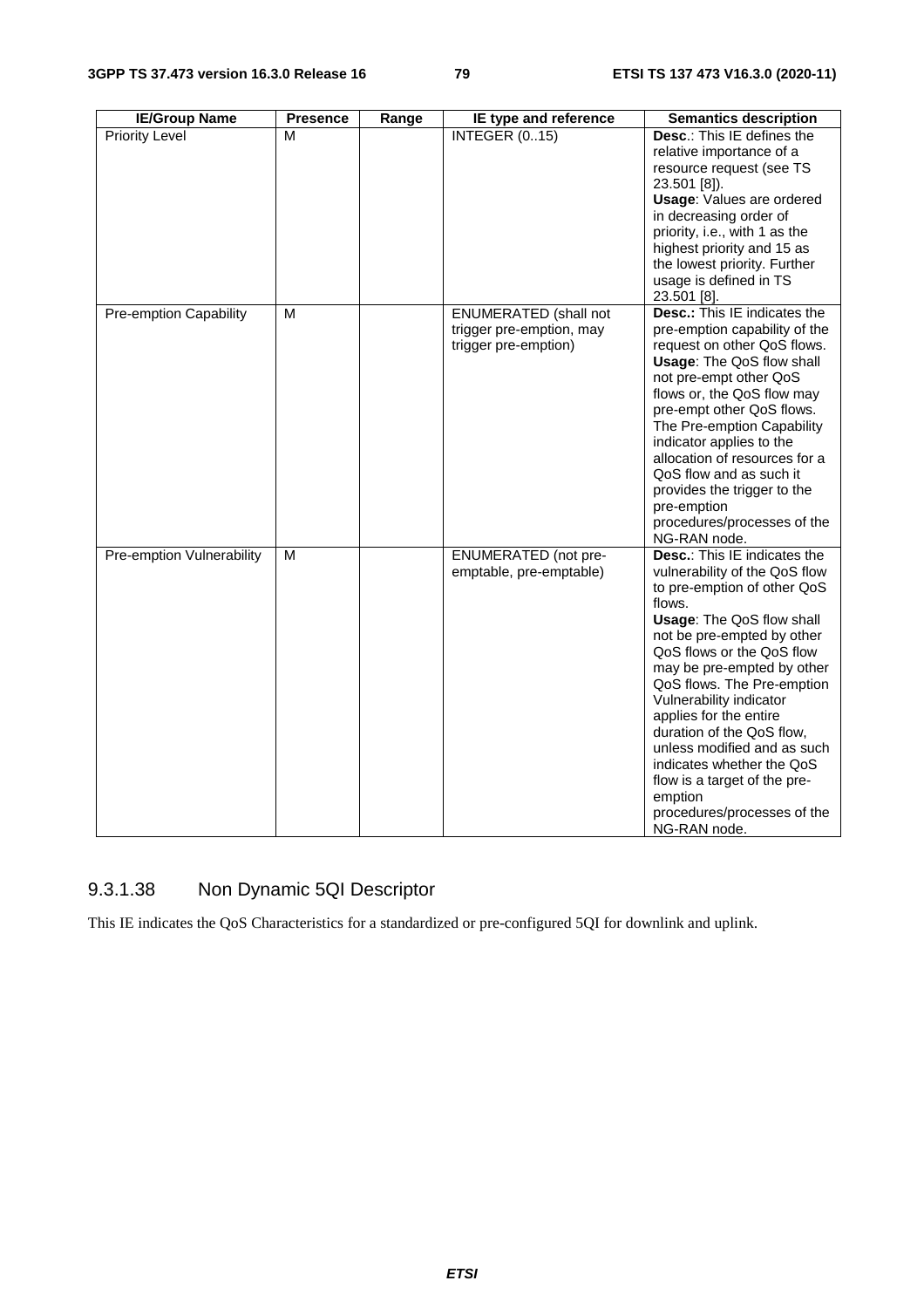| <b>IE/Group Name</b>         | <b>Presence</b> | Range | IE type and reference | <b>Semantics description</b>                                                                                                                                                                |
|------------------------------|-----------------|-------|-----------------------|---------------------------------------------------------------------------------------------------------------------------------------------------------------------------------------------|
| 5QI                          | M               |       | INTEGER (0255,)       | This IE contains the<br>standardized or pre-<br>configured 5QI as specified<br>in TS 23.501 [8]                                                                                             |
| <b>Priority Level</b>        | O               |       | <b>INTEGER (1127)</b> | For details see TS 23.501<br>[8]. When included overrides<br>standardized or pre-<br>configured value.                                                                                      |
| Averaging Window             | $\circ$         |       | 9.3.1.42              | This IE applies to GBR QoS<br>Flows only. For details see<br>TS 23.501 [8]. When<br>included overrides<br>standardized or pre-<br>configured value.                                         |
| Maximum Data Burst<br>Volume | O               |       | 9.3.1.43              | For details see TS 23.501<br>[8]. When included overrides<br>standardized or pre-<br>configured value. If the 5QI<br>refers to a non-delay critical<br>QoS flow the IE shall be<br>ignored. |

### 9.3.1.39 Maximum Packet Loss Rate

This IE indicates the Maximum Packet Loss Rate.

| <b>IE/Group Name</b>        | <b>Presence</b> | Range | IE type and reference | <b>Semantics description</b>                                                              |
|-----------------------------|-----------------|-------|-----------------------|-------------------------------------------------------------------------------------------|
| Maximum Packet Loss<br>Rate | м               |       | INTEGER(01000)        | Ratio of lost packets per<br>number of packets sent.<br>expressed in tenth of<br>percent. |

### 9.3.1.40 Packet Delay Budget

This IE indicates the Packet Delay Budget for a QoS flow.

| <b>IE/Group Name</b> | <b>Presence</b> | Range | IE type and reference | <b>Semantics description</b>                                                                      |
|----------------------|-----------------|-------|-----------------------|---------------------------------------------------------------------------------------------------|
| Packet Delay Budget  | м               |       | INTEGER (01023, )     | Upper bound value for the<br>delay that a packet may<br>experience expressed in unit<br>of 0.5ms. |

### 9.3.1.41 Packet Error Rate

This IE indicates the Packet Error Rate for a QoS flow.

| <b>IE/Group Name</b> | <b>Presence</b> | Range | IE type and reference | <b>Semantics description</b>                                                       |
|----------------------|-----------------|-------|-----------------------|------------------------------------------------------------------------------------|
| Scalar               | м               |       | INTEGR (0., 9, )      | The packet error rate is<br>expressed as Scalar x 10-k<br>where k is the Exponent. |
| Exponent             | м               |       | INTEGR(09)            |                                                                                    |

### 9.3.1.42 Averaging Window

This IE indicates the Averaging Window for a QoS flow.

| <b>IE/Group Name</b> | Presence | Range | IE type and reference | <b>Semantics description</b> |
|----------------------|----------|-------|-----------------------|------------------------------|
| Averaging Window     | М        |       | INTEGER (04095. )     | Unit: ms. The default value  |
|                      |          |       |                       | is 2000ms.                   |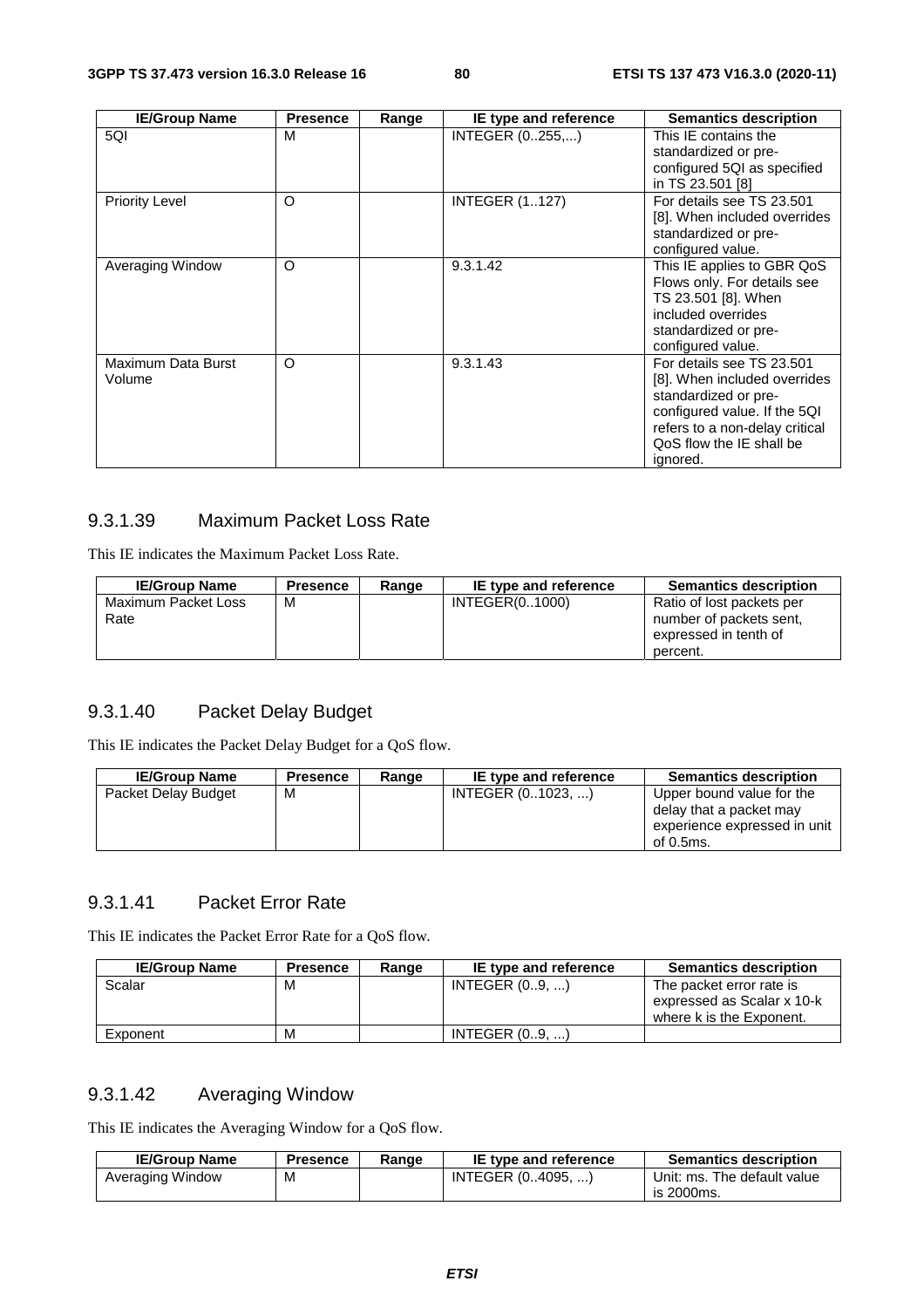#### 9.3.1.43 Maximum Data Burst Volume

This IE indicates the Maximum Data Burst Volume for a QoS flow.

| <b>IE/Group Name</b> | <b>Presence</b> | Range | IE type and reference | <b>Semantics description</b> |
|----------------------|-----------------|-------|-----------------------|------------------------------|
| Maximum Data Burst   | M               |       | INTEGER (04095, )     | Unit: byte.                  |
| Volume               |                 |       |                       |                              |

#### 9.3.1.44 Notification Control

The *Notification Control* IE indicates whether the notification control for a given DRB is active or not-active. If the notification control is set to active, the ng-eNB-DU shall, if supported, monitor the QoS of the DRB and notify the ngeNB-CU.

| <b>IE/Group Name</b>        | <b>Presence</b> | Range | <b>IE Type and</b><br>Reference     | <b>Semantics Description</b> |
|-----------------------------|-----------------|-------|-------------------------------------|------------------------------|
| <b>Notification Control</b> | M               |       | ENUMERATED(Active,<br>Not-Active, ) |                              |

#### 9.3.1.45 RAN Area Code

This information element is used to uniquely identify a RAN Area Code.

| <b>IE/Group Name</b> | <b>Presence</b> | Range | IE type and reference | <b>Semantics description</b> |
|----------------------|-----------------|-------|-----------------------|------------------------------|
| <b>RANAC</b>         | M               |       | <b>INTEGER (0255)</b> | RAN Area Code                |

#### 9.3.1.46 QoS Flow Identifier

This IE identifies a QoS Flow within a PDU Session. The definition and use of the QoS Flow Identifiers specified in TS 23.501 [8].

| <b>IE/Group Name</b> | Presence | Range | IE type and<br>reference | <b>Semantics description</b> |
|----------------------|----------|-------|--------------------------|------------------------------|
| QoS Flow Identifier  | M        |       | <b>INTEGER (0.63)</b>    |                              |

### 9.3.1.47 Available PLMN List

This IE indicates the list of available PLMN.

| <b>IE/Group Name</b>           | <b>Presence</b> | Range                   | IE type and<br>reference | <b>Semantics description</b> |
|--------------------------------|-----------------|-------------------------|--------------------------|------------------------------|
| <b>Available PLMN Item IEs</b> |                 | >/<br>maxnoofBPLM<br>Ns |                          |                              |
| >PLMN Identity                 | M               |                         | 9.3.1.14                 |                              |

| ⊀anqe<br>bound                | <b>TAP 80</b><br>าnation<br>ла<br>.А                                         |
|-------------------------------|------------------------------------------------------------------------------|
| LMNs<br>וחס<br>maxnoofL<br>n- | lds.<br>Value is 6.<br>_MN.<br><b>Broadcast</b><br>Maximum<br>◡<br>no.<br>Οt |

### 9.3.1.48 Service Status

This IE is used to indicate the service status of a cell by the ng-eNB-DU.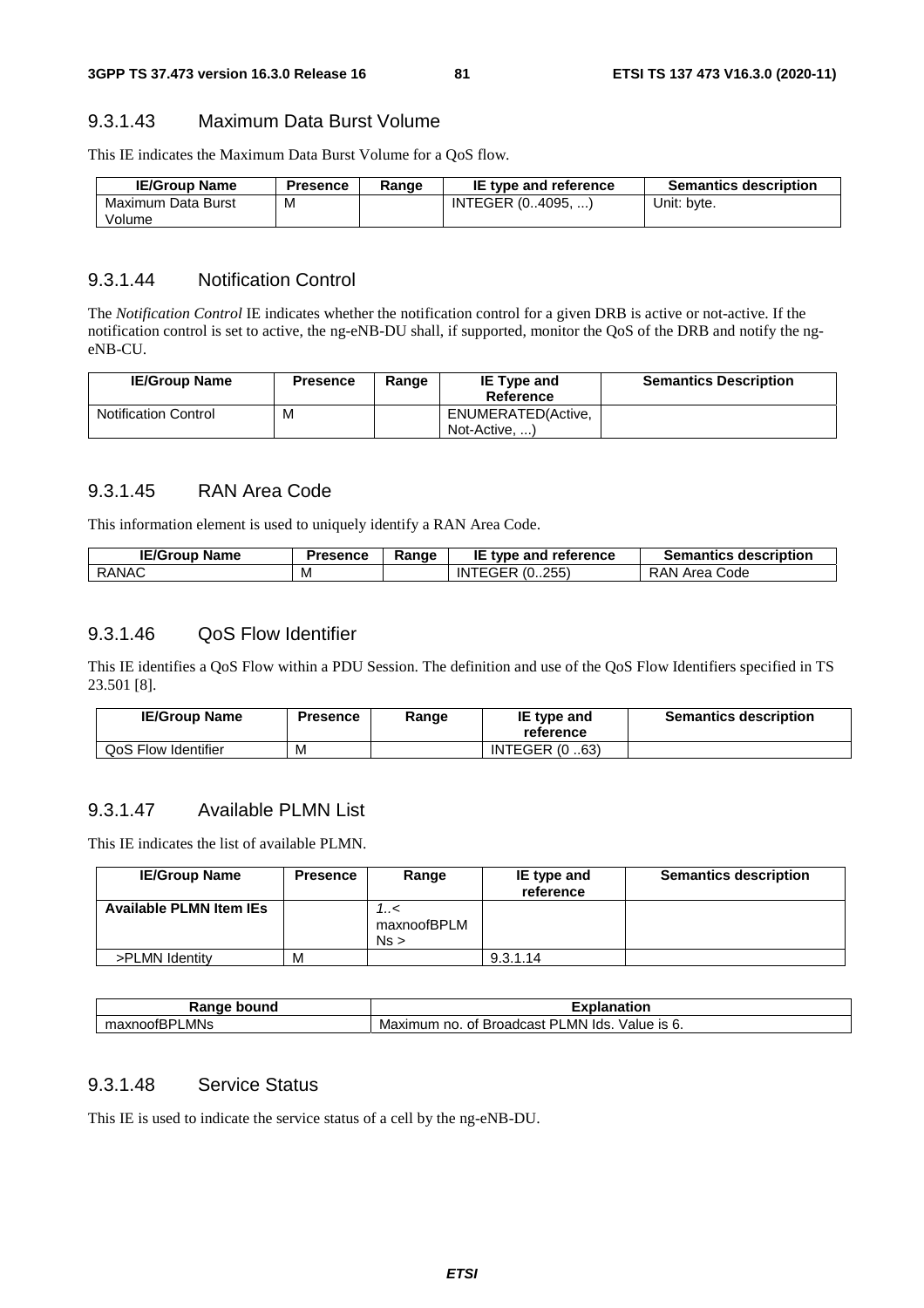| <b>IE/Group Name</b>  | <b>Presence</b> | Range | IE type and reference                                    | <b>Semantics description</b>                                                                                                                                                                                                           |
|-----------------------|-----------------|-------|----------------------------------------------------------|----------------------------------------------------------------------------------------------------------------------------------------------------------------------------------------------------------------------------------------|
| Service State         | м               |       | <b>ENUMERATED (In-</b><br>Service, Out-Of-<br>Service, ) | Indicates the Service State<br>of the cell. In-Service and<br><b>Out-of-Service Service</b><br>States are defined in TS<br>38.401 [4].                                                                                                 |
| Switching Off Ongoing | $\circ$         |       | <b>ENUMERATED</b><br>(True, )                            | This IE indicates that the ng-<br>eNB-DU will delete the cell<br>after some time using a new<br>ng-eNB-DU Configuration<br>Update procedure. When<br>this IE is set to "True" the<br>Service State IE shall be set<br>to "In-Service". |

### 9.3.1.49 RLC Status

This IE indicates about the RLC configuration change included in the container towards the UE.

| <b>IE/Group Name</b>       | <b>Presence</b> | Range | IE type and reference           | <b>Semantics description</b>                                                                      |
|----------------------------|-----------------|-------|---------------------------------|---------------------------------------------------------------------------------------------------|
| Reestablishment Indication |                 |       | ENUMERATED<br>(reestablished, ) | Indicates that following a<br>change in the radio status,<br>the RLC has been re-<br>established. |

#### 9.3.1.50 Void

### 9.3.1.51 QoS Flow Mapping Indication

This IE is used to indicate only the uplink or downlink QoS flow is mapped to the DRB.

| <b>IE/Group Name</b>           | <b>Presence</b> | Range | IE type and<br>reference | <b>Semantics description</b>                                                   |
|--------------------------------|-----------------|-------|--------------------------|--------------------------------------------------------------------------------|
| QoS Flow Mapping<br>Indication |                 |       | ENUMERATED(ul.<br>dl     | Indicates that only the uplink or<br>downlink QoS flow is mapped to<br>the DRB |

### 9.3.1.52 Resource Coordination Transfer Information

This IE contains information for UE-associated E-UTRA – NR resource coordination.

| <b>IE/Group Name</b>                                     | <b>Presence</b> | Range | IE type and                     | <b>Semantics description</b>                                                 |
|----------------------------------------------------------|-----------------|-------|---------------------------------|------------------------------------------------------------------------------|
|                                                          |                 |       | reference                       |                                                                              |
| MeNB Cell ID                                             | M               |       | <b>BIT STRING</b><br>(SIZE(28)) | E-UTRAN Cell Global Identifier<br>defined in TS 36.423 [12] clause<br>9.2.14 |
| <b>Resource Coordination E-</b><br>UTRA Cell Information |                 |       | 9.3.1.54                        |                                                                              |

### 9.3.1.53 E-UTRA PRACH Configuration

This IE indicates the PRACH resources used in E-UTRA cell.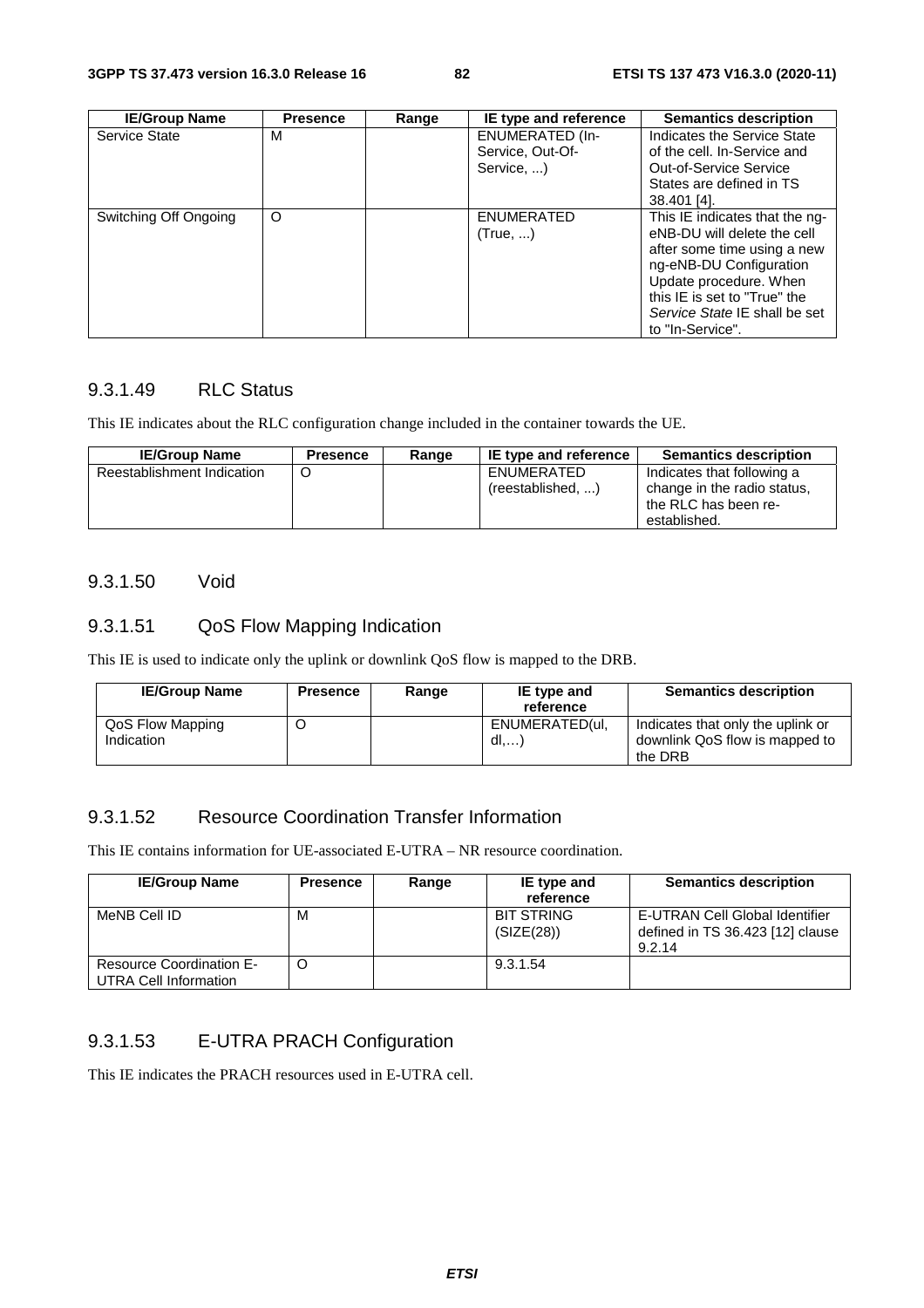| <b>IE/Group Name</b>        | <b>Presence</b> | Range | IE type and    | <b>Semantics description</b>    |
|-----------------------------|-----------------|-------|----------------|---------------------------------|
|                             |                 |       | reference      |                                 |
| RootSequenceIndex           | м               |       | <b>INTEGER</b> | See clause 5.7.2. in TS 36.211  |
|                             |                 |       | (0.837)        | [13]                            |
| ZeroCorrelationZoneConfigur | M               |       | <b>INTEGER</b> | See clause 5.7.2. in TS 36.211  |
| ation                       |                 |       | (0.15)         | [13]                            |
| HighSpeedFlag               | M               |       | <b>BOOLEAN</b> | TRUE corresponds to Restricted  |
|                             |                 |       |                | set and FALSE to Unrestricted   |
|                             |                 |       |                | set. See clause 5.7.2 in TS     |
|                             |                 |       |                | 36.211 [13]                     |
| PRACH-FrequencyOffset       | м               |       | <b>INTEGER</b> | See clause 5.7.1 of TS 36.211   |
|                             |                 |       | (0.94)         | [13]                            |
| PRACH-ConfigurationIndex    | O               |       | <b>INTEGER</b> | Mandatory for TDD, shall not be |
|                             |                 |       | (063)          | present for FDD.                |
|                             |                 |       |                | See clause 5.7.1, in TS 36.211  |
|                             |                 |       |                | [13]                            |

## 9.3.1.54 Resource Coordination E-UTRA Cell Information

This IE contains E-UTRA cell information for UE-associated E-UTRA – NR resource coordination.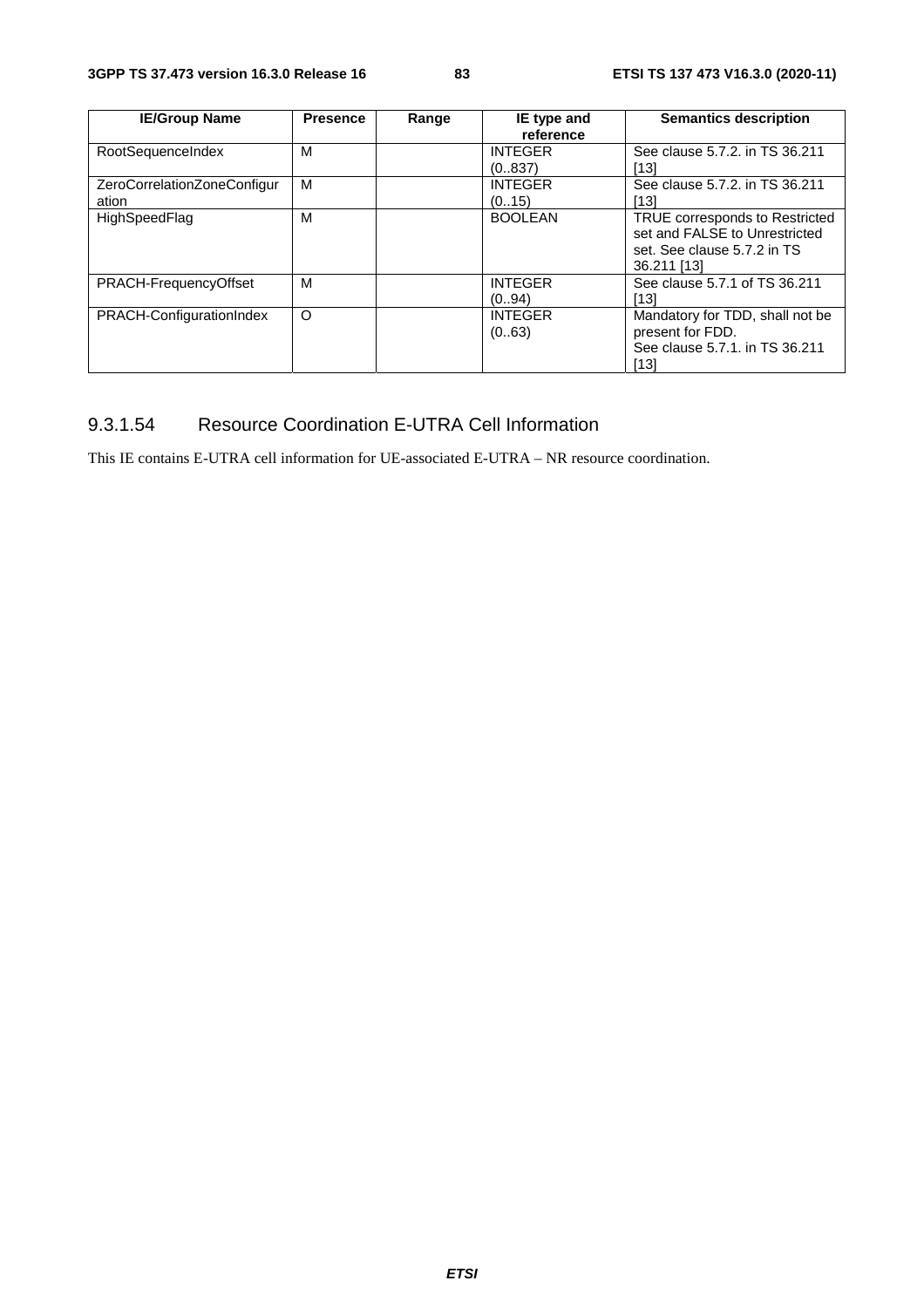| <b>IE/Group Name</b>                     | <b>Presenc</b><br>е | Rang<br>e    | IE type and<br>reference                                                                    | <b>Semantics</b><br>description                                                                                                                  | <b>Criticality</b> | <b>Assigned</b><br><b>Criticality</b> |
|------------------------------------------|---------------------|--------------|---------------------------------------------------------------------------------------------|--------------------------------------------------------------------------------------------------------------------------------------------------|--------------------|---------------------------------------|
| CHOICE EUTRA-Mode-<br>Info               | м                   |              |                                                                                             |                                                                                                                                                  |                    |                                       |
| > FDD                                    |                     |              |                                                                                             |                                                                                                                                                  | $\blacksquare$     |                                       |
| >>FDD Info                               |                     | $\mathbf{1}$ |                                                                                             |                                                                                                                                                  | $\blacksquare$     |                                       |
| >>>UL EARFCN                             | O                   |              | INTEGER (0.<br>maxExtendedEARFC<br>N,                                                       | The relation<br>between<br><b>EARFCN</b> and<br>carrier<br>frequency (in<br>MHz) is defined<br>in TS 36.104<br>$[14]$ .                          |                    |                                       |
| >>>DL EARFCN                             | м                   |              | INTEGER (0.<br>maxExtendedEARFC<br>$N, $ )                                                  | The relation<br>between<br><b>EARFCN</b> and<br>carrier<br>frequency (in<br>MHz) is defined<br>in TS 36.104<br>$[14]$ .                          | $\blacksquare$     |                                       |
| >>UL<br>Transmission<br><b>Bandwidth</b> | O                   |              | E-UTRA<br>Transmission<br><b>Bandwidth</b><br>9.3.1.59                                      | Present if UL<br>EARFCN IE is<br>present.                                                                                                        |                    |                                       |
| >>DL<br>Transmission<br><b>Bandwidth</b> | M                   |              | E-UTRA<br>Transmission<br><b>Bandwidth</b><br>9.3.1.59                                      |                                                                                                                                                  |                    |                                       |
| > TDD                                    |                     |              |                                                                                             |                                                                                                                                                  | $\blacksquare$     |                                       |
| >>TDD Info                               |                     | $\mathbf{1}$ |                                                                                             |                                                                                                                                                  |                    |                                       |
| >>>EARFCN                                | M                   |              | INTEGER (0<br>maxExtendedEARFC<br>$N, $ )                                                   | The relation<br>between<br><b>EARFCN</b> and<br>carrier<br>frequency (in<br>MHz) is defined<br>in TS 36.104<br>$[14]$ .                          | $\mathbf{r}$       |                                       |
| >>>Transmission<br><b>Bandwidth</b>      | M                   |              | E-UTRA<br>Transmission<br>Bandwidth<br>9.3.1.59                                             |                                                                                                                                                  | $\blacksquare$     |                                       |
| >>>Subframe<br>Assignment                | M                   |              | ENUMERATED(sa0,<br>sa1, sa2, sa3, sa4,<br>sa $5,$ sa $6,$                                   | Uplink-downlink<br>subframe<br>configuration<br>information<br>defined in TS<br>36.211 [13].<br>In NB-IOT, sa0<br>and sa6 are not<br>applicable. | $\blacksquare$     |                                       |
| >>>Special<br>Subframe Info              |                     | $\mathbf{1}$ |                                                                                             | Special<br>subframe<br>configuration<br>information<br>defined in TS<br>36.211 [13]                                                              |                    |                                       |
| >>>>Special<br>Subframe<br>Patterns      | M                   |              | ENUMERATED(ssp0,<br>ssp1, ssp2, ssp3,<br>ssp4, ssp5, ssp6,<br>ssp7, ssp8, ssp9,<br>ssp10, ) |                                                                                                                                                  | $\blacksquare$     |                                       |
| >>>>Cyclic<br>Prefix DL                  | M                   |              | ENUMERATED(Norm<br>al, Extended,)                                                           |                                                                                                                                                  | $\blacksquare$     |                                       |
| >>>>Cyclic<br>Prefix UL                  | M                   |              | ENUMERATED(Norm<br>al, Extended,)                                                           |                                                                                                                                                  | $\blacksquare$     |                                       |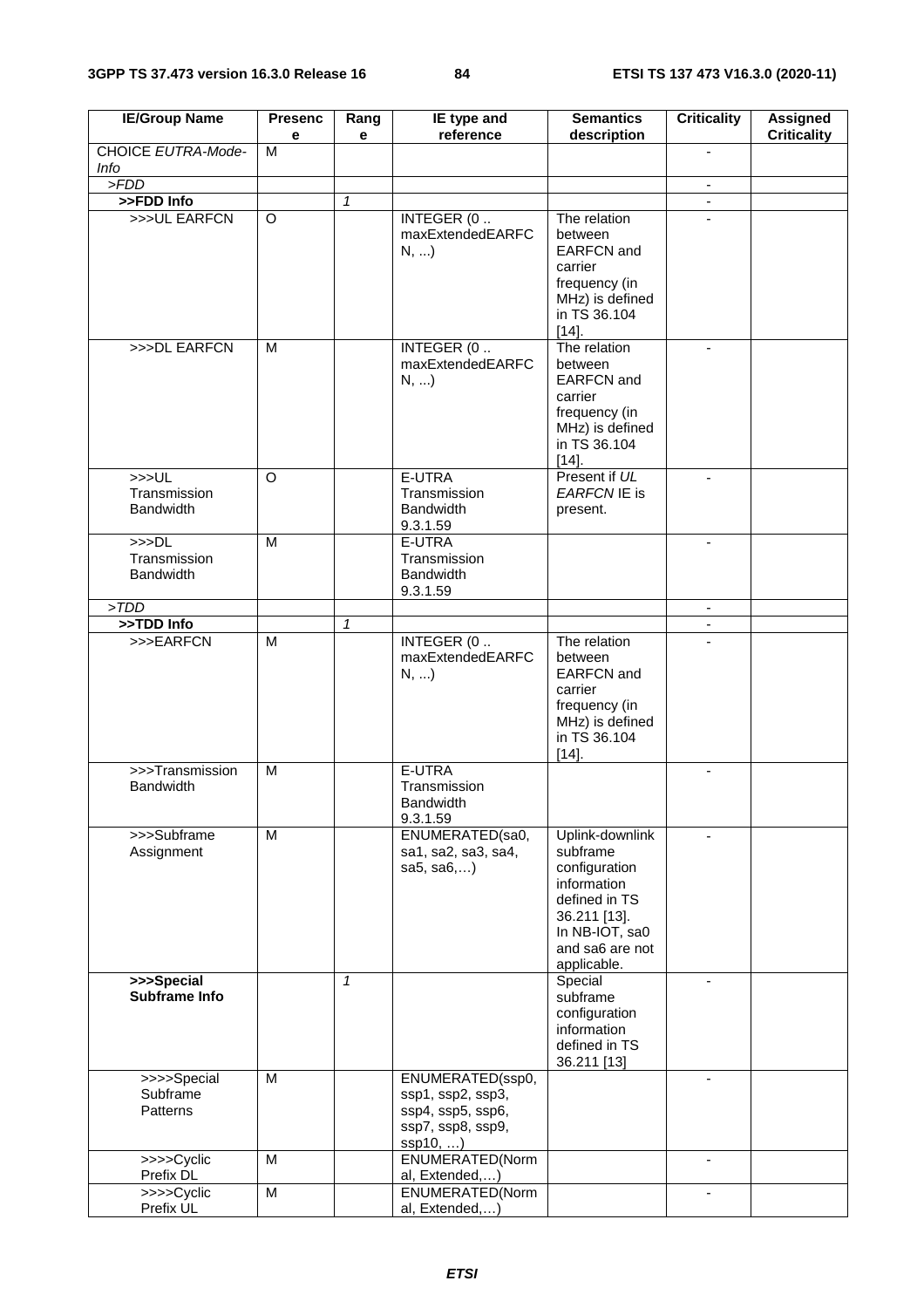| E-UTRA PRACH  | М | 9.3.1.53   |     |        |
|---------------|---|------------|-----|--------|
| Configuration |   |            |     |        |
| Ignore PRACH  |   | ENUMERATED | YES | reject |
| Configuration |   | (true)     |     |        |

| Range<br>bound          | Explanation                                                      |
|-------------------------|------------------------------------------------------------------|
| ExtendedEARFCN<br>maxE, | 262143.<br>EARFCN.<br>Value is<br>Maximum value<br>of extended : |

### 9.3.1.55 Extended Available PLMN List

This IE indicates the list of available PLMN.

| <b>IE/Group Name</b>           | <b>Presence</b> | Range                   | IE type and<br>reference | <b>Semantics</b><br>description |
|--------------------------------|-----------------|-------------------------|--------------------------|---------------------------------|
| <b>Extended Available PLMN</b> |                 | >/                      |                          |                                 |
| <b>Item IEs</b>                |                 | maxnoofExtendedBPLMNs > |                          |                                 |
| >PLMN Identity                 | M               |                         | 9.3.1.14                 |                                 |

| <b>UAR</b><br>bound                                                  | $-1.1.1$<br><br>anation                                                               |
|----------------------------------------------------------------------|---------------------------------------------------------------------------------------|
| $\overline{\phantom{0}}$<br>MNs_<br>⊻noofExtende⊾<br>maxn<br>. JIS P | _MN<br>lds.<br>√alue<br>Extended<br>Maximum<br>no.<br><b>Broadcast</b><br>Οt<br>IS 6. |

### 9.3.1.56 Associated SCell List

This IE indicates the list of SCells associated with the RLC entity indicated by the *RLC Failure Indication* IE.

| <b>IE/Group Name</b>                | <b>Presence</b> | Range                   | IE type and<br>reference | <b>Semantics</b><br>description | <b>Criticality</b> | Assigned<br><b>Criticality</b> |
|-------------------------------------|-----------------|-------------------------|--------------------------|---------------------------------|--------------------|--------------------------------|
| <b>Associated SCell Item</b><br>IEs |                 | 7<<br>maxnoofS<br>Cells |                          |                                 |                    |                                |
| >SCell ID                           | M               |                         | E-UTRAN CGI<br>9.3.1.12  |                                 | -                  |                                |

| Range bound   | <b>Explanation</b>                                                        |
|---------------|---------------------------------------------------------------------------|
| maxnoofSCells | Maximum no. of SCells allowed towards one UE, the maximum value<br>is 32. |

### 9.3.1.57 CU to DU RRC Information

This IE contains the RRC Information that are sent from ng-eNB-CU to ng-eNB-DU.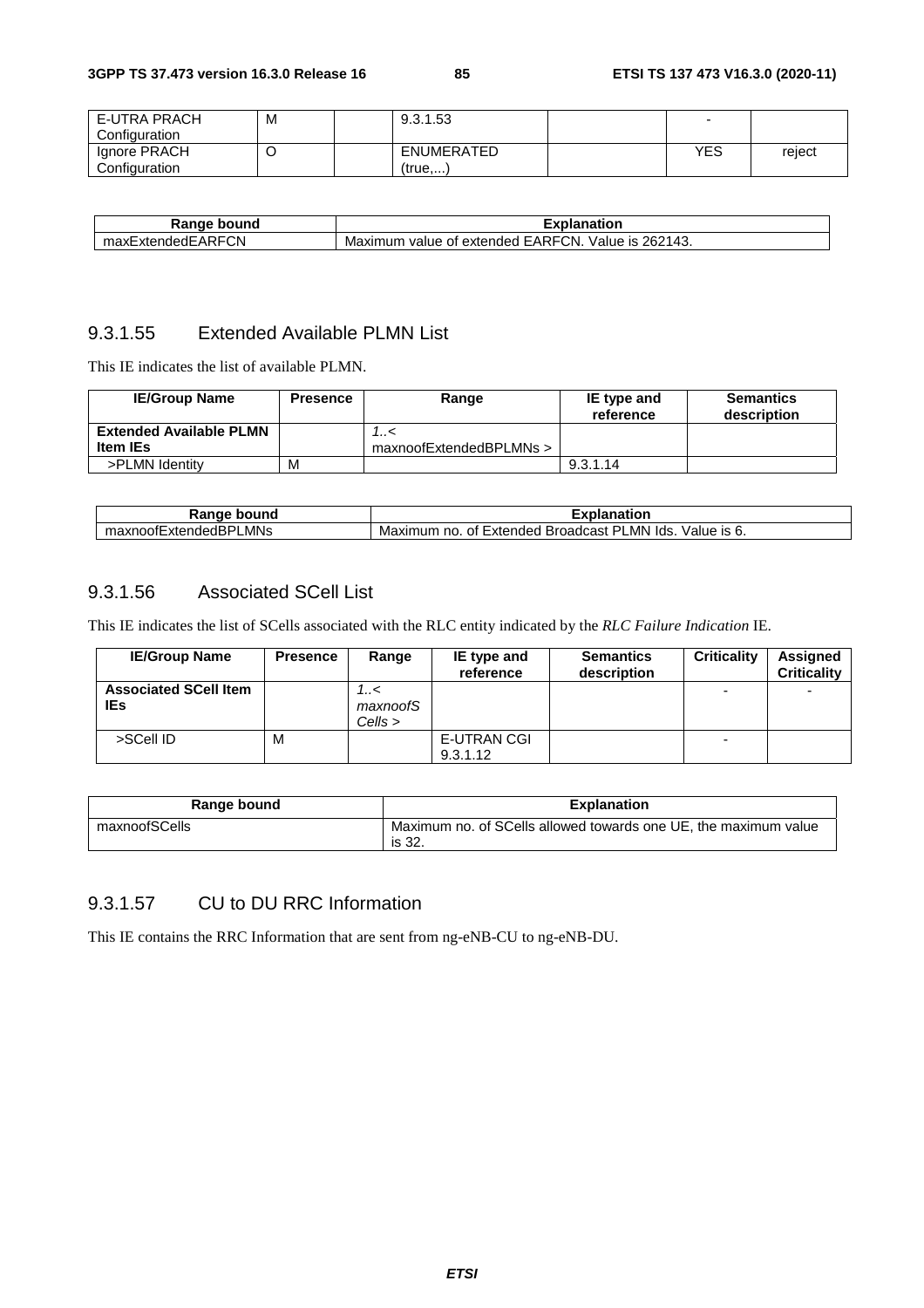| <b>IE/Group Name</b> | <b>Presence</b> | Range | IE type and   | <b>Semantics description</b>  |            | Assigned           |
|----------------------|-----------------|-------|---------------|-------------------------------|------------|--------------------|
|                      |                 |       | reference     |                               |            | <b>Criticality</b> |
| CG-ConfigInfo        | $\circ$         |       | <b>OCTET</b>  | CG-ConfigInfo, as defined in  |            |                    |
|                      |                 |       | <b>STRING</b> | TS 38.331 [16].               |            |                    |
| UE-CapabilityRAT-    | $\circ$         |       | <b>OCTET</b>  | This IE is used in the NG-    |            |                    |
| ContainerList        |                 |       | <b>STRING</b> | RAN and it consists of the    |            |                    |
|                      |                 |       |               | UE-CapabilityRAT-             |            |                    |
|                      |                 |       |               | ContainerList, as defined in  |            |                    |
|                      |                 |       |               | TS 36.331 [2].                |            |                    |
| MeasConfig           | $\circ$         |       | <b>OCTET</b>  | MeasConfig, as defined in     |            |                    |
|                      |                 |       | <b>STRING</b> | TS 38.331 [16] (without       |            |                    |
|                      |                 |       |               | MeasGapConfig).               |            |                    |
| Handover             | $\circ$         |       | <b>OCTET</b>  | HandoverPreparationInforma    | <b>YES</b> | ignore             |
| Preparation          |                 |       | <b>STRING</b> | tion, as defined in TS 36.331 |            |                    |
| Information          |                 |       |               | [2]                           |            |                    |
| RadioResourceCo      | $\circ$         |       | <b>OCTET</b>  | RadioResourceConfigDedica     | <b>YES</b> | ignore             |
| nfigDedicated        |                 |       | <b>STRING</b> | ted, as defined in TS 36.331  |            |                    |
|                      |                 |       |               | $[2]$ .                       |            |                    |
| Measurement          | $\Omega$        |       | <b>OCTET</b>  | Contains the                  | <b>YES</b> | ignore             |
| Timing               |                 |       | <b>STRING</b> | MeasurementTimingConfigur     |            |                    |
| Configuration        |                 |       |               | ation inter-node message      |            |                    |
|                      |                 |       |               | defined in TS 38.331 [16].    |            |                    |
| UEAssistanceInfor    | $\Omega$        |       | <b>OCTET</b>  | UEAssistanceInformation, as   | <b>YES</b> | ignore             |
| mation               |                 |       | <b>STRING</b> | defined in TS 36.331 [2].     |            |                    |
| requestedP-          | $\circ$         |       | <b>OCTET</b>  | requestedP-MaxFR1, as         | <b>YES</b> | ignore             |
| MaxFR1               |                 |       | <b>STRING</b> | defined in TS 38.331 [16].    |            |                    |

### 9.3.1.58 DU to CU RRC Information

This IE contains the RRC Information that are sent from the ng-eNB-DU to the ng-eNB-CU.

| <b>IE/Group Name</b>        | <b>Presen</b>  | Range | <b>Semantics description</b><br>IE type |                                    | <b>Criticalit</b> | <b>Assigne</b>    |
|-----------------------------|----------------|-------|-----------------------------------------|------------------------------------|-------------------|-------------------|
|                             | ce             |       | and                                     |                                    | ۷                 | d                 |
|                             |                |       | reference                               |                                    |                   | <b>Criticalit</b> |
|                             |                |       |                                         |                                    |                   | v                 |
| RadioResourceConfigDe       | м              |       | <b>OCTET</b>                            | RadioResourceConfigDedicated       |                   |                   |
| dicated                     |                |       | <b>STRING</b>                           | as defined in TS 36.331 [2].       |                   |                   |
| MeasGapConfig               | O              |       | <b>OCTET</b>                            | MeasGapConfig as defined in        |                   |                   |
|                             |                |       | <b>STRING</b>                           | TS 36.331 [2].                     |                   |                   |
| <b>Requested P-MaxFR1</b>   | $\overline{O}$ |       | <b>OCTET</b>                            | requestedP-MaxFR1, as defined      |                   |                   |
|                             |                |       | <b>STRING</b>                           | in TS 36.331 [2].                  |                   |                   |
| DRX Long Cycle Start        | O              |       | <b>INTEGER</b>                          | Identical to the value of the drx- |                   |                   |
| Offset                      |                |       | (0.10239)                               | LongCycleStartOffset IE within     |                   |                   |
|                             |                |       |                                         | the DRX-Config as defined in TS    |                   |                   |
|                             |                |       |                                         | 36.331 [2].                        |                   |                   |
| Selected                    | O              |       | <b>OCTET</b>                            | BandCombinationIndex, as           | <b>YES</b>        | ignore            |
| <b>BandCombinationIndex</b> |                |       | <b>STRING</b>                           | defined in TS 38.331 [16].         |                   |                   |
| Selected                    | $\Omega$       |       | <b>OCTET</b>                            | FeatureSetEntryIndex, as           | <b>YES</b>        | ignore            |
| FeatureSetEntryIndex        |                |       | <b>STRING</b>                           | defined in TS 38.331 [16].         |                   |                   |
| Ph-InfoSCG                  | O              |       | <b>OCTET</b>                            | PH-TypeListSCG, as defined in      | Yes               | ignore            |
|                             |                |       | <b>STRING</b>                           | TS 38.331[16].                     |                   |                   |
| Requested                   | O              |       | <b>OCTET</b>                            | BandCombinationIndex, as           | <b>YES</b>        | ignore            |
| <b>BandCombinationIndex</b> |                |       | <b>STRING</b>                           | defined in TS 38.331 [16].         |                   |                   |
|                             |                |       |                                         | This IE is used for the ng-eNB-    |                   |                   |
|                             |                |       |                                         | DU to request a new Band           |                   |                   |
|                             |                |       |                                         | Combination.                       |                   |                   |
| Requested                   | $\Omega$       |       | <b>OCTET</b>                            | FeatureSetEntryIndex, as           | <b>YES</b>        | ignore            |
| FeatureSetEntryIndex        |                |       | <b>STRING</b>                           | defined in TS 38.331 [16].         |                   |                   |
|                             |                |       |                                         | This IE is used for the ng-eNB-    |                   |                   |
|                             |                |       |                                         | DU to request a new Feature        |                   |                   |
|                             |                |       |                                         | Set.                               |                   |                   |
| DRX Config                  | O              |       | <b>OCTET</b>                            | DRX-Config, as defined in TS       | <b>YES</b>        | ignore            |
|                             |                |       | <b>STRING</b>                           | 36.331 [2].                        |                   |                   |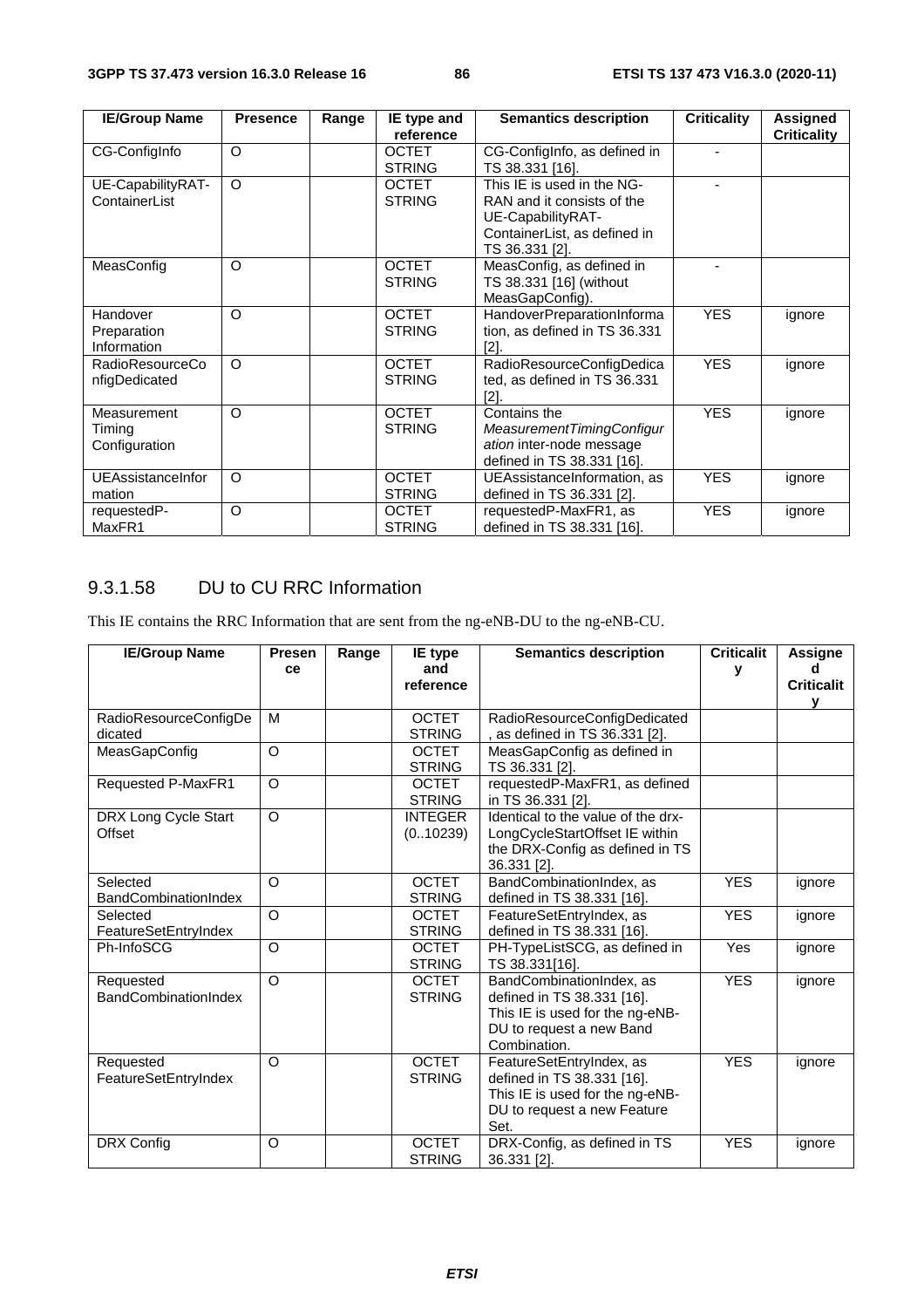### 9.3.1.59 E-UTRA Transmission Bandwidth

This IE is used to indicate the E-UTRA UL or DL transmission bandwidth expressed in units of resource blocks " $N_{RB}$ " (TS 36.104 [14]). The values bw1, bw6, bw15, bw25, bw50, bw75, bw100 correspond to the number of resource blocks "NRB" 1, 6, 15, 25, 50, 75, 100.

| <b>IE/Group Name</b> | <b>Presence</b> | Range | <b>IE Type and Reference</b> | <b>Semantics Description</b> |
|----------------------|-----------------|-------|------------------------------|------------------------------|
| E-UTRA Transmission  | M               |       | ENUMERATED (bw1.             |                              |
| Bandwidth            |                 |       | bw6, bw15, bw25, bw50,       |                              |
|                      |                 |       | bw75. bw100                  |                              |

#### 9.3.1.60 Number of Broadcasts Requested

This IE indicates the number of times a message is to be broadcast.

| <b>IE/Group Name</b>              | <b>Presence</b> | Range | IE type and<br>reference    | <b>Semantics description</b> |
|-----------------------------------|-----------------|-------|-----------------------------|------------------------------|
| Number of Broadcasts<br>Requested | M               |       | <b>INTEGER</b><br>(0.65535) |                              |

### 9.3.1.61 Criticality Diagnostics

The *Criticality Diagnostics* IE is sent by the ng-eNB-DU or the ng-eNB-CU when parts of a received message have not been comprehended or were missing, or if the message contained logical errors. When applicable, it contains information about which IEs were not comprehended or were missing.

For further details on how to use the *Criticality Diagnostics* IE, (see clause 10). The conditions for inclusion of the *Transaction ID* IE are described in clause 10.

| <b>IE/Group Name</b>                                         | <b>Presence</b> | Range                                            | IE type and reference                                                                     | <b>Semantics description</b>                                                                                                                                                                      |
|--------------------------------------------------------------|-----------------|--------------------------------------------------|-------------------------------------------------------------------------------------------|---------------------------------------------------------------------------------------------------------------------------------------------------------------------------------------------------|
| Procedure Code                                               | O               |                                                  | <b>INTEGER (0255)</b>                                                                     | Procedure Code is to be used<br>if Criticality Diagnostics is part<br>of Error Indication procedure,<br>and not within the response<br>message of the same<br>procedure that caused the<br>error. |
| <b>Triggering Message</b>                                    | $\circ$         |                                                  | <b>ENUMERATED</b> (initiating<br>message, successful<br>outcome, unsuccessful<br>outcome) | The Triggering Message is<br>used only if the Criticality<br>Diagnostics is part of Error<br>Indication procedure.                                                                                |
| <b>Procedure Criticality</b>                                 | $\circ$         |                                                  | ENUMERATED(reject,<br>ignore, notify)                                                     | This Procedure Criticality is<br>used for reporting the<br>Criticality of the Triggering<br>message (Procedure).                                                                                  |
| <b>Transaction ID</b>                                        | O               |                                                  | 9.3.1.23                                                                                  |                                                                                                                                                                                                   |
| <b>Information Element</b><br><b>Criticality Diagnostics</b> |                 | $\mathcal{O}$<br><maxnooferrors></maxnooferrors> |                                                                                           |                                                                                                                                                                                                   |
| >IE Criticality                                              | M               |                                                  | ENUMERATED(reject,<br>ignore, notify)                                                     | The IE Criticality is used for<br>reporting the criticality of the<br>triggering IE. The value<br>'ignore' is not applicable.                                                                     |
| $>$ IE ID                                                    | M               |                                                  | INTEGER (065535)                                                                          | The IE ID of the not<br>understood or missing IE.                                                                                                                                                 |
| >Type of Error                                               | M               |                                                  | ENUMERATED(not<br>understood, missing, )                                                  |                                                                                                                                                                                                   |

| Range bound   | <b>Explanation</b>                                            |
|---------------|---------------------------------------------------------------|
| maxnoofErrors | Maximum no. of IE errors allowed to be reported with a single |
|               | message. The value for maxnoofErrors is 256.                  |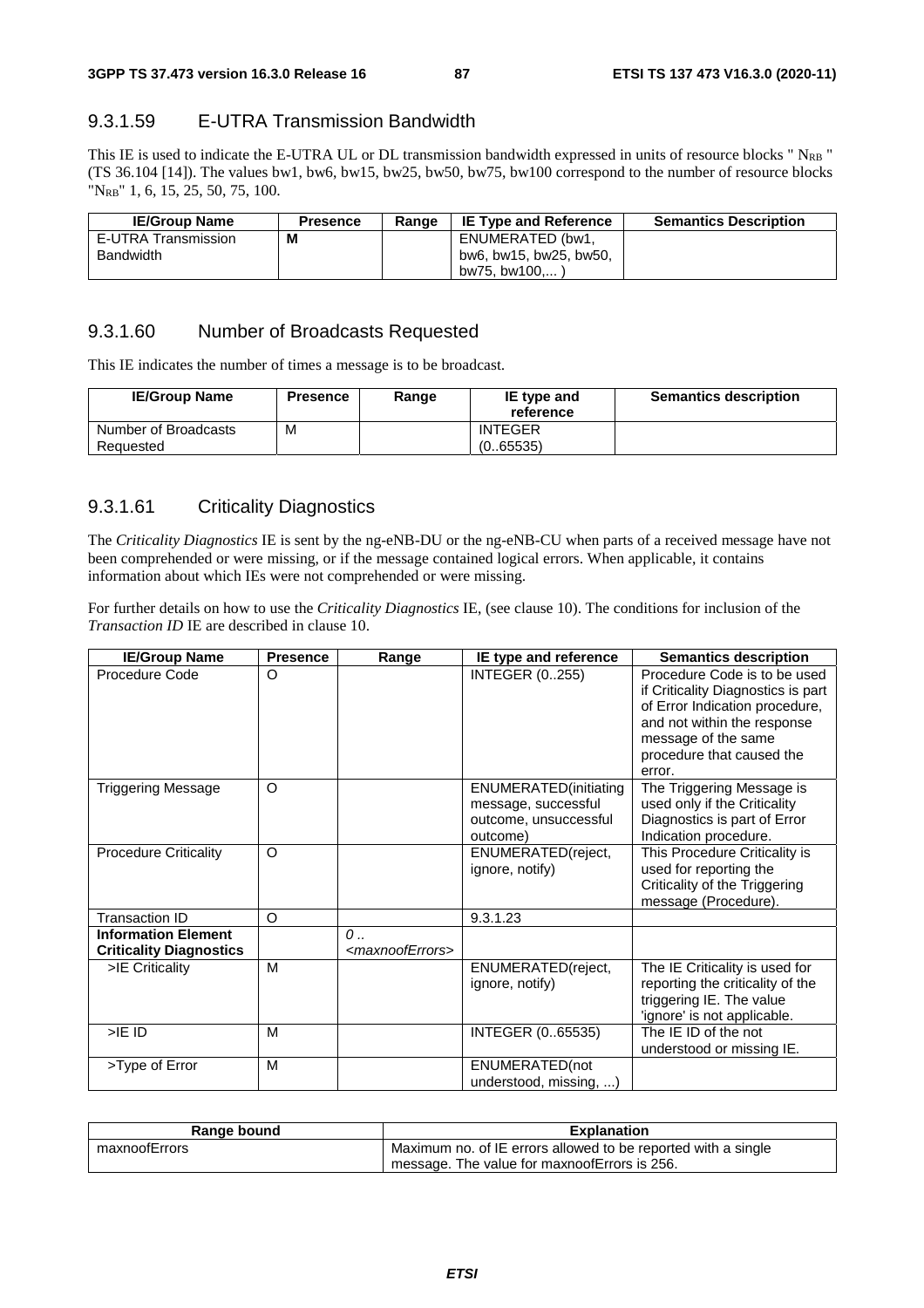### 9.3.1.62 Cell Type

This IE provides the cell coverage area.

| <b>IE/Group Name</b> | <b>Presence</b> | Range | IE type and<br>reference | <b>Semantics description</b> |
|----------------------|-----------------|-------|--------------------------|------------------------------|
| Cell Size            | M               |       | ENUMERATED               |                              |
|                      |                 |       | (verysmall, small,       |                              |
|                      |                 |       | medium, large, )         |                              |

#### 9.3.1.63 UE Identity Index value

The *UE Identity Index value* IE is used by the eNB to calculate the Paging Frame TS 36.304 [20].

| <b>IE/Group Name</b>    | <b>Presence</b> | Range | IE type and<br>reference        | <b>Semantics description</b>             |
|-------------------------|-----------------|-------|---------------------------------|------------------------------------------|
| UE Identity Index Value | M               |       | <b>BIT STRING</b><br>(SIZE(10)) | Coded as specified in TS<br>36.304 [20]. |

#### 9.3.1.64 RAN UE Paging identity

This IE indicates the RAN UE Paging identity.

| <b>IE/Group Name</b> | <b>Presence</b> | Range | IE type and reference | <b>Semantics</b><br>description |
|----------------------|-----------------|-------|-----------------------|---------------------------------|
| <b>I-RNT!</b>        | M               |       | BIT STRING (SIZE(40)) |                                 |

#### 9.3.1.65 CN UE Paging Identity

The 5G-S-TMSI is used as UE identifier for CN paging.

| <b>IE/Group Name</b>         | <b>Presence</b> | Range | IE type and reference | <b>Semantics</b><br>description         |
|------------------------------|-----------------|-------|-----------------------|-----------------------------------------|
| CHOICE CN UE paging identity | M               |       |                       |                                         |
| >5G-S-TMSI                   |                 |       |                       |                                         |
| $>5G-S-TMSI$                 | M               |       | BIT STRING (SIZE(48)) | Details defined<br>in TS 38.413<br>[19] |

#### 9.3.1.66 Paging DRX

This IE indicates the Paging DRX as defined in TS 36.304 [20].

| <b>IE/Group Name</b> | Presence | Range | IE type and reference   | <b>Semantics description</b> |
|----------------------|----------|-------|-------------------------|------------------------------|
| Paging DRX           | M        |       | ENUMERATED(32, 64, 128, | Unit in radio frame.         |
|                      |          |       | $256.$                  |                              |

#### 9.3.1.67 Message Identifier

This IE identifies the warning message.

| <b>IE/Group Name</b> | <b>Presence</b> | Range | IE type and<br>reference        | <b>Semantics description</b>                                                |
|----------------------|-----------------|-------|---------------------------------|-----------------------------------------------------------------------------|
| Message Identifier   | м               |       | <b>BIT STRING</b><br>(SIZE(16)) | This IE is set by the 5GC.<br>transferred to the UE by the NG-<br>RAN node. |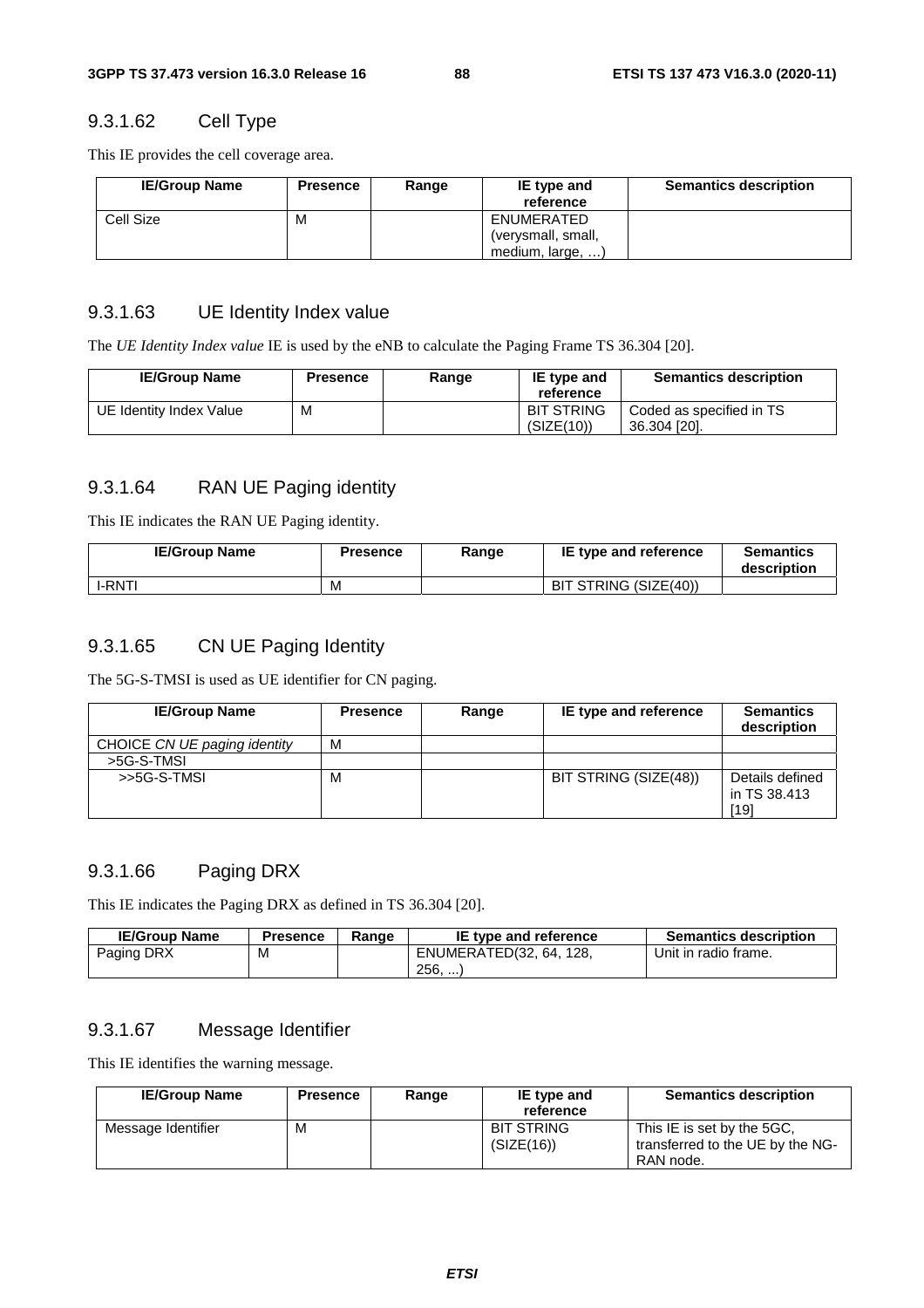#### 9.3.1.68 Serial Number

This IE identifies a particular message from the source and type indicated by the Message Identifier and is altered every time the message with a given Message Identifier is changed.

| <b>IE/Group Name</b> | <b>Presence</b> | Range | IE type and<br>reference        | <b>Semantics description</b>                                                |
|----------------------|-----------------|-------|---------------------------------|-----------------------------------------------------------------------------|
| <b>Serial Number</b> | м               |       | <b>BIT STRING</b><br>(SIZE(16)) | This IE is set by the 5GC.<br>transferred to the UE by the NG-<br>RAN node. |

#### 9.3.1.69 Additional SIB Message List

This IE indicates the list of additional SIB messages containing all the remaining segments of a public warning message if segmentation is applied to such message.

| <b>IE/Group Name</b>                           | <b>Presence</b> | Range                                                                      | IE type and<br>reference | <b>Semantics description</b>                                                                          |
|------------------------------------------------|-----------------|----------------------------------------------------------------------------|--------------------------|-------------------------------------------------------------------------------------------------------|
| <b>Additional SIB Message</b><br>List Item IEs |                 | <b></b><br><maxnoofadditi<br>onalSIBs <math>&gt;</math></maxnoofadditi<br> |                          |                                                                                                       |
| >Additional SIB                                | м               |                                                                            | <b>OCTET STRING</b>      | SIB message containing one<br>segment of a public warning<br>message, as defined in TS<br>36.331 [2]. |

| Range bound           | <b>Explanation</b>                                                              |
|-----------------------|---------------------------------------------------------------------------------|
| maxnoofAdditionalSIBs | Maximum no. of additional segments of a public warning message. Value<br>is 63. |

### 9.3.2 Transport Network Layer Related IEs

#### 9.3.2.1 UP Transport Layer Information

The *UP Transport Layer Information* IE identifies a W1 transport bearer associated to a DRB. It contains a Transport Layer Address and a GTP Tunnel Endpoint Identifier. The Transport Layer Address is an IP address to be used for the W1 user plane transport. The GTP Tunnel Endpoint Identifier is to be used for the user plane transport between ngeNB-CU and ng-eNB-DU.

| <b>IE/Group Name</b>          | <b>Presence</b> | Range | IE type and<br>reference | <b>Semantics description</b> |
|-------------------------------|-----------------|-------|--------------------------|------------------------------|
| <b>CHOICE Transport Layer</b> | м               |       |                          |                              |
| Information                   |                 |       |                          |                              |
| >GTP Tunnel                   |                 |       |                          |                              |
| >>Transport Layer             | М               |       | 9.3.2.3                  |                              |
| Address                       |                 |       |                          |                              |
| >>GTP-TEID                    | М               |       | 9.3.2.2                  |                              |

#### 9.3.2.2 GTP-TEID

The *GTP-TEID* IE is the GTP Tunnel Endpoint Identifier to be used for the user plane transport between the ng-eNB-CU and ng-eNB-DU.

| <b>IE/Group Name</b> | <b>Presence</b> | Range | IE type and<br>reference         | <b>Semantics description</b>                  |
|----------------------|-----------------|-------|----------------------------------|-----------------------------------------------|
| GTP-TEID             | M               |       | <b>OCTET STRING</b><br>(SIZE(4)) | For details and range, see<br>TS 29.281 [17]. |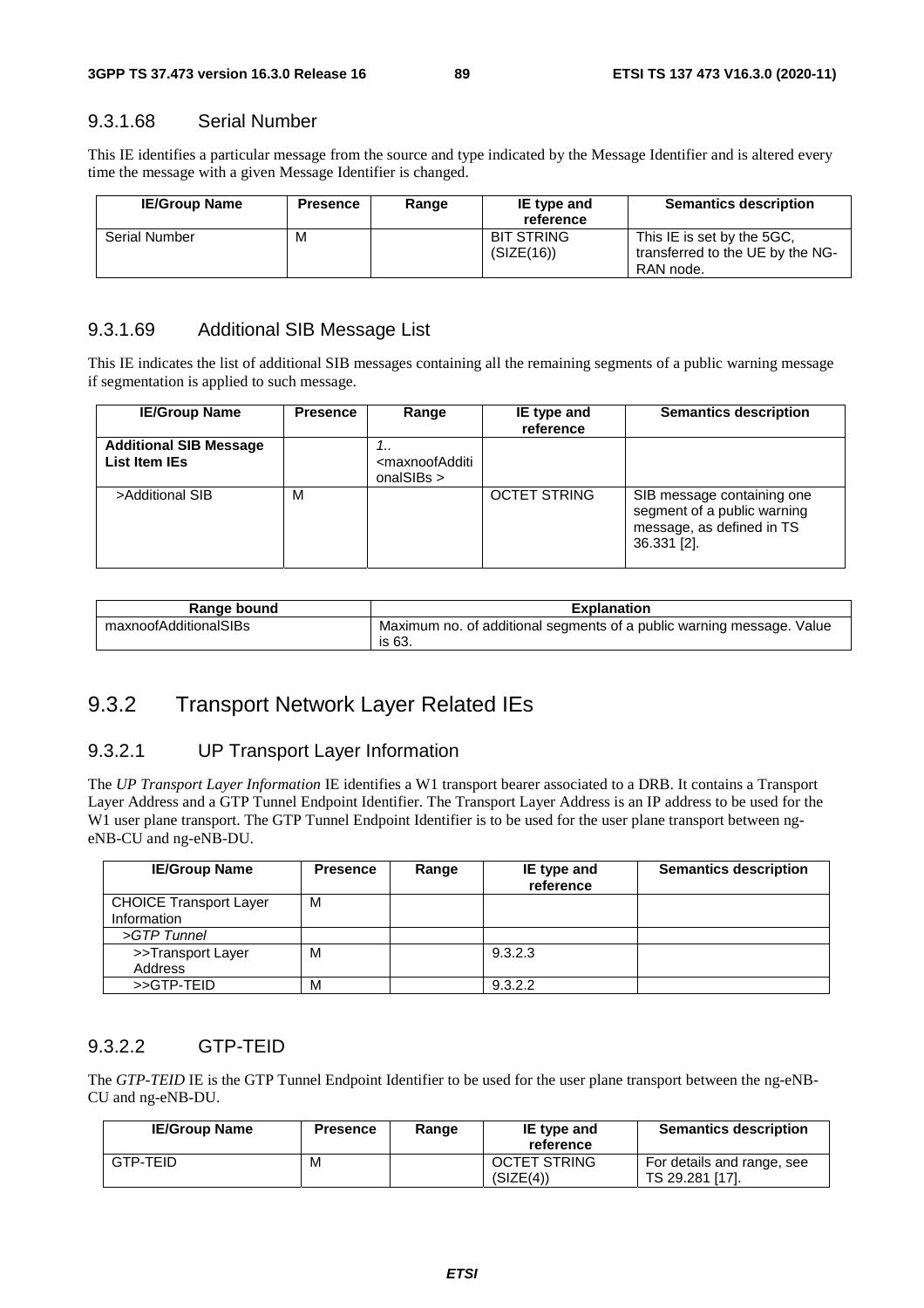#### 9.3.2.3 Transport Layer Address

This *Transport Layer Address* IE is an IP address.

| <b>IE/Group Name</b>           | <b>Presence</b> | Range | IE type and<br>reference           | <b>Semantics description</b>                                                                                                                                                                           |
|--------------------------------|-----------------|-------|------------------------------------|--------------------------------------------------------------------------------------------------------------------------------------------------------------------------------------------------------|
| <b>Transport Layer Address</b> | м               |       | <b>BIT STRING</b><br>(SIZE(1160, ) | The Radio Network Layer is<br>not supposed to interpret<br>the address information. It<br>should pass it to the<br><b>Transport Layer for</b><br>interpretation.<br>For details, see TS 38.414<br>[18] |

# 9.4 Message and Information Element Abstract Syntax (with ASN.1)

#### 9.4.1 General

W1AP ASN.1 definition conforms to ITU-T Recommendation X.691 [21], ITU-T Recommendation X.680 [22] and ITU-T Recommendation X.681 [23].

The ASN.1 definition specifies the structure and content of W1AP messages. W1AP messages can contain any IEs specified in the object set definitions for that message without the order or number of occurrence being restricted by ASN.1. However, for this version of the standard, a sending entity shall construct a W1AP message according to the PDU definitions module and with the following additional rules:

- IEs shall be ordered (in an IE container) in the order they appear in object set definitions.
- Object set definitions specify how many times IEs may appear. An IE shall appear exactly once if the presence field in an object has value "mandatory". An IE may appear at most once if the presence field in an object has value "optional" or "conditional". If in a tabular format there is multiplicity specified for an IE (i.e., an IE list) then in the corresponding ASN.1 definition the list definition is separated into two parts. The first part defines an IE container list where the list elements reside. The second part defines list elements. The IE container list appears as an IE of its own. For this version of the standard an IE container list may contain only one kind of list elements.
- NOTE: In the above "IE" means an IE in the object set with an explicit ID. If one IE needs to appear more than once in one object set, then the different occurrences will have different IE IDs.

If a W1AP message that is not constructed as defined above is received, this shall be considered as Abstract Syntax Error, and the message shall be handled as defined for Abstract Syntax Error in clause 10.

### 9.4.2 Usage of private message mechanism for non-standard use

The private message mechanism for non-standard use may be used:

- for special operator- (and/or vendor) specific features considered not to be part of the basic functionality, i.e., the functionality required for a complete and high-quality specification in order to guarantee multivendor interoperability;
- by vendors for research purposes, e.g., to implement and evaluate new algorithms/features before such features are proposed for standardisation.

The private message mechanism shall not be used for basic functionality. Such functionality shall be standardised.

### 9.4.3 Elementary Procedure Definitions

-- ASN1START -- \*\*\*\*\*\*\*\*\*\*\*\*\*\*\*\*\*\*\*\*\*\*\*\*\*\*\*\*\*\*\*\*\*\*\*\*\*\*\*\*\*\*\*\*\*\*\*\*\*\*\*\*\*\*\*\*\*\*\*\*\*\*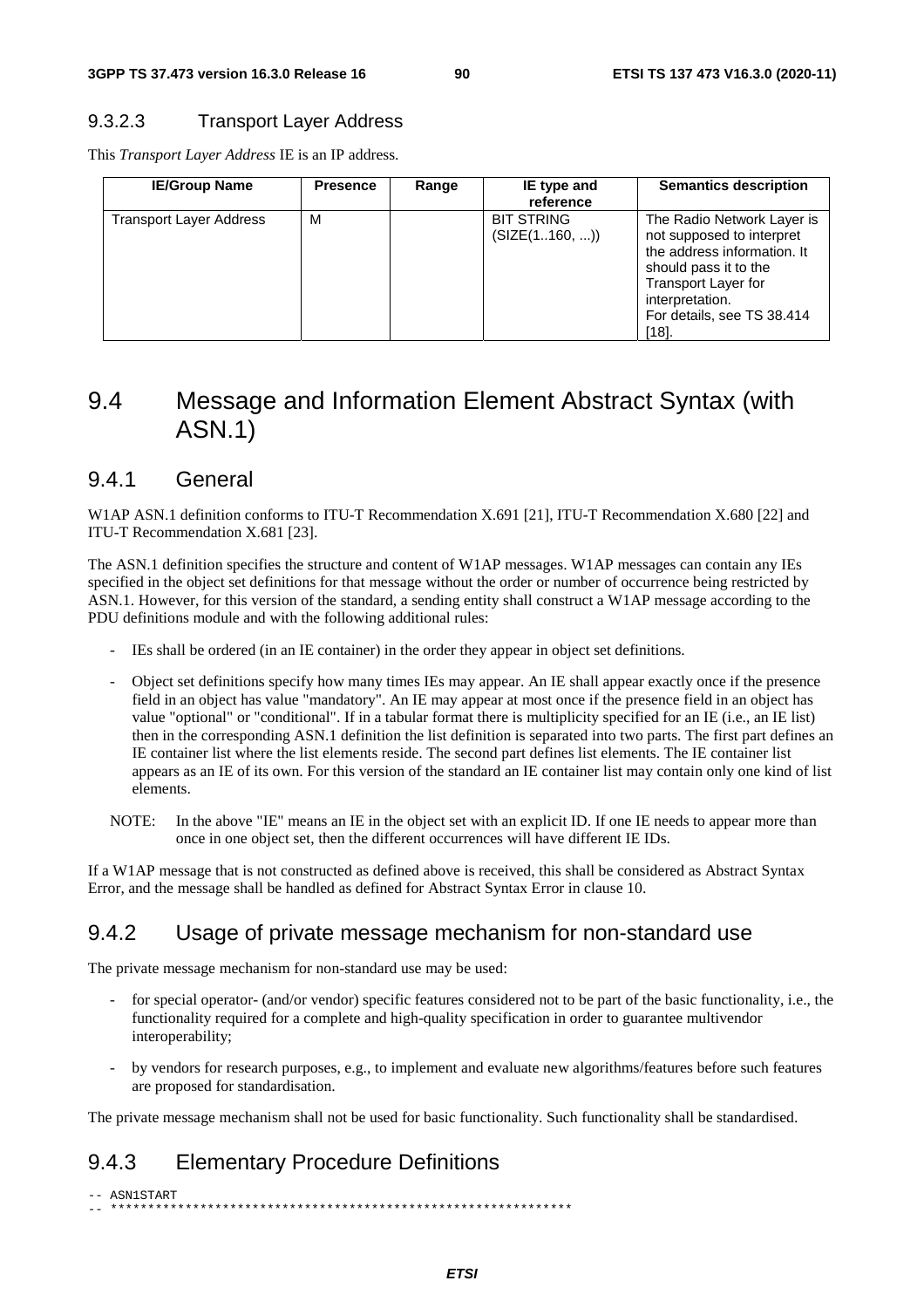91

-- Elementary Procedure definitions W1AP-PDU-Descriptions { itu-t (0) identified-organization (4) etsi (0) mobileDomain (0) ngran-access (22) modules (3) wlap (3) version1 (1) wlap-PDU-Descriptions (0) DEFINITIONS AUTOMATIC TAGS ::= **BEGIN** -- IE parameter types from other modules. **TMPORTS** Criticality, ProcedureCode FROM W1AP-CommonDataTypes Reset. ResetAcknowledge, W1SetupRequest, W1SetupResponse, WlSetupFailure, NGENBDUConfigurationUpdate, NGENBDUConfigurationUpdateAcknowledge, NGENBDUConfigurationUpdateFailure, NGENBCUConfigurationUpdate, NGENBCUConfigurationUpdateAcknowledge, NGENBCUConfigurationUpdateFailure, UEContextSetupRequest, UEContextSetupResponse, UEContextSetupFailure, UEContextReleaseCommand. UEContextReleaseComplete, UEContextModificationRequest, UEContextModificationResponse, UEContextModificationFailure, UEContextModificationRequired, UEContextModificationConfirm, ErrorIndication, UEContextReleaseRequest, DLRRCMessageTransfer, ULRRCMessageTransfer NGENBDUResourceCoordinationRequest, NGENBDUResourceCoordinationResponse, PrivateMessage, UEInactivityNotification, InitialULRRCMessageTransfer, Paging, Notify, WriteReplaceWarningRequest, WriteReplaceWarningResponse, PWSCancelRequest, PWSCancelResponse, PWSRestartIndication, PWSFailureIndication, NGENBDUStatusIndication, UEContextModificationRefuse FROM W1AP-PDU-Contents id-Reset, id-W1Setup, id-ngeNBDUConfigurationUpdate, id-ngeNBCUConfigurationUpdate, id-UEContextSetup, id-UEContextRelease, id-UEContextModification, id-UEContextModificationRequired, id-ErrorIndication, id-UEContextReleaseRequest, id-DLRRCMessageTransfer, id-ULRRCMessageTransfer,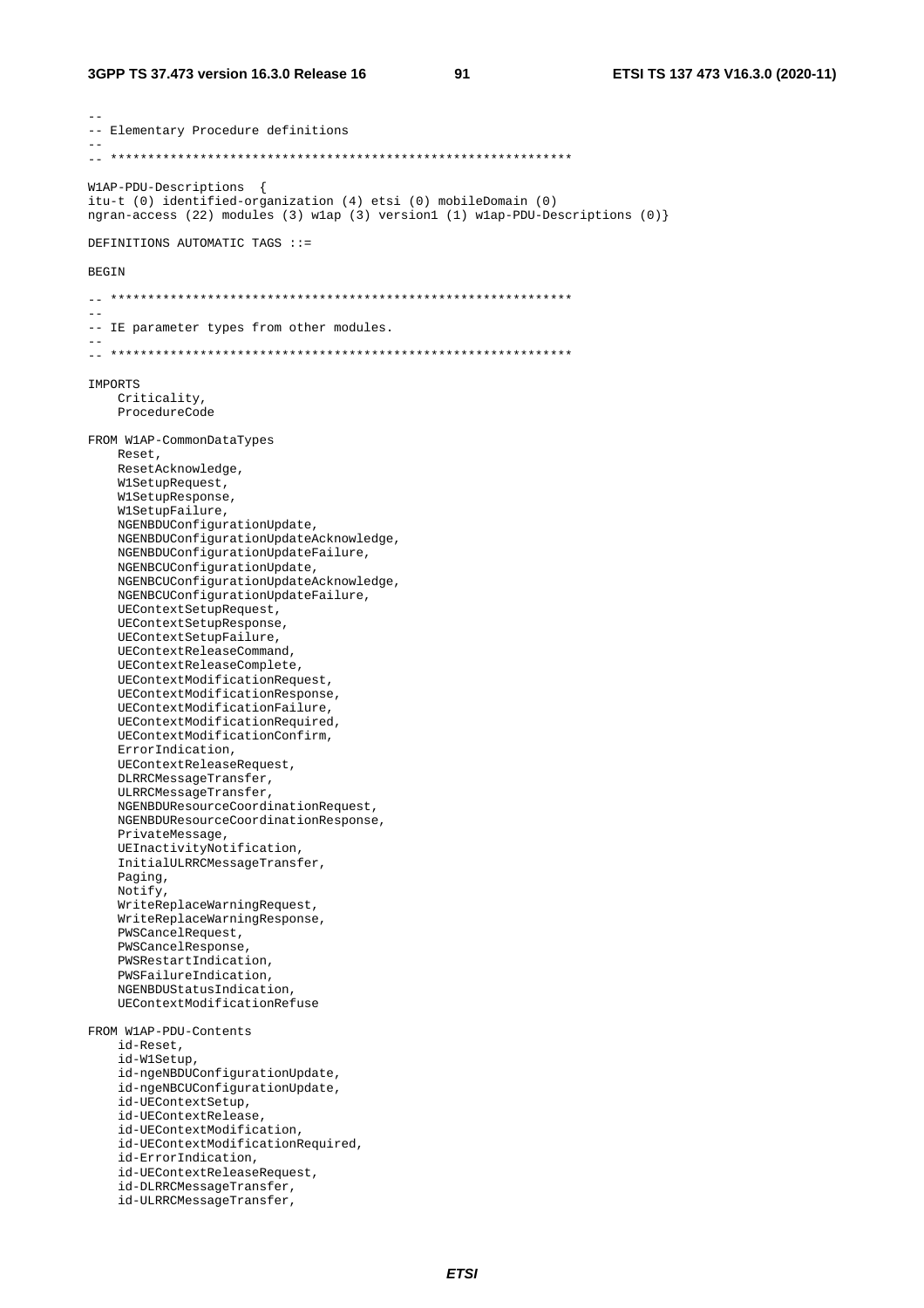id-NGENBDUResourceCoordination, id-privateMessage, id-UEInactivityNotification, id-InitialULRRCMessageTransfer, id-Paging, id-Notify, id-WriteReplaceWarning,  $id-PWSC$   $1$ id-PWSRestartIndication, id-PWSFailureIndication, id-NGENBDUStatusIndication FROM W1AP-Constants ProtocolIE-SingleContainer{}, W1AP-PROTOCOL-IES FROM W1AP-Containers; -- Interface Elementary Procedure Class W1AP-ELEMENTARY-PROCEDURE  $::$  CLASS { & Initiating Message  $sS$ uccessful Outcome ΟΡΤΤΟΝΑΙ. &UnsuccessfulOutcome OPTIONAL. OPIIONA<br>, ProcedureCode UNIQUE &procedureCode &criticality Criticality DEFAULT ignore  $\mathcal{L}$ WITH SYNTAX { &UnsuccessfulOutcome] PROCEDURE CODE &procedureCode [CRITICALITY &criticality]  $\left\{ \right.$ -- Interface PDU Definition  $W1AP-PDU ::= CHOICE$  { initiatingMessage InitiatingMessage,<br>successfulOutcome SuccessfulOutcome, unsuccessfulOutcome UnsuccessfulOutcome  $\}$ InitiatingMessage ::= SEQUENCE { procedureCode WIAP-ELEMENTARY-PROCEDURE.&procedureCode  $(\lbrace W1AP-ELERMENTARY-PROCFDIRES \rbrace)$ . criticality W1AP-ELEMENTARY-PROCEDURE.&criticality  $(\overline{W1AP - ELEMENTARY} -$ PROCEDURES } {@procedureCode}), W1AP-ELEMENTARY-PROCEDURE.&InitiatingMessage ({W1AP-ELEMENTARYvalue PROCEDURES } {@procedureCode})  $\}$ SuccessfulOutcome ::= SEQUENCE {  $({W1AP - ELEMENTARY - PROCEDURES})$ ,  $(\overline{W1AP - ELEMENTARY -$ PROCEDURES } {@procedureCode}), W1AP-ELEMENTARY-PROCEDURE.&SuccessfulOutcome  $(\{W1AP - ELEMENTARY$ value PROCEDURES } { @procedureCode } )  $\mathcal{F}$ UnsuccessfulOutcome ::= SEQUENCE { procedureCode WIAP-ELEMENTARY-PROCEDURE.&procedureCode<br>criticality WIAP-ELEMENTARY-PROCEDURE.&criticality  $({W1AP - ELEMENTARY - PROCEDURES})$ ,  $(\overline{W1AP - ELEMENTARY - ELEMENTARY - ELEMENTARY - ELEMENTARY - ELEMENTARY - ELEMENTARY - ELEM$ PROCEDURES } {@procedureCode } ) , W1AP-ELEMENTARY-PROCEDURE.&UnsuccessfulOutcome ({W1AP-ELEMENTARYvalue PROCEDURES } { @procedureCode } )  $\rightarrow$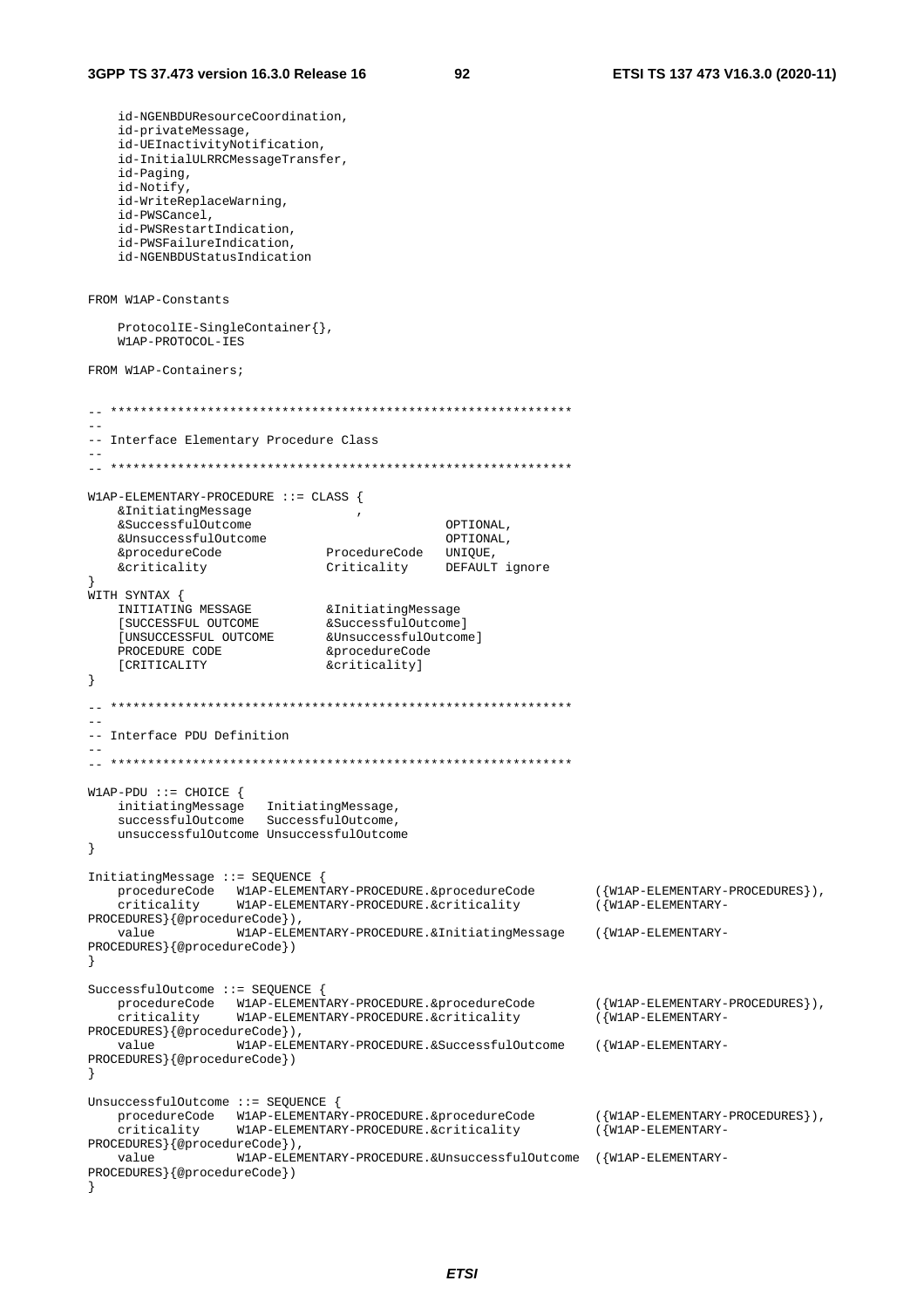#### **3GPP TS 37.473 version 16.3.0 Release 16 93 ETSI TS 137 473 V16.3.0 (2020-11)**

```
-- ************************************************************** 
-- 
-- Interface Elementary Procedure List 
--- ************************************************************** 
W1AP-ELEMENTARY-PROCEDURES W1AP-ELEMENTARY-PROCEDURE ::= { 
    W1AP-ELEMENTARY-PROCEDURES-CLASS-1 | 
    W1AP-ELEMENTARY-PROCEDURES-CLASS-2, 
     ... 
} 
W1AP-ELEMENTARY-PROCEDURES-CLASS-1 W1AP-ELEMENTARY-PROCEDURE ::= { 
    reset | 
    w1Setup | 
    ngeNBDUConfigurationUpdate | 
    ngeNBCUConfigurationUpdate | 
    uEContextSetup | 
    uEContextRelease | 
    uEContextModification | 
    uEContextModificationRequired | 
     writeReplaceWarning | 
    pWSCancel | 
    ngeNBDUResourceCoordination , 
 ... 
} 
  W1AP-ELEMENTARY-PROCEDURES-CLASS-2 W1AP-ELEMENTARY-PROCEDURE ::= { 
     errorIndication | 
    uEContextReleaseRequest | 
    dLRRCMessageTransfer | 
    uLRRCMessageTransfer | 
    uEInactivityNotification | 
    privateMessage | 
     initialULRRCMessageTransfer | 
   paging
    notify | 
   pWSRestartIndication | |<br>pWSFailureIndication | |
    pWSFailureIndication | 
    ngeNBDUStatusIndication , 
} 
-- ************************************************************** 
-- 
-- Interface Elementary Procedures 
-- 
-- ************************************************************** 
reset W1AP-ELEMENTARY-PROCEDURE ::= { 
     INITIATING MESSAGE Reset 
     SUCCESSFUL OUTCOME ResetAcknowledge 
 PROCEDURE CODE id-Reset 
CRITICALITY reject
} 
w1Setup W1AP-ELEMENTARY-PROCEDURE ::= { 
 INITIATING MESSAGE W1SetupRequest 
 SUCCESSFUL OUTCOME W1SetupResponse 
    UNSUCCESSFUL OUTCOME W1SetupFailure 
   PROCEDURE CODE id-W1Setup
   CRITICALITY reject
} 
ngeNBDUConfigurationUpdate W1AP-ELEMENTARY-PROCEDURE ::= { 
 INITIATING MESSAGE NGENBDUConfigurationUpdate 
 SUCCESSFUL OUTCOME NGENBDUConfigurationUpdateAcknowledge 
 UNSUCCESSFUL OUTCOME NGENBDUConfigurationUpdateFailure 
 PROCEDURE CODE id-ngeNBDUConfigurationUpdate 
CRITICALITY reject
} 
ngeNBCUConfigurationUpdate W1AP-ELEMENTARY-PROCEDURE ::= { 
   INITIATING MESSAGE NGENBCUConfigurationUpdate<br>SUCCESSFUL OUTCOME NGENBCUConfigurationUpdate
 SUCCESSFUL OUTCOME NGENBCUConfigurationUpdateAcknowledge 
 UNSUCCESSFUL OUTCOME NGENBCUConfigurationUpdateFailure 
 PROCEDURE CODE id-ngeNBCUConfigurationUpdate 
CRITICALITY reject
```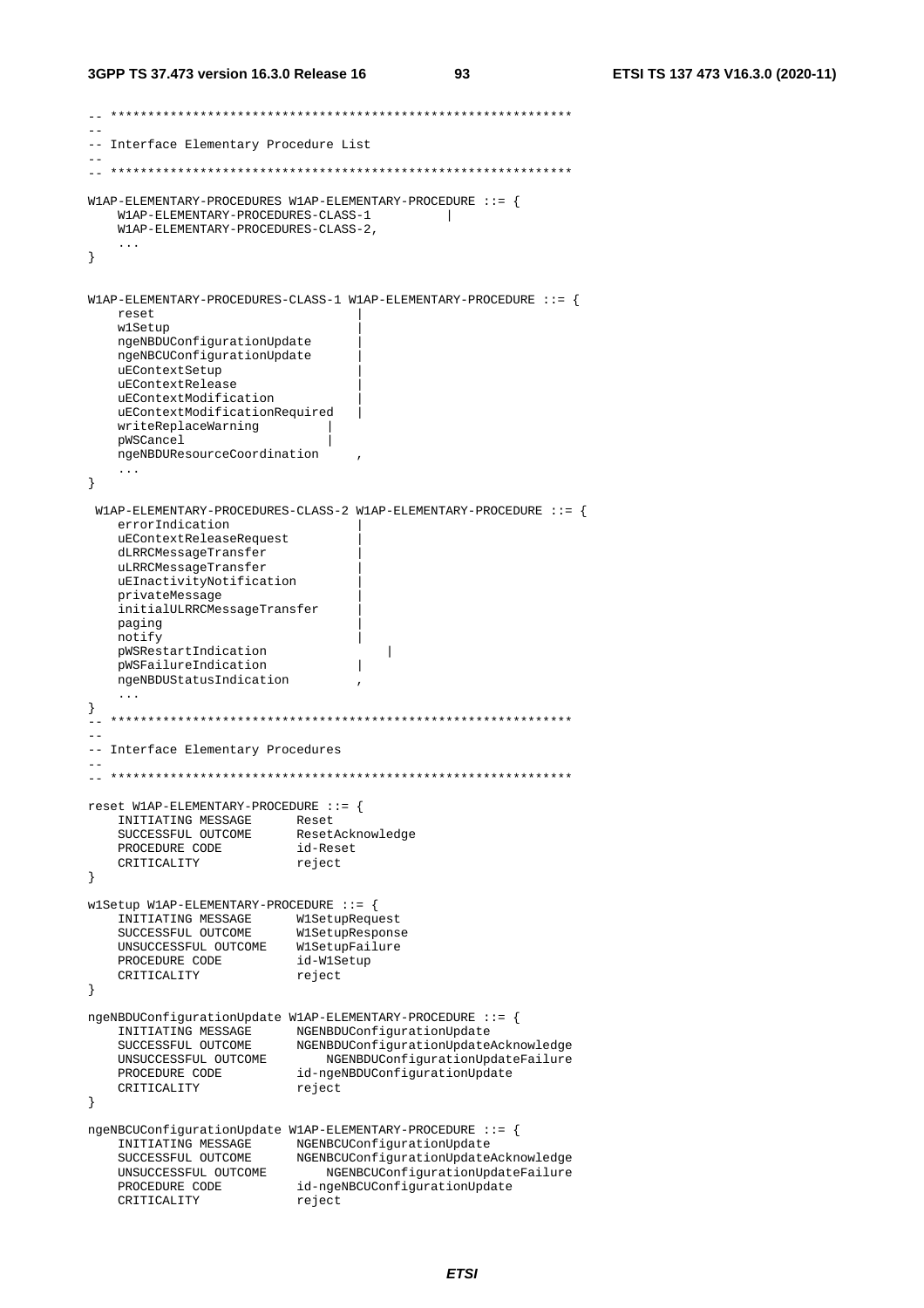```
} 
uEContextSetup W1AP-ELEMENTARY-PROCEDURE ::= { 
   INITIATING MESSAGE UEContextSetupRequest<br>SUCCESSFUL OUTCOME UEContextSetupRespons
 SUCCESSFUL OUTCOME UEContextSetupResponse 
 UNSUCCESSFUL OUTCOME UEContextSetupFailure 
 PROCEDURE CODE id-UEContextSetup 
CRITICALITY reject
} 
uEContextRelease W1AP-ELEMENTARY-PROCEDURE ::= { 
 INITIATING MESSAGE UEContextReleaseCommand 
 SUCCESSFUL OUTCOME UEContextReleaseComplete 
PROCEDURE CODE id-UEContextRelease
CRITICALITY reject
} 
uEContextModification W1AP-ELEMENTARY-PROCEDURE ::= { 
 INITIATING MESSAGE UEContextModificationRequest 
 SUCCESSFUL OUTCOME UEContextModificationResponse 
 UNSUCCESSFUL OUTCOME UEContextModificationFailure 
 PROCEDURE CODE id-UEContextModification 
CRITICALITY reject
} 
uEContextModificationRequired W1AP-ELEMENTARY-PROCEDURE ::= { 
   INITIATING MESSAGE UEContextModificationRequired<br>SUCCESSFUL OUTCOME UEContextModificationConfirm
 SUCCESSFUL OUTCOME UEContextModificationConfirm 
 UNSUCCESSFUL OUTCOME UEContextModificationRefuse 
 PROCEDURE CODE id-UEContextModificationRequired 
CRITICALITY reject
} 
writeReplaceWarning W1AP-ELEMENTARY-PROCEDURE ::= { 
 INITIATING MESSAGE WriteReplaceWarningRequest 
 SUCCESSFUL OUTCOME WriteReplaceWarningResponse 
 PROCEDURE CODE id-WriteReplaceWarning 
CRITICALITY reject
} 
pWSCancel W1AP-ELEMENTARY-PROCEDURE ::= { 
 INITIATING MESSAGE PWSCancelRequest 
 SUCCESSFUL OUTCOME PWSCancelResponse 
 PROCEDURE CODE id-PWSCancel 
CRITICALITY reject
} 
errorIndication W1AP-ELEMENTARY-PROCEDURE ::= { 
   INITIATING MESSAGE ErrorIndication
    PROCEDURE CODE id-ErrorIndication 
    CRITICALITY ignore 
} 
uEContextReleaseRequest W1AP-ELEMENTARY-PROCEDURE ::= { 
    INITIATING MESSAGE UEContextReleaseRequest 
                          PROCEDURE CODE id-UEContextReleaseRequest 
    CRITICALITY ignore 
} 
initialULRRCMessageTransfer W1AP-ELEMENTARY-PROCEDURE ::= { 
    INITIATING MESSAGE InitialULRRCMessageTransfer 
                         id-InitialULRRCMessageTransfer<br>ignore
   CRITICALITY
} 
dLRRCMessageTransfer W1AP-ELEMENTARY-PROCEDURE ::= { 
    INITIATING MESSAGE DLRRCMessageTransfer 
 PROCEDURE CODE id-DLRRCMessageTransfer 
CRITICALITY ignore
} 
uLRRCMessageTransfer W1AP-ELEMENTARY-PROCEDURE ::= { 
   INITIATING MESSAGE ULRRCMessageTransfer
                         id-ULRRCMessageTransfer
   INITIALISM (INITIALISM PROCEDURE CODE id-ULR<br>
CRITICALITY ignore
}
```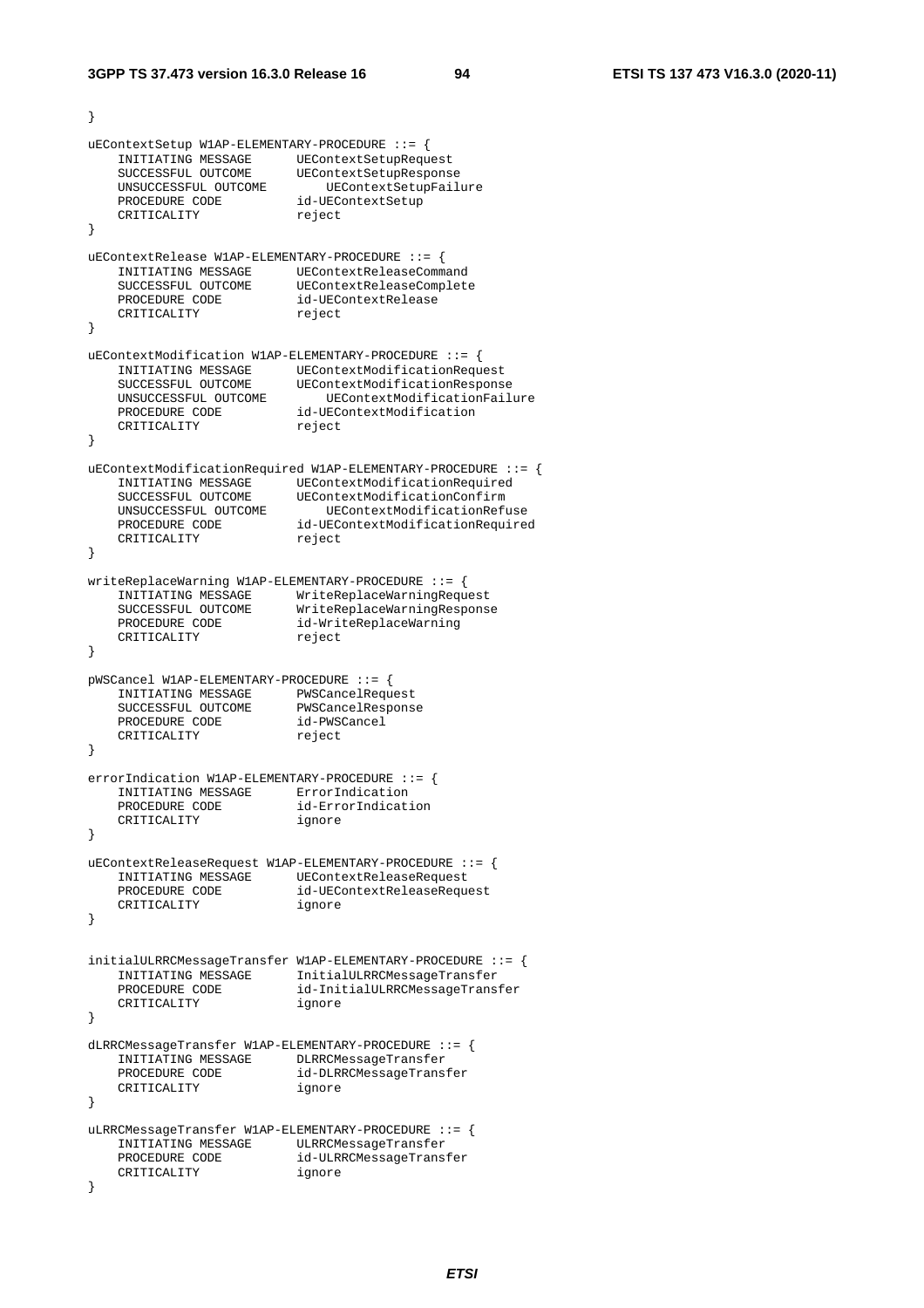```
uEInactivityNotification W1AP-ELEMENTARY-PROCEDURE ::= { 
 INITIATING MESSAGE UEInactivityNotification 
 PROCEDURE CODE id-UEInactivityNotification 
CRITICALITY ignore
} 
ngeNBDUResourceCoordination W1AP-ELEMENTARY-PROCEDURE ::= { 
 INITIATING MESSAGE NGENBDUResourceCoordinationRequest 
 SUCCESSFUL OUTCOME NGENBDUResourceCoordinationResponse 
 PROCEDURE CODE id-NGENBDUResourceCoordination 
CRITICALITY reject
} 
privateMessage W1AP-ELEMENTARY-PROCEDURE ::= { 
 INITIATING MESSAGE PrivateMessage 
 PROCEDURE CODE id-privateMessage 
    INITIATING PEROCEDURE CODE de-primerial des la primeriale de la primeriale de la primeriale de la primeriale d<br>CRITICALITY de la primeriale de la primeriale de la primeriale de la primeriale de la primeriale de la primeri
} 
paging W1AP-ELEMENTARY-PROCEDURE ::= { 
     INITIATING MESSAGE Paging 
    PROCEDURE CODE id-Paging
     CRITICALITY ignore 
} 
notify W1AP-ELEMENTARY-PROCEDURE ::= { 
    INITIATING MESSAGE Notify<br>PROCEDURE CODE id-Notify
    PROCEDURE CODE
     CRITICALITY ignore 
} 
pWSRestartIndication W1AP-ELEMENTARY-PROCEDURE ::= { 
    INITIATING MESSAGE PWSRestartIndication<br>PROCEDURE CODE id-PWSRestartIndication
                            id-PWSRestartIndication
    CRITICALITY ignore
} 
pWSFailureIndication W1AP-ELEMENTARY-PROCEDURE ::= { 
    INITIATING MESSAGE PWSFailureIndication
    PROCEDURE CODE id-PWSFailureIndication<br>CRITICALITY ignore
    PROCEDURE CODE
} 
ngeNBDUStatusIndication W1AP-ELEMENTARY-PROCEDURE ::= { 
 INITIATING MESSAGE NGENBDUStatusIndication 
PROCEDURE CODE id-NGENBDUStatusIndication
 CRITICALITY ignore 
}
```
END -- ASN1STOP

### 9.4.4 PDU Definitions

```
-- ASN1START<br>-- *********
   -- ************************************************************** 
-- 
-- PDU definitions for W1AP. 
-- 
-- ************************************************************** 
W1AP-PDU-Contents { 
itu-t (0) identified-organization (4) etsi (0) mobileDomain (0) 
ngran-access (22) modules (3) w1ap (3) version1 (1) w1ap-PDU-Contents (1) } 
DEFINITIONS AUTOMATIC TAGS ::= 
BEGIN 
\hspace{1.3cm} - \hspace{1.3cm} - \hspace{1.3cm} - \hspace{1.3cm}-- 
-- IE parameter types from other modules.
```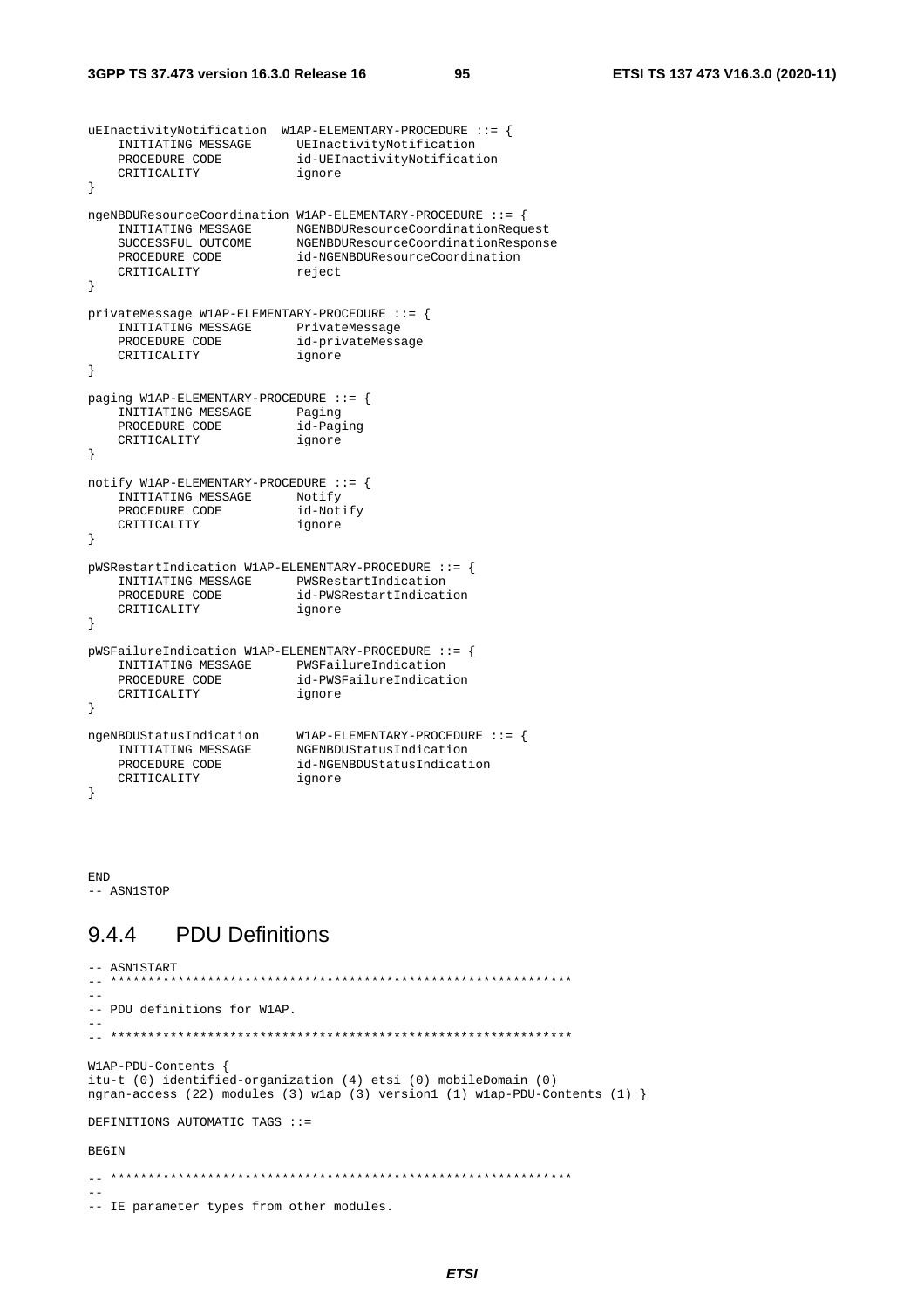-- -- \*\*\*\*\*\*\*\*\*\*\*\*\*\*\*\*\*\*\*\*\*\*\*\*\*\*\*\*\*\*\*\*\*\*\*\*\*\*\*\*\*\*\*\*\*\*\*\*\*\*\*\*\*\*\*\*\*\*\*\*\*\* IMPORTS Candidate-SpCell-Item, Cause, Cells-Failed-to-be-Activated-List-Item, Cells-Status-Item, Cells-to-be-Activated-List-Item, Cells-to-be-Deactivated-List-Item, C-RNTI, CriticalityDiagnostics, CUtoDURRCInformation, DRB-Activity-Item, DRBID, DRBs-FailedToBeModified-Item, DRBs-FailedToBeSetup-Item, DRBs-FailedToBeSetupMod-Item, DRB-Notify-Item, DRBs-ModifiedConf-Item, DRBs-Modified-Item, DRBs-Required-ToBeModified-Item, DRBs-Required-ToBeReleased-Item, DRBs-Setup-Item, DRBs-SetupMod-Item, DRBs-ToBeModified-Item, DRBs-ToBeReleased-Item, DRBs-ToBeSetup-Item, DRBs-ToBeSetupMod-Item, DRXCycle, DUtoCURRCInformation, EUTRANQoS, NGENB-CU-UE-W1AP-ID, NGENB-DU-UE-W1AP-ID, NGENB-DU-ID, NGENB-DU-Served-Cells-Item, NGENB-DU-System-Information, InactivityMonitoringRequest, InactivityMonitoringResponse, NotificationControl, EUTRANCGI, EUTRANPCI, Potential-SpCell-Item, RAT-FrequencyPriorityInformation, ResourceCoordinationTransferContainer, RRCContainer, RRCReconfigurationCompleteIndicator, SCellIndex, SCell-ToBeRemoved-Item, SCell-ToBeSetup-Item, SCell-ToBeSetupMod-Item, SCell-FailedtoSetup-Item, SCell-FailedtoSetupMod-Item, ServCellIndex, Served-Cell-Information, Served-Cells-To-Add-Item, Served-Cells-To-Delete-Item, Served-Cells-To-Modify-Item, SRBID, SRBs-FailedToBeSetup-Item, SRBs-FailedToBeSetupMod-Item, SRBs-Required-ToBeReleased-Item, SRBs-ToBeReleased-Item, SRBs-ToBeSetup-Item, SRBs-ToBeSetupMod-Item, SRBs-Modified-Item, SRBs-Setup-Item, SRBs-SetupMod-Item, TransactionID, TransmissionActionIndicator, DUtoCURRCContainer, PagingCell-Item, UEIdentityIndexValue, UE-associatedLogicalW1-ConnectionItem, PagingDRX, PagingIdentity, PWSSystemInformation, Broadcast-To-Be-Cancelled-Item,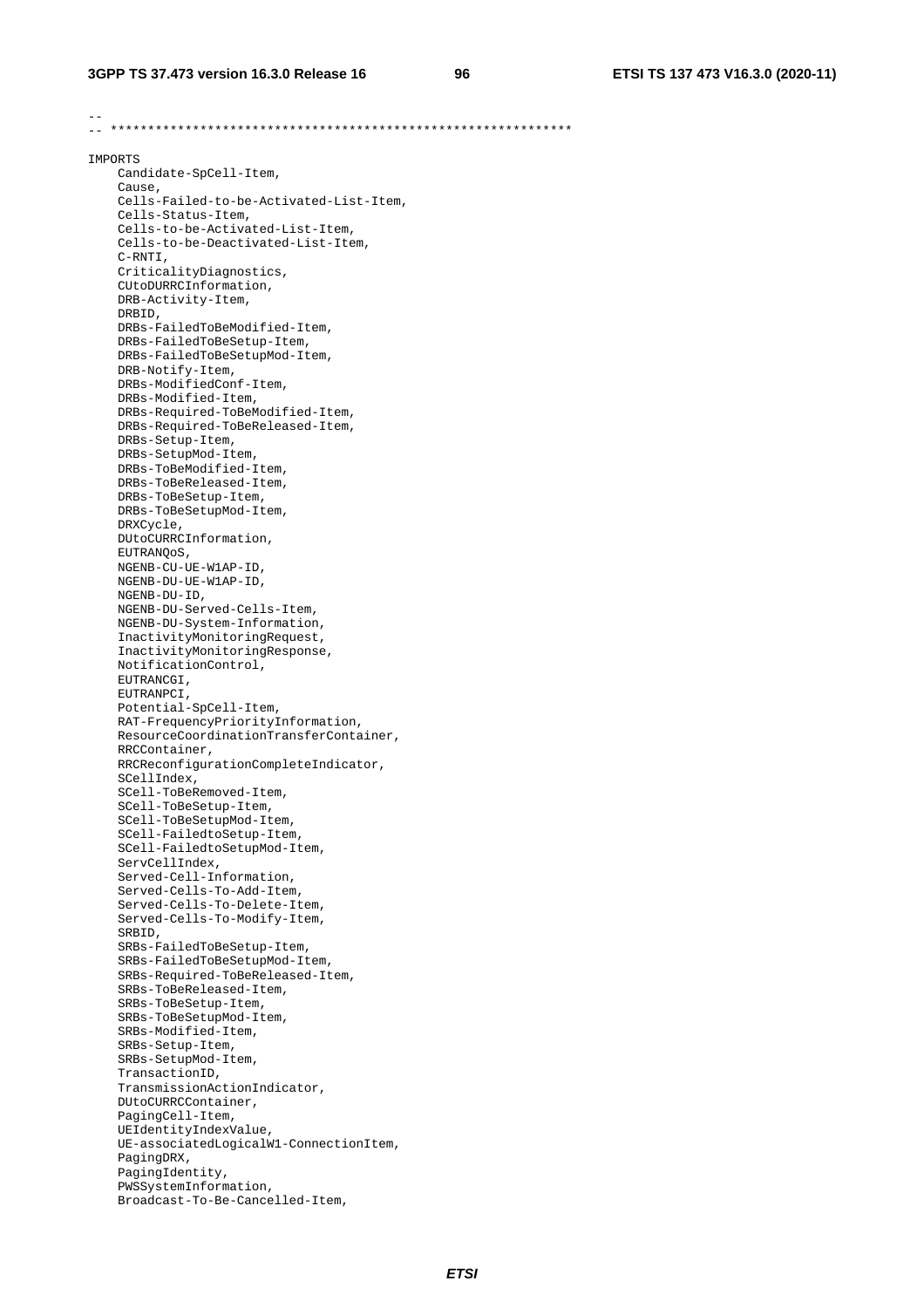Cells-Broadcast-Cancelled-Item, E-UTRAN-CGI-List-For-Restart-Item, PWS-Failed-E-UTRAN-CGI-Item, RepetitionPeriod, NumberofBroadcastRequest, Cells-To-Be-Broadcast-Item, Cells-Broadcast-Completed-Item, Cancel-all-Warning-Messages-Indicator, NotificationInformation, EUTRA-NR-CellResourceCoordinationReq-Container, EUTRA-NR-CellResourceCoordinationReqAck-Container, RequestType, PLMN-Identity, BitRate, NGENBDUOverloadInformation, ResourceCoordinationTransferInformation, Associated-SCell-Item, IgnoreResourceCoordinationRequestContainer

FROM W1AP-IEs

 PrivateIE-Container{}, ProtocolExtensionContainer{}, ProtocolIE-Container{}, ProtocolIE-ContainerPair{}, ProtocolIE-SingleContainer{}, W1AP-PRIVATE-IES, W1AP-PROTOCOL-EXTENSION, W1AP-PROTOCOL-IES, W1AP-PROTOCOL-IES-PAIR

FROM W1AP-Containers

```
 id-Candidate-SpCell-List, 
 id-Cause, 
 id-Cancel-all-Warning-Messages-Indicator, 
 id-NotificationInformation, 
 id-Cells-Failed-to-be-Activated-List, 
 id-Cells-Status-List, 
 id-Cells-to-be-Activated-List, 
 id-Cells-to-be-Deactivated-List, 
 id-ConfirmedUEID, 
 id-C-RNTI, 
 id-CUtoDURRCInformation, 
 id-CriticalityDiagnostics, 
 id-DRB-Activity-List, 
 id-DRBs-FailedToBeModified-List, 
 id-DRBs-FailedToBeSetup-List, 
 id-DRBs-FailedToBeSetupMod-List, 
 id-DRBs-ModifiedConf-List, 
 id-DRBs-Modified-List, 
 id-DRB-Notify-List, 
 id-DRBs-Required-ToBeModified-List, 
 id-DRBs-Required-ToBeReleased-List, 
 id-DRBs-Setup-List, 
 id-DRBs-SetupMod-List, 
 id-DRBs-ToBeModified-List, 
 id-DRBs-ToBeReleased-List, 
 id-DRBs-ToBeSetup-List, 
 id-DRBs-ToBeSetupMod-List, 
 id-DRXCycle, 
 id-DUtoCURRCInformation, 
 id-ngeNB-CU-UE-W1AP-ID, 
 id-ngeNB-DU-UE-W1AP-ID, 
 id-ngeNB-DU-ID, 
 id-ngeNB-DU-Served-Cells-List, 
 id-InactivityMonitoringRequest, 
 id-InactivityMonitoringResponse, 
 id-oldngeNB-DU-UE-W1AP-ID, 
 id-Potential-SpCell-List, 
 id-RAT-FrequencyPriorityInformation, 
 id-ResetType, 
 id-ResourceCoordinationTransferContainer, 
 id-RRCContainer, 
 id-RRCReconfigurationCompleteIndicator, 
 id-SCell-FailedtoSetup-List, 
 id-SCell-FailedtoSetupMod-List, 
 id-SCell-ToBeRemoved-List,
```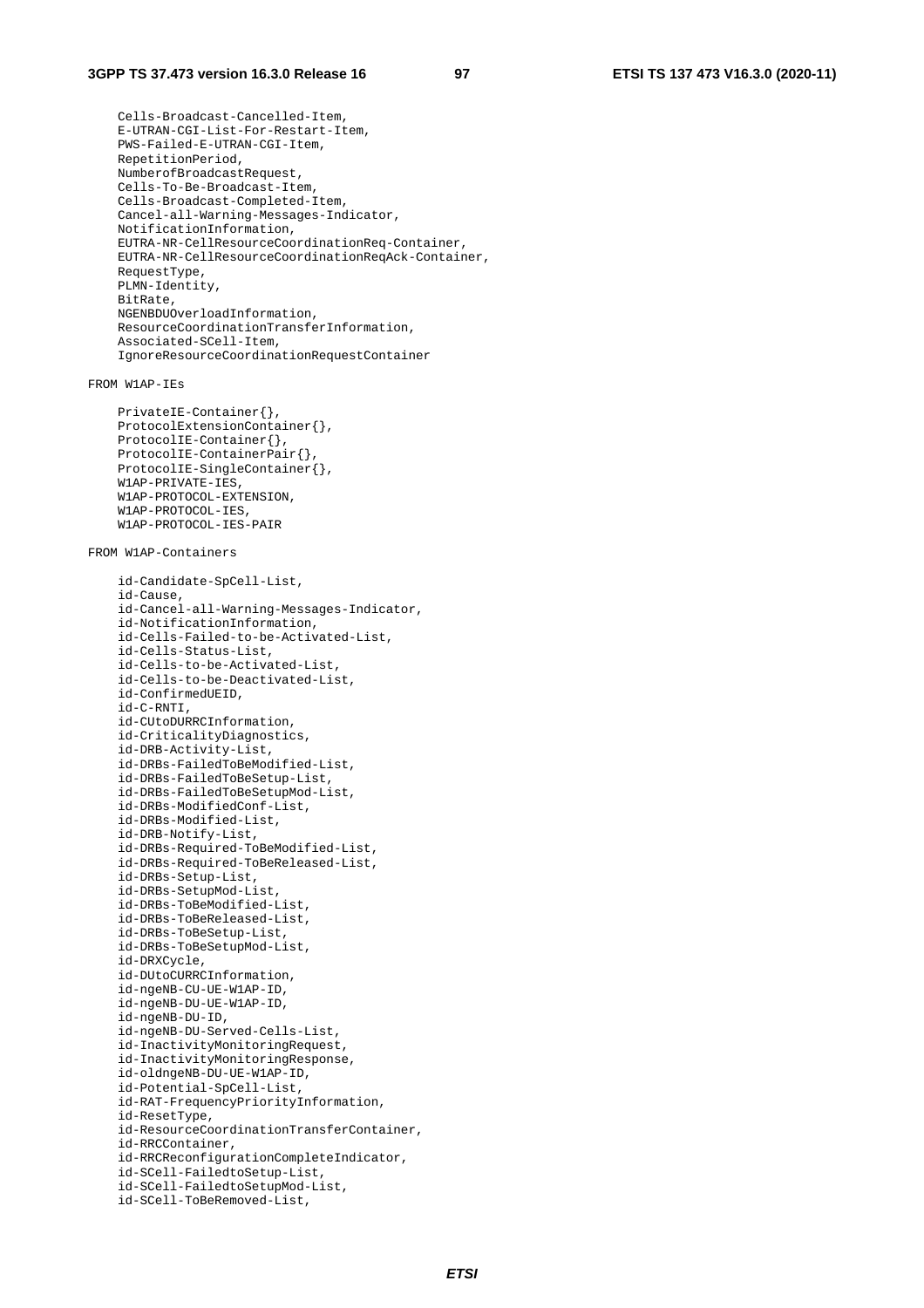id-SCell-ToBeSetup-List, id-SCell-ToBeSetupMod-List, id-Served-Cells-To-Add-List, id-Served-Cells-To-Delete-List, id-Served-Cells-To-Modify-List, id-ServCellIndex, id-SpCell-ID, id-SRBID, id-SRBs-FailedToBeSetup-List, id-SRBs-FailedToBeSetupMod-List, id-SRBs-Required-ToBeReleased-List, id-SRBs-ToBeReleased-List, id-SRBs-ToBeSetup-List, id-SRBs-ToBeSetupMod-List, id-SRBs-Modified-List, id-SRBs-Setup-List, id-SRBs-SetupMod-List, id-TransactionID, id-TransmissionActionIndicator, id-UE-associatedLogicalW1-ConnectionListResAck, id-DUtoCURRCContainer, id-EUTRANCGI, id-PagingCell-List, id-PagingDRX, id-UEIdentityIndexValue, id-PagingIdentity, id-PWSSystemInformation, id-RepetitionPeriod, id-NumberofBroadcastRequest, id-Cells-To-Be-Broadcast-List, id-Cells-Broadcast-Completed-List, id-Broadcast-To-Be-Cancelled-List, id-Cells-Broadcast-Cancelled-List, id-E-UTRAN-CGI-List-For-Restart-List, id-PWS-Failed-E-UTRAN-CGI-List, id-EUTRA-NR-CellResourceCoordinationReq-Container, id-EUTRA-NR-CellResourceCoordinationReqAck-Container, id-RequestType, id-ServingPLMN, id-NGENB-DU-UE-AMBR-UL, id-NGENBDUOverloadInformation, id-ResourceCoordinationTransferInformation, id-Associated-SCell-List, id-IgnoreResourceCoordinationRequestContainer, maxCellinngeNBDU, maxnoofCandidateSpCells, maxnoofDRBs, maxnoofErrors, maxnoofIndividualW1ConnectionsToReset, maxnoofPotentialSpCells, maxnoofSCells, maxnoofSRBs, maxnoofPagingCells, maxnoofTNLAssociations, maxCellineNB, maxnoofUEIDs

```
FROM W1AP-Constants;
```
 $\hspace{1.3cm} - \hspace{1.3cm} - \hspace{1.3cm}$ -- -- RESET ELEMENTARY PROCEDURE -- -- \*\*\*\*\*\*\*\*\*\*\*\*\*\*\*\*\*\*\*\*\*\*\*\*\*\*\*\*\*\*\*\*\*\*\*\*\*\*\*\*\*\*\*\*\*\*\*\*\*\*\*\*\*\*\*\*\*\*\*\*\*\* -- \*\*\*\*\*\*\*\*\*\*\*\*\*\*\*\*\*\*\*\*\*\*\*\*\*\*\*\*\*\*\*\*\*\*\*\*\*\*\*\*\*\*\*\*\*\*\*\*\*\*\*\*\*\*\*\*\*\*\*\*\*\*  $-$ -- Reset -- -- \*\*\*\*\*\*\*\*\*\*\*\*\*\*\*\*\*\*\*\*\*\*\*\*\*\*\*\*\*\*\*\*\*\*\*\*\*\*\*\*\*\*\*\*\*\*\*\*\*\*\*\*\*\*\*\*\*\*\*\*\*\* Reset ::= SEQUENCE { protocolIEs ProtocolIE-Container { {ResetIEs} }, ... }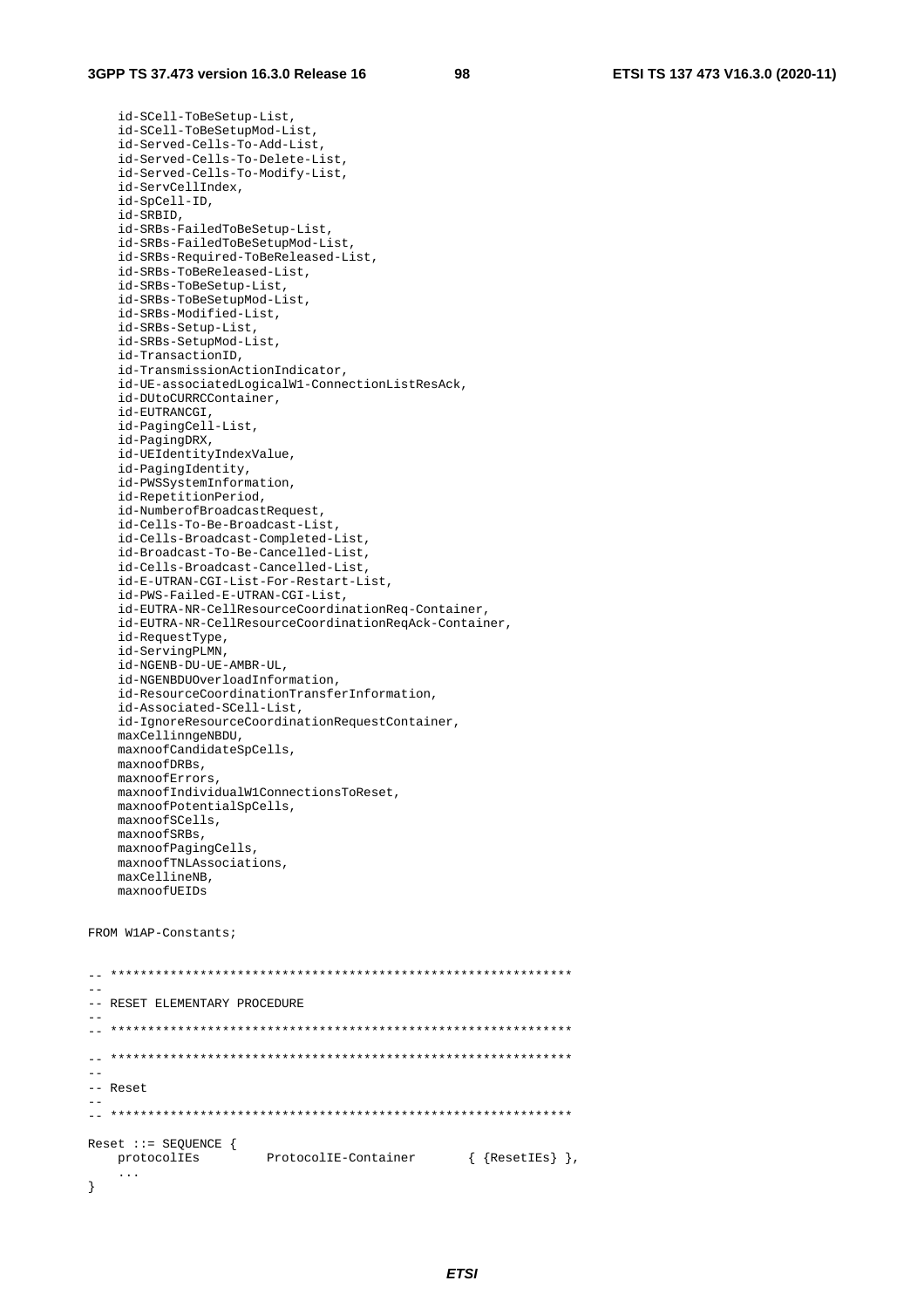3GPP TS 37.473 version 16.3.0 Release 16

ResetIEs W1AP-PROTOCOL-IES ::= {

99

```
ectric wine environments ... (<br>
[ID id-TransactionID CRITICALITY reject TYPE TransactionID PRESENCE mandatory }<br>
[ID id-Cause CRITICALITY ignore TYPE Cause PRESENCE mandatory }<br>
[ID id-ResetType CRITICALITY reject TYPE Res
\left\{ \right.ResetType ::= CHOICE \{ResetAll,
    wl-Interface
   Wi-interiact<br>partOfWl-Interface UE-associatedLogicalWi-Connection<br>https://executions.com/https://executions.com/https://executions.com/https://executions.com/https://execution<br>ProtocolIE-SingleContainer { { ResetType-ExtIE
\}ResetType-ExtIEs W1AP-PROTOCOL-IES ::= {
   \cdots\}ResetAll ::= ENUMERATED {
  reset-all,
    \sim 100\}UE-associatedLogical W1-ConnectionListRes :: = SEQUENCE (SIZE(1..maxnoofIndividualW1ConnectionsToReset)) OF UE-associatedLogicalW1-ConnectionItem
-- Reset Acknowledge
L.
ResetAcknowledge ::= SEOUENCE {
   \verb|protocolIES| \hspace{1.5cm} \verb|ProtocolIE-Container| \hspace{1.5cm} \{ \verb|ResetAcknowledgelEs| \} \hspace{1.5cm} \},\sim \sim \sim\left\{ \right.ResetAcknowledgeIEs W1AP-PROTOCOL-IES ::= {
    { ID id-TransactionID CRITICALITY reject TYPE TransactionID PRESENCE mandatory }
    ID id-UE-associatedLogicalW1-ConnectionListResAck CRITICALITY ignore TYPE UE-
associatedLogicalW1-ConnectionListResAck
                                                      PRESENCE optional },
    \sim .
\left\{ \right\}UE-associated Logical W1-ConnectionListResack :: = SEQUENCE (SIZE(1..maxnoofIndividualWlConnectionsToReset)) OF UE-associatedLogicalWl-ConnectionItem
\overline{a}-- ERROR INDICATION ELEMENTARY PROCEDURE
\equiv-- Error Indication
ErrorIndication ::= SEQUENCE {
   \verb|protocolIES| \verb|| \verb|ProtocolIE-Container| \verb|{ErrorIndicationIES}| \},\ldots\lambdaErrorIndicationIEs W1AP-PROTOCOL-IES ::= {
   01 Indicationism with increase is the two controls of the TransactionID of the PRESENCE mandatory }<br>{ID id-ngeNB-CU-UE-WIAP-ID CRITICALITY ignore TYPE NGENB-CU-UE-WIAP-ID PRESENCE optional }
                                                                                     PRESENCE mandatory } |
    (ID id-ngeNB-DU-UE-W1AP-ID CRITICALITY ignore TYPE NGENB-DU-UE-W1AP-ID PRESENCE optional }<br>{<br>{ID id-Cause \begin{array}{c} \text{CRTTICALITY ignore} \\ \text{CRTTICALITY ignore} \end{array}\},
    \ddots\}-- W1 SETUP ELEMENTARY PROCEDURE
```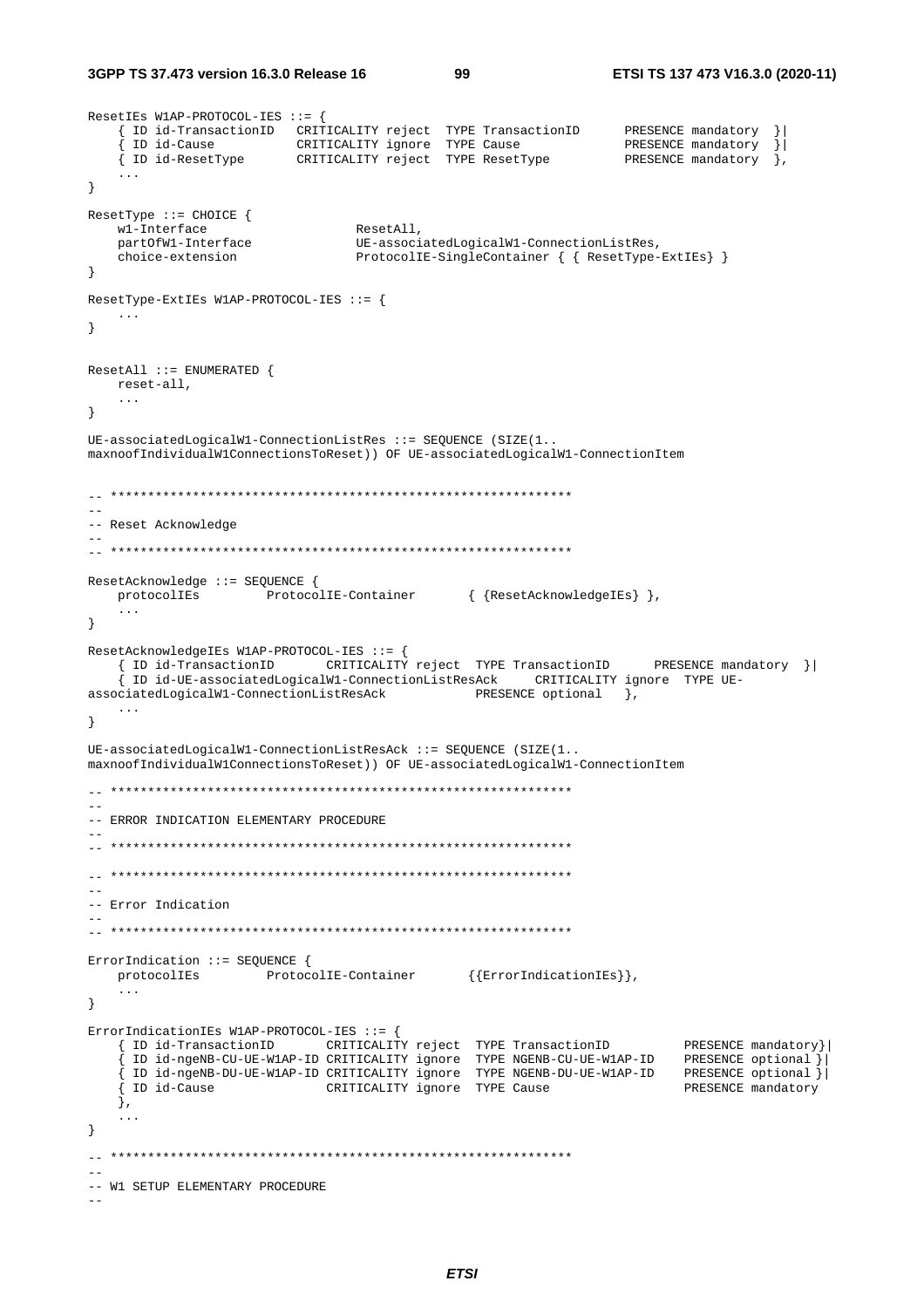```
3GPP TS 37.473 version 16.3.0 Release 16
                                      100
                                                        ETSI TS 137 473 V16.3.0 (2020-11)
\frac{1}{2}-- W1 Setup Request
W1SetupRequest ::= SEOUENCE {
  \verb|protocolIES| \hspace{1.5cm} \verb|ProtocolIE-Container| \hspace{1.5cm} \{ W1SetupRequestIES \} |\},\sim \sim \sim\}W1SetupRequestIEs W1AP-PROTOCOL-IES ::= {
  {ID id-TransactionID cRITICALITY reject TYPE TransactionID PRESENCE mandatory }|<br>{ID id-TransactionID cRITICALITY reject TYPE NGENB-DU-ID PRESENCE mandatory }|
   { ID id-ngeNB-DU-Served-Cells-List CRITICALITY reject TYPE NGENB-DU-Served-Cells-List
  PRESENCE optional },
   \sim \sim \sim\left\{ \right\}NGENB-DU-Served-Cells-List ::= SEQUENCE (SIZE(1.. maxCellinngeNBDU)) OF NGENB-DU-Served-Cells-Item
-- W1 Setup Response
W1SetupResponse ::= SEQUENCE {
  protocolIEs ProtocolIE-Container { {W1SetupResponseIEs} },
   \sim 10 .
\}W1SetupResponseIEs W1AP-PROTOCOL-IES ::= {
   { ID id-TransactionID CRITICALITY reject TYPE TransactionID PRESENCE mandatory }|
   { ID id-Cells-to-be-Activated-List CRITICALITY reject TYPE Cells-to-be-Activated-List
   PRESENCE optional },
   \ldots\lambdaCells-to-be-Activated-List ::= SEQUENCE (SIZE(1.. maxCellinngeNBDU)) OF Cells-to-be-Activated-
List-Item
\sim \sim-- W1 Setup Failure
\sim \simWlSetupFailure ::= SEOUENCE {
  protocolIEs ProtocolIE-Container { {W1SetupFailureIEs} },
   \sim 100 km s ^{-1}\left\{ \right\}W1SetupFailureIEs W1AP-PROTOCOL-IES ::= {
  { ID id-TransactionID CRITICALITY reject TYPE TransactionID PRESENCE mandatory }<br>{ ID id-Cause CRITICALITY ignore TYPE Cause PRESENCE mandatory },
  \langle\cdot\,\rangle .
\mathcal{F}=--- NGENB-DU CONFIGURATION UPDATE ELEMENTARY PROCEDURE
```
-- NGENB-DU CONFIGURATION UPDATE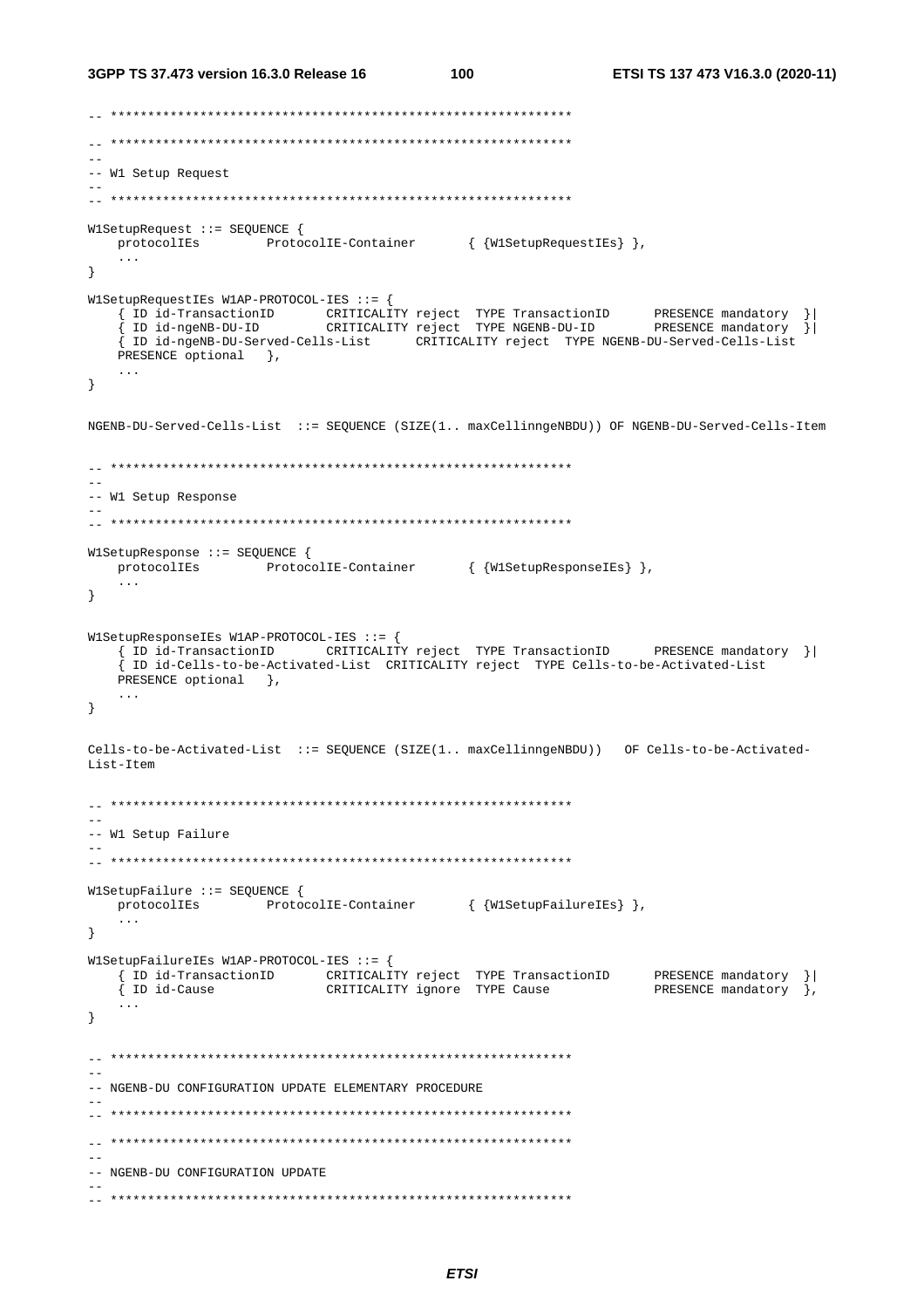NGENBDUConfigurationUpdate::= SEQUENCE {

```
protocolIEs ProtocolIE-Container { {NGENBDUConfigurationUpdateIEs} },
    ... 
} 
NGENBDUConfigurationUpdateIEs W1AP-PROTOCOL-IES ::= { 
    { ID id-TransactionID CRITICALITY reject TYPE TransactionID PRESENCE mandatory }| 
     { ID id-Served-Cells-To-Add-List CRITICALITY reject TYPE Served-Cells-To-Add-List 
   PRESENCE optional }
    { ID id-Served-Cells-To-Modify-List CRITICALITY reject TYPE Served-Cells-To-Modify-List 
           PRESENCE optional } |
    { ID id-Served-Cells-To-Delete-List CRITICALITY reject TYPE Served-Cells-To-Delete-List 
           PRESENCE optional }
 { ID id-Cells-Status-List CRITICALITY reject TYPE Cells-Status-List PRESENCE optional }| 
 { ID id-ngeNB-DU-ID CRITICALITY reject TYPE NGENB-DU-ID PRESENCE optional }, 
    ... 
} 
Served-Cells-To-Add-List ::= SEQUENCE (SIZE(1.. maxCellinngeNBDU)) OF Served-Cells-To-Add-Item 
Served-Cells-To-Modify-List ::= SEQUENCE (SIZE(1.. maxCellinngeNBDU)) OF Served-Cells-To-Modify-
Item 
Served-Cells-To-Delete-List ::= SEQUENCE (SIZE(1.. maxCellinngeNBDU)) OF Served-Cells-To-Delete-
T \uparrow \sim mCells-Status-List ::= SEQUENCE (SIZE(0.. maxCellinngeNBDU)) OF Cells-Status-Item 
-- ************************************************************** 
-1-- NGENB-DU CONFIGURATION UPDATE ACKNOWLEDGE 
-- 
-- ************************************************************** 
NGENBDUConfigurationUpdateAcknowledge ::= SEQUENCE { 
   protocolIEs ProtocolIE-Container { {NGENBDUConfigurationUpdateAcknowledgeIEs} },
    ... 
} 
NGENBDUConfigurationUpdateAcknowledgeIEs W1AP-PROTOCOL-IES ::= { 
 { ID id-TransactionID CRITICALITY reject TYPE TransactionID 
   PRESENCE mandatory }|<br>{ ID id-Cells-to-be-Activated-List
                                         { ID id-Cells-to-be-Activated-List CRITICALITY reject TYPE Cells-to-be-Activated-List 
    PRESENCE optional }| 
    { ID id-Cells-to-be-Deactivated-List CRITICALITY reject TYPE Cells-to-be-Deactivated-
List PRESENCE optional },
    ... 
} 
\hspace{1.3cm} - \hspace{1.3cm} - \hspace{1.3cm}-- 
-- NGENB-DU CONFIGURATION UPDATE FAILURE 
-- 
-- ************************************************************** 
NGENBDUConfigurationUpdateFailure ::= SEQUENCE { 
   protocolIEs ProtocolIE-Container { {NGENBDUConfigurationUpdateFailureIEs} },
 ... 
} 
NGENBDUConfigurationUpdateFailureIEs W1AP-PROTOCOL-IES ::= { 
 { ID id-TransactionID CRITICALITY reject TYPE TransactionID PRESENCE 
mandatory } |<br>{ ID id-Cause
                                     CRITICALITY ignore TYPE Cause PRESENCE
mandatory },
    ... 
} 
-- ************************************************************** 
-- 
-- NGENB-CU CONFIGURATION UPDATE ELEMENTARY PROCEDURE 
-- 
-- ************************************************************** 
-- **************************************************************
```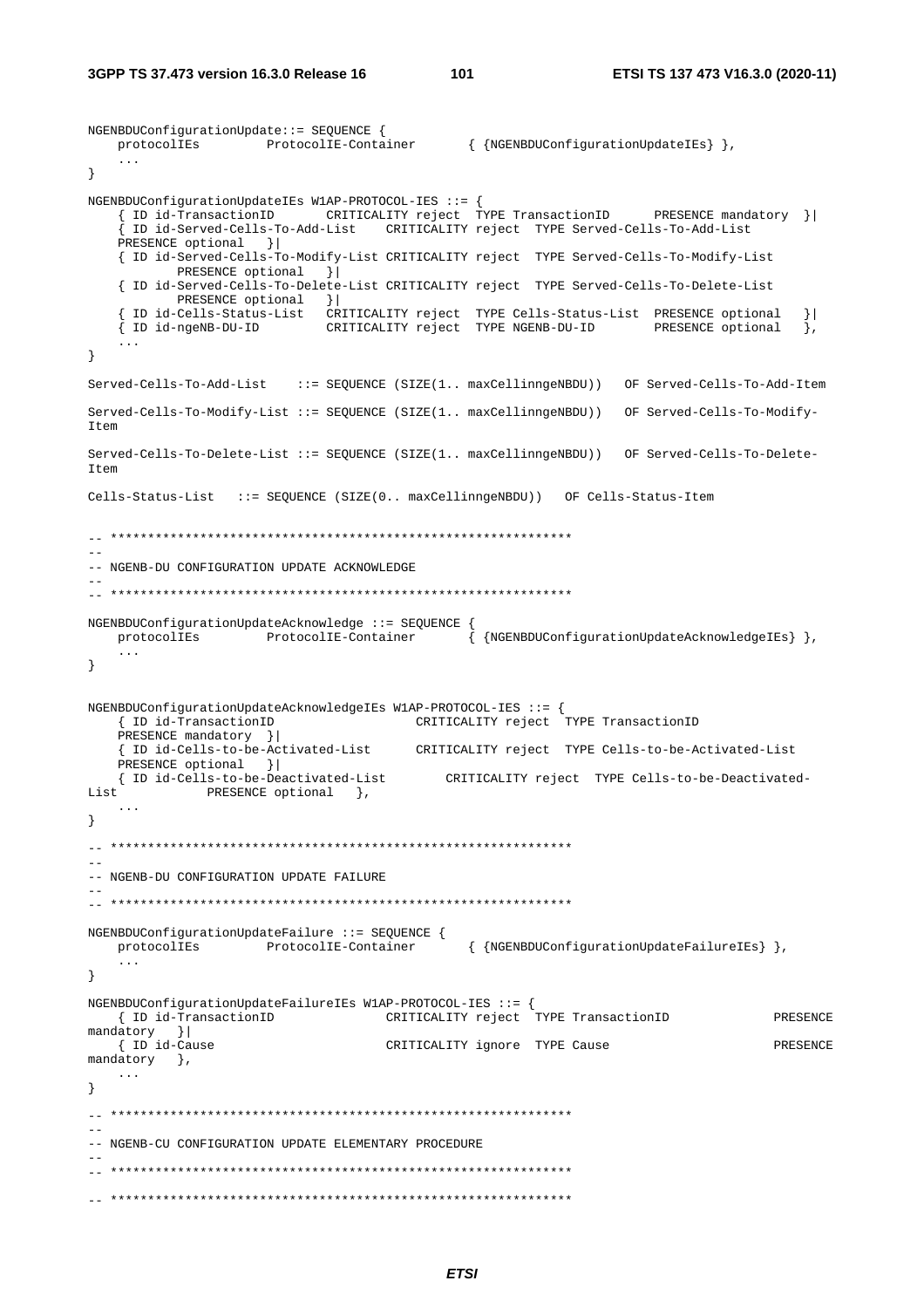102

```
-- NGENB-CU CONFIGURATION UPDATE
NGENBCUConfigurationUpdate ::= SEQUENCE {
  protocolIEs ProtocolIE-Container { { NGENBCUConfigurationUpdateIEs} },
   \mathbf{1}\}NGENBCUConfigurationUpdateIEs W1AP-PROTOCOL-IES ::= {
   { ID id-TransactionID
                                 CRITICALITY reject TYPE TransactionID
           PRESENCE mandatory } |
                              { ID id-Cells-to-be-Activated-List
           PRESENCE optional }
   { ID id-Cells-to-be-Deactivated-List CRITICALITY reject TYPE    Cells-to-be-Deactivated-
T \cdot i st
           PRESENCE optional },
   \sim \sim \sim\mathcal{E}Cells-to-be-Deactivated-List ::= SEOUENCE (SIZE(1.. maxCellinngeNBDU)) OF Cells-to-be-
Deactivated-List-Item
=-- NGENB-CU CONFIGURATION UPDATE ACKNOWLEDGE
NGENBCUConfigurationUpdateAcknowledge ::= SEQUENCE {
  protocolIEs ProtocolIE-Container {{NGENBCUConfigurationUpdateAcknowledgeIEs}},
   \mathbf{1}\left\{ \right.NGENBCUConfigurationUpdateAcknowledgeIEs W1AP-PROTOCOL-IES ::= {
  { ID id-TransactionID
                                CRITICALITY reject TYPE TransactionID
              PRESENCE mandatory }|
   { ID id-Cells-Failed-to-be-Activated-List CRITICALITY reject TYPE Cells-Failed-to-be-
Activated-List PRESENCE optional,
  \ldots\rightarrowCells-Failed-to-be-Activated-List ::= SEQUENCE (SIZE(1.. maxCellinngeNBDU)) OF Cells-Failed-to-
be-Activated-List-Item
-- NGENB-CU CONFIGURATION UPDATE FAILURE
NGENBCUConfigurationUpdateFailure ::= SEQUENCE {
  protocolIEs
                ProtocolIE-Container
                                       { { NGENBCUConfigurationUpdateFailureIEs } },
   \ddotsc\}NGENBCUConfigurationUpdateFailureIEs W1AP-PROTOCOL-IES ::= {
  { ID id-TransactionID
                              CRITICALITY reject TYPE TransactionID
                                                                      PRESENCE
mandatory }
  { ID id-Cause
                             CRITICALITY ignore TYPE Cause
                                                                       PRESENCE
mandatory },
   \sim . \sim\left\{ \right\}-- NGENB-DU RESOURCE COORDINATION REQUEST
NGENBDUResourceCoordinationRequest ::= SEQUENCE {
                                     \{{NGENBDUResourceCoordinationRequest-IEs}},
  protocolIEs ProtocolIE-Container
   \ldots\}
```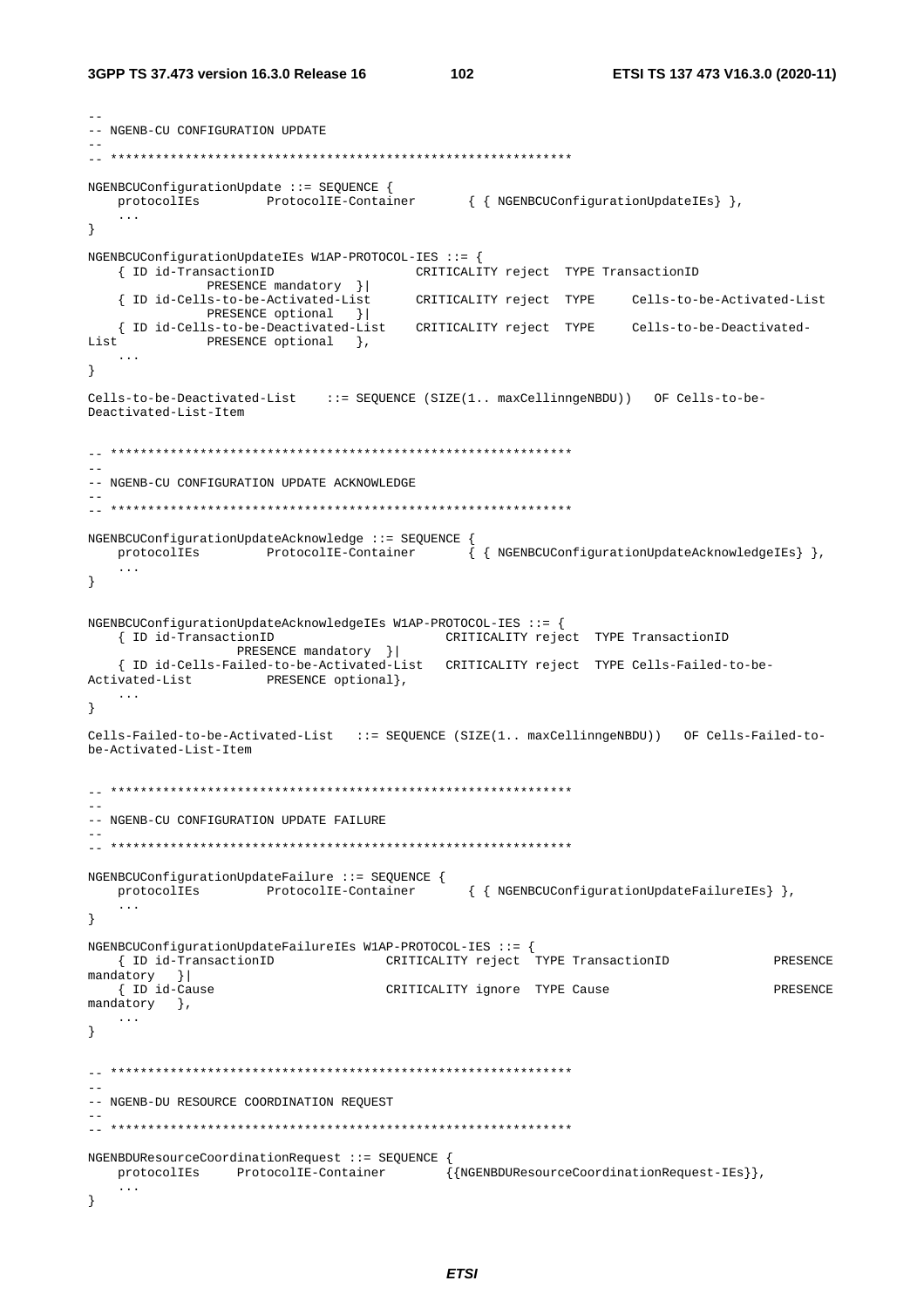#### **3GPP TS 37.473 version 16.3.0 Release 16 103 ETSI TS 137 473 V16.3.0 (2020-11)**

NGENBDUResourceCoordinationRequest-IEs W1AP-PROTOCOL-IES ::= { { ID id-TransactionID CRITICALITY reject TYPE TransactionID PRESENCE mandatory { ID id-RequestType CRITICALITY reject TYPE RequestType PRESENCE mandatory }| { ID id-EUTRA-NR-CellResourceCoordinationReq-Container CRITICALITY reject TYPE EUTRA-NR-CellResourceCoordinationReq-Container PRESENCE mandatory}| { ID id-IgnoreResourceCoordinationRequestContainer CRITICALITY reject TYPE IgnoreResourceCoordinationRequestContainer ... } -- \*\*\*\*\*\*\*\*\*\*\*\*\*\*\*\*\*\*\*\*\*\*\*\*\*\*\*\*\*\*\*\*\*\*\*\*\*\*\*\*\*\*\*\*\*\*\*\*\*\*\*\*\*\*\*\*\*\*\*\*\*\* -- -- NGENBDU RESOURCE COORDINATION RESPONSE -- -- \*\*\*\*\*\*\*\*\*\*\*\*\*\*\*\*\*\*\*\*\*\*\*\*\*\*\*\*\*\*\*\*\*\*\*\*\*\*\*\*\*\*\*\*\*\*\*\*\*\*\*\*\*\*\*\*\*\*\*\*\*\* NGENBDUResourceCoordinationResponse ::= SEQUENCE { protocolIEs ProtocolIE-Container {{NGENBDUResourceCoordinationResponse-IEs}}, ... }  ${\tt NGENBDURes} our ce CoordinationResponse-IES~W1AP-PROTOCOL-IES~::= \{$  { ID id-TransactionID CRITICALITY reject TYPE TransactionID PRESENCE mandatory }| { ID id-EUTRA-NR-CellResourceCoordinationReqAck-Container CRITICALITY reject TYPE EUTRA-NR-CellResourceCoordinationReqAck-Container PRESENCE mandatory }, ... } -- \*\*\*\*\*\*\*\*\*\*\*\*\*\*\*\*\*\*\*\*\*\*\*\*\*\*\*\*\*\*\*\*\*\*\*\*\*\*\*\*\*\*\*\*\*\*\*\*\*\*\*\*\*\*\*\*\*\*\*\*\*\* -- -- UE Context Setup ELEMENTARY PROCEDURE -- -- \*\*\*\*\*\*\*\*\*\*\*\*\*\*\*\*\*\*\*\*\*\*\*\*\*\*\*\*\*\*\*\*\*\*\*\*\*\*\*\*\*\*\*\*\*\*\*\*\*\*\*\*\*\*\*\*\*\*\*\*\*\* -- \*\*\*\*\*\*\*\*\*\*\*\*\*\*\*\*\*\*\*\*\*\*\*\*\*\*\*\*\*\*\*\*\*\*\*\*\*\*\*\*\*\*\*\*\*\*\*\*\*\*\*\*\*\*\*\*\*\*\*\*\*\* -- -- UE CONTEXT SETUP REQUEST -- -- \*\*\*\*\*\*\*\*\*\*\*\*\*\*\*\*\*\*\*\*\*\*\*\*\*\*\*\*\*\*\*\*\*\*\*\*\*\*\*\*\*\*\*\*\*\*\*\*\*\*\*\*\*\*\*\*\*\*\*\*\*\* UEContextSetupRequest ::= SEQUENCE {<br>protocolIEs ProtocolIE-C ProtocolIE-Container { { UEContextSetupRequestIEs } }, ... } UEContextSetupRequestIEs W1AP-PROTOCOL-IES ::= { { ID id-ngeNB-CU-UE-W1AP-ID CRITICALITY reject TYPE NGENB-CU-UE-W1AP-ID PRESENCE mandatory }| { ID id-ngeNB-DU-UE-W1AP-ID CRITICALITY ignore TYPE NGENB-DU-UE-W1AP-ID PRESENCE optional }| { ID id-SpCell-ID CRITICALITY reject TYPE EUTRANCGI PRESENCE mandatory } | [ ID id-ServCellIndex CRITICALITY reject TYPE ServCellIndex PRESENCE mandatory }| { ID id-CUtoDURRCInformation CRITICALITY reject TYPE CUtoDURRCInformation PRESENCE mandatory}<br>{ ID id-Candidate-SpCell-List { ID id-Candidate-SpCell-List CRITICALITY ignore TYPE Candidate-SpCell-List PRESENCE optional }| { ID id-DRXCycle CRITICALITY ignore TYPE DRXCycle PRESENCE optional } | { ID id-SCell-ToBeSetup-List CRITICALITY ignore TYPE SCell-ToBeSetup-List PRESENCE optional }| { ID id-SRBs-ToBeSetup-List CRITICALITY reject TYPE SRBs-ToBeSetup-List PRESENCE optional }<br>{ ID id-DRBs-ToBeSetup-List { ID id-DRBs-ToBeSetup-List CRITICALITY reject TYPE DRBs-ToBeSetup-List PRESENCE optional } | { ID id-InactivityMonitoringRequest CRITICALITY reject TYPE InactivityMonitoringRequest PRESENCE optional }|<br>{ ID id-RAT-FrequencyPriorityInformation CRITICALITY reject TYPE RAT-{ ID id-RAT-FrequencyPriorityInformation FrequencyPriorityInformation PRESENCE optional }| { ID id-RRCContainer CRITICALITY ignore TYPE RRCContainer PRESENCE optional } | { ID id-ServingPLMN CRITICALITY ignore TYPE PLMN-Identity PRESENCE optional  $\{$  ID id-NGENB-DU-UE-AMBR-UL CRITICALITY ignore TYPE BitRate PRESENCE conditional }|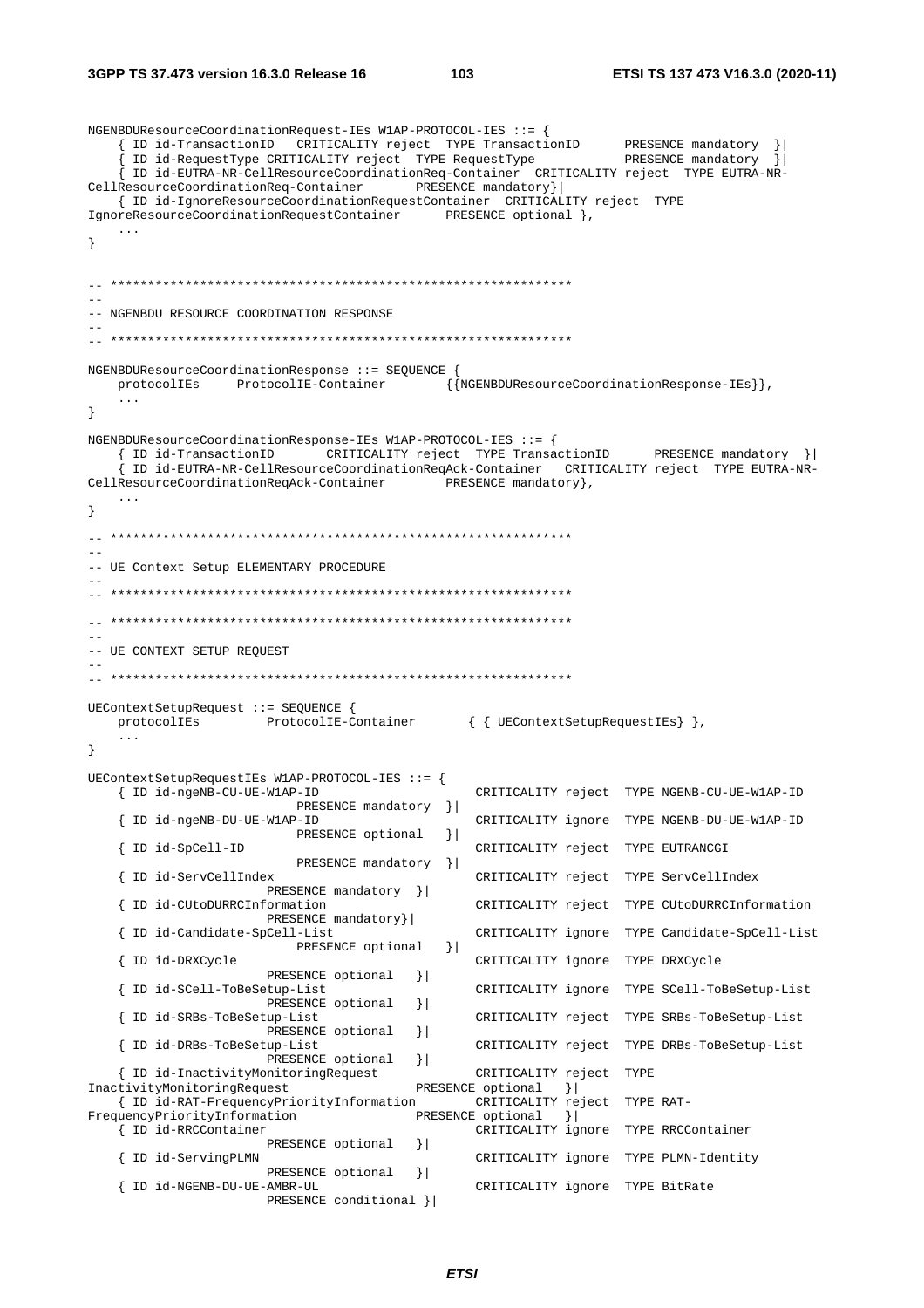104

```
{ ID id-ResourceCoordinationTransferInformation CRITICALITY ignore TYPE
ResourceCoordinationTransferInformation PRESENCE optional \},
   \ldots\}Candidate-SpCell-List::= SEQUENCE (SIZE(1..maxnoofCandidateSpCells)) OF Candidate-SpCell-Item
SCell-ToBeSetup-List::= SEOUENCE (SIZE(1..maxnoofSCells)) OF SCell-ToBeSetup-Item
SRBs-ToBeSetup-List ::= SEQUENCE (SIZE(1..maxnoofSRBs)) OF SRBs-ToBeSetup-Item
DRBs-ToBeSetup-List ::= SEQUENCE (SIZE(1..maxnoofDRBs)) OF DRBs-ToBeSetup-Item
-- UE CONTEXT SETUP RESPONSE
UEContextSetupResponse ::= SEQUENCE {
   protocolIEs
                ProtocolIE-Container { { UEContextSetupResponseIEs} },
   \sim \sim \sim\}UEContextSetupResponseIEs W1AP-PROTOCOL-IES ::= {
   { ID id-ngeNB-CU-UE-W1AP-ID
                                               CRITICALITY reject TYPE NGENB-CU-UE-W1AP-ID
                         PRESENCE mandatory }
                                               CRITICALITY reject TYPE NGENB-DU-UE-W1AP-ID
   { ID id-ngeNB-DII-IIE-W1AP-ID
                         PRESENCE mandatory } |
   { ID id-DUtoCURRCInformation
                                               CRITICALITY reject TYPE DUtoCURRCInformation
                     PRESENCE mandatory } |
   { ID id-C-RNTI
                                               CRITICALITY ignore TYPE C-RNTI
                      PRESENCE optional
                                        \rightarrow{ ID id-ResourceCoordinationTransferContainer
                                               CRITICALITY ignore TYPE
ResourceCoordinationTransferContainer PRESENCE optional }
                                               CRITICALITY ignore TYPE DRBs-Setup-List
   { ID id-DRBs-Setup-List
                      PRESENCE optional
                                        | \cdot |{ ID id-SRBs-FailedToBeSetup-List
                                               CRITICALITY ignore TYPE SRBs-FailedToBeSetup-
ListPRESENCE optional
                                        \vert{ ID id-DRBs-FailedToBeSetup-List
                                               CRITICALITY ignore TYPE DRBs-FailedToBeSetup-
ListPRESENCE optional
                                        \vert{ ID id-SCell-FailedtoSetup-List
                                               CRITICALITY ignore TYPE SCell-FailedtoSetup-
List
                     PRESENCE optional
                                        \vert{ ID id-InactivityMonitoringResponse
                                               CRITICALITY reject TYPE
InactivityMonitoringResponse
                                        PRESENCE optional
                                                         \rightarrow{ ID id-SRBs-Setup-List
                                               CRITICALITY ignore TYPE SRBs-Setup-List
                        PRESENCE optional },
    \mathbb{R}^2\}DRBs-Setup-List ::= SEOUENCE (SIZE(1..maxnoofDRBs)) OF DRBs-Setup-Item
SRBs-FailedToBeSetup-List ::= SEQUENCE (SIZE(1, maxnoofSRBs)) OF SRBs-FailedToBeSetup-Item
DRBs-FailedToBeSetup-List ::= SEQUENCE (SIZE(1..maxnoofDRBs)) OF DRBs-FailedToBeSetup-Item
SCell-FailedtoSetup-List ::= SEQUENCE (SIZE(1..maxnoofSCells)) OF SCell-FailedtoSetup-Item
SRBs-Setup-List ::= SEQUENCE (SIZE(1..maxnoofSRBs)) OF SRBs-Setup-Item
\sim \sim-- UE CONTEXT SETUP FAILURE
UEContextSetupFailure ::= SEQUENCE {
   protocolIEs ProtocolIE-Container { { UEContextSetupFailureIEs} },
    \sim \sim \sim\rightarrowUEContextSetupFailureIEs W1AP-PROTOCOL-IES ::= {
   { ID id-ngeNB-CU-UE-W1AP-ID CRITICALITY reject TYPE NGENB-CU-UE-W1AP-ID
   PRESENCE mandatory } |
```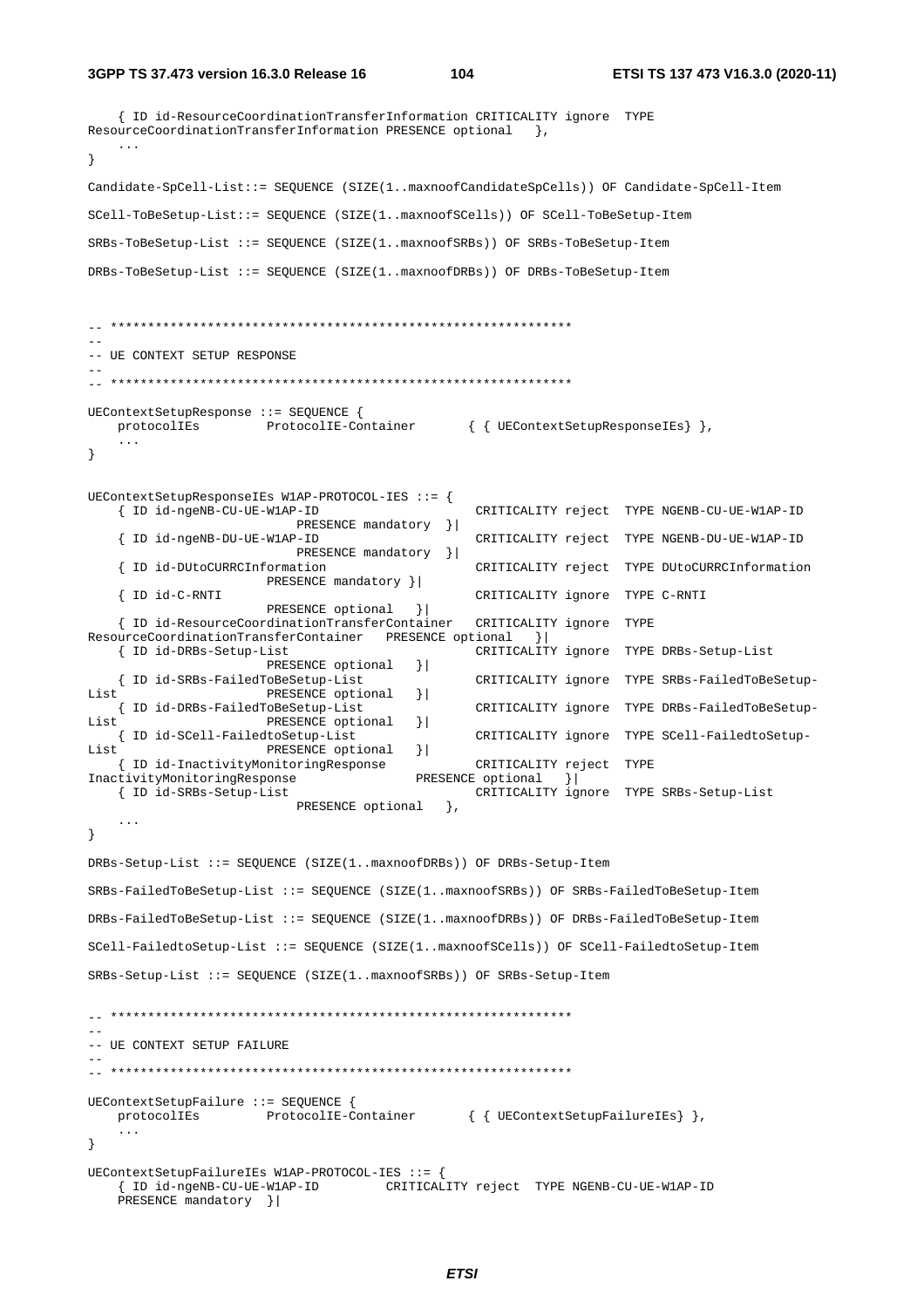3GPP TS 37.473 version 16.3.0 Release 16

105

```
{ ID id-ngeNB-DU-UE-W1AP-ID CRITICALITY ignore TYPE NGENB-DU-UE-W1AP-ID
  PRESENCE optional }|
   { ID id-Cause
                             CRITICALITY ignore TYPE Cause
                                                                    PRESENCE
mandatory }
  { ID id-Potential-SpCell-List
                            CRITICALITY ignore TYPE Potential-SpCell-List
                                                                   PRESENCE
optional },
  \ldots\lambdaPotential-SpCell-List::= SEQUENCE (SIZE(0..maxnoofPotentialSpCells)) OF Potential-SpCell-Item
\sim \sim-- UE Context Release Request ELEMENTARY PROCEDURE
\rightarrow-- UE Context Release Request
\sim \simUEContextReleaseRequest ::= SEQUENCE {
  \verb|protocolIES| = \verb|ProtocolIE-Container| { UEContextReleaseRequestIES} |,\left\{ \right\}UEContextReleaseRequestIEs W1AP-PROTOCOL-IES ::= {
   { ID id-ngeNB-CU-UE-W1AP-ID CRITICALITY reject TYPE NGENB-CU-UE-W1AP-ID PRESENCE mandatory
   \vert[ ID id-ngeNB-DU-UE-W1AP-ID CRITICALITY reject TYPE NGENB-DU-UE-W1AP-ID PRESENCE mandatory
   \frac{1}{2}{ ID id-Cause
                      CRITICALITY ignore TYPE Cause FRESENCE mandatory },
   \sim \sim \sim\}-- UE Context Release (ngeNB-CU initiated) ELEMENTARY PROCEDURE
-- UE CONTEXT RELEASE COMMAND
\sim \simUEContextReleaseCommand ::= SEQUENCE {
  protocolIEs ProtocolIE-Container { { UEContextReleaseCommandIEs} },
   \sim \sim \sim\left\{ \right\}IERContextReleaseCommandTRs W1AP-PROTOCOL-TRS :: =CRITICALITY reject TYPE NGENB-CU-UE-W1AP-ID
  { ID id-ngeNB-CU-UE-W1AP-ID
  PRESENCE mandatory } |
   { ID id-ngeNB-DU-UE-W1AP-ID
                               CRITICALITY reject TYPE NGENB-DU-UE-W1AP-ID
  PRESENCE mandatory }|
   { ID id-Cause
                               CRITICALITY ignore TYPE Cause
  PRESENCE mandatory } |
                                  CRITICALITY ignore TYPE RRCContainer
   { ID id-RRCContainer
  PRESENCE optional }|
   { ID id-SRBID
                               CRITICALITY ignore TYPE SRBID
                  \begin{array}{c|c} \hline \end{array}PRESENCE optional
   {ID id-oldngeNB-DU-UE-WlAP-ID CRITICALITY ignore TYPE NGENB-DU-UE-WlAP-ID
  PRESENCE optional },
   \ddotsc\}--- UE CONTEXT RELEASE COMPLETE
UEContextReleaseComplete ::= SEQUENCE {
```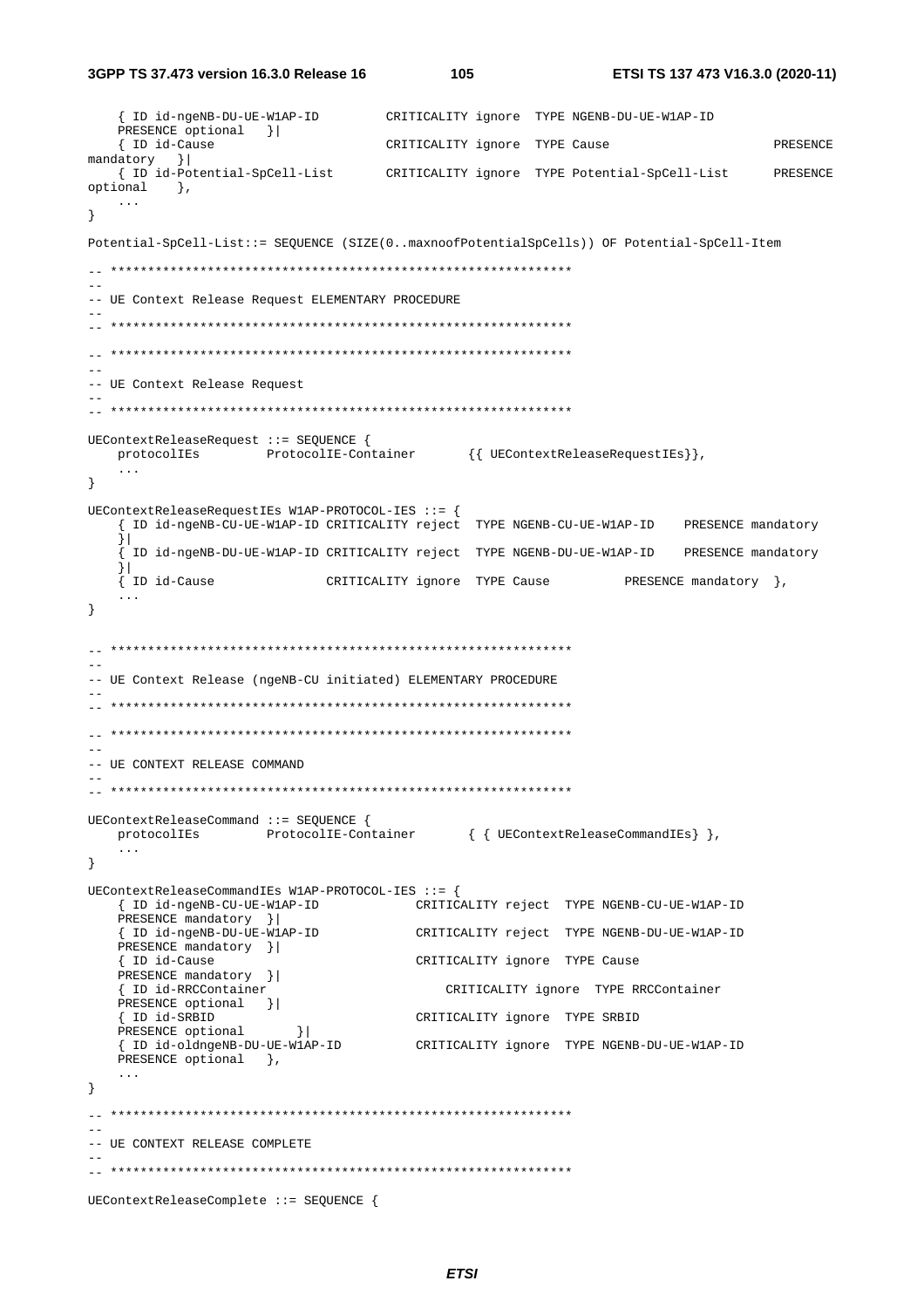3GPP TS 37.473 version 16.3.0 Release 16

106

```
{ { UEContextReleaseCompleteIEs } },
   protocolIEs
                    ProtocolIE-Container
   \sim 100 km s ^{-1}\}UEContextReleaseCompleteIEs W1AP-PROTOCOL-IES ::= {
   { ID id-ngeNB-CU-UE-W1AP-ID CRITICALITY reject TYPE NGENB-CU-UE-W1AP-ID
   PRESENCE mandatory }|
   { ID id-ngeNB-DU-UE-W1AP-ID
                                   CRITICALITY reject TYPE NGENB-DU-UE-W1AP-ID
   PRESENCE mandatory },
\}-- UE Context Modification ELEMENTARY PROCEDURE
\sim \sim-- UE CONTEXT MODIFICATION REQUEST
UEContextModificationRequest ::= SEQUENCE {
   protocolIEs ProtocolIE-Container
                                               { { UEContextModificationRequestIEs } },
   \ddots\rightarrowUEContextModificationRequestIEs W1AP-PROTOCOL-IES ::= {
   { ID id-ngeNB-CU-UE-W1AP-ID
                                                CRITICALITY reject TYPE NGENB-CU-UE-W1AP-ID
                         PRESENCE mandatory } |
   { ID id-ngeNB-DU-UE-W1AP-ID
                                                CRITICALITY reject TYPE NGENB-DU-UE-W1AP-ID
                         PRESENCE mandatory } |
   { ID id-SpCell-ID
                                                CRITICALITY ignore TYPE EUTRANCGI
                         PRESENCE optional }
   { ID id-ServCellIndex
                                                CRITICALITY reject TYPE ServCellIndex
                      PRESENCE optional
                                        \vert{ ID id-DRXCycle
                                                CRITICALITY ignore TYPE DRXCycle
                      PRESENCE optional
                                        \vert{ ID id-CUtoDURRCInformation
                                                CRITICALITY reject TYPE CUtoDURRCInformation
                      PRESENCE optional
                                        \vert{ ID id-TransmissionActionIndicator
                                                CRITICALITY ignore TYPE
TransmissionActionIndicator
                                        PRESENCE optional
                                                           \vert{ ID id-ResourceCoordinationTransferContainer CRITICALITY ignore TYPE
ResourceCoordinationTransferContainer PRESENCE optional } |
   { ID id-RRCReconfigurationCompleteIndicator
                                                CRITICALITY ignore TYPE
RRCReconfigurationCompleteIndicator
                                  PRESENCE optional }
   { ID id-RRCContainer
                                                CRITICALITY reject TYPE RRCContainer
                     PRESENCE optional
                                        \vert{ ID id-SCell-ToBeSetupMod-List
                                                CRITICALITY ignore TYPE SCell-ToBeSetupMod-List
                      PRESENCE optional
                                        \vert{ ID id-SCell-ToBeRemoved-List
                                                CRITICALITY ignore TYPE SCell-ToBeRemoved-List
                     PRESENCE optional } |
   { ID id-SRBs-ToBeSetupMod-List
                                                CRITICALITY reject TYPE SRBs-ToBeSetupMod-List
                      PRESENCE optional
                                        \vert{ ID id-DRBs-ToBeSetupMod-List
                                                CRITICALITY reject TYPE DRBs-ToBeSetupMod-List
                      PRESENCE optional
                                        \vert{ ID id-DRBs-ToBeModified-List
                                                CRITICALITY reject TYPE DRBs-ToBeModified-List
                      PRESENCE optional
                                        \vert{ ID id-SRBs-ToBeReleased-List
                                                CRITICALITY reject TYPE SRBs-ToBeReleased-List
                     PRESENCE optional
                                        \vert{ ID id-DRBs-ToBeReleased-List
                                                CRITICALITY reject TYPE DRBs-ToBeReleased-List
                      PRESENCE optional
                                        \vert{ ID id-InactivityMonitoringRequest
                                                CRITICALITY reject TYPE
InactivityMonitoringRequest
                                        PRESENCE optional } |
   { ID id-NGENB-DU-UE-AMBR-UL
                                               CRITICALITY ignore TYPE BitRate
                      PRESENCE optional
                                        \vert \cdot \vert{ ID id-RAT-FrequencyPriorityInformation
                                               CRITICALITY reject TYPE RAT-
                                        PRESENCE optional
FrequencyPriorityInformation
                                                          \vert \cdot \vert{ ID id-ResourceCoordinationTransferInformation CRITICALITY ignore TYPE
ResourceCoordinationTransferInformation PRESENCE optional
                                                      \{\},
\}
```
SCell-ToBeSetupMod-List::= SEQUENCE (SIZE(1..maxnoofSCells)) OF SCell-ToBeSetupMod-Item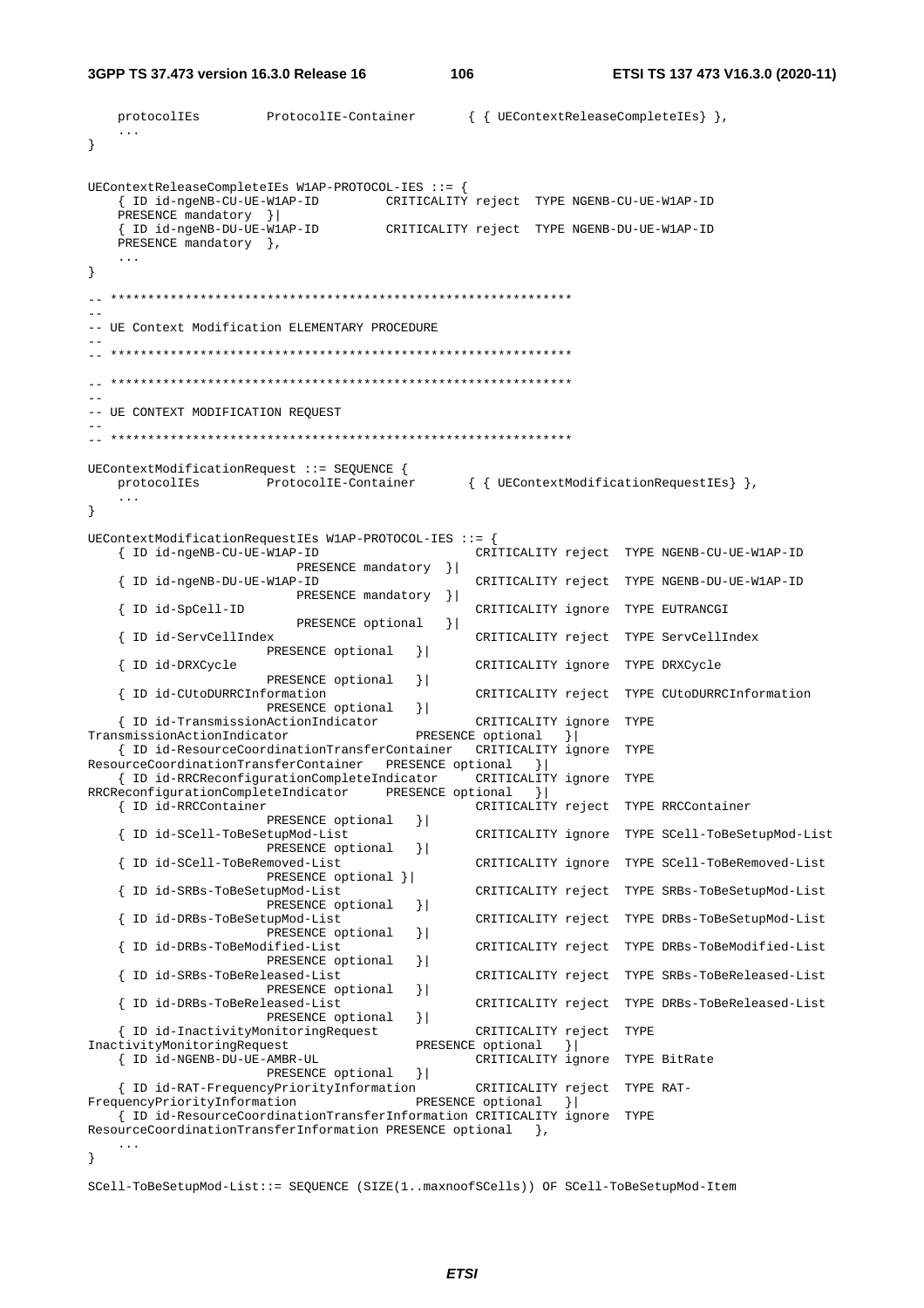107

```
SCell-ToBeRemoved-List::= SEQUENCE (SIZE(1..maxnoofSCells)) OF SCell-ToBeRemoved-Item
SRBs-ToBeSetupMod-List ::= SEQUENCE (SIZE(1..maxnoofSRBs)) OF SRBs-ToBeSetupMod-Item
DRBs-ToBeSetupMod-List ::= SEQUENCE (SIZE(1..maxnoofDRBs)) OF DRBs-ToBeSetupMod-Item
DRBs-ToBeModified-List ::= SEQUENCE (SIZE(1..maxnoofDRBs)) OF DRBs-ToBeModified-Item
SRBs-ToBeReleased-List ::= SEQUENCE (SIZE(1..maxnoofSRBs)) OF SRBs-ToBeReleased-Item
DRBs-ToBeReleased-List ::= SEQUENCE (SIZE(1..maxnoofDRBs)) OF DRBs-ToBeReleased-Item
-- UE CONTEXT MODIFICATION RESPONSE
UEContextModificationResponse ::= SEQUENCE {
                                              { { UEContextModificationResponseIEs } },
                 ProtocolIE-Container
   protocolIEs
   \ddots .
- }
UEContextModificationResponseIEs W1AP-PROTOCOL-IES ::= {
   { ID id-ngeNB-CU-UE-W1AP-ID
                                                 CRITICALITY reject TYPE NGENB-CU-UE-W1AP-ID
                          PRESENCE mandatory } |
   { ID id-ngeNB-DU-UE-W1AP-ID
                                                 CRITICALITY reject TYPE NGENB-DU-UE-W1AP-ID
                          PRESENCE mandatory } |
   { ID id-ResourceCoordinationTransferContainer
                                                CRITICALITY ignore TYPE
ResourceCoordinationTransferContainer PRESENCE optional
                                                         \vert \cdot \vert{ ID id-DUtoCURRCInformation
                                                 CRITICALITY reject TYPE DUtoCURRCInformation
                      PRESENCE optional}
   { ID id-DRBs-SetupMod-List
                                                 CRITICALITY ignore TYPE DRBs-SetupMod-List
                      PRESENCE optional}
   { ID id-DRBs-Modified-List
                                                 CRITICALITY ignore TYPE DRBs-Modified-List
                      PRESENCE optional}|
                                                 CRITICALITY ignore TYPE SRBs-
    { ID id-SRBs-FailedToBeSetupMod-List
                                  PRESENCE optional
FailedToBeSetupMod-List
                                                     \rightarrow{ ID id-DRBs-FailedToBeSetupMod-List
                                                 CRITICALITY ignore TYPE DRBs-
FailedToBeSetupMod-List
                                 PRESENCE optional }
   { ID id-SCell-FailedtoSetupMod-List
                                                 CRITICALITY ignore TYPE SCell-FailedtoSetupMod-
ListPRESENCE optional } |
    { ID id-DRBs-FailedToBeModified-List
                                                 CRITICALITY ignore TYPE DRBs-
FailedToBeModified-List
                                 PRESENCE optional }
   { ID id-InactivityMonitoringResponse
                                                CRITICALITY reject TYPE
InactivityMonitoringResponse
                                         PRESENCE optional
                                                             \rightarrow{ ID id-C-RNTI
                                                 CRITICALITY ignore TYPE C-RNTI
                      PRESENCE optional
                                          \vert{ ID id-Associated-SCell-List
                                                 CRITICALITY ignore TYPE Associated-SCell-List
                      PRESENCE optional
                                          \vert{ ID id-SRBs-SetupMod-List
                                                 CRITICALITY ignore TYPE SRBs-SetupMod-List
                      PRESENCE optional } |
   { ID id-SRBs-Modified-List
                                                 CRITICALITY ignore TYPE SRBs-Modified-List
                      PRESENCE optional
                                         \}.
    \mathbf{1}\}DRBs-SetupMod-List ::= SEQUENCE (SIZE(1..maxnoofDRBs)) OF DRBs-SetupMod-Item
DRBs-Modified-List::= SEQUENCE (SIZE(1..maxnoofDRBs)) OF DRBs-Modified-Item
SRBs-SetupMod-List ::= SEQUENCE (SIZE(1..maxnoofSRBs)) OF SRBs-SetupMod-Item
```
SRBs-Modified-List ::= SEQUENCE (SIZE(1..maxnoofSRBs)) OF SRBs-Modified-Item DRBs-FailedToReModified-List ::= SEQUENCE (SIZE(1, maxnoofDRBs)) OF DRBs-FailedToReModified-Item

```
SRBs-FailedToBeSetupMod-List ::= SEQUENCE (SIZE(1..maxnoofSRBs)) OF SRBs-FailedToBeSetupMod-Item
DRBs-FailedToBeSetupMod-List ::= SEQUENCE (SIZE(1..maxnoofDRBs)) OF DRBs-FailedToBeSetupMod-Item
SCell-FailedtoSetupMod-List ::= SEQUENCE (SIZE(1..maxnoofSCells)) OF SCell-FailedtoSetupMod-Item
Associated-SCell-List ::= SEQUENCE (SIZE(1.. maxnoofSCells)) OF Associated-SCell-Item
```
**ETSI**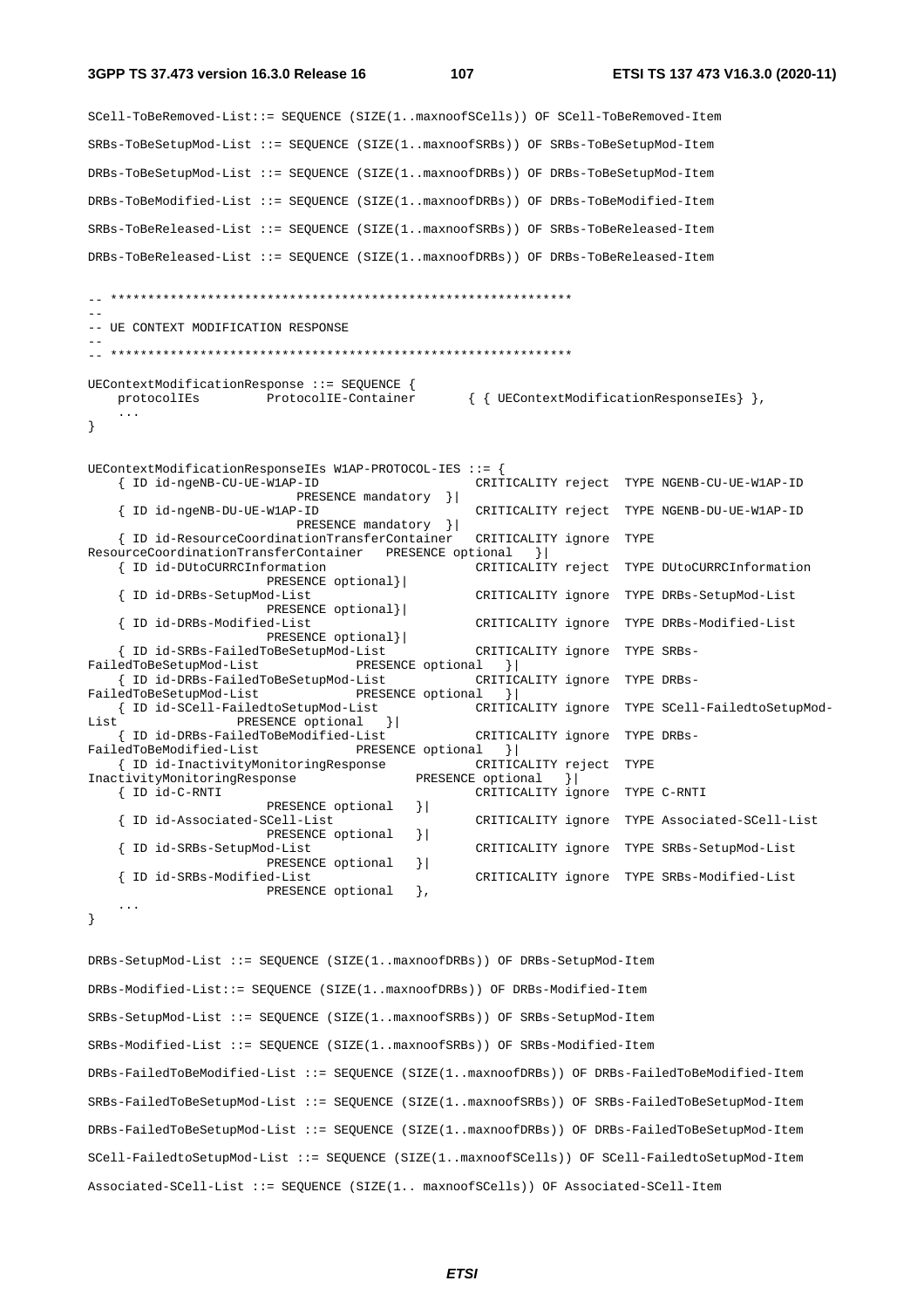-- UE CONTEXT MODIFICATION FAILURE UEContextModificationFailure ::= SEOUENCE { protocolIEs ProtocolIE-Container { { UEContextModificationFailureIEs } },  $\sim$   $\sim$   $\sim$  $\left\{ \right\}$ UEContextModificationFailureIEs W1AP-PROTOCOL-IES ::= { { ID id-ngeNB-CU-UE-W1AP-ID CRITICALITY reject TYPE NGENB-CU-UE-W1AP-ID PRESENCE mandatory } | { ID id-ngeNB-DU-UE-WIAP-ID CRITICALITY reject TYPE NGENB-DU-UE-W1AP-ID PRESENCE mandatory } | CRITICALITY ignore TYPE Cause { ID id-Cause PRESENCE mandatory },  $\ldots$  $\left\{ \right.$  $-$ -- UE Context Modification Required (ngeNB-DU initiated) ELEMENTARY PROCEDURE -- UE CONTEXT MODIFICATION REQUIRED UEContextModificationRequired ::= SEQUENCE { protocolIEs ProtocolIE-Container { { UEContextModificationRequiredIEs } },  $\ddots$  $\left\{ \right.$ UEContextModificationRequiredIEs W1AP-PROTOCOL-IES ::= { { ID id-ngeNB-CU-UE-W1AP-ID .<br>CRITICALITY reject TYPE NGENB-CU-UE-W1AP-ID PRESENCE mandatory } | CRITICALITY reject TYPE NGENB-DU-UE-W1AP-ID { ID id-ngeNB-DU-UE-W1AP-ID PRESENCE mandatory }| { ID id-ResourceCoordinationTransferContainer CRITICALITY ignore TYPE ResourceCoordinationTransferContainer PRESENCE optional } | { ID id-DUtoCURRCInformation CRITICALITY reject TYPE PRESENCE optional} DUtoCURRCInformation { ID id-DRBs-Required-ToBeModified-List CRITICALITY reject TYPE DRBs-Required-PRESENCE optional}| ToBeModified-List CRITICALITY reject TYPE SRBs-Required-{ ID id-SRBs-Required-ToBeReleased-List ToBeReleased-List PRESENCE optional}| { ID id-DRBs-Required-ToBeReleased-List CRITICALITY reject TYPE DRBs-Required-ToBeReleased-List PRESENCE optional}| { ID id-Cause CRITICALITY ignore TYPE Cause PRESENCE mandatory },  $\sim$   $\sim$   $\sim$  $\left\{ \right\}$ DRBs-Required-ToBeModified-List::= SEQUENCE (SIZE(1..maxnoofDRBs)) OF DRBs-Required-ToBeModified-Item DRBs-Required-ToBeReleased-List::= SEQUENCE (SIZE(1..maxnoofDRBs)) OF DRBs-Required-ToBeReleased-Ttem SRBs-Required-ToBeReleased-List::= SEQUENCE (SIZE(1..maxnoofSRBs)) OF SRBs-Required-ToBeReleased- $T \uparrow \varphi$ m -- UE CONTEXT MODIFICATION CONFIRM UEContextModificationConfirm::= SEQUENCE { ProtocolIE-Container { { UEContextModificationConfirmIEs} }, protocolIEs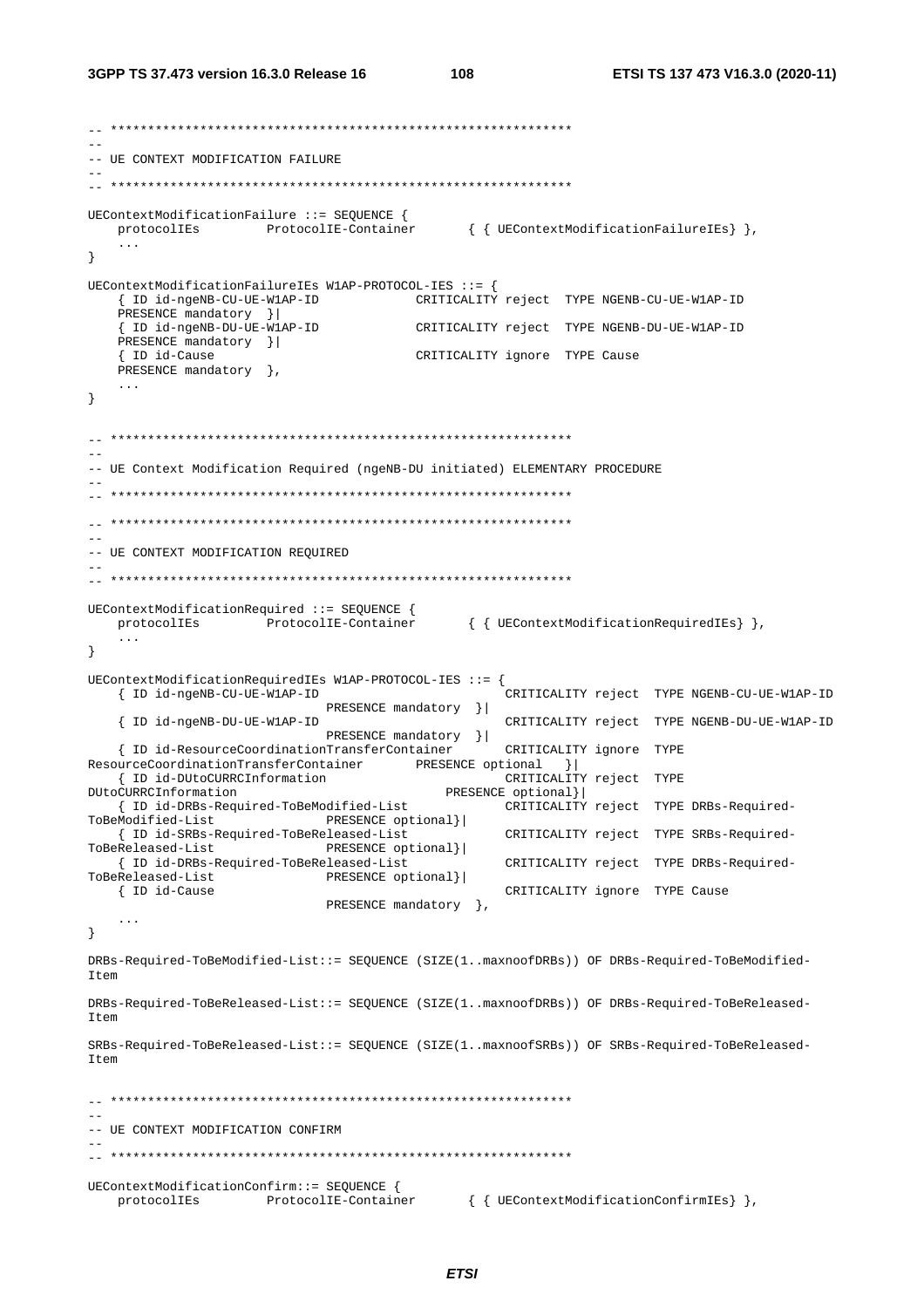```
\sim . . .
\mathcal{F}UEContextModificationConfirmIEs W1AP-PROTOCOL-IES ::= {
                                                CRITICALITY reject TYPE NGENB-CU-UE-W1AP-ID
  { ID id-ngeNB-CU-UE-W1AP-ID
                              PRESENCE mandatory } |
   { ID id-ngeNB-DU-UE-W1AP-ID
                                                CRITICALITY reject TYPE NGENB-DU-UE-W1AP-ID
                              PRESENCE mandatory } |
   { ID id-ResourceCoordinationTransferContainer
                                                CRITICALITY ignore TYPE
ResourceCoordinationTransferContainer PRESENCE optional } |
   { ID id-DRBs-ModifiedConf-List
                                               CRITICALITY ignore TYPE DRBs-ModifiedConf-
T.i \neq tPRESENCE optional}|
   { ID id-RRCContainer
                                                CRITICALITY ignore TYPE RRCContainer
   PRESENCE optional } |<br>{ ID id-ResourceCoordinationTransferInformation CRITICALITY ignore TYPE
ResourceCoordinationTransferInformation PRESENCE optional },
\rightarrowDRBs-ModifiedConf-List ::= SEOUENCE (SIZE(1..maxnoofDRBs)) OF DRBs-ModifiedConf-Item
\sim-- UE CONTEXT MODIFICATION REFUSE
UEContextModificationRefuse ::= SEOUENCE {
               ProtocolIE-Container { { UEContextModificationRefuseIEs} },
  protocolIEs
   \sim 10 \sim\left\{ \right.UEContextModificationRefuseIEs W1AP-PROTOCOL-IES ::= {
   { ID id-ngeNB-CU-UE-W1AP-ID CRITICALITY reject TYPE NGENB-CU-UE-W1AP-ID
   PRESENCE mandatory } |
   { ID id-ngeNB-DU-UE-WIAP-ID
                                    CRITICALITY reject TYPE NGENB-DU-UE-W1AP-ID
   PRESENCE mandatory } |
   { ID id-Cause
                                    CRITICALITY ignore TYPE Cause
   PRESENCE mandatory \},
   \mathbf{1}\left\{ \right.--- WRITE-REPLACE WARNING ELEMENTARY PROCEDURE
-- Write-Replace Warning Request
WriteReplaceWarningRequest ::= SEQUENCE {
   protocolIEs ProtocolIE-Container { {WriteReplaceWarningRequestIEs} },
\left\{ \right.WriteReplaceWarningRequestIEs W1AP-PROTOCOL-IES ::= {
                                         CRITICALITY reject TYPE TransactionID
   { ID id-TransactionID
             PRESENCE mandatory } |
   { ID id-PWSSystemInformation
                                         CRITICALITY reject TYPE PWSSystemInformation
            PRESENCE mandatory } |
   { ID id-RepetitionPeriod
                                         CRITICALITY reject TYPE RepetitionPeriod
             PRESENCE mandatory }|
   { ID id-NumberofBroadcastRequest
                                         CRITICALITY reject TYPE NumberofBroadcastRequest
                PRESENCE mandatory } |
   { ID id-Cells-To-Be-Broadcast-List
                                         CRITICALITY reject TYPE Cells-To-Be-Broadcast-List
                PRESENCE optional },
   \sim . \sim\left\{ \right\}
```

```
ETSI
```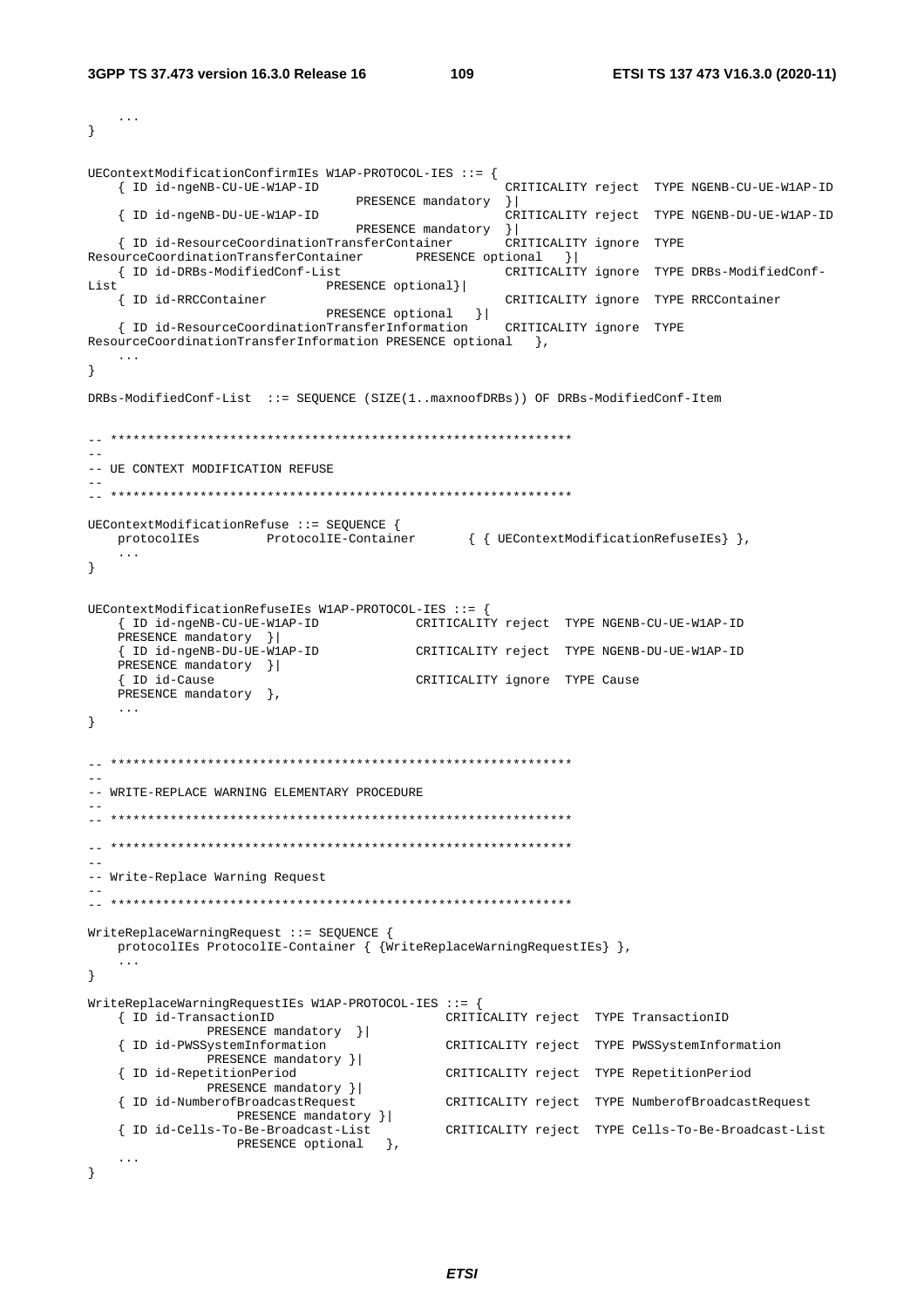```
Cells-To-Be-Broadcast-List ::= SEQUENCE (SIZE(1.. maxCellinngeNBDU)) OF Cells-To-Be-Broadcast-
Item
-- Write-Replace Warning Response
WriteReplaceWarningResponse ::= SEQUENCE {
   \verb|protocolIES| \verb|ProtocolIE-Container| { {WriteReplaceWarning} ResponseIES | },\left\{ \right\}WriteReplaceWarningResponseIEs W1AP-PROTOCOL-IES : := {
   PRESENCE optional
                                       \{\},
Completed-List
  \ldots\mathcal{E}Cells-Broadcast-Completed-List ::= SEQUENCE (SIZE(1.. maxCellinngeNBDU)) OF Cells-Broadcast-
Completed-Item
-- PWS CANCEL ELEMENTARY PROCEDURE
\sim \sim-- PWS Cancel Request
PWSCancelRequest ::= SEQUENCE {
  protocolIEs ProtocolIE-Container { {PWSCancelRequestIEs} },
\left\{ \right.{\tt PWSC} \texttt{ancelRequestIES} \texttt{ W1AP-PROTOCOL-IES} :: = \{{ ID id-TransactionID
                                  CRITICALITY reject TYPE TransactionID
   PRESENCE mandatory } |
   { ID id-Broadcast-To-Be-Cancelled-List CRITICALITY reject TYPE Broadcast-To-Be-Cancelled-List
   PRESENCE optional } |
   { ID id-Cancel-all-Warning-Messages-Indicator CRITICALITY reject TYPE Cancel-all-Warning-
Messages-Indicator PRESENCE optional }|
  { ID id-NotificationInformation
                                       CRITICALITY reject TYPE NotificationInformation
                  PRESENCE mandatory },
   \sim .
\mathcal{E}Broadcast-To-Be-Cancelled-List ::= SEQUENCE (SIZE(1.. maxCellinnqeNBDU)) OF Broadcast-To-Be-
Cancalled-Item=--- PWS Cancel Response
PWSCancelResponse ::= SEQUENCE {
  protocolIEs ProtocolIE-Container { {PWSCancelResponseIEs} },
   \mathbf{1}\left\{ \right\}PWSCancelResponseIEs W1AP-PROTOCOL-IES ::= {
   { ID id-TransactionID
                                  CRITICALITY reject TYPE TransactionID
   PRESENCE mandatory } |
   { ID id-Cells-Broadcast-Cancelled-List CRITICALITY reject TYPE Cells-Broadcast-Cancelled-List
   PRESENCE optional } |
   { ID id-CriticalityDiagnostics CRITICALITY ignore TYPE CriticalityDiagnostics
   PRESENCE optional \},
   \mathbb{R}^2
```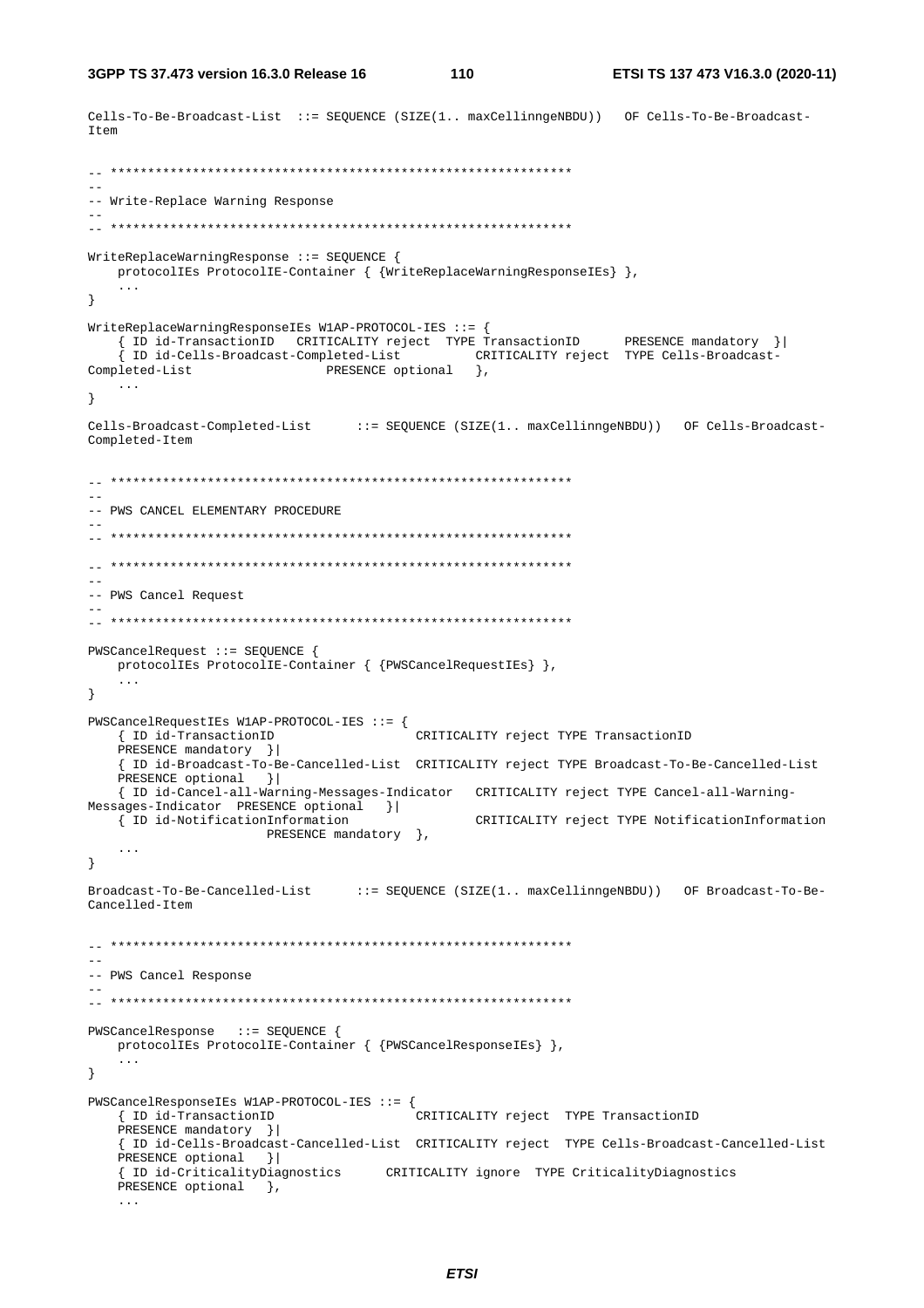$\left\{ \right\}$ 

 $111$ 

Cells-Broadcast-Cancelled-List ::= SEQUENCE (SIZE(1.. maxCellinngeNBDU)) OF Cells-Broadcast-Cancelled-Item  $\sim$ -- UE Inactivity Notification ELEMENTARY PROCEDURE  $\sim$  --- UE Inactivity Notification  $\equiv$ UEInactivityNotification ::= SEQUENCE { protocolIEs ProtocolIE-Container {{ UEInactivityNotificationIEs}},  $\ldots$  $\}$ UEInactivityNotificationIEs W1AP-PROTOCOL-IES ::= { { ID id-ngeNB-CU-UE-W1AP-ID CRITICALITY reject TYPE NGENB-CU-UE-W1AP-ID PRESENCE mandatory } | { ID id-ngeNB-DU-UE-W1AP-ID CRITICALITY reject TYPE NGENB-DU-UE-W1AP-ID PRESENCE mandatory } | { ID id-DRB-Activity-List CRITICALITY reject TYPE DRB-Activity-List PRESENCE mandatory },  $\ldots$  $\left\{ \right\}$ DRB-Activity-List::= SEOUENCE (SIZE(1..maxnoofDRBs)) OF DRB-Activity-Item -- Initial UL RRC Message Transfer ELEMENTARY PROCEDURE  $\sim$   $\sim$ -- INITIAL UL RRC Message Transfer InitialULRRCMessageTransfer ::= SEQUENCE { protocolIEs ProtocolIE-Container {{ InitialULRRCMessageTransferIEs}}  $\sim 100$  .  $\left\{ \right\}$ InitialULRRCMessageTransferIEs W1AP-PROTOCOL-IES ::= { { ID id-ngeNB-DU-UE-W1AP-ID CRITICALITY reject TYPE NGENB-DU-UE-W1AP-ID PRESENCE  $\text{mandatory}$   $\vert$  $\left\{ \begin{array}{ll} \texttt{ID} & \texttt{id}-\texttt{EUTRANCGI} \end{array} \right.$  $optional$  } { ID id-TransactionID CRITICALITY ignore TYPE TransactionID PRESENCE mandatory },  $\ddotsc$  $\left\{ \right.$ -- DL RRC Message Transfer ELEMENTARY PROCEDURE  $-$ -- DL RRC Message Transfer DLRRCMessageTransfer ::= SEQUENCE {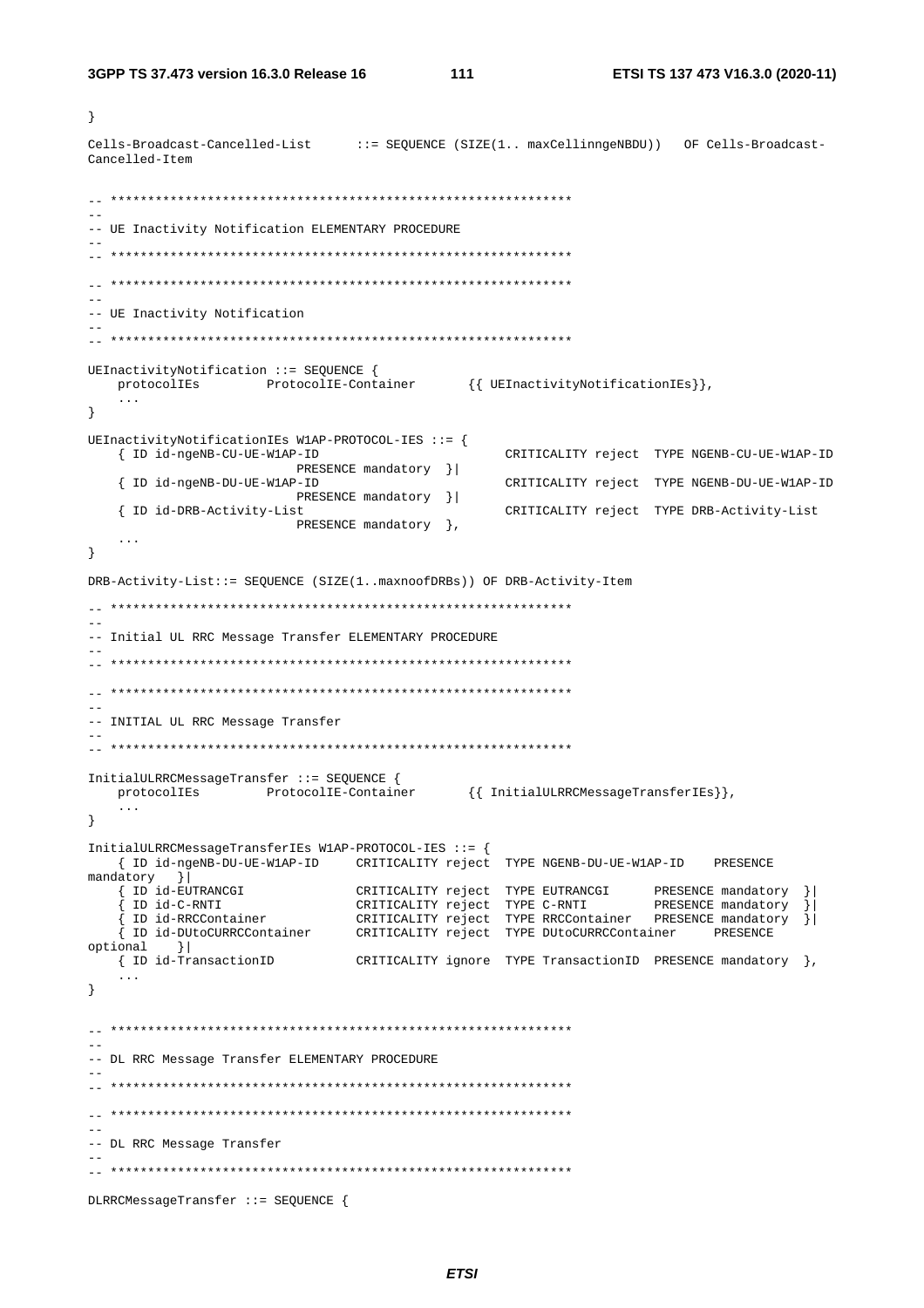$\overline{112}$ 

```
protocolIEs
                 ProtocolIE-Container
                                       {{ DLRRCMessageTransferIEs}},
   \sim .
\}DLRRCMessageTransferIEs W1AP-PROTOCOL-IES ::= {
   { ID id-ngeNB-CU-UE-W1AP-ID CRITICALITY reject TYPE NGENB-CU-UE-W1AP-ID PRESENCE mandatory
   \frac{1}{2}.<br>I ID id-ngeNB-DU-UE-W1AP-ID CRITICALITY reject TYPE NGENB-DU-UE-W1AP-ID PRESENCE mandatory
   \vert{ ID id-oldngeNB-DU-UE-W1AP-ID
                                            CRITICALITY reject TYPE NGENB-DU-UE-W1AP-ID
                     PRESENCE optional }|
   { ID id-SRBID
                                            CRITICALITY reject TYPE SRBID
                     PRESENCE mandatory }|
   { ID id-RRCContainer
                                            CRITICALITY reject TYPE RRCContainer
                     PRESENCE mandatory },
   \ldots\}\overline{a}-- UL RRC Message Transfer ELEMENTARY PROCEDURE
\sim \sim--- UL RRC Message Transfer
ULRRCMessageTransfer ::= SEQUENCE {
   protocolIEs ProtocolIE-Container {{ ULRRCMessageTransferIEs}},
   \ldots\left\{ \right.ULRRCMessageTransferIEs W1AP-PROTOCOL-IES ::= {
   { ID id-ngeNB-CU-UE-W1AP-ID CRITICALITY reject TYPE NGENB-CU-UE-W1AP-ID
   PRESENCE mandatory } |
   {ID id-ngeNB-DU-UE-W1AP-ID<br>{ID id-ngeNB-DU-UE-W1AP-ID<br>CRITICALITY reject TYPE NGENB-DU-UE-W1AP-ID
   PRESENCE mandatory } |
   { ID id-SRBID
                                 CRITICALITY reject TYPE SRBID
   PRESENCE mandatory ||{ ID id-RRCContainer
                                 CRITICALITY reject TYPE RRCContainer
   PRESENCE mandatory },
\left\{ \right\}\frac{1}{2}-- PRIVATE MESSAGE
PrivateMessage ::= SEQUENCE {
   privatelEs PrivatelE-Container {{PrivateMessage-IEs}},
   \ldots\}PrivateMessage-IEs W1AP-PRIVATE-IES ::= {
\mathcal{E}\sim \sim-- Paging PROCEDURE
\sim \sim-- Paging
\begin{aligned} \mathtt{Paging} & \texttt{::= SEQUENCE} \left\{ \begin{array}{rcl} & \mathtt{ProtocolIE-Container} & \hspace{2.3cm} \left\{ \begin{array}{rcl} \mathtt{PagingIES} \end{array} \right\}, \end{aligned} \right. \end{aligned}\mathcal{E}
```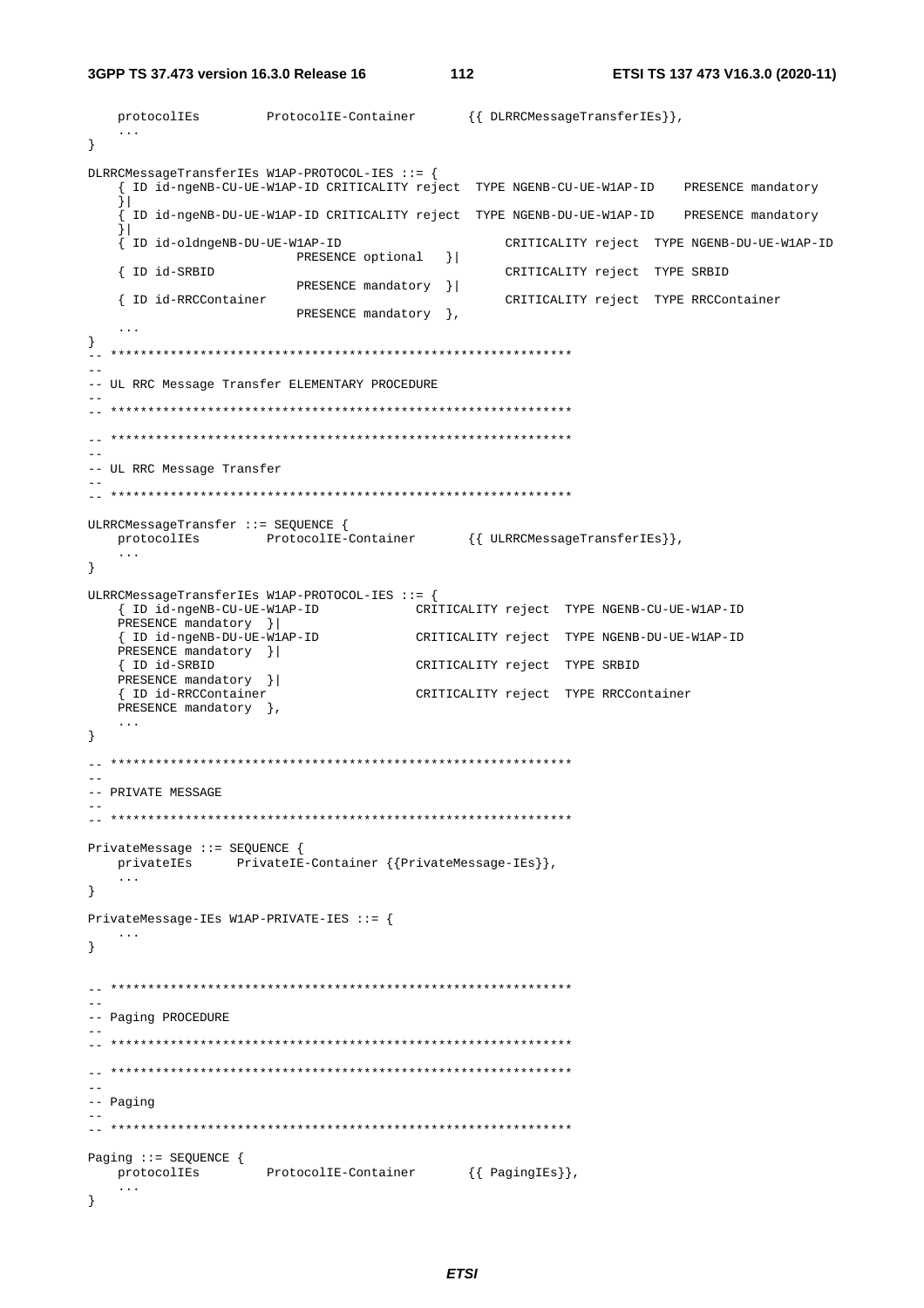PagingIEs W1AP-PROTOCOL-IES ::= { CRITICALITY reject TYPE UEIdentityIndexValue { ID id-UEIdentityIndexValue PRESENCE  $mandatory$  } { ID id-PagingIdentity CRITICALITY reject TYPE PagingIdentity PRESENCE  $mandatory$  } { ID id-PagingDRX CRITICALITY ignore TYPE PagingDRX PRESENCE  $optional$   $||$ { ID id-PagingCell-List CRITICALITY ignore TYPE PagingCell-list **PRESENCE**  $mandatory$  },  $\sim$  . . .  $\}$ PagingCell-list::= SEQUENCE (SIZE(1.. maxnoofPagingCells)) OF PagingCell-Item  $\rightarrow$  $--$  Notify  $\sim$   $\sim$  $\begin{aligned} \texttt{Notify} & \texttt{::= SEQUENCE} \; \{ \\ & \texttt{protocolIES} \; \; \; \; \; \texttt{ProtocolIE-Container} \; \; \; \; \; \; \{ \; \texttt{NotifyIES} \} \}, \end{aligned}$  $\left\{ \right.$ NotifyIEs W1AP-PROTOCOL-IES ::= { { ID id-ngeNB-CU-UE-W1AP-ID CRITICALITY reject TYPE NGENB-CU-UE-W1AP-ID PRESENCE mandatory } | { ID id-ngeNB-DU-UE-W1AP-ID CRITICALITY reject TYPE NGENB-DU-UE-W1AP-ID PRESENCE mandatory }| { ID id-DRB-Notify-List CRITICALITY reject TYPE DRB-Notify-List PRESENCE mandatory },  $\cdot$   $\cdot$   $\cdot$  $\left\{ \right.$ DRB-Notify-List: = SEQUENCE (SIZE(1.. maxnoofDRBs)) OF DRB-Notify-Item -- PWS RESTART INDICATION ELEMENTARY PROCEDURE -- PWS Restart Indication PWSRestartIndication ::= SEQUENCE { protocolIEs ProtocolIE-Container { { PWSRestartIndicationIEs} },  $\}$ PWSRestartIndicationIEs W1AP-PROTOCOL-IES ::= { { ID id-TransactionID CRITICALITY reject TYPE TransactionID PRESENCE mandatory } | { ID id-E-UTRAN-CGI-List-For-Restart-List CRITICALITY reject TYPE E-UTRAN-CGI-List-For-Restart-List PRESENCE mandatory },  $\sim$  .  $\sim$  $\left\{ \right.$ E-UTRAN-CGI-List-For-Restart-List ::= SEQUENCE (SIZE(1.. maxCellinngeNBDU)) OF E-UTRAN-CGI-List-For-Restart-Item -- PWS FAILURE INDICATION ELEMENTARY PROCEDURE  $\frac{1}{2}$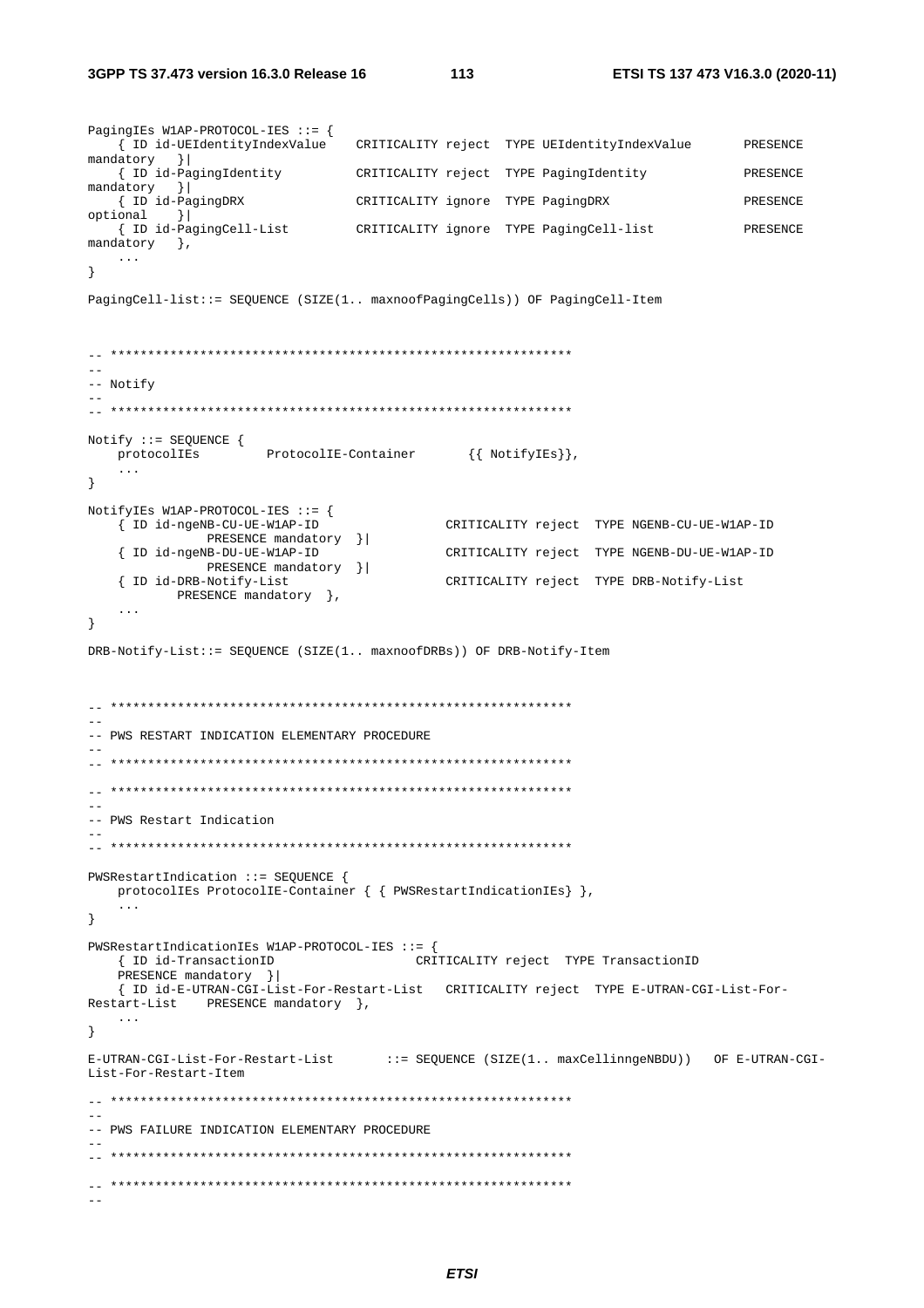```
-- PWS Failure Indication
PWSFailureIndication ::= SEQUENCE {
 protocolIEs ProtocolIE-Container { { PWSFailureIndicationIEs} },
   \sim . .
\mathcal{F}PWSFailureIndicationIEs W1AP-PROTOCOL-IES ::= {
  PRESENCE
mandatory
        \vert } |
  { ID id-PWS-Failed-E-UTRAN-CGI-List CRITICALITY reject TYPE PWS-Failed-E-UTRAN-CGI-List
  PRESENCE optional },
   \ddots\}PWS-Failed-E-UTRAN-CGI-List ::= SEQUENCE (SIZE(1.. maxCellinngeNBDU)) OF PWS-Failed-E-UTRAN-
CGI-Item
-- ngeNB-DU STATUS INDICATION ELEMENTARY PROCEDURE
\sim \sim-- ngeNB-DU Status Indication
L.
NGENBDUStatusIndication ::= SEOUENCE {
  \verb|protocolIES| \hspace{1.5cm} \verb|ProtocolIE-Container| \hspace{1.5cm} \{ \hspace{1.5cm} \verb|MSENDUStatusIndicationIES| \hspace{1.5cm} \},\sim \sim \sim\left\{ \right.NGENBDUStatusIndicationIEs W1AP-PROTOCOL-IES ::= {
  { ID id-TransactionID CRITICALITY reject TYPE TransactionID
                                                                   PRESENCE
mandatory
        \vert \vert{ ID id-NGENBDUOverloadInformation CRITICALITY reject TYPE NGENBDUOverloadInformation
  PRESENCE mandatory \}.
   \sim .
\mathcal{F}
```
**END** -- ASN1STOP

#### **Information Element Definitions** 9.4.5

```
-- ASN1START
  - -\equiv \equiv-- Information Element Definitions
W1AP-IEs {
itu-t (0) identified-organization (4) etsi (0) mobileDomain (0)
ngran-access (22) modules (3) wlap (3) version1 (1) wlap-IEs (2) }
DEFINITIONS AUTOMATIC TAGS ::=
BEGIN
IMPORTS
   id-NotificationInformation,
   id-AdditionalSIBMessageList,
   maxEARFCN,
  maxnoofAdditionalSIBs,
   maxnoofErrors.maxnoofBPLMNs.
   maxnoofDLUPTNLInformation,
```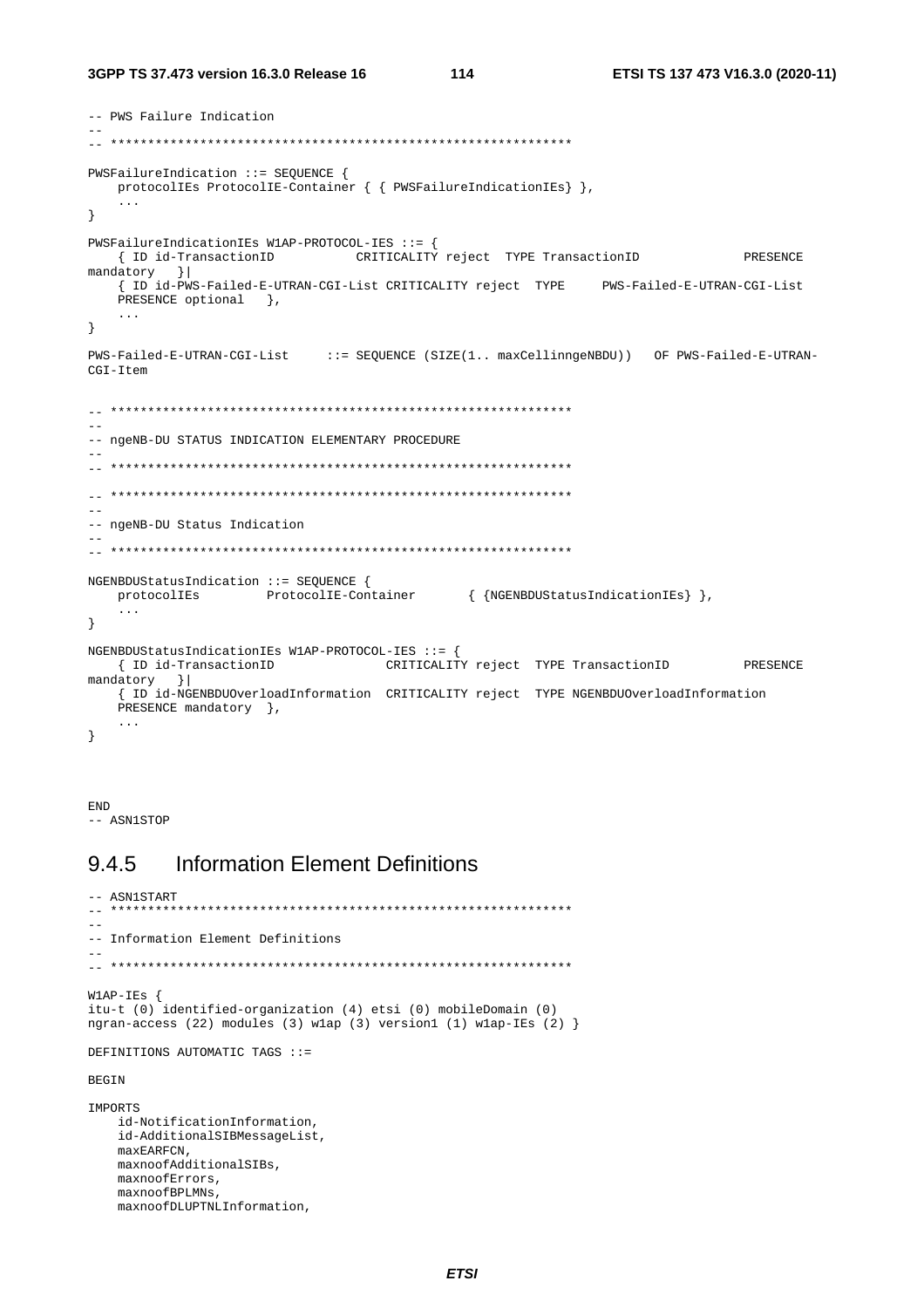```
 maxnoofE-UTRANCellBands, 
    maxnoofULUPTNLInformation, 
    maxnoofQoSFlows, 
    maxnoofSliceItems, 
    maxnoofSIBTypes, 
    maxCellineNB, 
    maxnoofExtendedBPLMNs, 
    maxBandsEutra 
FROM W1AP-Constants 
     Criticality, 
     ProcedureCode, 
     ProtocolIE-ID, 
     TriggeringMessage 
FROM W1AP-CommonDataTypes 
     ProtocolExtensionContainer{}, 
     W1AP-PROTOCOL-EXTENSION, 
     ProtocolIE-SingleContainer{}, 
    W1AP-PROTOCOL-IES 
FROM W1AP-Containers; 
-- A 
AdditionalSIBMessageList ::= SEQUENCE (SIZE(1..maxnoofAdditionalSIBs)) OF AdditionalSIBMessageList-
Item 
AdditionalSIBMessageList-Item ::= SEQUENCE { 
 additionalSIB OCTET STRING, 
 iE-Extensions ProtocolExtensionContainer { { AdditionalSIBMessageList-Item-ExtIEs} } 
OPTIONAL 
} 
AdditionalSIBMessageList-Item-ExtIEs W1AP-PROTOCOL-EXTENSION ::= { 
 ... 
} 
AllocationAndRetentionPriority ::= SEQUENCE { 
priorityLevel PriorityLevel,
 pre-emptionCapability Pre-emptionCapability, 
 pre-emptionVulnerability Pre-emptionVulnerability, 
 iE-Extensions ProtocolExtensionContainer { {AllocationAndRetentionPriority-
ExtIEs} } OPTIONAL, 
     ... 
} 
AllocationAndRetentionPriority-ExtIEs W1AP-PROTOCOL-EXTENSION ::= { 
     ... 
} 
Associated-SCell-Item ::= SEQUENCE { 
   sCell-ID EUTRANCGI,
    iE-Extensions ProtocolExtensionContainer { { Associated-SCell-ItemExtIEs } } OPTIONAL, 
 ... 
} 
Associated-SCell-ItemExtIEs W1AP-PROTOCOL-EXTENSION ::= { 
 ... 
} 
AvailablePLMNList ::= SEQUENCE (SIZE(1..maxnoofBPLMNs)) OF AvailablePLMNList-Item 
AvailablePLMNList-Item ::= SEQUENCE {<br>pLMNIdentity PLMN-Iden
   pLMNIdentity PLMN-Identity,<br>iE-Extensions ProtocolExtensionC
                       FrotocolExtensionContainer {\{} AwailablePLMMList-Item-ExtIES {\}} OPTIONAL,
     ... 
} 
AvailablePLMNList-Item-ExtIEs W1AP-PROTOCOL-EXTENSION ::= { 
 ... 
} 
AveragingWindow ::= INTEGER (0..4095, ...) 
-- B
```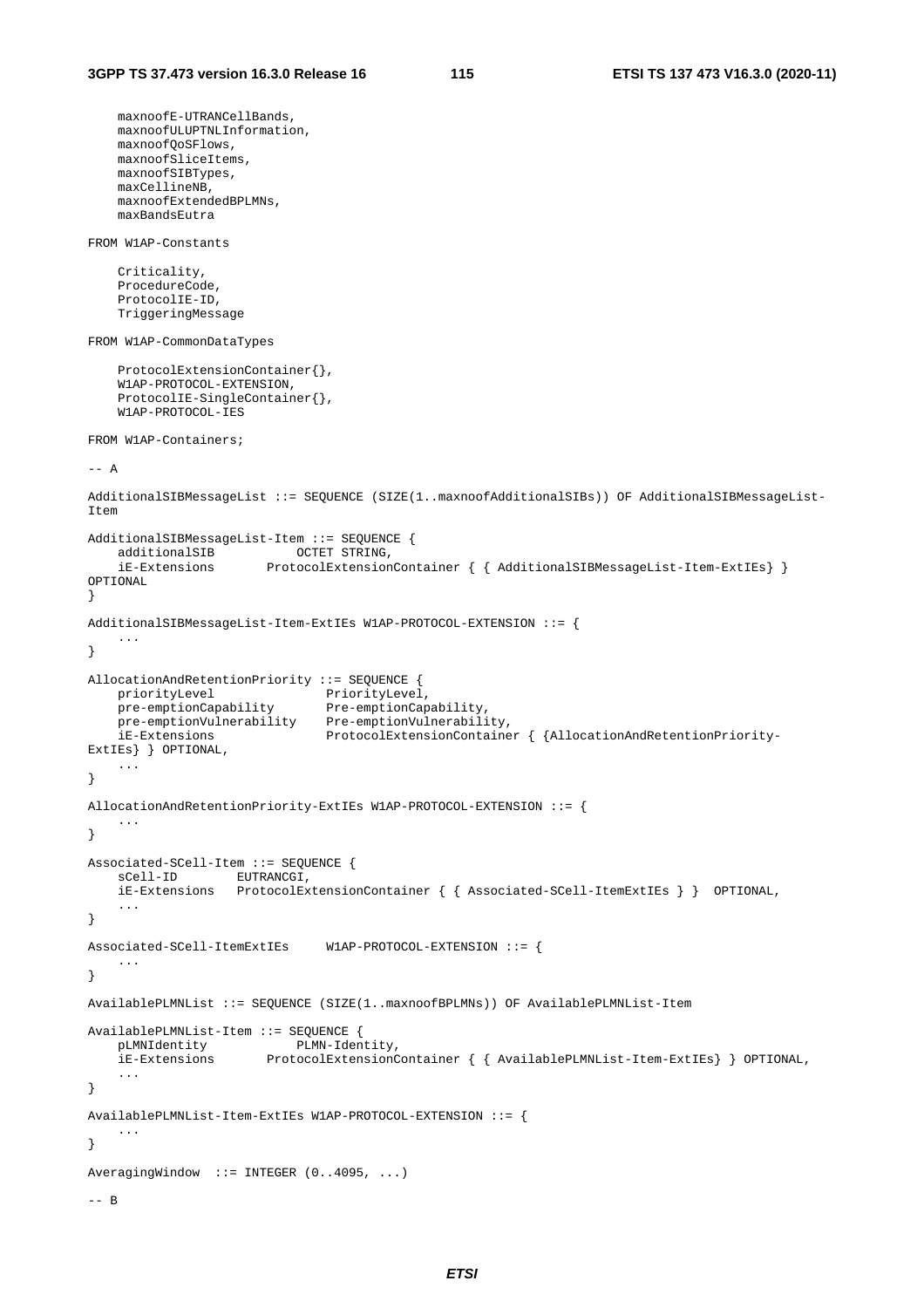```
BitRate ::= INTEGER (0..4000000000000,...) 
BearerTypeChange ::= ENUMERATED {true, ...} 
BPLMN-ID-Info-List ::= SEQUENCE (SIZE(1..maxnoofBPLMNs)) OF BPLMN-ID-Info-Item 
BPLMN-ID-Info-Item ::= SEQUENCE { 
    pLMN-Identity-List AvailablePLMNList, 
    fiveGS-TAC FiveGS-TAC OPTIONAL, 
    eUTRA-Cell-ID EUTRA-Cell-ID, 
 ranac RANAC OPTIONAL, 
    iE-Extensions ProtocolExtensionContainer { { BPLMN-ID-Info-ItemExtIEs} } OPTIONAL, 
    ... 
} 
BPLMN-ID-Info-ItemExtIEs W1AP-PROTOCOL-EXTENSION ::= { 
 ... 
} 
Broadcast-To-Be-Cancelled-Item ::= SEQUENCE { 
   eUTRANCGI EUTRANCGI,
    iE-Extensions ProtocolExtensionContainer { { Broadcast-To-Be-Cancelled-ItemExtIEs } }
    OPTIONAL, 
    ... 
} 
Broadcast-To-Be-Cancelled-ItemExtIEs W1AP-PROTOCOL-EXTENSION ::= { 
 ... 
} 
-- C 
Cancel-all-Warning-Messages-Indicator ::= ENUMERATED {true, ...} 
Candidate-SpCell-Item ::= SEQUENCE { 
    candidate-SpCell-ID EUTRANCGI , 
    iE-Extensions ProtocolExtensionContainer { { Candidate-SpCell-ItemExtIEs } } OPTIONAL, 
 ... 
} 
Candidate-SpCell-ItemExtIEs W1AP-PROTOCOL-EXTENSION ::= { 
    ... 
} 
Cause ::= CHOICE \{ radioNetwork CauseRadioNetwork, 
 transport CauseTransport, 
 protocol CauseProtocol, 
misc CauseMisc,
    choice-extension ProtocolIE-SingleContainer { { Cause-ExtIEs} } 
} 
Cause-ExtIEs W1AP-PROTOCOL-IES ::= { 
   ... 
} 
CauseMisc ::= ENUMERATED { 
    control-processing-overload, 
    not-enough-user-plane-processing-resources, 
    hardware-failure, 
    om-intervention, 
    unspecified, 
    ... 
} 
CauseProtocol ::= ENUMERATED { 
   transfer-syntax-error, 
    abstract-syntax-error-reject, 
    abstract-syntax-error-ignore-and-notify, 
    message-not-compatible-with-receiver-state, 
    semantic-error, 
    abstract-syntax-error-falsely-constructed-message, 
    unspecified, 
    ... 
} 
CauseRadioNetwork ::= ENUMERATED {
```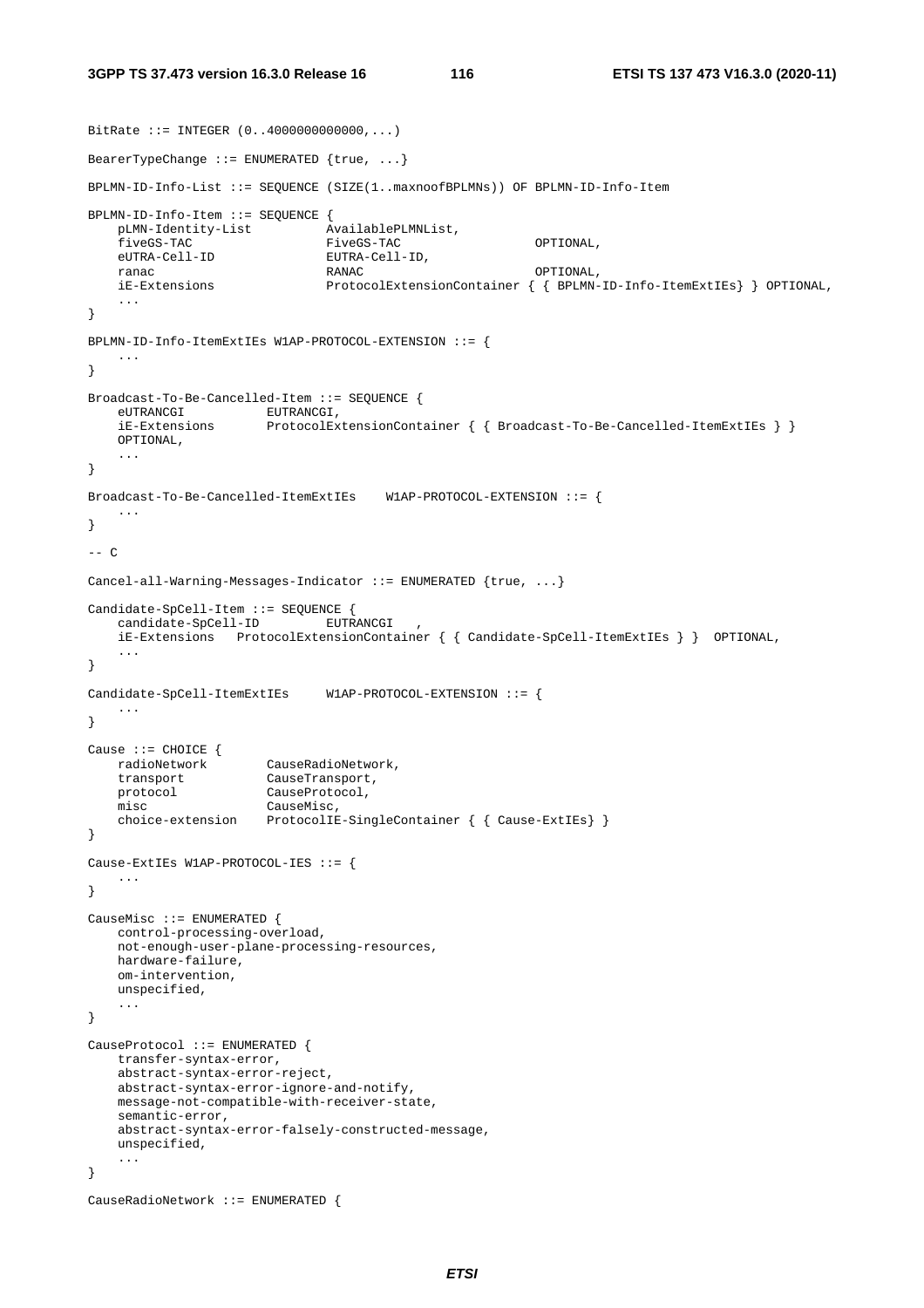```
 unspecified, 
     rl-failure-rlc, 
    unknown-or-already-allocated-enb-cu-ue-w1ap-id, 
     unknown-or-already-allocated-enb-du-ue-w1ap-id, 
     unknown-or-inconsistent-pair-of-ue-w1ap-id, 
    interaction-with-other-procedure, 
    not-supported-qci-Value, 
    action-desirable-for-radio-reasons, 
    no-radio-resources-available, 
    procedure-cancelled, 
    normal-release, 
    cell-not-available, 
    rl-failure-others, 
    ue-rejection, 
    resources-not-available-for-the-slice, 
    amf-initiated-abnormal-release, 
    release-due-to-pre-emption, 
    multiple-drb-id-instances, 
    unknown-drb-id, 
     ... 
} 
CauseTransport ::= ENUMERATED { 
    unspecified, 
    transport-resource-unavailable, 
 ... 
} 
Cells-Failed-to-be-Activated-List-Item ::= SEQUENCE { 
    eUTRANCGI EUTRANCGI,<br>Cause Cause
    cause
    iE-Extensions ProtocolExtensionContainer { { Cells-Failed-to-be-Activated-List-
ItemExtIEs } } OPTIONAL, 
 ... 
} 
Cells-Failed-to-be-Activated-List-ItemExtIEs W1AP-PROTOCOL-EXTENSION ::= { 
    ... 
} 
Cells-Status-Item ::= SEQUENCE { 
 eUTRANCGI EUTRANCGI, 
 service-status Service-Status, 
     iE-Extensions ProtocolExtensionContainer { { Cells-Status-ItemExtIEs } } OPTIONAL, 
 ... 
} 
Cells-Status-ItemExtIEs W1AP-PROTOCOL-EXTENSION ::= { 
     ... 
} 
Cells-To-Be-Broadcast-Item ::= SEQUENCE { 
   euTRANCGI<br>iE-Extensions
                      ProtocolExtensionContainer { { Cells-To-Be-Broadcast-ItemExtIEs } }
    OPTIONAL, 
     ... 
} 
Cells-To-Be-Broadcast-ItemExtIEs W1AP-PROTOCOL-EXTENSION ::= { 
    ... 
} 
Cells-Broadcast-Completed-Item ::= SEQUENCE { 
    eUTRANCGI EUTRANCGI,<br>iE-Extensions ProtocolExtens
                       ProtocolExtensionContainer { { Cells-Broadcast-Completed-ItemExtIES } } OPTIONAL, 
     ... 
} 
Cells-Broadcast-Completed-ItemExtIEs W1AP-PROTOCOL-EXTENSION ::= { 
 ... 
} 
Cells-Broadcast-Cancelled-Item ::= SEQUENCE { 
   eUTRANCGI
    numberOfBroadcasts NumberOfBroadcasts,
```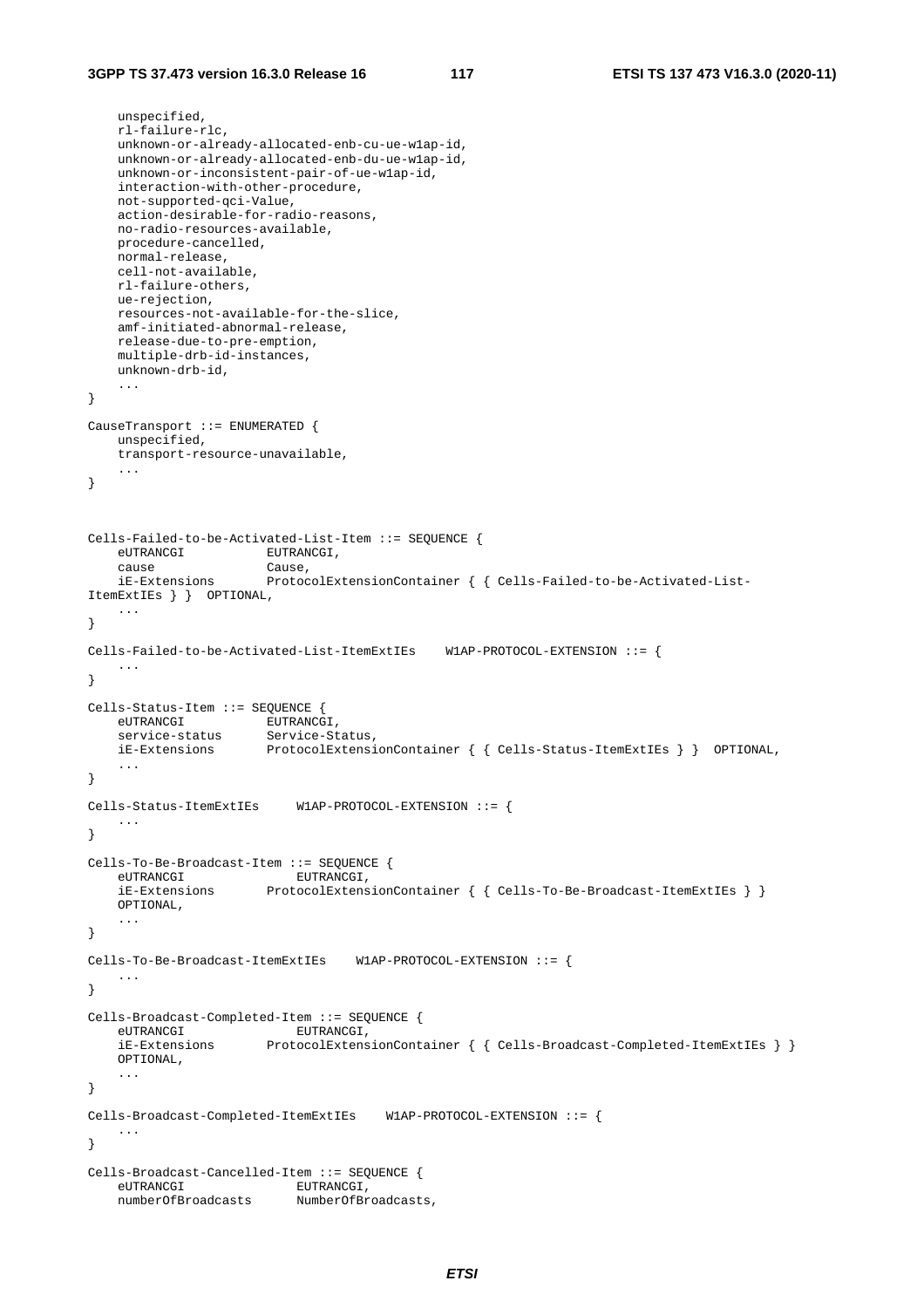**3GPP TS 37.473 version 16.3.0 Release 16 118 ETSI TS 137 473 V16.3.0 (2020-11)**

```
 iE-Extensions ProtocolExtensionContainer { { Cells-Broadcast-Cancelled-ItemExtIEs } }
    OPTIONAL, 
    ... 
} 
Cells-Broadcast-Cancelled-ItemExtIEs W1AP-PROTOCOL-EXTENSION ::= { 
 ... 
} 
Cells-to-be-Activated-List-Item ::= SEQUENCE { 
   eUTRANCGI EUTRANCGI, 
 eUTRANPCI EUTRANPCI OPTIONAL, 
 ngeNB-CUSystemInformation NGENB-CUSystemInformation OPTIONAL, 
 availablePLMNList AvailablePLMNList OPTIONAL, 
 extendedAvailablePLMN-List ExtendedAvailablePLMN-List OPTIONAL, 
 iE-Extensions ProtocolExtensionContainer { { Cells-to-be-Activated-List-
ItemExtIEs} } OPTIONAL, 
    ... 
} 
Cells-to-be-Activated-List-ItemExtIEs W1AP-PROTOCOL-EXTENSION ::= { 
    ... 
} 
Cells-to-be-Deactivated-List-Item ::= SEQUENCE { 
    eUTRANCGI EUTRANCGI, 
    iE-Extensions ProtocolExtensionContainer { { Cells-to-be-Deactivated-List-
ItemExtIEs } } OPTIONAL, 
 ... 
} 
Cells-to-be-Deactivated-List-ItemExtIEs W1AP-PROTOCOL-EXTENSION ::= { 
    ... 
} 
Cell-Type ::= ENUMERATED { 
   verysmall, 
    small, 
    medium, 
    large, 
    ... 
} 
CNUEPagingIdentity ::= CHOICE { 
   fiveG-S-TMSI BIT STRING (SIZE(48)),
   choice-extension ProtocolIE-SingleContainer { { CNUEPagingIdentity-ExtIEs } }
} 
CNUEPagingIdentity-ExtIEs W1AP-PROTOCOL-IES ::= { 
   ... 
} 
CriticalityDiagnostics ::= SEQUENCE {<br>procedureCode ProcedureCode
 procedureCode ProcedureCode OPTIONAL, 
 triggeringMessage TriggeringMessage OPTIONAL, 
 procedureCriticality Criticality OPTIONAL, 
 transactionID TransactionID OPTIONAL, 
    iEsCriticalityDiagnostics CriticalityDiagnostics-IE-List OPTIONAL, 
    iE-Extensions ProtocolExtensionContainer {{CriticalityDiagnostics-ExtIEs}} 
    OPTIONAL, 
 ... 
} 
CriticalityDiagnostics-ExtIEs W1AP-PROTOCOL-EXTENSION ::= { 
 ... 
} 
CriticalityDiagnostics-IE-List ::= SEQUENCE (SIZE (1.. maxnoofErrors)) OF CriticalityDiagnostics-IE-
Item 
CriticalityDiagnostics-IE-Item ::= SEQUENCE { 
    iECriticality Criticality, 
   iE-ID ProtocolIE-ID,<br>typeOfError TypeOfError,
   typeOfError TypeOfError,<br>iE-Extensions ProtocolExte
                       ProtocolExtensionContainer {{CriticalityDiagnostics-IE-Item-ExtIEs}}
    OPTIONAL, 
    ... 
}
```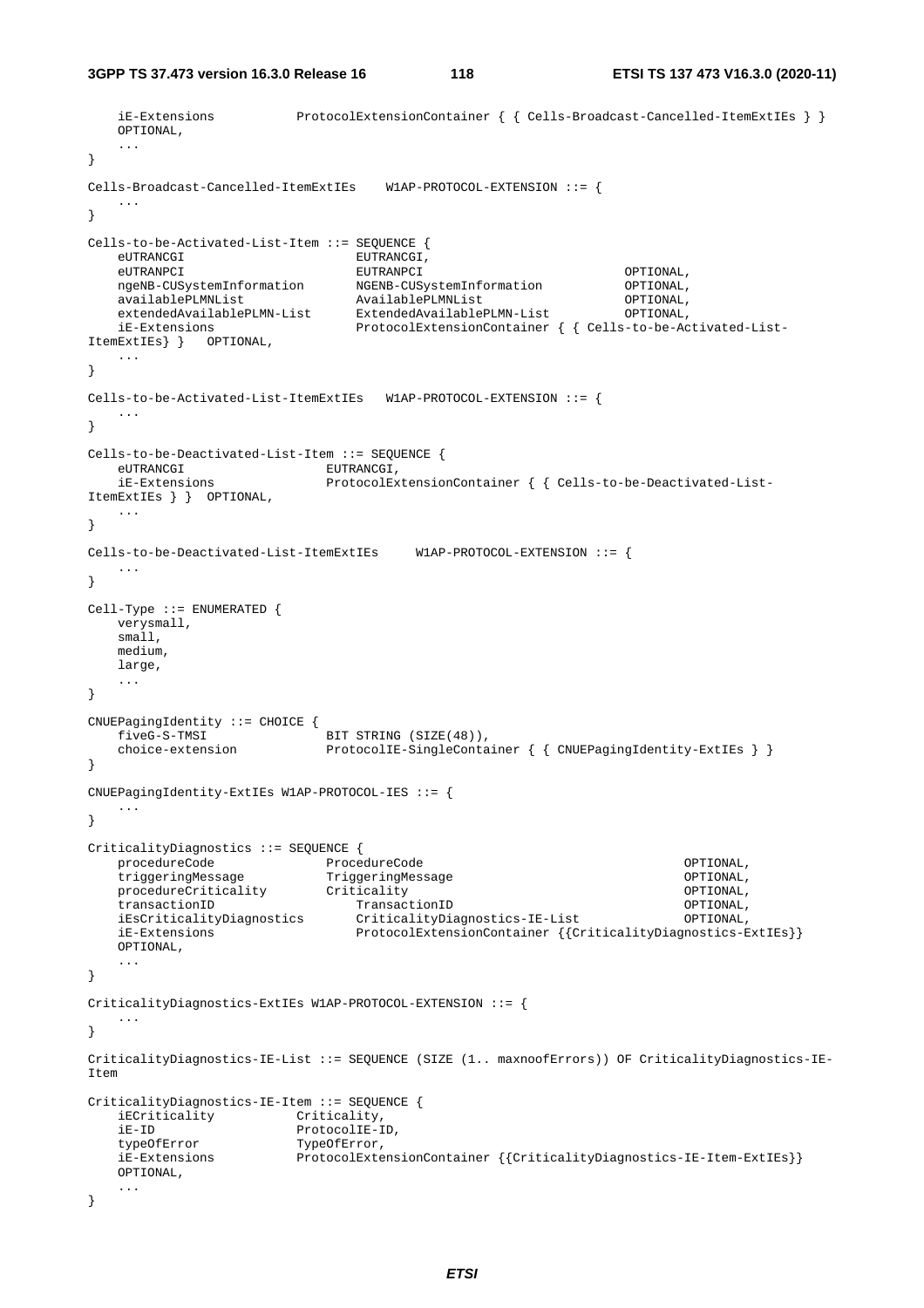```
CriticalityDiagnostics-IE-Item-ExtIEs W1AP-PROTOCOL-EXTENSION ::= { 
    ... 
} 
C-RTI ::= INTEGR (0..65535, ...)CUtoDURRCInformation ::= SEQUENCE { 
    cG-ConfigInfo CG-ConfigInfo OPTIONAL, 
    uE-CapabilityRAT-ContainerList UE-CapabilityRAT-ContainerList OPTIONAL, 
 measConfig MeasConfig OPTIONAL, 
 handoverPreparationInformation HandoverPreparationInformation OPTIONAL, 
 radioResourceConfigDedicated RadioResourceConfigDedicated OPTIONAL, 
 measurementTimingConfiguration MeasurementTimingConfiguration OPTIONAL, 
 uEAssistanceInformation UEAssistanceInformation OPTIONAL, 
 requestedP-MaxFR1 OCTET STRING OPTIONAL, 
    iE-Extensions ProtocolExtensionContainer { { CUtoDURRCInformation-
ExtIEs} } OPTIONAL, 
    ... 
} 
CUtoDURRCInformation-ExtIEs W1AP-PROTOCOL-EXTENSION ::= { 
 ... 
} 
-- D 
DLUPTNLInformation-ToBeSetup-List ::= SEQUENCE (SIZE(1..maxnoofDLUPTNLInformation)) OF 
DLUPTNLInformation-ToBeSetup-Item 
DLUPTNLInformation-ToBeSetup-Item ::= SEQUENCE { 
    dLUPTNLInformation UPTransportLayerInformation , 
    iE-Extensions ProtocolExtensionContainer { { DLUPTNLInformation-ToBeSetup-ItemExtIEs } }
    OPTIONAL, 
    ... 
} 
DLUPTNLInformation-ToBeSetup-ItemExtIEs W1AP-PROTOCOL-EXTENSION ::= { 
    ... 
} 
DRB-Activity-Item ::= SEQUENCE { 
 dRBID DRBID, 
 dRB-Activity DRB-Activity OPTIONAL, 
    iE-Extensions ProtocolExtensionContainer { { DRB-Activity-ItemExtIEs } } OPTIONAL, 
 ... 
} 
DRB-Activity-ItemExtIEs W1AP-PROTOCOL-EXTENSION ::= { 
    ... 
} 
DRB-Activity ::= ENUMERATED {active, not-active} 
DRBID ::= INTEGER (1..32, ...)DRBs-FailedToBeModified-Item ::= SEQUENCE { 
 dRBID DRBID, 
 cause Cause OPTIONAL, 
    iE-Extensions ProtocolExtensionContainer { { DRBs-FailedToBeModified-ItemExtIEs } }
    OPTIONAL, 
    ... 
} 
DRBs-FailedToBeModified-ItemExtIEs W1AP-PROTOCOL-EXTENSION ::= { 
    ... 
} 
DRBs-FailedToBeSetup-Item ::= SEQUENCE { 
    dRBID DRBID, 
 cause Cause OPTIONAL, 
 iE-Extensions ProtocolExtensionContainer { { DRBs-FailedToBeSetup-ItemExtIEs } } OPTIONAL, 
 ... 
} 
DRBs-FailedToBeSetup-ItemExtIEs W1AP-PROTOCOL-EXTENSION ::= { 
    ...
```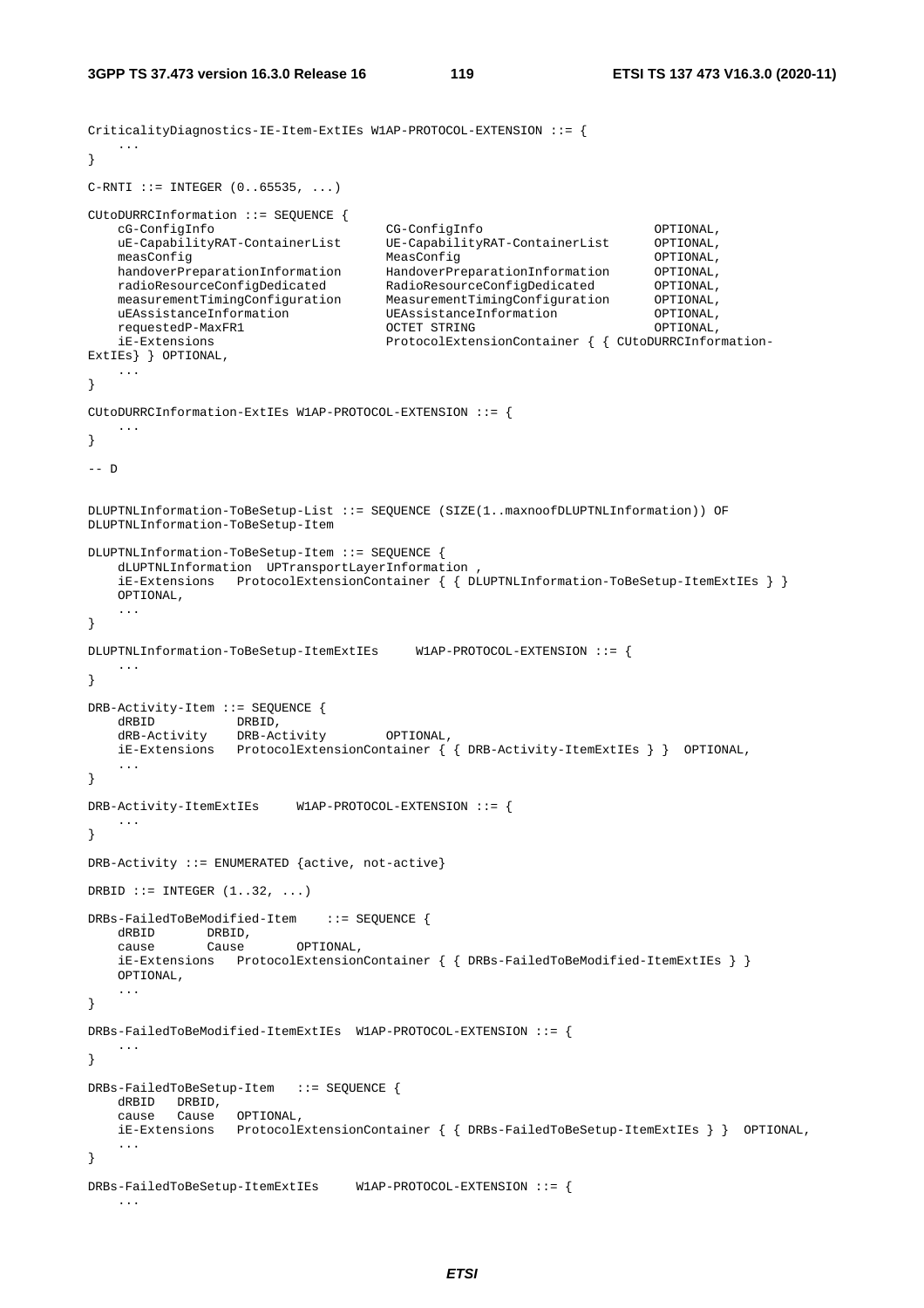}

```
\begin{array}{lllll} \texttt{DRBs-FailedToBeSetupMod-Item} & : := & \texttt{SEQUENCE} & \texttt{\{} \\ & & \texttt{DRBID} & & \texttt{DRBID} & & \texttt{OPTIONAL} & & \texttt{\{} \\ & & & \texttt{Cause} & & \texttt{OPTIONAL} & & \texttt{\{} \\ & & & & \texttt{Cause} & & \texttt{OPTIONAL} & & \texttt{\{} \\ \end{array} dRBID DRBID, 
 cause Cause OPTIONAL, 
     iE-Extensions ProtocolExtensionContainer { { DRBs-FailedToBeSetupMod-ItemExtIEs } }
    OPTIONAL, 
 ... 
} 
DRBs-FailedToBeSetupMod-ItemExtIEs W1AP-PROTOCOL-EXTENSION ::= { 
 ... 
} 
DRB-Information ::= SEQUENCE { 
dRB-QoS  QoSFlowLevelQoSParameters,
 sNSSAI SNSSAI, 
    notificationControl NotificationControl OPTIONAL, 
     flows-Mapped-To-DRB-List Flows-Mapped-To-DRB-List, 
    iE-Extensions ProtocolExtensionContainer { { DRB-Information-ItemExtIEs } } OPTIONAL 
} 
DRB-Information-ItemExtIEs W1AP-PROTOCOL-EXTENSION ::= { 
 ... 
} 
DRBs-Modified-Item ::= SEQUENCE { 
dRBID DRBID,
 dLUPTNLInformation-ToBeSetup-List DLUPTNLInformation-ToBeSetup-List, 
 rLC-Status RLC-Status OPTIONAL, 
    iE-Extensions ProtocolExtensionContainer { { DRBs-Modified-ItemExtIEs } } OPTIONAL, 
     ... 
} 
DRBs-Modified-ItemExtIEs W1AP-PROTOCOL-EXTENSION ::= { 
     ... 
} 
DRBs-ModifiedConf-Item ::= SEQUENCE { 
   dRBID<br>uLUPTNLInformation-ToBeSetup-List<br>ULUPTNLInformation-ToBeSetup-List,
    uLUPTNLInformation-ToBeSetup-List ULUPTNLInformation-ToBeSetup-List, 
    iE-Extensions ProtocolExtensionContainer { { DRBs-ModifiedConf-ItemExtIEs } } OPTIONAL, 
 ... 
} 
DRBs-ModifiedConf-ItemExtIEs W1AP-PROTOCOL-EXTENSION ::= { 
 ... 
} 
DRB-Notify-Item ::= SEQUENCE { 
    dRBID DRBID, 
     notification-Cause Notification-Cause, 
     iE-Extensions ProtocolExtensionContainer { { DRB-Notify-ItemExtIEs } } OPTIONAL, 
     ... 
} 
DRB-Notify-ItemExtIEs W1AP-PROTOCOL-EXTENSION ::= { 
 ... 
} 
DRBs-Required-ToBeModified-Item ::= SEQUENCE { 
  dRBID DRBID,
    dLUPTNLInformation-ToBeSetup-List DLUPTNLInformation-ToBeSetup-List, 
 rLC-Status RLC-Status OPTIONAL, 
     iE-Extensions ProtocolExtensionContainer { { DRBs-Required-ToBeModified-ItemExtIEs } }
     OPTIONAL, 
     ... 
} 
DRBs-Required-ToBeModified-ItemExtIEs W1AP-PROTOCOL-EXTENSION ::= { 
     ... 
} 
DRBs-Required-ToBeReleased-Item ::= SEQUENCE { 
    dRBID DRBID, 
     iE-Extensions ProtocolExtensionContainer { { DRBs-Required-ToBeReleased-ItemExtIEs } }
    OPTIONAL,
```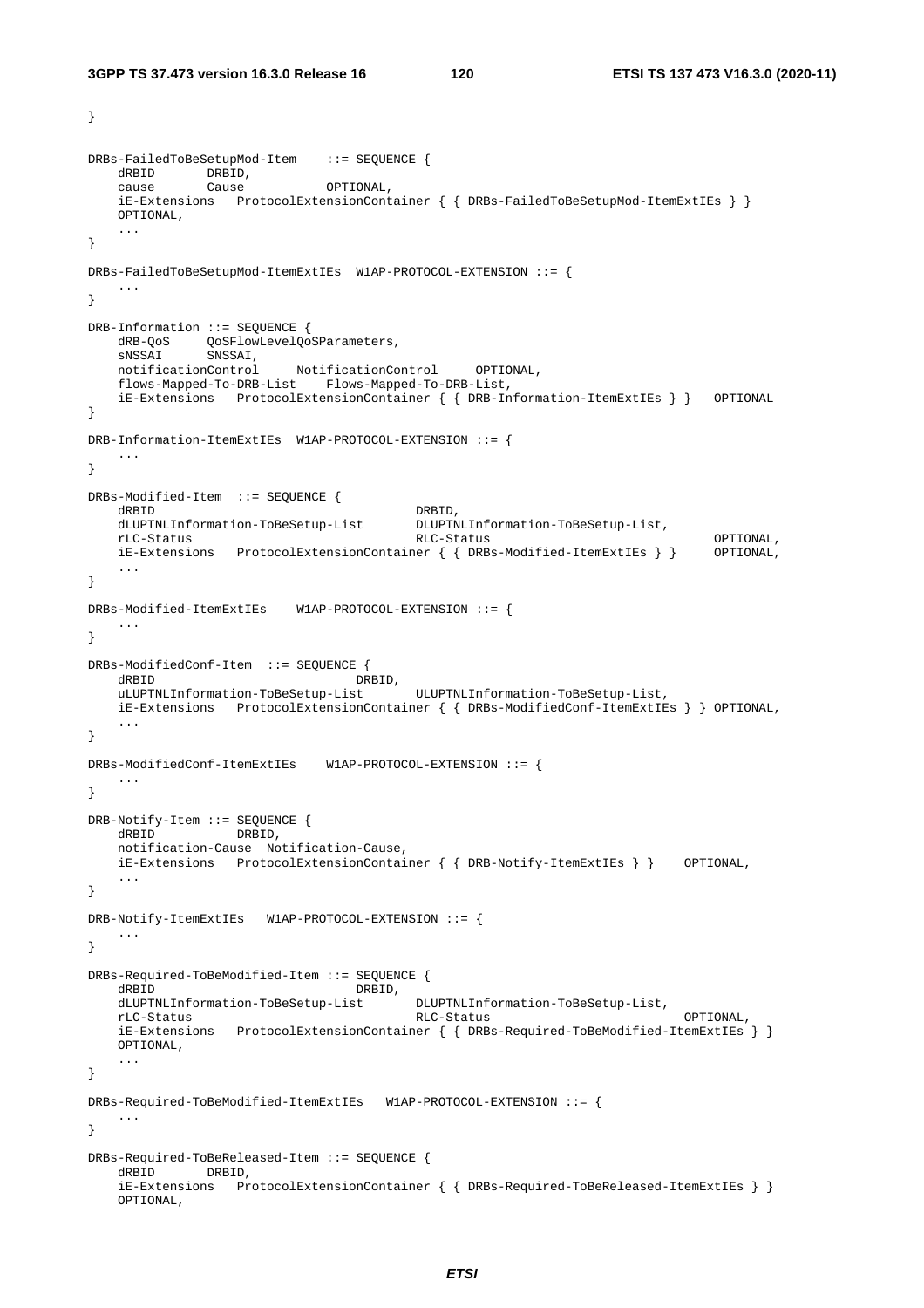```
 ... 
} 
DRBs-Required-ToBeReleased-ItemExtIEs W1AP-PROTOCOL-EXTENSION ::= { 
 ... 
} 
DRBs-Setup-Item ::= SEQUENCE { 
   dRBID, and the contract of the contract of the contract of the contract of the contract of the contract of the contract of the contract of the contract of the contract of the contract of the contract of the contract of the
    dLUPTNLInformation-ToBeSetup-List DLUPTNLInformation-ToBeSetup-List, 
 iE-Extensions ProtocolExtensionContainer { { DRBs-Setup-ItemExtIEs } } OPTIONAL, 
 ... 
} 
DRBs-Setup-ItemExtIEs W1AP-PROTOCOL-EXTENSION ::= { 
 ... 
} 
DRBs-SetupMod-Item ::= SEQUENCE { 
                                 DRBID,<br>st DLUPTNLInformation-ToBeSetup-List.
    dLUPTNLInformation-ToBeSetup-List DLUPTNLInformation-ToBeSetup-List, 
    iE-Extensions ProtocolExtensionContainer { { DRBs-SetupMod-ItemExtIEs } } OPTIONAL, 
    ... 
} 
DRBs-SetupMod-ItemExtIEs W1AP-PROTOCOL-EXTENSION ::= { 
    ... 
} 
DRBs-ToBeModified-Item ::= SEQUENCE { 
   dRBID DRBID, 
    qoSInformation QoSInformation OPTIONAL, 
    uLUPTNLInformation-ToBeSetup-List ULUPTNLInformation-ToBeSetup-List, 
   dLPDCPSNLength              PDCPSNLength                    OPTIONAL ,<br>uLPDCPSNLength               PDCPSNLength                  OPTIONAL ,
    uLPDCPSNLength PDCPSNLength OPTIONAL, 
    bearerTypeChange BearerTypeChange OPTIONAL, 
 rLCMode RLCMode OPTIONAL, 
    iE-Extensions ProtocolExtensionContainer { { DRBs-ToBeModified-
ItemExtIEs } } OPTIONAL, 
    ... 
} 
DRBs-ToBeModified-ItemExtIEs W1AP-PROTOCOL-EXTENSION ::= { 
   ... 
} 
DRBs-ToBeReleased-Item ::= SEQUENCE { 
    dRBID DRBID, 
    iE-Extensions ProtocolExtensionContainer { { DRBs-ToBeReleased-ItemExtIEs } } OPTIONAL, 
 ... 
} 
DRBs-ToBeReleased-ItemExtIEs W1AP-PROTOCOL-EXTENSION ::= { 
   ... 
} 
DRBs-ToBeSetup-Item ::= SEQUENCE { 
    dRBID DRBID, 
    qoSInformation QoSInformation, 
    uLUPTNLInformation-ToBeSetup-List ULUPTNLInformation-ToBeSetup-List, 
    rLCMode RLCMode, 
   dLPDCPSNLength PDCPSNLength,<br>uLPDCPSNLength PDCPSNLength
 uLPDCPSNLength PDCPSNLength OPTIONAL, 
 iE-Extensions ProtocolExtensionContainer { { DRBs-ToBeSetup-ItemExtIEs } } OPTIONAL, 
    ... 
} 
DRBs-ToBeSetup-ItemExtIEs W1AP-PROTOCOL-EXTENSION ::= { 
    ... 
} 
DRBs-ToBeSetupMod-Item ::= SEQUENCE { 
   dRBID DRBID,
   qoSInformation<br>uLUPTNLInformation-ToBeSetup-List ULUPTNLInformation-ToBeSetup-List,
   uLUPTNLInformation-ToBeSetup-List
    rLCMode RLCMode,
```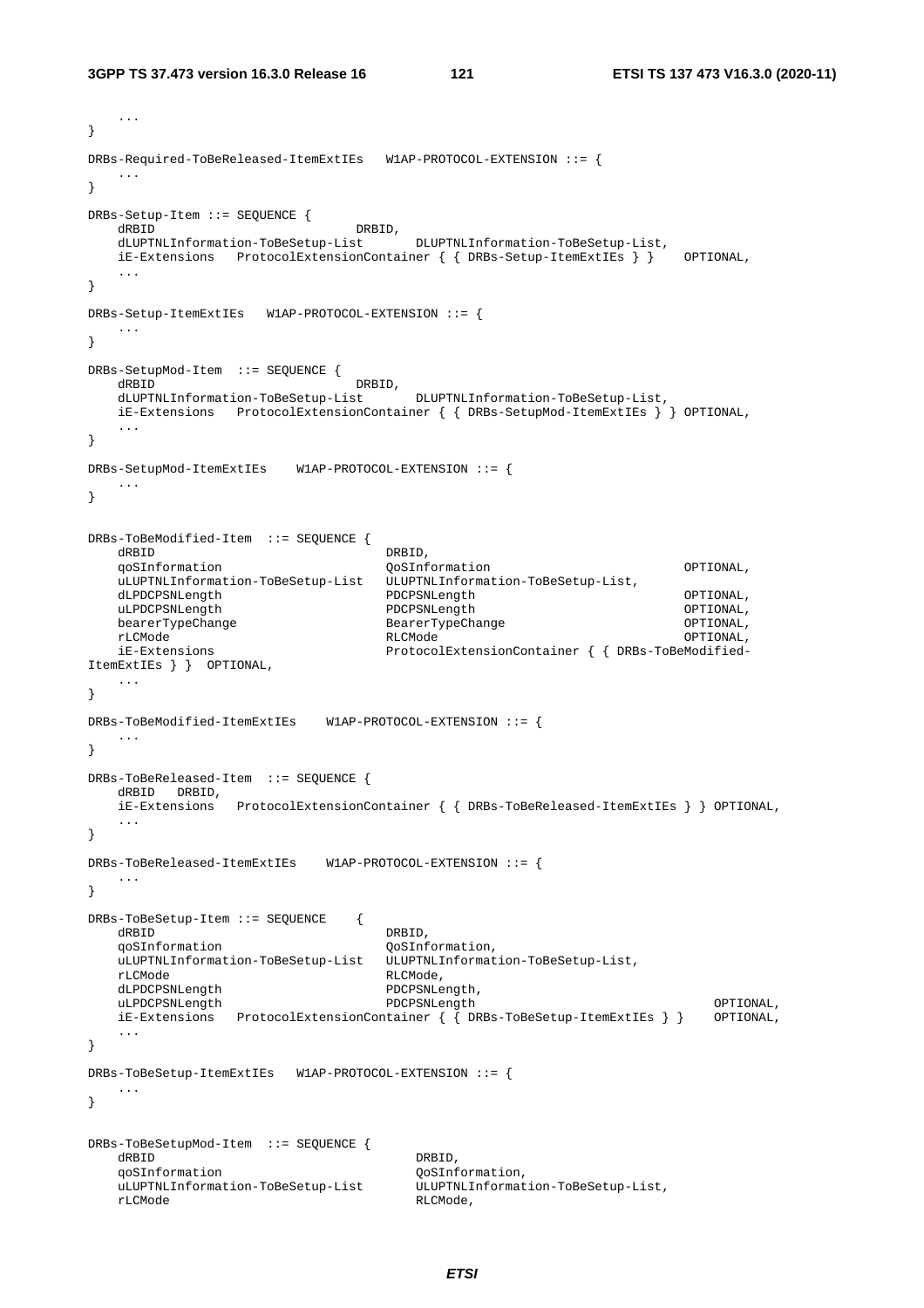```
 dLPDCPSNLength PDCPSNLength OPTIONAL, 
    uLPDCPSNLength PDCPSNLength OPTIONAL, 
    iE-Extensions ProtocolExtensionContainer { { DRBs-ToBeSetupMod-ItemExtIEs } } OPTIONAL, 
 ... 
} 
DRBs-ToBeSetupMod-ItemExtIEs W1AP-PROTOCOL-EXTENSION ::= { 
 ... 
} 
DRXCycle ::= SEQUENCE { 
 longDRXCycleLength LongDRXCycleLength, 
 shortDRXCycleLength ShortDRXCycleLength OPTIONAL, 
 shortDRXCycleTimer ShortDRXCycleTimer OPTIONAL, 
    iE-Extensions ProtocolExtensionContainer { { DRXCycle-ExtIEs} } OPTIONAL, 
    ... 
} 
DRXCycle-ExtIEs W1AP-PROTOCOL-EXTENSION ::= { 
    ... 
} 
DRX-Config ::= OCTET STRING 
DRX-LongCycleStartOffset ::= INTEGER (0..10239) 
DUtoCURRCContainer ::= OCTET STRING 
DUtoCURRCInformation ::= SEQUENCE { 
   radioResourceConfigDedicated RadioResourceConfigDedicated,
    measGapConfig MeasGapConfig OPTIONAL, 
 requestedP-MaxFR1 OCTET STRING OPTIONAL, 
 dRX-LongCycleStartOffset DRX-LongCycleStartOffset OPTIONAL, 
 selectedBandCombinationIndex SelectedBandCombinationIndex OPTIONAL, 
 selectedFeatureSetEntryIndex SelectedFeatureSetEntryIndex OPTIONAL, 
 ph-InfoSCG Ph-InfoSCG OPTIONAL, 
 requestedBandCombinationIndex RequestedBandCombinationIndex OPTIONAL, 
 requestedFeatureSetEntryIndex RequestedFeatureSetEntryIndex OPTIONAL, 
 dRX-Config DRX-Config OPTIONAL, 
 iE-Extensions ProtocolExtensionContainer { { DUtoCURRCInformation-
ExtIEs} } OPTIONAL, 
    ... 
} 
DUtoCURRCInformation-ExtIEs W1AP-PROTOCOL-EXTENSION ::= { 
    ... 
} 
Dynamic5QIDescriptor ::= SEQUENCE { 
 qoSPriorityLevel INTEGER (1..127), 
 packetDelayBudget PacketDelayBudget, 
packetErrorRate PacketErrorRate,
    fiveQI INTEGER (0..255, ...) OPTIONAL, 
   delayCritical ENUMERATED {delay-critical, non-delay-critical} OPTIONAL,<br>averagingWindow AveragingWindow OPTIONAL,
                        averagingWindow<br>MaxDataBurstVolume
   maxDataBurstVolume MaxDataBurstVolume (noting optional, organisation of the optional)
    iE-Extensions ProtocolExtensionContainer { { Dynamic5QIDescriptor-ExtIEs } } 
OPTIONAL, 
 ... 
} 
Dynamic5QIDescriptor-ExtIEs W1AP-PROTOCOL-EXTENSION ::= { 
 ... 
} 
-- E
Endpoint-IP-address-and-port ::=SEQUENCE { 
    endpointIPAddress TransportLayerAddress, 
    iE-Extensions ProtocolExtensionContainer { { Endpoint-IP-address-and-port-
ExtIEs} } OPTIONAL, 
    ... 
} 
Endpoint-IP-address-and-port-ExtIEs W1AP-PROTOCOL-EXTENSION ::= {
    ...
```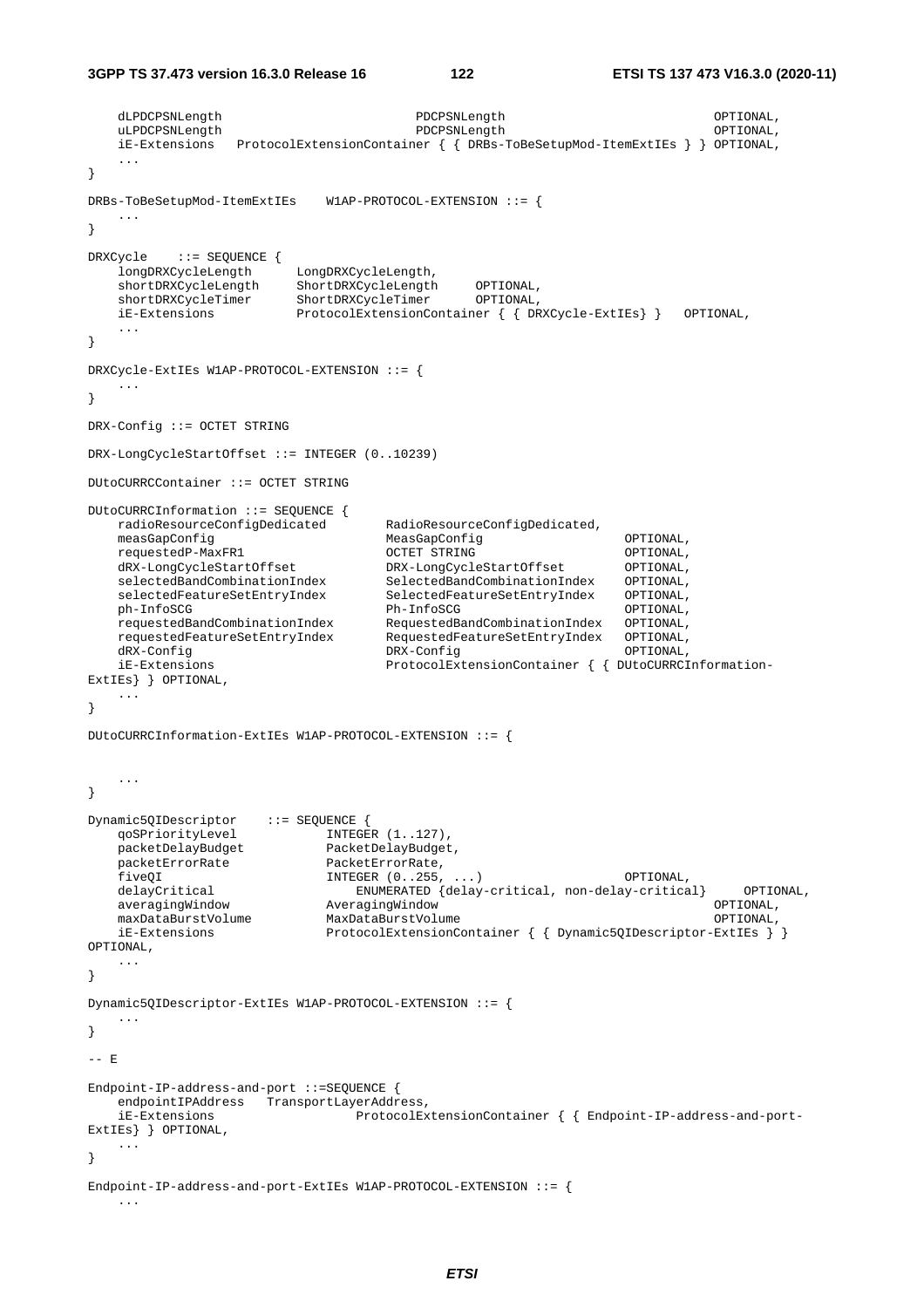```
} 
EUTRA-Cell-ID ::= BIT STRING (SIZE(28))
EUTRA-Coex-FDD-Info ::= SEQUENCE { 
   uL-EUTRAARFCN ExtendedEARFCN OPTIONAL, 
   dL-EUTRAARFCN ExtendedEARFCN,
 uL-Transmission-Bandwidth EUTRA-Transmission-Bandwidth OPTIONAL, 
 dL-Transmission-Bandwidth EUTRA-Transmission-Bandwidth, 
    iE-Extensions ProtocolExtensionContainer { {EUTRA-Coex-FDD-Info-ExtIEs} } 
OPTIONAL, 
    ... 
} 
EUTRA-Coex-FDD-Info-ExtIEs W1AP-PROTOCOL-EXTENSION ::= { 
 ... 
} 
EUTRA-Coex-Mode-Info ::= CHOICE { 
    fDD EUTRA-Coex-FDD-Info, 
    tDD EUTRA-Coex-TDD-Info, 
    ... 
} 
EUTRA-Coex-TDD-Info ::= SEQUENCE { 
eARFCN ExtendedEARFCN,
 transmission-Bandwidth EUTRA-Transmission-Bandwidth, 
 subframeAssignment EUTRA-SubframeAssignment, 
 specialSubframe-Info EUTRA-SpecialSubframe-Info, 
    iE-Extensions ProtocolExtensionContainer { {EUTRA-Coex-TDD-Info-ExtIEs} } 
OPTIONAL, 
    ... 
} 
EUTRA-Coex-TDD-Info-ExtIEs W1AP-PROTOCOL-EXTENSION ::= { 
    ... 
} 
EUTRA-CyclicPrefixDL ::= ENUMERATED { 
   normal, 
    extended, 
    ... 
} 
EUTRA-CyclicPrefixUL ::= ENUMERATED { 
    normal, 
    extended, 
    ... 
} 
EUTRA-PRACH-Configuration ::= SEQUENCE { 
    rootSequenceIndex INTEGER (0..837), 
   zeroCorrelationIndex 1NTEGER (0..15),<br>highSpeedFlag BOOLEAN,
   highSpeedFlag<br>prach-FreqOffset and BOOLEAN, INTEGER (0..94),
   prach-FreqOffset
 prach-ConfigIndex INTEGER (0..63) OPTIONAL, -- present for TDD -- 
 iE-Extensions ProtocolExtensionContainer { {EUTRA-PRACH-Configuration-
ExtIEs } } OPTIONAL,
    ... 
} 
EUTRA-PRACH-Configuration-ExtIEs W1AP-PROTOCOL-EXTENSION ::= { 
    ... 
} 
EUTRA-SpecialSubframe-Info ::= SEQUENCE { 
   specialSubframePatterns EUTRA-SpecialSubframePatterns, 
 cyclicPrefixDL EUTRA-CyclicPrefixDL, 
 cyclicPrefixUL EUTRA-CyclicPrefixUL, 
    iE-Extensions ProtocolExtensionContainer { { EUTRA-SpecialSubframe-Info-ExtIEs} } 
OPTIONAL, 
    ... 
} 
EUTRA-SpecialSubframe-Info-ExtIEs W1AP-PROTOCOL-EXTENSION ::= { 
    ... 
}
```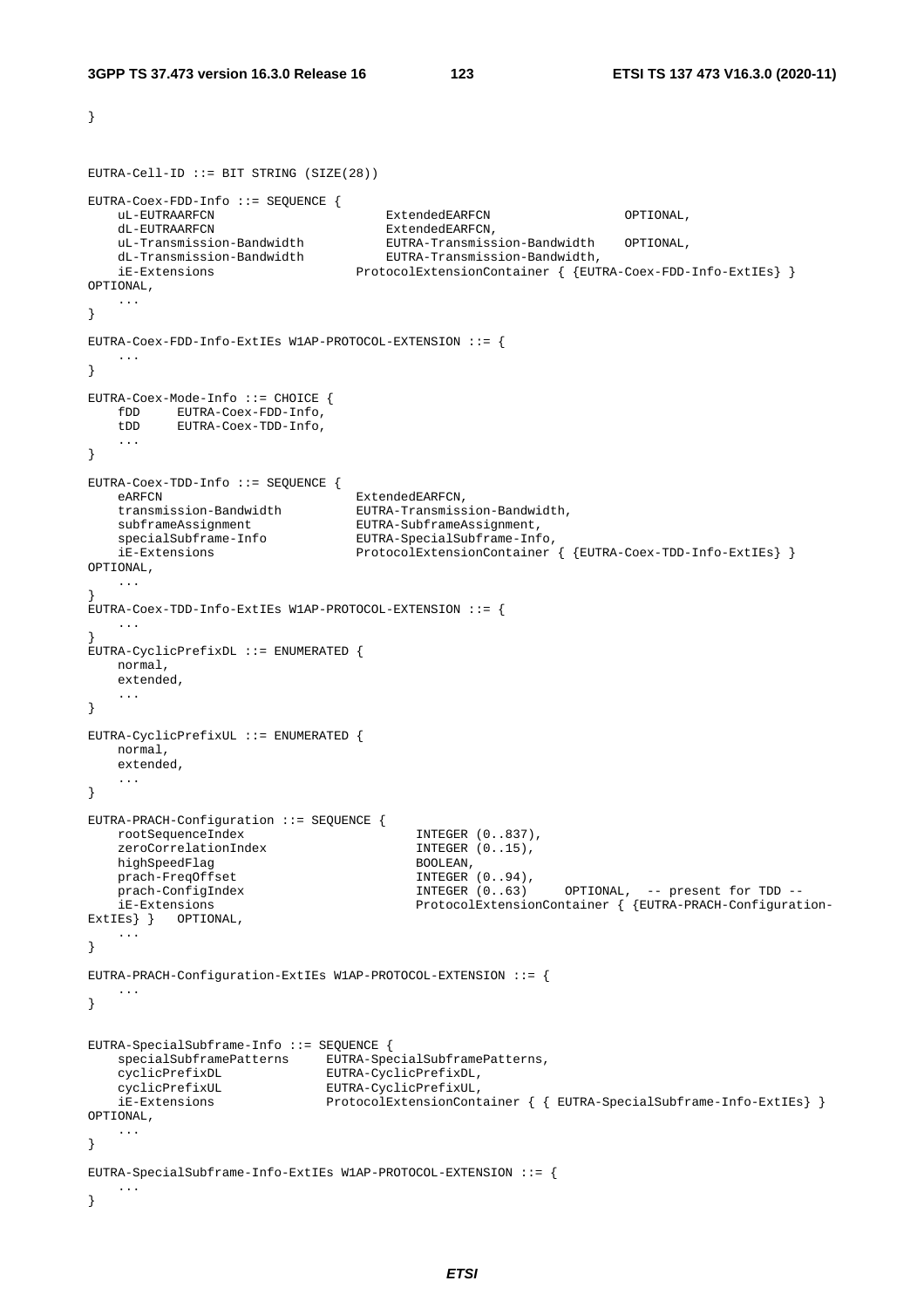EUTRA-SpecialSubframePatterns ::= ENUMERATED {

```
 ssp0, 
     ssp1, 
     ssp2, 
     ssp3, 
     ssp4, 
     ssp5, 
     ssp6, 
     ssp7, 
    ssp8, 
     ssp9, 
     ssp10, 
     ... 
} 
EUTRA-SubframeAssignment ::= ENUMERATED { 
     sa0, 
     sa1, 
    sa2, 
    sa3, 
    sa4, 
     sa5, 
    sa6, 
     ... 
} 
EUTRA-Transmission-Bandwidth ::= ENUMERATED { 
    bw1, 
    bw6, 
    bw15, 
    bw25, 
    bw50, 
    bw75, 
    bw100, 
     ... 
} 
EUTRANQoS ::= SEQUENCE { 
    qCI QCI,
    allocationAndRetentionPriority AllocationAndRetentionPriority,<br>
GBR-OosInformation<br>
GBR-OosInformation
    gbrQosInformation GBR-QosInformation OPTIONAL, 
                                    ProtocolExtensionContainer { { EUTRANQoS-ExtIEs} } OPTIONAL,
     ... 
} 
EUTRANQoS-ExtIEs W1AP-PROTOCOL-EXTENSION ::= { 
     ... 
} 
ExtendedEARFCN ::= INTEGER (0..maxEARFCN) 
EUTRA-NR-CellResourceCoordinationReq-Container ::= OCTET STRING 
EUTRA-NR-CellResourceCoordinationReqAck-Container ::= OCTET STRING 
EUTRAFreqInfo ::= SEQUENCE { 
   eARFCN INTEGER (0..maxEARFCN),
     freqBandListEutra SEQUENCE (SIZE(1.. maxnoofE-UTRANCellBands)) OF FreqBandEutraItem, 
    iE-Extensions ProtocolExtensionContainer { { EUTRAFreqInfoExtIEs} } OPTIONAL, 
     ... 
} 
EUTRAFreqInfoExtIEs W1AP-PROTOCOL-EXTENSION ::= { 
    ... 
} 
EUTRANCGI ::= SEQUENCE { 
    pLMN-Identity PLMN-Identity, 
     eUTRACellIdentity E-UTRACellIdentity, 
    iE-Extensions ProtocolExtensionContainer { {EUTRANCGI-ExtIEs} } OPTIONAL, 
     ... 
} 
EUTRANCGI-ExtIEs W1AP-PROTOCOL-EXTENSION ::= { 
    ... 
}
```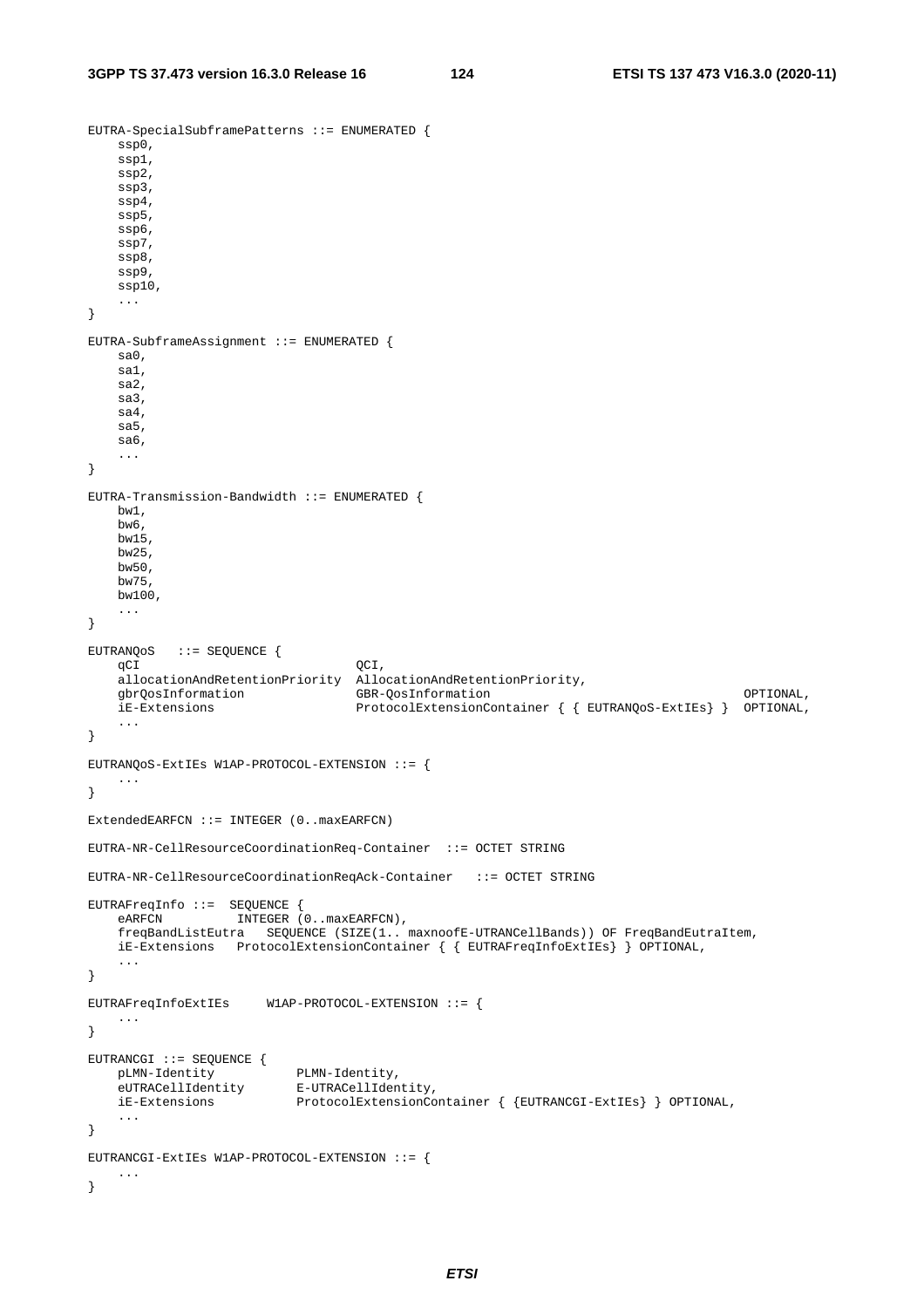```
E-UTRAN-Mode-Info ::= CHOICE { 
 fDD FDD-Info, 
 tDD TDD-Info, 
    choice-extension ProtocolIE-SingleContainer { { E-UTRAN-Mode-Info-ExtIEs} } 
} 
E-UTRAN-Mode-Info-ExtIEs W1AP-PROTOCOL-IES ::= { 
    ... 
} 
E-UTRACellIdentity ::= BIT STRING (SIZE(28)) 
EUTRANPCI ::= INTEGER (0..503)E-UTRAN-CGI-List-For-Restart-Item ::= SEQUENCE { 
eUTRANCGI EUTRANCGI,
 iE-Extensions ProtocolExtensionContainer { { E-UTRAN-CGI-List-For-Restart-ItemExtIEs } }
    OPTIONAL, 
    ... 
} 
E-UTRAN-CGI-List-For-Restart-ItemExtIEs W1AP-PROTOCOL-EXTENSION ::= {
 ... 
} 
ExtendedAvailablePLMN-List ::= SEQUENCE (SIZE(1..maxnoofExtendedBPLMNs)) OF ExtendedAvailablePLMN-
Item 
ExtendedAvailablePLMN-Item ::= SEQUENCE {<br>pLMNIdentity PLMN-Identity,
  pLMNIdentity<br>iE-Extensions
                     ProtocolExtensionContainer { { ExtendedAvailablePLMN-Item-ExtIEs} } OPTIONAL
} 
ExtendedAvailablePLMN-Item-ExtIEs W1AP-PROTOCOL-EXTENSION ::= { 
    ... 
} 
-- F 
FDD-Info ::= SEQUENCE { 
   uL-EUTRAFreqInfo EUTRAFreqInfo, 
    dL-EUTRAFreqInfo EUTRAFreqInfo, 
 uL-Transmission-Bandwidth Transmission-Bandwidth, 
 dL-Transmission-Bandwidth Transmission-Bandwidth, 
    iE-Extensions ProtocolExtensionContainer { {FDD-Info-ExtIEs} } OPTIONAL, 
    ... 
} 
FDD-Info-ExtIEs W1AP-PROTOCOL-EXTENSION ::= { 
 ... 
} 
Flows-Mapped-To-DRB-List ::= SEQUENCE (SIZE(1.. maxnoofQoSFlows)) OF Flows-Mapped-To-DRB-Item 
Flows-Mapped-To-DRB-Item ::= SEQUENCE { 
    qoSFlowIdentifier QoSFlowIdentifier, 
    qoSFlowLevelQoSParameters QoSFlowLevelQoSParameters, 
    qoSFlowMappingIndication QoSFlowMappingIndication OPTIONAL, 
    iE-Extensions ProtocolExtensionContainer { { Flows-Mapped-To-DRB-
ItemExtIEs} } OPTIONAL, 
    ... 
} 
Flows-Mapped-To-DRB-ItemExtIEs W1AP-PROTOCOL-EXTENSION ::= { 
    ... 
} 
FreqBandEutraItem ::= SEQUENCE { 
    freqBandIndicatorEutra INTEGER (1.. maxBandsEutra), 
    iE-Extensions ProtocolExtensionContainer { {FreqBandEutraItem-ExtIEs} } OPTIONAL, 
    ... 
} 
FreqBandEutraItem-ExtIEs W1AP-PROTOCOL-EXTENSION ::= { 
    ...
```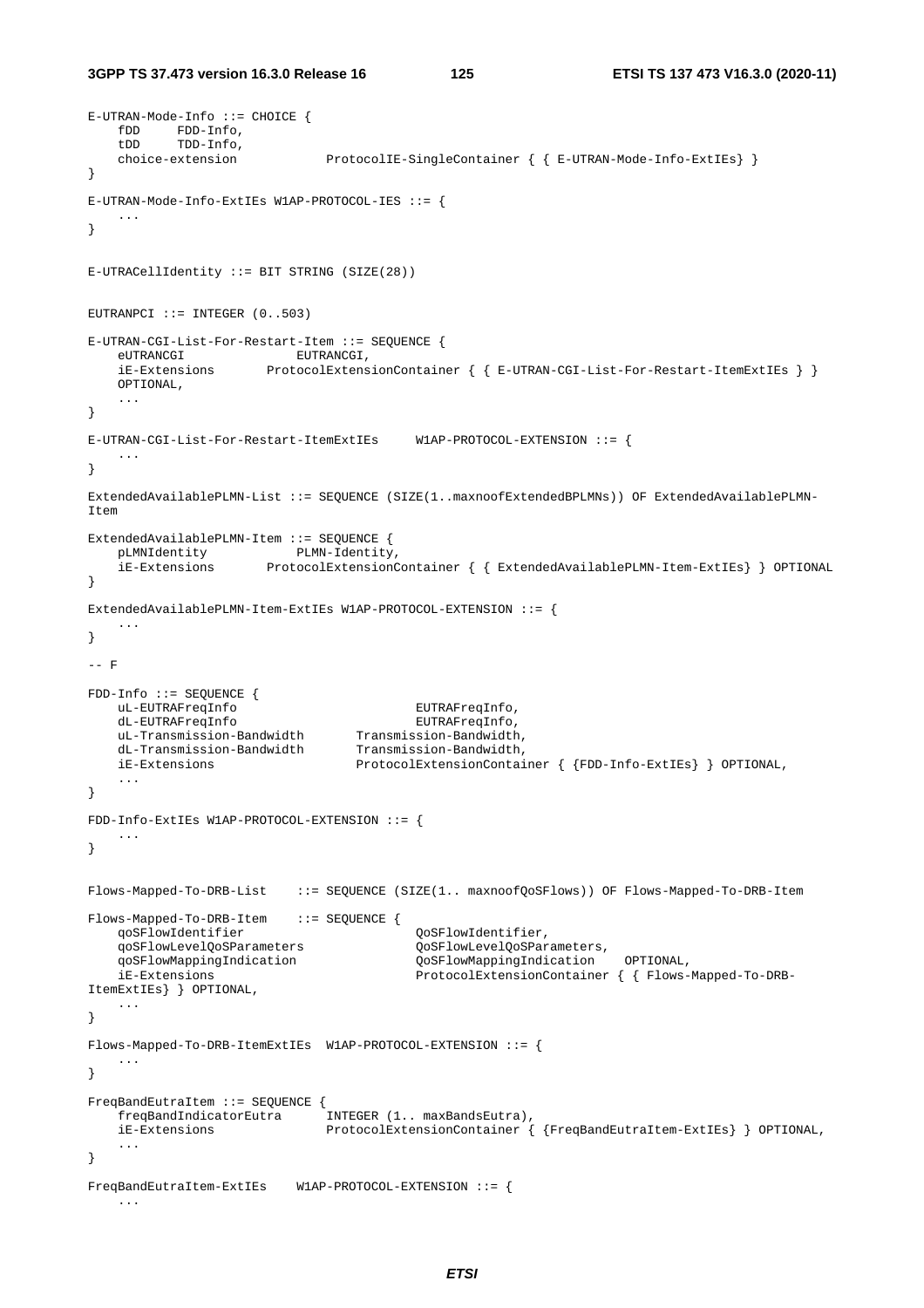```
} 
--- G
GBR-QosInformation ::= SEQUENCE { 
   e-RAB-MaximumBitrateDL<br>e-RAB-MaximumBitrateUL<br>BitRate,
   e-RAB-MaximumBitrateUL
 e-RAB-GuaranteedBitrateDL BitRate, 
e-RAB-GuaranteedBitrateUL BitRate,
    iE-Extensions ProtocolExtensionContainer { { GBR-QosInformation-ExtIEs} } 
OPTIONAL, 
    ... 
} 
GBR-QosInformation-ExtIEs W1AP-PROTOCOL-EXTENSION ::= { 
 ... 
} 
GBR-QoSFlowInformation::= SEQUENCE { 
    maxFlowBitRateDownlink BitRate, 
   maxFlowBitRateUplink BitRate,
    guaranteedFlowBitRateDownlink BitRate, 
 guaranteedFlowBitRateUplink BitRate, 
 maxPacketLossRateDownlink MaxPacketLossRate OPTIONAL, 
 maxPacketLossRateUplink MaxPacketLossRate OPTIONAL, 
 iE-Extensions ProtocolExtensionContainer { { GBR-QosFlowInformation-ExtIEs} } 
OPTIONAL, 
    ... 
} 
GBR-QosFlowInformation-ExtIEs W1AP-PROTOCOL-EXTENSION ::= { 
    ... 
} 
NGENB-CUSystemInformation::= SEQUENCE { 
    sibtypetobeupdatedlist SEQUENCE (SIZE(1.. maxnoofSIBTypes)) OF SibtypetobeupdatedListItem, 
    iE-Extensions ProtocolExtensionContainer { { NGENB-CUSystemInformation-
ExtIEs} } OPTIONAL, 
    ... 
} 
NGENB-CUSystemInformation-ExtIEs W1AP-PROTOCOL-EXTENSION ::= { 
    ... 
} 
NGENB-CU-UE-W1AP-ID ::= INTEGER (0..4294967295) 
NGENB-DU-UE-W1AP-ID ::= INTEGR (0..4294967295)NGENB-DU-ID ::= INTEGER (0..68719476735) 
NGENB-DU-Served-Cells-Item ::= SEQUENCE { 
    served-Cell-Information Served-Cell-Information, 
    ngeNB-DU-System-Information NGENB-DU-System-Information OPTIONAL, 
    iE-Extensions ProtocolExtensionContainer { { NGENB-DU-Served-Cells-ItemExtIEs} }
    OPTIONAL, 
 ... 
} 
NGENB-DU-Served-Cells-ItemExtIEs W1AP-PROTOCOL-EXTENSION ::= { 
 ... 
} 
NGENB-DU-System-Information ::= SEQUENCE { 
    mIB-message MIB-message, 
   sIB1-message SIB1-message,
   sIB2-message SIB2-message,<br>sIB3-message SIB3-message,<br>sIB8-message SIB8-message,
    sIB3-message SIB3-message, 
sIB8-message SIB8-message,
sIB16-message SIB16-message,
    iE-Extensions ProtocolExtensionContainer { { NGENB-DU-System-Information-
ExtIEs } } OPTIONAL, 
    ... 
}
```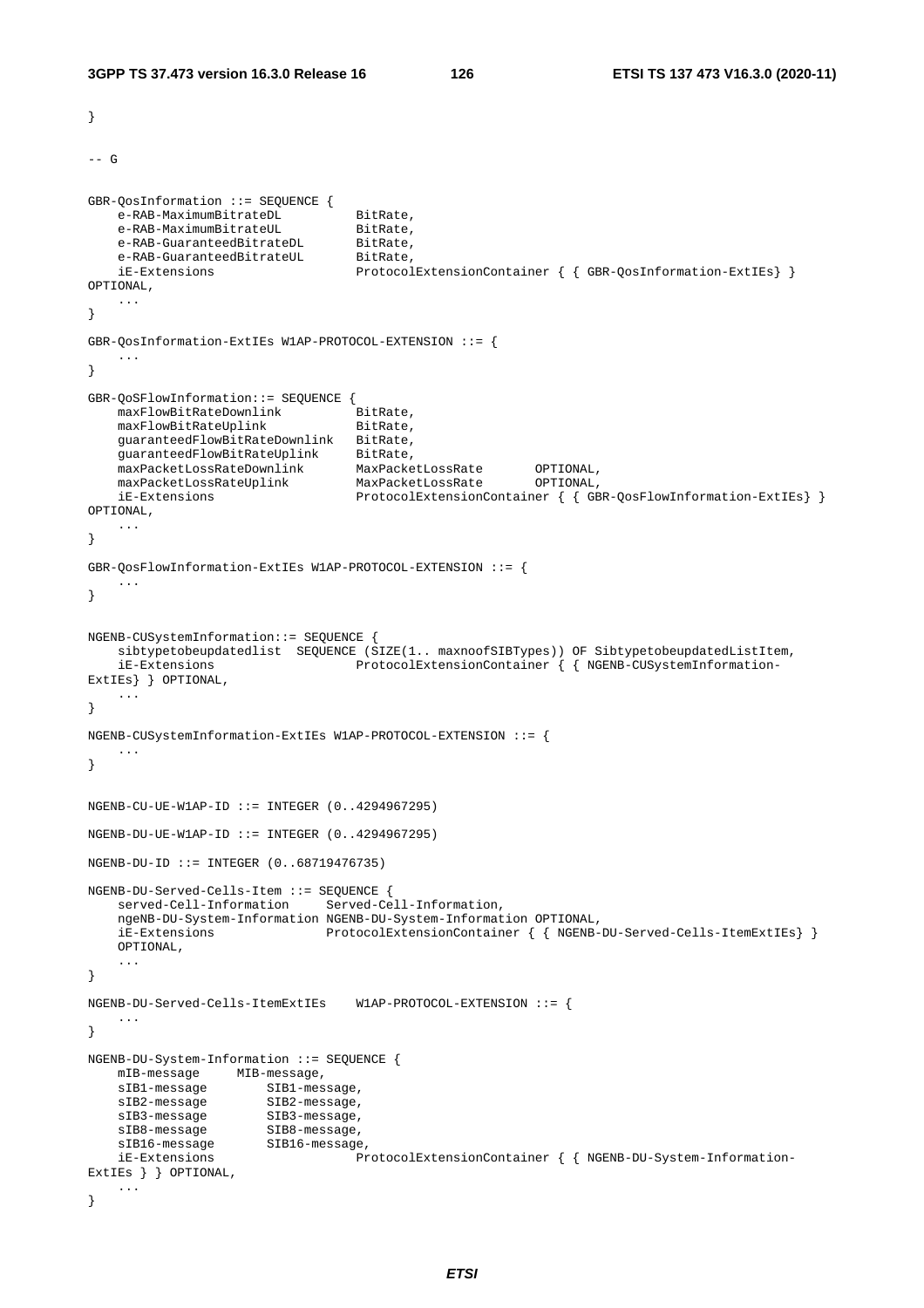```
NGENB-DU-System-Information-ExtIEs W1AP-PROTOCOL-EXTENSION ::= { 
    ... 
} 
NGENBDUOverloadInformation ::= ENUMERATED {overloaded, not-overloaded} 
GTP-TEID ::= OCTET STRING (SIZE (4)) 
GTPTunnel ::= SEQUENCE {
    transportLayerAddress TransportLayerAddress, 
    gTP-TEID GTP-TEID, 
    iE-Extensions ProtocolExtensionContainer { { GTPTunnel-ExtIEs } } OPTIONAL, 
     ... 
} 
GTPTunnel-ExtIEs W1AP-PROTOCOL-EXTENSION ::= { 
    ... 
} 
-- H 
HandoverPreparationInformation ::= OCTET STRING 
--- T
IgnoreResourceCoordinationRequestContainer ::= ENUMERATED { true,...} 
InactivityMonitoringRequest ::= ENUMERATED { true,...} 
InactivityMonitoringResponse ::= ENUMERATED { not-supported,...} 
-- J 
-- K 
-- L 
LongDRXCycleLength ::= ENUMERATED 
{ms10, ms20, ms32, ms40, ms60, ms64, ms80, ms128, ms160, ms256, ms320, ms512, ms640, ms1024, ms1280, 
ms2048, ms2560,...} 
--- MMaxDataBurstVolume ::= INTEGER (0..4095,...) 
MaxPacketLossRate ::= INTEGER (0..1000) 
MIB-message ::= OCTET STRING 
MeasConfig ::= OCTET STRING 
MeasGapConfig ::= OCTET STRING 
MeasurementTimingConfiguration ::= OCTET STRING 
MessageIdentifier ::= BIT STRING (SIZE (16))
-- N 
NGRANAllocationAndRetentionPriority ::= SEQUENCE { 
priorityLevel PriorityLevel,
 pre-emptionCapability Pre-emptionCapability, 
   pre-emptionVulnerability Pre-emptionVulnerability,<br>iE-Extensions ProtocolExtensionContaine
                               iE-Extensions ProtocolExtensionContainer { {NGRANAllocationAndRetentionPriority-
ExtIEs} } OPTIONAL, 
     ... 
} 
NGRANAllocationAndRetentionPriority-ExtIEs W1AP-PROTOCOL-EXTENSION ::= { 
     ... 
} 
NonDynamic5QIDescriptor ::= SEQUENCE { 
 fiveQI INTEGER (0..255,...), 
 qoSPriorityLevel INTEGER (1..127) OPTIONAL, 
 averagingWindow AveragingWindow OPTIONAL,
```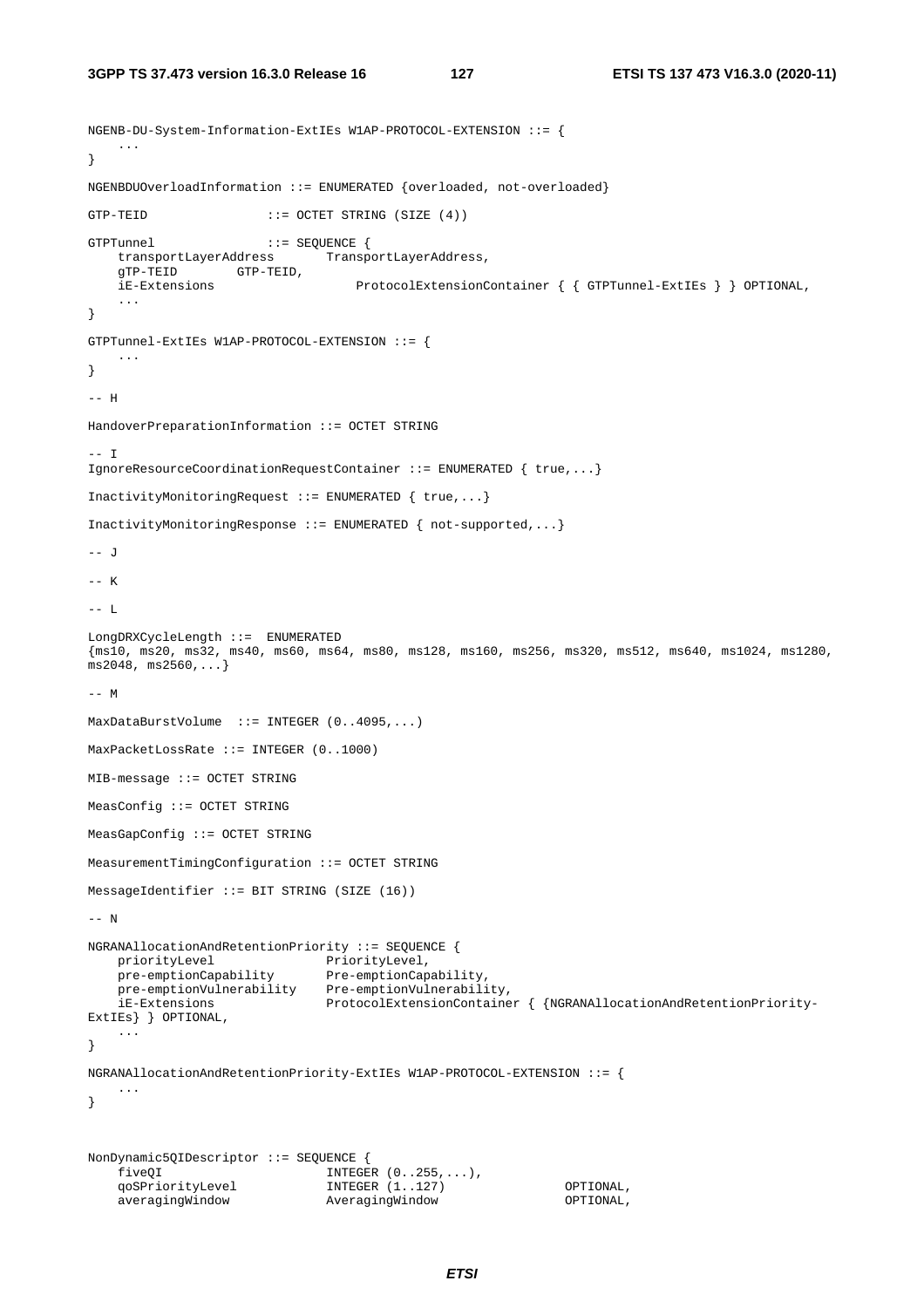```
 maxDataBurstVolume MaxDataBurstVolume OPTIONAL, 
     iE-Extensions ProtocolExtensionContainer { { NonDynamic5QIDescriptor-ExtIEs } } 
OPTIONAL, 
 ... 
} 
NonDynamic5QIDescriptor-ExtIEs W1AP-PROTOCOL-EXTENSION ::= { 
     ... 
} 
Notification-Cause ::= ENUMERATED {fulfilled, not-fulfilled,...}
NotificationControl ::= ENUMERATED {active, not-active,...} 
NotificationInformation ::= SEQUENCE { 
    message-Identifier MessageIdentifier, 
    serialNumber SerialNumber,
    iE-Extensions ProtocolExtensionContainer { { NotificationInformationExtIEs} } OPTIONAL, 
     ... 
} 
NotificationInformationExtIEs W1AP-PROTOCOL-EXTENSION ::= { 
    ... 
} 
NumberOfBroadcasts ::= INTEGER (0..65535) 
NumberofBroadcastRequest ::= INTEGER (0..65535) 
-- \Omega-- P 
PacketDelayBudget ::= INTEGER (0..1023,...) 
PacketErrorRate ::= SEQUENCE { 
 pER-Scalar PER-Scalar, 
 pER-Exponent PER-Exponent, 
    iE-Extensions ProtocolExtensionContainer { {PacketErrorRate-ExtIEs} } OPTIONAL, 
     ... 
} 
PacketErrorRate-ExtIEs W1AP-PROTOCOL-EXTENSION ::= { 
    ... 
} 
PER-Scalar ::= INTEGER (0..9,...) 
PER-Exponent ::= INTEGER (0..9,...) 
PagingCell-Item ::= SEQUENCE { 
    eUTRANCGI EUTRANCGI, 
     iE-Extensions ProtocolExtensionContainer { { PagingCell-ItemExtIEs } } OPTIONAL, 
     ... 
} 
PagingCell-ItemExtIEs W1AP-PROTOCOL-EXTENSION ::= { 
     ... 
} 
PagingDRX ::= ENUMERATED { 
     v32, 
     v64, 
    v128, 
    v256, 
     ... 
} 
PagingIdentity ::= CHOICE { 
     rANUEPagingIdentity RANUEPagingIdentity, 
     cNUEPagingIdentity CNUEPagingIdentity, 
   choice-extension ProtocolIE-SingleContainer { { PagingIdentity-ExtIEs } }
} 
PagingIdentity-ExtIEs W1AP-PROTOCOL-IES::= { 
    ... 
}
```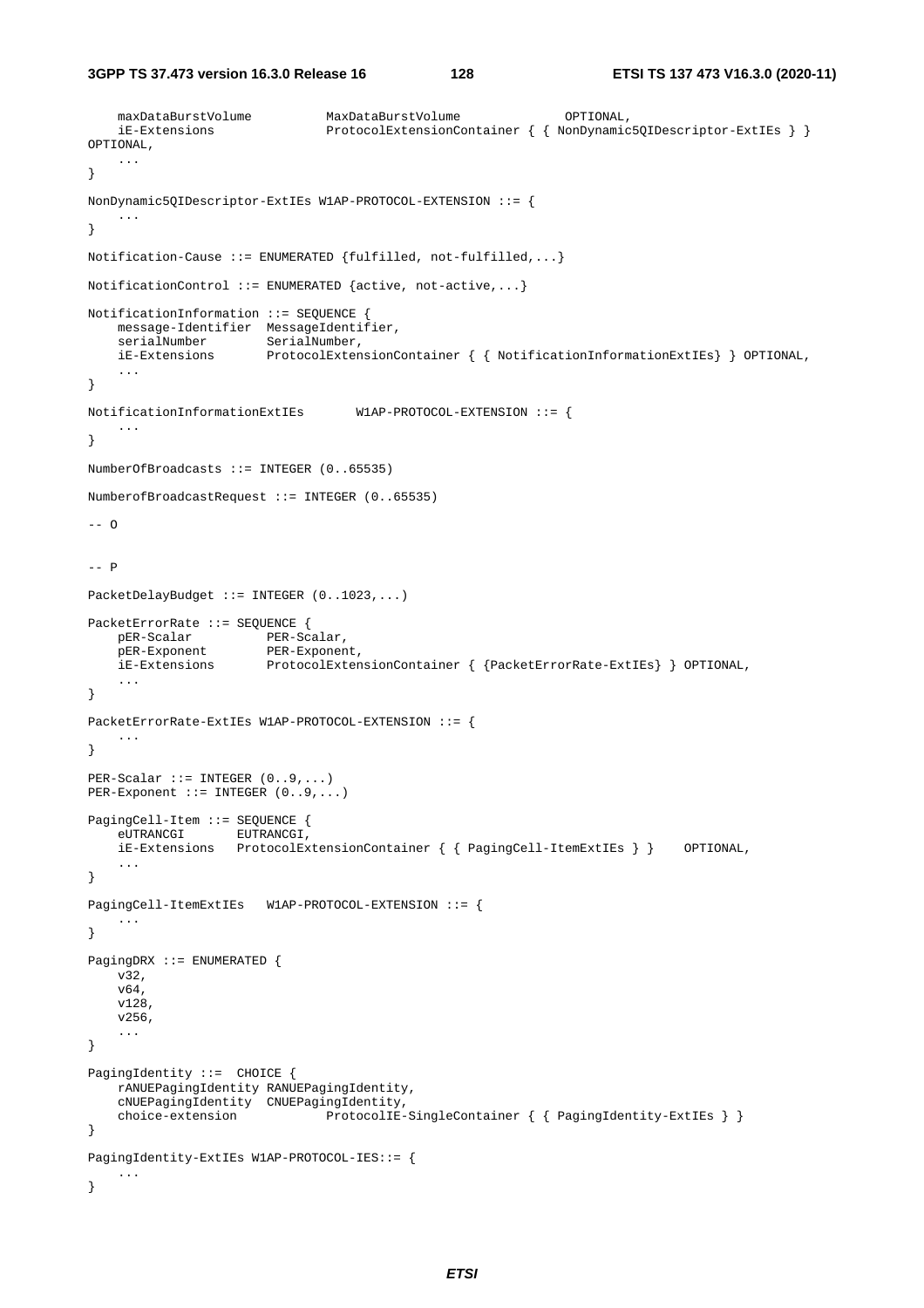```
PDCP-SN :: = INTEGR (0..4095){\tt PDCPSNLength} \qquad ::=\ {\tt ENUMERATED}\ \{\ \ {\tt twelve-bits, eighteen-bits,}\ \ldots\}PDUSessionID ::= INTEGER (0..255) 
Ph-InfoSCG ::= OCTET STRING 
PLMN-Identity ::= OCTET STRING (SIZE(3)) 
Pre-emptionCapability ::= ENUMERATED { 
    shall-not-trigger-pre-emption, 
    may-trigger-pre-emption 
} 
Pre-emptionVulnerability ::= ENUMERATED { 
    not-pre-emptable, 
    pre-emptable 
} 
PriorityLevel ::= INTEGER { spare (0), highest (1), lowest (14), no-priority (15) } (0..15) 
Potential-SpCell-Item ::= SEQUENCE { 
    potential-SpCell-ID EUTRANCGI , 
     iE-Extensions ProtocolExtensionContainer { { Potential-SpCell-ItemExtIEs } } OPTIONAL, 
     ... 
} 
Potential-SpCell-ItemExtIEs W1AP-PROTOCOL-EXTENSION ::= { 
 ... 
} 
PWS-Failed-E-UTRAN-CGI-Item ::= SEOUENCE {
   eUTRANCGI EUTRANCGI,
     iE-Extensions ProtocolExtensionContainer { { PWS-Failed-E-UTRAN-CGI-ItemExtIEs } }
    OPTIONAL, 
    ... 
} 
PWS-Failed-E-UTRAN-CGI-ItemExtIEs W1AP-PROTOCOL-EXTENSION ::= { 
     ... 
} 
PWSSystemInformation ::= SEQUENCE { 
sIBtype SIBType-PWS,
sIBmessage OCTET STRING,
    iE-Extensions ProtocolExtensionContainer { { PWSSystemInformationExtIEs } } OPTIONAL, 
     ... 
} 
PWSSystemInformationExtIEs W1AP-PROTOCOL-EXTENSION ::= { 
     {ID id-NotificationInformation CRITICALITY ignore EXTENSION NotificationInformation 
     PRESENCE mandatory}| 
    {ID id-AdditionalSIBMessageList CRITICALITY reject EXTENSION AdditionalSIBMessageList 
    PRESENCE optional}, 
     ... 
} 
-- Q 
QCI ::= INTEGER (0..255)QoS-Characteristics ::= CHOICE { 
   non-Dynamic-5QI<br>dynamic-5QI
   dynamic-5QI Dynamic5QIDescriptor,<br>choice-extension ProtocolIE-SingleCont
                               ProtocolIE-SingleContainer { { QoS-Characteristics-ExtIES } }
} 
QoS-Characteristics-ExtIEs W1AP-PROTOCOL-IES ::= { 
    ... 
} 
QoSFlowIdentifier ::= INTEGER (0..63) 
QoSFlowLevelQoSParameters ::= SEQUENCE { 
    qoS-Characteristics QoS-Characteristics,
```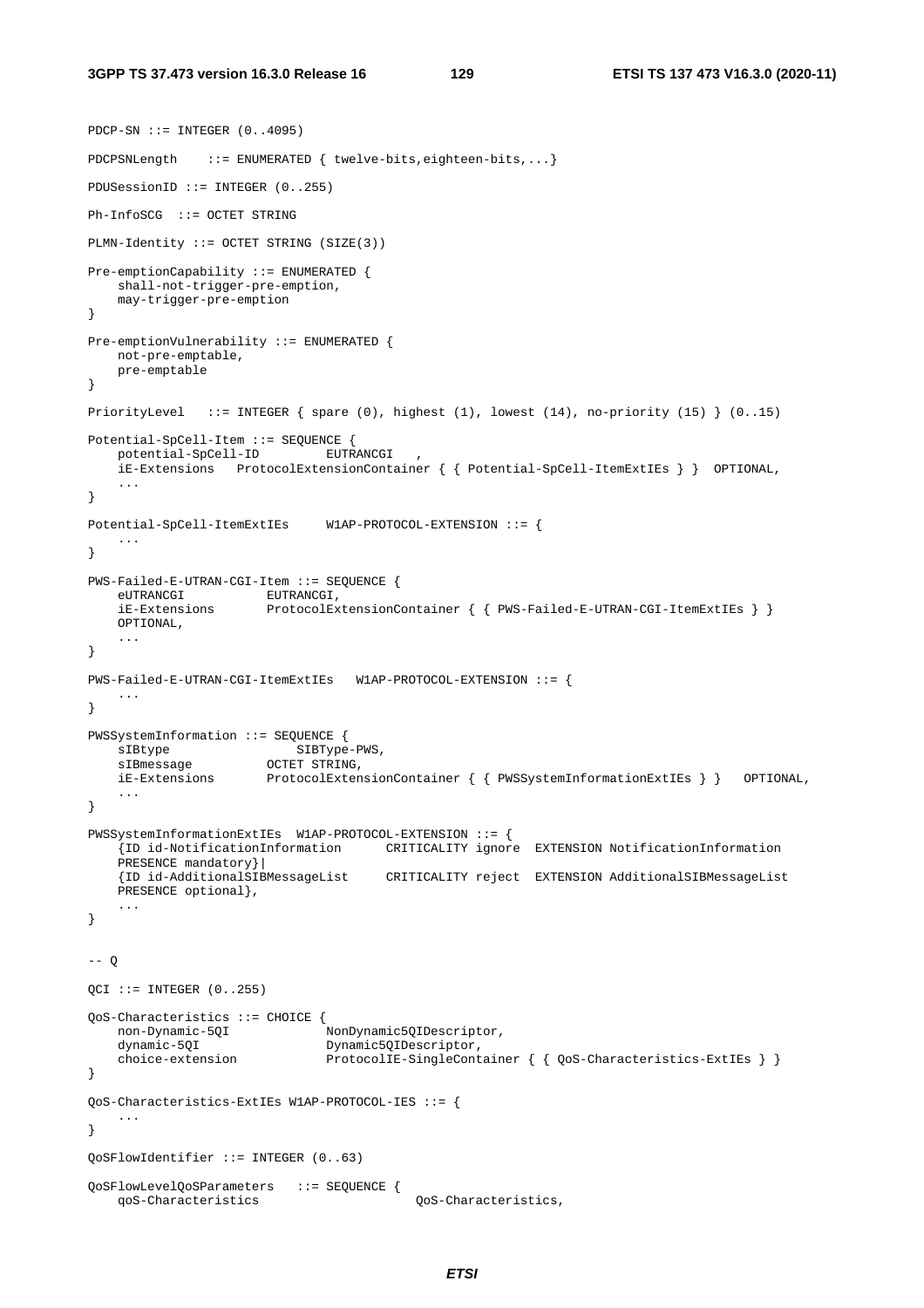```
3GPP TS 37.473 version 16.3.0 Release 16 130 ETSI TS 137 473 V16.3.0 (2020-11)
```

```
 nGRANallocationRetentionPriority NGRANAllocationAndRetentionPriority, 
    gBR-QoS-Flow-Information GBR-QoSFlowInformation OPTIONAL, 
    reflective-QoS-Attribute ENUMERATED {subject-to, ...} OPTIONAL, 
    pDUSessionID PDUSessionID OPTIONAL, 
    uLPDUSessionAggregateMaximumBitRate BitRate OPTIONAL, 
    iE-Extensions ProtocolExtensionContainer { { QoSFlowLevelQoSParameters-ExtIEs } }
    OPTIONAL, 
    ... 
} 
QoSFlowLevelQoSParameters-ExtIEs W1AP-PROTOCOL-EXTENSION ::= { 
 ... 
} 
QoSFlowMappingIndication ::= ENUMERATED {ul,dl,...} 
QoSInformation ::= CHOICE { 
   eUTRANQoS EUTRANQoS,<br>dRB-Information DRB-Inform
   dRB-Information DRB-Information,<br>choice-extension ProtocolIE-Singl
                         ProtocolIE-SingleContainer { { QoSInformation-ExtIEs} }
} 
QoSInformation-ExtIEs W1AP-PROTOCOL-IES ::= { 
 ... 
} 
-- R 
RadioResourceConfigDedicated ::= OCTET STRING 
RANAC ::= INTEGER (0..255)RANUEPagingIdentity ::= SEQUENCE
   iRNTI BIT STRING (SIZE(40)),
    iE-Extensions ProtocolExtensionContainer { { RANUEPagingIdentity-ExtIEs } } OPTIONAL, 
 ... 
} 
RANUEPagingIdentity-ExtIEs W1AP-PROTOCOL-EXTENSION ::= { 
    ... 
} 
RAT-FrequencyPriorityInformation::= CHOICE { 
 eNDC SubscriberProfileIDforRFP, 
 nGRAN RAT-FrequencySelectionPriority, 
    choice-extension ProtocolIE-SingleContainer { { RAT-FrequencyPriorityInformation-
ExtIEs} } 
} 
RAT-FrequencyPriorityInformation-ExtIEs W1AP-PROTOCOL-IES ::= { 
 ... 
} 
RAT-FrequencySelectionPriority::= INTEGER (1.. 256, ...) 
Reestablishment-Indication ::= ENUMERATED { 
    reestablished, 
    ... 
} 
RequestedBandCombinationIndex ::= OCTET STRING 
RequestedFeatureSetEntryIndex ::= OCTET STRING 
RequestType ::= ENUMERATED {offer, execution, ...} 
ResourceCoordinationEUTRACellInfo ::= SEQUENCE { 
                                        eUTRA-Mode-Info EUTRA-Coex-Mode-Info, 
    eUTRA-PRACH-Configuration EUTRA-PRACH-Configuration, 
    iE-Extensions ProtocolExtensionContainer { { ResourceCoordinationEUTRACellInfo-ExtIEs } }
    OPTIONAL, 
    ... 
} 
ResourceCoordinationEUTRACellInfo-ExtIEs W1AP-PROTOCOL-EXTENSION ::= { 
    ... 
}
```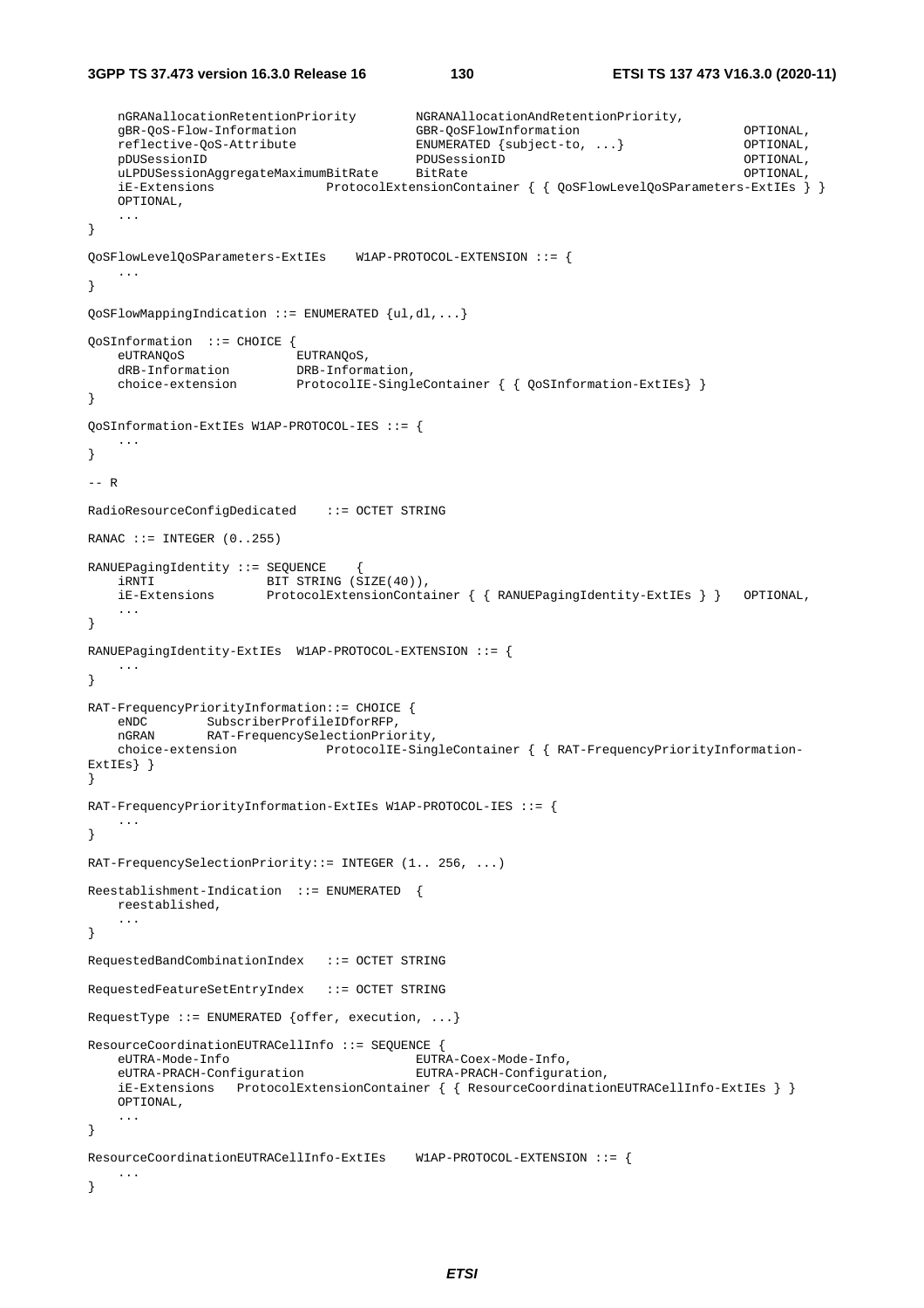```
ResourceCoordinationTransferInformation ::= SEQUENCE { 
 meNB-Cell-ID EUTRA-Cell-ID, 
 resourceCoordinationEUTRACellInfo ResourceCoordinationEUTRACellInfo OPTIONAL, 
    iE-Extensions ProtocolExtensionContainer { { ResourceCoordinationTransferInformation-
ExtIEs } } OPTIONAL, 
    ... 
} 
ResourceCoordinationTransferInformation-ExtIEs W1AP-PROTOCOL-EXTENSION ::= { 
    ... 
} 
ResourceCoordinationTransferContainer ::= OCTET STRING 
RepetitionPeriod ::= INTEGER (0..131071, ...) 
RLCMode ::= ENUMERATED { 
    rlc-am, 
    rlc-um-bidirectional, 
    rlc-um-unidirectional-ul, 
    rlc-um-unidirectional-dl, 
    ... 
} 
RLC-Status ::= SEQUENCE { 
    reestablishment-Indication Reestablishment-Indication, 
    iE-Extensions ProtocolExtensionContainer { { RLC-Status-ExtIEs } } OPTIONAL, 
    ... 
} 
RLC-Status-ExtIEs W1AP-PROTOCOL-EXTENSION ::= { 
    ... 
} 
RRCContainer ::= OCTET STRING 
RRCReconfigurationCompleteIndicator ::= ENUMERATED { 
    true, 
    failure, 
    ... 
} 
-- S 
SCell-FailedtoSetup-Item ::= SEQUENCE { 
sCell-ID EUTRANCGI,
 cause Cause OPTIONAL , 
    iE-Extensions ProtocolExtensionContainer { { SCell-FailedtoSetup-ItemExtIEs } } OPTIONAL, 
 ... 
} 
SCell-FailedtoSetup-ItemExtIEs W1AP-PROTOCOL-EXTENSION ::= { 
    ... 
} 
SCell-FailedtoSetupMod-Item ::= SEQUENCE { 
sCell-ID EUTRANCGI,
 cause Cause OPTIONAL, 
   cour-<br>
Cause Cause Cause OBTIONAL,<br>
iE-Extensions ProtocolExtensionContainer { { SCell-FailedtoSetupMod-ItemExtIEs } }
    OPTIONAL, 
     ... 
} 
SCell-FailedtoSetupMod-ItemExtIEs W1AP-PROTOCOL-EXTENSION ::= { 
    ... 
} 
SCell-ToBeRemoved-Item ::= SEQUENCE { 
   sCell-ID EUTRANCGI,
    iE-Extensions ProtocolExtensionContainer { { SCell-ToBeRemoved-ItemExtIEs } } OPTIONAL, 
 ... 
} 
SCell-ToBeRemoved-ItemExtIEs W1AP-PROTOCOL-EXTENSION ::= { 
    ...
```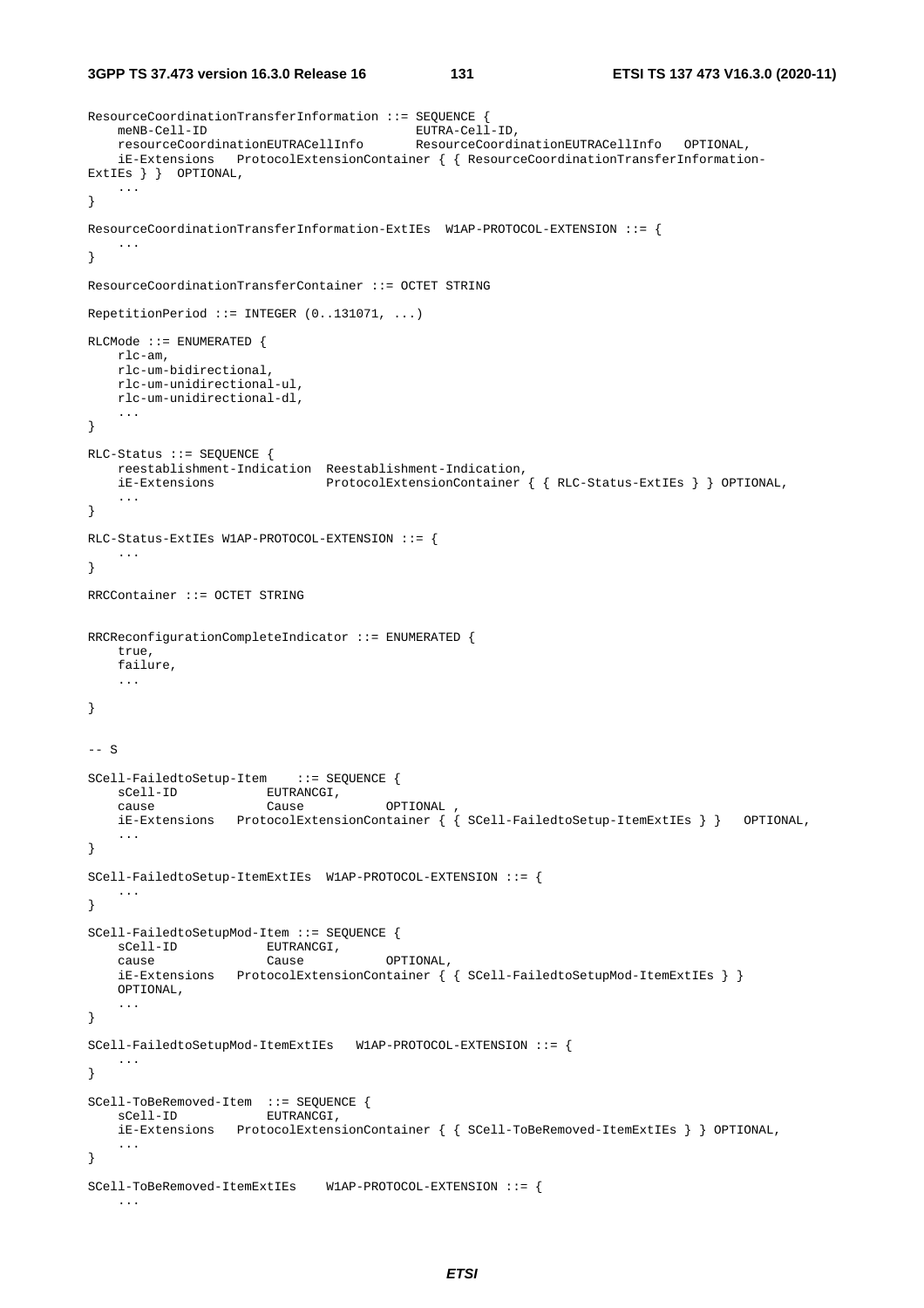```
} 
SCell-ToBeSetup-Item ::= SEQUENCE { 
sCell-ID EUTRANCGI,
sCellIndex SCellIndex,
    iE-Extensions ProtocolExtensionContainer { { SCell-ToBeSetup-ItemExtIEs } } OPTIONAL, 
 ... 
} 
SCell-ToBeSetup-ItemExtIEs W1AP-PROTOCOL-EXTENSION ::= { 
        ... 
} 
SCell-ToBeSetupMod-Item ::= SEQUENCE { 
sCell-ID EUTRANCGI,
sCellIndex SCellIndex,
    iE-Extensions ProtocolExtensionContainer { { SCell-ToBeSetupMod-ItemExtIEs } } OPTIONAL, 
 ... 
} 
SCell-ToBeSetupMod-ItemExtIEs W1AP-PROTOCOL-EXTENSION ::= { 
    ... 
} 
SCellIndex ::=INTEGER (1..31, ...) 
SIBType-PWS :: = INTEGR (6..8,...)SelectedBandCombinationIndex ::= OCTET STRING 
SelectedFeatureSetEntryIndex ::= OCTET STRING 
SerialNumber ::= BIT STRING (SIZE (16)) 
CG-ConfigInfo ::= OCTET STRING 
ServeellIndex ::=INTER (0..31, ...)Served-Cell-Information ::= SEQUENCE { 
   eUTRANCGI EUTRANCGI,
    eUTRANPCI EUTRANPCI, 
   fiveGS-TAC FiveGS-TAC FiveGS-TAC OPTIONAL,<br>servedPLMNs ServedPLMNs-List
                                   ServedPLMNs-List,
    eUTRAN-Mode-Info E-UTRAN-Mode-Info, 
    measurementTimingConfiguration OCTET STRING, 
 rANAC RANAC OPTIONAL, 
    cell-Type Cell-Type OPTIONAL, 
    bPLMN-ID-Info-List BPLMN-ID-Info-List OPTIONAL, 
    iE-Extensions ProtocolExtensionContainer { {Served-Cell-Information-ExtIEs} } OPTIONAL, 
    ... 
} 
Served-Cell-Information-ExtIEs W1AP-PROTOCOL-EXTENSION ::= { 
    ... 
} 
Served-Cells-To-Add-Item ::= SEQUENCE { 
   served-Cell-Information Served-Cell-Information, 
    ngeNB-DU-System-Information NGENB-DU-System-Information OPTIONAL, 
    iE-Extensions ProtocolExtensionContainer { { Served-Cells-To-Add-ItemExtIEs} }
    OPTIONAL, 
    ... 
} 
Served-Cells-To-Add-ItemExtIEs W1AP-PROTOCOL-EXTENSION ::= { 
    ... 
} 
Served-Cells-To-Delete-Item ::= SEQUENCE { 
   oldEUTRANCGI<br>
oldEUTRANCGI EUTRANCGI,<br>
iE_Extensions ProtocolExtens
    iE-Extensions ProtocolExtensionContainer { { Served-Cells-To-Delete-ItemExtIEs } }
    OPTIONAL, 
    ... 
} 
Served-Cells-To-Delete-ItemExtIEs W1AP-PROTOCOL-EXTENSION ::= { 
    ... 
}
```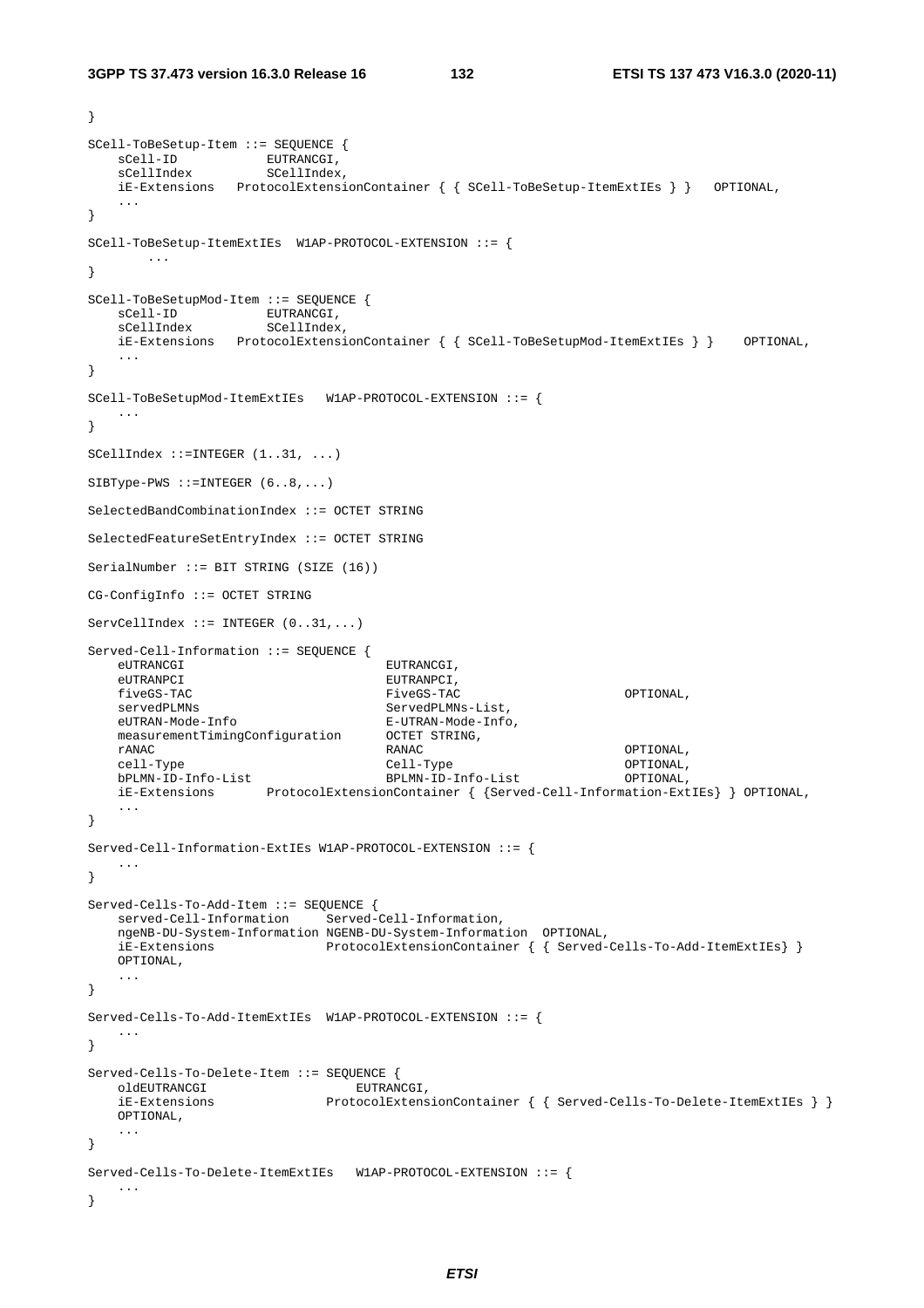```
Served-Cells-To-Modify-Item ::= SEQUENCE { 
oldEUTRANCGI EUTRANCGI,
 served-Cell-Information Served-Cell-Information, 
 ngeNB-DU-System-Information NGENB-DU-System-Information OPTIONAL, 
 iE-Extensions ProtocolExtensionContainer { { Served-Cells-To-Modify-
ItemExtIEs } } OPTIONAL, 
    ... 
} 
Served-Cells-To-Modify-ItemExtIEs W1AP-PROTOCOL-EXTENSION ::= { 
 ... 
} 
Service-State ::= ENUMERATED { 
    in-service, 
    out-of-service, 
    ... 
} 
Service-Status ::= SEQUENCE { 
service-state Service-State,
 switchingOffOngoing ENUMERATED {true, ...} OPTIONAL, 
 iE-Extensions ProtocolExtensionContainer { { Service-Status-ExtIEs } }
 OPTIONAL, 
    ... 
} 
Service-Status-ExtIEs W1AP-PROTOCOL-EXTENSION ::= { 
 ... 
} 
ServedPLMNs-List ::= SEQUENCE (SIZE(1..maxnoofBPLMNs)) OF ServedPLMNs-Item 
ServedPLMNs-Item ::= SEQUENCE { 
    pLMN-Identity PLMN-Identity, 
    tAISliceSupportList SliceSupportList OPTIONAL, 
    iE-Extensions ProtocolExtensionContainer { { ServedPLMNs-ItemExtIEs} } OPTIONAL, 
    ... 
} 
ServedPLMNs-ItemExtIEs W1AP-PROTOCOL-EXTENSION ::= { 
    ... 
} 
ShortDRXCycleLength ::= ENUMERATED {ms2, ms5, ms8, ms10, ms16, ms20, ms32, ms40, ms64, ms80, ms128, 
ms160, ms256, ms320, ms512, ms640, ...} 
ShortDRXCycleTimer ::= INTEGER (1..16) 
SIB1-message ::= OCTET STRING 
SIB2-message ::= OCTET STRING 
SIB3-message ::= OCTET STRING 
SIB8-message ::= OCTET STRING 
SIB16-message ::= OCTET STRING 
SibtypetobeupdatedListItem ::= SEQUENCE { 
   \texttt{sIBtype} INTEGER (2..32,...),<br>
\texttt{sIBmessage} OCTET STRING,<br>
\texttt{numberD} (0.31...),
sIBmessage OCTET STRING,
valueTag INTEGER (0..31,...),
    iE-Extensions ProtocolExtensionContainer { { SibtypetobeupdatedListItem-ExtIEs } }
    OPTIONAL, 
    ... 
} 
SibtypetobeupdatedListItem-ExtIEs W1AP-PROTOCOL-EXTENSION ::= { 
    ... 
} 
SliceSupportList ::= SEQUENCE (SIZE(1.. maxnoofSliceItems)) OF SliceSupportItem 
SliceSupportItem ::= SEQUENCE { 
    sNSSAI SNSSAI,
```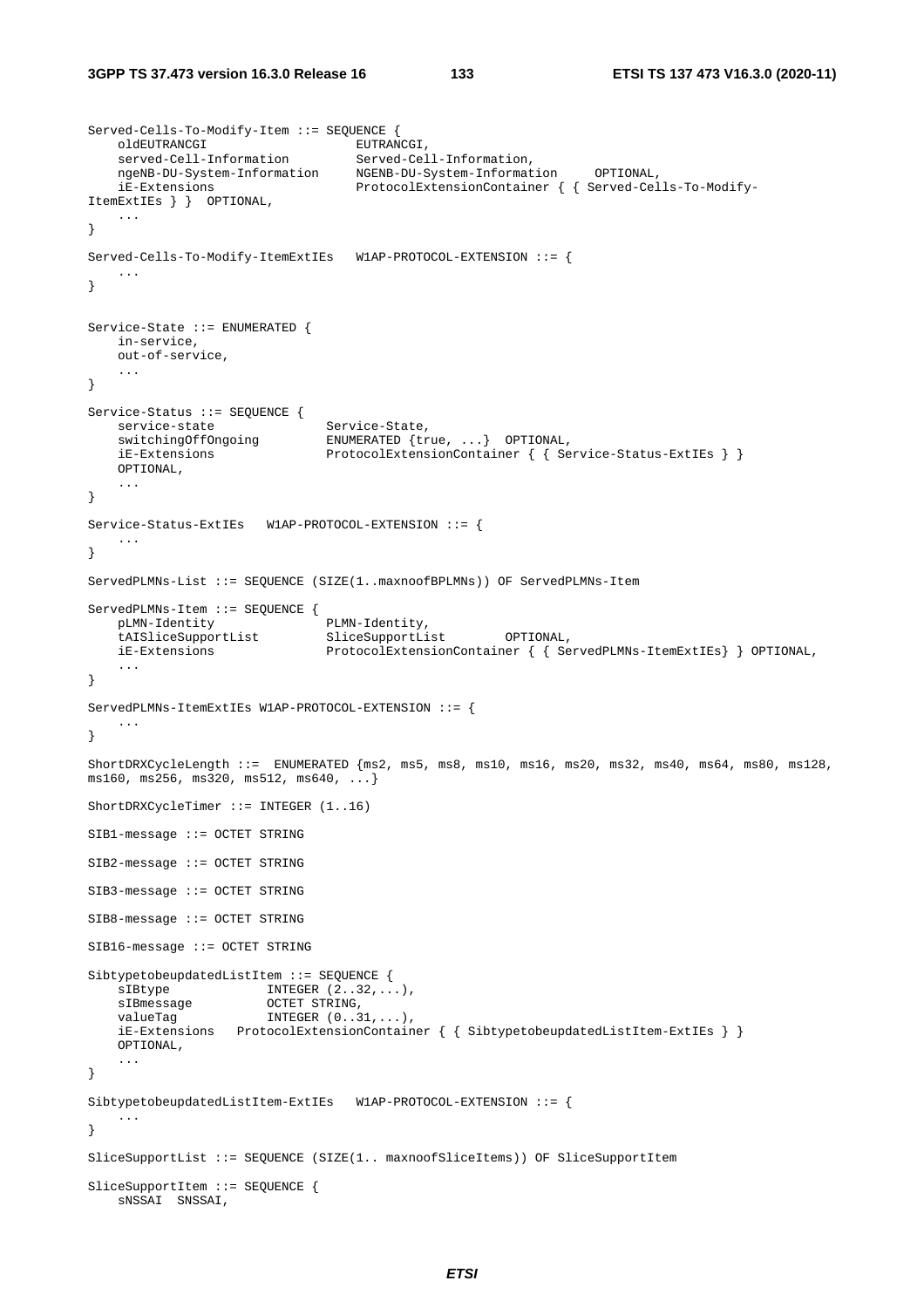```
 iE-Extensions ProtocolExtensionContainer { { SliceSupportItem-ExtIEs } }
     OPTIONAL, 
     ... 
} 
SliceSupportItem-ExtIEs W1AP-PROTOCOL-EXTENSION ::= { 
 ... 
} 
SNSSAI ::= SEQUENCE { 
 sST OCTET STRING (SIZE(1)), 
 sD OCTET STRING (SIZE(3)) OPTIONAL, 
     iE-Extensions ProtocolExtensionContainer { { SNSSAI-ExtIEs } } OPTIONAL, 
     ... 
} 
SNSSAI-ExtIEs W1AP-PROTOCOL-EXTENSION ::= { 
    ... 
} 
SRBID ::= INTEGER (0..3, ...)SRBs-FailedToBeSetup-Item ::= SEQUENCE { 
    sRBID SRBID, 
     cause Cause OPTIONAL, 
     iE-Extensions ProtocolExtensionContainer { { SRBs-FailedToBeSetup-ItemExtIEs } } OPTIONAL, 
     ... 
} 
SRBs-FailedToBeSetup-ItemExtIEs W1AP-PROTOCOL-EXTENSION ::= { 
 ... 
} 
SRBs-FailedToBeSetupMod-Item ::= SEQUENCE { 
   sRBID SRBID,
     cause Cause OPTIONAL, 
     iE-Extensions ProtocolExtensionContainer { { SRBs-FailedToBeSetupMod-ItemExtIEs } }
    OPTIONAL, 
     ... 
} 
SRBs-FailedToBeSetupMod-ItemExtIEs W1AP-PROTOCOL-EXTENSION ::= { 
 ... 
} 
SRBs-Modified-Item ::= SEQUENCE { 
   sRBID, SRBID, SRBID, SRBID, SRBID, SRBID, SRBID, SRBID, SRBID, SRBID, SRBID, SRBID, SRBID, SRBID, SRBID, SRBID, SRBID, SRBID, SRBID, SRBID, SRBID, SRBID, SRBID, SRBID, SRBID, SRBID, SRBID, SRBID, SRBID, SRBID, SRBID, SRBID
     iE-Extensions ProtocolExtensionContainer { { SRBs-Modified-ItemExtIEs } } OPTIONAL, 
     ... 
} 
SRBs-Modified-ItemExtIEs W1AP-PROTOCOL-EXTENSION ::= { 
    ... 
} 
SRBs-Required-ToBeReleased-Item ::= SEQUENCE { 
    sRBID SRBID, 
     iE-Extensions ProtocolExtensionContainer { { SRBs-Required-ToBeReleased-ItemExtIEs } }
     OPTIONAL, 
     ... 
} 
SRBs-Required-ToBeReleased-ItemExtIEs W1AP-PROTOCOL-EXTENSION ::= { 
 ... 
} 
SRBs-Setup-Item ::= SEQUENCE { 
                                      SRBID,
     iE-Extensions ProtocolExtensionContainer { { SRBs-Setup-ItemExtIEs } } OPTIONAL, 
     ... 
} 
SRBs-Setup-ItemExtIEs W1AP-PROTOCOL-EXTENSION ::= { 
     ... 
} 
SRBs-SetupMod-Item ::= SEQUENCE { 
   sRBID SRBID,
```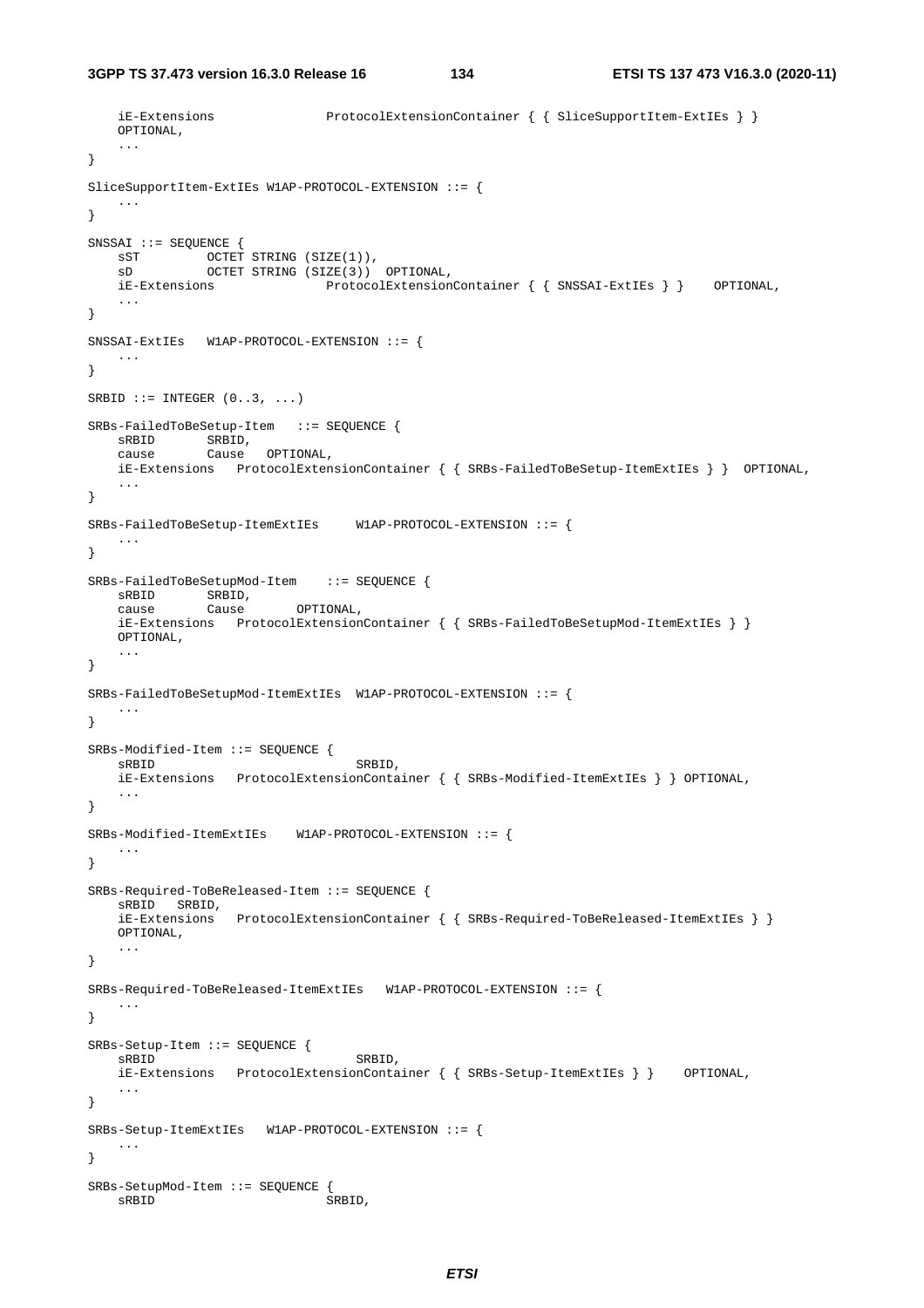```
 iE-Extensions ProtocolExtensionContainer { { SRBs-SetupMod-ItemExtIEs } } OPTIONAL, 
    ... 
} 
SRBs-SetupMod-ItemExtIEs W1AP-PROTOCOL-EXTENSION ::= { 
    ... 
} 
SRBs-ToBeReleased-Item ::= SEQUENCE { 
    sRBID SRBID, 
    iE-Extensions ProtocolExtensionContainer { { SRBs-ToBeReleased-ItemExtIEs } } OPTIONAL, 
 ... 
} 
SRBs-ToBeReleased-ItemExtIEs W1AP-PROTOCOL-EXTENSION ::= { 
    ... 
} 
SRBs-ToBeSetup-Item ::= SEQUENCE {<br>sRBID SRBID,
                   SRBID,
    iE-Extensions ProtocolExtensionContainer { { SRBs-ToBeSetup-ItemExtIEs } } OPTIONAL, 
    ... 
} 
SRBs-ToBeSetup-ItemExtIEs W1AP-PROTOCOL-EXTENSION ::= { 
 ... 
} 
SRBs-ToBeSetupMod-Item ::= SEQUENCE { 
    sRBID SRBID, 
    iE-Extensions ProtocolExtensionContainer { { SRBs-ToBeSetupMod-ItemExtIEs } } OPTIONAL, 
    ... 
} 
SRBs-ToBeSetupMod-ItemExtIEs W1AP-PROTOCOL-EXTENSION ::= { 
    ... 
} 
SubscriberProfileIDforRFP ::= INTEGER (1..256, ...) 
-- T 
FiveGS-TAC ::= OCTET STRING (SIZE(3)) 
TDD-Info ::= SEQUENCE { 
 eUTRAFreqInfo EUTRAFreqInfo, 
 transmission-Bandwidth Transmission-Bandwidth, 
 iE-Extensions ProtocolExtensionContainer { {TDD-Info-ExtIEs} } OPTIONAL, 
 ... 
} 
TDD-Info-ExtIEs W1AP-PROTOCOL-EXTENSION ::= { 
    ... 
} 
TransportLayerAddress ::= BIT STRING (SIZE(1..160,...)) 
TransactionID : i = INTEGR (0..255, ...)Transmission-Bandwidth ::= SEQUENCE { 
    eUTRANRB EUTRA-Transmission-Bandwidth, 
    iE-Extensions ProtocolExtensionContainer { { Transmission-Bandwidth-ExtIEs} } 
OPTIONAL, 
    ... 
} 
Transmission-Bandwidth-ExtIEs W1AP-PROTOCOL-EXTENSION ::= { 
    ... 
} 
TransmissionActionIndicator ::= ENUMERATED {stop, ..., restart } 
TypeOfError ::= ENUMERATED { 
    not-understood, 
    missing,
```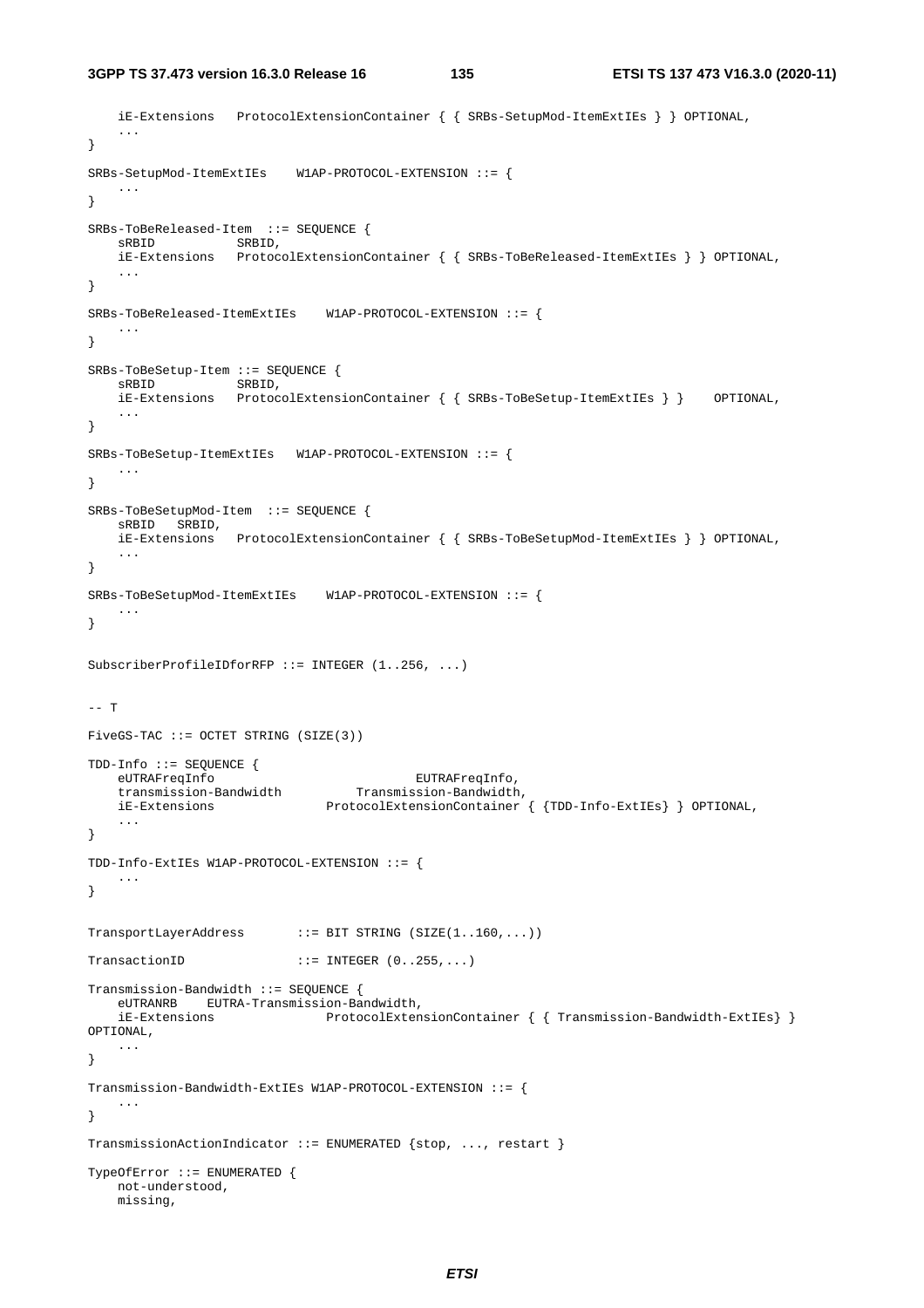```
 ... 
} 
-- U
UE-associatedLogicalW1-ConnectionItem ::= SEQUENCE { 
 ngeNB-CU-UE-W1AP-ID NGENB-CU-UE-W1AP-ID OPTIONAL, 
 ngeNB-DU-UE-W1AP-ID NGENB-DU-UE-W1AP-ID OPTIONAL, 
    iE-Extensions ProtocolExtensionContainer { { UE-associatedLogicalW1-
ConnectionItemExtIEs} } OPTIONAL, 
    ... 
} 
UE-associatedLogicalW1-ConnectionItemExtIEs W1AP-PROTOCOL-EXTENSION ::= { 
    ... 
} 
UEAssistanceInformation ::= OCTET STRING 
UE-CapabilityRAT-ContainerList::= OCTET STRING 
UEIdentityIndexValue ::= CHOICE { 
indexLength10 BIT STRING (SIZE (10)),
 choice-extension ProtocolIE-SingleContainer { {UEIdentityIndexValueChoice-ExtIEs} } 
} 
UEIdentityIndexValueChoice-ExtIEs W1AP-PROTOCOL-IES ::= { 
    ... 
} 
ULUPTNLInformation-ToBeSetup-List ::= SEQUENCE (SIZE(1..maxnoofULUPTNLInformation)) OF 
ULUPTNLInformation-ToBeSetup-Item 
ULUPTNLInformation-ToBeSetup-Item ::=SEQUENCE { 
    uLUPTNLInformation UPTransportLayerInformation, 
    iE-Extensions ProtocolExtensionContainer { { ULUPTNLInformation-ToBeSetup-
ItemExtIEs } } OPTIONAL, 
    ... 
} 
ULUPTNLInformation-ToBeSetup-ItemExtIEs W1AP-PROTOCOL-EXTENSION ::= { 
    ... 
} 
UPTransportLayerInformation ::= CHOICE { 
   gTPTunnel GTPTunnel,
    choice-extension ProtocolIE-SingleContainer { { UPTransportLayerInformation-ExtIEs} } 
} 
UPTransportLayerInformation-ExtIEs W1AP-PROTOCOL-IES ::= { 
    ... 
} 
-<br>-- v
-- W 
-- X 
-- Y
-- Z 
END 
-- ASN1STOP
```
# 9.4.6 Common Definitions

```
-- ASN1START 
-- ************************************************************** 
-- 
-- Common definitions 
-- 
-- ************************************************************** 
W1AP-CommonDataTypes { 
itu-t (0) identified-organization (4) etsi (0) mobileDomain (0) 
ngran-access (22) modules (3) w1ap (3) version1 (1) w1ap-CommonDataTypes (3) }
```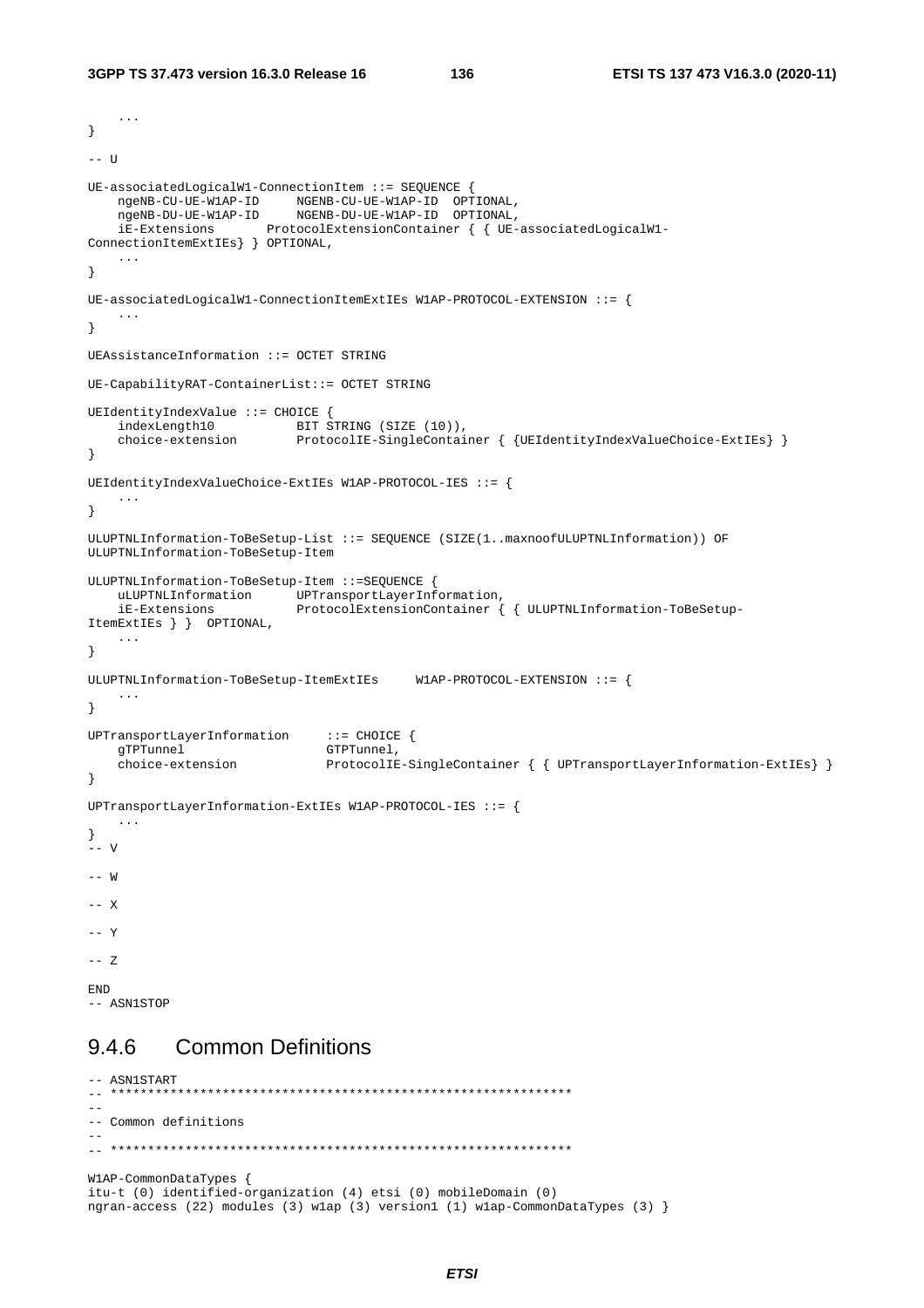```
DEFINITIONS AUTOMATIC TAGS ::=BEGIN
Criticality
               ::= ENUMERATED { reject, ignore, notify }
Presence
                ::= ENUMERATED { optional, conditional, mandatory }
\texttt{PrivateIE-ID} \qquad :: = \texttt{CHOICE} \ \{ \\י ב INTEGER (0..65535),<br>Global השואשת המבחה המשתת המבחה ב
    global
                        OBJECT IDENTIFIER
\}ProcedureCode
                    ::= INTEGER (0..255)ProtocolExtensionID ::= INTEGER (0..65535)
ProtocolIE-ID
                    ::= INTEGER (0..65535)TriggeringMessage ::= ENUMERATED { initiating-message, successful-outcome, unsuccessfull-outcome }
END
```
-- ASN1STOP

#### 947 **Constant Definitions**

```
-- ASN1START
-- Constant definitions
\simW1AP-Constants {
itu-t (0) identified-organization (4) etsi (0) mobileDomain (0)
ngran-access (22) modules (3) wlap (3) version1 (1) wlap-Constants (4) }DEFINITIONS AUTOMATIC TAGS ::=
BEGIN
- --- IE parameter types from other modules.
TMPORTS
  ProcedureCode.
  ProtocolIE-ID
FROM W1AP-CommonDataTypes;
\equiv-- Elementary Procedures
id-Reset
                                ProcedureCode ::= 0id-W1Setup
                                ProcedureCode ::= 1
id-ErrorIndication
                                ProcedureCode ::= 2
id-ngeNBDUConfigurationUpdate
                                ProcedureCode ::= 3
                               ProcedureCode ::= 4id-ngeNBCUConfigurationUpdate
                               ProcedureCode ::= 5id-UEContextSetup
id-UEContextRelease
                                ProcedureCode ::= 6id-UEContextModification
                                ProcedureCode ::= 7
                            ProcedureCode ::= 8<br>ProcedureCode ::= 9
id-UEContextModificationRequired
id-UEMobilityCommand
                               ProcedureCode ::= 10id-UEContextReleaseRequest
                           ProcedureCode ::= ⊥1<br>ProcedureCode ::= 12
id-InitialULRRCMessageTransfer
id-DLRRCMessageTransfer
id-ULRRCMessageTransfer
                                ProcedureCode ::= 13ProcedureCode ::= 14id-privateMessage
id-UEInactivityNotification
                                ProcedureCode ::= 15
```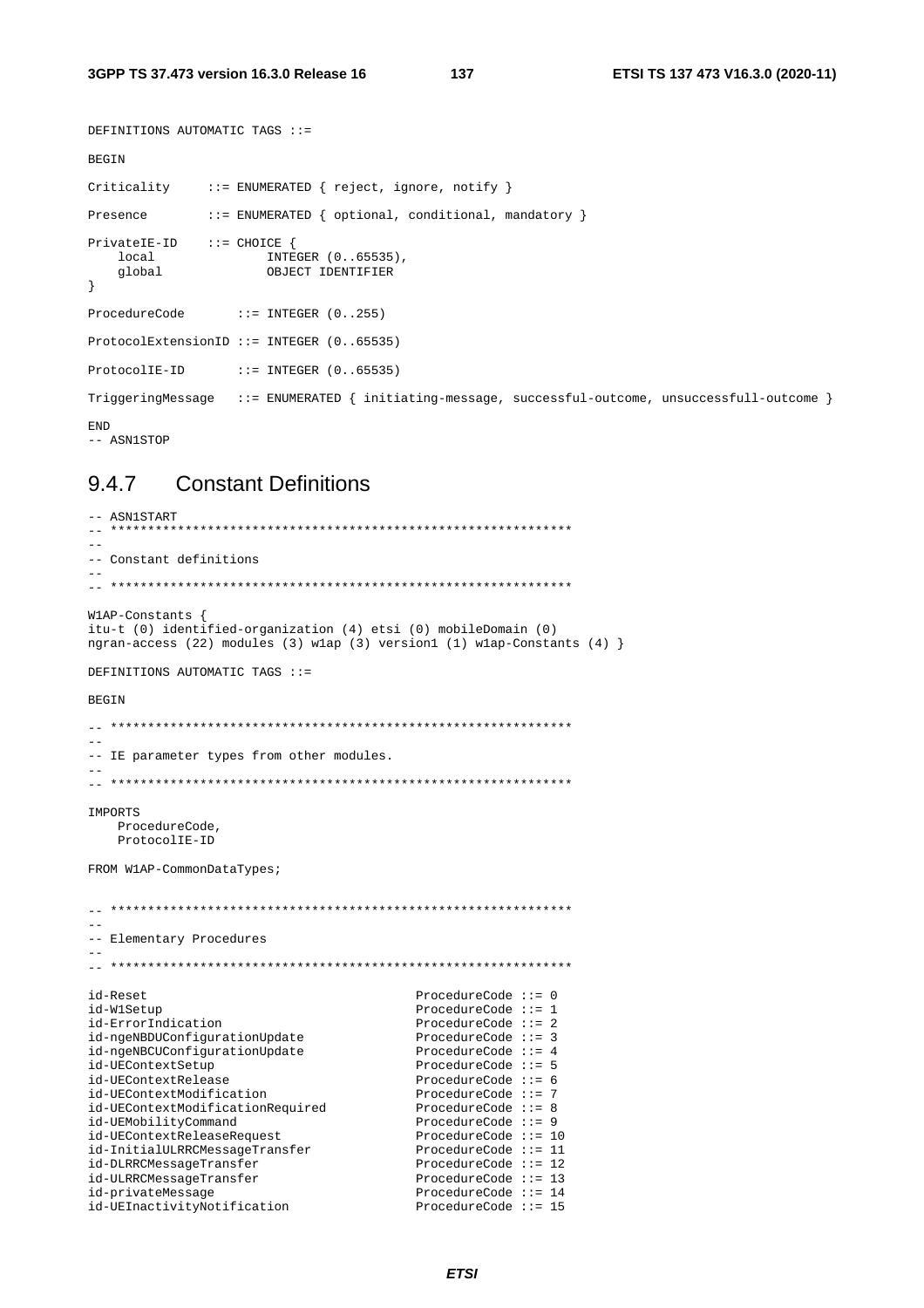| id-NGENBDUResourceCoordination                                   | ProcedureCode $::= 16$                            |
|------------------------------------------------------------------|---------------------------------------------------|
| id-Paging<br>id-Notify                                           | ProcedureCode $::= 17$<br>ProcedureCode $::= 18$  |
| id-WriteReplaceWarning                                           | ProcedureCode $::= 19$                            |
| id-PWSCancel                                                     | ProcedureCode $::= 20$                            |
| id-PWSRestartIndication                                          | ProcedureCode $::= 21$                            |
| id-PWSFailureIndication                                          | ProcedureCode $::= 22$                            |
| id-NGENBDUStatusIndication                                       | ProcedureCode $::= 23$                            |
|                                                                  |                                                   |
|                                                                  |                                                   |
|                                                                  |                                                   |
| -- Extension constants                                           |                                                   |
|                                                                  |                                                   |
|                                                                  |                                                   |
| maxPrivateIEs                                                    | INTEGER $::= 65535$                               |
| maxProtocolExtensions                                            | INTEGER $::= 65535$                               |
| maxProtocolIEs                                                   | INTEGER $::= 65535$                               |
|                                                                  |                                                   |
|                                                                  |                                                   |
| -- Lists                                                         |                                                   |
|                                                                  |                                                   |
|                                                                  |                                                   |
| maxEARFCN                                                        | INTEGER $::= 262143$                              |
| maxnoofErrors                                                    | INTEGER $::= 256$                                 |
| maxnoofIndividualW1ConnectionsToReset                            | INTEGER $::= 65536$                               |
| maxCellinngeNBDU                                                 | INTEGER $::= 512$                                 |
| maxnoofSCells<br>maxnoofSRBs                                     | $INTER :: = 32$<br>INTEGER $::= 8$                |
| maxnoofDRBs                                                      | INTEGER $::= 64$                                  |
| maxnoofULUPTNLInformation                                        | $INTER :: = 2$                                    |
| maxnoofDLUPTNLInformation                                        | $INTER :: = 2$                                    |
| maxnoofBPLMNs                                                    | $INTER :: = 6$                                    |
| maxnoofCandidateSpCells                                          | INTEGER $::= 64$                                  |
| maxnoofPotentialSpCells                                          | INTEGER $::= 64$                                  |
| maxnoofE-UTRANCellBands                                          | INTEGER $::= 8$<br>INTEGER $::= 32$               |
| maxnoofSIBTypes<br>maxnoofPagingCells                            | INTEGER $::= 512$                                 |
| maxnoofTNLAssociations                                           | $INTER :: = 32$                                   |
| maxnoofQoSFlows                                                  | INTEGER $::= 64$                                  |
| maxnoofSliceItems                                                | INTEGER $::= 1024$                                |
| maxCellineNB                                                     | INTEGER $::= 256$                                 |
| maxnoofExtendedBPLMNs<br>maxnoofUEIDs                            | $INTER :: = 6$                                    |
| maxBandsEutra                                                    | INTEGER $::= 65536$<br>INTEGER $::= 256$          |
| maxnoofAdditionalSIBs                                            | INTEGER $::= 63$                                  |
|                                                                  |                                                   |
|                                                                  |                                                   |
|                                                                  |                                                   |
| -- IEs                                                           |                                                   |
|                                                                  |                                                   |
|                                                                  |                                                   |
| id-Cause                                                         | ProtocolIE-ID $::= 0$                             |
| id-Cells-Failed-to-be-Activated-List                             | $ProtocolIE-ID ::= 1$                             |
| id-Cells-to-be-Activated-List<br>id-Cells-to-be-Deactivated-List | $ProtocolIE-ID ::= 2$                             |
| id-CriticalityDiagnostics                                        | ProtocolIE-ID $::= 3$<br>ProtocolIE-ID ::= $4$    |
| id-CUtoDURRCInformation                                          | $ProtocolIE-ID :: = 5$                            |
| id-DRBs-FailedToBeModified-List                                  | ProtocolIE-ID $::= 6$                             |
| id-DRBs-FailedToBeSetup-List                                     | ProtocolIE-ID ::= 7                               |
| id-DRBs-FailedToBeSetupMod-List                                  | ProtocolIE-ID $::= 8$                             |
| id-DRBs-ModifiedConf-List                                        | $ProtocolIE-ID :: = 9$                            |
| id-DRBs-Modified-List                                            | $ProtocolIE-ID ::= 10$                            |
| id-DRBs-Required-ToBeModified-List                               | $ProtocolIE-ID ::= 11$<br>$ProtocolIE-ID :: = 12$ |
| id-DRBs-Required-ToBeReleased-List<br>id-DRBs-Setup-List         | $ProtocolIE-ID :: = 13$                           |
| id-DRBs-SetupMod-List                                            | $ProtocolIE-ID ::= 14$                            |
| id-DRBs-ToBeModified-List                                        | ProtocolIE-ID ::= 15                              |
| id-DRBs-ToBeReleased-List                                        | ProtocolIE-ID ::= $16$                            |
| id-DRBs-ToBeSetup-List                                           | $ProtocolIE-ID :: = 17$                           |
| id-DRBs-ToBeSetupMod-List                                        | ProtocolIE-ID $::= 18$                            |
| id-DRXCycle                                                      | ProtocolIE-ID $::= 19$                            |
| id-DUtoCURRCInformation<br>id-ngeNB-CU-UE-W1AP-ID                | ProtocolIE-ID $::= 20$<br>ProtocolIE-ID ::= $21$  |
| id-ngeNB-DU-UE-W1AP-ID                                           | $ProtocolIE-ID ::= 22$                            |
|                                                                  |                                                   |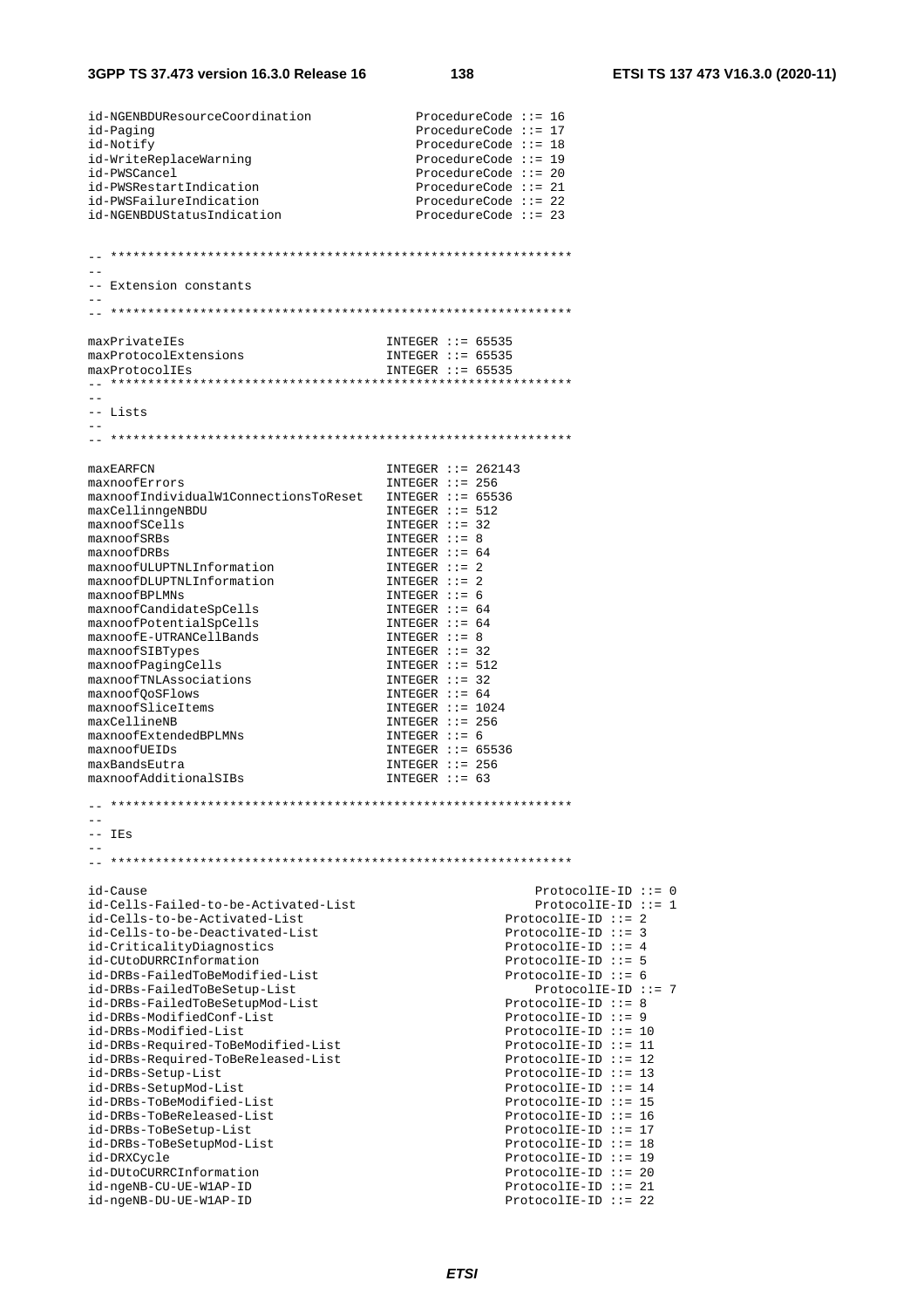| id-ngeNB-DU-ID                                            | $ProtocolIE-ID ::= 23$                           |  |
|-----------------------------------------------------------|--------------------------------------------------|--|
| id-ngeNB-DU-Served-Cells-List                             | ProtocolIE-ID ::= $24$                           |  |
| id-oldngeNB-DU-UE-W1AP-ID                                 | $ProtocolIE-ID ::= 25$                           |  |
| id-RAT-FrequencyPriorityInformation                       | ProtocolIE-ID ::= 26                             |  |
| id-ResetType                                              | ProtocolIE-ID ::= 27                             |  |
| id-ResourceCoordinationTransferContainer                  | ProtocolIE-ID ::= 28                             |  |
| id-RRCContainer                                           |                                                  |  |
|                                                           | $ProtocolIE-ID ::= 29$                           |  |
| id-SCell-ToBeRemoved-List                                 | $ProtocolIE-ID :: = 30$                          |  |
| id-SCell-ToBeSetup-List                                   | $ProtocolIE-ID :: = 31$                          |  |
| id-SCell-ToBeSetupMod-List                                | $ProtocolIE-ID :: = 32$                          |  |
| id-Served-Cells-To-Add-List                               | $ProtocolIE-ID :: = 33$                          |  |
| id-Served-Cells-To-Delete-List                            | ProtocolIE-ID ::= $34$                           |  |
| id-Served-Cells-To-Modify-List                            | $ProtocolIE-ID :: = 35$                          |  |
| id-SpCell-ID                                              | $ProtocolIE-ID ::= 36$                           |  |
| id-SRBID                                                  | $ProtocolIE-ID :: = 37$                          |  |
| id-SRBs-FailedToBeSetup-List                              | ProtocolIE-ID $::= 38$                           |  |
|                                                           |                                                  |  |
| id-SRBs-FailedToBeSetupMod-List                           | $ProtocolIE-ID ::= 39$                           |  |
| id-SRBs-Required-ToBeReleased-List                        | ProtocolIE-ID ::= $40$                           |  |
| id-SRBs-ToBeReleased-List                                 | ProtocolIE-ID ::= $41$                           |  |
| id-SRBs-ToBeSetup-List                                    | ProtocolIE-ID ::= $42$                           |  |
| id-SRBs-ToBeSetupMod-List                                 | ProtocolIE-ID $::= 43$                           |  |
| id-TransactionID                                          | ProtocolIE-ID ::= $44$                           |  |
| id-TransmissionActionIndicator                            | ProtocolIE-ID ::= $45$                           |  |
| id-UE-associatedLogicalW1-ConnectionListResAck            | ProtocolIE-ID ::= $46$                           |  |
| id-SCell-FailedtoSetup-List                               | ProtocolIE-ID ::= $47$                           |  |
|                                                           |                                                  |  |
| id-SCell-FailedtoSetupMod-List                            | ProtocolIE-ID ::= $48$                           |  |
| id-RRCReconfigurationCompleteIndicator                    | ProtocolIE-ID ::= $49$                           |  |
| id-Cells-Status-List                                      | $ProtocolIE-ID :: = 50$                          |  |
| id-Candidate-SpCell-List                                  | ProtocolIE-ID $::= 51$                           |  |
| id-Potential-SpCell-List                                  | $ProtocolIE-ID :: = 52$                          |  |
| id-C-RNTI                                                 | $ProtocolIE-ID :: = 53$                          |  |
| id-InactivityMonitoringRequest                            | ProtocolIE-ID ::= $54$                           |  |
| id-InactivityMonitoringResponse                           | $ProtocolIE-ID :: = 55$                          |  |
| id-DRB-Activity-List                                      | ProtocolIE-ID ::= $56$                           |  |
| id-EUTRA-NR-CellResourceCoordinationReq-Container         | $ProtocolIE-ID :: = 57$                          |  |
| id-EUTRA-NR-CellResourceCoordinationReqAck-Container      | ProtocolIE-ID $:= 58$                            |  |
|                                                           |                                                  |  |
|                                                           |                                                  |  |
| id-RequestType                                            | $ProtocolIE-ID :: = 59$                          |  |
| id-ServCellIndex                                          | ProtocolIE-ID ::= $60$                           |  |
| id-EUTRANCGI                                              | ProtocolIE-ID ::= $61$                           |  |
| id-PagingCell-List                                        | ProtocolIE-ID ::= $62$                           |  |
| id-PagingDRX                                              | ProtocolIE-ID ::= $63$                           |  |
|                                                           | ProtocolIE-ID ::= $64$                           |  |
| id-UEIdentityIndexValue                                   |                                                  |  |
| id-PagingIdentity                                         | $ProtocolIE-ID :: = 65$                          |  |
| id-DUtoCURRCContainer                                     | $ProtocolIE-ID :: = 66$                          |  |
| id-DRB-Notify-List                                        | ProtocolIE-ID ::= $67$                           |  |
| id-NotficationControl                                     | ProtocolIE-ID ::= 68                             |  |
| id-PWSSystemInformation                                   | $ProtocolIE-ID :: = 69$                          |  |
| id-RepetitionPeriod                                       | ProtocolIE-ID ::= 70                             |  |
| id-NumberofBroadcastRequest                               | ProtocolIE-ID ::= 71                             |  |
| id-Cells-To-Be-Broadcast-List                             | ProtocolIE-ID ::= 72                             |  |
| id-Cells-Broadcast-Completed-List                         | $ProtocolIE-ID :: = 73$                          |  |
| id-Broadcast-To-Be-Cancelled-List                         |                                                  |  |
|                                                           | ProtocolIE-ID ::= 74                             |  |
| id-Cells-Broadcast-Cancelled-List                         | ProtocolIE-ID ::= 75                             |  |
| id-E-UTRAN-CGI-List-For-Restart-List                      | ProtocolIE-ID ::= 76                             |  |
| id-PWS-Failed-E-UTRAN-CGI-List                            | ProtocolIE-ID ::= $77$                           |  |
| id-ConfirmedUEID                                          | ProtocolIE-ID $::= 78$                           |  |
| id-Cancel-all-Warning-Messages-Indicator                  | $ProtocolIE-ID ::= 79$                           |  |
| id-NGENB-DU-UE-AMBR-UL                                    | $ProtocolIE-ID :: = 80$                          |  |
| id-ServingPLMN                                            | ProtocolIE-ID $::= 81$                           |  |
| id-NGENBDUOverloadInformation                             | ProtocolIE-ID $::= 82$                           |  |
| id-ResourceCoordinationTransferInformation                | ProtocolIE-ID $::= 83$                           |  |
| id-Associated-SCell-List                                  | ProtocolIE-ID ::= 84                             |  |
|                                                           |                                                  |  |
| id-SRBs-Setup-List                                        | $ProtocolIE-ID :: = 85$                          |  |
| id-SRBs-SetupMod-List                                     | $ProtocolIE-ID ::= 86$                           |  |
| id-SRBs-Modified-List                                     | ProtocolIE-ID ::= 87                             |  |
| id-IgnoreResourceCoordinationRequestContainer             | ProtocolIE-ID ::= 88                             |  |
| id-NotificationInformation<br>id-AdditionalSIBMessageList | $ProtocolIE-ID ::= 89$<br>$ProtocolIE-ID ::= 90$ |  |

END

-- ASN1STOP

# 9.4.8 Container Definitions

-- ASN1START -- \*\*\*\*\*\*\*\*\*\*\*\*\*\*\*\*\*\*\*\*\*\*\*\*\*\*\*\*\*\*\*\*\*\*\*\*\*\*\*\*\*\*\*\*\*\*\*\*\*\*\*\*\*\*\*\*\*\*\*\*\*\*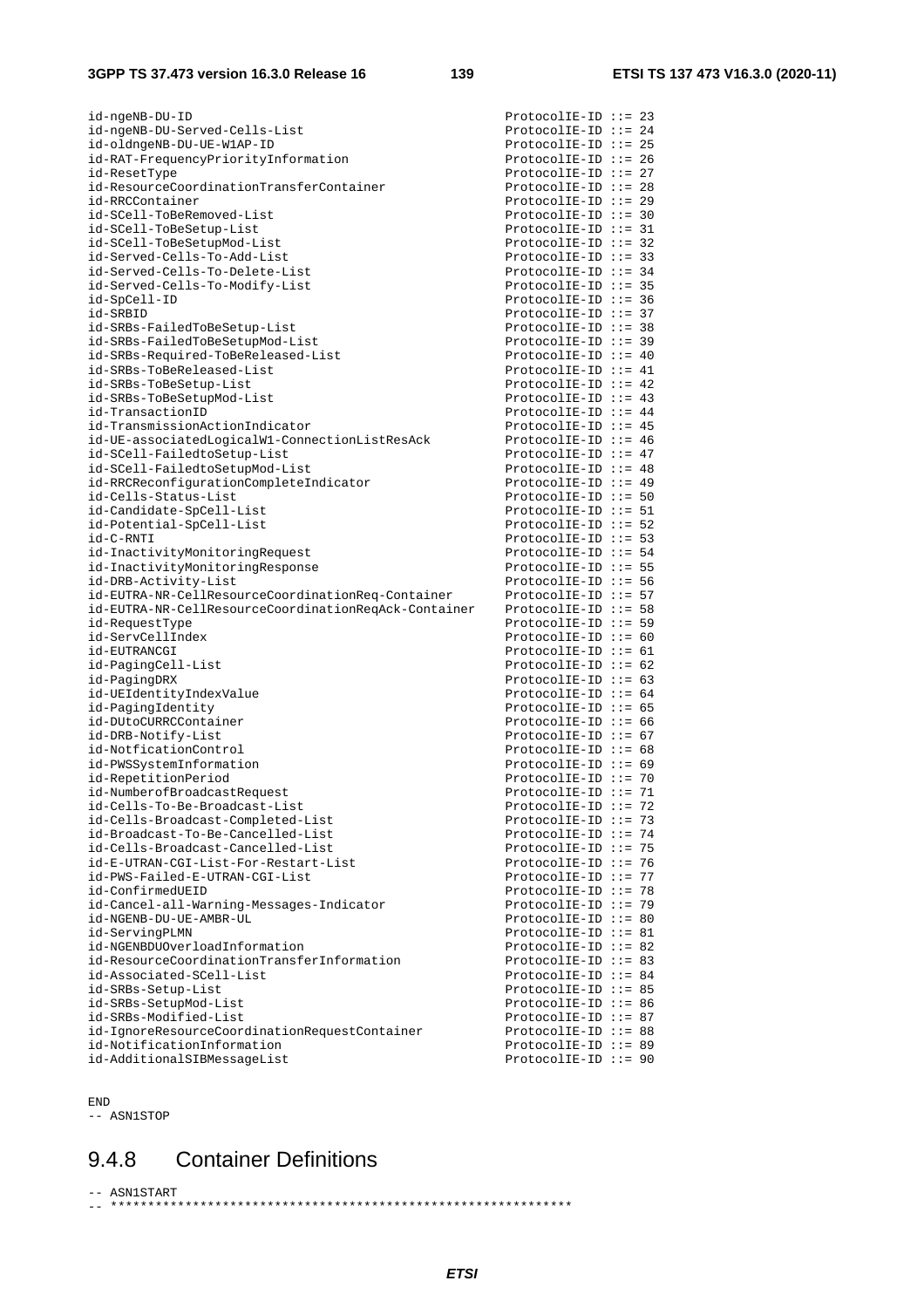```
-- Container definitions
W1AP-Containers {
itu-t (0) identified-organization (4) etsi (0) mobileDomain (0)
ngran-access (22) modules (3) wlap (3) version (1) wlap-Containers (5) }
DEFINITIONS AUTOMATIC TAGS ::=
BEGIN
-- IE parameter types from other modules.
-IMPORTS
  Criticality,
  Presence,
   PrivateIE-ID,
   ProtocolExtensionID,
   ProtocolIE-ID
FROM W1AP-CommonDataTypes
  maxPrivateIEs,
   maxProtocolExtensions,
   maxProtocolIEs
FROM W1AP-Constants;
\sim \sim-- Class Definition for Protocol IEs
W1AP-PROTOCOL-IES ::= CLASS {
   &id ProtocolIE-ID<br>&criticality Criticality,
  bia
                                           UNIOUE,
   \&Value.
              Presence
   &presence
J<br>WITH SYNTAX {
   H SYNTAX {<br>
ID &id<br>
CRITICALITY &criticality<br>
TYPE &Value
  TD\left\{ \right.-- Class Definition for Protocol IEs
\simW1AP-PROTOCOL-IES-PAIR ::= CLASS {
                    ProtocolIE-ID
                                     UNIOUE,
  hia
   &firstCriticality Criticality,
   &FirstValue,
   &secondCriticality Criticality,
   &secondvalue,<br>&SecondValue,
   &presence
                  Presence
- }
}<br>WITH SYNTAX {<br>&id
   --<br>FIRST CRITICALITY afirstCriticality<br>FIRST TYPE aFirstValue
  FIRST TYPE <br>
SECOND CRITICALITY & SecondCriticality<br>
SECOND TYPE <br>
PRESENCE <br>
PRESENCE <br>
PRESENCE <br>
PRESENCE <br>
PRESENCE <br>
PRESENCE <br>
PRESENCE <br>
PRESENCE <br>
PRESENCE <br>
PRESENCE <br>
PRESENCE <br>
PRESENCE <br>
PRESENCE <br>
PRESENCE <br>
P
\}-- Class Definition for Protocol Extensions
```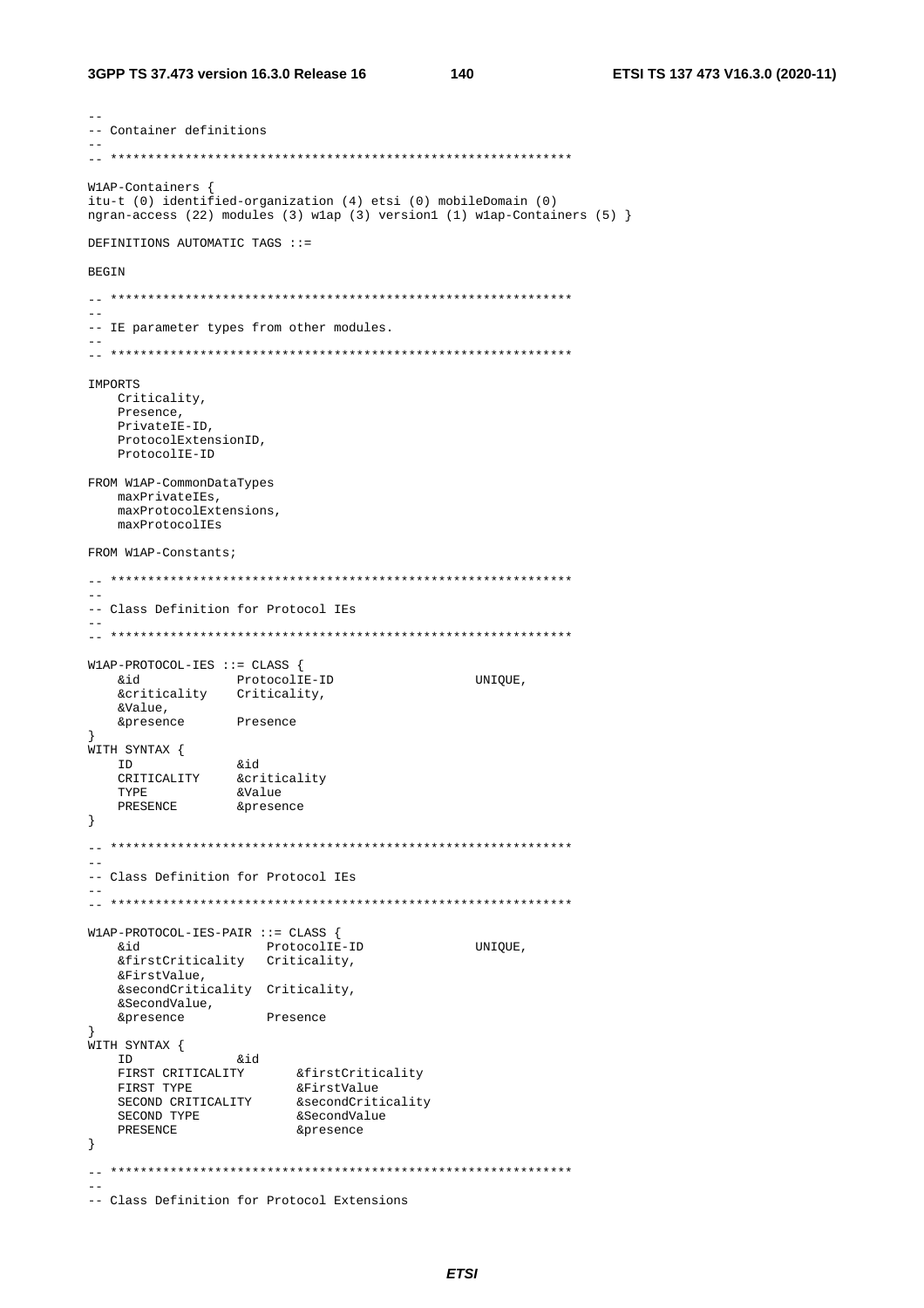```
W1AP-PROTOCOL-EXTENSION ::= CLASS {
   bia
                  ProtocolExtensionID
                                             UNIQUE,
   &critica....<br>&Extension,<br>Extension,<br>Presence
    &criticality
                 Criticality,
   &presence
\rightarrowWITH SYNTAX {
   I DINTAN (<br>CRITICALITY &criticality<br>EXTENSION &Extension<br>PRESENCE &presence
  ID
\left\{ \right\}-- Class Definition for Private IEs
W1AP-PRIVATE-IES ::= CLASS {
   hia
                  PrivateIE-ID,
   &criticality Criticality,
   &Value.
   &presence
                 Presence
WITH SYNTAX {
   - DIMITION 61<br>
ID &id<br>
CRITICALITY &criticality<br>
TYPE &Value<br>
PRESENCE &presence
   TDPRESENCE
\left\{ \right.-- Container for Protocol IEs
ProtocolIE-Container {W1AP-PROTOCOL-IES : IEsSetParam} ::=
   SEQUENCE (SIZE (0. maxProtocolIEs)) OF<br>ProtocolIE-Field {{IESSetParam}}
ProtocolIE-SingleContainer {W1AP-PROTOCOL-IES : IEsSetParam} ::=
   ProtocolIE-Field { {IESSetParam} }
ProtocolIE-Field {W1AP-PROTOCOL-IES : IESSetParam} ::= SEQUENCE {
  view and MIAP-PROTOCOL-IES.&id ({IESSetParam}),<br>id ({IESSetParam}),<br>criticality WIAP-PROTOCOL-IES.&criticality ({IESSetParam})<br>walue WIAP-PROTOCOL-IES.&Value ({IESSetParam}{@
                                                     ({IESSetParam}//<br>({IESSetParam}{@id}),<br>({IESSetParam}{@id})
\}\sim-- Container for Protocol IE Pairs
ProtocolIE-ContainerPair {W1AP-PROTOCOL-IES-PAIR : IEsSetParam} ::=
    SEQUENCE (SIZE (0..maxProtocolIEs)) OF
    ProtocolIE-FieldPair { {IESSetParam}}
ProtocolIE-FieldPair {W1AP-PROTOCOL-IES-PAIR : IESSetParam} ::= SEQUENCE {
   id W1AP-PROTOCOL-IES-PAIR.&id<br>firstCriticality W1AP-PROTOCOL-IES-PAIR.&firstCriticality<br>firstValue W1AP-PROTOCOL-IES-PAIR.&FirstValue
                                                                  ({\{IESSetParam\}}),
                                                                   (\{\texttt{IESSetParam}\} \{\texttt{@id}\}),firstValue
                                                                  (\{\texttt{IESSetParam}\}\{@id\}),
   \texttt{secondCriticality} \qquad \texttt{Wlap-PROTOCOL-IES-PAIR.}~\&\texttt{secondCriticality} \qquad (\texttt{\texttt{IEsSetParam}}\texttt{\texttt{[0id]}}),secondValue
                      W1AP-PROTOCOL-IES-PAIR.&SecondValue
                                                                   ({[IEsSetParam]} @id)\left\{ \right\}\frac{1}{2}-- Container for Protocol Extensions
```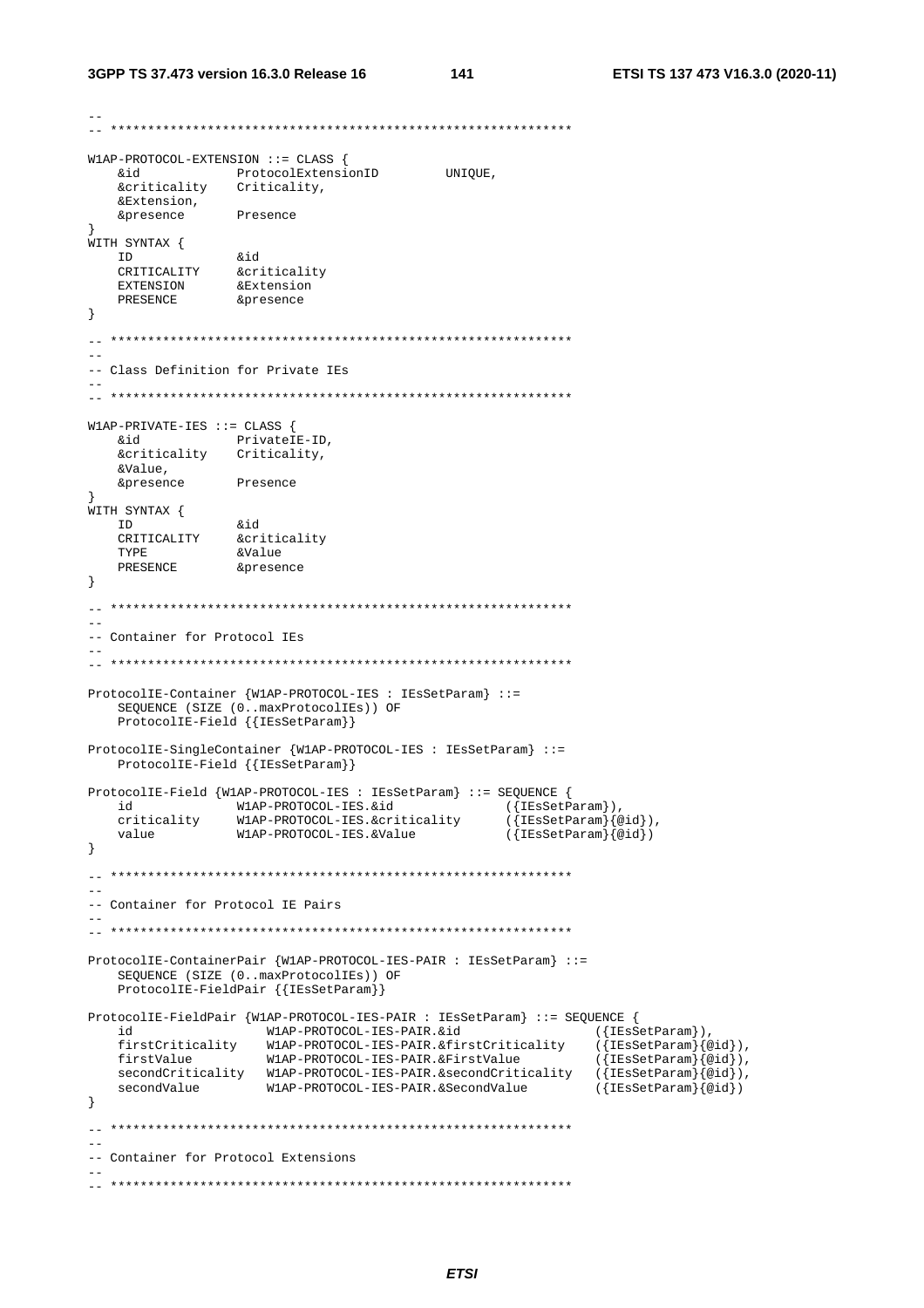```
3GPP TS 37.473 version 16.3.0 Release 16
                                                  142
                                                                         ETSI TS 137 473 V16.3.0 (2020-11)
ProtocolExtensionContainer {W1AP-PROTOCOL-EXTENSION : ExtensionSetParam} ::=
    SEQUENCE (SIZE (1..maxProtocolExtensions)) OF
```

```
ProtocolExtensionField {W1AP-PROTOCOL-EXTENSION : ExtensionSetParam} ::= SEQUENCE {
    id
                        W1AP-PROTOCOL-EXTENSION.&id
                                                                ({{ExtensionSetParam}),criticality
                        W1AP-PROTOCOL-EXTENSION.&criticality
                                                                (\overline{\text{ExtensionSetParam}}\{\text{@id}\}),
                       W1AP-PROTOCOL-EXTENSION & Extension
                                                                (\overline{\text{ExtensionSetParam}}\overline{\text{}(qid)})extensionValue
\overline{\phantom{a}}\sim \sim-- Container for Private IEs
   PrivateIE-Container {W1AP-PRIVATE-IES : IEsSetParam } ::=
    SEQUENCE (SIZE (1.. maxPrivateIEs)) OF
    PrivateIE-Field { {IESSetParam}}
PrivateIE-Field {W1AP-PRIVATE-IES : IEsSetParam} ::= SEQUENCE {
    id
                        W1AP-PRIVATE-IES.&id
                                                            ({[IESSetParam]}),({[IESSetParam]} {@id}),
    criticality
                        W1AP-PRIVATE-IES.&criticality
                                                            (\{IESSetParam\} \{ @id\})value
                       W1AP-PRIVATE-IES.&Value
\overline{\phantom{a}}
```

```
END
-- ASN1STOP
```
### **Message Transfer Syntax** 9.5

ProtocolExtensionField {{ExtensionSetParam}}

W1AP shall use the ASN.1 Basic Packed Encoding Rules (BASIC-PER) Aligned Variant as transfer syntax, as specified in ITU-T Recommendation X.691 [21].

#### $96$ **Timers**

Void

## Handling of unknown, unforeseen and erroneous  $1<sub>0</sub>$ protocol data

Clause 10 of TS 38.413 [19] is applicable for the purposes of the present document, with the following additions for non-UE-associated procedures:

- In case of Abstract Syntax Error, when reporting the Criticality Diagnostics IE for not comprehended IE/IEgroups or missing IE/IE groups, the *Transaction ID* IE shall also be included.
- In case of Logical Error, when reporting the Criticality Diagnostics IE, the Transaction ID IE shall also be included.

In case of Logical Error in a response message of a Class 1 procedure, or failure to comprehend Transaction ID IE  $\overline{a}$ from a received message, the procedure shall be considered as unsuccessfully terminated or not terminated (e.g., transaction ID unknown in response message), and local error handling shall be initiated.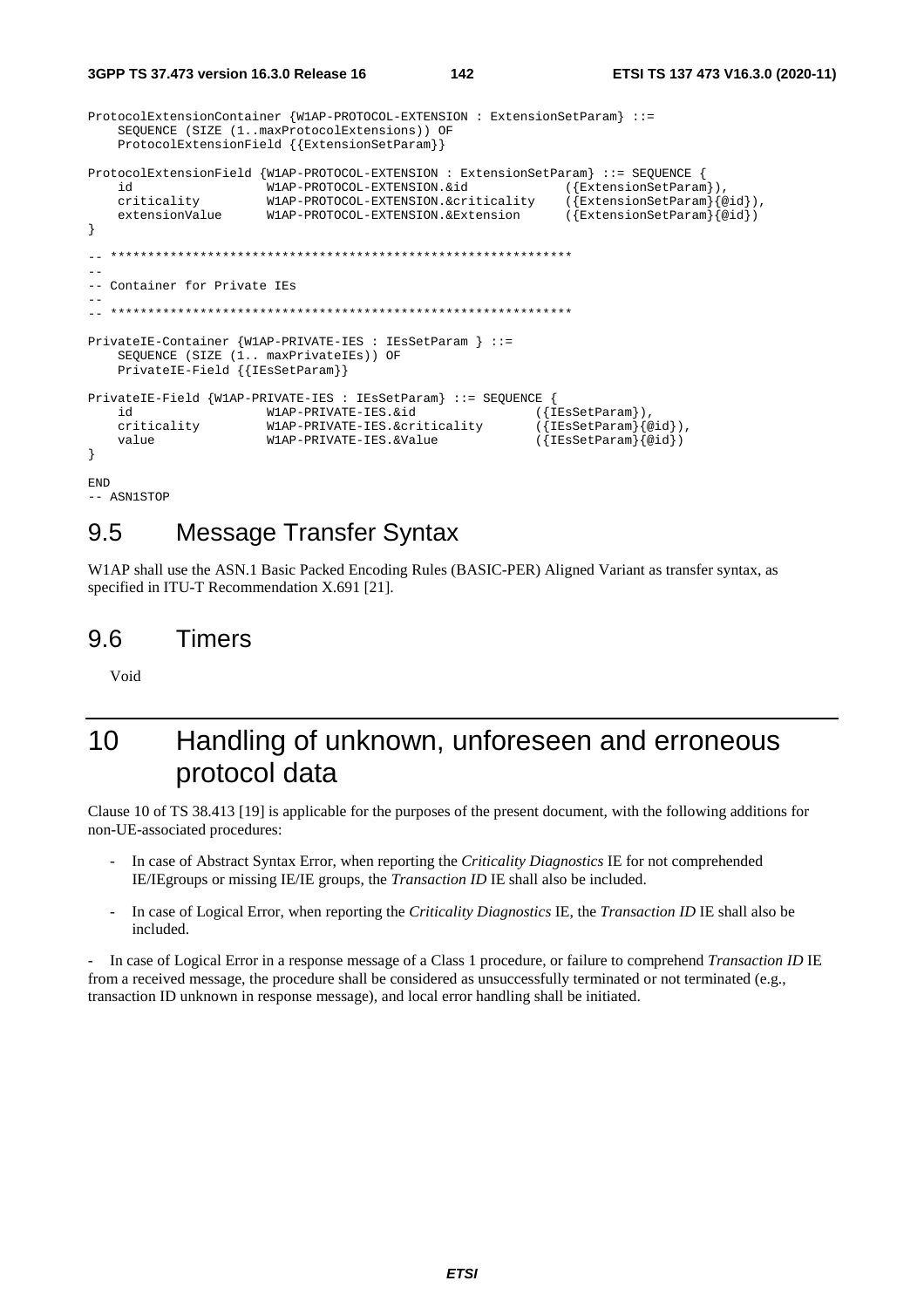# Annex A (informative): Change History

| <b>Change history</b> |                  |             |           |         |   |                                                                                                                                                                                      |                       |
|-----------------------|------------------|-------------|-----------|---------|---|--------------------------------------------------------------------------------------------------------------------------------------------------------------------------------------|-----------------------|
| Date                  | <b>Meeting</b>   | <b>TDoc</b> | <b>CR</b> | Rev Cat |   | Subject/Comment                                                                                                                                                                      | <b>New</b><br>version |
| 2018-05               | RAN3#10<br>O     | R3-183555   |           |         |   | BL TS submission for approval.                                                                                                                                                       |                       |
| 2019-08               | RAN3#10<br>5     | R3-184888   |           |         |   | Capture the agreed main W1 AP procedures: R3-194563,<br>R3-194564, R3-194565                                                                                                         | 0.1.0                 |
| 2019-10               | RAN3#10<br>5-Bis | R3-196137   |           |         |   | Add the stage3 paging procedure                                                                                                                                                      | 0.1.0                 |
| 2019-10               | RAN3#10<br>5-Bis | R3-196136   |           |         |   | Add Warning message transmission related procedures with<br>corresponding tabular                                                                                                    | 0.1.0                 |
| 2019-10               | RAN3#10<br>5-Bis | R3-196192   |           |         |   | Add RRC message Transfer related procedures with corresponding<br>tabular                                                                                                            | 0.1.0                 |
| 2019-11               | RAN3#10<br>6     | R3-197262   |           |         |   | - Terminology change to ng-eNB-CU, ng-eNB-DU (R3-197635)<br>pCR to 37.473 on ASN.1 completion (R3-197544)<br>- pCR to 37.473 on miscellaneous correction to contexts (R3-<br>197636) | 1.1.0                 |
| 2019-12               | RP-86            | RP-192962   |           |         |   | TS submitted to TSG RAN plenary for approval                                                                                                                                         | 1.2.0                 |
| 2019-12               | RP-86            |             |           |         |   | TS approved TSG RAN plenary                                                                                                                                                          | 16.0.0                |
| 2020-03               | RP-86            |             |           |         |   | Correction to the specification title (E1AP ==> W1AP)                                                                                                                                | 16.0.1                |
| 2020-03               | RP-87-e          | RP-200429   | 0001      | 2       | F | Miscellaneous corrections to 37.473                                                                                                                                                  | 16.1.0                |
| 2020-07               | RP-88-e          | RP-201084   | 0002      |         | F | Miscellaneous corrections to 37.473                                                                                                                                                  | 16.2.0                |
| 2020-09               | RP-89-e          | RP-201948   | 0003      |         | F | Corrections to encoding PLMNs in served cell information                                                                                                                             | 16.3.0                |
| 2020-09               | RP-89-e          | RP-201948   | 0004      |         | F | Miscellaneous clean-ups to 37.473                                                                                                                                                    | 16.3.0                |
| 2020-09               | RP-89-e          | RP-201948   | 0005      |         | F | Correction on PWS related procedure                                                                                                                                                  | 16.3.0                |